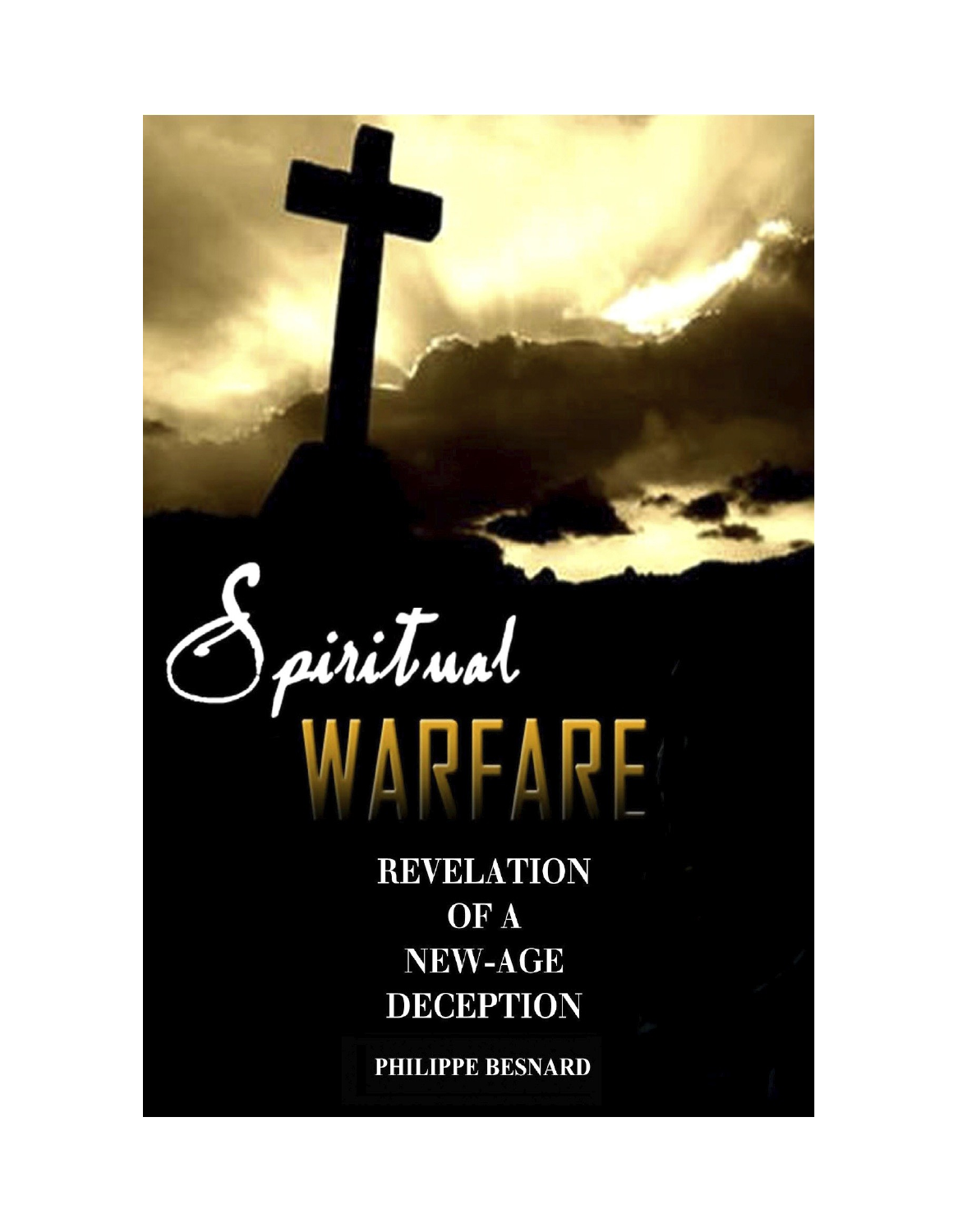## Preface

This book is written for people of the new-age as well as for Christian desiring to understand the new-age mind. This is a personal account of my life story. I am exposing here the main ideas, belief system and intricacies making up the new-age philosophy which is rapidly becoming a new world religion. I am offering this book online free of charge because I believe in our Lord's command of : *"freely ye received, freely give", Matthews 10:08.*

This first edition is a work in progress, there are more chapters coming. I feel this information is so critical I want to make it available now, before its full completion. If you check back later, there will be more information added. I invite everyone of you reading this book to send me your comments, ideas, suggestions and sharing of your own experience of the new-age. The second edition will include the input I have received from you. You may send your emails at [philachrist@gmail.com](mailto:philachrist@gamil.com)

If you are a person of the new-age reading these lines, I want to tell you this book finding its way into your computer is not coincidental. I pray God will give you : *"Ears that hear and eyes that see" Proverbs 20:12* 

And I pray the Lord will pour His generous Spirit of truth and revelation unto you so that you may find liberation from the clutches of the new-age and realize true salvation.

If you are a christian reading these lines, I want you to know I have also written this book for you. I believe there will be a large number of people of the new-age coming to Christ. I pray this book will give you the basic knowledge and understanding of the new-age mind so that you will be well prepared and equipped to fight the "spiritual warfare".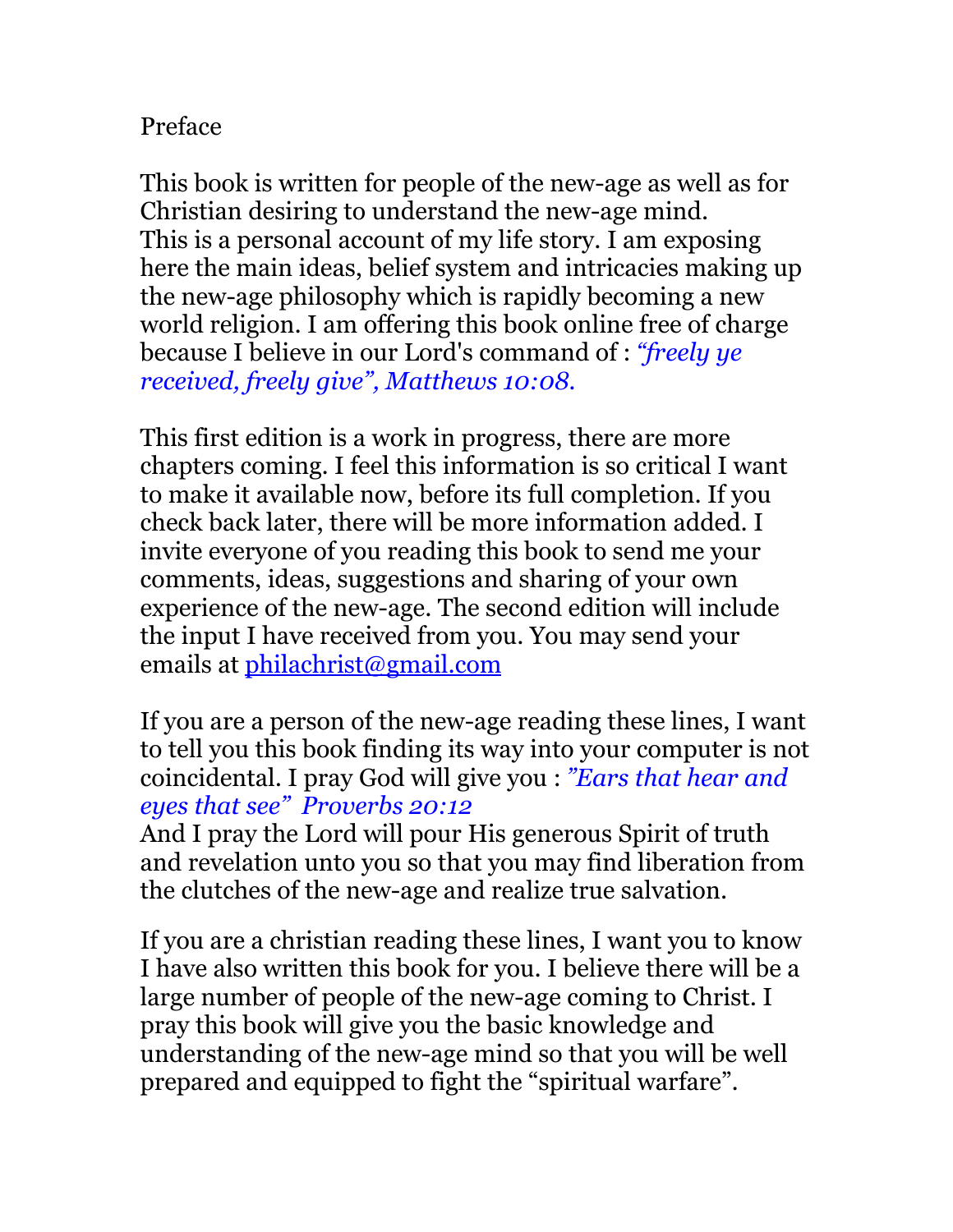I dedicate this book to our Lord Jesus Christ with a feeling of profound gratitude in my heart. Lord you have saved me from the deception of the new-age, and you have given me the inspiration to share my trials with my brothers and sisters.

I expressed here my gratitude to the dear sister who corrected and edited the book. She wishes to remained anonymous and in her own words : " prefer to have her reward in heaven".....!

You are welcome to copy, print, distribute and pass this book around as much as you want. I only ask that you keep its full content in its integrity.

Scriptures are taken from the *American Standard Version (ASV)* of the Holy Bible because of its faithfulness to the ancient manuscripts and Bible Numerics.

God bless you all and may the Lord be with you.

Philippe Besnard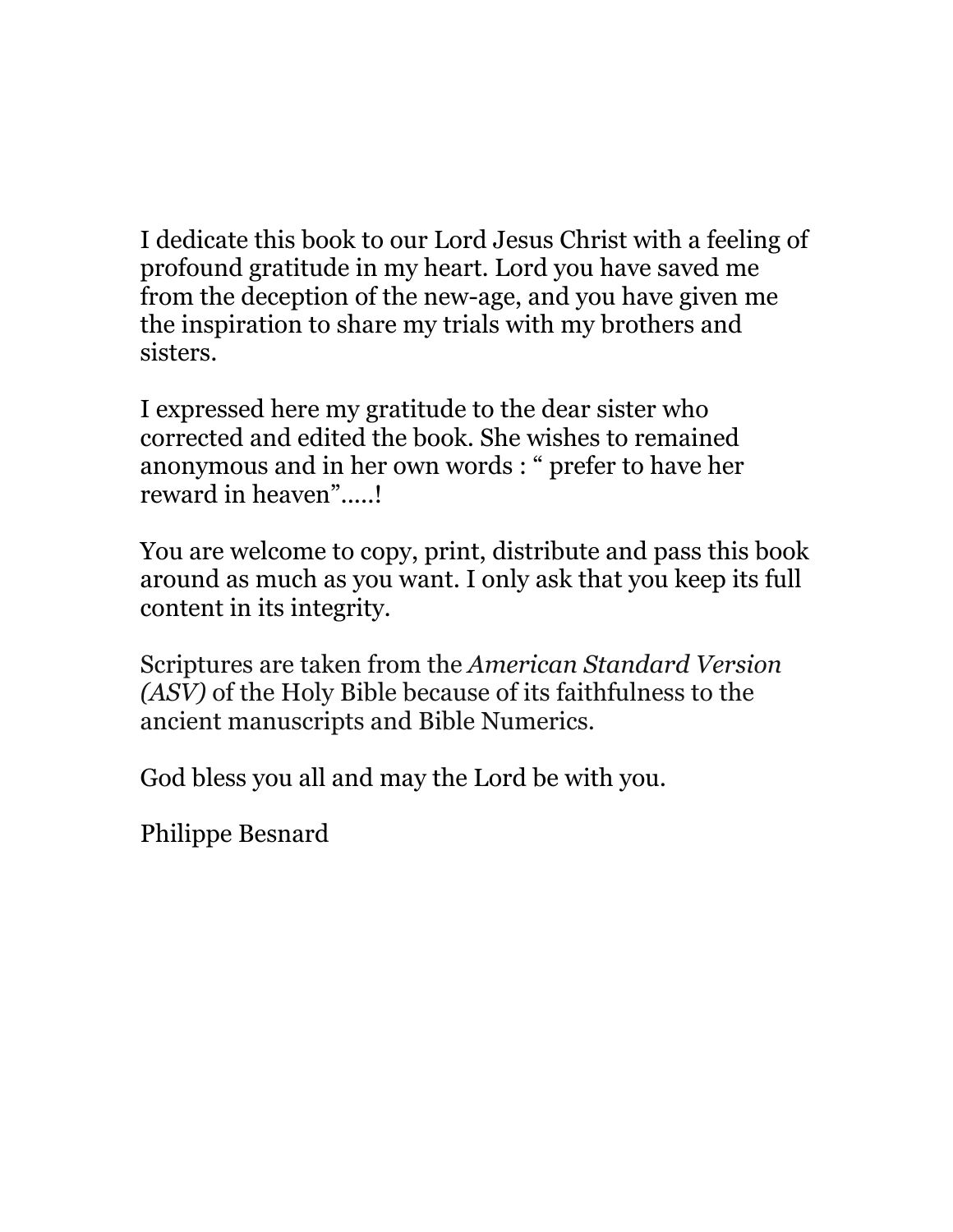## Table of contents

- 1- Introduction
- 2- Is darkness real and is it a sovereign force?
- 3- The new-age movement
- 4- I love God with all my heart
- 5- Is the bible the word of God?
- 6- The origin of the New-Age
- 7- Spiritual evolution and the evolution of species
- 8- Ascension and Enlightenment

9- North America, birth place of the modern New-Age movement

- 10- I was a successful past life therapist
- 11- My kundalini experience
- 12- Kundalini- The alchemy of destruction
- 13- The dark vortexes of chakras
- 14- Acupuncture, Meridians, Yin and Yang
- 15- The Astral world is the Second Heaven
- 16- Alpha state is a vacant state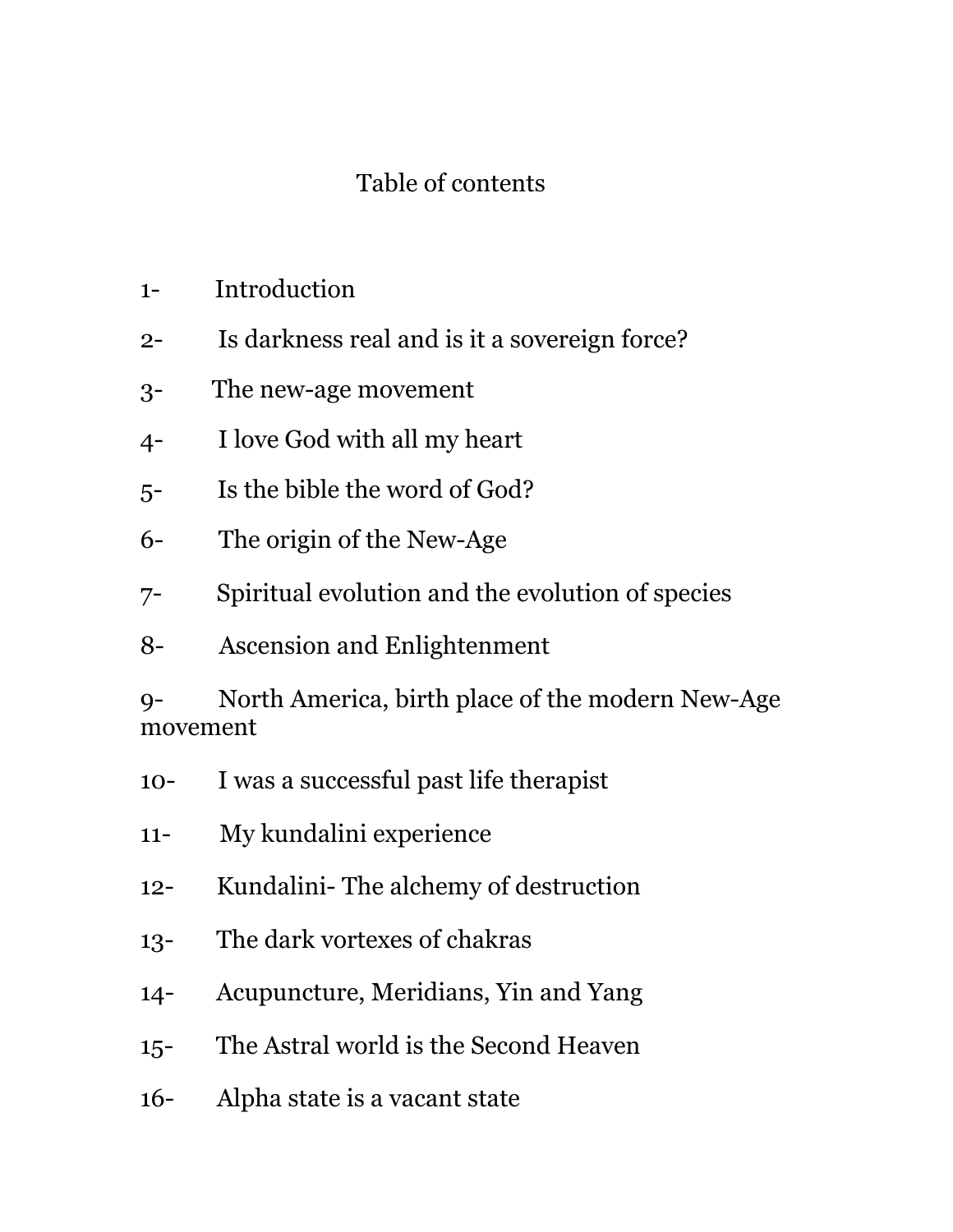- 17- Altered state of consciousness
- 18- Have you been told you are a Walk in ?
- 19- Light worker, Starborns, Starseeds, Starpeople
- 20- Extraterrestrial (ET) and Alien
- 21- Channelling

22- The worship of Nature and the revival of Native spirituality

- 23- Are we a god in the making?
- 24- The spiritual stretch of Yoga
- 25- The Torments of my meditation
- 26- Healing and Miracle
- 27- Dalai Lama, prince of peace?
- 28- Mayan calender and 2012
- 29- Freemasonry is truly the worship of Lucifer
- 30- History repeat itself
- 31- Maitreya, the counterfeit Messiah is coming
- 32- My daughter in a Waldorf school.
- 33- Encounter with  $12^{th}$  century Gnostic French Cathar
- 34- Renaissance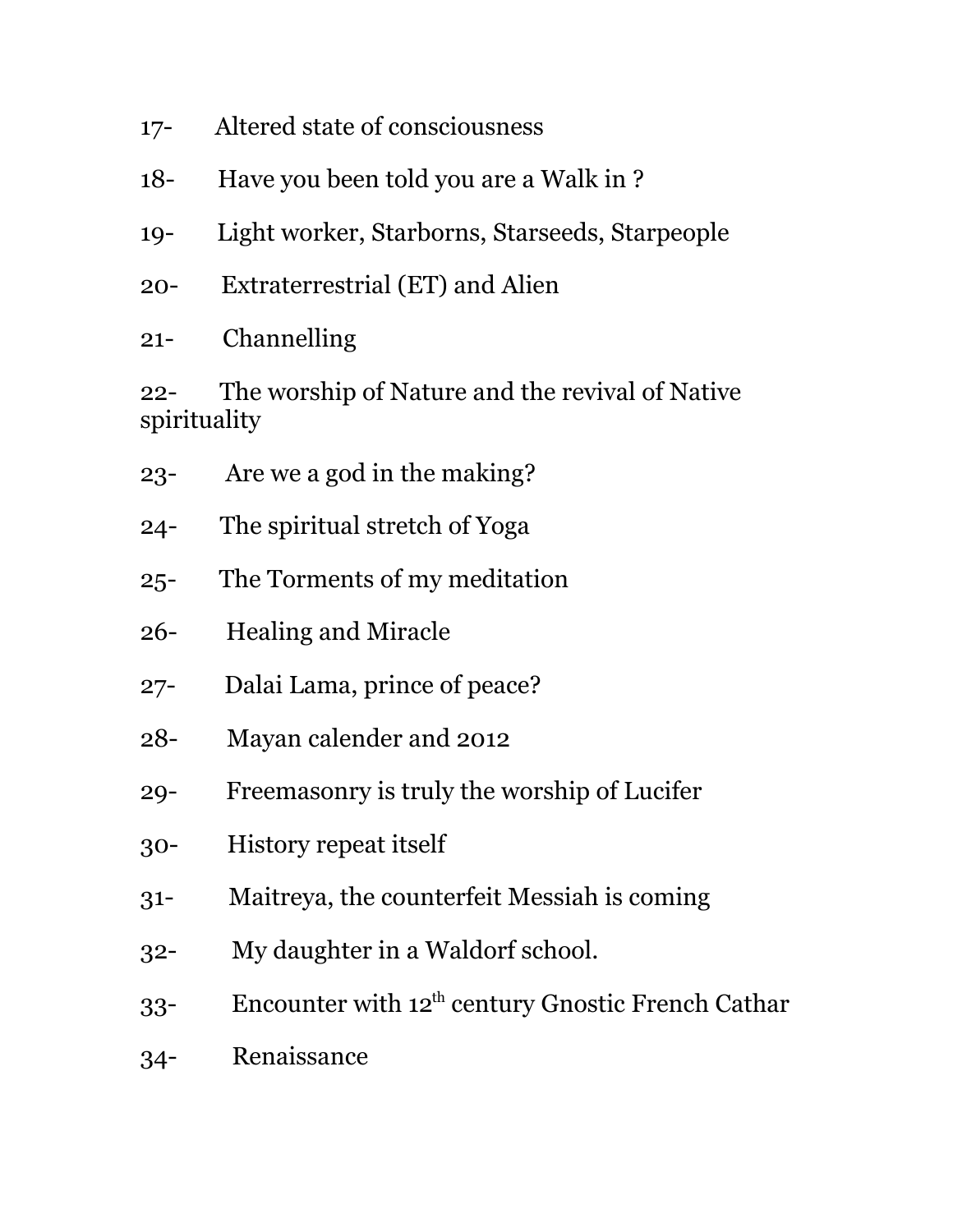- 35- A true Believer who has met the devil
- 36- Living among Wolves
- 37- Transitioning from the New Age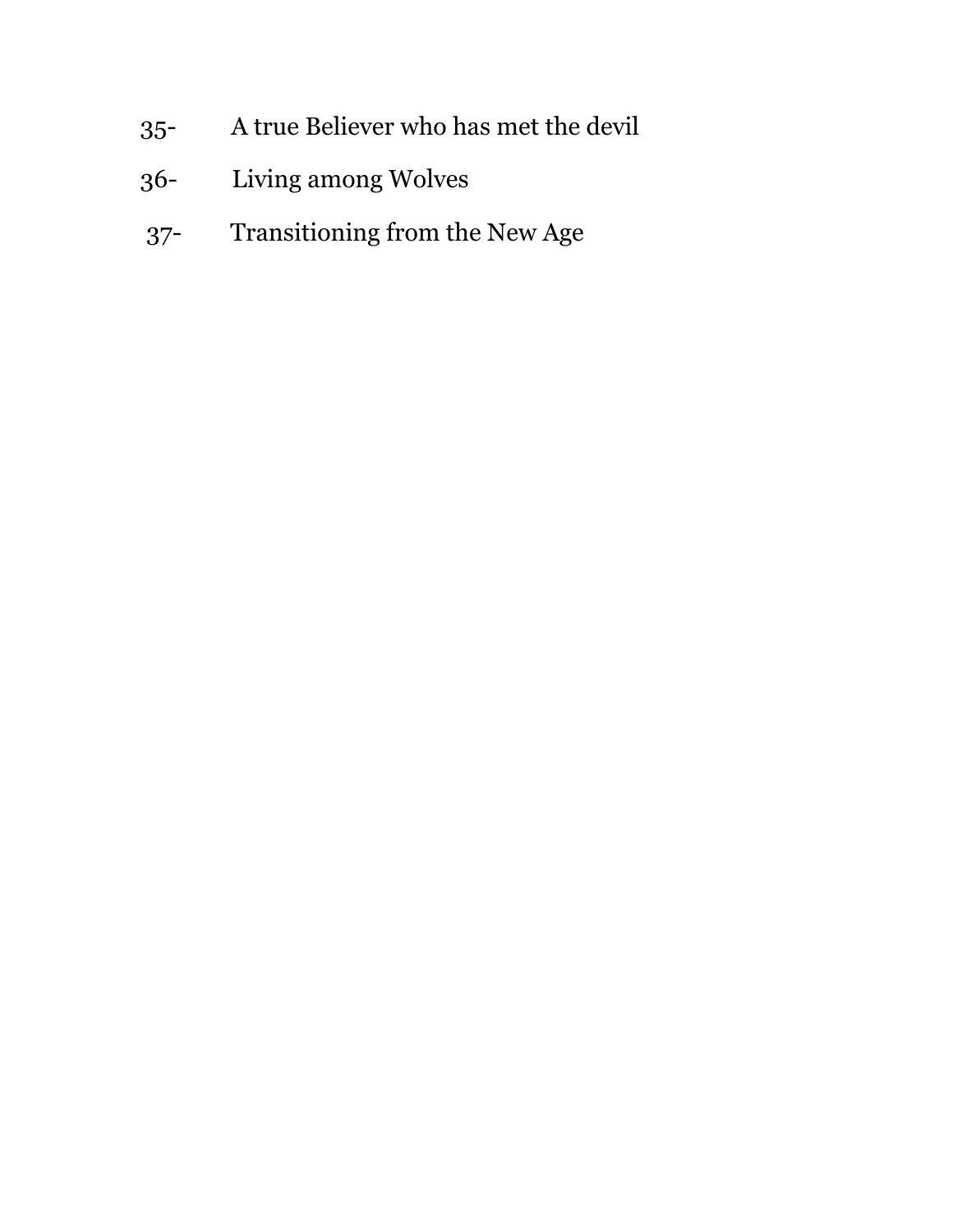### *1- Introduction*

## *[A]nd ye shall know the truth, and the truth shall make you free. John 8:32*

This is the story of my spiritual journey. I have been engaged in a spiritual warfare, not even knowing that I was fighting a battle with an invisible enemy. So many layers I have peeled away to remove the fantasies and the delusions of my heart! I have stumbled and fell often, many times hitting rock bottom in despair, only feeling the loving kindness and mercy of God picking me up.

I want to share my story with you, not as an absolute truth, but as a personal account of what I have learned in my adventures. I know we learn best from telling each other our witness. In the early stage of my spiritual quest as a young man, I often prayed to God: "I beg you, Lord, to reveal to me the truth of this world". Because of our limited expectations, we often don't realize God answers our prayers and I didn't realize during all these years, He had granted me my request. I didn't know His plan for me was to actually experience "the truth of this world", because for the next thirty years I was deeply lost, involved in the false doctrines of the New Age.

For me to know the truth, I first had to live the fake, and this book is the outcome of my exploration. The relentless searching and dedicated spiritual practises to which I have submitted myself, led me, a few years ago, to experience intense Kundalini episodes. Yes, I reached what many think is the ultimate "peak experience", the mystical height of meditation, the spiritual Nirvana, the enlightenment of "oneness with all that is" and learned the shocking truth that is carefully hidden behind the facade of such glamorous encounters. The traps and snares of the "spiritual path" are many, but through God's blessing, I discovered a great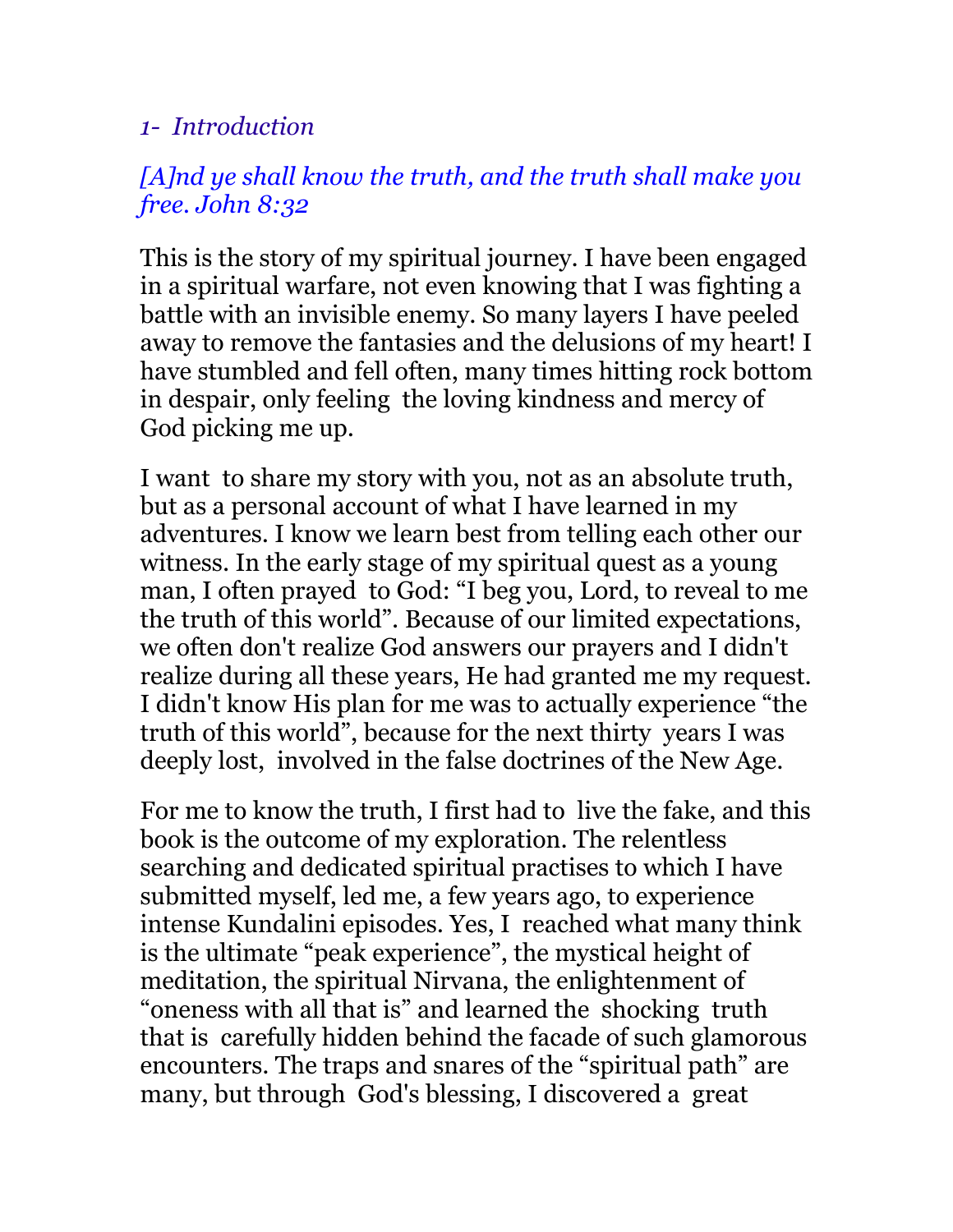deception, one whose roots go all the way to the beginning of creation. *Call unto me, and I will answer thee, and will show thee great things, and difficult, which thou knowest not. Jeremiah 33:3*

The motivation for such personal sharing is not selfglorification but comes from a true longing to partake with you the love, the truth, and the tender care I have received from God. I have been learning to walk with God in intimate communion, taking baby steps and humbling myself to the realization that, without God, I am nothing. *"Without me ye can do nothing" (John 15:5)*

As a result of being hopelessly deceived by the New-Age teachings and continually praying God for help, I experienced a renaissance. I found the narrow path that leads to the mountain top and became re-born Christian, not in any of the church denominations but simply, purely, a disciple of Christ. The "Christ-consciousness" of the New Age is the gospel of "another Jesus" and like many other distorted truths is, in fact, anti-Christ.

Some of the information presented here may prompt you to be critical, sarcastic, or doubtful, but I urge you to withhold your judgment until you read this short booklet to the end. Keeping an open-minded attitude may take you out of a lot of trouble, bring you great blessings, and, may I dare say, save your soul. The end times are upon us right now, time is running out and ignorance is no longer bliss. Ignorance has become fatal. *And Jesus answered and said unto them, Take heed that no man lead you astray. For many shall come in my name, saying, I am the Christ; and shall lead many astray. Matthew 24:4,5*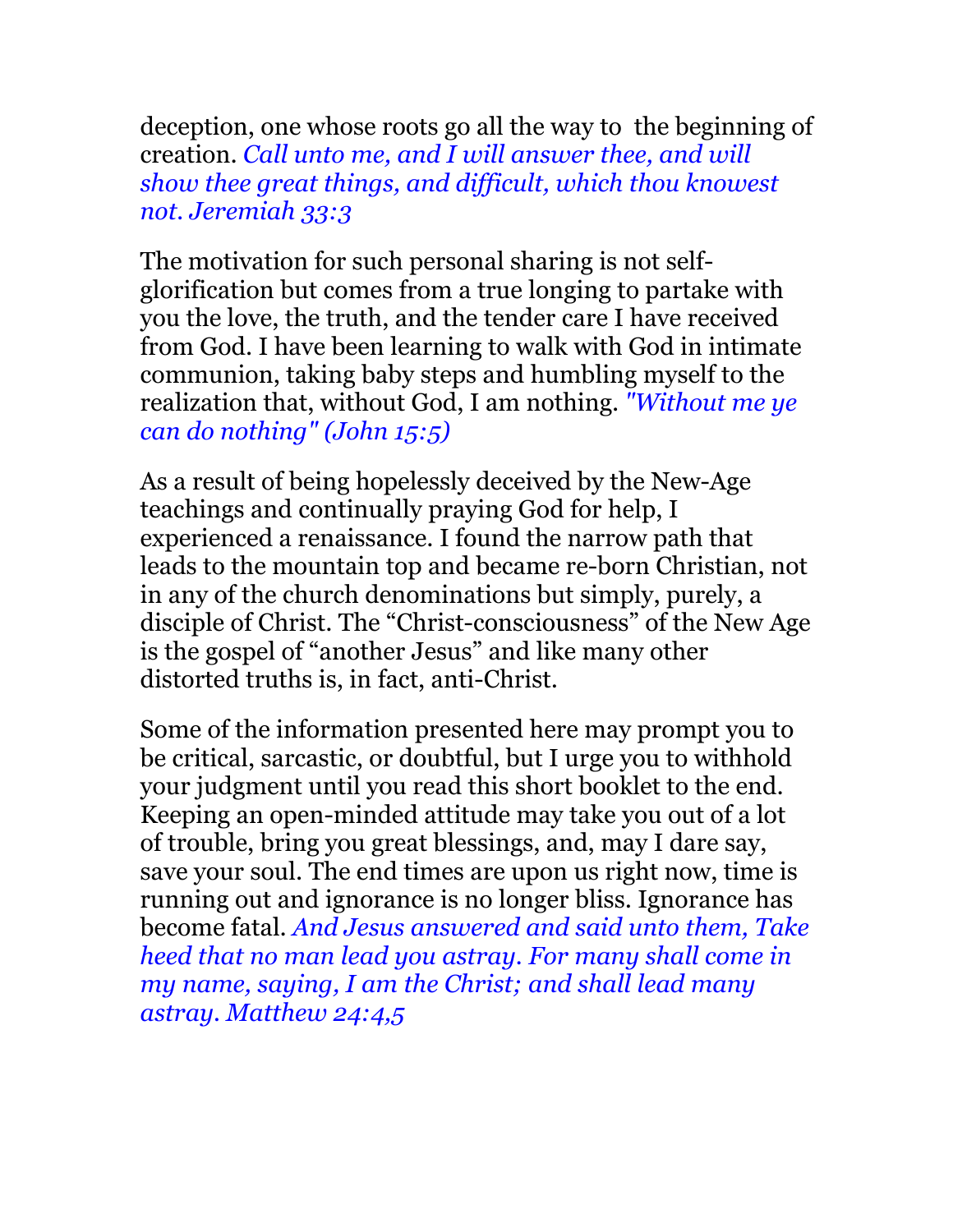# 2- Is darkness real and is it a sovereign force?

The beginning of the story starts with a question I have been asking myself over the years: "And what about God?"

I often wonder how God is seeing me, seeing us, seeing the world. I often cry out to Him, asking, "Why, God? Why is there so much pain and suffering everywhere on this beautiful planet? Why is there so much injustice, poverty and violence?"

Do you have the feeling, as I and many others do, that something ominous is about to happen and that we are only seeing the beginning of a momentous transformation? It seems with each day the world is spiralling down into greater chaos, deception and destruction. I know a lot of us choose to look at the positive and ignore the increasingly rapid deterioration of our civilization, but refusing to see that anything serious is happening, denying that we, as a human race, are in deep trouble is not going to change it, resolve it, or make it go away. No, in fact, denying is not seeing, and if we don't see, we are blind and hopeless to change anything.

Because of my willingness to honestly acknowledge and recognize the darkness pervading our world, I have been more readily able to recognize this darkness is also within myself. I realized I can only change anything in the world or within myself when I am fully aware of what is truly happening.

I have heard many times people saying "The dark only exists when you believe in it. If you believe in the devil, in darkness, you are giving it power but if you focus on the light, the dark has no place to be." I tried that belief on, wearing it for some time, but darkness was still here. This belief crippled my ability to discriminate evil from good. Is not believing in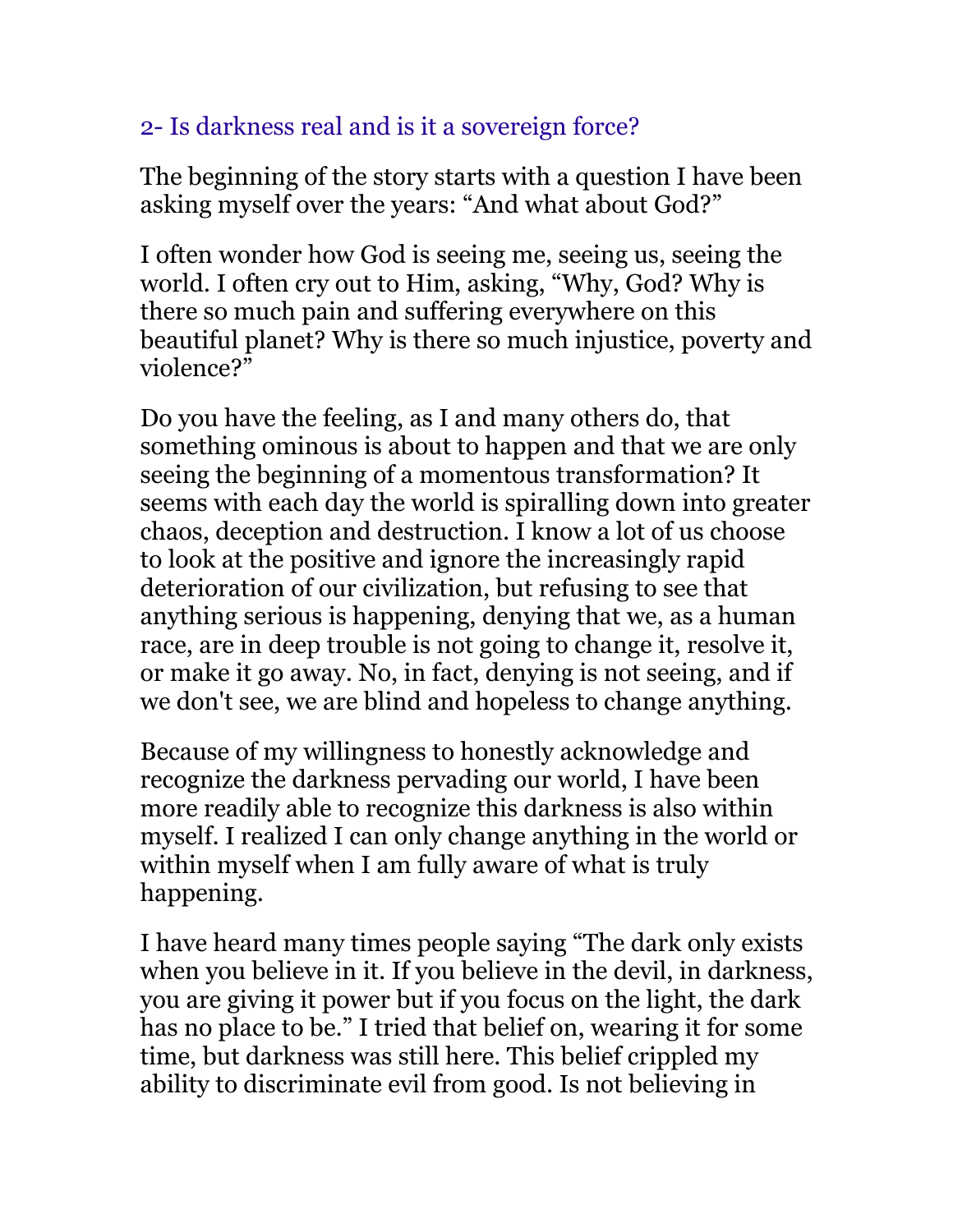darkness preventing darkness from manifesting? Is the world such a paradise that there is no darkness to be seen anywhere? How can anyone believe this?

The dark, of course, wants you to believe it is not there but even the most remote paradisiacal Pacific island has murder, thief, violence, greed, etc.

In my twenties I lived on Boraccai, a remote Philippines paradise island, for five months. I was living in a bamboo hut on the beach with no electricity, no running water or any modern amenities. Life was so gentle and simple, I felt surely I had found the garden of Eden. One morning I heard that a man had been murdered the previous night. There had been some drinking and a fight with knife broke out. I was deeply shaken to the core, as was most of the tiny population of the island. My innocent naivety that the world is a safe place was completely shattered. In that one moment I become aware of the pervading presence of the dark.

"The light" is such a broad, impersonal concept when it is not mentioned as an attribute of God. In fact, many of us embrace the concept of "the light" standing all by itself as a sovereign, impersonal, beneficial force that is replacing the Name of God. Few people know the dark is quite capable and is a master at parading and appearing as the "light".

"*For such men are false apostles, deceitful workers, fashioning themselves into apostles of Christ. 14 And no marvel; for even Satan fashioneth himself into an angel of light. 15 It is no great thing therefore if his ministers also fashion themselves as ministers of righteousness; whose end shall be according to their works." 2 corinthians 11:13*

There is the assumption prevalent in New-Age circles that the light needs the presence of the dark to exist. We are told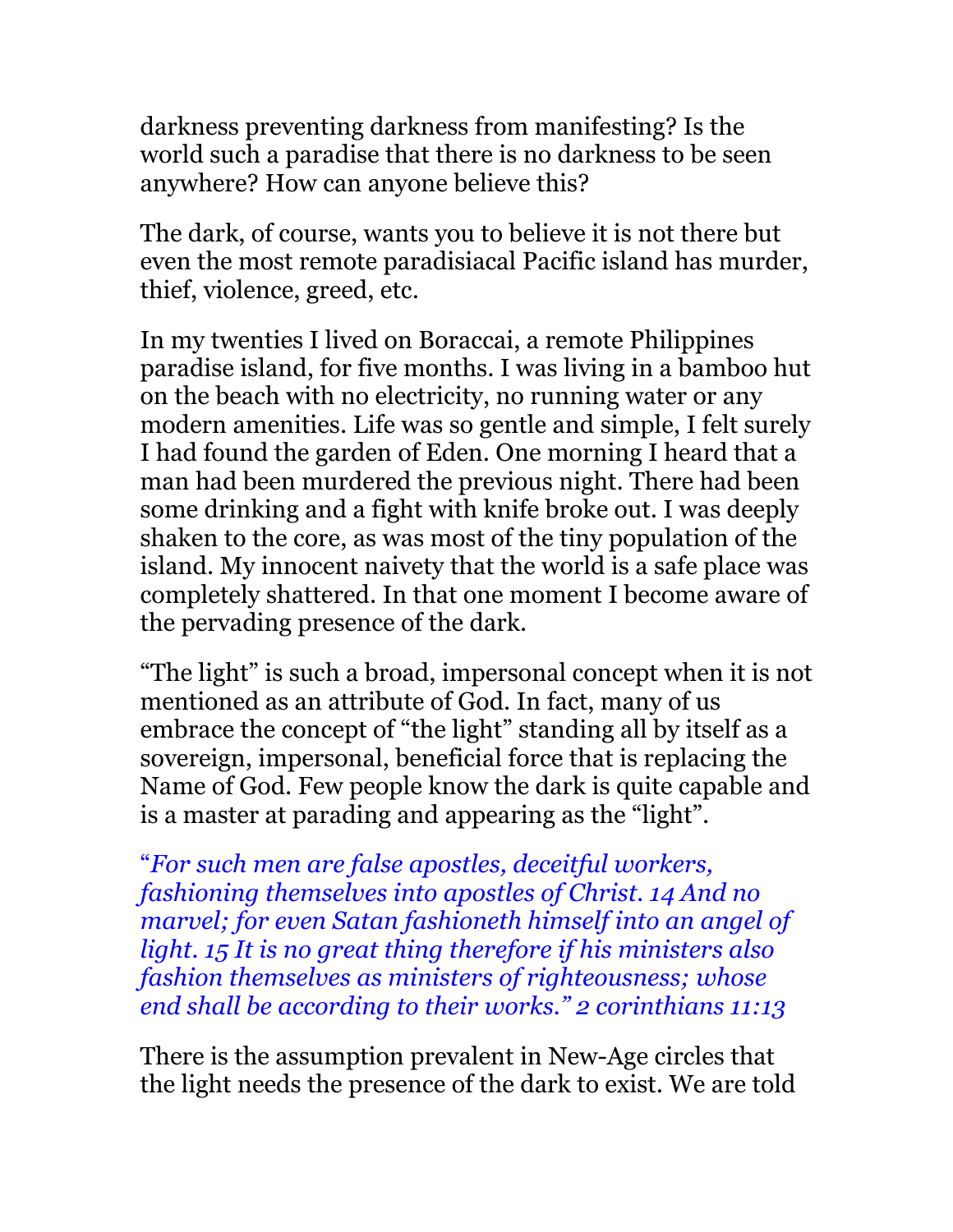that within the fabric of the universe there is built in an eternal polarity that makes the light of God not being able to exist without the darkness of Lucifer. This is a clever but absurd concept invented, of course, by the dark to deceive people into accepting Lucifer as a legitimate, purposeful and even beneficial force.

The great paradox is this: that Lucifer is, indeed, purposeful, not as an independent sovereign entity but as a force that God uses for His own plan.

The dark was created and is allowed to exist by God for His Sovereign purpose and actually needs God's approval and permission to continue to exist. On the other hand, God obviously exists outside of this fallen, polarized world and has no need whatsoever of anything or anybody outside of Himself. There is no darkness in the Kingdom of God, not even anything that remotely resemble darkness. *And this is the message which we have heard from him and announce unto you, that God is light, and in him is no darkness at all. [1 John 1:5](http://www.biblegateway.com/passage/?search=1%20John+1:5&version=ASV)*

If there is no darkness in the Kingdom of God, then surely this planet, which has been corrupted with darkness since the beginning of time, is not the Kingdom of God. Jesus confirmed that fact by saying: *My kingdom is not of this world: John 18:36*

Of course this doesn't mean God is not present or removed from His creation but I wondered why God allows darkness to be here.

Please be patient with me as I attempt to offer my understanding based on the fruit of my life experiences and the teachings found in the bible.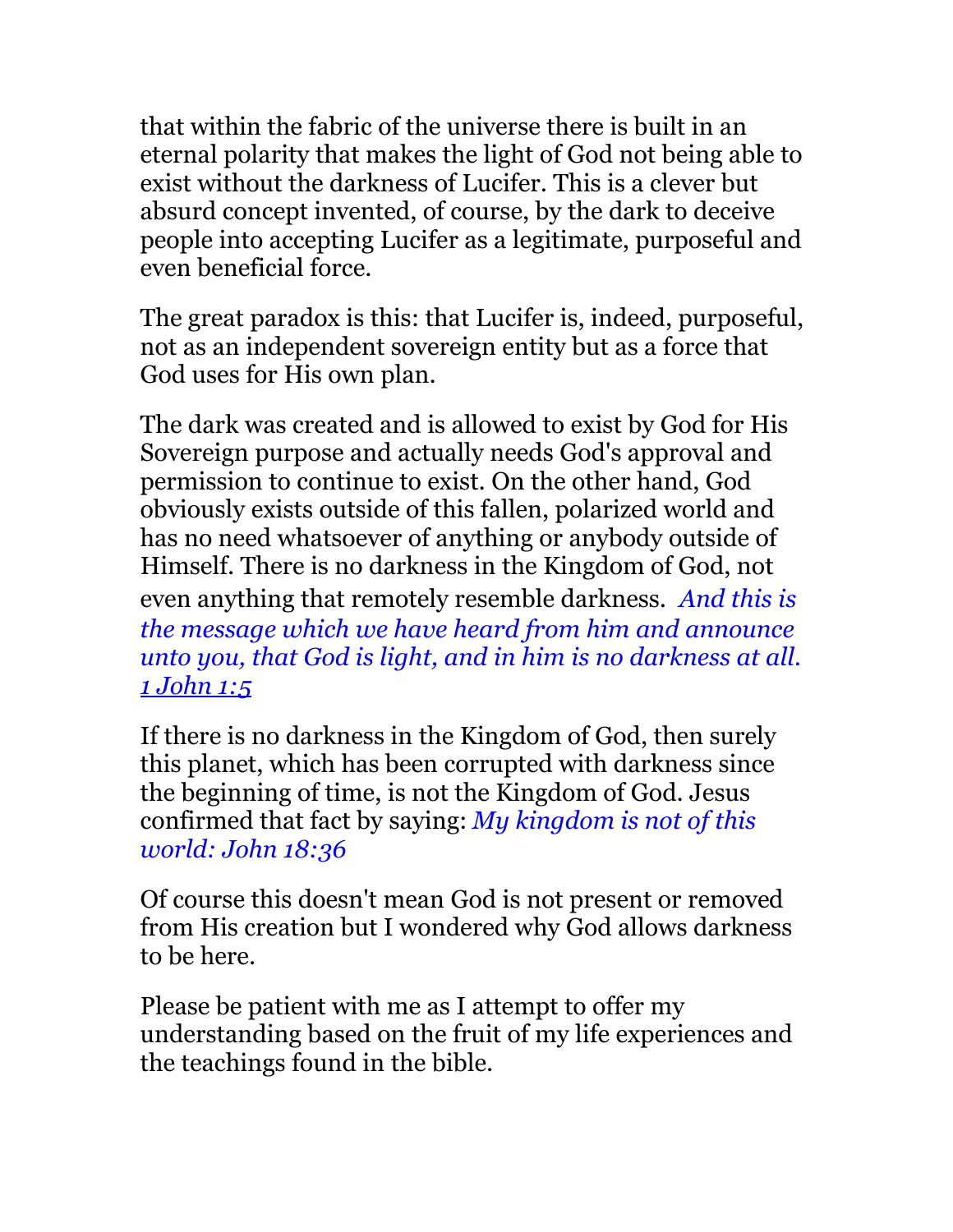#### Comments from reader:

#### *Mariel says:*

*Hello! I have had a similar journey. I even wrote a book about escaping from the New Age and getting over a kundalini experience, but it was not published–almost published, but resisted by top New Age people who had influence. Today, if I were publishing it, I would do as you have, putting it online. I never wrote it to make money, anyway.* 

#### *Edwin J. Says: Dear Philippe:*

*You, sir, are very insightful.This came by the Holy Spirit. No wisdom, as you know, can come from man, as we are corrupt from the beginning, even in the womb. The seed of sin and darkness lies within us, as Jesus has said. I vaguely encounter anyone who has a more full understanding of what light and darkness truly are; you give me hope, as I know that you have obtained your wisdom and knowledge from YHWH, asking for it in the name of Jesus Christ. And He does give it, does He not? So many have this vague, insipid conception of what the two are, but when someone like you smacks the nailhead, the Spirit tells me, "Philippe is speaking truth." It's the same truth that the Spirit has given me as well. Holy Spirit, when He works in believers, preaches the same message through all hearts. You are right in your convictions. If I may, I would like to elaborate more on what the Spirit has said to me through the Word. Darkness is no force in and of itself; however, with it, arises a natural opposition to the things of light (YHWH), creating so much of a problem, that it has become synonymous with being an active paradigm for living one's life or is perceived as being somehow coequal with light. This is wrong, and we know this, Philippe. Does it not say in Scripture that*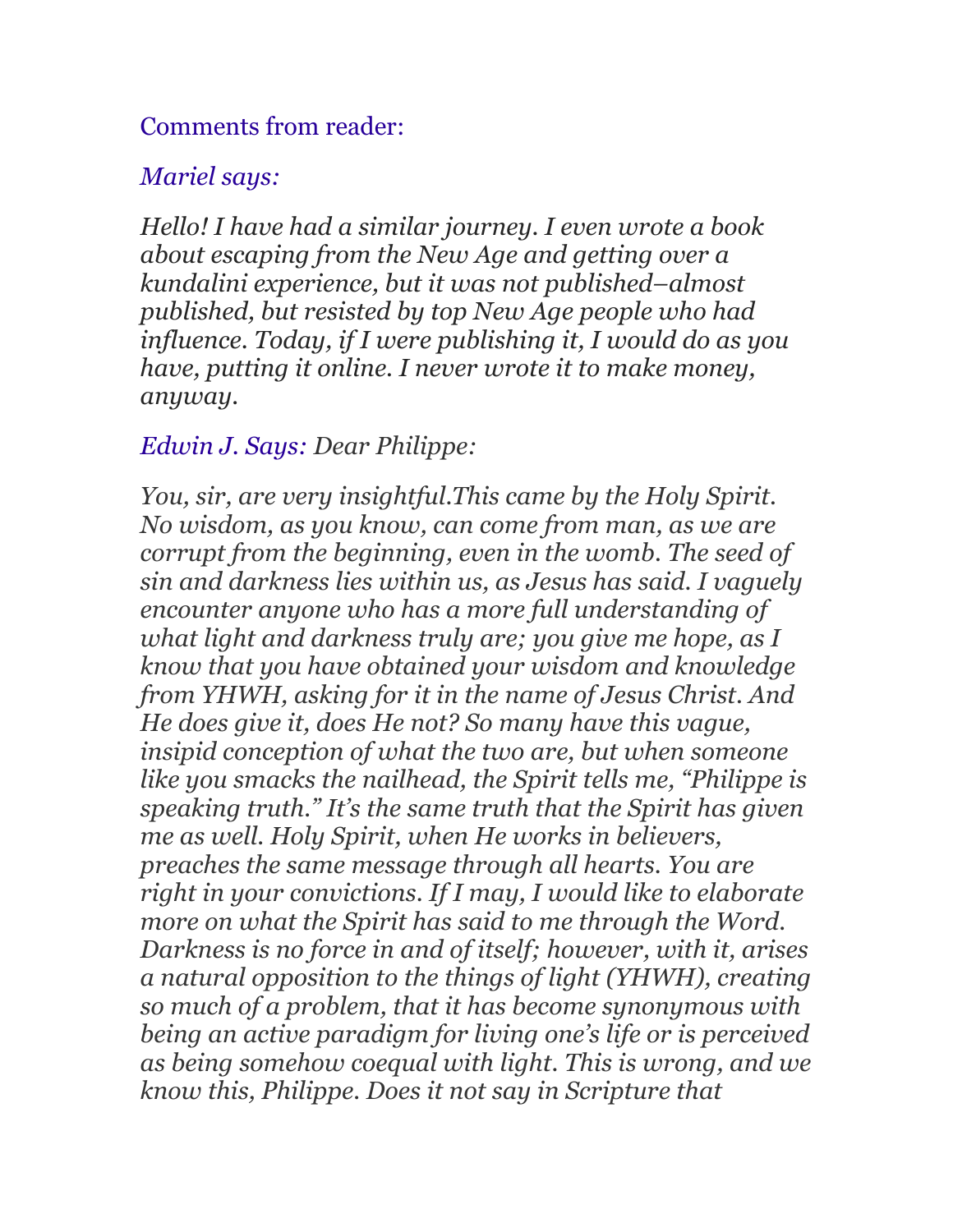*Lucifer, when he was created, was perfect? And then it progresses to say, "until darkness was found in you." This is paramount, Philippe. Herein lies the answer to your question. Darkness was FOUND in him… This prompts another question, a question of will. I will develop my thoughts in the form of a scenario, thus: God exists for untold eons, self-existent, self-sufficient. He has given no record, that we know of, to elaborate on time-eternal of the past. He tells us in all truth, that He has no beginning, and He knows of no end. None can defeat Him, and we know nothing of His past. It seems that the angels came first, and man was created later on the Earth. When He finally decides to create, He does it well. He makes no automatons, giving all intelligible life, free will. He says in Himself, "What is love, if not given freely from the heart? Man and angel, alike, will decide for themselves if they love me. However, I know that in giving them a choice, there will be consequences. Those that are intended for me, will turn against me. If I make them, only as holy, their love has no value. However, if I give them a choice, they will know what it means to truly be loved, and so will I. I refuse to make them prisoners of themselves, so, they will decide; and, they will fail. I foresee this thing to come. Lucifer, oh Lucifer! What is this thing that you will do to yourself, your fellow angel, and the man, who I will make in my image? For the man, a sacrifice will be provided through my Christ. He will come to you, sons and daughters of men, so that you may live. You will fall prey to the lies of he, who will be a son to me; Lucifer, you will make yourself my enemy. Your vanity will be your undoing, and pride will cause your destruction. Nevertheless, man, you whom I will make like unto my image, you will be redeemed by your faith. A horrible sacrifice must be made, so that you may have a chance to be free from what is to come. I know, precious ones, made of dust, that you will fall. It is not fair that I*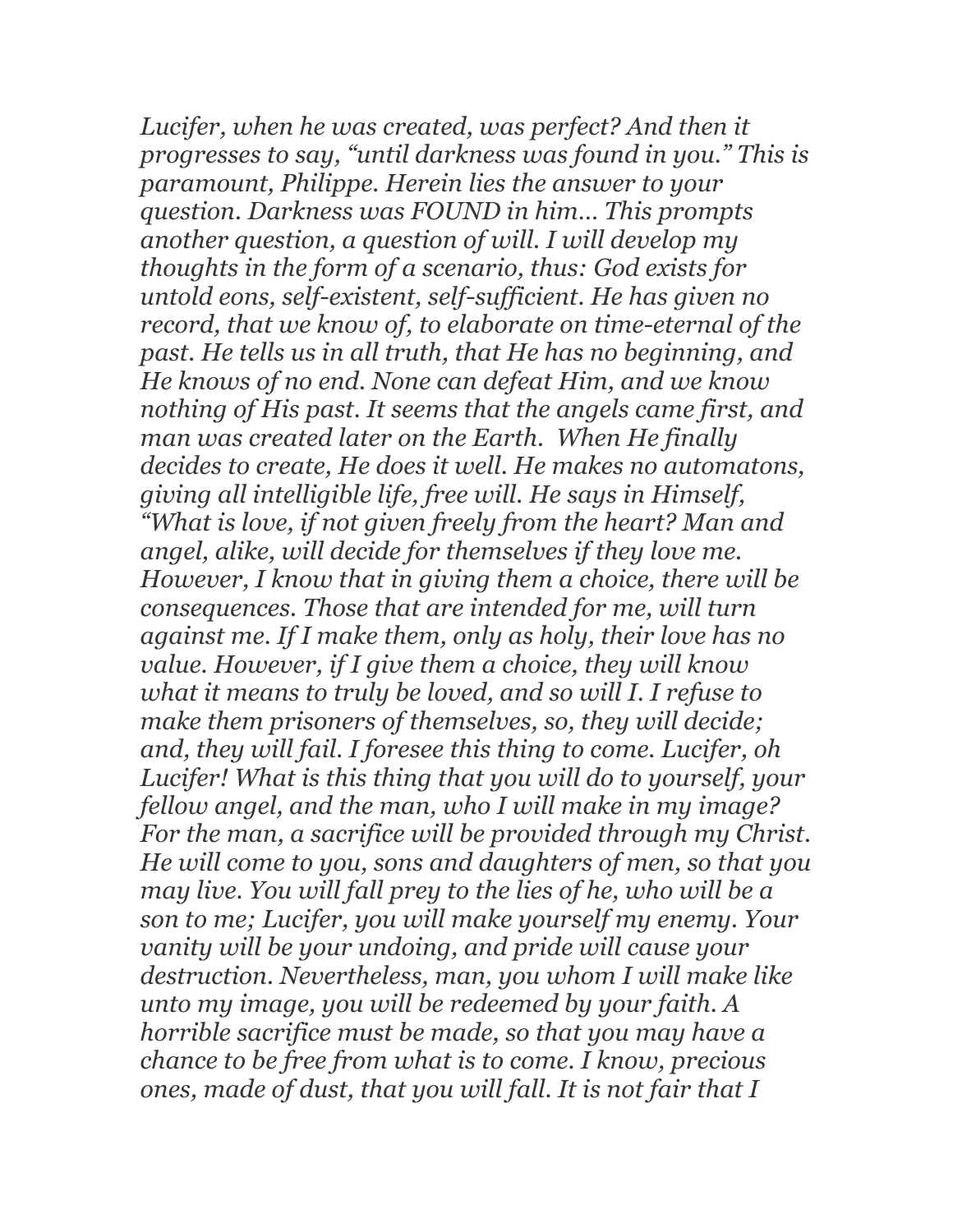*should make you, only so you will be destroyed by your moment of weakness. Darkness will seize you, and it will corrupt your kind completely; therefore, I must intercede on your behalf, and I will give you my only begotten Son. This is just. This is right. You will be shown mercy, as I love you, sons of earth. You are only in my mind's eye, as of yet, but I see you as you will be! Your freedom will be your undoing, but it will establish sons and daughters for my kingdom, redeemed by sacrifice and great mercy. You, order of man, will know grace. It will be given freely to you! I will hold nothing back from you. Darkness and sin will be born of will. It is inevitable. I know this. There is none like me, and there will never be any like me. In perfection, all will be made. Choice will open the door for darkness. There will be war in Heaven, and there will be a great fall. Many of my angels will remain by my side, and I will make sure they never succumb to temptation. They will have their redemption, when they decide whom they will serve. I will preserve them in holiness from that day forward. Consequently, the others must be expelled from My kingdom. Lucifer, my son… You will be among them. My enemy, my 'satan', you will become! It will be as it will be, and you will have begun this tragedy! It will rest upon your shoulders! Great darkness will enter because of you, Lucifer. You will corrupt the goodness in every living thing on the Earth. Life, as all will know it, will be darkened in understanding, and even death will enter!" Philippe, this is what I am reminded of, when I consider what it means to have free will. I equate sin with the darkness that it brings. Sin, as you know, is the perversion of the original intent of holiness. Holiness is intrinsic to YHWH. The act of love, in giving us free will, opened the door to the alternative… darkness. It is the 'void', perversion, inevitable chaos, and the undoing of order. Many in the new-age movement give it credibility as an individual power, but it has no power in*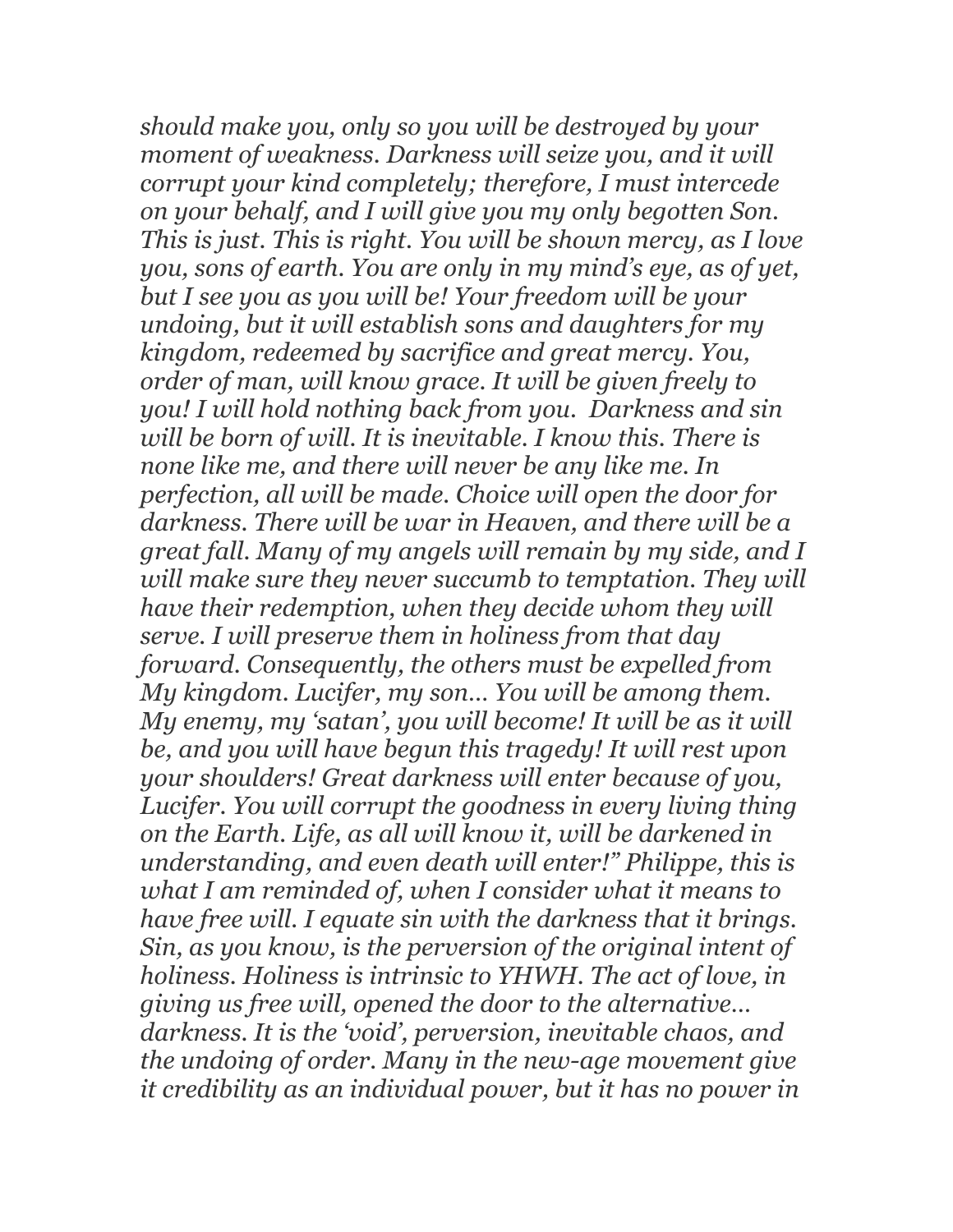*the presence of YHWH and the light that emanates from Him. In a way, its relationship to living things is synergistic. Darkness must first have a living being, created from the orderliness of God, to corrupt it. God makes nothing in corruption. Rather, corruption seized hold of Lucifer, because He made an alternative choice to the design of God. It spirals downward from there. The only reason why man is born corrupt, after the creation of Adam and Eve, is because the darkness is passed from the earthly father to the children, as Scripture says. Both Adam and Eve fell prey to the choosing of an 'alternative', not knowing what it would bring. Of course, Satan already knew how things would progress on the Earth after man made his choice. In conclusion, there would be no darkness, had God not ever given any of the creation a choice, but with true love comes a choice for those involved. Obviously, darkness and sin wither in the light and holiness of God's presence. All affected by darkness feel their inadequacies in the presence of truth and order. Living beings cringe at the fact of what they know they are, in the light of what God is. Interestingly enough, however, given enough time, if a creature doesn't want redemption, the darkness becomes so consuming that it fosters rebellion. Satan is quite happy with the choice he made, I believe. God said that Satan was a murderer and a liar from the beginning. Apparently, he had it quite badly in his soul, once he started to consider how gloriously he had been made… He took his eyes off of God, and he placed them on himself. Darkness is a tool. You're right, Philippe. It's nothing more than an invasion of order and the light of God in man, and we must not forget its power! Darkness is here not as a result of God's design; He never made it. There is no darkness in our God. It's really not surprising how evil came about, when we consider that it is rooted in the ability to serve one's self, by the standard of whatever 'new' rules we deem as being*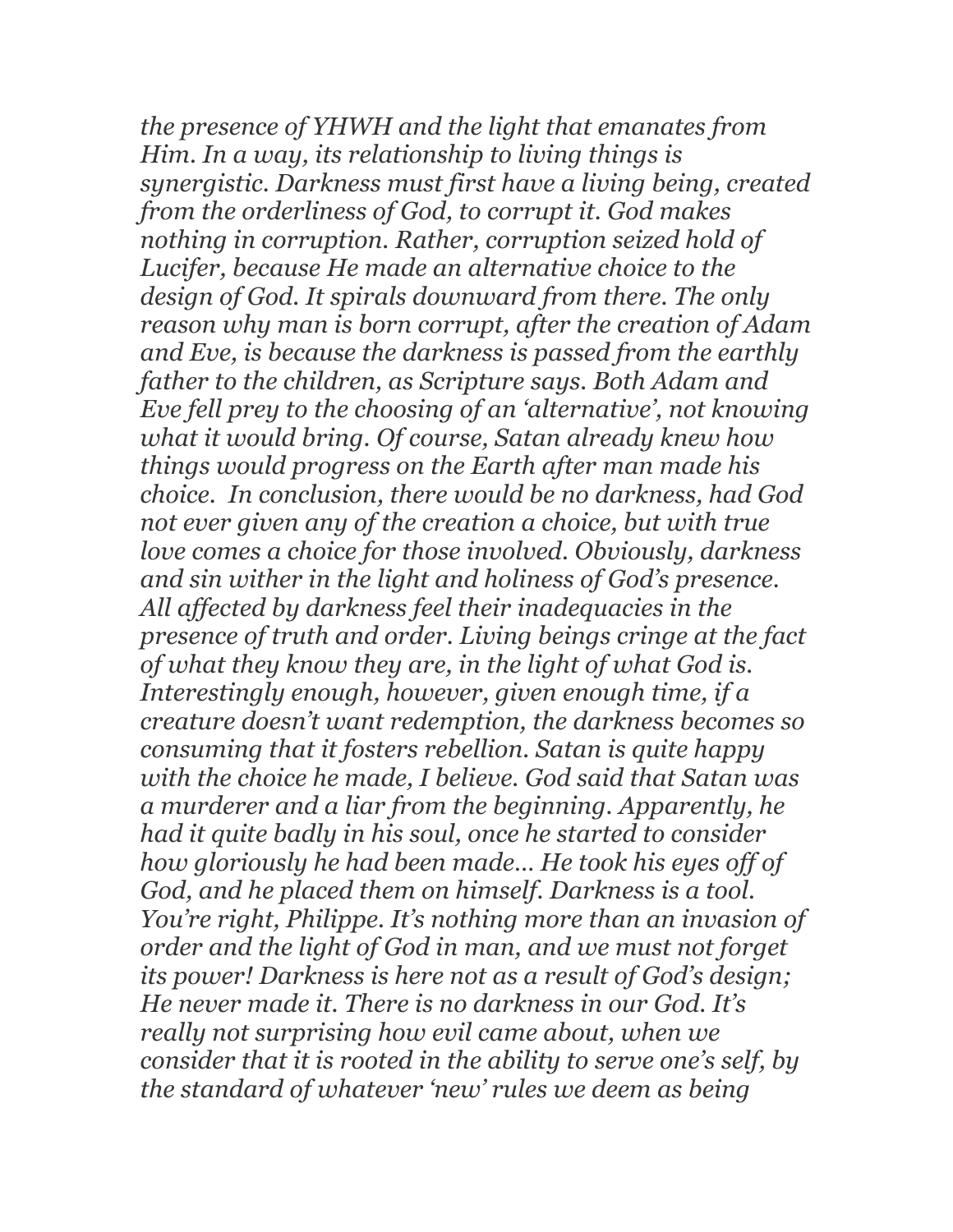*righteous by OUR standard. In finality, we must consider the physical implications that evil has on all life. I believe death is a curse of God on us, used as a scourge to keep us from living for too long. We create too much havoc, too quickly, when we're able to go hundreds of years in a lifetime, as the earlier men were able to do. God made this clear, when He said that He would not strive with man forever. Therefore, to slow the effects of diseased souls on the planet, He shortened the lifespan of man. He already started the aging process, as soon as He spoke with Adam, Eve, the serpent, Satan, and all creation. Snakes had legs, and they were removed to show the symbolism of God's hatred of sin. For God hates sin so much, He even cursed the animal vessel that Satan used to speak to men. I believe it was our Father who limited our physical lives. Remember, He APPOINTS men to die once, but after this, the judgment. Father did imply that it is possible to live forever, physically; hence, He placed the angel at the entrance to the garden and the sword at the tree, to keep the way closed to the tree of life. The food on the tree could preserve our DNA and allow us to continue in a perpetual regeneration of stem cells, by which we would heal rapidly if injured and never age as well. Father said that men would live 'forever', if we were to eat of this tree. It was a very potent fruit, whatever it was. You see God's issue? He would have a planet with unbelieving, spiritually dead, physically alive men running around, and the believing righteous would have to deal with that difficulty on a grander scale. The days of Noah came quickly, and God pressed 'reset' once already. Death couldn't come quickly enough to stop evil from ravaging the planet in Noah's day, so after the flood, what did Father do? He shortened the lives of men from what they already were. 700-900 years turned into 400- 600, then God brought it down to 80! Then, He said that man would only live that long by means of a righteous life!*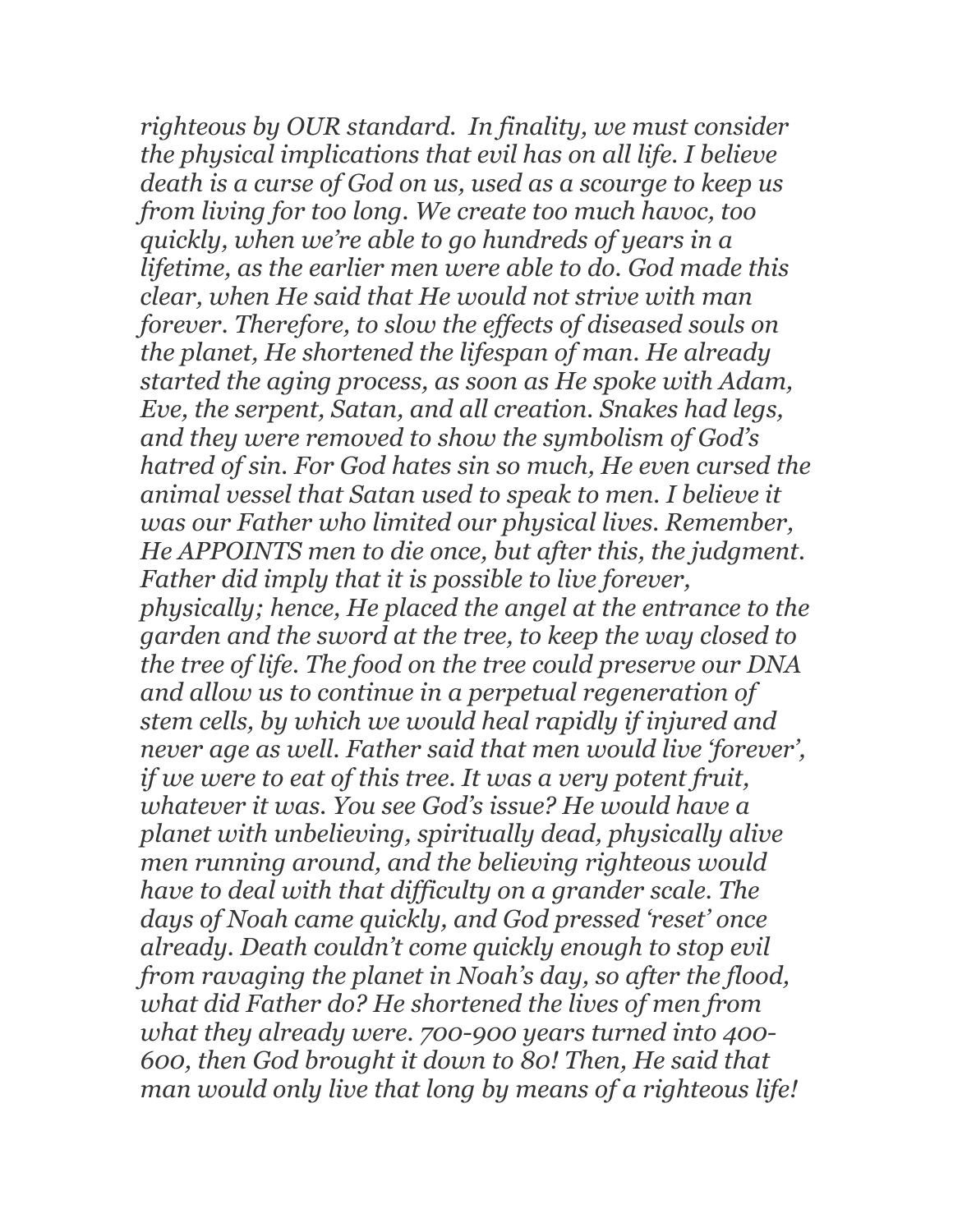*He wasn't playing. I hope that I have served in some way to answer your question, giving some tidbits here and there to fill out the image of it all, in your mind's eye. Cordially yours, -E*

## 3- The New-Age movement

For over thirty years I have been searching for God and the Truth while being completely lost in the great deception of the New Age. I have been immersed in New-Age thinking, been an intimate part of its movement, and worked to promote its philosophy and belief system.

I was brainwashed to blindly accept and embrace New-Age occult knowledge, and I was convinced my life of service and my spiritual studies were the highest expression of my love for God. I was sincere, as most New-Agers are, but I was also completely deceived and clueless. My study and knowledge of esoteric and ancient mysteries gave me a sense of belonging to the highest-evolved portion of humanity. Although I have always managed to retain some humility in my being, through a natural devotion to the Lord, I still had a typical new-age persona, a spiritual vanity, that vague illusion of having achieved a higher consciousness.

This was constantly reinforced by countless readings, which I had received over the years from psychics, clairvoyants, mediums and channelers. I was repeatedly told how great, spiritual, and amazing I was and how I had come here on earth from the higher angelic realms to save lost mankind. I was a walking earth angel with a mission….!!! Of course, I knew everybody else was more or less told the same story, so I took all of it with a grain of salt as I was aware of the deception of ego-flattering, but I was hoping somehow I was special in the eyes of God.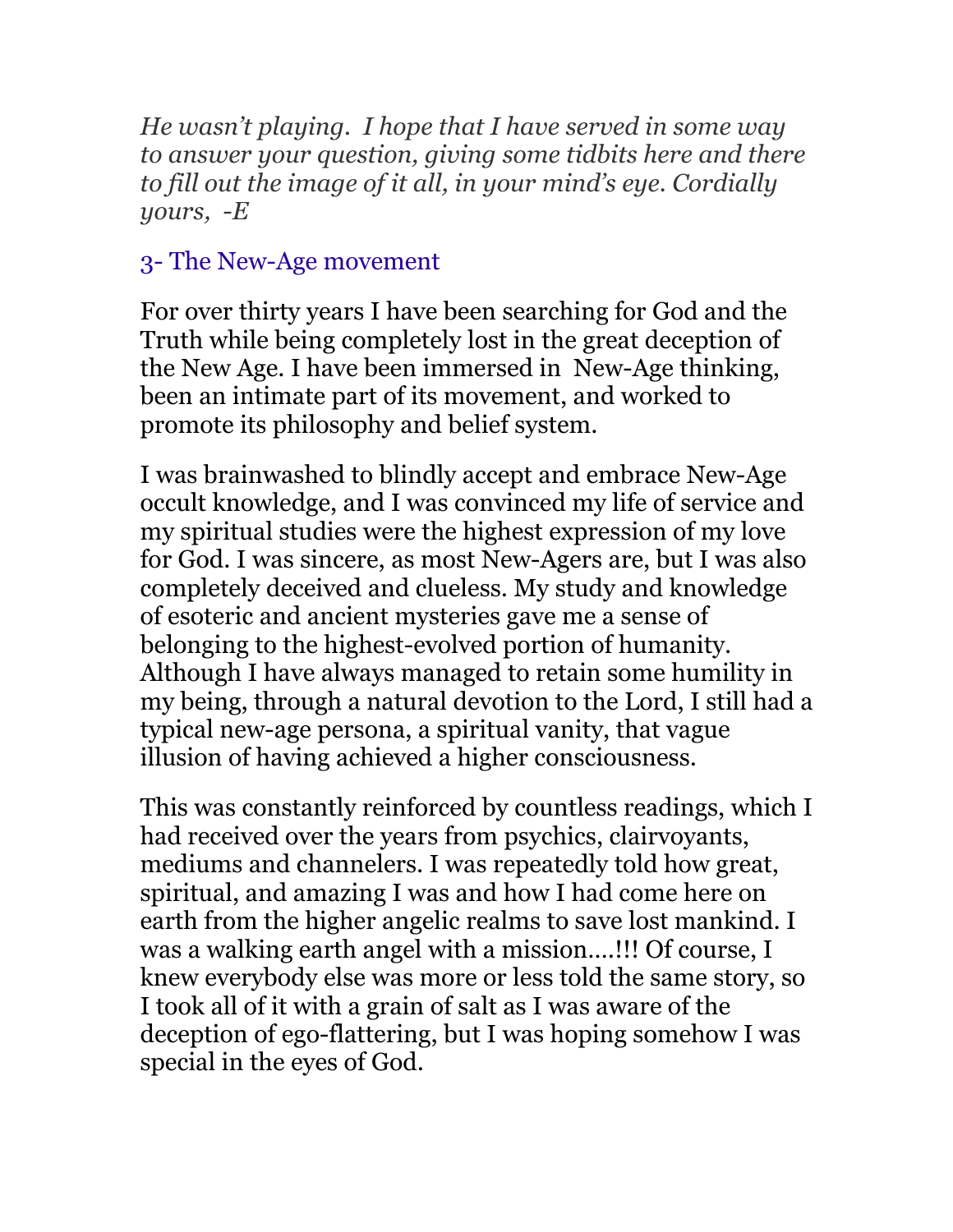Little by little over the last few years I came to realize through the grace of God's revelation the many distorted truths and the outright evilness of the New-Age teachings. Because of my passionate nature, I have delved into this New-Age pool deeply and had many close encounters with renowned teachers, and spiritual centres, across North America. This first-hand, practical knowledge and in-depth study has given me a unique perspective to share with you, the discovery of a very shocking and disturbing truth.

The Dark New Age of Aquarius is here right now and those leading the way forward in this New Age are working handin-glove with the great and the powerful. Some of the most wealthy and influential men and women on our planet are openly identifying themselves with the New Age. From bankers, industrialists, politicians, celebrities, and religious leaders of all faith, it seems everyone is going "New Age" and they are bringing huge numbers of the population along with them.

Darkness is a very powerful force at work over this world. It is a corporate entity made up of many individuals, and is described in the Bible as "the beast". It is also the embodiment of one being who has been known by various names, including Thoth or Seth in Egypt, Manu in India, Hermes in Greece and Lucifer, the Devil, or Satan in the Judeo-Christian tradition.

God is executing end-time Bible prophecy right this very day and He is allowing Lucifer to create the final end-time New World Order of the beast empire. One of the instruments for all this to come to pass is the New Age Movement, also called "The Plan" and what Freemasonry calls "The Great Work Of Ages". This is Lucifer's rebellion and master plan in action against God. The New Age movement has become a powerful political, philosophical, and economic force in our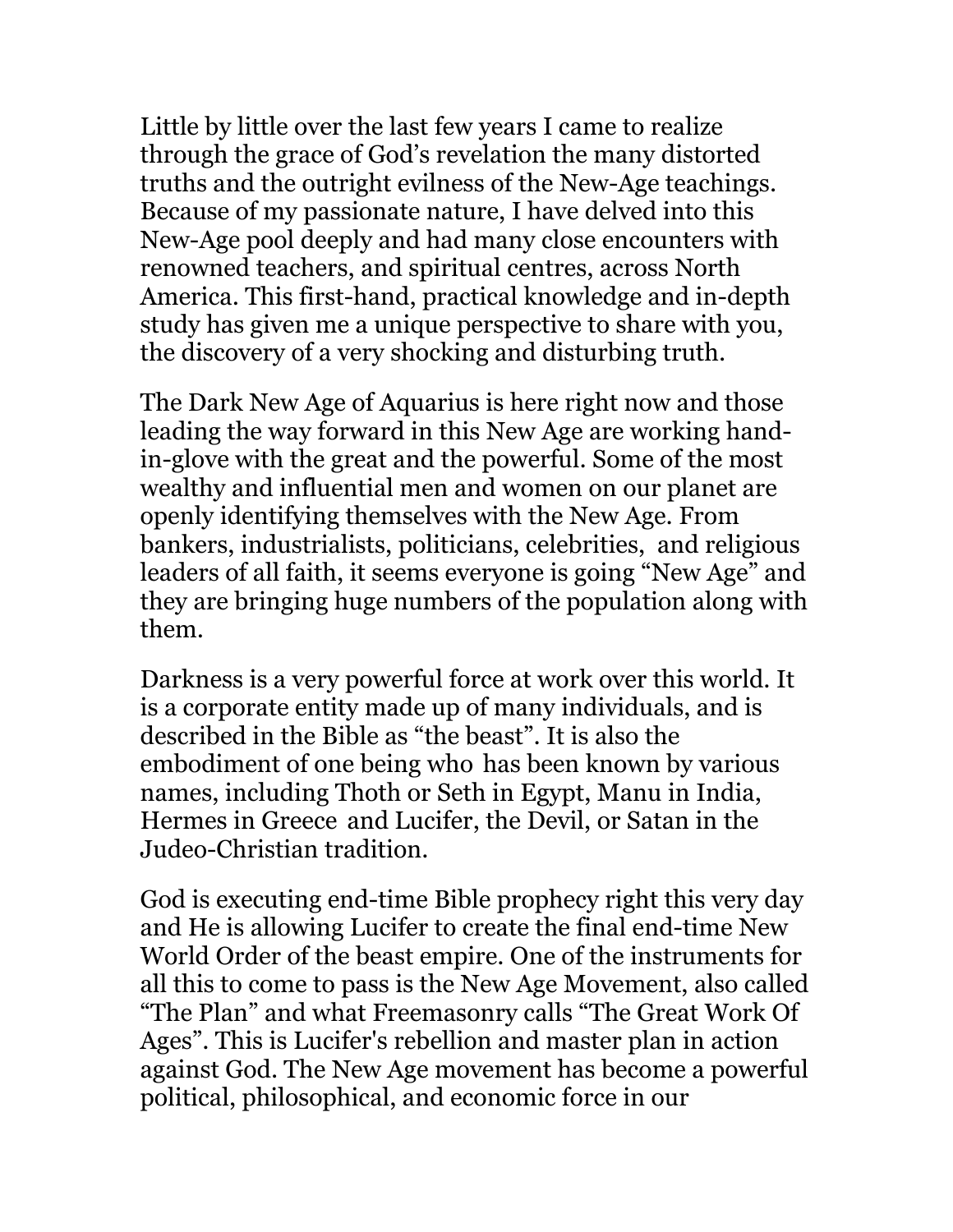contemporary culture and is exerting its influence into every facet of modern life.

Its ultimate goal and plan is to introduce a One World Order and One World Religion. The UN is gradually becoming the centre of this New World Religion, and the "house of peace" with its programs and policies, is even more worthy of comparison to what some have called a modern day "Tower of Babel".

All of my research and personal experiences during those years has led me to believe that Lucifer is very real and he is rising, or descending, depending which way we look at it ! He is here on earth, in this dimension, causing havoc and chaos in an attempt to seat himself on the throne of a World State, and to inaugurate a New Religion with himself as its sole deity.

*"And he shall exalt himself and magnify himself above every God, and shall speak marvelous things against the God of gods, and shall prosper till the indignation be accomplished; for that which is determined shall be done." (Dan. 11:36).*

## 4- I love God with all my heart

But I am getting ahead of myself. Let me first provide some background history on why and how I became entangled in this great illusion.

I was born Catholic and baptized, but because of my parent's atheism, I never received any solid instruction and guidance in Christianity. I had never met anyone whose Christian faith was an inspiration to me, and was left to believe that the truth of the Gospel and Jesus' story was for the old generation, the old folks that were sitting in the churches. Confused as I was trying to find my way in the dark labyrinth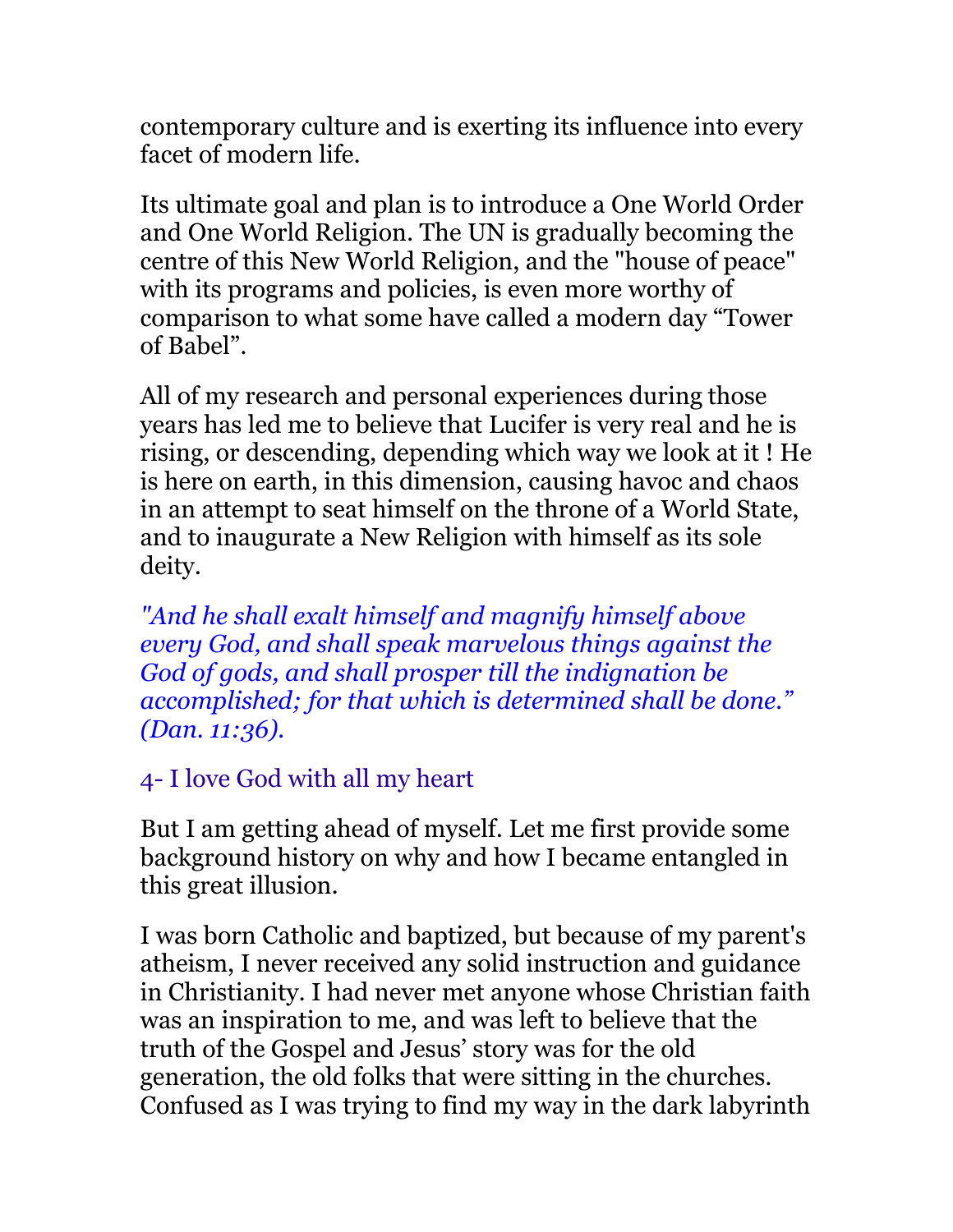of the New-Age bazaar and throughout the many years of involvement in the New Age movement, I have always believed and prayed to my Father as a personal God and held Jesus in my heart, even though at times I have been quite lukewarm towards Him.

I have never been able to relate to the core New-Age dogma that denies the existence of a personal God, whilst insisting that the universe itself is God. New Agers declare that God is impersonal, an abstraction, a force out there permeating all things in the universe and, as man is part of the universe, man is also god. We are given many alternatives for the name of God, but they are all impersonal: a Presence, a Vibration, an Energy Force, Universal Law, Universal Mind, Cosmic Consciousness, Divine Presence, Eternal Reality, Real Presence, Creative Force, Cosmic One, etc.

However my experience of God is not that of an impersonal abstract force, but that of a loving Father. He knows each and everyone of us better than we know ourselves. God, in His grace, even sometimes answers my prayer before I ask. *"It shall come to pass, that before they call, I will answer; and while they are yet speaking, I will hear" (Isaiah 65:24).* This verse provides us with an incredible picture of our Lord's love for us. *"Lord, you pour out blessings and lovingkindness on me before I can even ask. And you offer more than I could even conceive of asking." Psalm 21*

There was a man in Haiti, pulled out of the rubbles alive, an incredible four weeks after the earthquake.

He was able to share that he saw "a man dressed in a white coat" who would give him water. The CNN people were joking about this, saying he was delirious, but nobody can explain how he survived that long without any water. Three to five days is the maximum time a human being can survive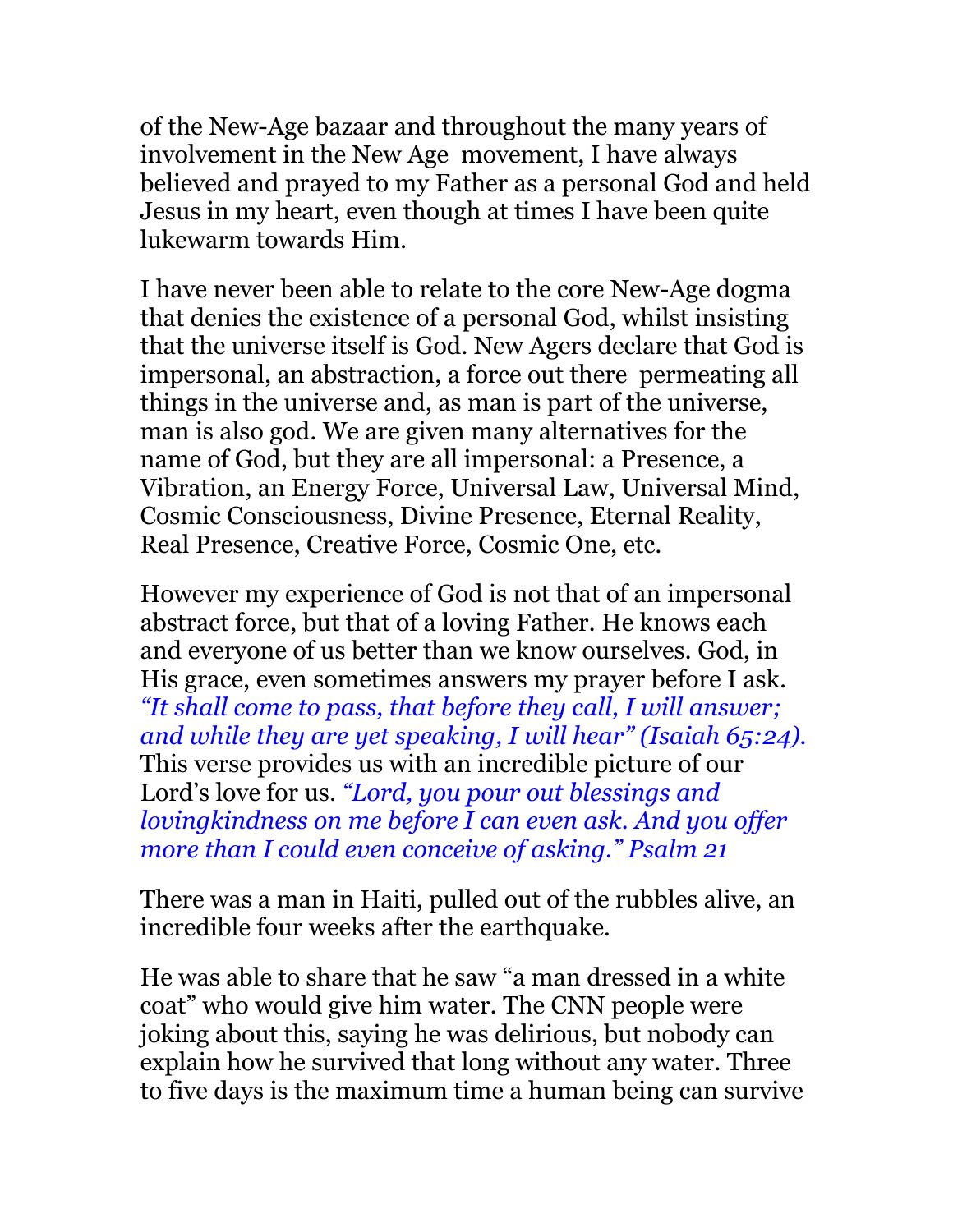without water, yet this man survived for four weeks, completely trapped in a hole among the rubble with no outside connection. Can you imagine spending four weeks like this, hearing the bulldozer coming closer? I think he was probably praying constantly and God (the man in the white coat) gave him water and kept him alive. *For he will give his angels charge over thee, To keep thee in all thy ways. (12) They shall bear thee up in their hands, Lest thou dash thy foot against a stone. (Ps.91:11)* 

In recent years, I have learned to turn to God when I am troubled and when I feel lost and in pain. When I run out of my own strength and abilities to resolve inner conflicts, I ask God to take care of it for me. When I realize how weak and hopeless I am, I pray to God and His strength is made perfect in my weakness.

#### *And he said unto me, My grace is sufficient for thee: for my strength is made perfect in weakness." 2 Corinthians 12:9*

The more I humble myself to God, the more He reveals to me His tender loving care and forgiveness of my shortcomings. The more I take refuge in God, the more I find the strength to stand and the courage to dispel darkness in myself.

In times of crisis, after much struggle and looking for the way out, when in that hopeless moment, I completely surrender to God in desperation and say to Him: "Lord, I give up! I am running out of resources. I give myself completely to You. I put myself in Your care -- please embrace me and sooth the pain of my soul". In that moment, when the surrender is total and sincere, I feel His mighty presence, His care and His love as He mercifully washes all my trouble away, cleanses me of my sorrow, removes the darkness, and makes me feel I am His beloved child. His comforting presence is truly amazing and healing. This really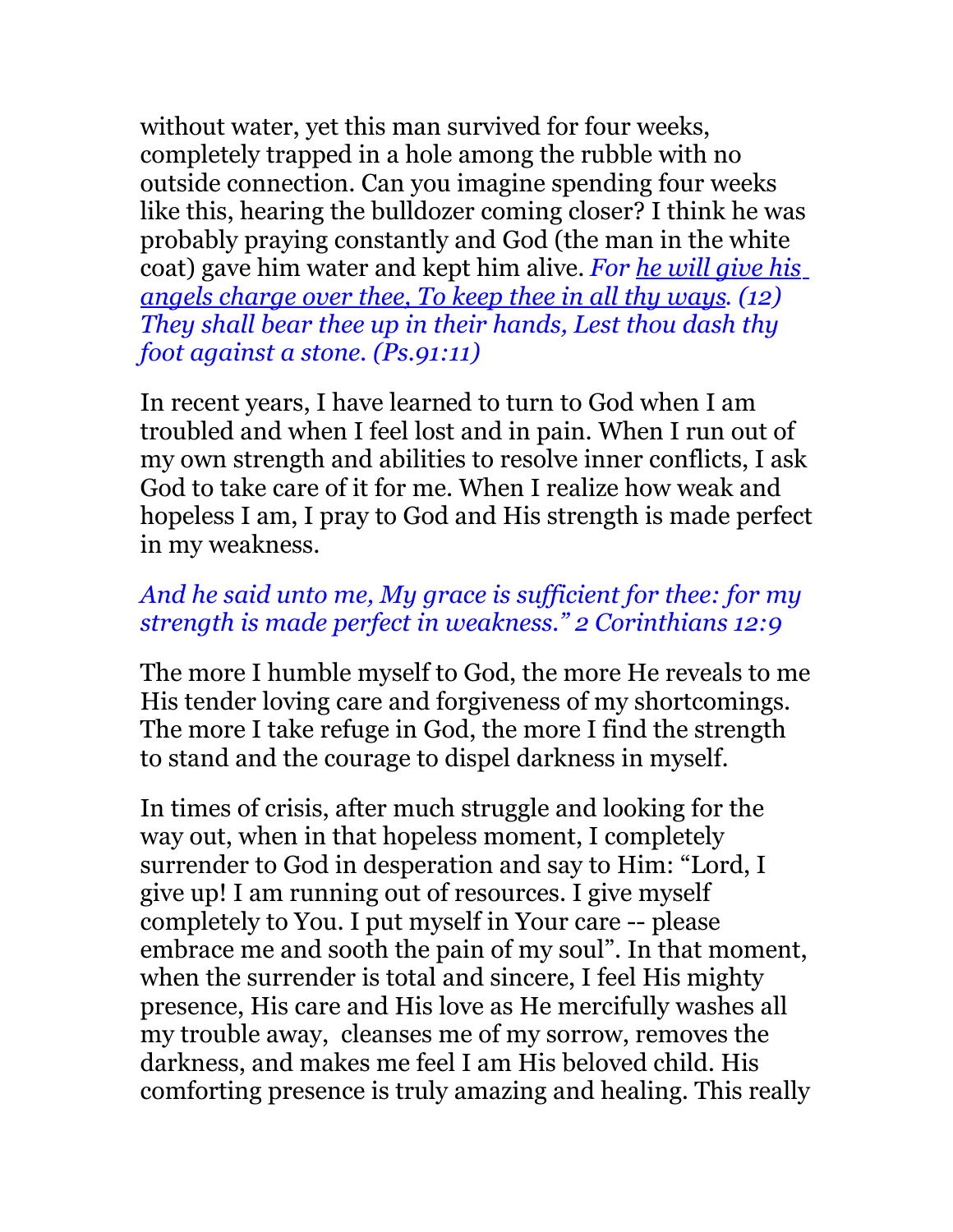is nothing short of a miracle! And this is always there available for each and every one of us.

### *But as for me, I am like a green olive-tree in the house of God: I trust in the lovingkindness of God for ever and ever. [Psalm 52:8](http://www.biblegateway.com/passage/?search=Psalm+52:8&version=ASV)*

The more afflicted and the more troubled I am, the closer to God I become. There is no other way to turn, no other therapy. He is the ultimate refuge. As I witness within myself this relationship, I wonder, "Could it be that God is bringing affliction and great trials to the world so that we may draw closer to Him? Could it be that God is using the darkness of this world to challenge us to find Him in the midst of pains and sorrows.

Could it be that when we have exhausted all human abilities to effectively respond and resolve the crisis, there is nothing left to do but to fall on our knees, plead for help and pray?

"*Therefore I say unto you, All things whatsoever ye pray and ask for, believe that ye receive them, and ye shall have them." Mark.11:24:*

*If ye abide in me, and my words abide in you, ask whatsoever ye will, and it shall be done unto you. [John 15:7](http://www.biblegateway.com/passage/?search=John+15:7&version=ASV)*

*And this is the boldness which we have toward him, that, if we ask anything according to his will, he heareth us: and if we know that he heareth us whatsoever we ask, we know that we have the petitions which we have asked of him[.1](http://www.biblegateway.com/passage/?search=John+15:7&version=ASV) [John 5:14-15](http://www.biblegateway.com/passage/?search=John+15:7&version=ASV)*

The Luciferian master plan cannot succeed unless people accept that there is no God who loves and cares for them. For many years I was not able to discern and see that my dear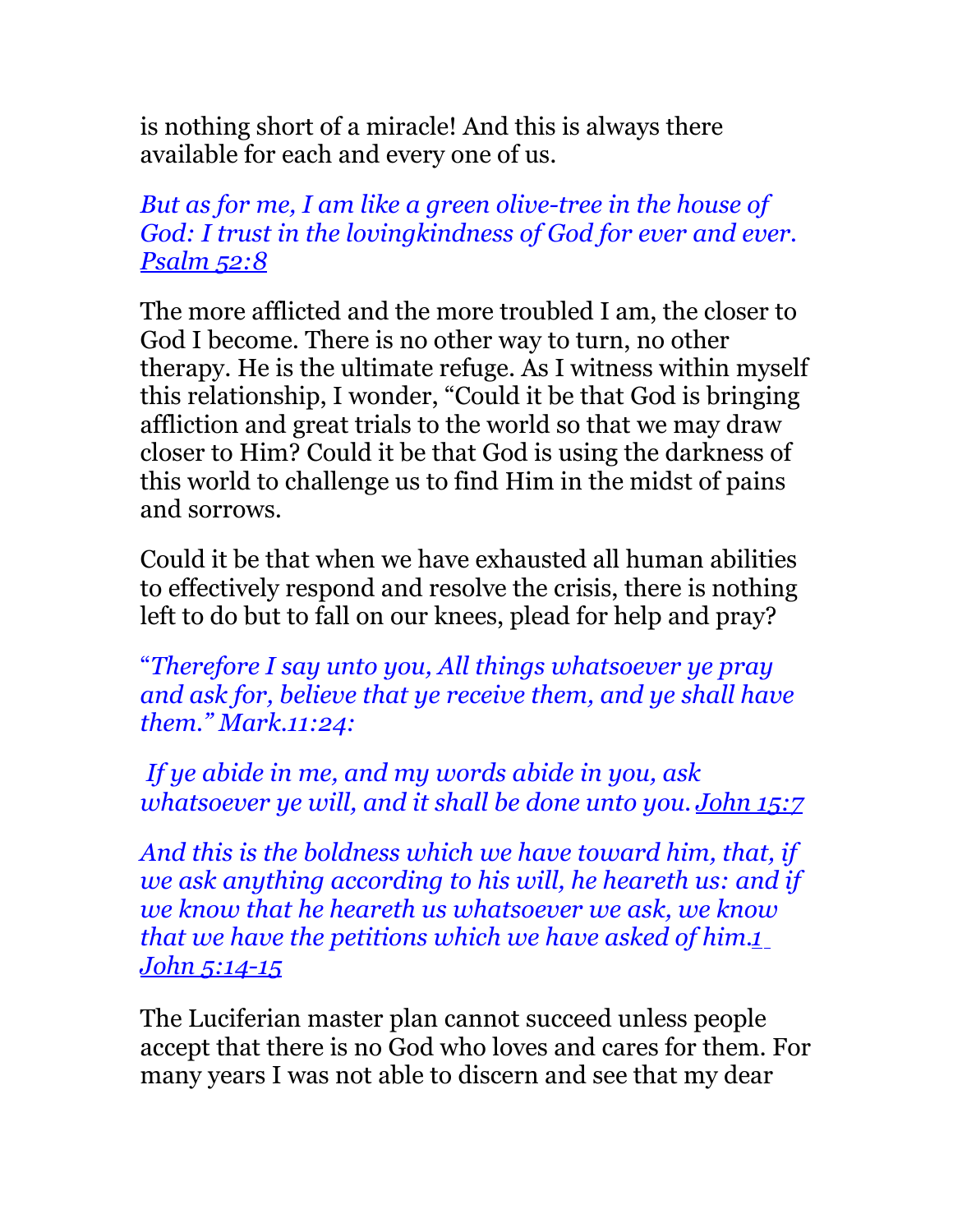Lord I was talking to and praying to was, in fact, quite in opposition to all things New-Age!

## 5- Is the Bible the word of God?

I had been deceived into believing that the Bible had been manipulated and distorted over the centuries, that it was the work of men and not a reliable source of the Word of God. In fact, many are openly saying that it is the work of the Devil. Yet many Bible verses are used out-of-context, with their true meaning distorted, to promote various New-Age teachings. We are told other ancient religious texts and writings, along with new revelations from people living today or spirit entities, are equally as valuable and reliable. Some things in the Bible are not meant to be taken literally. The Bible is filled with allegories, poetry, symbolism and figurative language. It takes study to know what this symbolic language means.

For the first time in my life I am actually sitting down and reading the Scriptures. It is changing my being and I am becoming a new creature as the work of the Holy Spirit is transforming me. I feel the grace, the authority and the tremendous power of God permeating every word of His Gospel. What an incredible blessing! The words within the Bible are spirit and life; they are supernatural and when we let the Living Water penetrate and soak into our heart, we are transformed and renewed. They are facts which scientifically prove that the Bible could not possibly have been written by mere human beings alone, but that it is a supernatural, God-inspired, God-given book!

David Eells of UBM ministry says: "God put His signature on the sixty-six books of the Bible through Bible codes, Numerics, Theomatics, etc., which cannot be found consistently in any other books. These prove a perfect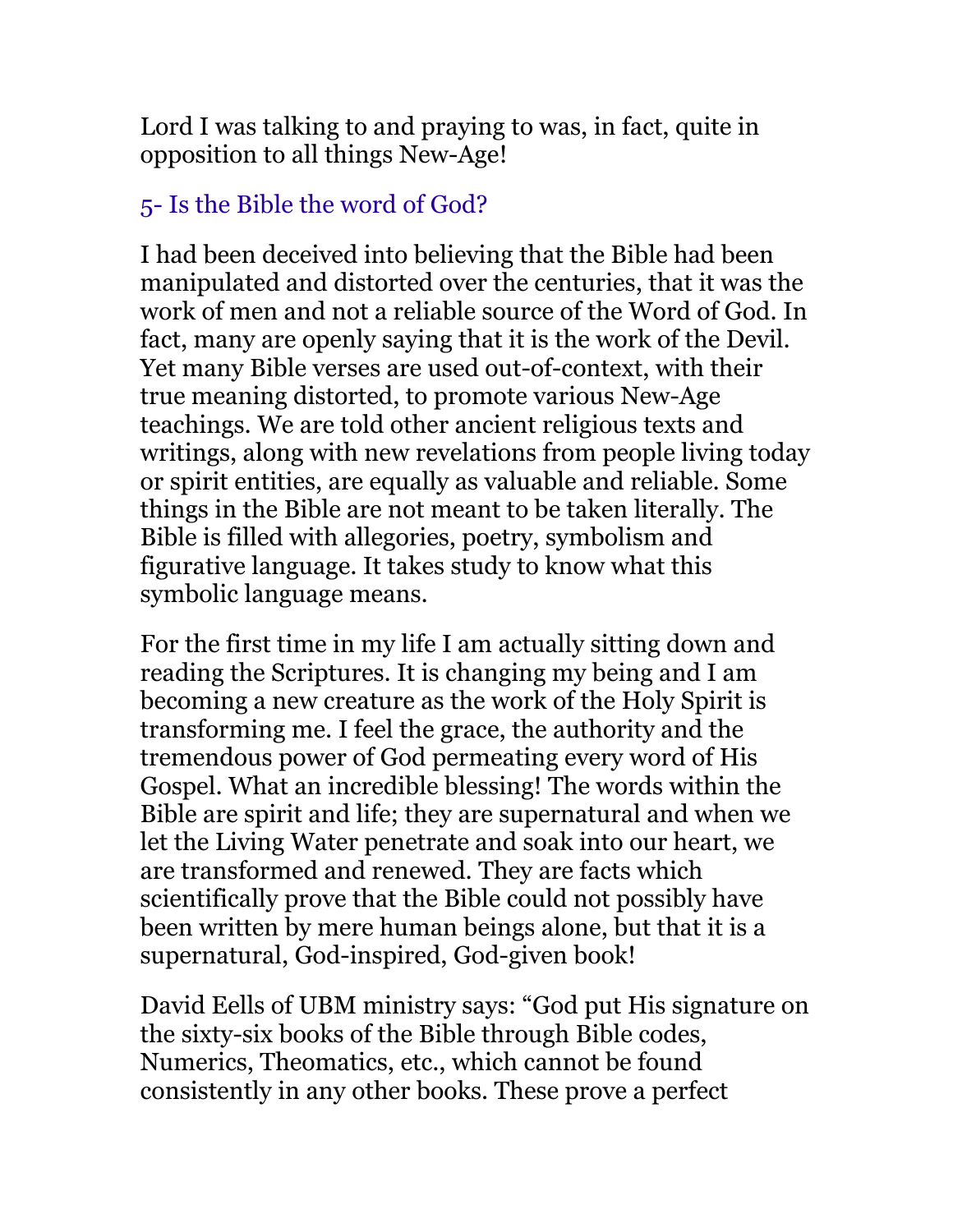inspiration in the sixty-six books, the level of which nothing else matches."

*In the beginning was the Word and the Word was with God, and the Word was God. John 1:1. Heaven and earth shall pass away, but my words shall not pass away. Matthew 24:35*

*Every scripture inspired of God [is] also profitable for teaching, for reproof, for correction, for instruction which is in righteousness. That the man of God may be complete, furnished completely unto every good work. 2 Timothy 3:16*

*For no prophecy ever came by the will of man: but men spake from God, being moved by the Holy Spirit. 2 Peter 1:21*

\*See appendix 1 for more revelation on the Bible: "The Holy Bible, Wholly True" and "Science proves the Bible"

## 6- The origin of the New-Age

The priests of my childhood never told me that the Bible was the living Word of God, or, maybe if they did, I was not convinced because I don't remember. I felt the church was dead and there was no inspiration to be found in her dusty establishment. Later on as a young man in my twenties in France, I met a middle-aged Catholic priest who became my friend. As a swimming instructor I gave him swimming lessons and we started to spend time together. I was curious and wanted to see if I could learn something from him. I found out that his celibacy was difficult for him and he never told me anything about the Truth of the Gospel but, instead, made some sexual advances on me! So much for his Christian Faith!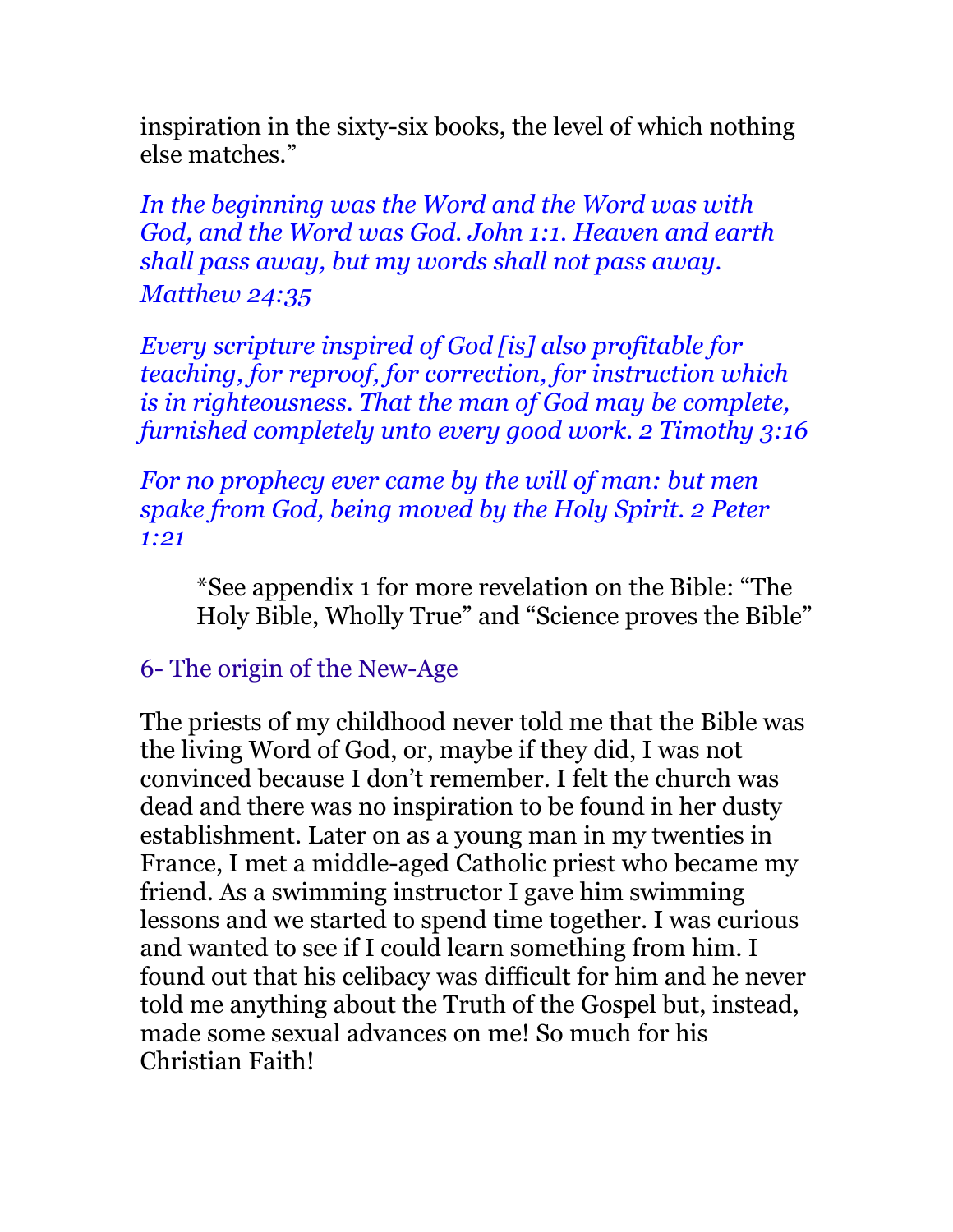At first I wasn't aware I was part of this New Age movement that is rapidly spreading and gaining momentum all over the planet. Like so many other folks, I was honestly, sincerely, naively searching for God. This movement is attracting a collection of people from all walks of life, who are dissatisfied with the stagnation of dead religions and materialism. A lot of New-Agers are sensitive, loving, intelligent and educated people, genuinely seeking the truth and the deeper meaning of life.

New-Age people care about the welfare of humanity and the preservation of our beautiful planet. There is a sense of belonging to a family of kindred spirits, a people embracing the same values. The sharing of my disturbing discoveries is often met with a lot of scepticism and resistance. I am often asked, "How can so many cultivated, influential, wellmeaning people be so easily deceived?" New-Agers frequently believe they are the cream of society. I was part of this new wave and it was exciting. I felt on top of the world at the "avant garde" of Spirituality, to use a French expression. In my search for the ultimate truth, my longing to try all paths and experience all things made me wide open to fall into the many traps of the satanic occult practices.

I didn't know the Bible's warning: *Beloved, believe not every spirit, but prove the spirits, whether they are of God; because many false prophets are gone out into the world.*

*2 Hereby know ye the Spirit of God: every spirit that confesseth that Jesus Christ is come in the flesh is of God:*

*3 and every spirit that confesseth not Jesus is not of God: and this is the spirit of the antichrist, whereof ye have heard that it cometh; and now it is in the world already. (1 John 4:1)*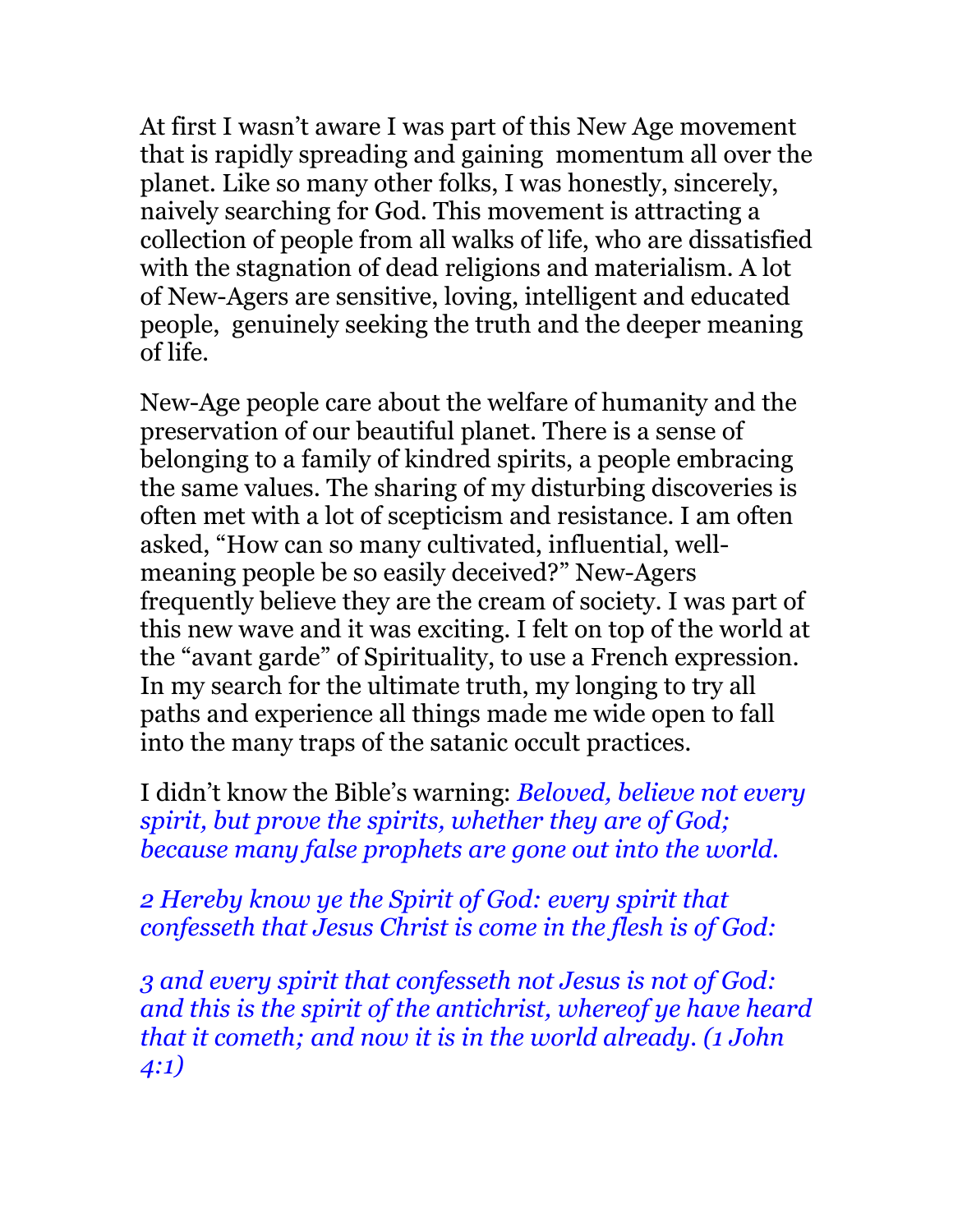And was not aware of: *'be of sober spirit, be on the alert.' (1 Peter 5:8 and Ephesians 6:18) and "Satan himself can transform himself into an angel of light" (2 Cor. 11:14).* 

Also I had never heard of the narrow way: *"Enter ye in by the narrow gate: for wide is the gate, and broad is the way, that leadeth to destruction, and many are they that enter in thereby." Matthew 7:13*

Little did I know in those early days, or even later on, that the foundation for this New-Age movement had already been carefully laid out by early pioneers such as Helena P. Blavatsky (1831-1891), widely regarded as the high priestess of the modern New Age Movement. Blavatsky founded the Theosophical Society (Greek, "knowledge of the gods") with C. W. Leadbeater, a thirty-third degree Freemason in New York in 1875.

One of her books called " The Secret Doctrine" is a foundational "bible" of Occult teachings. It was channeled through her by the "Masters of Wisdom", "Tibetan holy men", which any Christian should recognize as being synonymous with familiar spirit or demons. This book is the cornerstone of the New Age and is widely used as a basis for many occult societies and various cults.

During her lifetime, Helena P. Blavatsky established close relations with Freemasonry, receiving the Certificate of the `Rite of Adoption` from Mason John Yarker in 1877. "Madame Blavatsky," who was seen as "the Masonic witch," was, however, deemed "unworthy" to possibly be a Freemason, nevertheless she served the Masonic cause.

In her three-volume "The Secret Doctrine," Blavatsky wrote, "Lucifer represents life, thought, progress, civilization, liberty, independence. Lucifer is the Logos, the Serpent, the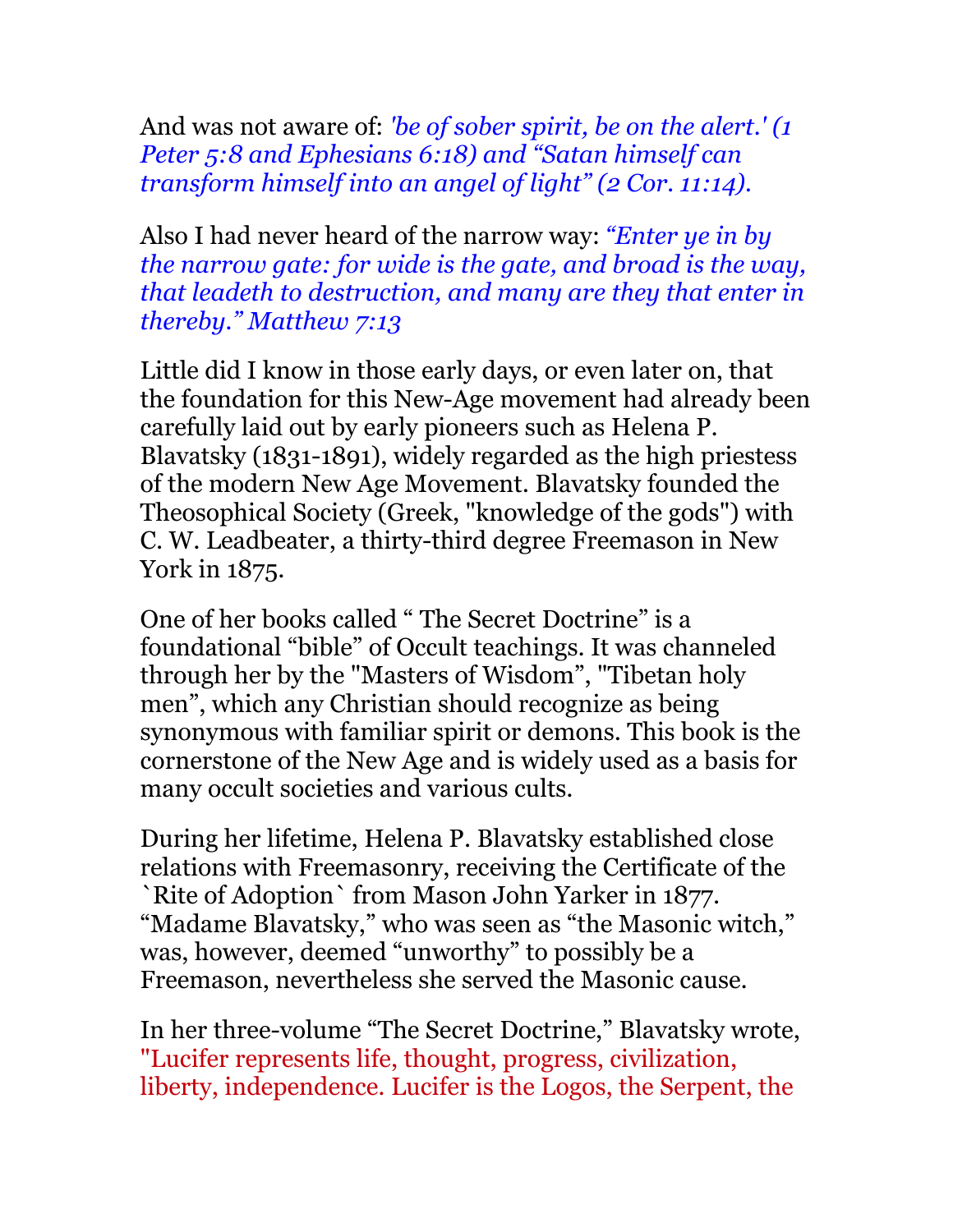Savior" and "It is Lucifer who is the God of our planet and the only God."

She also stated, "Satan, the Serpent of Genesis, is the real creator and benefactor, the Father of Spiritual mankind. For it is he ... who opened the eyes of the automaton (Adam) created by Yahweh, as alleged.... An adversary to him ... he still remains in Esoteric Truth the ever loving messenger ... who conferred on us spiritual instead of physical immortality."

Annie Besant, who at the time she met Helena Blavatsky in London, was a very prominent figure in the socialist revival movement, became the director of the Theosophical Society. She lived in India to study Hinduism, which is foundational to Theosophy. Annie Besant was largely responsible for the upbringing of the world-renowned philosopher and writer Krishnamurti. She adopted the Hindu child from his impoverished parents, convincing them he was the reincarnation of Krishna, and toured the boy around for many years touting him as the new Messiah, "the great world teacher," Lord Maitreya, the seventh Buddha. Krishnamurti, in his adulthood, rejected these claims and denounced Blavatsky, Besant, and her successor Alice Bailey as fakes.

Later, Alice Bailey and her husband, Foster Bailey, a 32nd Degree Freemason, assumed the leadership of the Theosophical Society together, and they formulated and built the foundations of what we now refer to as the New Age Movement. Theosophy is a branch of Freemasonry. Alice and Foster Bailey founded The Arcane School, to disseminate their "spiritual teachings". The school seeks to develop a "New Group of World Servers" to accomplish the work of the Hierarchy of Masters, under the guidance of its head, "The Christ." The Theosophical Society believes Lucifer is God, which they identify with the Sun.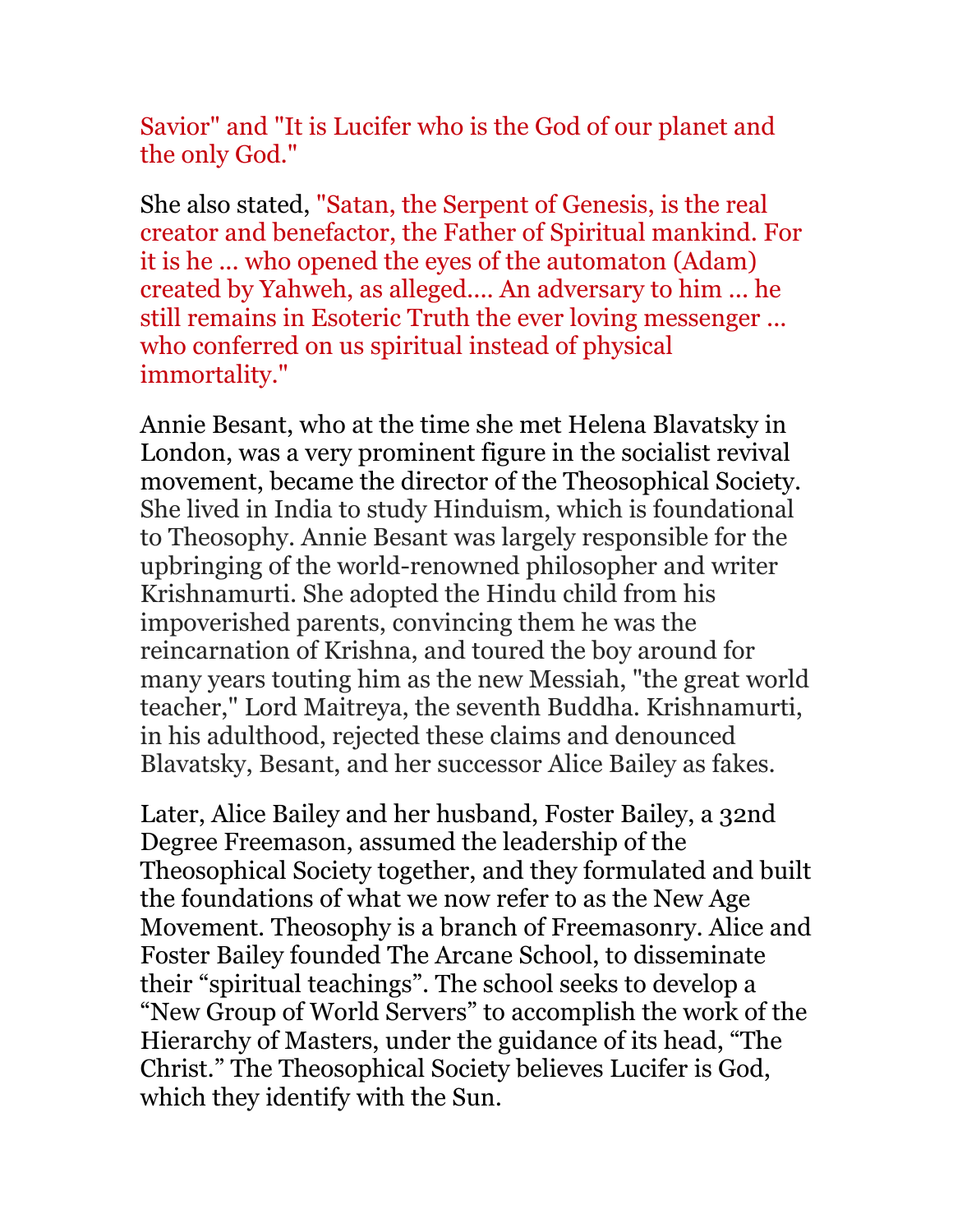Alice A. Bailey in "The Christ & the Coming World Religion", one of her many books, which were all directly channeled from the spirit world through a "Tibetan" demonic spiritguide named "Djwhal Khul," wrote: "The New Age is upon us and we are witnessing the birth pangs of the new culture and the new civilization." (Externalisation, p. 62).

According to Alice Bailey, the Masonic movement will be the religion of the New System. She wrote in 1957: "The Masonic movement... is the custodian of the law; it is the home of the Mysteries and the seat of initiation. It holds in its symbolism the ritual of Deity, and the way of salvation is pictorially preserved in its work. It is a far more occult organization than can be realized, and is intended to be the training school for the coming advanced occultists. In its ceremonials lie hid the wielding of the forces connected with the growth and life of the kingdoms of nature and the unfoldment of the divine aspects in man."

"The spirit has gone out of the old faiths and the true spiritual light is transferring itself into a new form which will manifest on earth eventually as the new world religion. ...Judaism is old, obsolete and separative and has no true message for the spiritually-minded which cannot be better given by the new faiths...the Christian faith also has served its purpose; its Founder seeks to bring a new Gospel and a new message that will enlighten all men everywhere".

All of Alice Bailey's twenty-four books are published by the "Lucius Trust" set up in 1922, whose name was changed from "Lucifer Publishing Company" to conceal the obvious Lucifer-worship. Alice Bailey's teachings, also called "The Ageless wisdom," are not so blatantly worshipping of Lucifer as Blavatsky's teaching was. In fact, it is very carefully hidden and in reading her books, I and many other seekers never discovered that truth. The Arcane School is operated by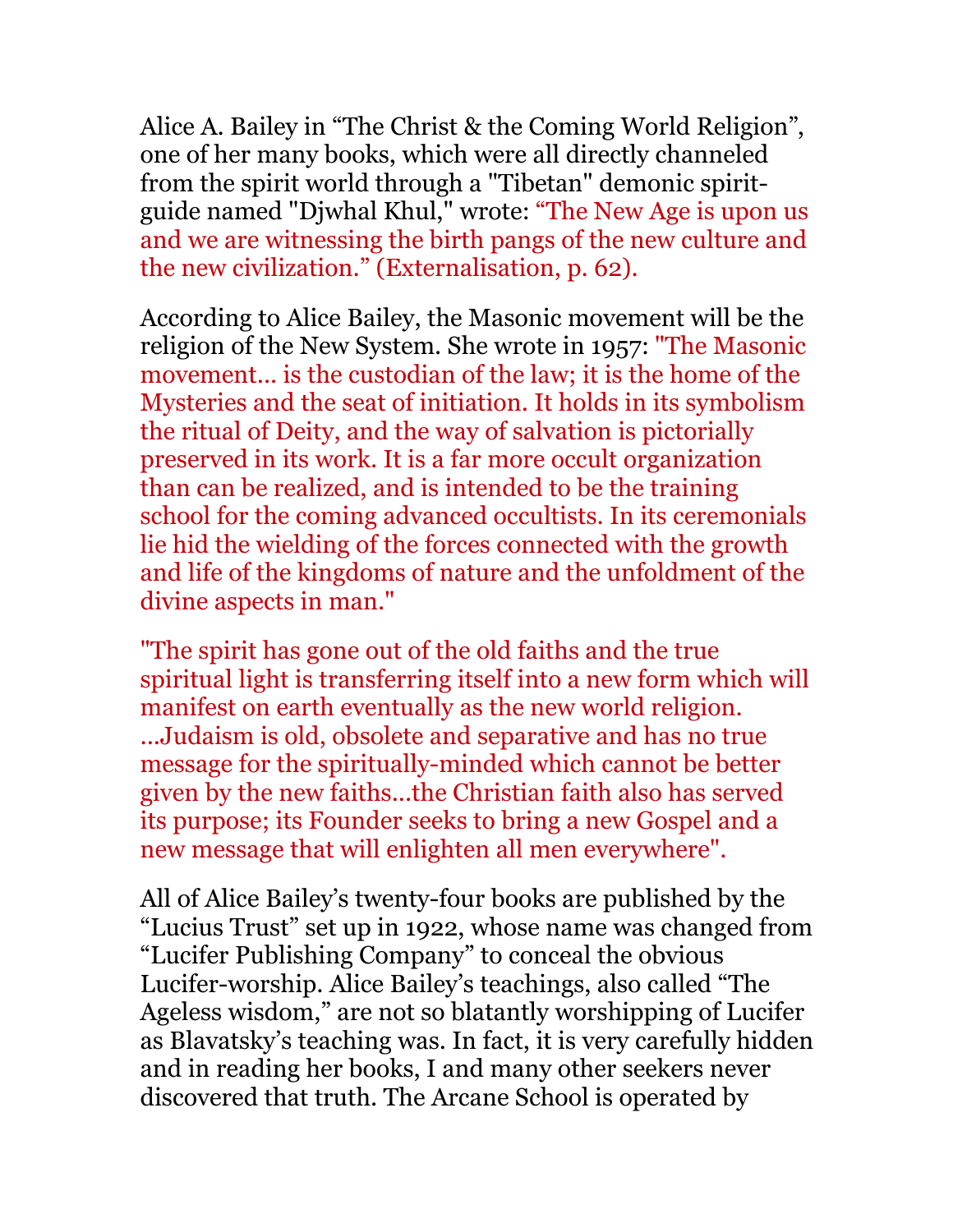Lucius Trust, which also manages Lucius Trust Libraries, Lucius Publishing Companies, Lucius Group, Lucius College, Lucius Productions, World Goodwill and Triangles. Today it has around 6,000 members.

Lucius Trust serves as the umbrella organization for a multitude of One World Government/New Age/New religion/occult sects, cults, organizations and programs that are the main players in the emerging new world religion. There are many other non-profit foundations that distribute funds and financially support New-Age organizations for the promotion of new-age teaching. Based on Wall Street data, the "Lucius Trust" responsible for starting the New Age Movement is apparently also the official publisher of the United Nations and manages its "Meditation Room". Lucius Trust has "consultative status" at the UN. It is a member of the United Nations Economic and Social Council, which hosts the World Bank and the IMF. The Lucius/Lucifer Trust office used to be located at 666 United Nations Plaza.

Teilhard de Chardin, a French Catholic mystic who was also a "father" of the New Age on behalf of Christianity, wrote in "Christianity and Evolution", New York, 1971.". . . [T]he Cross still stands . . . But this is on one condition, and one only: that is expand itself to the dimensions of a New Age, and cease to present itself to us as primarily (or even exclusively) the sign of a victory over sin. . . "(pp. 219-220).

"What I am proposing to do is to narrow that gap between pantheism and Christianity by bringing out what one might call the Christian soul of Pantheism or the pantheist aspect of Christianity. "(p. 56). . . "The Christian renaissance whose time is biologically due is on the point of emerging. . ."(p. 148)". . . if a Christ is to be completely acceptable as an object of worship, he must be presented as the savior of the idea and reality of evolution. "(p.78)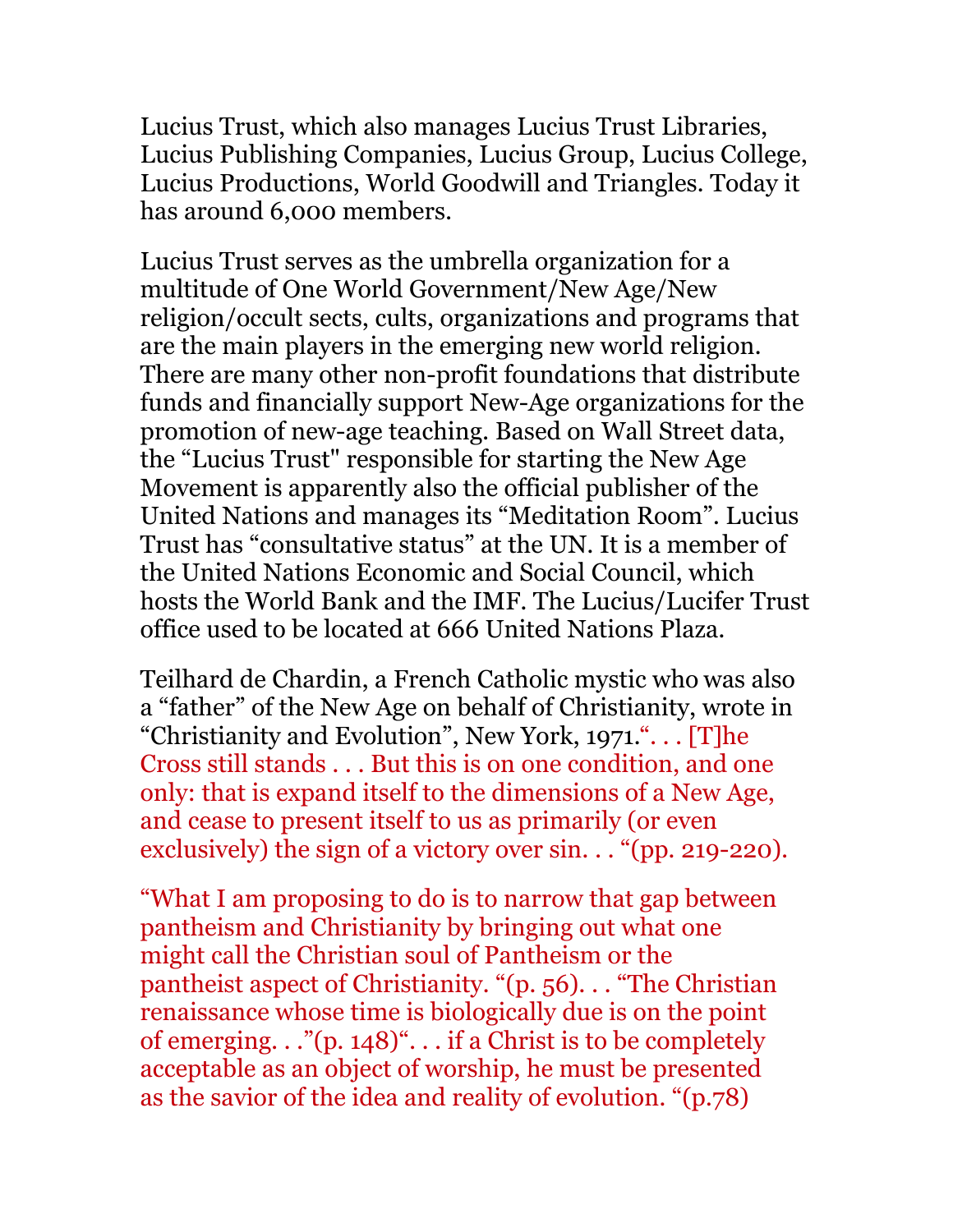……a "religion of the future" (definable as a "religion of evolution") cannot fail to appear before long: a new mysticism, the germ of which (as it happens when anything is born) must be recognizable somewhere in our environment, here and now. (p. 240).

# 7- Spiritual evolution and the evolution of species

Spiritual evolution is a masterpiece of disillusion and is like the lie of the so-called "evolution of species". Both concepts remove almighty God from being the One and only Creator of the Universe and of humankind. How can we be so foolish as to accept the belief that this magnificent, intricate, intelligent, complex creation has randomly ordered itself out of the chaos of some hypothetical Big Bang? There is nothing but perfect Divine Order.

# *1- In the beginning God created the heavens and the earth.*

*2- And the earth was waste and void; and darkness was upon the face of the deep: and the Spirit of God moved upon the face of the waters.3- And God said, Let there be light: and there was light. 4 And God saw the light, that it was good: and God divided the light from the darkness. Genesis 1:1*

The secular version of spiritual evolution for people who are not spiritually inclined is for them to believe the theory of evolution of species as a fact, instead of an hypothesis. A theory is just that; it is not based on scientific, tangibly provable facts and reason. "The belief that man is merely a beast who evolved from lower forms of beasts over millions of years, from one species to another, and that life originated itself spontaneously from chemicals has never been proven to be either a truth or a fact."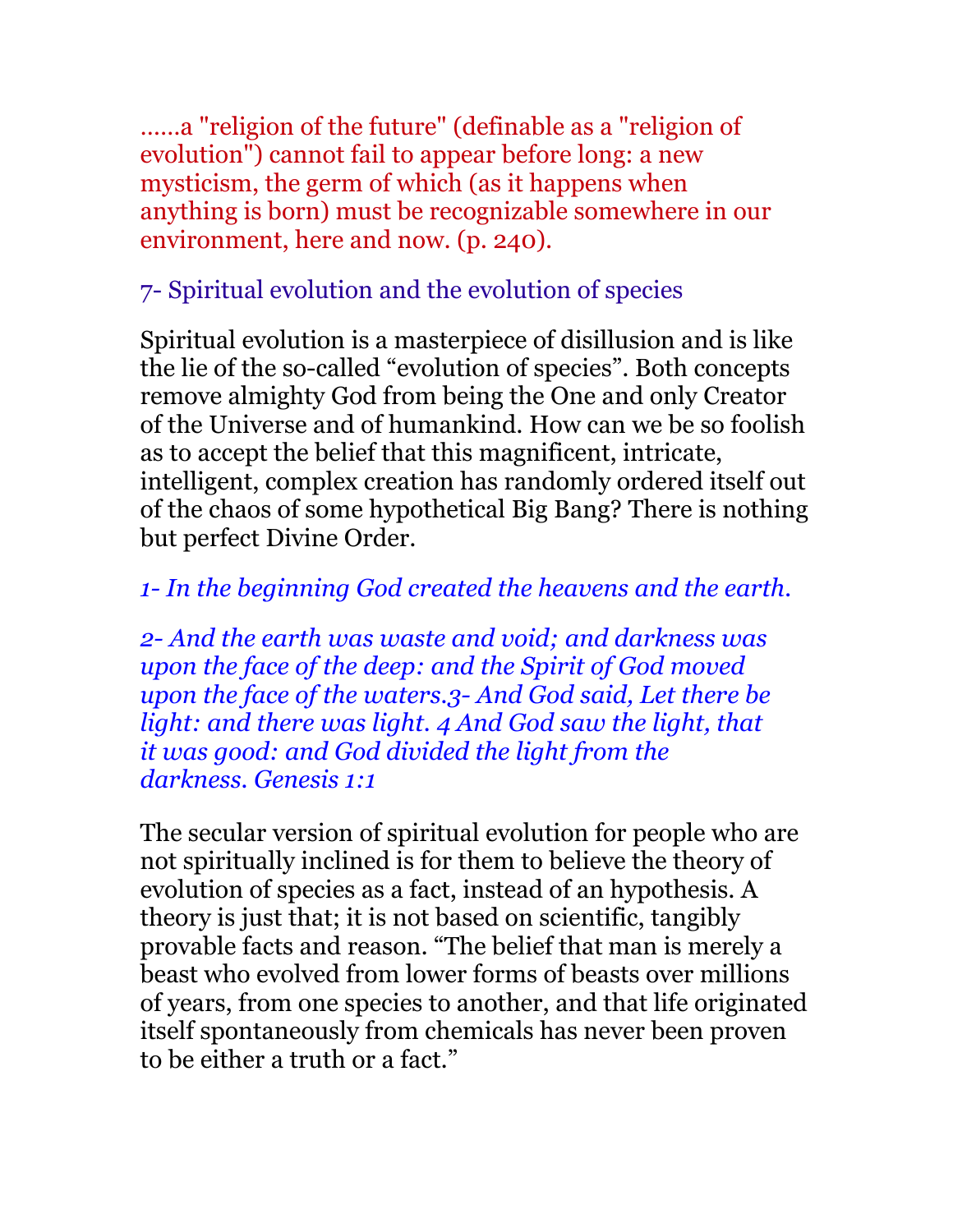"It is a wild, fictitious fairy tale of imagination which has never come close to be proven. Charles Darwin himself, confessed that "the belief (note the emphasis on belief) in natural selection (evolution) must at present be grounded entirely on general considerations. ... When we descend to details, we can prove that no one species has changed ... nor can we prove that the supposed changes are beneficial......" http://www.deeptruths.com/articles/big\_lie\_exposed.html

"*And God created man in his own image, in the image of God created he him; male and female created he them." (Genesis 1:27)*

## 8- Ascension and Enlightenment

There is a growing New-Age belief that the world is entering a "new paradigm" and is about to ascend into a higher evolutionary dimension. This "quantum shift" will takes us to unprecedented spiritual heights and we will soon be walking on a transformed earth as gods and goddesses. Well, at least some of us, not everyone.....!! Really? For some of you this may sounds outrageous, still for others, I know it is an enduring hope. For many years I have been holding on dearly to this fable. I was working my way up to "enlightenment" and believed that sooner or later I would become an "ascended master" walking on a higherdimensional, newly-ascended earth. While I held on to this sugar-coated version of Reality, I was complacent and unmoved to take concrete action to help change the world.

## "*And they shall turn away their ears from the truth, and shall be turned unto fables." (1 Timothy 4:4)*

Yes, I wanted to believe that, indeed, humanity as a "collective consciousness" is ascending. I discovered this to be at best a very distorted truth. I mean, for our heart to hold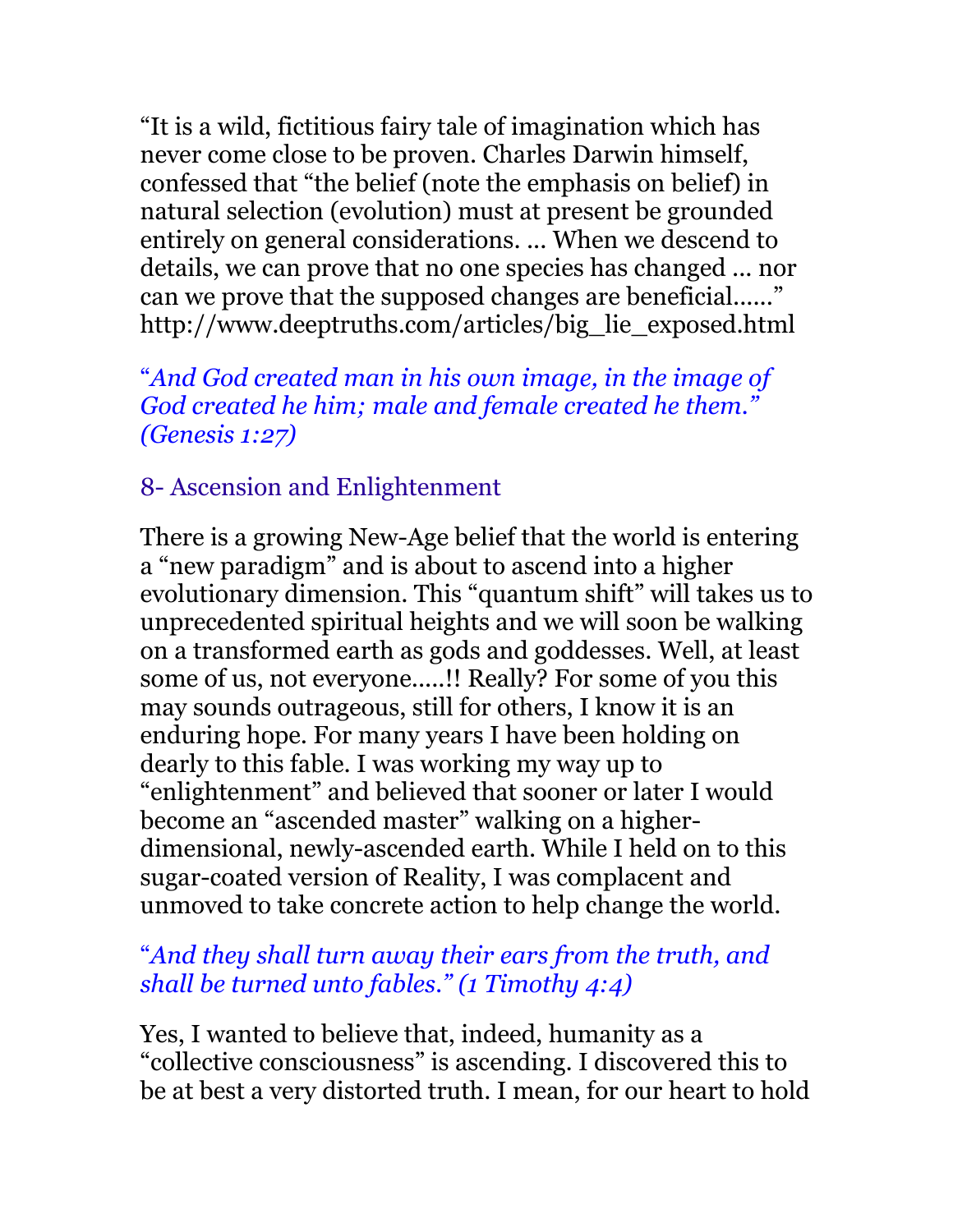on to a lie, there has to be some truth mixed into it, otherwise, if the deception is too obvious, we would just reject it.

This idea that we have to toil countless lifetimes to eventually reach a higher consciousness is like trying to find the way out of a labyrinth. I believed if I worked hard enough, I would be like God. This striving towards "a God-realized state" is a terrible egotistical condition of being that removes and separates us from the Grace of the Lord. If I believe I have the power to construct myself into a god, a separate, sovereign entity endowed with the same power as God, then I don't need God, He is out of my life. What a dangerous place to be, indeed....!!!

This doctrine also implies that God is hard to reach, unattainable, far away and not readily available. Nothing is further from the truth........! All that is needed to have a close, personal, fulfilling relationship with God is to recognize Him, love Him, have faith in Him and pray to receive His Grace. Fellowship and intimacy with God doesn't mean we will become God, but it will bring unimaginable blessings. To know what my true place is, who I am and where I belong, has brought me great freedom from trying to "achieve". It has released me from pretending to be someone else and humbled my heart to receive the greatest gift, the infinite tender love of my heavenly Father.

I have gone around and about in circles, diligently working to find God, endlessly searching, trying to become this "Godrealized individual". So many times I have been told I was a "master" in the making. While I believed I was all-powerful I was also in complete denial of who I really was. How could I not see the truth of being so easily crushed by life's challenges? *And Jesus looking upon them said to them, With*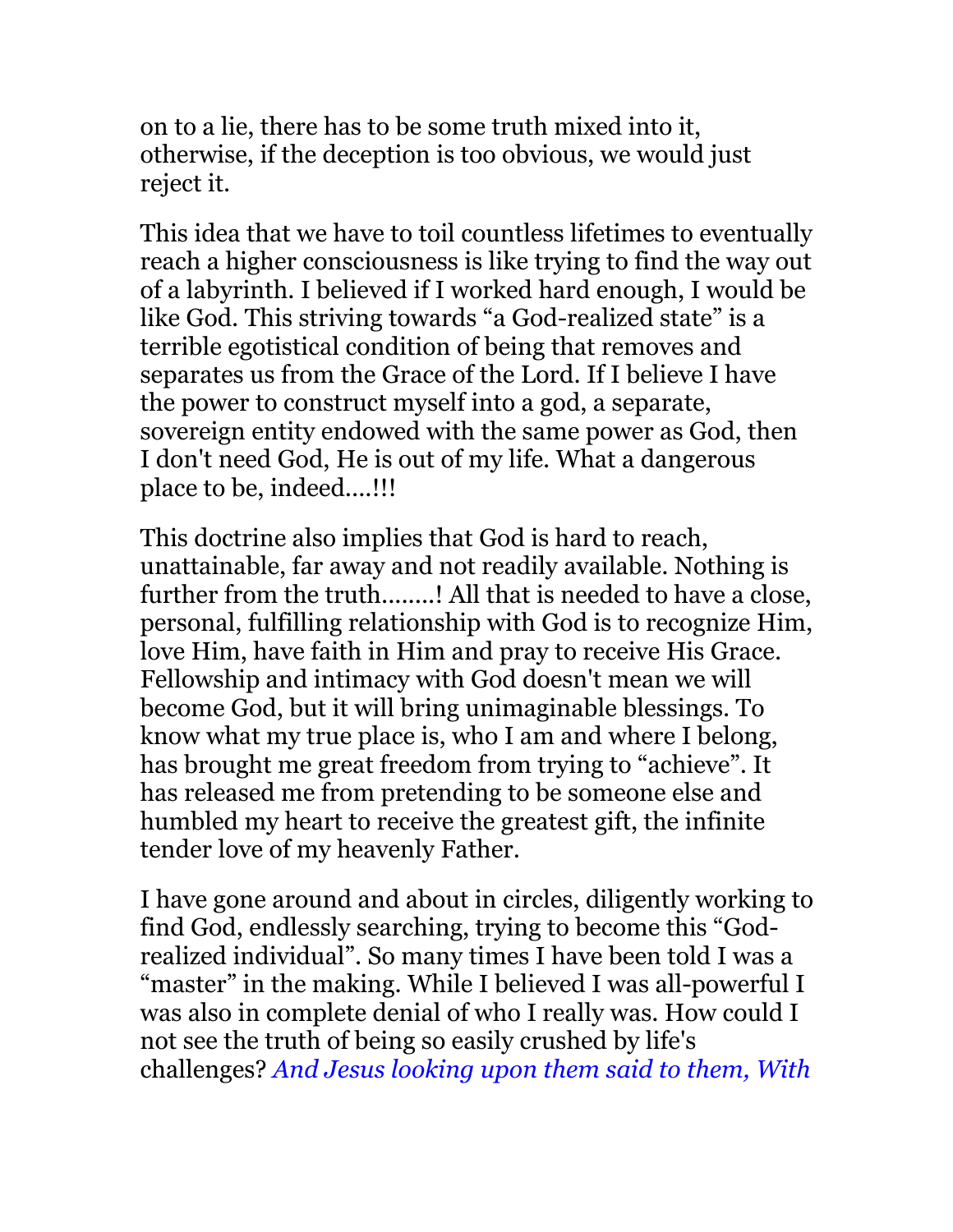## *men this is impossible; but with God all things are possible. Matthew 19:26*

I have immersed myself in the study of countless spiritual books, experimented with many self-help recipes, subjected myself to various rigorous spiritual disciplines and practices, sat in meditation long hours, traveled out of my body and had powerful Kundalini experiences. Nowhere in any of this study or those paranormal experiences did I find God. Instead, I became a persona, thinking highly of myself, puffed up with spiritual pride. *Every one that is proud in heart is an abomination to the Lord: Though hand join in hand, he shall not be unpunished. Proverbs 16:5*

The search for God is a profitable business and while we are searching, practising and playing god, we don't realize that God is right here, standing next to us and in us, waiting patiently to be acknowledge. This confusion is a great tragedy.

No doubt we are made in the image of God and God dwells in us as we choose to dwell in Him.

But when we think of ourselves as gods and goddesses, when we glorify ourselves and nature around us, above and instead of God, we remove God from our life. When we worship the creation instead of the Creator and we claim to be "cocreator", we are essentially saying to God: "I don't need You. I am my own creation. I am as powerful as You are. I can create my own reality."

Yet, if a *"man can receive nothing, except it have been given him from heaven." John 3:27,* why do we tend to glorify ourselves instead of humbly recognizing all that we have, absolutely everything in our life, has been given to us by God?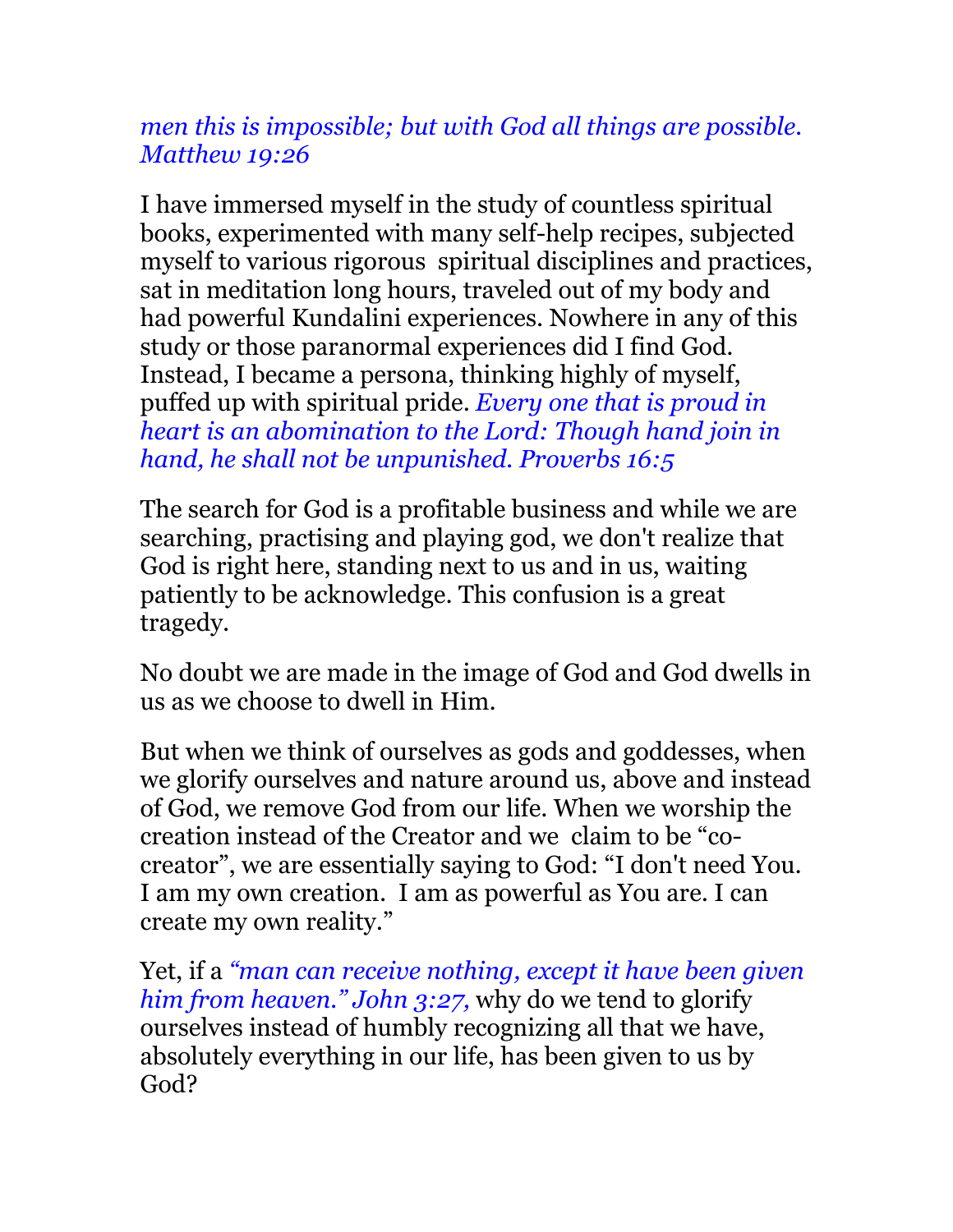Just imagine for a minute, as a parent, having your child standing up to you in defiance and boldly asserting that she/he doesn't need you and is quite capable of making it out in the world without your support. How would that feel to you when, of course, you know you are providing every single little thing for that child's subsistence?

I believe this is How God feels when we stand in defiance like spoiled children and we insist on following our own will instead of paying attention and listening to His will for us.

This attitude of denial that God is Sovereign in our life is what brings us the trials, the pain and the misery. It is really the pain of being cut-off and separated from His loving care and protection. We are cut-off from the source of His Being and His Grace because we choose to be.

What would you do as a parent in response to the child's rebellion as stated above?

An appropriate response is to endeavour to show the child how much he is dependant on you. If that doesn't work, a little discipline and tough love would be the next step.

I believe this is what God is doing with each one of us, and with mankind as a whole. He is running the show, in perfect control, as sovereign of all things on earth. God is omnipotent (all-powerful) over all things and is omniscient (all-knowing) about who we are, what we think and what we do. Isn't this a sobering thought to realize that God knows all our deeds, intimate thoughts, secret plots and actions? *for the Lord searcheth all hearts, and understandeth all the imaginations of the thoughts. 1 Chronicles 28:9*

*But all things are of God. (1 Cor.11:12 and 2 Cor.5:18) God "worketh all things after the counsel of his will."*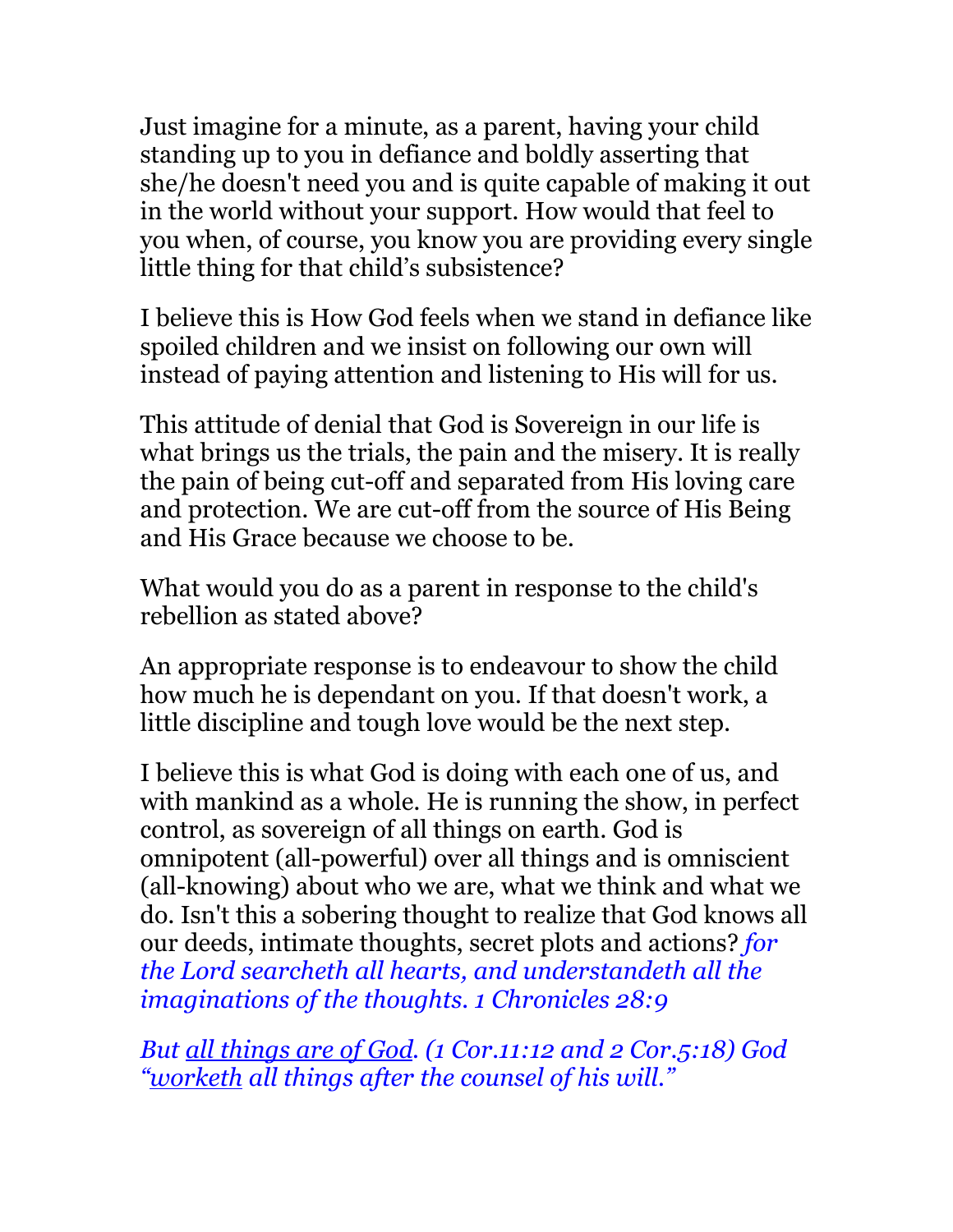God is *"declaring the end from the beginning, and from ancient times things that are not [yet] done; saying, My counsel shall stand, and I will do all my pleasure" (Isa.46:10)*

*The Lord hath made everything for its own end (Pr.16:4)*

*For it is God who worketh in you both to will and to work, for his good pleasure.(Php.2:13)* 

9- North America, birth place of the modern New-Age movement

The North American continent is the birthplace of the modern New Age movement, and when I immigrated to Canada from France I felt in awe of what I saw as the vibrant "new spirituality" of this wild land. In comparison, I thought France and old Europe were still living in the Middle Ages. France is now catching up with the New Age but, for many years, has been very slow to emerge. As part of my new identity adapting to a new culture and learning English, I became a true product of the New Age. I was eager to embrace the lifestyle, social and spiritual trends of my adoptive country.

For thirty years I have earnestly followed New Age teaching, traveled to workshops, conferences, seminars, training sessions and festivals, met many of its teachers, and was personally taught by some of them. I have received countless readings from channelers, psychics, astrologers, palm readers, and Tarot card readers. I received spiritual healings from healers of all faiths and denominations, and even so-called "DNA activation" from A "Spiritual Scientist". *"Give no regard to mediums and familiar spirits; do not seek after them, to be defiled by them: I am the Lord your God." (Leviticus 19:31)*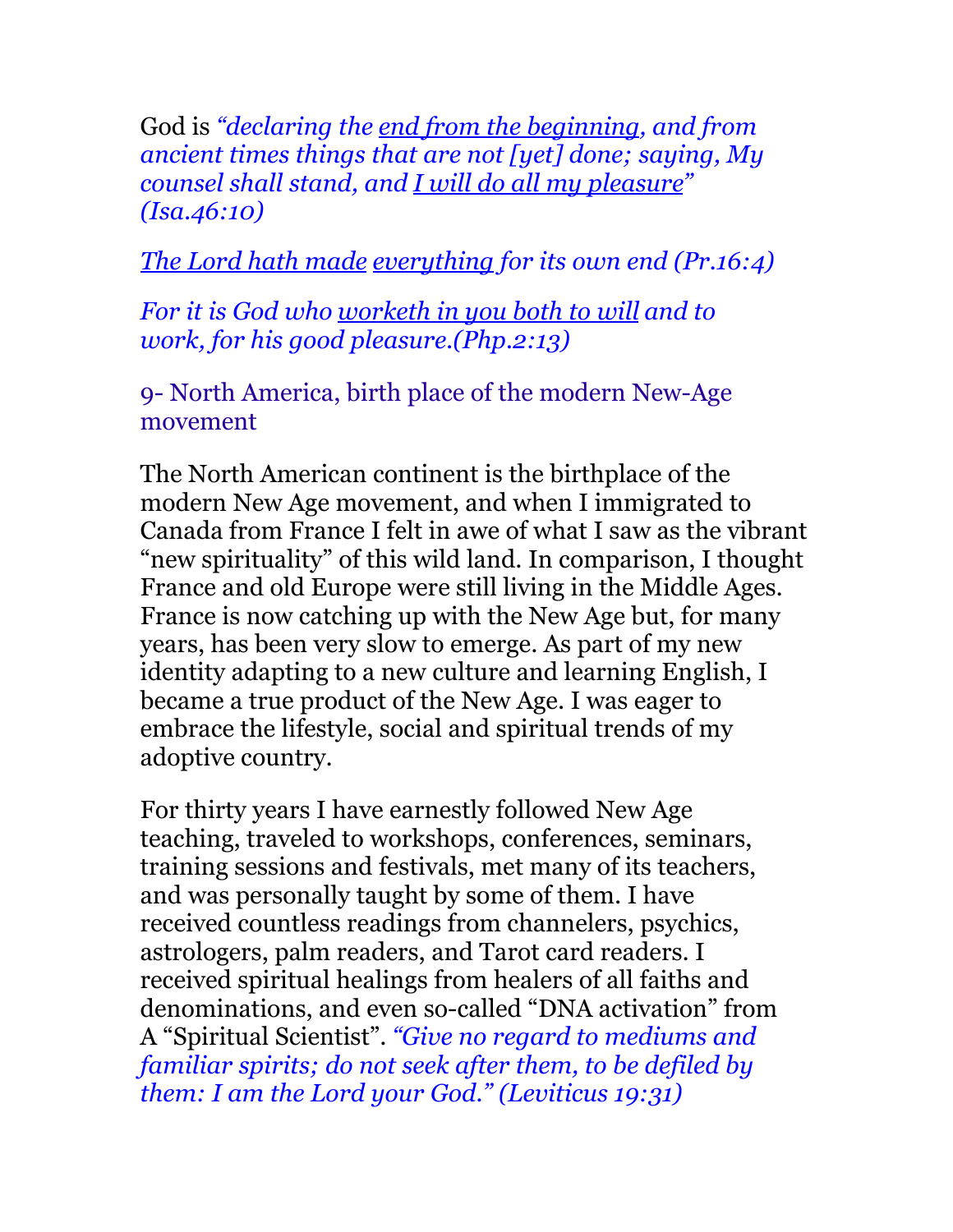I have embraced the mystic path and the contemplative lifestyle. I have practiced yoga and meditation for many years, sat in Darshan to receive the blessings of gurus, and participated in Satsang, chanting the names of Hindu Deities and Buddhist mantras. I facilitated devotional evenings with my guitar, chanting Sanskrit mantras, the music of which I had composed. I traveled to India twice and other countries in the Far East seeking "truth, wisdom, enlightenment, and good karma". I have been in the company of, and received teachings from, a number of swamis, gurus, yogis, lamas and so-called "enlightened" Western spiritual teachers. As a nature lover, I have worshipped Nature, called the earth Gaia, followed and believed in various native teachings and Shamanism. My space at home was cluttered with New-Age paraphernalia on the walls, tables, and corners. In the garden, I had crystals, posters, images and statues of Buddha and Hindu deities.

The New Age is a melting pot made of practically every religious and occult philosophy found in the world. It is a strange convergence of mysticism, holism, pantheism, aboriginal animism, humanism, Luciferian Western occultism with Freemasonry, Theosophy, Rosicrucianism, modern Masonic witchcraft (called Wicca), the Illuminati, apostate Christianity, Gnosticism, Islam, Taoism, Buddhism, Zen, Sufism and Hinduism.

The New Age is a broad movement characterized by alternative approaches to traditional Western culture, with an interest in Druidism, shamanism, neo-paganism, Voodoo, exploration of human sexuality, environmentalism, modernday occultism, worship of "Mother" Earth, psychic healing and extraterrestrial phenomena. Most of the ancient origin of the New Age is to be found in classical Hinduism, Buddhism and pagan Babylonian religions. So, despite the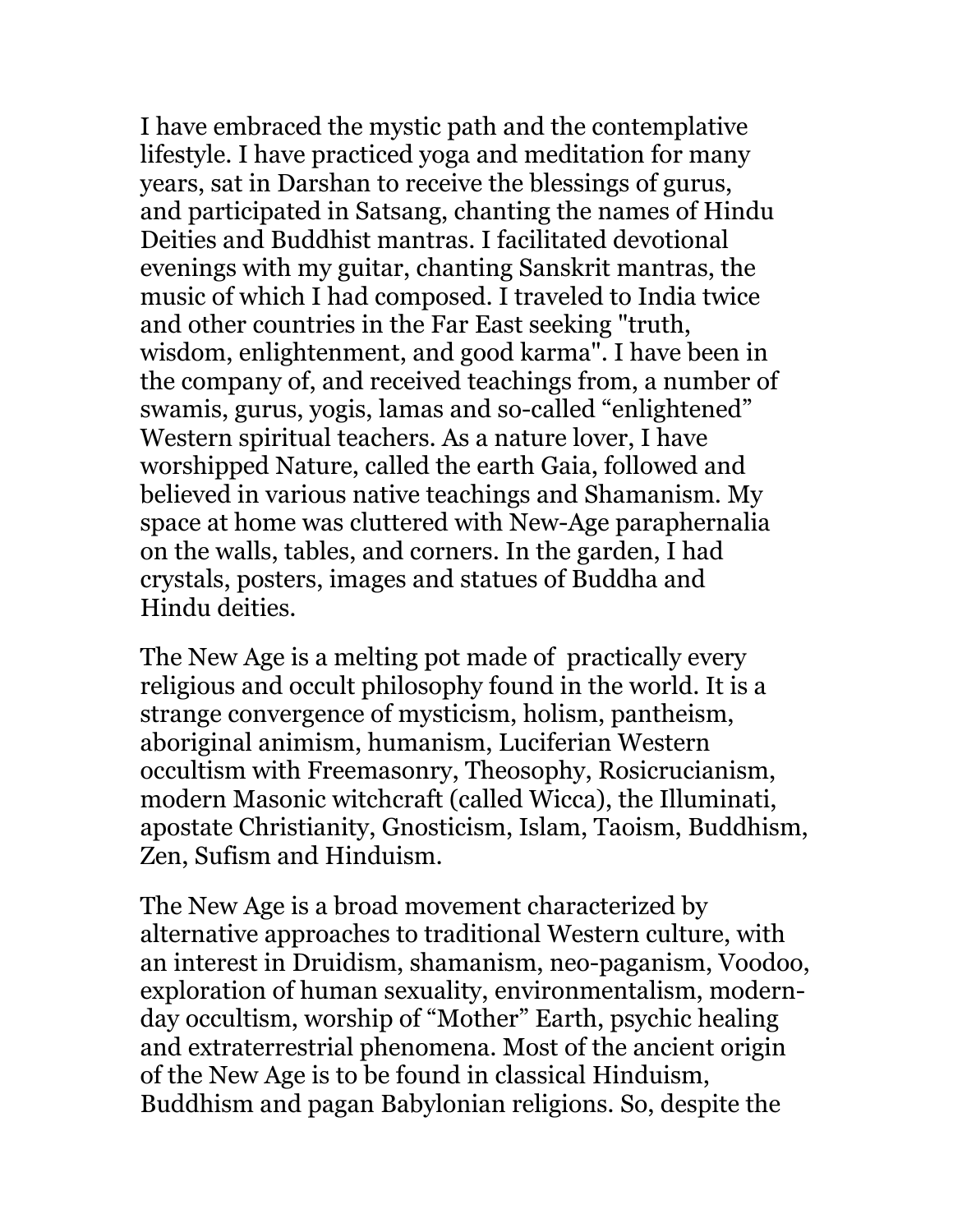name "New" Age, we are dealing here with a very ancient system.

Paganism is a people or a community observing a polytheistic religion, which is the worship of many gods, as opposed to monotheism, the worship of One Almighty God, the Creator of All that is. A Pagan is also call an irreligious, heathen, gentile, or hedonistic person. The Christian, Jew, and Muslim, all have in common the same Omnipotent, Omniscient God of the Bible: the God of Abraham. Abraham's son Isaac is the seed that started Judaism and later Christianity, and Isaac's half-brother Ishmael is the seed that started Islam.

The great New-Age plan is dedicated to the unification of all races, religions and creeds. This plan is claiming to establish a "new order of things", it is to make all things new - a new nation, a new race, a new civilization and a new nonsectarian one world religion that has already been recognized by the United Nations. This New Age globalism movement advocates a one-world government, a one-world religion, and a one-world economy; and this would mean the destruction of the sovereignty of nations and religions. New Age teachers are using standard texts of Eastern religions such as the Hindu Baghavad-Gita and the Tibetan Book of Dead, as well as writings of Jewish mysticism called Kabbala and those gnostic scriptures often called the Apocrypha.

Over the years, I became more and more confused in studying such "new revelations" as the Urantia book, the Keys of Enoch ( Academy for Future Science ), A Course in Miracles, Elizabeth Clare Prophet (of The Church Universal and Triumphant), Findhorn Foundation, Rudolf Steiner (Anthroposophy ), Edgar Cayce, Law of One, Aquarian gospel of Jesus Christ, Heindel Max (the Rosicrucian cosmoconception-Mystic Christianity) the Gnostic gospels.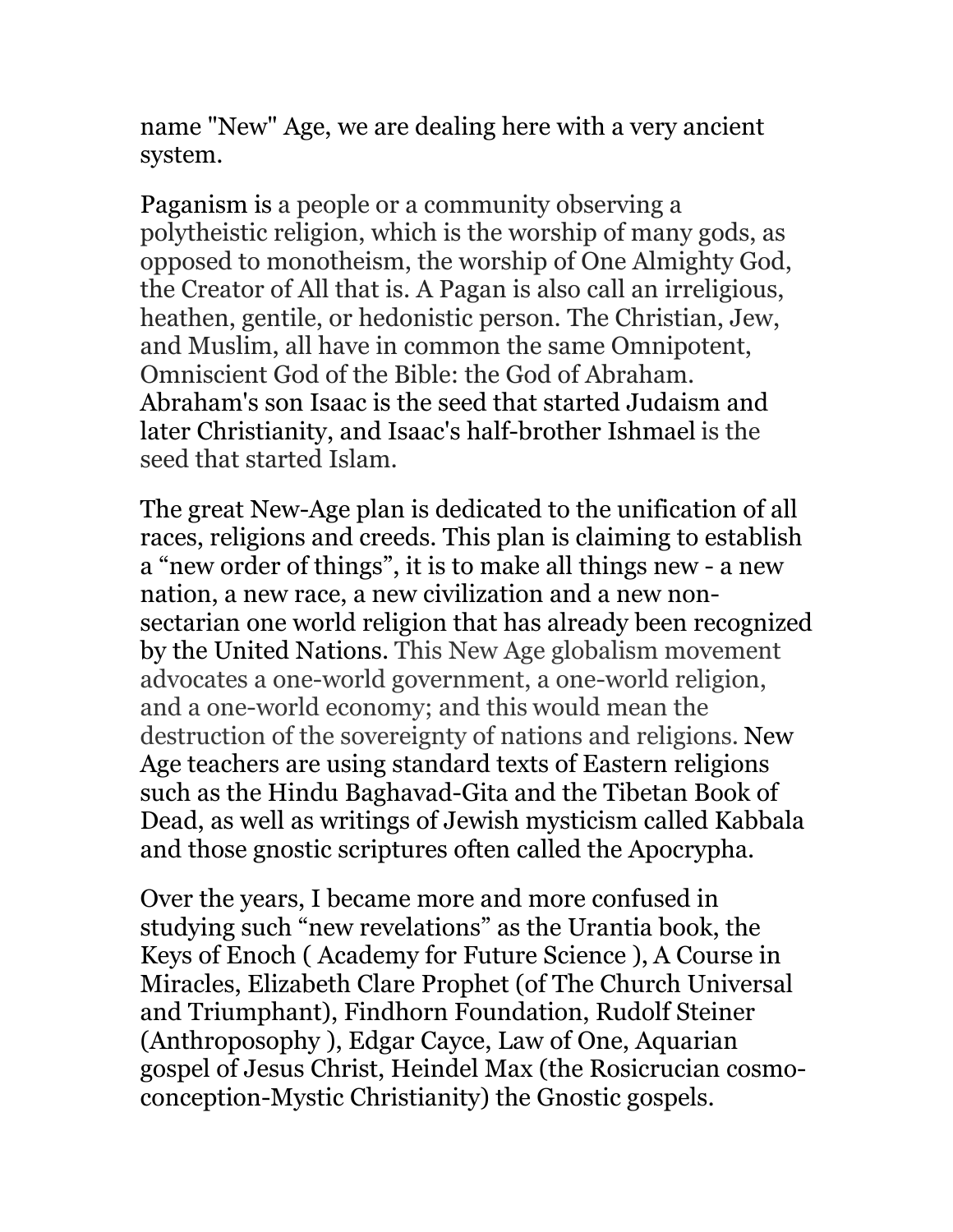There is a lack of uniformity in the doctrines of the New Age. The beliefs of New Agers vary from group-to-group and person-to-person. Thus, it is difficult to have a clear definition and a solid understanding of what the New Age really is. I believe this confusion has been created on purpose. It is very hard to pinpoint, identify and shoot the enemy when it is moving constantly, shape-shifting, or invisible.

People entering these movements are generally concerned with having an experience, and not necessarily with finding the truth. Their actions are determined by feelings, not intellect. The emphasis is on "practising and becoming god" and this is why meditation and many other techniques that teach "stillness of the mind" and a "receptive feeling mode" are promoted. We are told to "follow our bliss", "go with the flow", "let loose", to "transcend the limitation of the mind" and to "experience the pleasure and the ecstasy of the body". Using your mind to discriminate and discern has become a taboo.

The principal of "spiritual vibration" is the belief that all things vibrate at some frequency. The ultimate goal of all New-Age practices is for humanity to vibrate at the same frequency so that we can all become one, spiritually and mentally. "We are all one", this most repeated New-Age catchphrase, wants us to believe the unity of all things, heaven and earth, spirit and matter, the invisible and the visible worlds, the great melting pot of Darkness, Light and everything in between.

This "All is ONE", "all is good", "don't worry, be happy", "don't judge" and "be in the moment" is a disastrous recipe that generates apathy and complacency. It is creating a generation of self-seeking, egoistical people who are indifferent to iniquity and the suffering of others.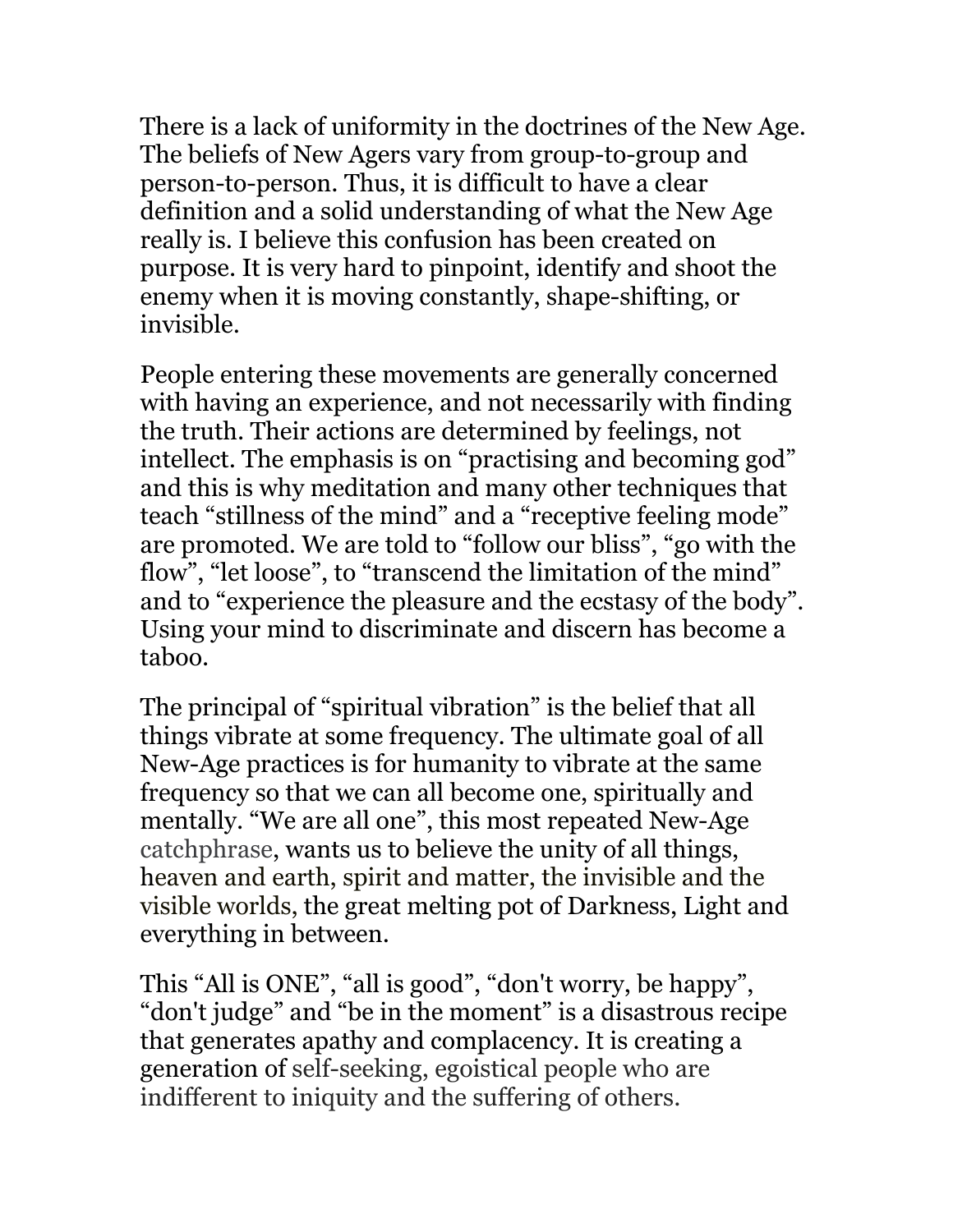I have been a dedicated student of this school of thought and I have practised being fully in my body, opening all "the inner channels" and feeling "the subtle currents". I was proud of "feeling and being" but I was a total fool...! I had lost common sense and the ability to discern and discriminate good from evil. I didn't want to judge anything or anybody for the fear of being unloving, and spiritually notevolved. What a perfect brainwashed and a diabolical device to enslave, control people and turn them into powerless puppets ! I was loosing my God-given right to discriminate and I didn't realize that judging is necessary for preserving the integrity of my soul. I used to confuse judging with condemning, and I know this confusion had been fostered on purpose.

Then I discovered I can judge a situation or someone without condemning and feel love and compassion toward all the parties involved. This was a very liberating and empowering realization. Of course, our human judgment is flawed and imperfect, but as we draw closer to God, we learn true Divine Justice.

As a professional massage therapist since 1983, I had been living and working in many famous New-Age facilities, such as The Mecca of Healing & Retreat centres and Spiritual Communities in California, Hawaii, Arizona, New Mexico and the west coast of British Columbia. I have been surrounded with New-Age speakers, teachers and healers, as well as countless fellow-followers, people of all age groups and social status who were seeking the Truth and not finding it.

Comments from reader:

*inalley says:*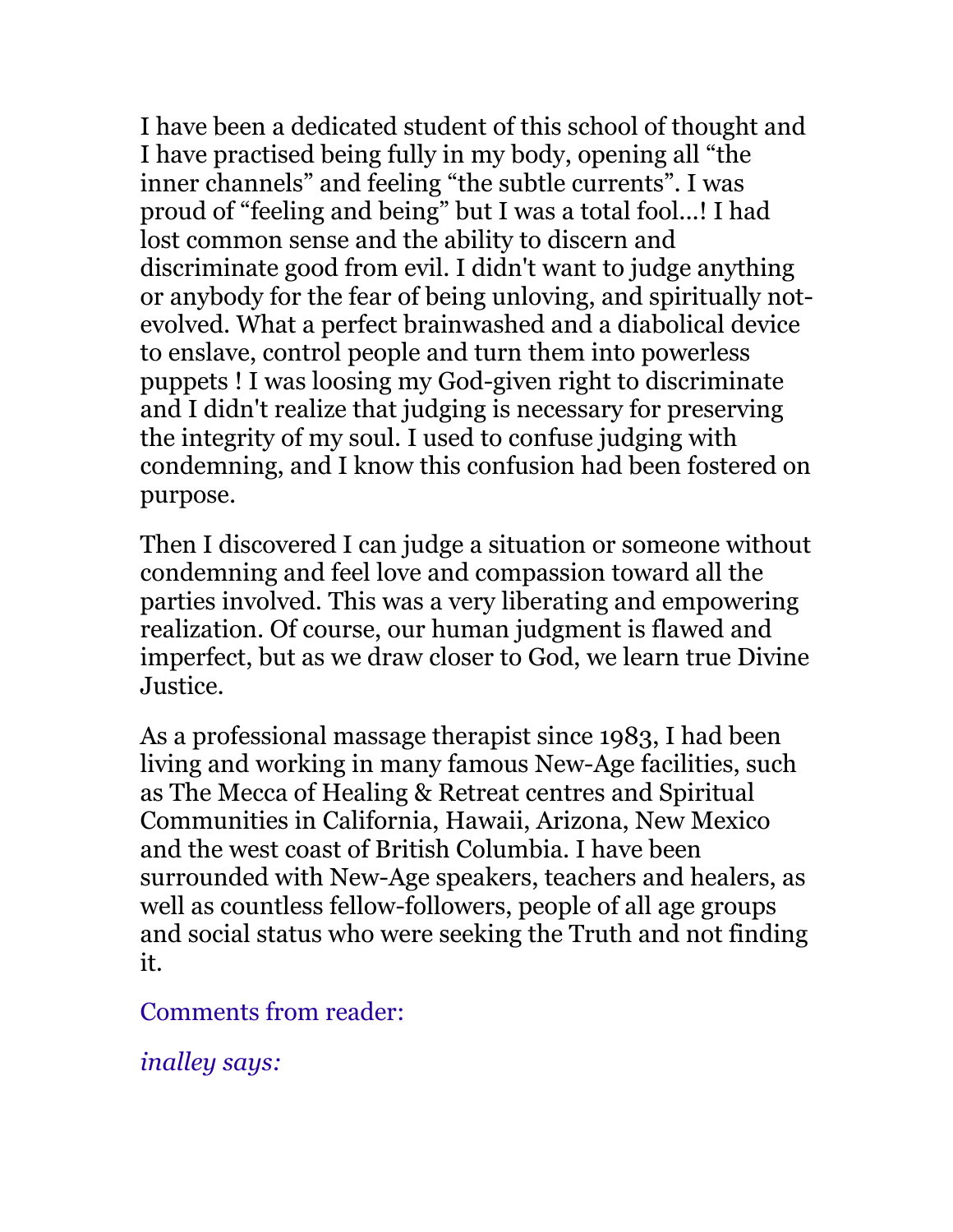*Thank God for his mercy. Once we experience our road to Damascus we can do what Paul did and count it all dung to win Christ. Some of us have more dung to leave behind than others, but good will prevail over evil in the end when we set our hearts on God… Grace abounds !*

## 10- I was a successful past life therapist

In my work as a professional massage therapist, I yearned to find ways to help people heal physical, emotional and psychological disorders. I have given Tarot card readings, as well as spiritual counselling. I worked on the energy body, the aura and the Chakras in practising energy healing. Eventually over the years, I developed a bodywork therapy I called "SomaClear" that was specifically designed to help heal physical, emotional, and psychological traumas. I became known in my career many years ago as a past life therapist. I was an ardent believer of spiritual evolution and reincarnation. I had so many clients experiencing dramatic, vivid images and flashbacks of past lives on my massage table, how could I not be convinced of its reality? I had been trained to work trigger points in the oldest layer part of the brain, which, interestingly and by no coincidence, is called the "reptilian brain".

One day a Jewish lady came for a session. As the bodywork progressed, she suddenly started describing a scene unfolding in her inner sight. She found herself as a young girl walking to her death with her family into a gas chamber somewhere in Nazi Germany. The scene she was witnessing was so horrendous and terrifying, she was overwhelmed and was left in a state of intense turmoil and confusion. I was so deeply troubled with this experience that I seriously questioned such a practice, completely stopped focusing on past lives and eventually dropped the belief completely.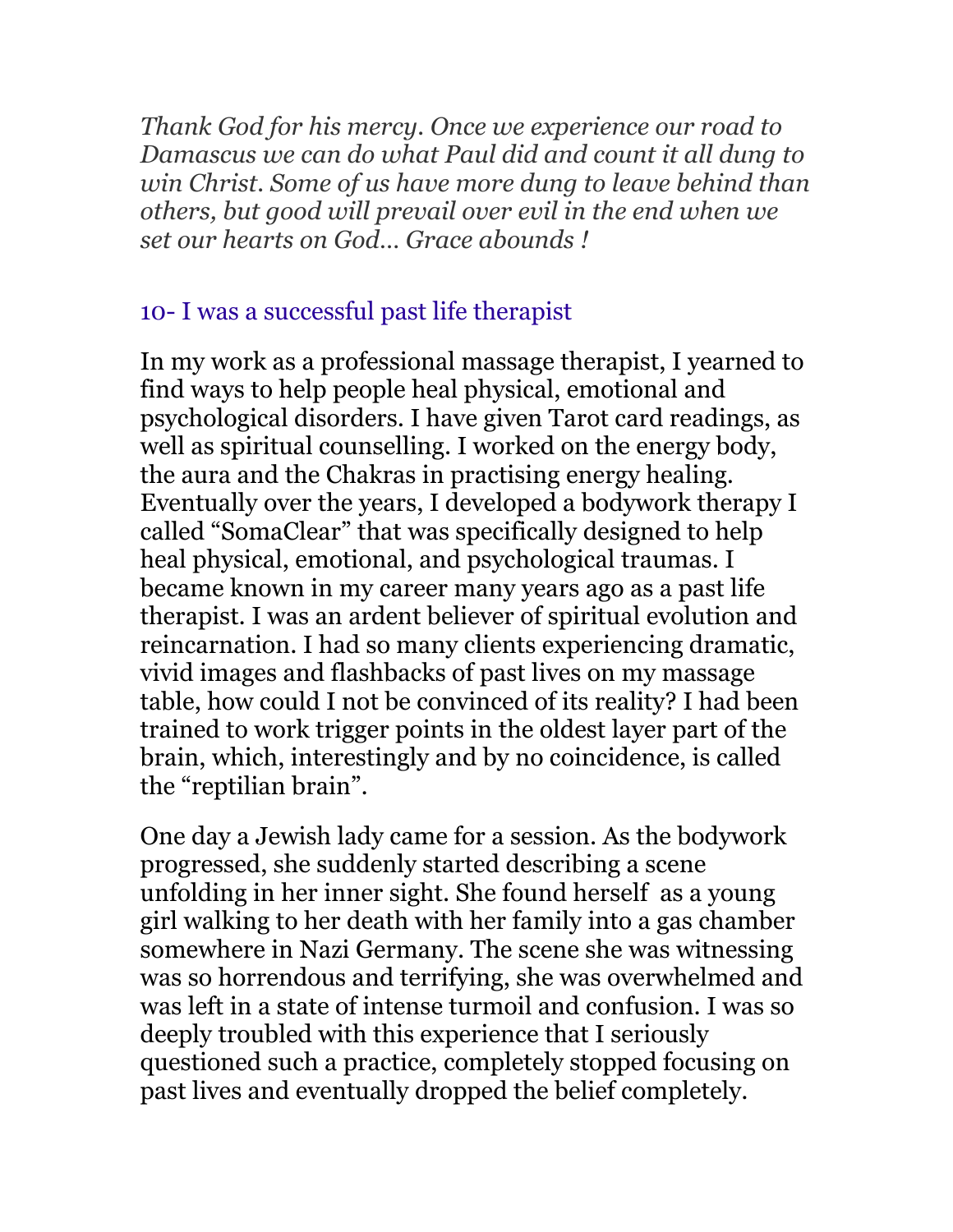Later, I understood the power of the dark to broadcast images and movies, much like a laser beam, into one's consciousness, and its ability to make a person feel as if it is their own memory. This same ability of the Dark is also used in creating ghost images out of real people who have died, giving the illusion that these ghosts are dead people manifesting in the spirit.

I eventually realized that reincarnation is a lie perpetrated by the dark forces to support the theory of spiritual evolution. The concept of *karma* is closely associated with reincarnation. *Karma* is essentially the law of cause and effect. The belief in *karma* teaches that the deeds (good or bad) of one's past lives affect this present life. In other words, the law of sowing and reaping is not limited to this present life but rather continues throughout eternity.

In much of the Orient, this strict belief in *karma* has resulted in a hopeless, pessimistic view of life. Their lives are seen as dreary, endless cycles of suffering and rebirth. Because of this endless chain of *karma*, reincarnation does not resolve the problem of evil, but simply points toward the impossible goal of perfection and self-salvation, which is seen as the ultimate freedom from reincarnation. I will show you later evidence that this belief is antichrist, but for now I would like to point out, Scripture tells us clearly we only die once: *And as it is appointed for men to die once, but after this the judgment, Hebrews 09:27*

New Agers teach that the early church taught reincarnation until the sixth century when it was suppressed at a church council. Even a superficial reading of the writings of the Church Fathers would show that they believe in resurrection, not reincarnation.

Comments from readers: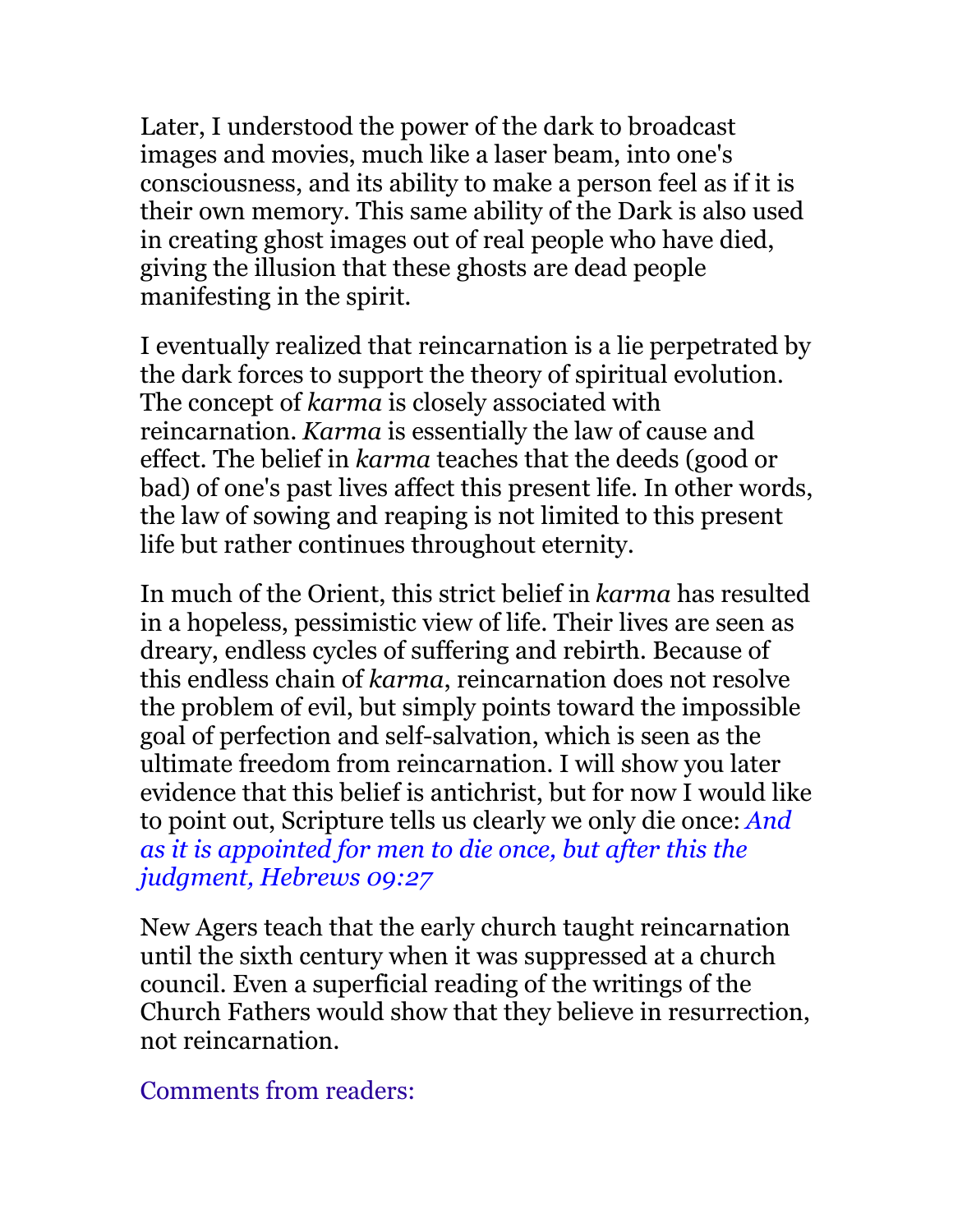#### *Bonnie says:*

*I know of or have participated in a lot of the things you are talking about before coming to UBM, but what about these movies or images in the mind?*

#### *Philippe says:*

*Dear Bonnie. Once we know these movies and images are fabricated and manufactured by the force of darkness, we know they are not real. Much like a movie playing on a screen, these images broadcast in the mind can only affect us if we believe it is real. If they have no reality outside of our belief system, we can just discard it and it will cease to exist. What is left of this experience is the demonic presence responsible for creating it, and if that presence is felt as lingering in us , we simply cast it out in the name of Jesus. Amen !*

### *Mariel says:*

*I participated in a few past life recalls, and had at least one vivid experience, but I never believed it was real. For some reason, I could not believe it. I guess I knew what the imagination could do. Anyway, it seemed negative to me that we would keep living lives in which usually we had no recall of the past lives…*

*This meant we had forgotten most of what we were. It also meant that those we loved in this life, as our spouses, were going to be forgotten in a next life. I prefer to think I will rejoin my husband in Heaven, and rejoin others. I pray that many I care for will be there in Heaven with me. Some are not yet officially Christian, but they are moving toward Christ, in my estimation, and are certainly not the wicked "rich men of the earth" who dominate our world more and*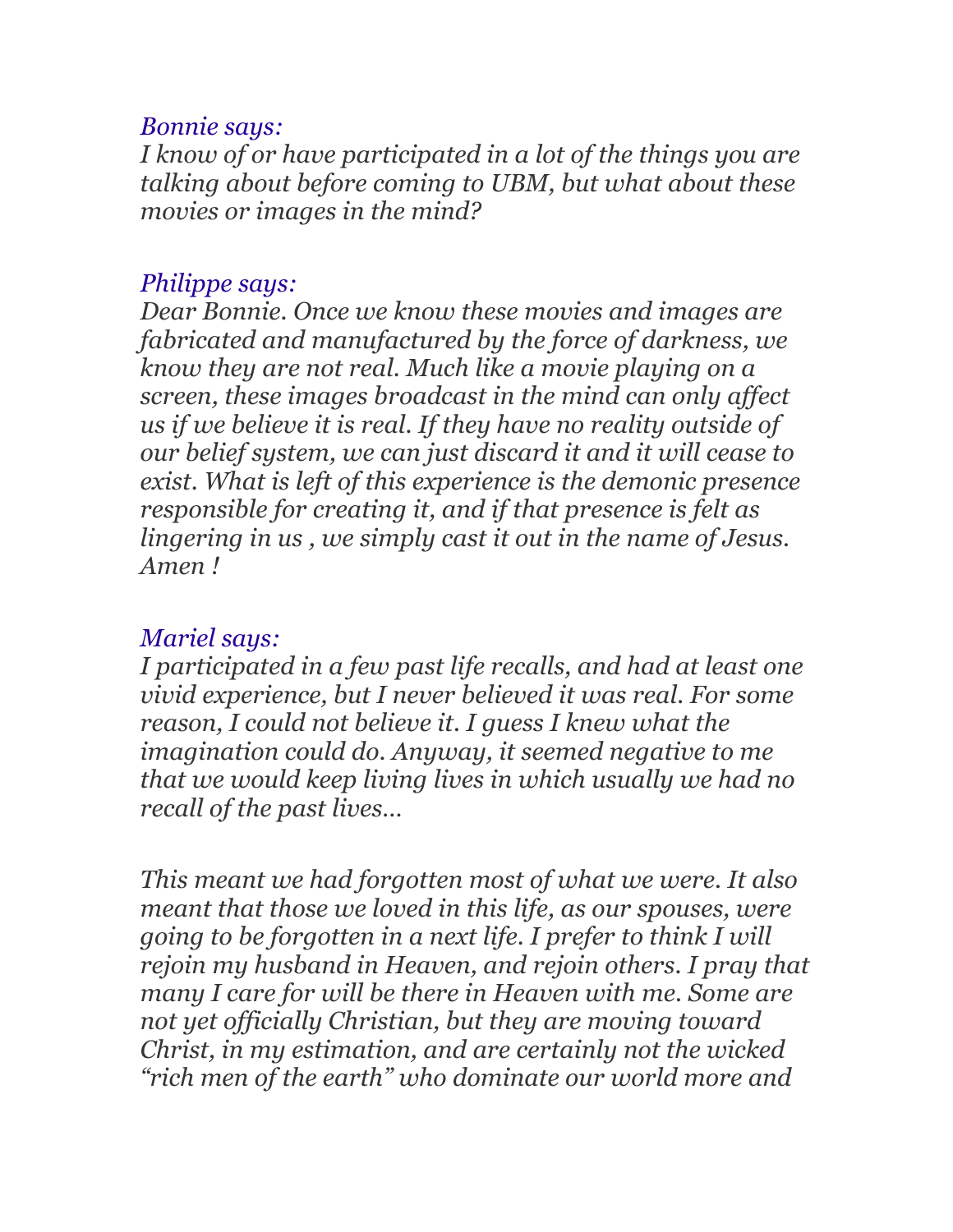*more. I believe Christ lives in the hearts of some who have not yet identified Him by name; this may not be a kosher belief but it accords with God's justice and His mercy. it does not mean "all religions" lead to God.*

# 11- My kundalini experience

All of my "spiritual discipline" and intense mystic practices culminated a few years ago into a very powerful experience that is best described as a "Kundalini experience". This would have been the point of no return and the end of me if it hadn't been for the protection of my Lord. As I am writing this, it is bringing tears to my eyes because, once again, the Lord protected me from destruction.

Kundalini energy is described as being our vital life force, the universal energy animating our being. This is a monumental lie. God alone is the source of our being and His mighty energy is our life force. Kundalini is also typically described as a powerful energy source lying dormant in the form of a coiled serpent at the base of the human spine.

This image of a "coiled serpent" alone should raise some serious suspicions as to the real nature of what is involved here. Chinese worship of 'the dragon', and Egyptian/Hindu/Buddhist worship of 'the cobra' (called 'Naga') are reptilian forms which Lucifer takes on. *And the great dragon was cast down, the old serpent, he that is called the Devil and Satan, the deceiver of the whole world; he was cast down to the earth, and his angels were cast down with him. [Revelation 12:9](http://www.biblegateway.com/passage/?search=Revelation+12:9&version=ASV)*

When this energy is activated through various practices, there is a tremendous power rush moving up the spine that is call a Kundalini energy rush. Hindus believed the Kundalini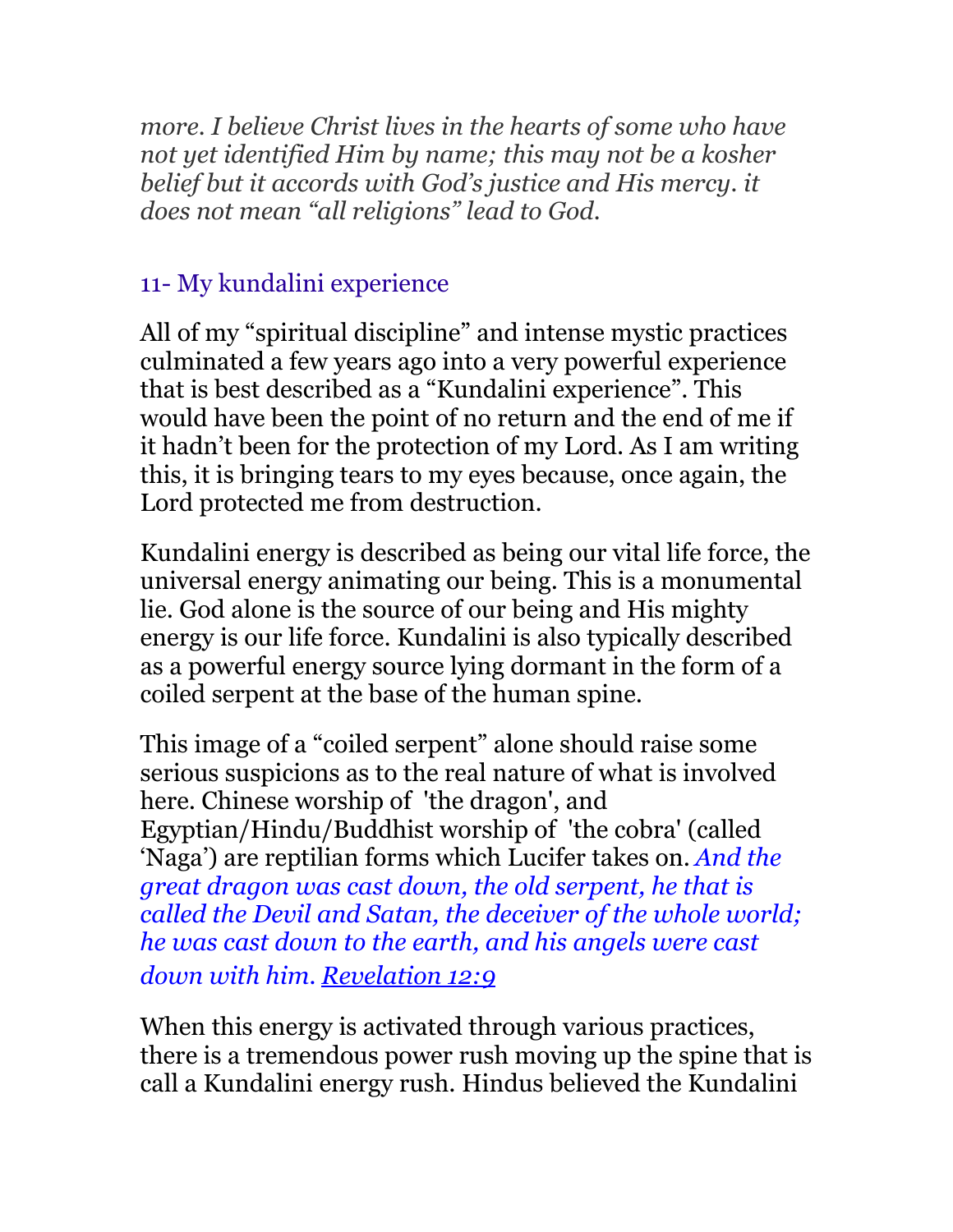is a feminine energy, which is an aspect of Shakti, the goddess and consort of Shiva. (Shiva is often portrayed with a Cobra snake around his head and neck). From this belief, we clearly see the Kundalini is depicted as an entity, a force that moves-in and takes-over the human body.

The bio-energetic phenomena of Kundalini is a form of psychic paranormal energy. It is very real and is accompanied with intense physical manifestations. I believe this to be the power of Lucifer moving in and through the body. Initiation of Kundalini activity by a guru is called shaktipat, and the transfer usually happens when the guru touches the head of the disciple. The fire of Kundalini awakening can be felt and experienced in as many ways as there are people, but it is always shattering and can be very dangerous. I felt this powerful energy rush moving in my body like an explosive force.

Kundalini is the energy of Lucifer. To believe Kundalini is the energy foundation of our being, the primal life force moving our body is to believe Lucifer is our creator. There is no such a thing as a serpent coiled at the base of the human spine. This representation obviously serve the purpose of convincing people their anatomy is designed to accommodate a counterfeit spiritual union. That merging is not with God but with the master of this fallen world.

I know of people who have been physically damaged and who have become permanently disabled, some with brain and nerve damage, never recovering after a Kundalini experience. Practices such as Kundalini yoga, involving intense breathing exercises and specific yoga postures, are designed to open the Kundalini fire. Arousal of kundalini can result in insanity, awakened dark occult powers and paranormal psychic energy. World renowned guru Swami Muktananda in relating his own kundalini experience,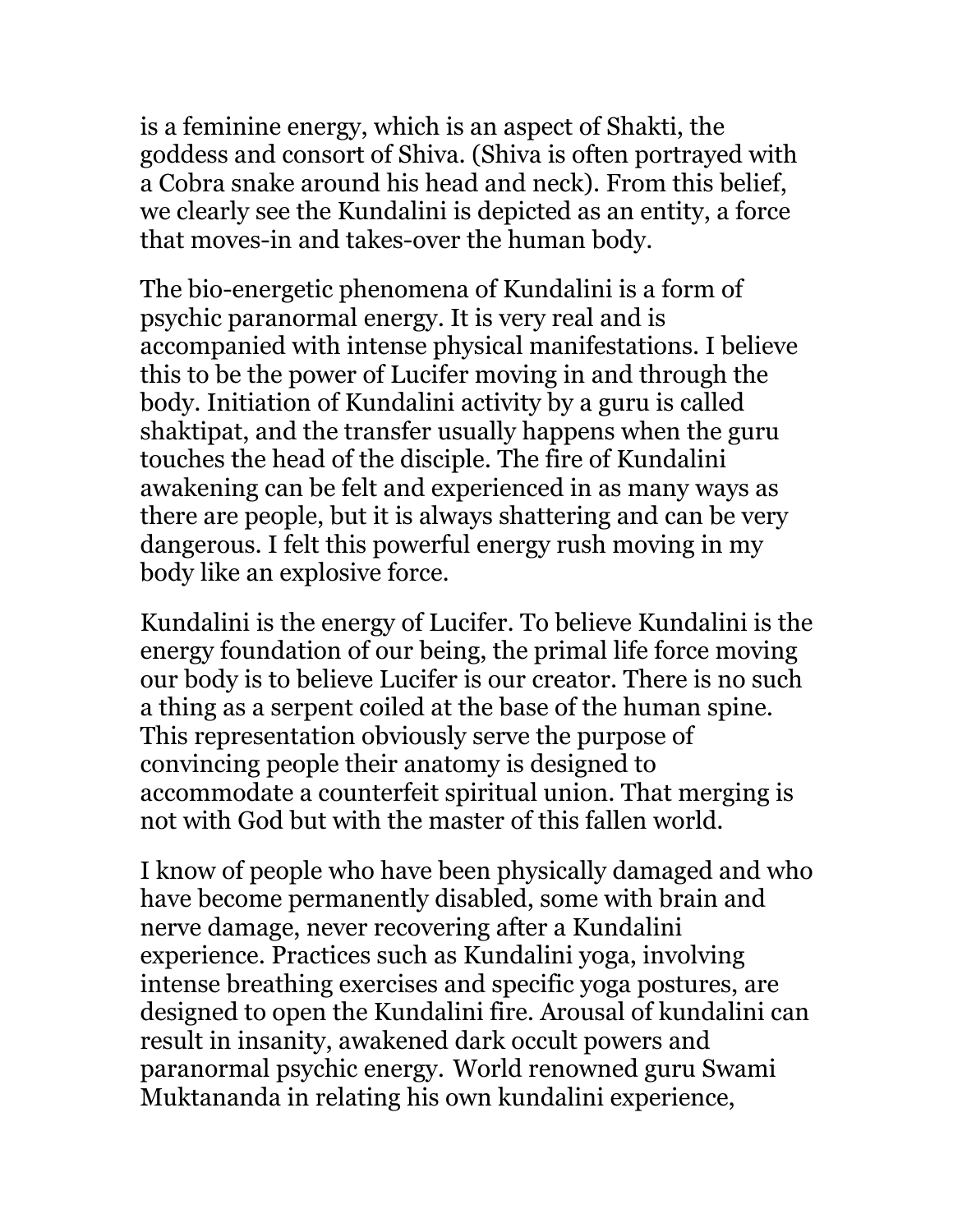admitted feeling nearly insane : *"My mind seemed deluded… I felt I would soon become insane…"*

In the most extreme case, people such as many Indian Gurus, enter a profoundly altered state of consciousness where all sense of individuality is lost and a feeling of "universal oneness" prevails. This the one experience every New Ager, mystic and Eastern disciple of gurus wants and desires. It is call Samadhi or Nirvana, which is a state of ecstatic rapture. Not all is well, however, with this so-called blissful rapture.

What people don't know is that, once you have gone beyond the veil into what I believe is the "Second Heaven", you never return from such a "trip" alone! The Second Heaven (also called the astral plane in New-Age terminology,) is the residing place of legions of demons. People return "changed" and they think it is because they had "an enlightenment experience". Wouldn't you think that meeting "god" is a life changing event?

In reality, what is being experienced "out there" is a counterfeit Luciferian Kingdom that feels and looks very much like Heaven. How do we know this is not the real thing, the Third Heaven of the Bible, the True Kingdom of God? We don't know! That is why most people are fooled and think it is the real thing but they come back on earth, the first Heaven, with many dark entities attached to them.

During the time leading up to my Kundalini experience I had a very rigorous ascetic lifestyle. I was living like a hermit in a little cabin on a mountain surrounded by the Los Padres National Forest, overlooking the Ojai valley in California. My diet was almost all raw organic vegetarian food and I had been conserving my sexual energy for the past year. I was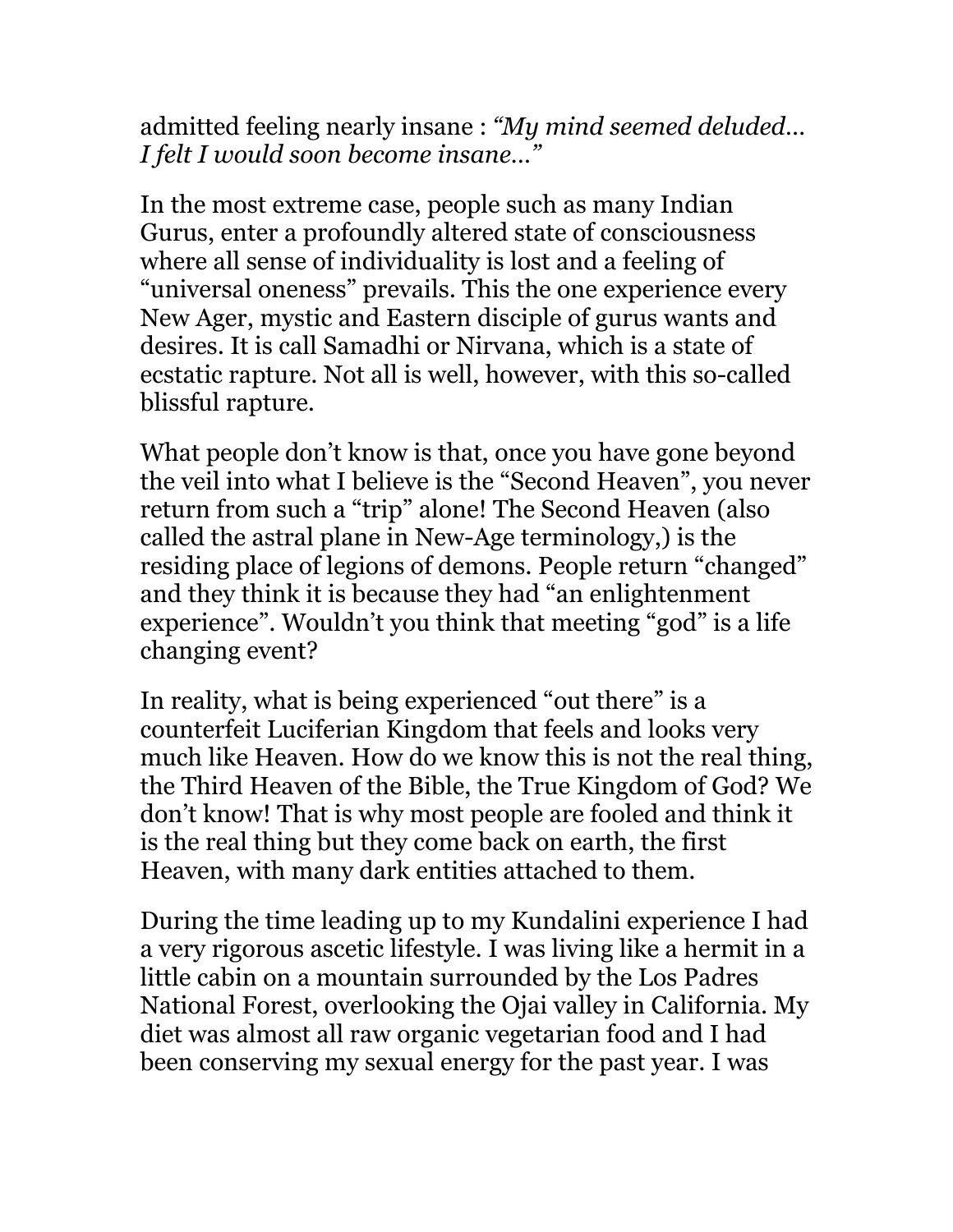celibate and I had been recovering from a very painful breakup with a woman I loved dearly.

I was sleeping outside every night and walked barefoot in the surrounding hills. I was drinking a gallon of pure water every day as well as ¾ litre of pure green juice made of wild edibles, plants and vegetables. My body was so charged-up with energy that I would often see sparks coming out of my fingers when I touched my car. I felt very sensitive and was avoiding people as much as possible.

I would spend many hours in quiet contemplation, feeling I had never before been so detached from the world. I felt surely I must be close to Enlightenment! And, indeed, I was poised at the doorway of another world, ready to unveil the mysteries….

The Kundalini was rising and my own experience was very intense and sudden. It came without warning as I was sitting in meditation. It felt like a lightning bolt of energy permeating my all being but, more specifically, going up my spine and shooting-up at the speed of light, like a rocket going through the top of my head. I felt an explosion in my brain, an intense white light and a powerful rush upward that was taking me out of my body into another place, another world. I was suspicious and I asked myself, where is this place I am going? Do I really want to let myself go there? Is it the Cosmos? The Nothingness? The Void? The Kingdom of God?

The whole experience only lasted a few seconds or possibly even just a split-second before I blocked it and refused to let myself go. I was so afraid to leave my body behind, not being able to come back into it, and finding myself somewhere else for sure, but where? I felt so strongly if I went I would surely die.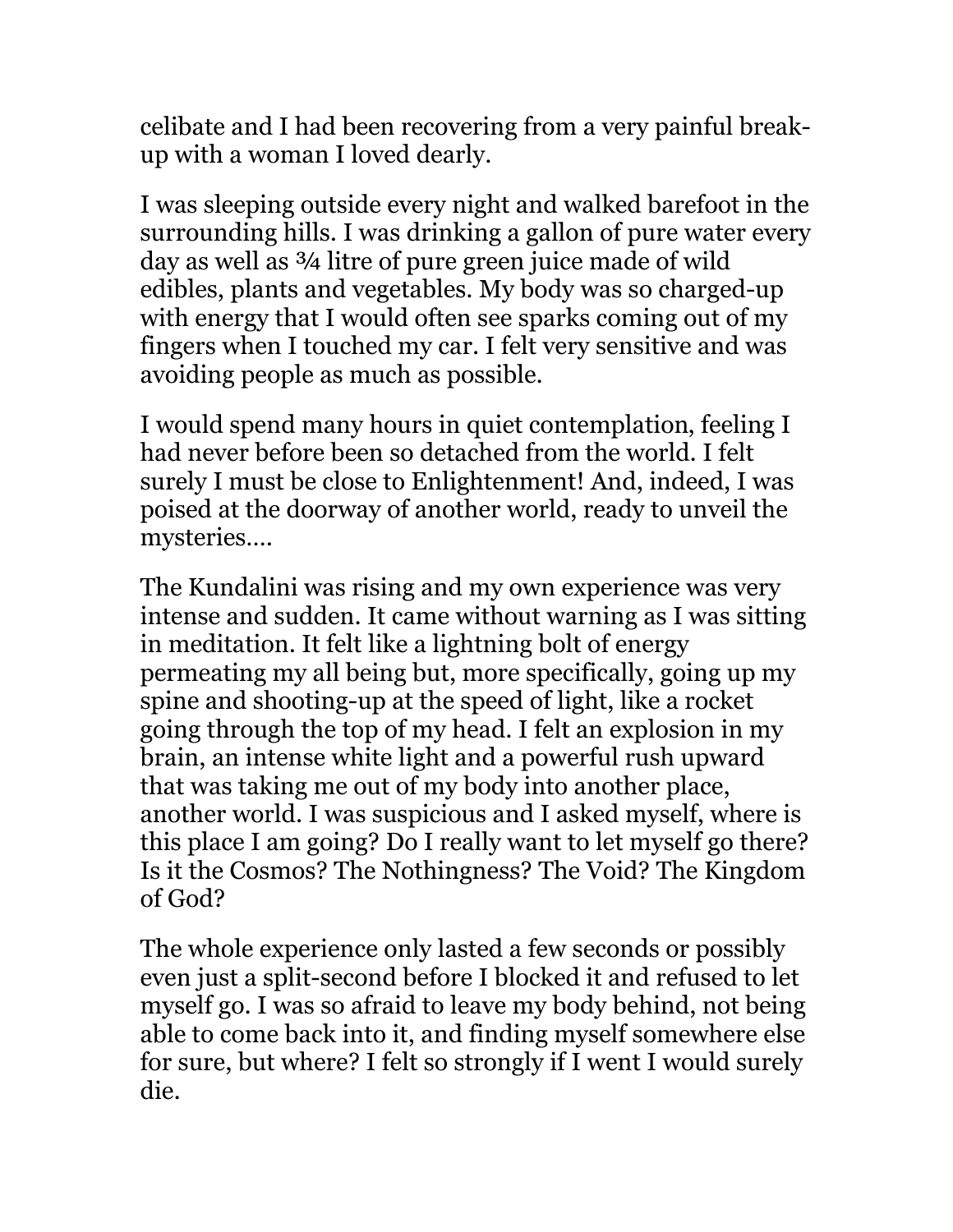I remembered stories of people leaving their body consciously and dying, not being able to come back because they could not find their way back, or they had been convinced they were in Paradise and there was no need to bother coming back. I was devastated, how could I block such an amazing experience that most mystics would just almost die to have (pun intended)? How could I not go along on a journey that I thought would take me face-to-face with God, an experience I have wanted, worked for and desired all my life?

I felt, surely I am such a spiritual fool…!!!"

Because I could remember the energetic pathway in my body like an imprint, I could recreate the experience at will when seated in meditation. I prayed and asked for protection, aware that I was playing in dangerous waters. I didn't know at that time how many sharks were waiting for me to dive. So I tried again and again to "go with the flow", to use a typical New-Age expression, but every time I blocked it. The same experience happened but I just couldn't bring myself to go. Thank God!

The last time I had this happen I was sitting on a beach in Big Sur, California with a friend. We were watching the sunset, all was peaceful and I closed my eyes for a second when suddenly a shift happened in my brain, like a switch being turned on. There was no energy going up the spine, no warning sign of any kind, just a sudden explosion in my brain with the rush upward and the opening of a doorway at the top of my head into another world. For the last time I blocked it and refused to leave. It never happened again because I closed that door permanently.

12- Kundalini- The alchemy of destruction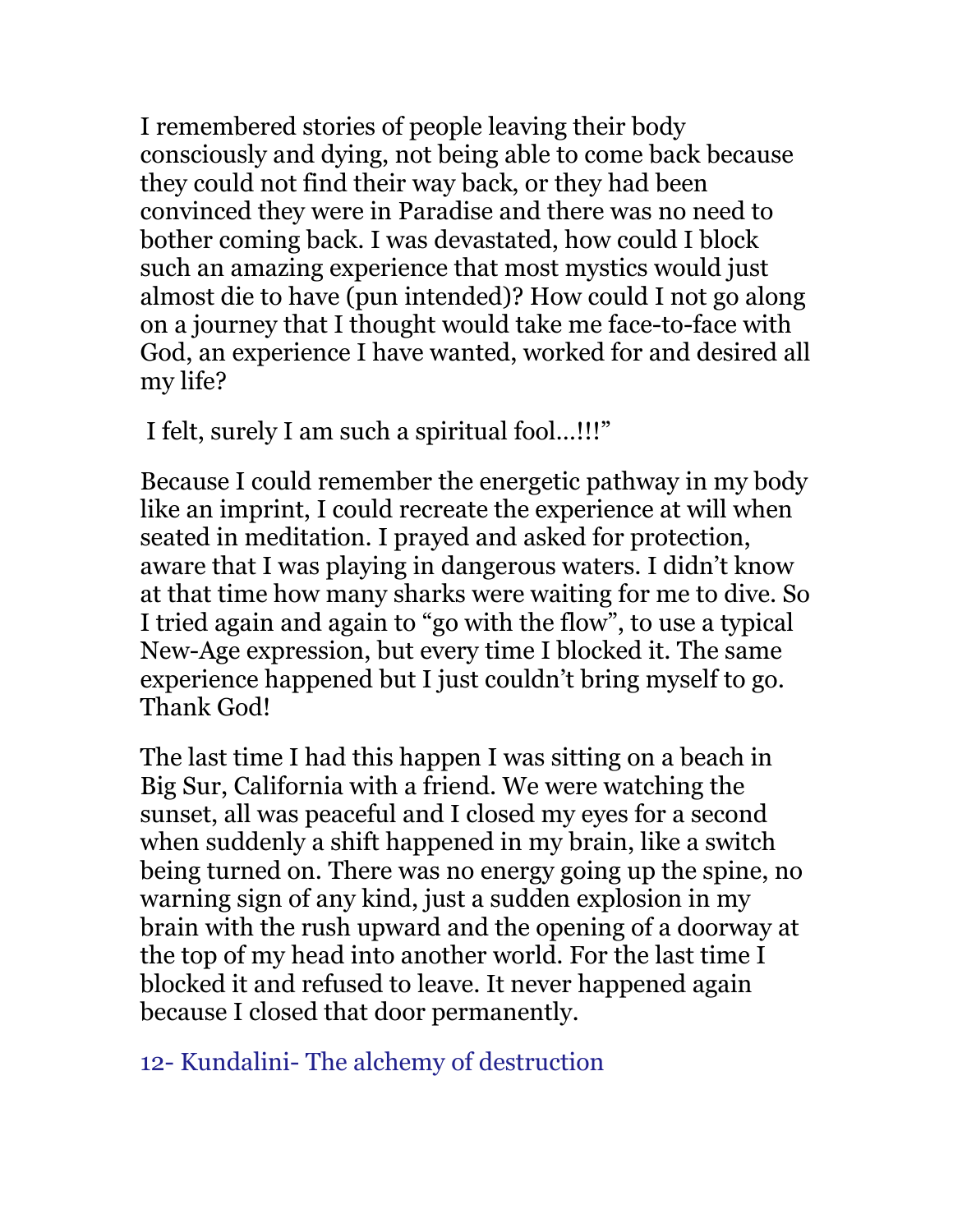Kundalini comes from the Sanskrit Kund, " to burn". People experiencing Kundalini are literally getting fried and it is often followed by years of depression. One author write: "For in my experience after a full-on six month kundalini peak it takes about five years to recover."

All the hormones are amplified during a kundalini awakenings. Increased sex and growth hormone levels are responsible for the addictive feeling of bliss and ecstasy. This "physical rapture" which is also the basis for the practice of Tantric sex is a physical orgasm and has nothing to do with the spiritual. It is a poor counterfeit of the true spiritual union with God. *Now this I say, brethren, that flesh and blood cannot* inherit *the kingdom of God; neither doth corruption inherit incorruption. [1 Corinthians 1](http://www.biblegateway.com/passage/?search=1%20Corinthians+15:50&version=ASV)5:50* 

Some of the conditions for the initiation of kundalini appear to be: Hyperactivation of the thyroid and parathyroids. Hyperactivation of estrogen and testosterone.

Hyperactivation of the sympathetic nervous system (adrenaline, norepinephrine). Hyperactivation of the stress hormones (corticosteroids eg: cortisol, DHEA) Hyperactivation of opiate systems (endorphins, enkephalins, anandamide, phenylethylamine).

All the practices design to open entrance of the dark Kundalini spirit in the body such as Yoga, pranayama (breathing exercise), meditation, mantra chanting, etc, are in fact weakening the natural defences of the individual to guard against such an invasion.

The upheaval of Kundalini is a very specific and unique chemistry, that uses every facet of human biology, stressing the entire being. This difficult traumatic process amplifies metabolism and nerve activity, and increase hormonal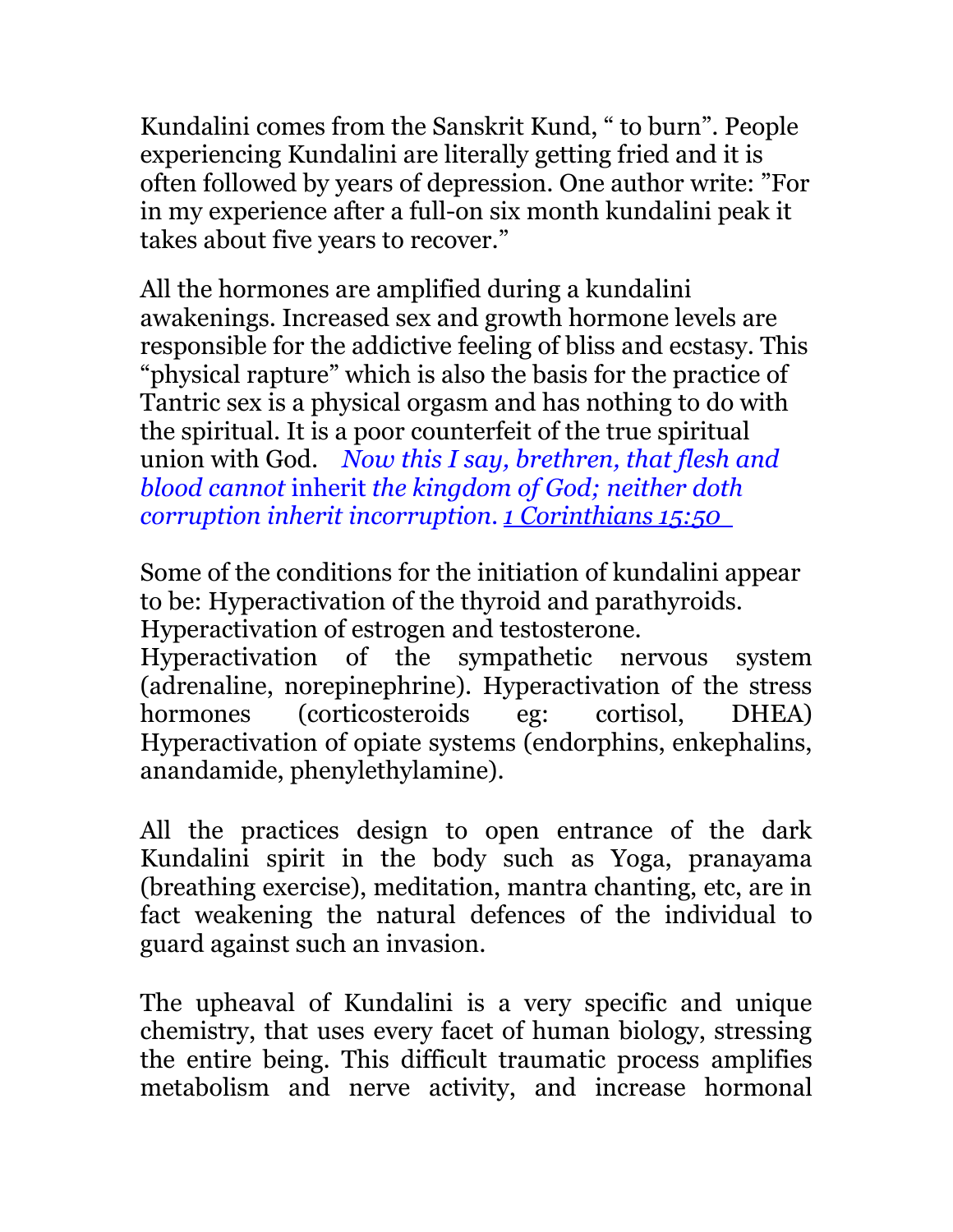secretion. It is described as necessary changes in the transformation of our organism "into a higher spiritual level" beyond the normal-human function. But the truth is Kundalini is an overwhelming cataclysmic bio-energetic phenomena burning out the nervous system and weakening the soul to resist invasion of demonic spirits. We are told this is good because it is " rewiring the nervous system". Our nervous system is a perfect creation of God and doesn't need to be upgraded or rewired. ( please see chapter 14)

The lives of "initiate", spiritual seekers who are opening themselves to the Kundalini force are severely damaged. They invariably crash and burn, becoming a burden to themselves and others. Indian guru Muktananda complained that he feared he would not be able to look after himself after he had experienced samadhi (Kundalini episode) a couple of times. The Guru ashram system is designed to insures those that are completely lost to kundalini, will be looked after.

Kundalini quicken and amplifies all body function. It dramatically alter and stresses in negative ways the nervous system, metabolism, hormones and all facets of the biophysics and chemistry of the human body. We are told the body must be allowed to move through the debilitating symptoms of Kundalini in order to transcend physical limitation and experience higher spiritual consciousness. What is actually happening during a kundalini peak is an hyperactivation of all systems in the body eventually resulting in complete exhaustion and depression once the high has receded. This weakened vulnerable state opens a doorway into the counterfeit paradise of the astral world, the Kingdom of Lucifer.

This tragic deception has been called an "awakening", "a spiritual acceleration", a " physical spiritualization of the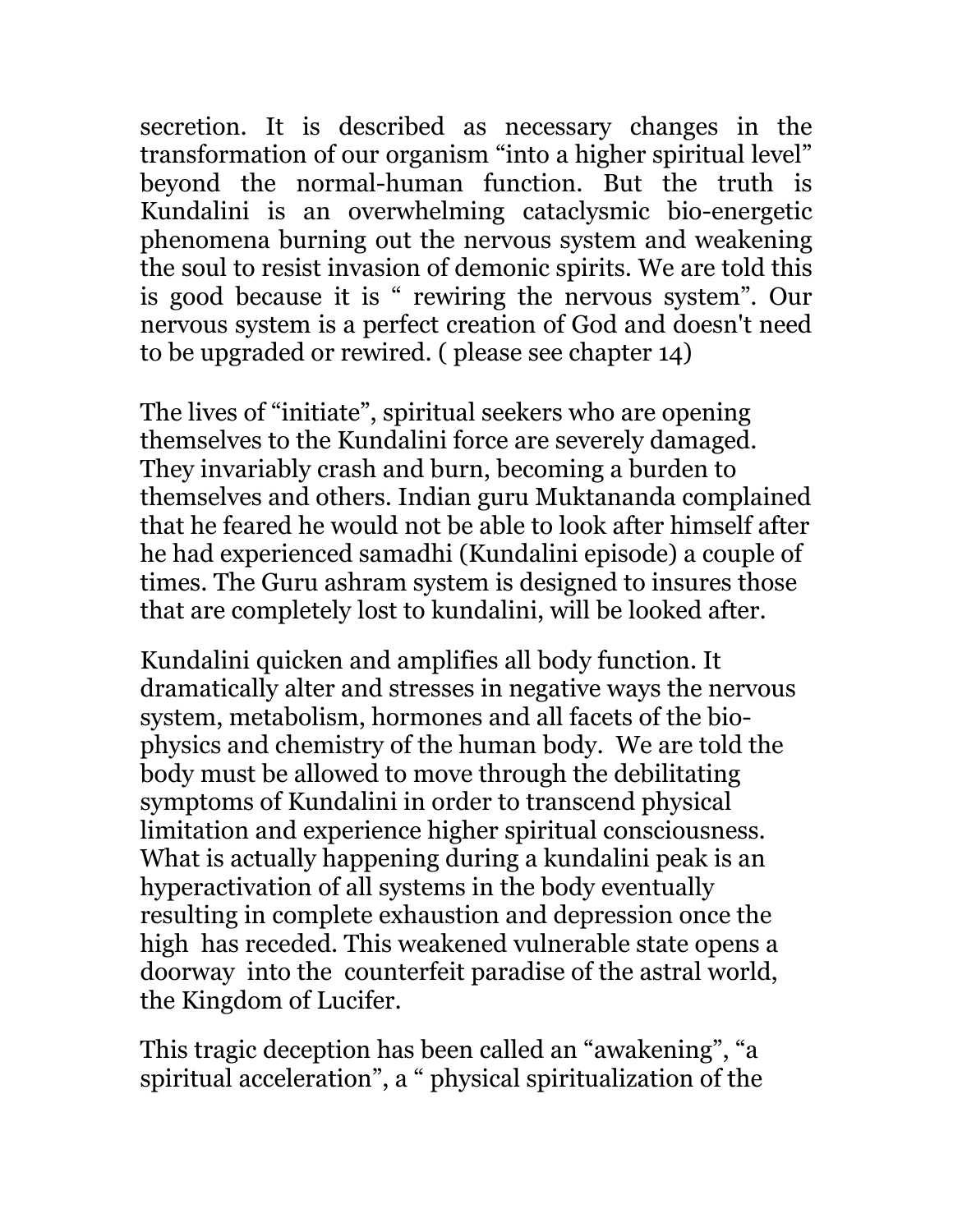body", a "transmutation", a "metamorphosis" or a "spiritual birth ". We are taught to relax into allowing the dissolution of our former self and let the alchemy of Kundalini take over our being. No doubt when we allow this alchemy to take place, we are taken over as is so candidly stated by this author:

"To this day I find myself trying to get a handle on that Shakti (Kundalini) and make it mine. But I can't possess it--I can only be possessed by it." Joseph Chilton Pearce, The Biology of Transcendence, 87.

Texe Marrs wrote, *"These feelings, voiced by so many who have received a Luciferic Initiation, are significant. They point to two inescapable facts: (1) The initiate recognizes that he is coming into close contact with dark, evil forces, and a spirit of fear engulfs him; and (2) after the initiation, his mind is patently altered. This is what New Agers call the Kundalini or Skaktipat experience, technically termed a Paradigm (World-view) Shift." (Mystery Mark of the New Age, p.39).*

# Manifestations of Kundalini

The most common manifestations of Kundalini include uncontrollable, unmotivated and unnatural laughter, roaring, barking, hissing, crying, shaking, imitating a variety of animal sounds and movements, in other words, being drunk in the spirit. Some devotees become mute or unconscious. Many feel themselves being infused with feelings of great joy, peace, love and connection with spirit, while others have their clairvoyant and clairaudient abilities opened.

Rushes of Kundalini energy express as difficulty to control behaviour, with people often emitting various involuntary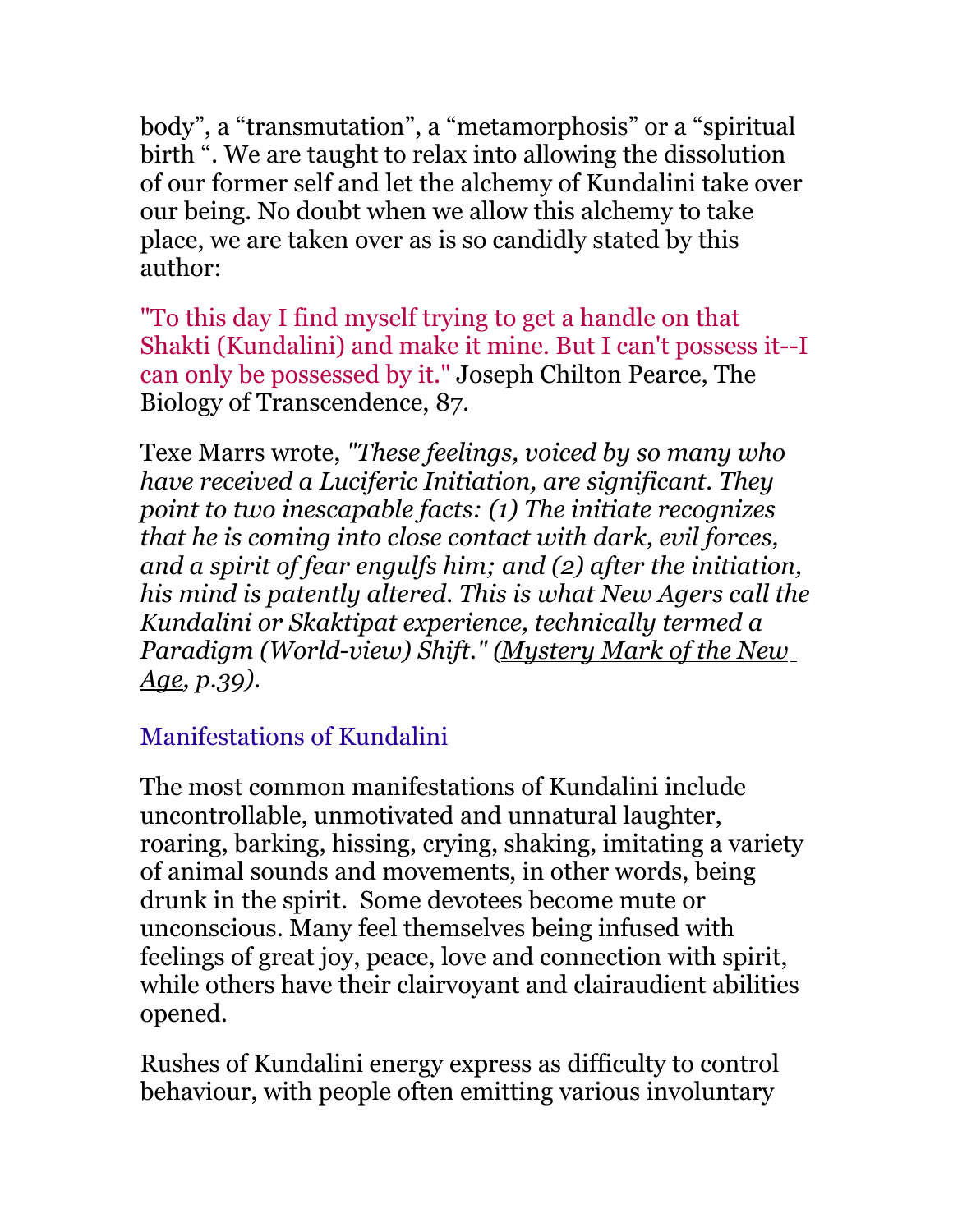sounds, and bodies moving in strange and unexpected patterns. Looking more closely at what is happening in the Christian community, and more specifically at some of the Charismatic Revival movements, I am discovering that the supernatural occurrences in some of those churches, such as with the "holy laughter", are displaying the same symptoms and phenomena as in Kundalini.

I recognize there is two ways the Kundalini manifest. The first one , the most common is frequently witness in many false revival spirit groups such as in the Toronto/Brownsville/Lakeland revival. The counterfeit Holy Spirit moves into the body and share the "space" with the individual. I believe this to be the work of a lesser demon because the person is present and the consciousness is only partially taken over while the body is in some case almost completely taken over. I have often witnessed this form of kundalini awakening in Indian ashrams when the guru place his hand on the devotee's head to impart the spirit and what follows is sometime very spectacular. I have seen my own friends collapsing on the floor convulsing, jerking and shaking, completely out of control.

The other Kundalini manifestation is more dangerous and permanently alter the life of the person experiencing it. In this case the force of the Kundalini takes you out of your body and your soul travel to the astral world /second heaven.

Because the body is left behind empty as a shell and you are not there anymore to prevent and resist invasion, a more powerful demon completely takes over and usually comes with a specific purpose. His mission is to use this incarnation opportunity to teach and spread the false doctrine of Lucifer.

The soul comes back into the body to discover his home has been taken over and has no choice but to become a slave in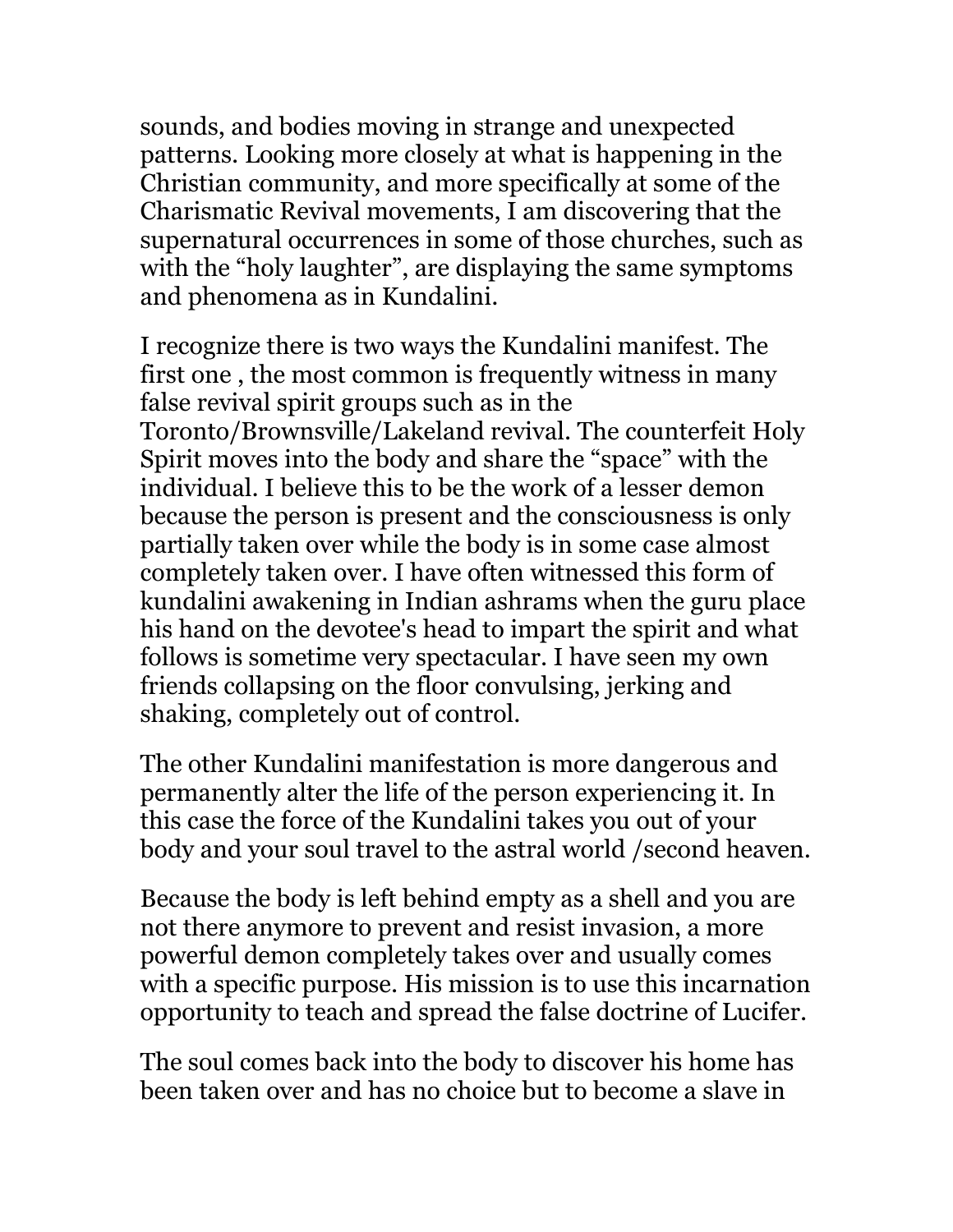His own kingdom. I believe this is what happened to Indian gurus and so call new-age spiritual master who had an "enlightenment experience" and come back with their personality changed to a point that their family and loves one don't recognize them.

## Comment from reader:

# *inalley says:*

*I too was involved in this type of behavior, but never knew the origin. We just referred to it as being delivered, or "overcoming" this or that. Rejection, pride, fear, unbelief… the manifestations you described above were a result of the Holy Spirit delivering us from whatever had us bound, so we thought. We went through periods of "wailing", especially the women, and we were told this was a form of intercessory prayer. The laughter didn't last very long, and eventually, we "sobered" up, to a certain degree, but the group (I no longer belong) still to this day is involved in these activities. I see now where much of this was just learned behavior. Yes, Jesus did cast out devils. I do believe that God is able to deliver us when we use our faith and resist the enemy until he flees. But much of what goes in the "church" in Jesus's name is a farce and an insult to His mighty power, which raised Him from the dead.*

# *Mariel says:*

*In my case I had these symptoms: intense heat throughout the body. Inability to sleep for more than 15 minutes a night, and that was done sitting up, as I did not want to disturb husband's sleep. Hearing music (good music from three classical composers) over and over in my head. Pain in stomach prevented me from eating much and I lost weight rapidly, over a pound a day for a while; I could eat only white food, in small amounts, and this part of my experience was like Gopi Krishna's. My husband brought*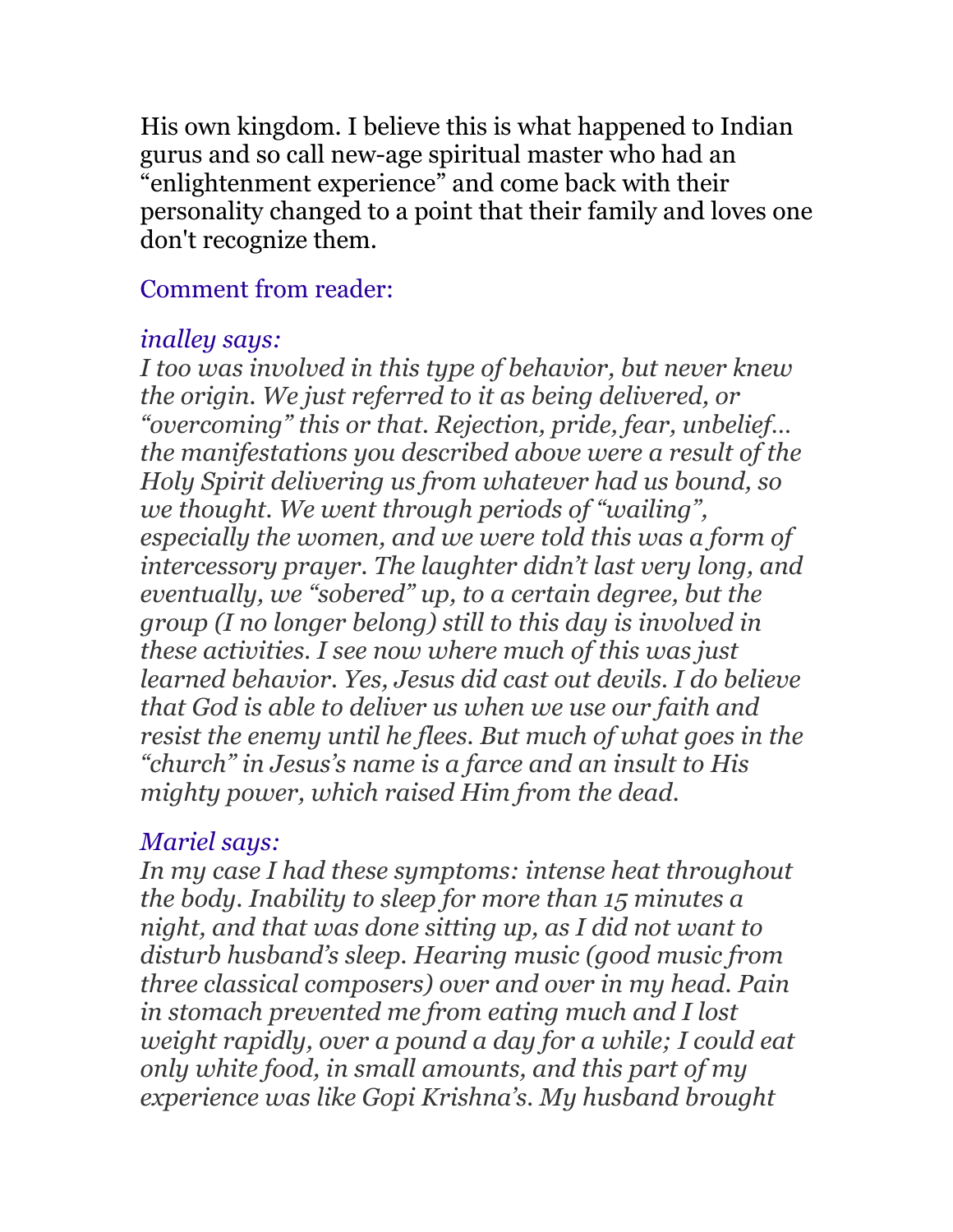*me organic white food from the health store; I could not leave the house and was agoraphobic. Somewhat spastic, couldn't walk too well, but this was probably my underlying disease coming through due to starvation, which is a cause of attacks of Porphyria; also the stomach pain was due to porphyria, but it was unlike anything I had ever had with porphyria before.* 

*The kundalini manifestation brought on a porphyria attack, which became chronic over months. I finally had to be hospitalized and in the hospital I again became able to eat and the diarrhea stopped. I did not give up on the New Age at this point, but gave up all meditative practices, and followed the instructions of Swami Satchidananda and a western teacher on how to end the kundalini manifestations.* 

*The western group showed me how to ground myself so I would not feel like floating, and this was an amazing improvement. I give credit to these teachers, even though they are not Christian, for helping me and others recover from kundalini crisis, and I had some things I learned on my own from books from the Far East on how to "ground."* 

*Most important of these was how to undo the breathing practices of Yoga with other "reverse" practices; very very effective. I practiced this for a few weeks, perhaps a couple of months, and all manifestations finally ceased. Breathing practices are powerful. At this time I did not know I also had Porphyria—no medical help. Medicine denies the reality of Kundalini and does not know very well how to treat Porphyria.*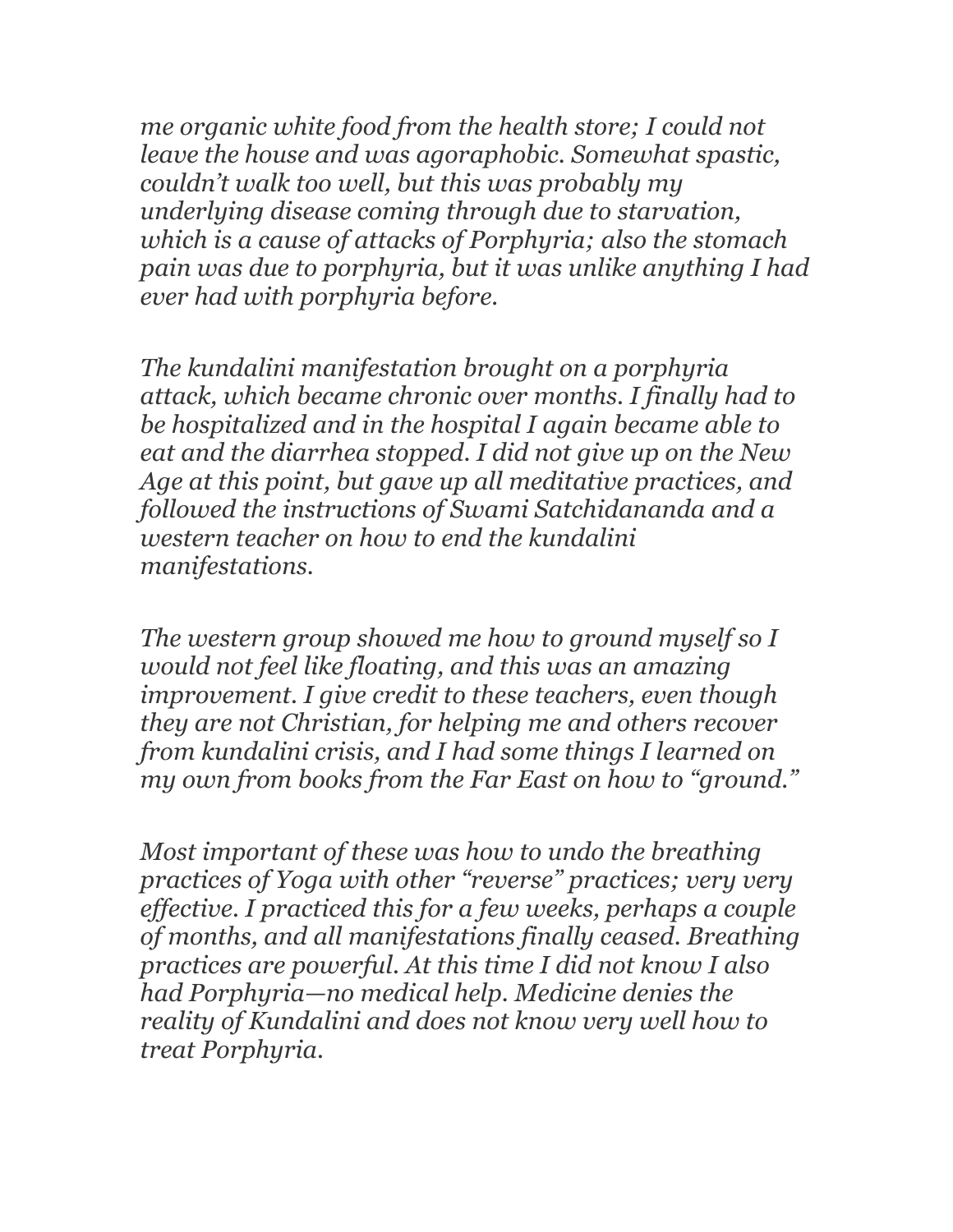## *Liz48 says:*

*There is a grave danger to the blanket position taken that any "manifestation" that does not accord with the reasonable perception of one individual is kundalini. Satan is found to imitate The Lord in many situations. Many of s are aware that there are false tongues but we know that there are tongues directed by the Holy Spirit. There is worship of darkness just as there is worship directed to the One True God.*

*I am from a country that had a lot of demon worship, and I strongly believe that this new fad of terming ALL laughter or movements that are unusual is demonic. It is a devise to keep people bound as I have seen people set free as they have laughed or cried or fallen under the power of the Lord. THE MAIN TEST; THE ONLY TEST GIVEN BY THE LORD IS TO CHECK THE FRUITS.*

*If you read Isaiah 30, the Word refers to teaching my arms to war and slaying my enemies with the breath of my mouth. Psalm 2 refers to the Lord laughing at His enemies. If the Lord speaks through us when we speak in tongues; Romans 8:26; can He not laugh at His enemies (our enemies) through us? In the book of Acts when The Lord Jesus spoke to Saul (later Paul) on the road to Damascus, He asked, Paul why do you persecute ME, even though Paul was persecuting the Christians!*

*We submit to the Father as Sons who love Him with all we are and have. We know we are in Him just as the Lord Jesus said we are in John 17. He is the Head; we are the Body. You do not see a Head away from the rest of the Body. This is also related tot the mystery Paul spoke of*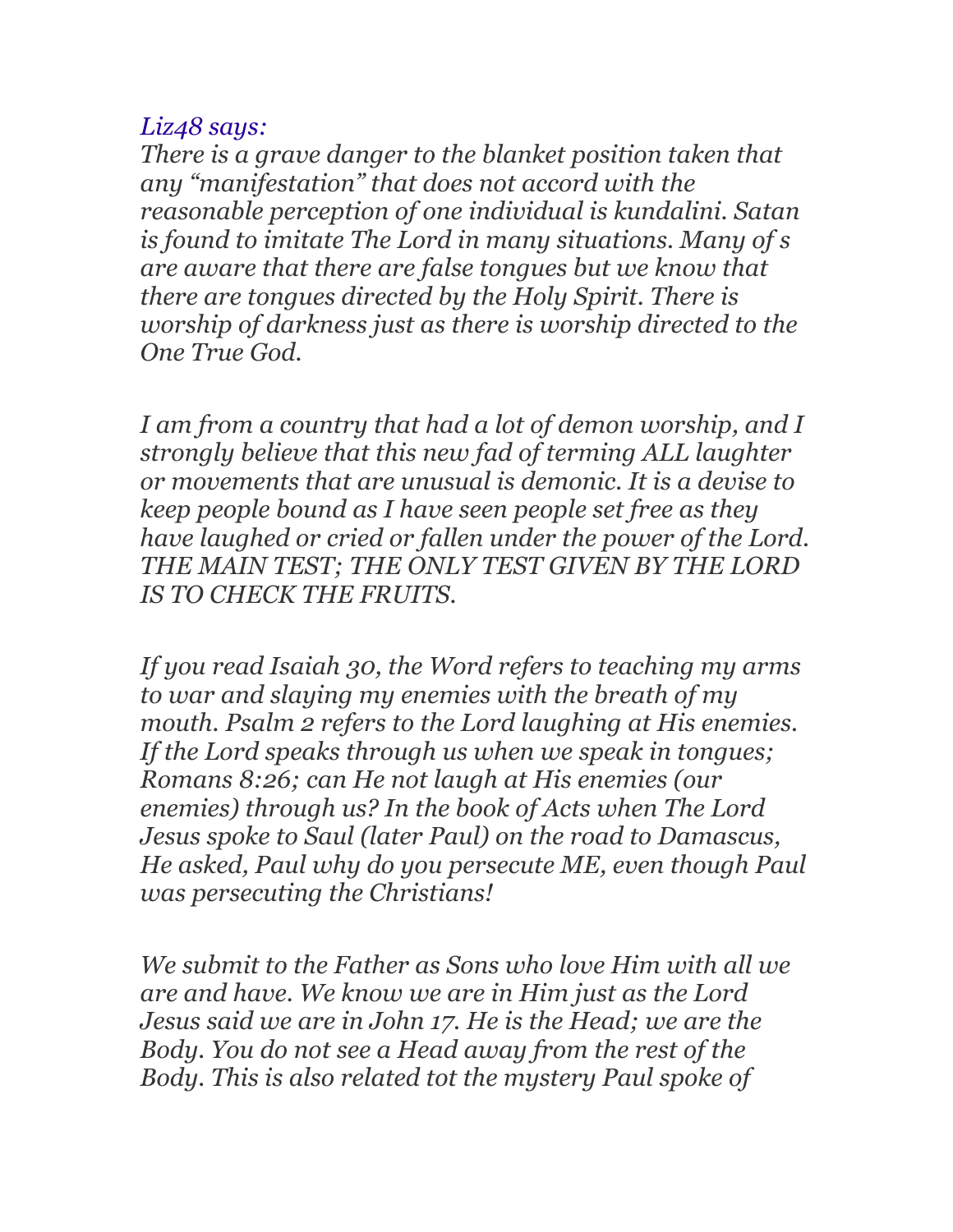*when he compared the oneness of a man and woman in marriage as our oneness with The Lord.*

*We walk in the authority and power of Sons of the Living God; one in the True Vine; with the FRUITS of the Good Shepherd. Read Philippians 2:5 -6, 1John 4:17, Hebrews 2:11, Isaiah 9:6 and Isaiah 56: 5.*

#### *Liz48 says:*

*As a follow up to my last post; the fruits of the Holy Spirit such as love, joy, peace, faith (in the Lord and His Word), patience (long-suffering) etc. are often not seen in many people who operate in the power. I agree that Todd Bentley's situation is a good example. If you do some research, there was evidence of the lack of The Lord's character in Todd's situation and ministry long before it blew up.*

*If we go before the Lord with pure hearts to serve Him; He will show us, what is of Him and what is not. He is our Teacher and He is our Father. If He told us that; He will honor His Word to be the Teacher and Father we look to for guidance, protection and help.*

### *Peter says to Liz48:*

*As you said, the slaying, which leads to falling is a form of judgment, usually on HIS enemies, but also on his rebellious children. There is just NO evidence of that falling being a sign of the Holy Spirit. It is not in the book. If you find it, please let me know. People fall willingly, as an act of worship. Or they are struck by daemons, which are of course God's executive ministers and tormentors, to apply the curse, which is the recompense for transgressions.*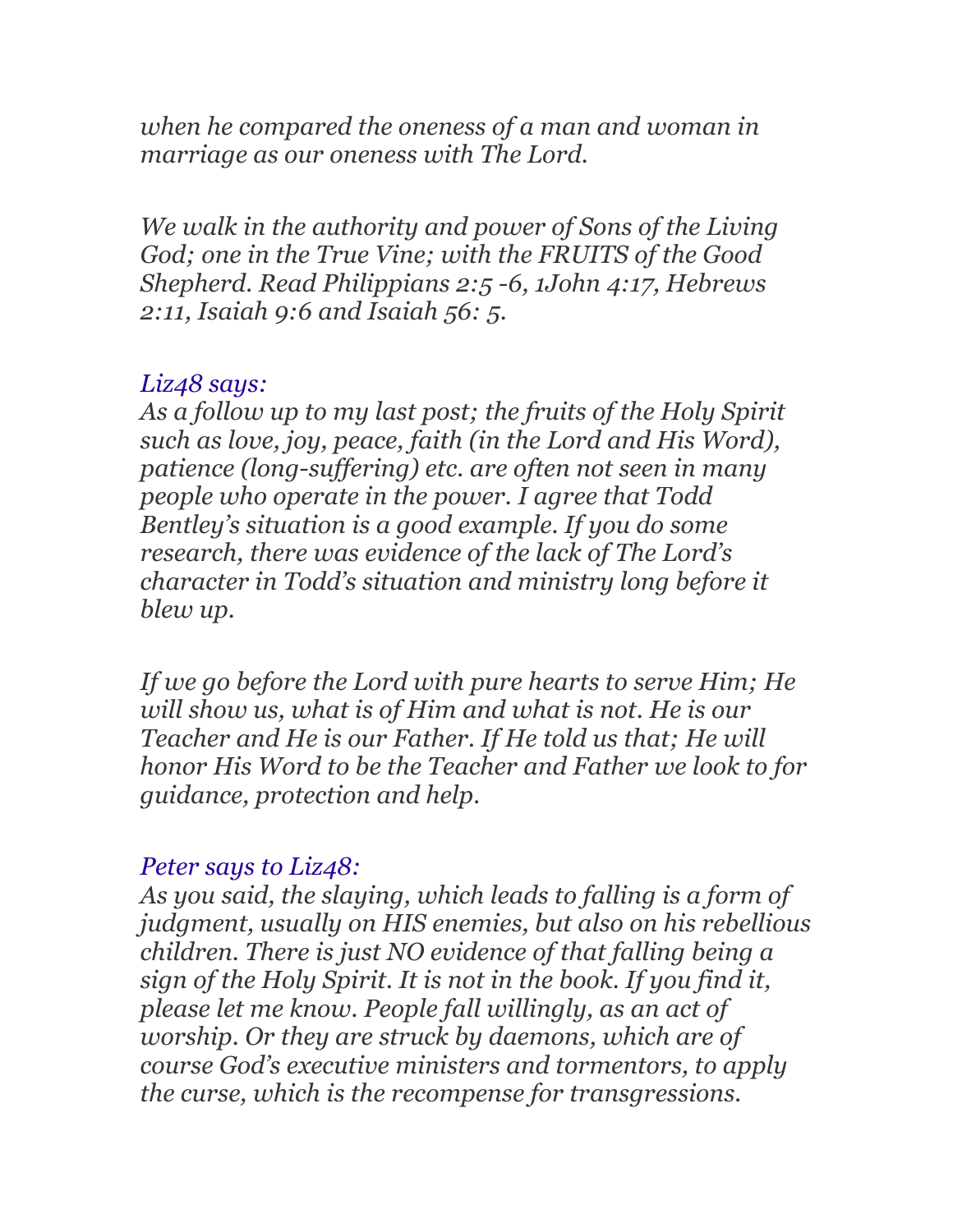*Paul did not even allow tongues in the assembly, if there was no interpretation.*

*I am coming against the modern circus of manifestations and against anybody labeling them as harmless or claiming them to be evidence of the Holy Spirit. As you rightly said, we have to check for fruits. "But the fruit of the Spirit is love, joy, peace, longsuffering, kindness, goodness, faithfulness gentleness, self control; against :such there is no law. (Gal 5:22-23)"*

*This standard shall be my "reasonable perception" monitor. Kundalini, I cast you out in the name of Jesus! You have to go!*

*"Now concerning the spirituals, brethren, I would not have you ignorant. Ye know that as nations ye were led away unto those dumb :idols, howsoever ye might be led. Wherefore I make known to you, that no one speaking by God's Spirit saith, Jesus is anathema; and no one can say, Jesus is Lord, but by the Holy Spirit. Now there are diversities of gifts, but the same Spirit. And there are diversities of ministrations, and the same Lord. And there are diversities of workings, but the same God, who worketh all the things in all. But to each is given the manifestation of the Spirit to :profit. For to one is given through the Spirit a word of wisdom; and to another a word of knowledge, according to the same Spirit: to another faith, in the same Spirit; and to another gifts of healings, in the one Spirit; and to another workings of powers; and to another prophecy; and to another discernings of spirits: to another kinds of tongues; and to another interpretation of tongues; but all these worketh the one and the same Spirit, dividing*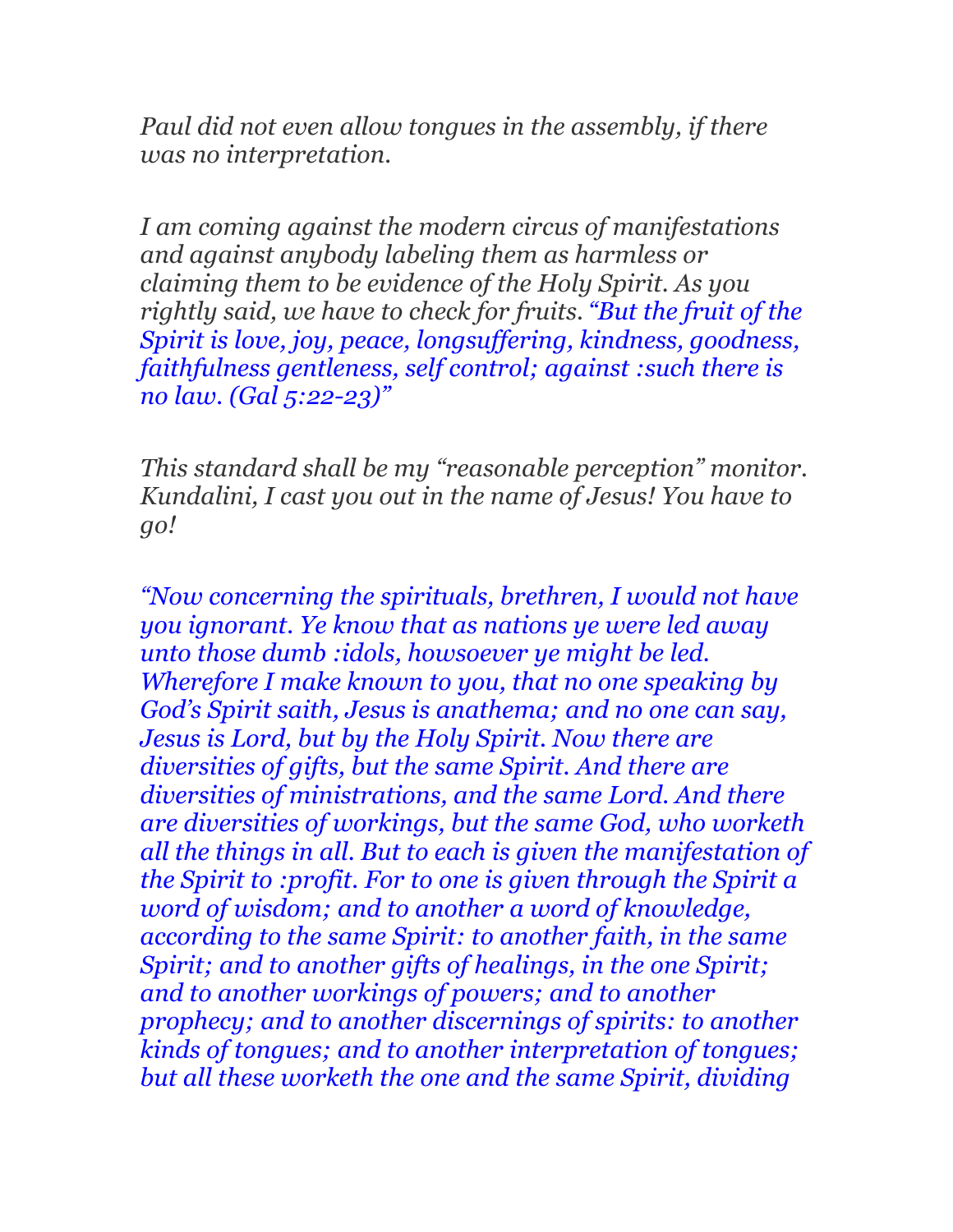*to each severally even as he willeth. For even as the body is one, and hath many members, and all the members of the body, being many, are one body; so also the Christ. For in one Spirit also were we all baptized into one body, whether Jews or Greeks, whether bond or free; and were all made to drink of one Spirit. (1Co 12:1-13)"*

*Notice: The spirit of laughter is not mentioned, nor the spirit of jerking, nor the spirit of hissing, nor the spirit of shaking, nor the spirit of barking, nor the spirit of yelling, nor the spirit of falling, nor the spirit of drunkenness, nor the spirit of paralysis, nor the spirit of silliness …You get the point.*

*"Know ye not that who run in a racecourse run all, but one receiveth the prize? So run ye that ye may apprehend. And every one that striveth in games exerciseth self-control in all things. Now they do it therefore to receive a corruptible crown; but we an incorruptible. I accordingly so run, as not uncertainly; so fight I, as not beating air: but I bruise my :body, and bring it into bondage: lest by any means, after that I have preached to others, I myself should be disapproved. (1Co 9:24-27)"*

*And by the way: This defilement is the reason, why I left the charismatic movement. I was slain "in the spirit", which is struck by daemons and shortly after I was admitted to a mental institution. I have first hand experience. Thank you for reading! Shalom!*

13- The dark vortexes of Chakras.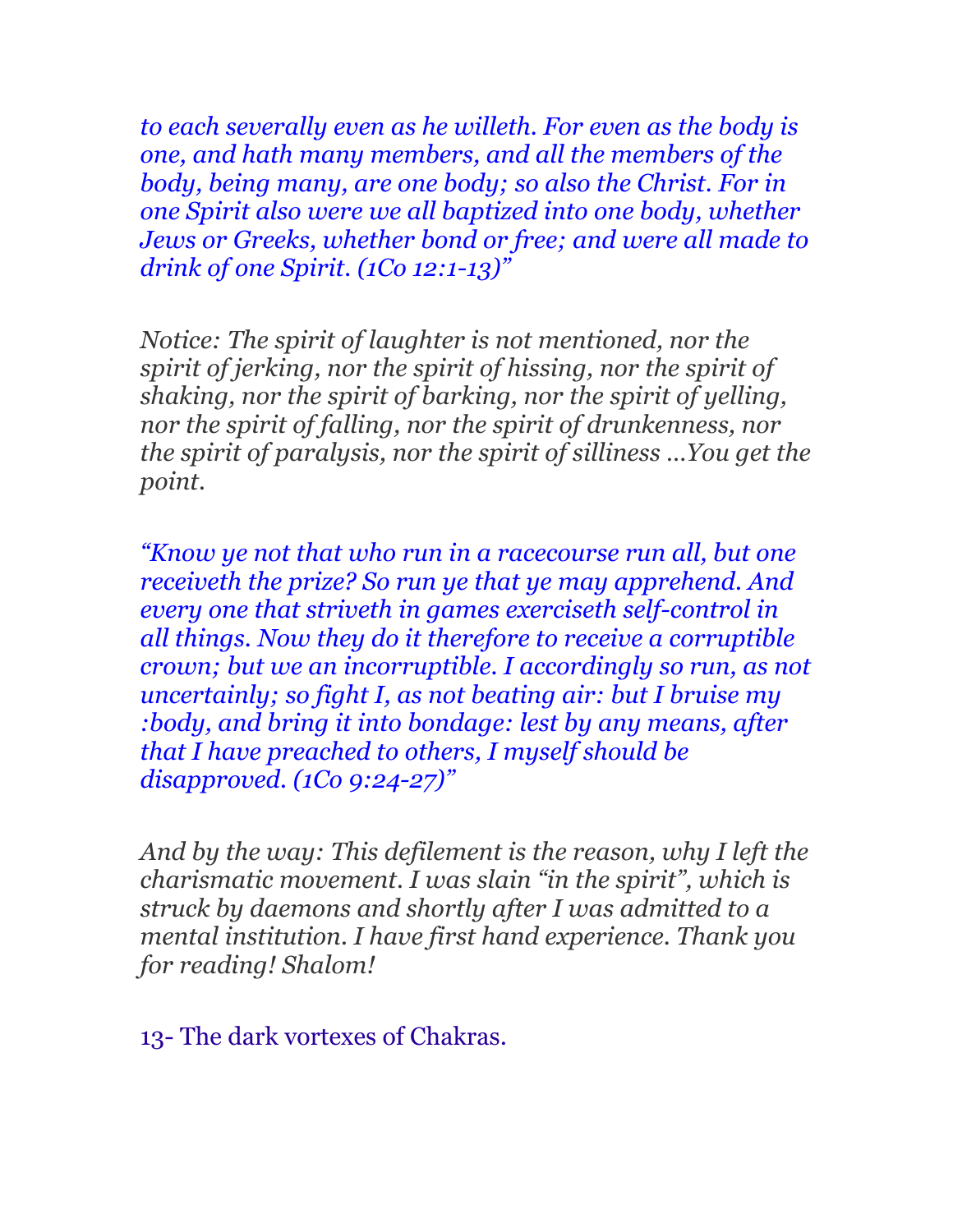Chakras are a tragic example of mass collective hypnosis. I used to be in my work as a massage therapist very involved with the concept of chakra. The word 'chakra' is derived from a Sanskrit word meaning 'wheel' and is described as being a spinning vortex of energy moving inward from outside the front of the body. It is believed this energy vortex travels towards the center point of that chakra inside the body on the centerline of the spine and is spinning outward from that same point from your back. People believe chakras draws higher frequency vibrations from the spiritual realm and transmute them into vibrations utilizable by the physical body. Despite much variation in the number and exact location of each chakra, most people agree there are seven of them aligned along the spinal column, in a vertical line from the base of the spine to the top of the head.

Each Chakra is a "virtual world" unto itself, created to give the impression it is real. It has a presiding deity, is represented by a certain animal, has a specific sound made up of sanskrit letters, an element, a color, a specific number of lotus petal and a level of consciousness. Alice Bailey's teaching on "Planetary centers" are a representation of the chakras doctrine of the human body. Her teachings leads you to embrace the concept that each chakra is a Logos unto itself. This "divinity" has dominion over an area of the earth, as well as a specific center in the human body. Of course the Logos here is another name for Lucifer and his legions. The goal of this complex ancient satanic doctrine is to open sensitive critical areas of the body for free entrance to a vast multitude of demons. The seven Chakras are called " energy centers", each representing a stage, a relay for the ascension of the Kundalini spirit in the body.

Essentially the Hindu chakra system is a deception teaching us a visualization permitting the entrance of unknown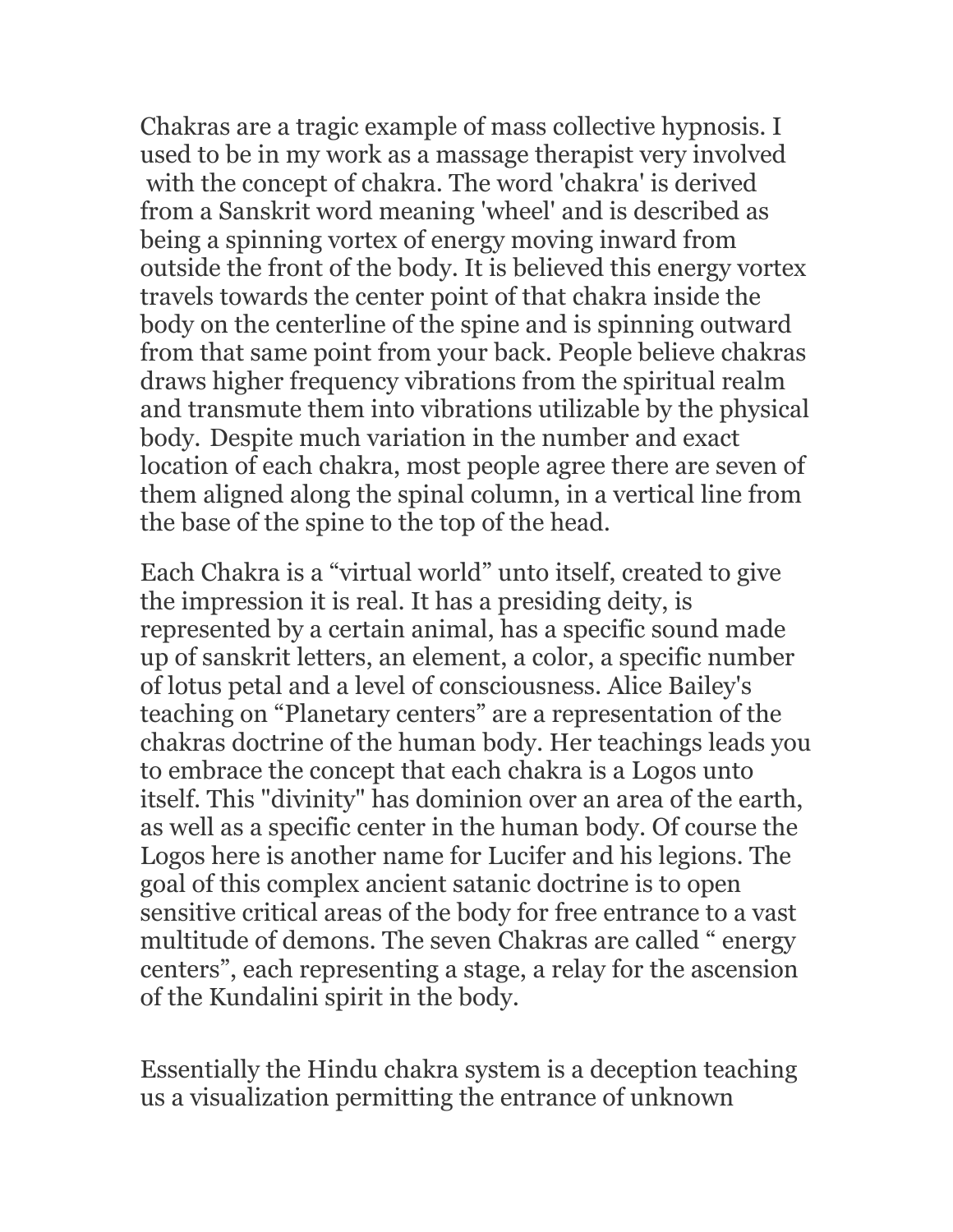energy into our bodies. The tragedy is, we are consciously, willingly opening ourselves through visualization and belief system to demonic forces. The fact that some people are able to clairvoyantly see chakras is no proof of their existence. We will see later in chapter 15, that psychic related abilities are govern by dark forces. It is revealing that there is, according to a little known yogic school of thought, the belief that Chakras are formed during concentration and meditation. In other words they are created with the power of the mind.

I believe Chakra are not real at all, they don't exist outside our imagination and they are yet another demonic devise to activate the kundalini in the body. Here is a quote of an author on chakra "I describe chakras as organizational centers for the reception, assimilation, and transmission of life energy". We are invited to receive, assimilate and transmit death energy into our being. Esoteric language always twist and reverse the truth, black is white and dark is light.

The devil knows human anatomy. The physical location corresponding each chakra has been carefully chosen. Each center is a highly sensitive area of the body. It is the place of a major endocrine gland and a major nerve plexus. A nerve plexus is a complex network of intersecting nerves, arteries, veins and ganglia that control internal organs. Any outside interference focus on these strategic points will have dramatic physiological impact on the hormonal system and the nervous system , thus affecting our physical, emotional, mental and spiritual well being.

I know this to be true from my own experience. I used to direct energy from my hands into "the chakras" of my clients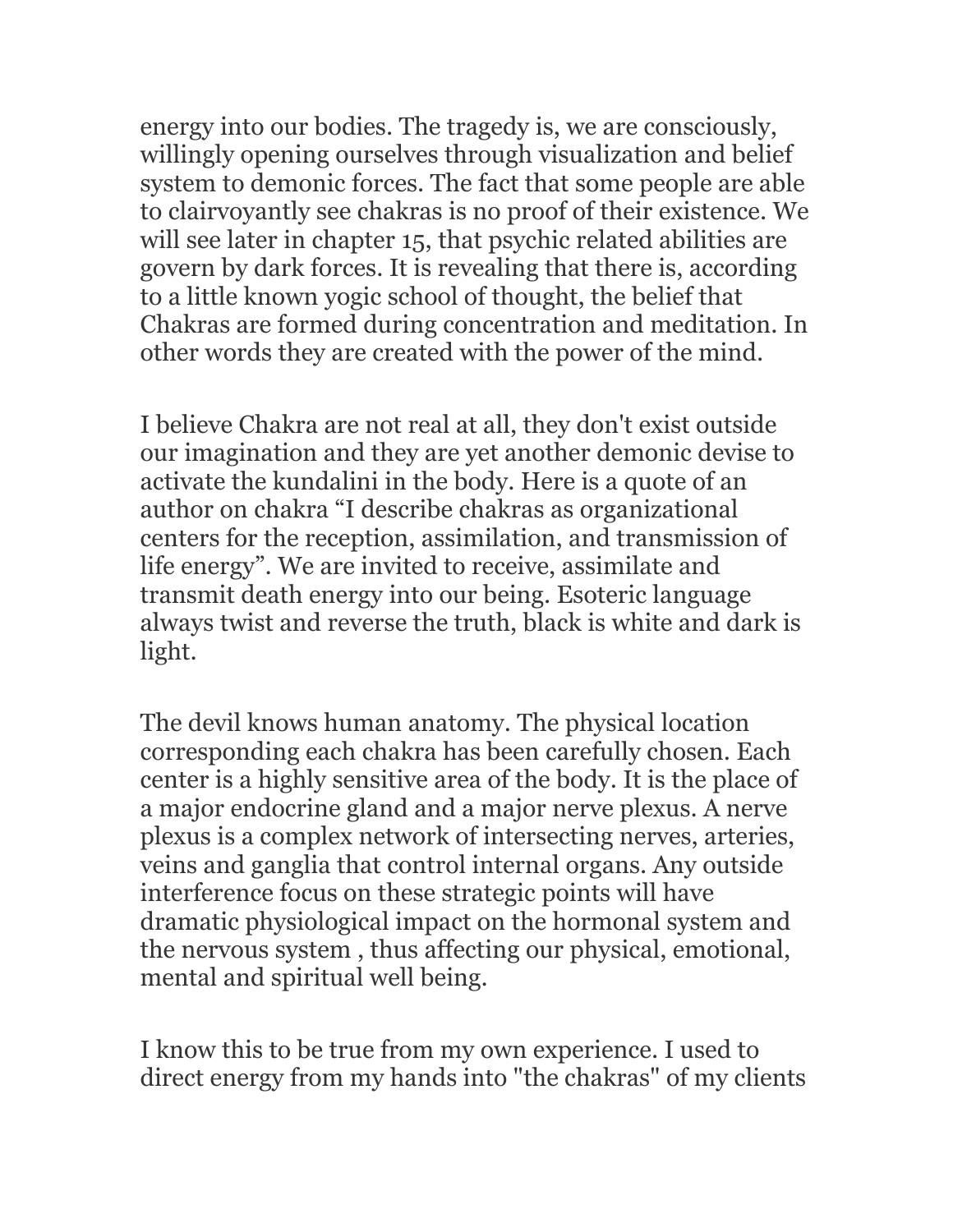and witness on my massage table many physiological responses of the nervous system such as jerking and shaking as well as more subtle changes in the person due to the stimulation of the hormonal system such as mood swing, crying, laughing and temperature variation. These responses convinced me of the reality of chakras but the physiological effect is triggered not because we are working on an imaginary chakra but because we are touching a very sensitive nerve plexus and a primary hormonal gland.

I am convinced the micro-world of each Chakra with its "presiding deity" is the domain of a highly specialized demon. When a chakra is created in the mind, that specific part of the body falls under the influence of that spirit. For example if the second chakra representing the sacrum plexus and the sexual glands is activated from a visualization, a point of entrance, an energy portal is created for a demonic spirit to move in. The victim of such invasion is attacked with temptation of sexual perversion and lust and becomes prone to diseases and imbalance of the genito-urinary system.

When we visualize "spinning vortex of energy" shaped like a funnel moving from outside of ourselves into these most delicate parts of our anatomies, we are impacting our body and submitting our spirit in dramatic ways. The true purpose of chakras visualization is the channeling of demonic darkness into our being and the invitation of the kundalini serpent to freely enter our physical body.

The description of the seven physical areas assumed to be the physical location where chakras attached on the spinal anatomical locations are as follow :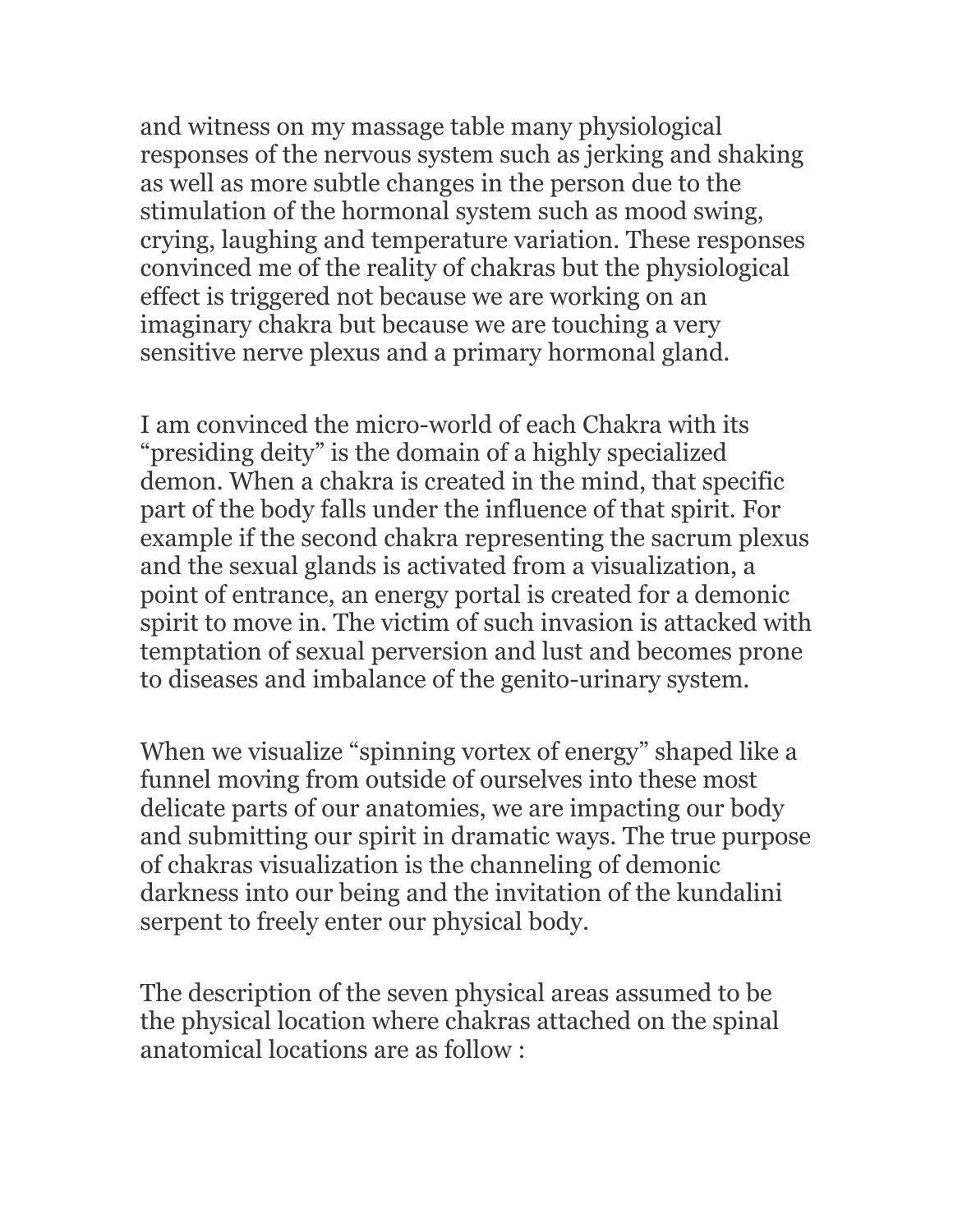The coccygeal plexus physically located at the base of the spine is associated with the genito-urinary system. The sacral plexus, situated in the lower abdomen is related with sexuality and also the genito-urinary system, adrenal glands, the large and small intestines and the appendix. The solar plexus governs metabolic energy of the major digestivepurification organs, the pancreas and the lumbar vertebrae. The cardiac plexus located over the physical heart is associated with the circulatory system, the sternum and the thymus gland. The pharyngeal plexus in the throat area controls the thyroid gland and connect with the Cervical Ganglia and the Medulla. The hypothalamus center situated in the center of the forehead, is the location of the pituitary, and the Autonomic Nervous System. The carotid plexus at the crown of the head with the Cerebral Cortex and the Pineal Gland controls every aspect of body and mind, and is associated with the control of the Central Nervous System. All the functions of the body, nervous, digestive, circulatory, respiratory, genito-urinary and all other systems of the body are under the control of these centres of vital energy.

### *Incline thine ear, and hear the words of the wise, And apply thy heart unto my knowledge.*

 *For it is a pleasant thing if thou keep them within thee, If they be established together upon thy lips. That thy trust may be in Jehovah, I have made them known to thee this day, even to thee.* 

*Have not I written unto thee excellent things Of counsels and knowledge, To make thee know the certainty of the words of truth, That thou mayest carry back words of truth to them that send thee? Proverbs 22:17-21*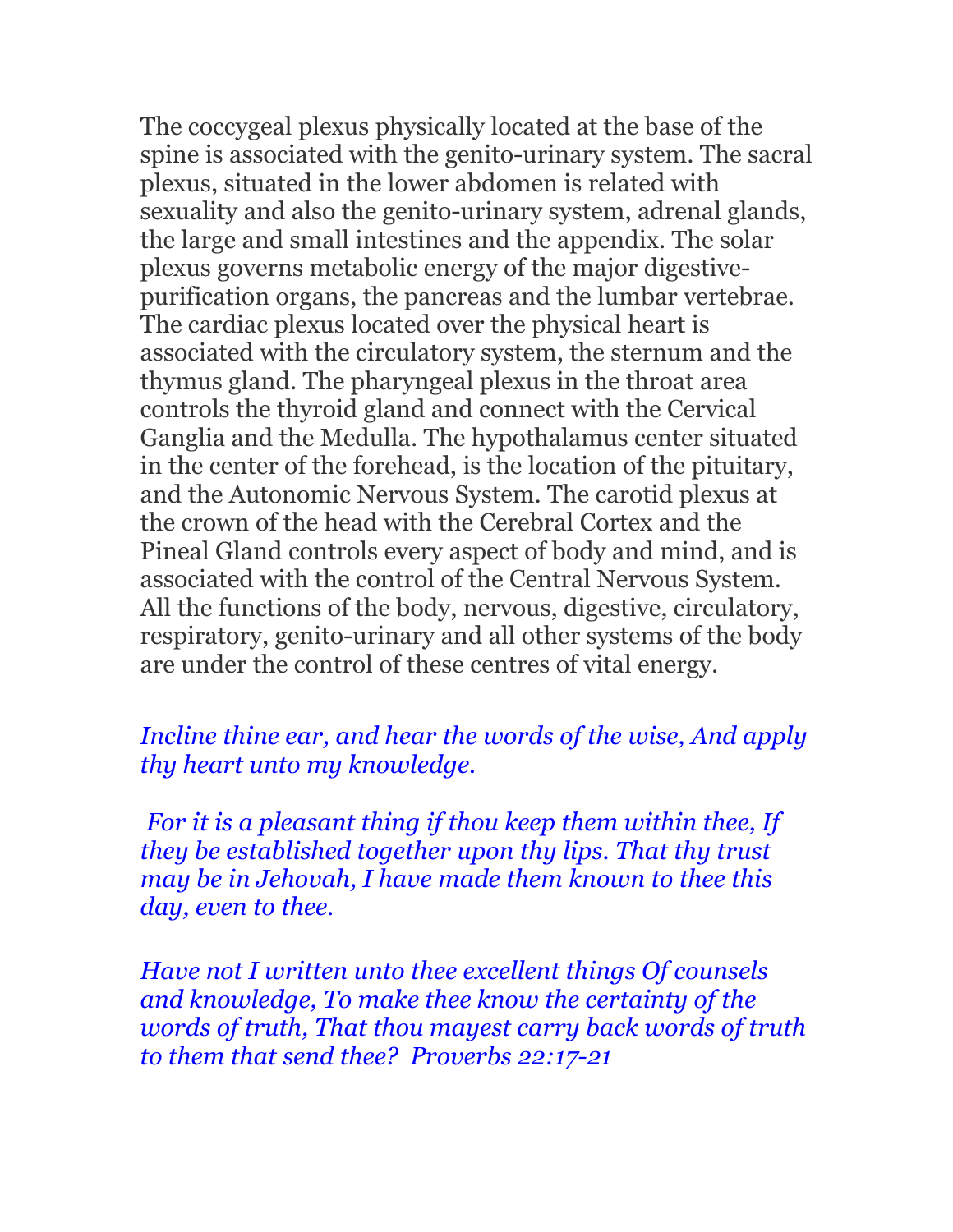# 14- Acupuncture, Meridians, Yin and Yang

In my work as a massage therapist I studied the Yin and Yang principle and the meridian system, which are an integral part of Traditional Chinese Medicine. I became a certified Acupressure practitioner and for many years I used this modality in my massage sessions. Instead of using needle like in acupuncture, acupressure is a finger pressure applied to key points on the meridians.

Chinese Medicine teaches, Meridians, much like chakras are part of the body's subtle energy anatomy , they are invisible lines running throughout the body carrying energy to every organ and system.

We are told the meridian energy system is a subtle level of pathways of energy, which flow within the body. The life energy, which flows over the meridians, is called "Chi" in China, "Ki" in Japan and "Prana" in India.In Taoist and Qigong literature, the meridians are also referred to as "circuits".

Acupuncture is the practice of placing thin needles at acupuncture points, which are said to coincide with points at which meridians cross, to improve the flow and restore the balance of chi. Illness, we are told, results from the flow of chi through the meridians being blocked. According to ancient Chinese theories, two opposing types of energy flow in our bodies along meridians (yin and yang). Any disease is thought to be due to an imbalance of yin and yang, and acupuncture as well as many other modalities based on this model, can fix the problem.

I discovered through many years of practical experience of working with people and through personal researches and studies that there is a striking similarity between the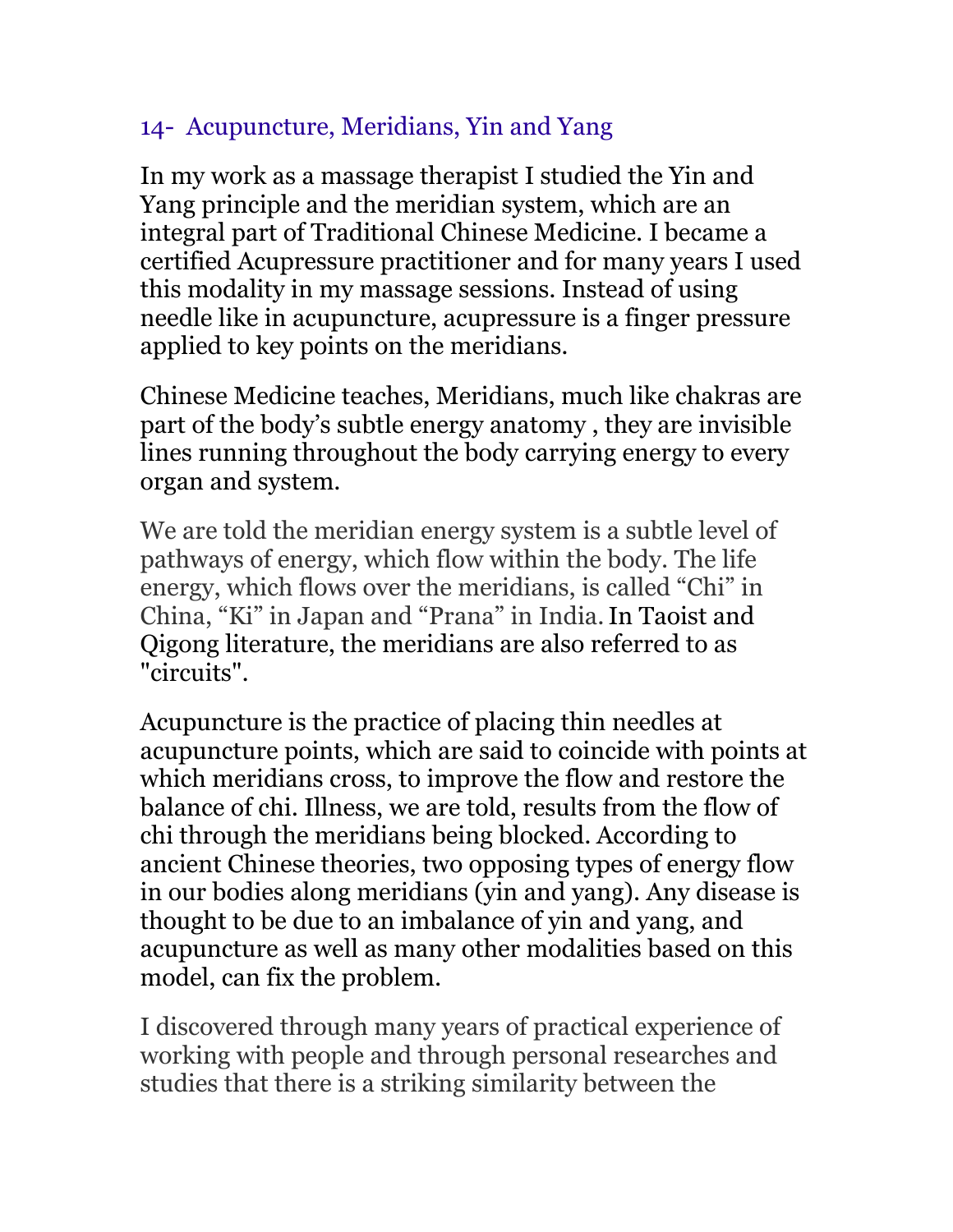meridian and the nervous systems. This discovery made me seriously questioned the reality of the "Universal Chi/Life energy". Without chi, there is no underlying basis for acupuncture as a medical intervention.

The meridians are described as a subtle energy network that links together the entire fundamental body substances and organs and unify all the parts of the body to maintain a harmonious balance. Similarly the free flow of nerve impulses over the nervous system controls and coordinates all body parts, organs and essential physiological function.

The energy the meridians are conducting have been compare to an electric current. It is believed Acupuncture points in meridians show specific electrical properties, they are considered to be analogous to booster stations along the meridians, which are like transmission lines connecting acupuncture points. Similarly, the body's nerve networks of the nervous system are like telephone wires, through which the brain and body communicate with each other through electronic impulses. The nerves translate every sensory function, including vision, taste, smell, and touch, into electrical impulses that are sent to the brain. A nerve impulse is similar to an electric current . Neurons are the specialized cells of the nervous system carrying electrical signals.

The notion of life energy exiting outside our biology, floating in the inner space of our body and travelling invisible lines, is a belief, an unproven theory. Much like the chakras system, it is providing a space, an opening for metaphysical forces to enter. When we look closely at the marvellous physiology of the human body, it is clear there is no need to add anything to this perfect creation of God. When we truly understand how the two major communication system of the body, the nervous system and the endocrine system work, it is obvious the meridian system becomes quite useless and unnecessary.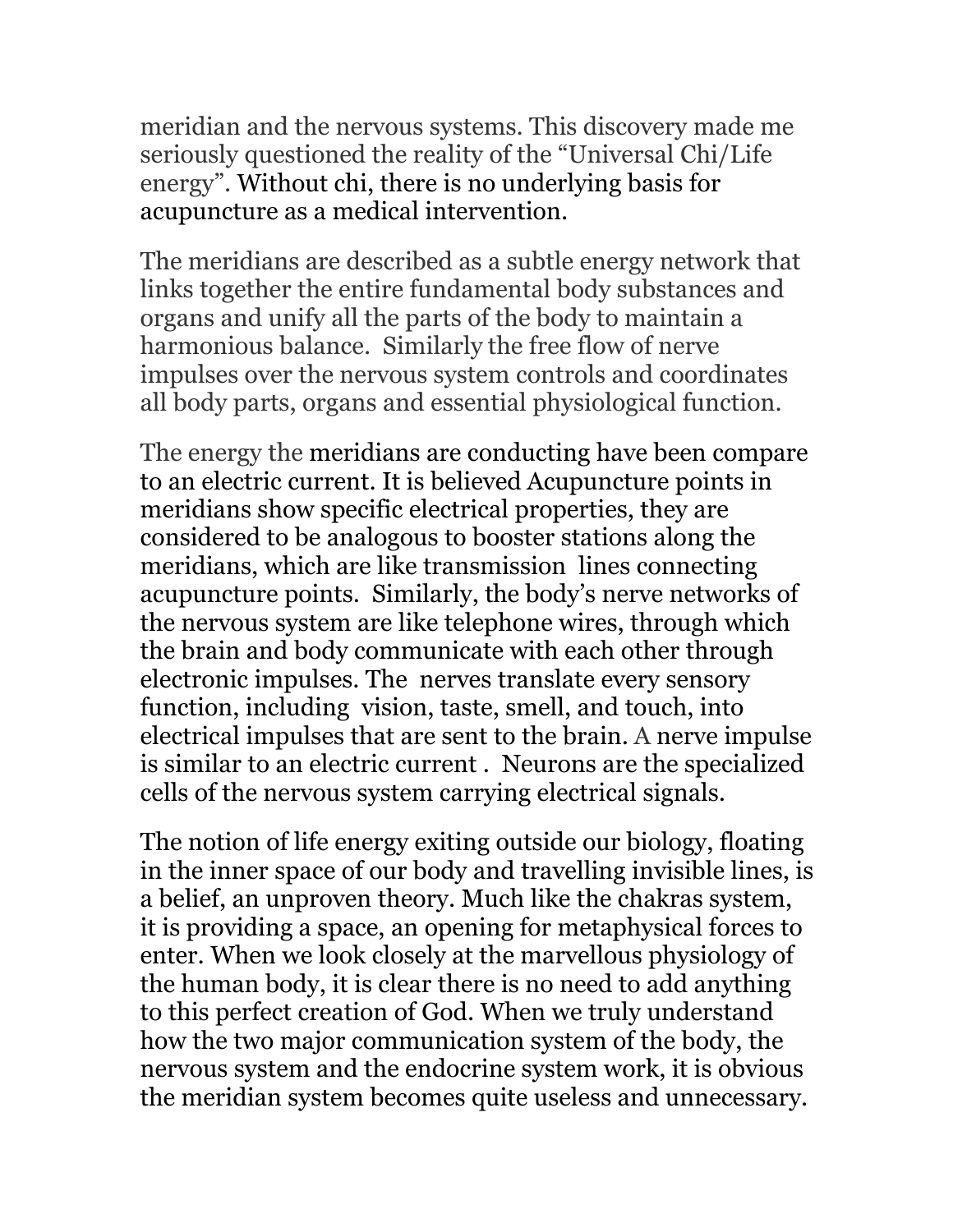I am convinced the life energy animating our being is not flowing in empty space but moving in the biological systems of the human body.

We are told the nervous system is the "gross physical level" of the meridian network but there is nothing gross about the nervous system. It is in fact the most complex biological system known. So elaborate and intricate that its existence cannot be the work of chance. God created this amazing nervous system with billions of nerve cells, (neurons), and trillions of connections . Our bodies are equipped with millions of feet of bio-electrical wires, known as nerves. Information is transported along these nerves at a speed approaching that of light. The way nerves extend to every point in our bodies, possessing an astonishing order, and the way commands and information are carried by means of these nerves, are miraculous.

Acupuncture is a Philosophy/religious-based system, not resting on known facts about human physiology. No one has been able to detect life energy or formulate a scientifically coherent theory as to what universal life energy is, where it comes from, and how it interacts with matter or other forms of energy.

In contrast to the hypothetical "Chi/life energy" of the meridian system, the nervous system has thoroughly been researched and studied. Scientific observations made possible with the advent of technology is confirming the extraordinary nature of the nervous system.

I believe Our vital life energy is a gift from God, flowing in the cerebrospinal fluid within the nervous system as a mild electrical current. This current circulate throughout the brain and spinal cord which is the central nervous system of the entire body. The body is an electrical system. Without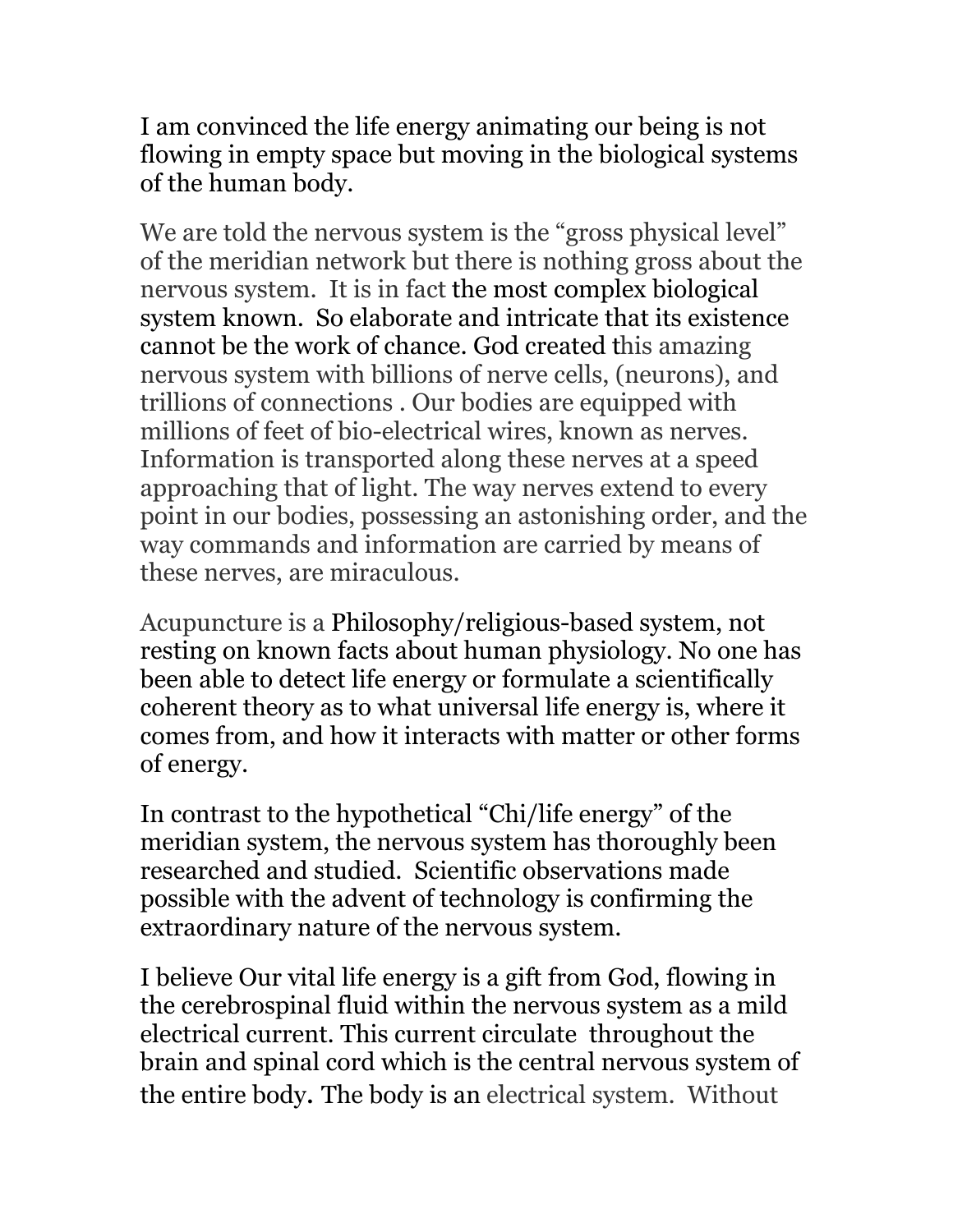this electrical energy, our bodies would be unable to function. This natural occurring electricity inside the body and everywhere in creation is the very essence of God flowing in His creation.

The nucleus of every atom of every living thing consists of particles known as protons and neutrons. Around that nucleus are electrons that revolve around it constantly at very high speeds. This movement of electrons creates electrical energy permeating every life form.

The invisible universal chi/life force of the Chinese Dragon is a poor counterfeit of the truly astonishing abilities of the central nervous system. This perfect communication system in the body, alongside with the endocrine system secreting chemicals, carried by the bloodstream throughout the body is all that we need to function in the world.

Lucifer's poor imitation of God's creation has a need to always be hidden and invisible, otherwise everyone would see in plain sight how fake and poor a design it is. He can only imitate God, he cannot create real tangible physical things and his unseen creation require blind belief. This why the Hindu Chakras system and the Chinese meridian system are part of a religious doctrine that worship the Great deceiver, the Prince of this world. *Be sober, be watchful: your adversary the devil, as a roaring lion, walketh about, seeking whom he may devour, 1 Peter 5:8*

All nerve fibres have electrical charges. The electricity outside the fiber is positively charged and the inside is negatively charged. The moment a nerve is touched, an electrical impulse is given off. This reaction explain why the insertion of an acupuncture needle, a pressure on the surface of the skin or a full body massage will create a variety of physiological responses. This electrical impulse for example may stimulate the release of pain-killing natural chemicals,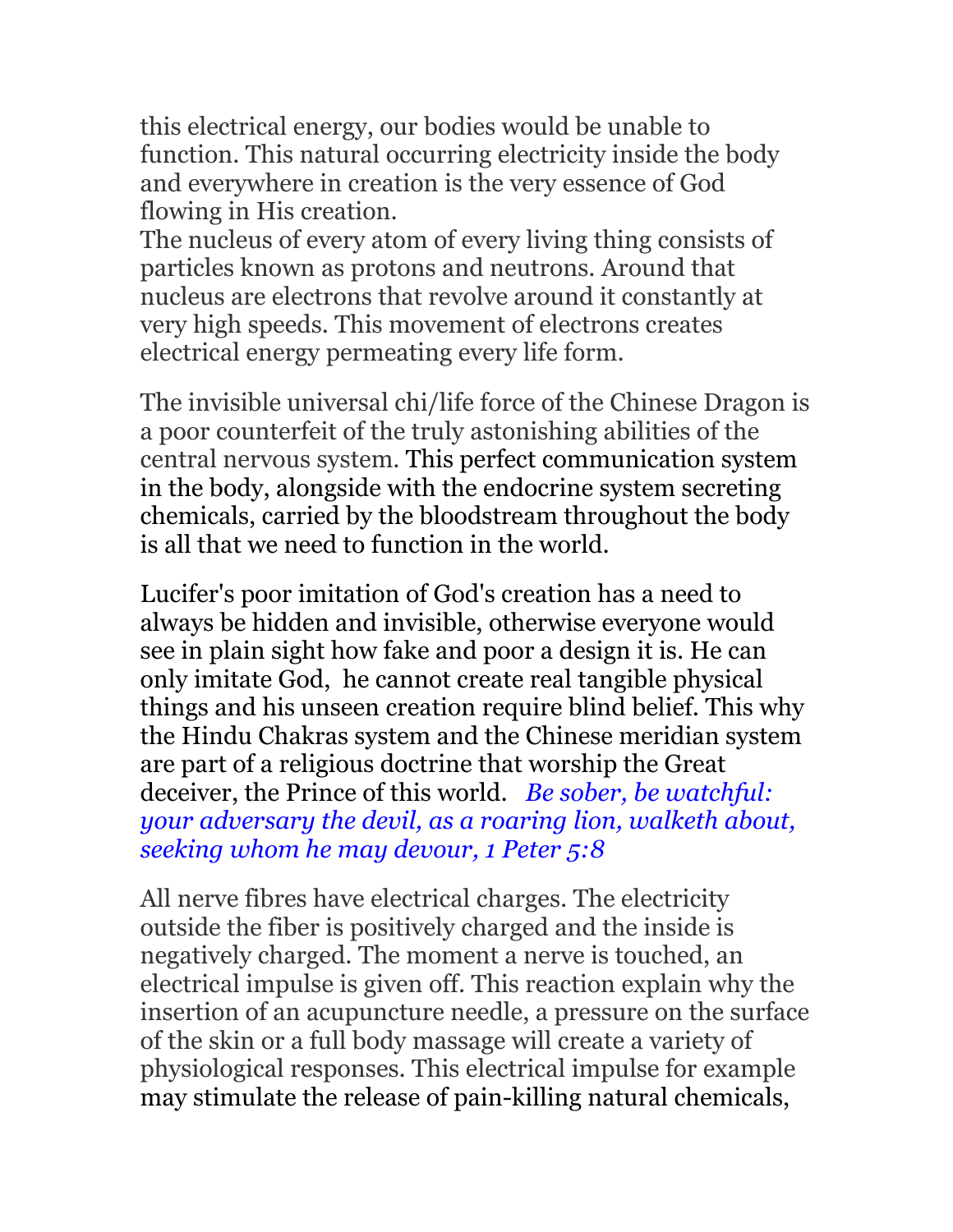relax tense muscles, or inhibit the conduction of pain through counter-irritation created by a needle.

There is a large published literature on the clinical effects of acupuncture. People are surprised to learn that most result of tightly controlled trials and studies are essentially negative. There is no solid scientific evidence that acupuncture really works. Meridians and acupuncture points are a myth and the traditional basis for acupuncture is a belief system created for darkness to enter the human body through the Acupuncture needles. It is a very invasive procedure. Furthermore, it is my understanding the universal chi/life energy is another name representing the energy of Kundalini.

*Thou that art of purer eyes than to behold evil, and that canst not look on perverseness, wherefore lookest thou upon them that deal treacherously, and holdest thy peace when the wicked swalloweth up the man that is more righteous than he; Habakkuk 1:13*

The yin and yang principle is embraced by the Eastern religions of Confucianism, Buddhism, and Taoist. According to ancient Chinese philosophers, in the beginning was Tao. Then out of Tao separated into two prime principles, yang and yin. Through their dynamics interaction everything else that is in the world has emerged. In Taoism, the Tao, loosely translated as "the Way" or "the Path" is an abstract force creating all things responsible for the ultimate universal reality. Here we see Genesis rewritten, everything in creation is the product of a sexual tension, two opposing and complementary force, the male and female cosmic principles.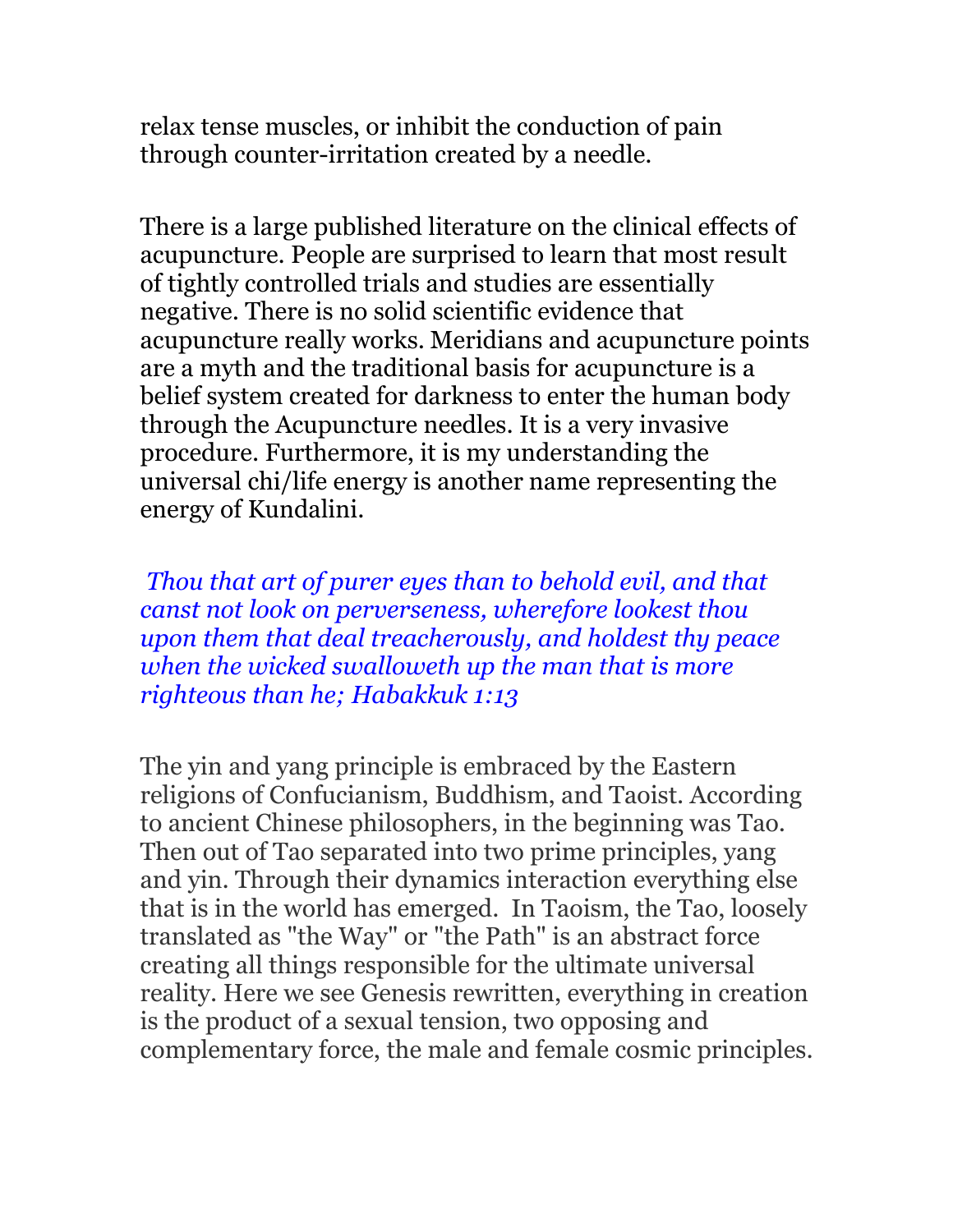Everything that yin and yang creates and stands for denies the existence and the sovereignty of God.

*In the beginning God created the heavens and the earth. And the earth was waste and void; and darkness was upon the face of the deep: and the Spirit of God moved upon the face of the waters. And God said, Let there be light: and there was light. Genesis 1-3*

 *And the Lord God formed man of the dust of the ground, and breathed into his nostrils the breath of life; and man became a living soul. Genesis 2:7*

Here is a truth rebuking Yin and Yang principle of creation that feminist and goddess worshipper ( and I was one of them) don't like to hear:

#### *And the Lord God said, It is not good that the man should be alone; I will make him a help meet for him. Genesis 2:18*

 *And the Lord God caused a deep sleep to fall upon the man, and he slept; and he took one of his ribs, and closed up the flesh instead thereof: and the rib, which the Lord God had taken from the man, made he a woman, and brought her unto the man. And the man said, This is now bone of my bones, and flesh of my flesh: she shall be called Woman, because she was taken out of Man. Therefore shall a man leave his father and his mother, and shall cleave unto his wife: and they shall be one flesh. Genesis 2:21-24*

Yin and yang essentially blur all distinction between good and evil, virtue and sin, God and Lucifer, life and death, right and wrong. Taoism does not define anything absolute and teaches opposites are not really opposite. The chinese sage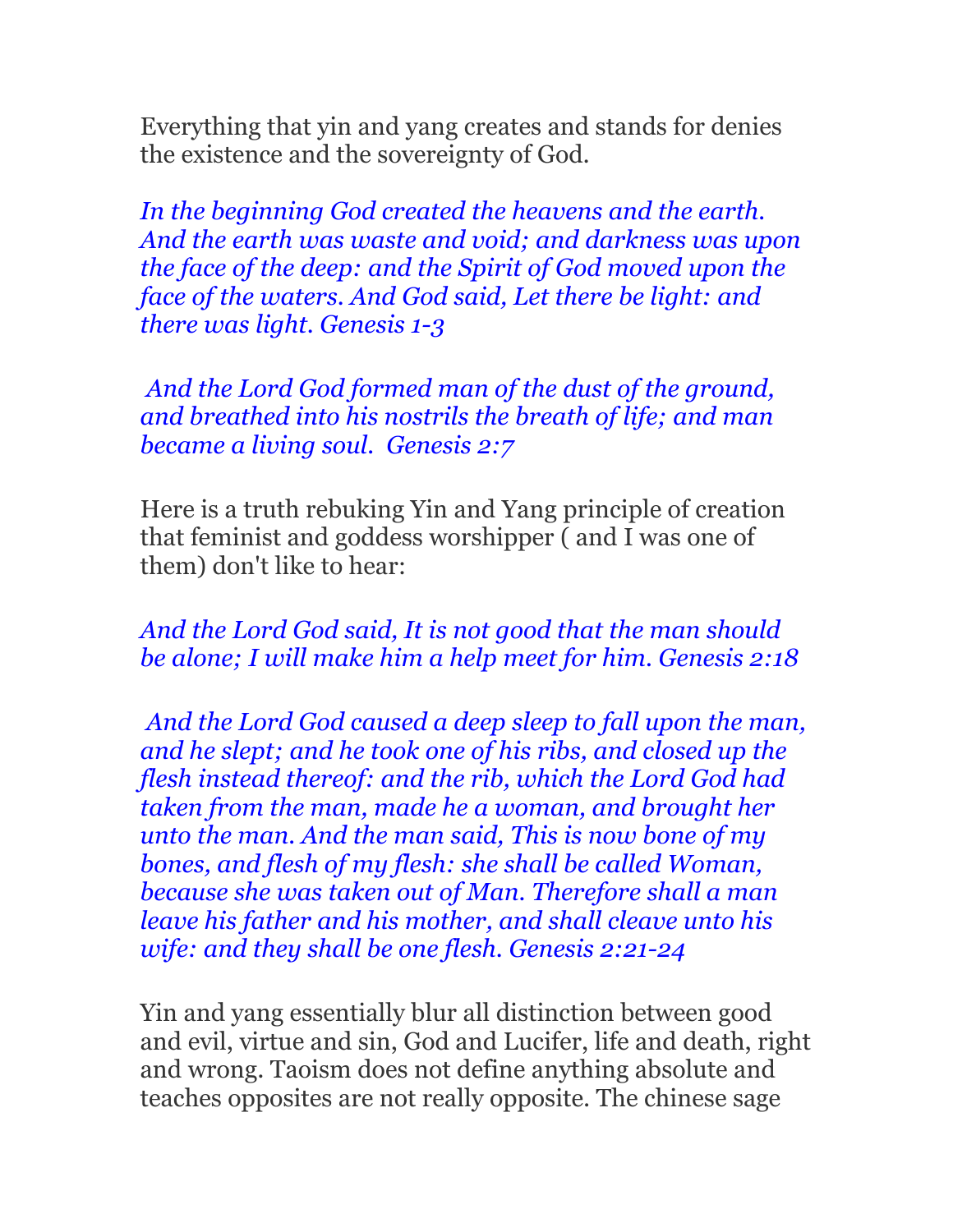tell us, they just appear that way to us because we perceive through a dualistic conditioning and cannot see how opposites are really part of the whole. Here we come back to the universal new age belief, that all is One and One is all. Good and evil are just opposites actually containing the essence of each other, and eventually merging with each other. In this context, why even bother to do good ? Is it any wonders that our human civilization is slowly but surely destructing itself ?

Referring to the Tao, Wen-Tzu states that "the Way has no front or back, no left or right: all things are mysteriously the same, with no right and no wrong," (Wen-Tzu, Further Teachings of Lao-Tzu)

*"Woe unto them that call evil good, and good evil: that put darkness for light, and light for darkness; that put bitter for sweet, and sweet for bitter! Woe unto them that are wise in their own eyes, and prudent in their own sight!...Which justify the wicked for reward, and take away the righteousness of the righteous from him. Isaiah 5:20-21 23*

Yin and yang is described as creating a universal movement of perpetual change. It is believe everything in life is in a constant state of flux; in fact the only thing permanent is change itself. Yet the Bible says : *That which hath been is that which shall be; and that which hath been done is that which shall be done: and there is no new thing under the sun. Eccl.1:9-11.* 

*I am the Lord, I change not. Malachi 3:6 Jesus Christ is the same yesterday and to-day, yea and for ever. Hebrews 13:8*

 *Every good gift and every perfect gift is from above, and cometh down from the Father of lights, with whom is no variableness, neither shadow of turning. James 1:17*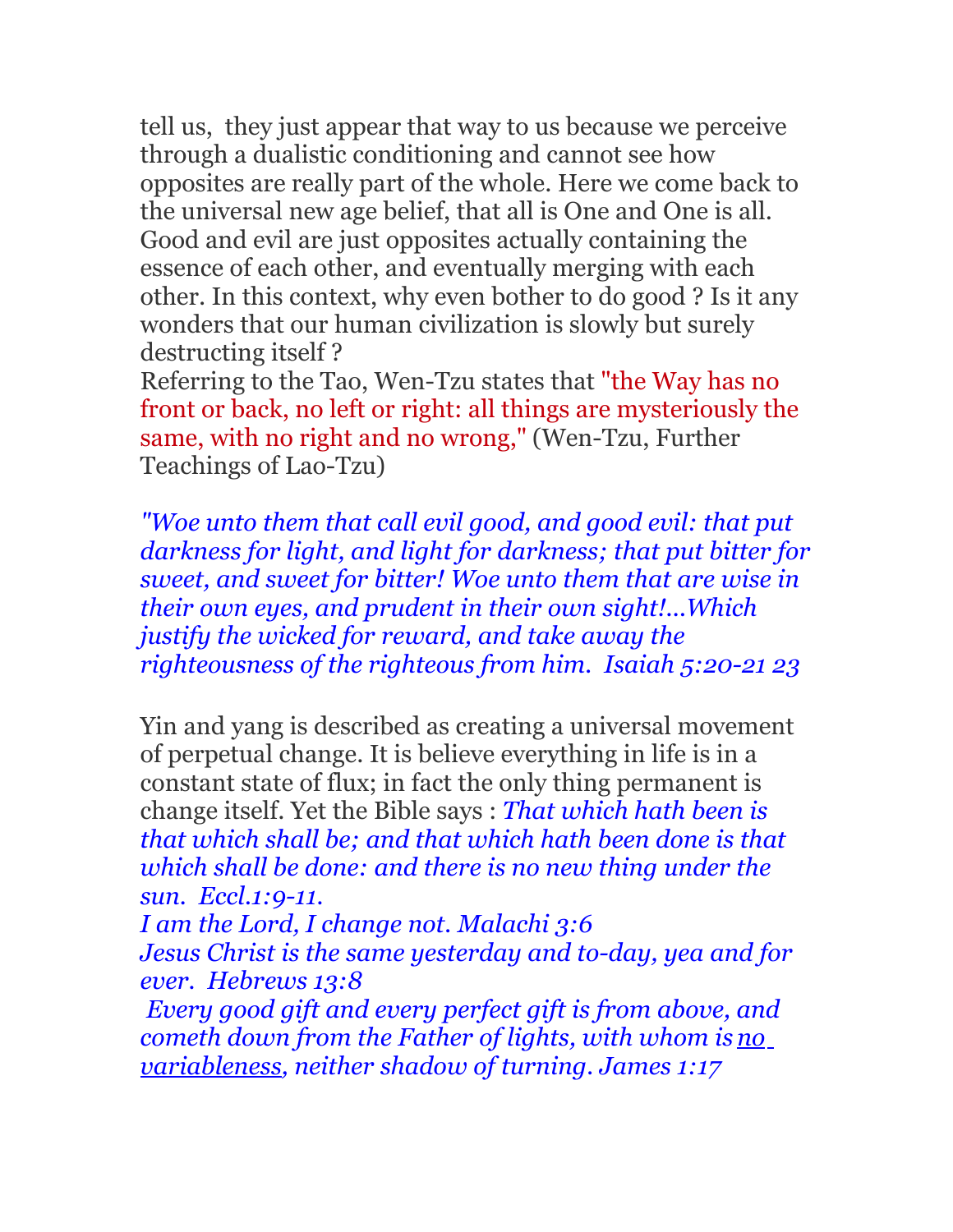Yin and yang principle has become a world wide accepted concept. It is one of the corner stone of the ever expanding New Age philosophy. Yin and Yang is a master piece of confusion teaching all antagonisms are complementary, that nothing is entirely good or entirely evil and that the extreme of any condition will produce signs of the opposite. This corrupted way of thinking is pervading our life and changing our society, immorality has become acceptable and evil behavior legitimate.

The yin yang familiar symbol is an ancient occult chinese magical emblem use in modern witchcraft and is a favorite of sorcerers and mystics throughout the Orient. Techniques and practices dependent upon yin yang philosophy are the I Ching , Feng Shui, Polarity therapy, Macrobiotics, Shiatsu, Jin-Shin, Do-In and all Martial arts such as Kung Fu, Chi Kung, Karate, T'ai Chi, Akido .

*Ye are of your father the devil, and the lusts of your father it is your will to do. He was a murderer from the beginning, and standeth not in the truth, because there is no truth in him. When he speaketh a lie, he speaketh of his own: for he is a liar, and the father thereof. John 8:44*

# 15- The Astral world is the Second Heaven

Howard Pittman, a Baptist minister for thirty-five years, died while on the operating table during surgery and had a neardeath experience. He was taken on a tour of the Second Heaven under the protection of an Angel.

In his book "Demons, An Eyewitness" [http://www.unleavenedbreadministries.org/demons](http://www.unleavenedbreadministries.org/demons-pittman.pdf)[pittman.pdf,](http://www.unleavenedbreadministries.org/demons-pittman.pdf) he describes the complex, hierarchical castesystem society demons live in the second Heaven and how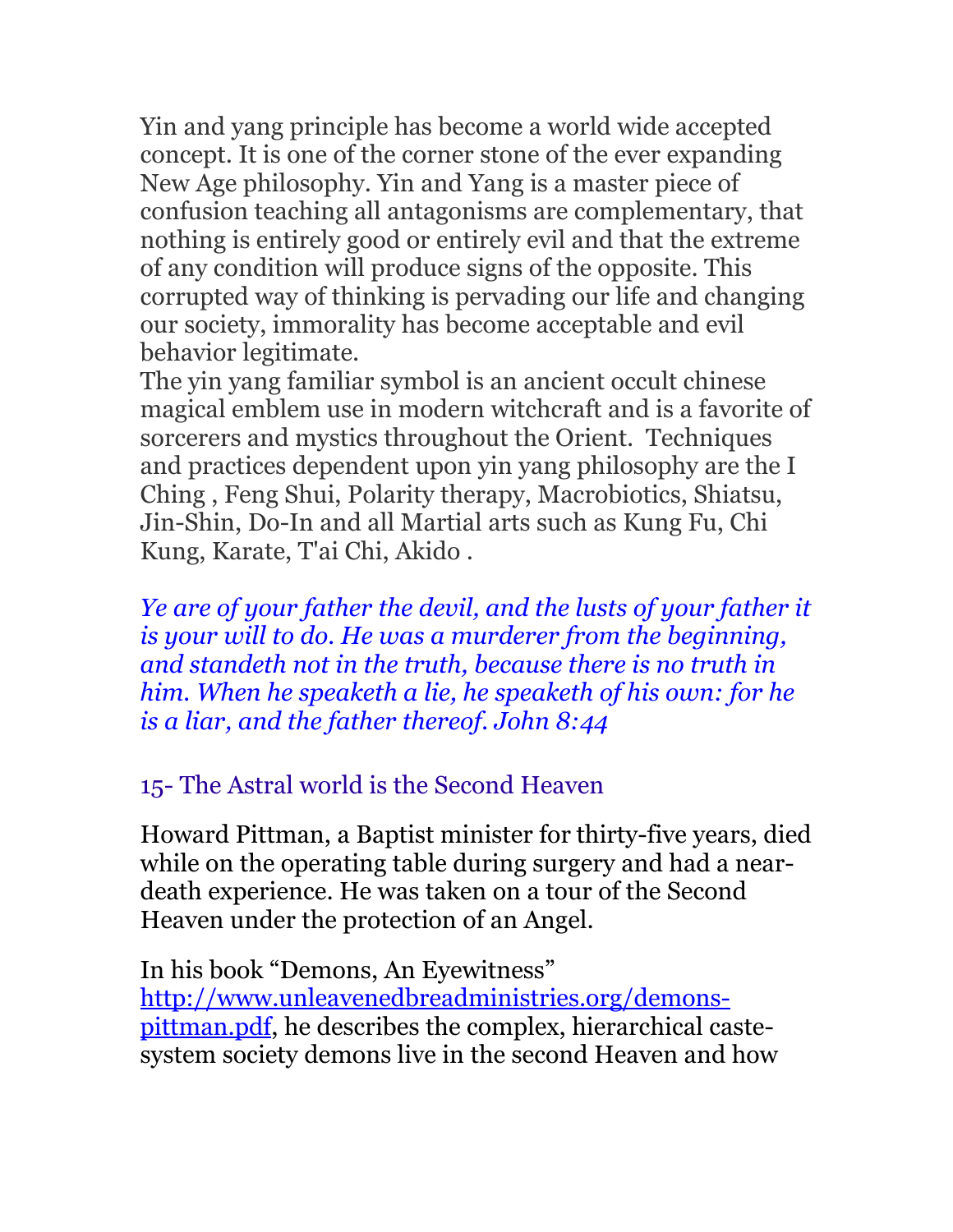each group of demons is assigned to specific tasks in their area of expertise.

Five groups of demons were emphasized and he was able to observe their activities. One of those are the demons that possess skills in the area of the dark arts, such as witchcrafts, false religion, self-destruction, fear, magic, sorcery, occult, ESP, related psychic phenomena such as healings and miracles, necromancy, speaking with the dead, ghost appearance, aliens, etc.

These highly specialized demons have no problem creating a counterfeit paradise that feels completely, utterly blissful and peaceful.

If God and Jesus live in the third heaven, then the first heaven has to be our earth and the natural creation. The second heaven then has to be a spiritual heaven. Satan is called the prince of the power of the "air" in the Bible. He and his demons work through a dimensional wall from the second heaven into the air, the first heaven. I believe Satan and his fallen angels were cast out of the third heaven where God and Jesus live long before we humans were ever created. Satan had rebelled against God before we were ever created and thus was cast out of the third heaven down into the second heaven. This is why the Bible calls Satan "the prince of the power of the air" Here is the verse that specifically tells us this:

*"And you He made alive, who were dead in trespasses and sins, in which you once walked according to the course of this world, according to the prince of the power of the air, the spirit who now works in the sons of disobedience." (Ephesians 2:1-2)*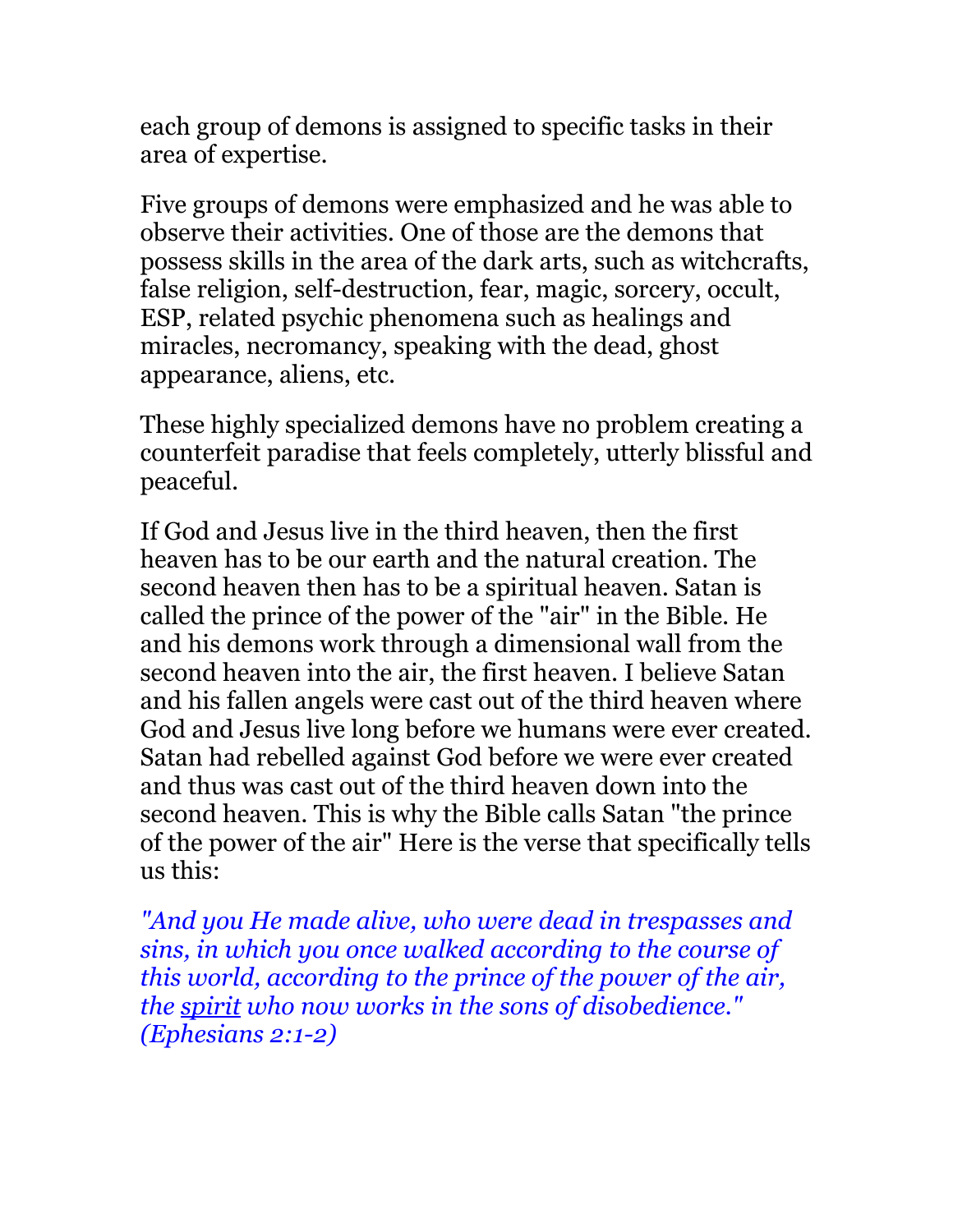"The Bible warns that the supernatural world (the second heaven) can make contact with humans if a human gives permission for its entrance. That open door allows the spiritual being (sometimes seen as an angel of light: II Corinthians 11:14) to control whoever submits himself to its spiritual power (Genesis 6: 2 - 4).

Obviously these "heavenly" beings are not God's ministering angels who only do His bidding for His purposes, but they belong to Satan's legion, are possessed with his diabolical and rebellious source, and are known as fallen angels, a hierarchy of evil powers and principalities of wickedness ". (Ephesians 6:12). (from Caryl Matrisciana, Out of India, chapter 12).

" *For :such are false apostles, deceitful workers, fashioning themselves into apostles of Christ. 14 And no marvel; for the very Satan fashioneth himself into an angel of light. 15 No great thing therefore if his :ministers also fashion themselves as ministers of righteousness; whose :end shall be according to their:works."* 

16- Alpha state is a vacant state

An altered state of consciousness is the goal of many New-Age practices such as meditation, contemplation, repetition of mantra, chanting, trance dancing, etc. Science has identified this state as a brainwave frequency called Alpha state. This is the state when we are half asleep, deeply relaxed with the mind being neutral, open and passive. Alpha induced state is used in hypnosis, guided visualization, channelling of spirits, automatic writing (A version of channelling), shamanic trance, psychic activities, day dreaming, lucid dreaming, remote viewing, psychic healing, and out-of-body experiences.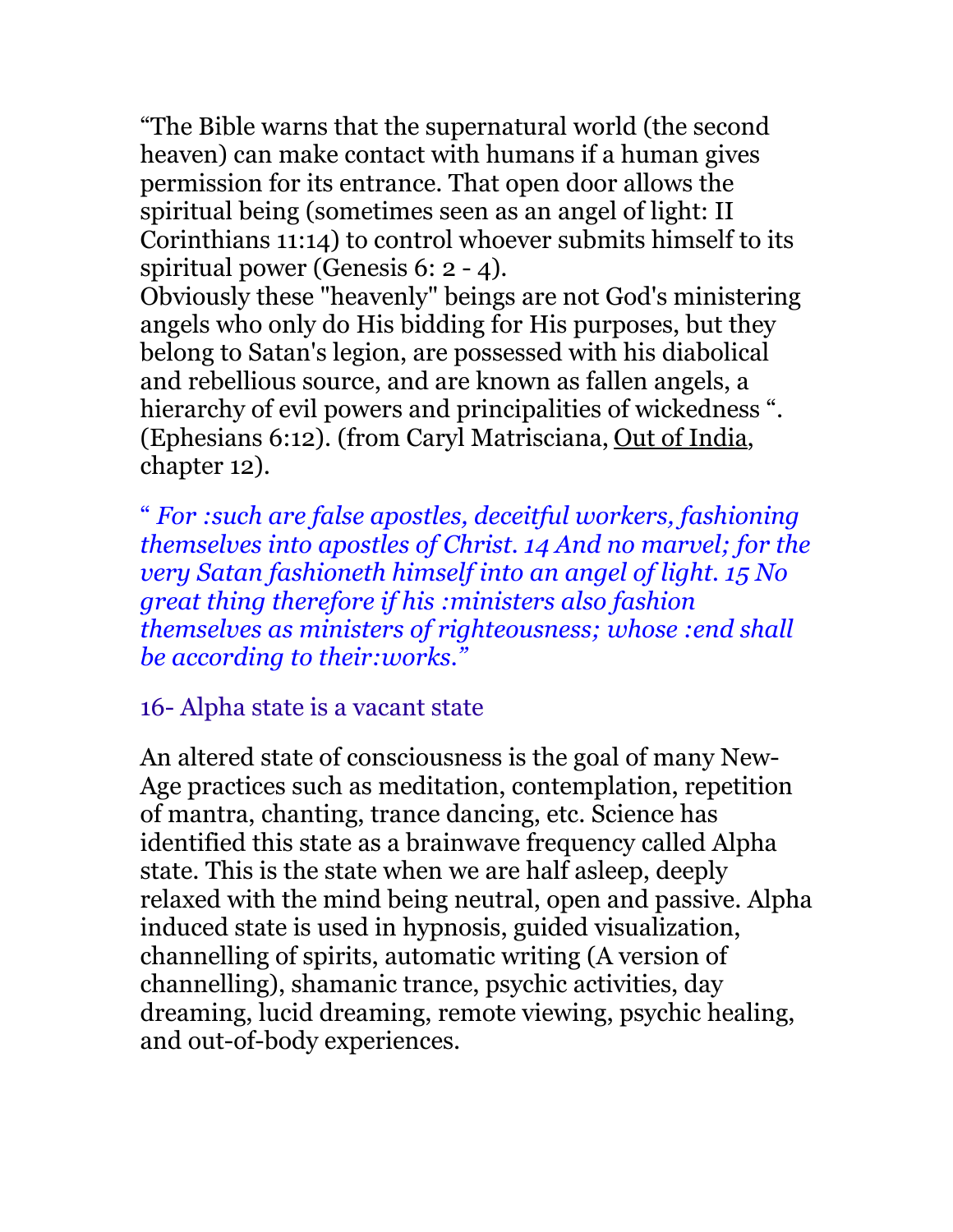In this state, the mind is calm and receptive to intuitive messages and non-ordinary forms of communication with "the spirit world". Relaxation is, of course, beneficial but the alpha state is a vacant state when the mind is not alert and therefore susceptible to interference. Because many alpha state activities involve occult practices, this is an open invitation for legions of demons to freely move in and take up residence in us. On the other hand, a positive alpha state, such as praying and communion with the Lord, deep relaxation or when we fall asleep, is of course, appropriate, beneficial and not dangerous. *Ye cannot drink the cup of the Lord, and the cup of demons: ye cannot partake of the table of the Lord, and of the table of demons. 1 Corinthians 10:21*

# 17- Altered state of consciousness

Many new-age spiritual teachers have been through nonordinary states of consciousness, entering a paranormal reality. These experiences are highly valued, glamorized and seen as evidence of spiritual maturity. When they return to normal reality, they bring back messages and "wisdom" from the other side of the veil and they feel empowered to teach others. Often their personality changes dramatically and their loved ones don't recognize them. These changes are understood to be the product of having a transcendental experience, having been in the presence of god or becoming enlightened.

Whether it is a kundalini awakening, an out-of-body experience, an encounter with a "spirit guide", an abduction by a "beneficial alien being" or an altered state induced by a psychoactive drug, the result is a trip beyond the veil into the astral world and, with that, the possible attachment of dark entities. *Woe to those who call evil good, and good evil; who substitute darkness for light and light for darkness; who*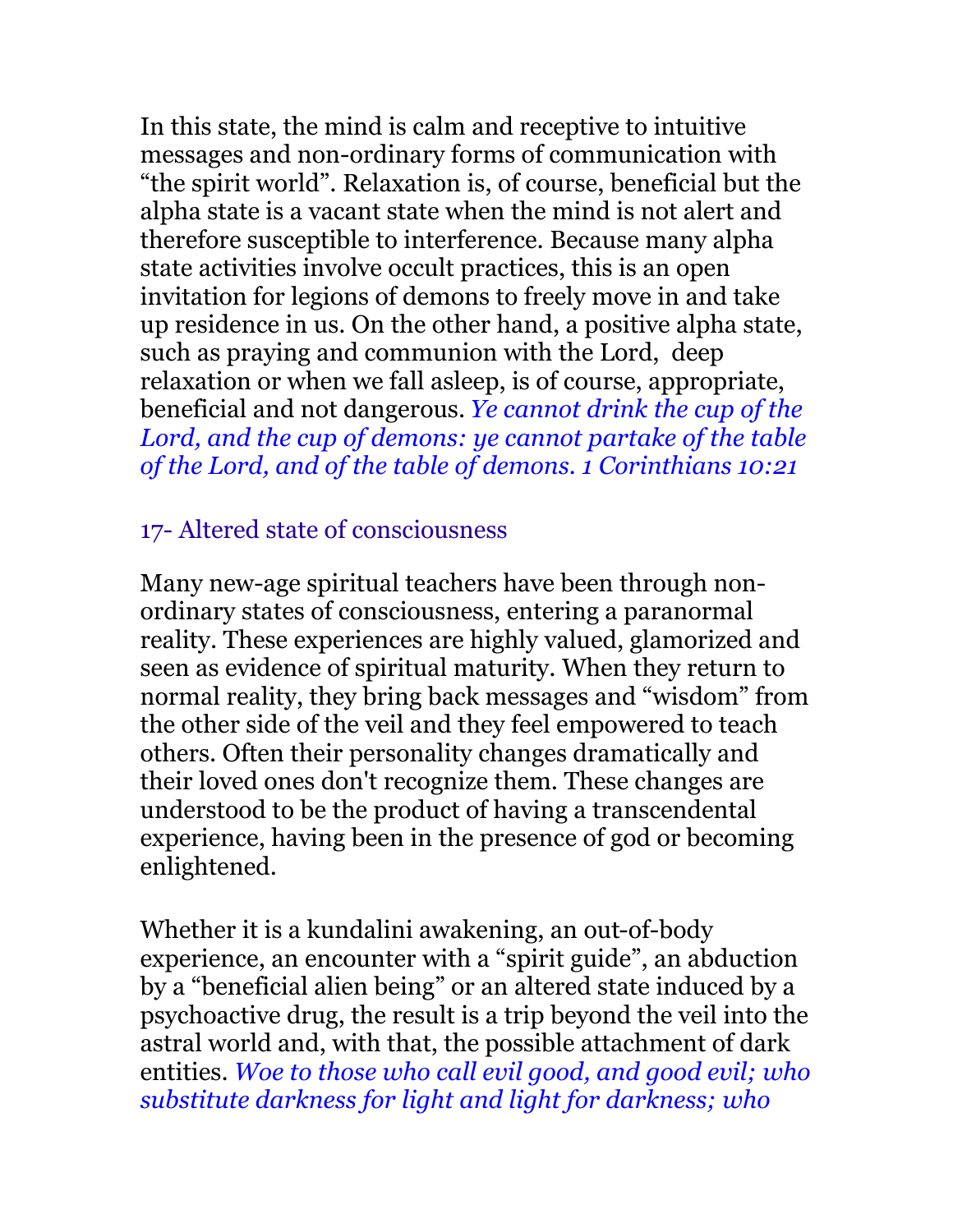*substitute bitter for sweet and sweet for bitter! Woe to those who are wise in their own eyes and clever in their own sight! Isaiah 5:20-21*

### 18- Have you been told you are a Walk in ?

I have known a number of "spiritual masters" who are claiming to be a "walk-in", which is described as being a highly evolved soul moving into a human body already occupied, for the purpose of teaching lost mankind. Some of them even described in detail their experience of walking from the astral plane into the body of another person. This soul transference, we are told, happens when the person is dying, or in a profoundly altered state and on the verge of leaving the body.

This "walk-in" phenomena is described as being between two individual souls who have agreed to switch places. The first soul has gone as far as it can in its development and is ready to move out of the body to let another "enlightened" soul to take its place for the sake of teaching others. Of course, this "agreement" is emphasized to differentiate the "walk-in" from a typical demon possession and to make it look legitimate. However, "walk-ins" are nothing more than a demon possession of a more powerful kind. The ability to bring back to life a dying body, to move into someone who is about to pass over on an operating table or someone dying in an accident, is the work of a powerful demon.

## 19- Light worker, Starborns, Starseeds, Starpeople

For as long as I can remember, I have felt like a stranger in a strange land here on planet earth. I remember as a child being puzzled with the way people lived their lives; I didn't fit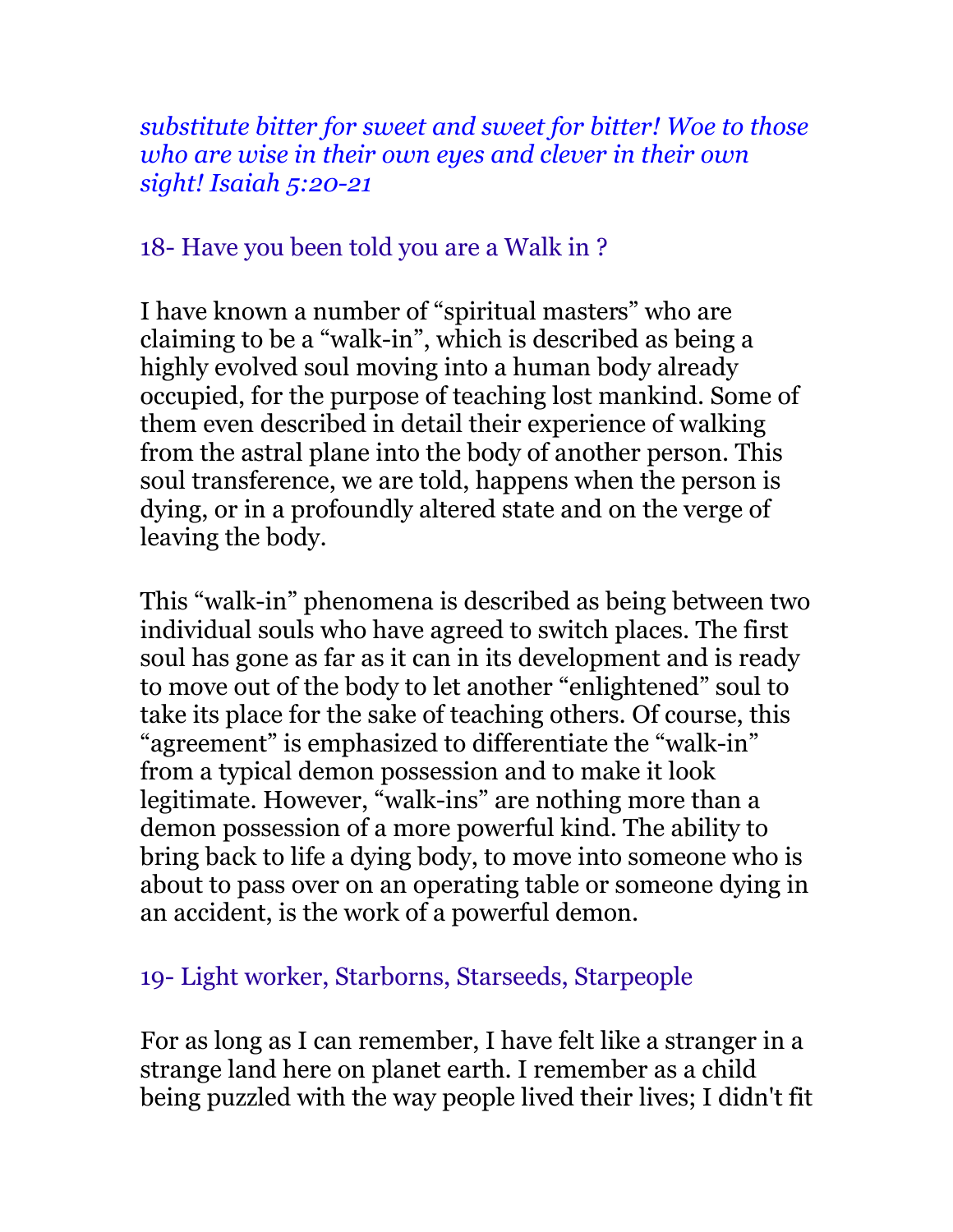anywhere. I didn't know many other individuals who also had a spiritual sensitivity, who were challenged and confronted as I was with evil in the world. I longed to find the truth of who I was and I wholeheartedly embraced the New-Age belief that my soul was ancient and wise. I also believed I had come here from other galactic star systems, and I had lived many lives on other planets such as the Pleiades and Orion. This fitted so perfectly with my experience of being an outcast. I had found, at last, my real identity, I was a Light worker....!! Little did I know that I was, in fact, working for the artificial light, the Light Bearer, Lucifer...! I thought my purpose for being here was to help the dimensional transition of Earth, which, according to New-Age propaganda, is on the course of entering from the third dimensional state through the fourth to the fifth. I was here to accelerate the transition, to assist my unawakened Earth brothers and sisters to remember their true identities as divine beings, to connect with Light, and to evolve higher consciousness.

Yet the reality of my everyday life was not matching in any way this grandiose view I had of myself. I was persistent in my belief and I embraced the idea I was ascending, as well as the earth, into a higher aspect of myself. This process I was told of adjusting to a fourth and fifth dimensional expanded consciousness really takes its toll on you and makes you feel at times miserable, apathetic, tired and confused.

I needed to be patient and not lose sight of the goal of expanding my consciousness in such a way as to experience myself fully as a multi-dimensional being. Once I have successfully transmuted my lower energies into a higher state, I was brainwashed to think, I will be free to mingle with vast legions of light beings of the highest order,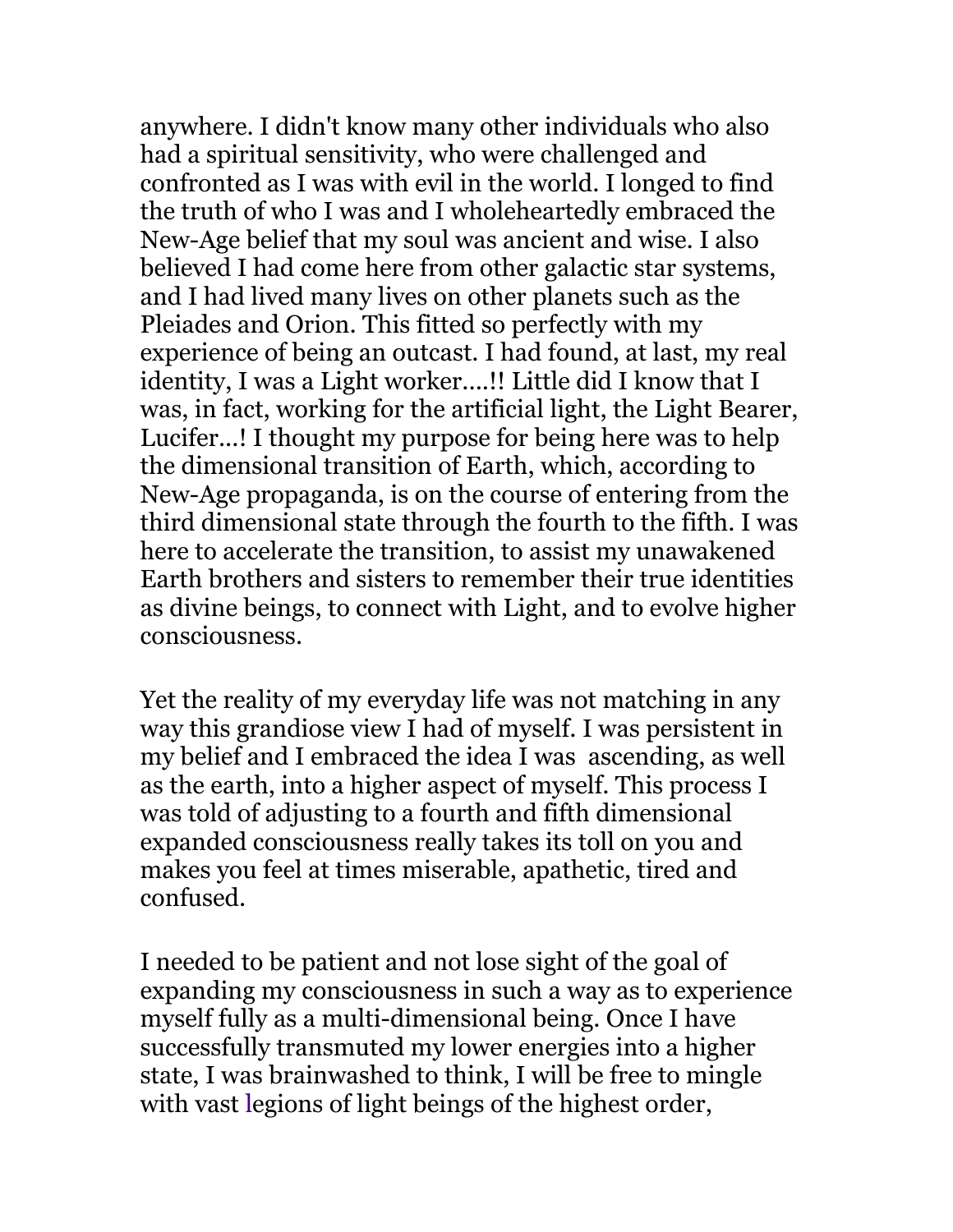ascended masters, archangels and beings of higher consciousness. Thank you Lord for delivering me of this hoax.....!

I have met in my work as a therapist, many confused people who have lost the sovereignty of their being. Something of them has been lost along the way. Their identity and sense of themselves has been compromised. They are feeling confused, and feel that they no longer know who "they" are anymore. I heard once someone saying to me: "My previous personality has now left. I am no longer here, and I am now some strange, different being". What people are encouraged to do during this "age of darkness", is to integrate the energy of the so called "Light Beings", through their "Higher Selves", through their "Monad", through their Soul, their " I am presence" into their individualized personality and bodies. (I am deliberately using New-Age terminology). People are told to merge with these "Beings of Higher Consciousness" and let themselves be guided and "overshadowed".

The tragic consequence of this naïve, indiscriminate opening and welcome of such unknown forces is the loss of integrity and the invasion of the soul by demonic entities. *Now the Spirit speaketh expressly, that in the latter times some shall depart from the faith, giving heed to seducing spirits, and doctrines of devils; Speaking lies in hypocrisy; Tim. 4:1-2* 

The teachings of the New Age are asking people to consciously invite and offer themselves to be open as "walkins" or "channels" for this darkness called the "I Am Presence of Mother Father God", to flow through the mind, to flow through the consciousness, and to integrate with the physical body. This process is described as being the spiritualisation of matter, the descent of the Shekinah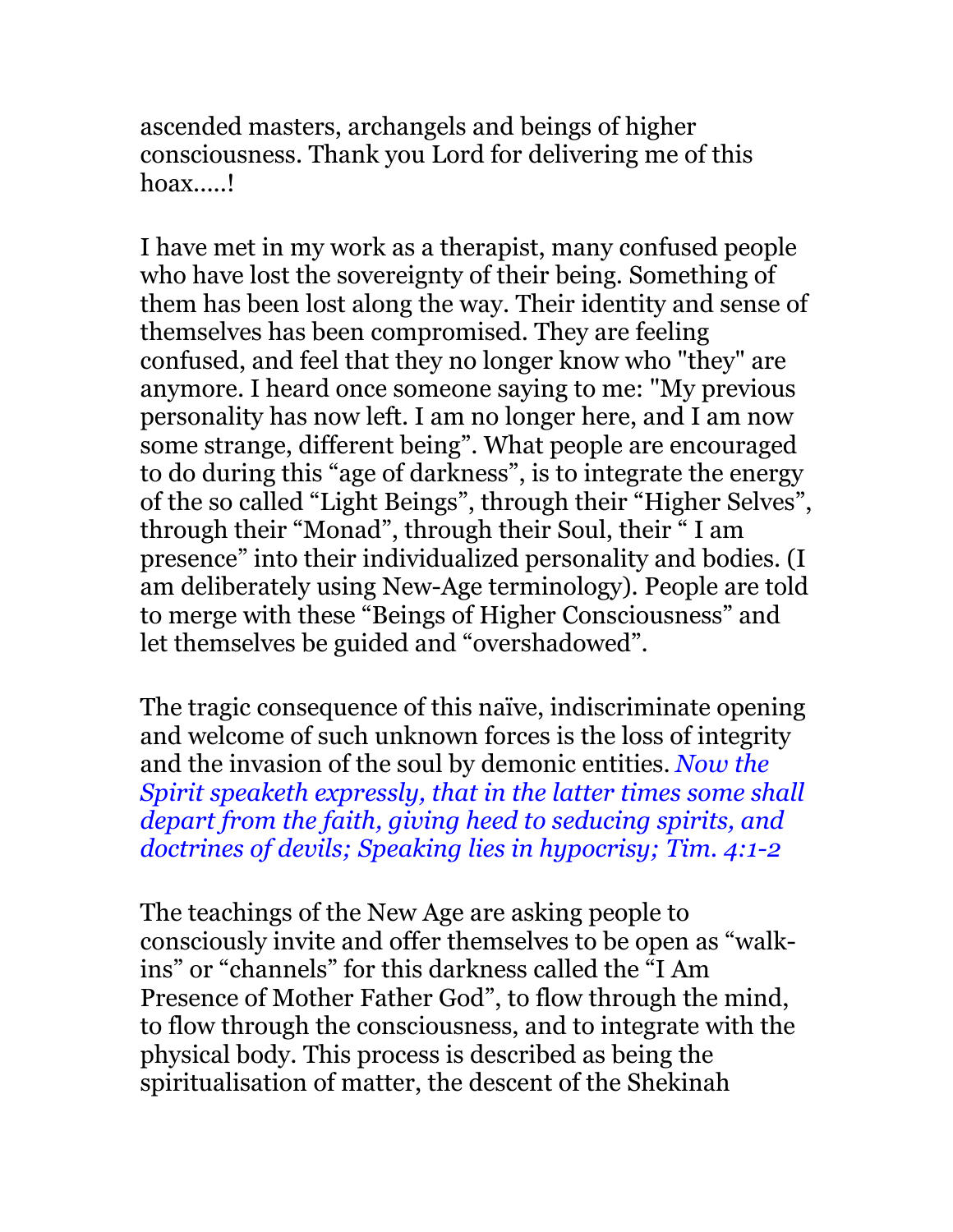Lightbody, the integration of the Holy Ghost, feminine aspect of God, into oneself. I am sure you will recognize here the typical New Age verbiage.

Of course, this is only one of many such fairytale versions of reality, there are many others that sound just as sublime and exalted. There are countless other names of small gods and entities. The New Age is not short on imagination and the language used to seduce is always flattering and will make you feel you are a "somebody"....!! *Be of sober spirit, be on the alert. Your adversary, the devil, prowls around like a roaring lion, seeking someone to devour 1 Peter 5:8*

I have met so many inflated new-age people who believe they are high commander and high priestess of the "Most High" and walk around thinking they have reached the highest level of initiation and have become "ascended masters". I have confessed earlier that, although I haven't quite gone off the deep end, I have been to some degree one of these people. My saving grace in this great New-Age jumble, the dark night of my soul, was the many heart felt prayers I uttered to my precious Lord.

The esoteric knowledge and the secret doctrines of the New Age are not of God. The truth as revealed in the Scripture is simple, so simple that children understand. *Verily I say unto you, Except ye turn, and become as little children, ye shall in no wise enter into the kingdom of heaven. Mat 18:3* A childlike simplicity is the essence of the Christian spirit and is not to be confused with naivete.

*The secret things belong unto the Lord our God; but the things that are revealed belong unto us and to our children for ever, that we may do all the words of this law. Dt.29:29*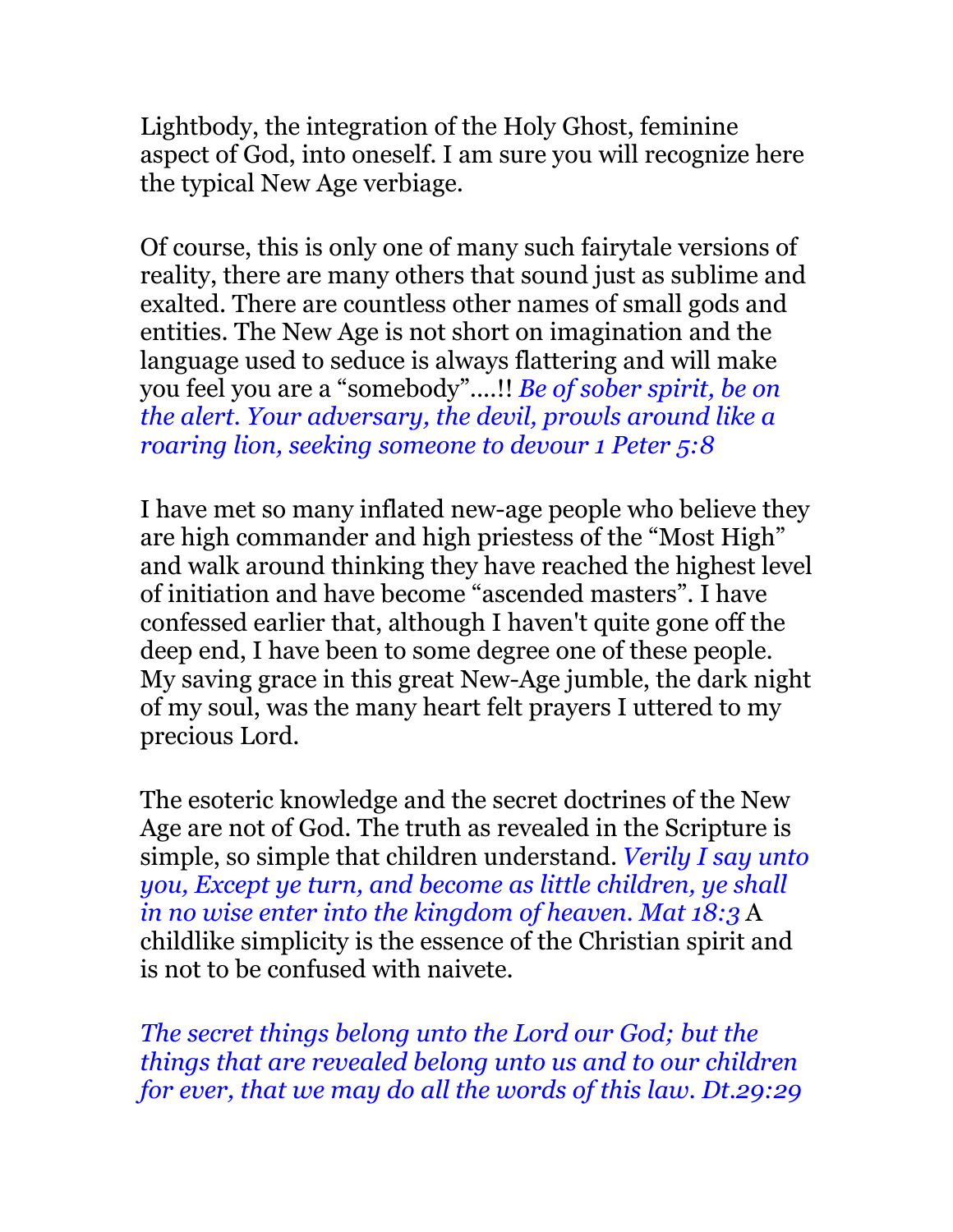#### *Comments from readers:*

*Nancy says: The Bible does give credence to the existence of human-like life elsewhere in our universe. However, the error comes when those who do "channelling" mistake the evil, seducing spirits, as extra-terrestrials, instead of demonic presences. There are, however, legitimate extraterrestrials. I have an indepth study on this based on the "Rhema" of God's word which was given to me as a result of an intense desire to know about the possible existence of extra-terrestrial life when I was a teenager, coupled by reading the Bible several times before God gave me the pieces to the puzzle to arrive at the answer. There is great c0nfusion on this topic even in Christian circles, unfortunately, because the Bible wasn't written to prove the existence of ETs, but rather takes them for granted, just as it does the existence of God. Consequently, with much scripture to back it up, I am not one who believes that all ETs are demonic. I would encourage you to keep an open mind. If you are ever interested in exploring the scriptural basis for the existence of ETs, let me know and I will send you what I have on it. Blessings, Nancy .* 

 *Peter says: @ Nancy: And what exactly did those benevolent little sweet creatures from another star system tell you? Did they say, that there is "great confusion on this topic" among believers? Yeah, that's how they usually start. Please don't listen to these voices, or the confusion will soon be on your side. "And the man called his wife's name Eve; because she was the mother of all living." (Gen 3:20) >>>all living<<< That does not leave a lot of live out, does it? Your "open mind" will only get you a severe demon*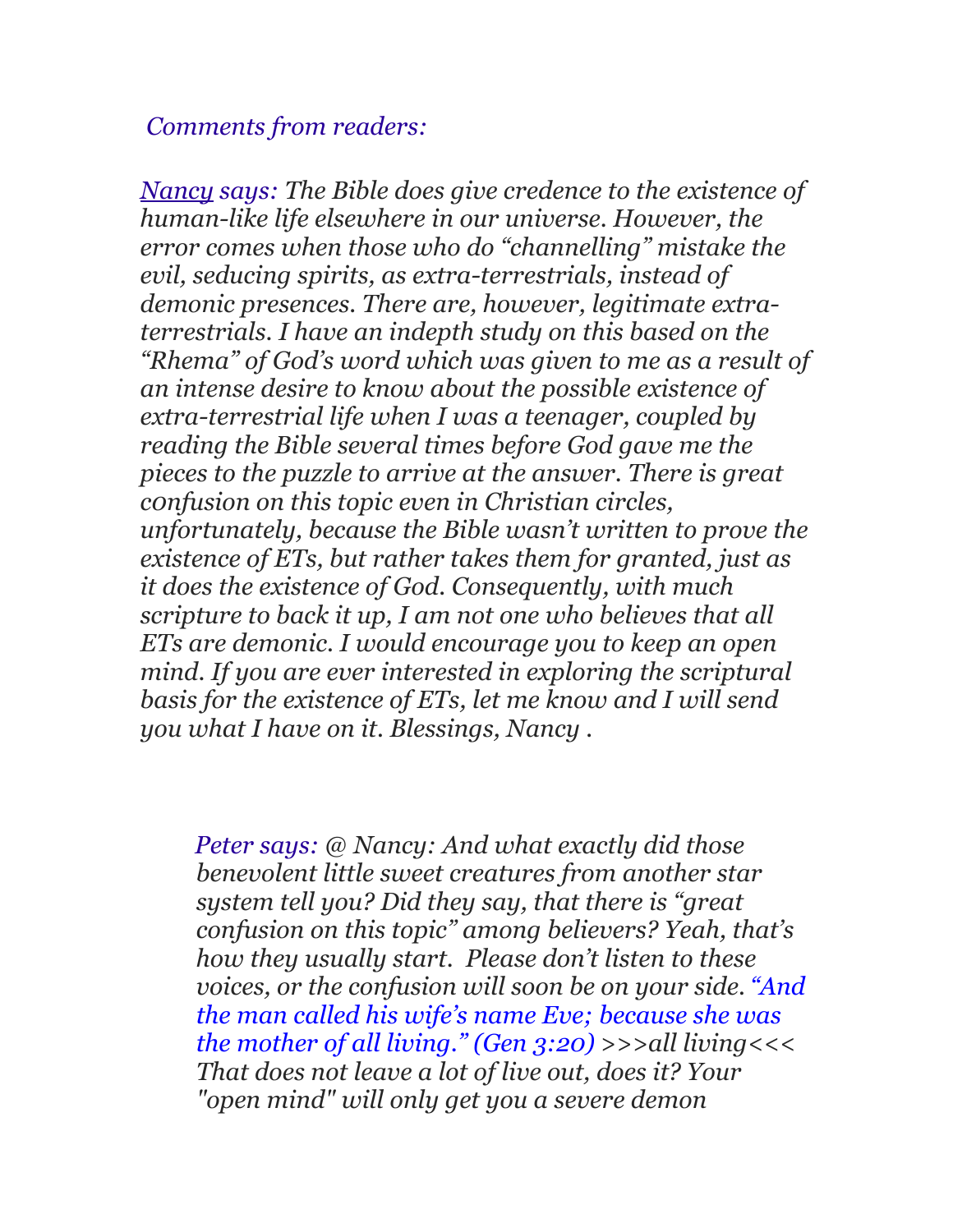*infestation. There is just NO "scriptural basis for the existence of ETs" I warn everybody, not to add to the Holy Scriptures. If you claim, that there is ETs in the good book I have to believe, that you are already deceived. If you say, you can back it up with "much scripture", I call you flat out a liar. I want verses, Nancy, or ETs never happened. I called you out. Shalom!* 

#### 20- Extraterrestrial (ET) and Alien among us

Many today are buying into the deception that aliens from other worlds or dimensions are superior beings, and that they come from a more highly-evolved civilization to help us realize that all are One and all part of God. The world is being indoctrinated with books, movies and New Age/New Spirituality teaching . These beings really are fallen angels and demons who will bring a great delusion to all those on the earth who reject God's truth. The huge amount of indoctrination is preparing us to accept these alien beings, supposedly from outer space, as saviours of the human race. This is to persuade people to accept a false doctrine that doesn't require any personal sacrifice, to encourage them to live in the corruption of the flesh and make them continue to dwell in the fallen old creation with Lucifer as God, rather than to be spiritually reborn into God's new creation by faith in Jesus.

The Biblical rapture has been repackaged into a grand alien saving mission. I used to be among the "light workers" folks in the 80's and 90's, who believed we will be saved and safely taken away, "beamed up" into space ships at the time of the Great Tribulation. It is now embarrassing to even admit I believed such crazy nonsense but this is part of the truth I am committed to share with you.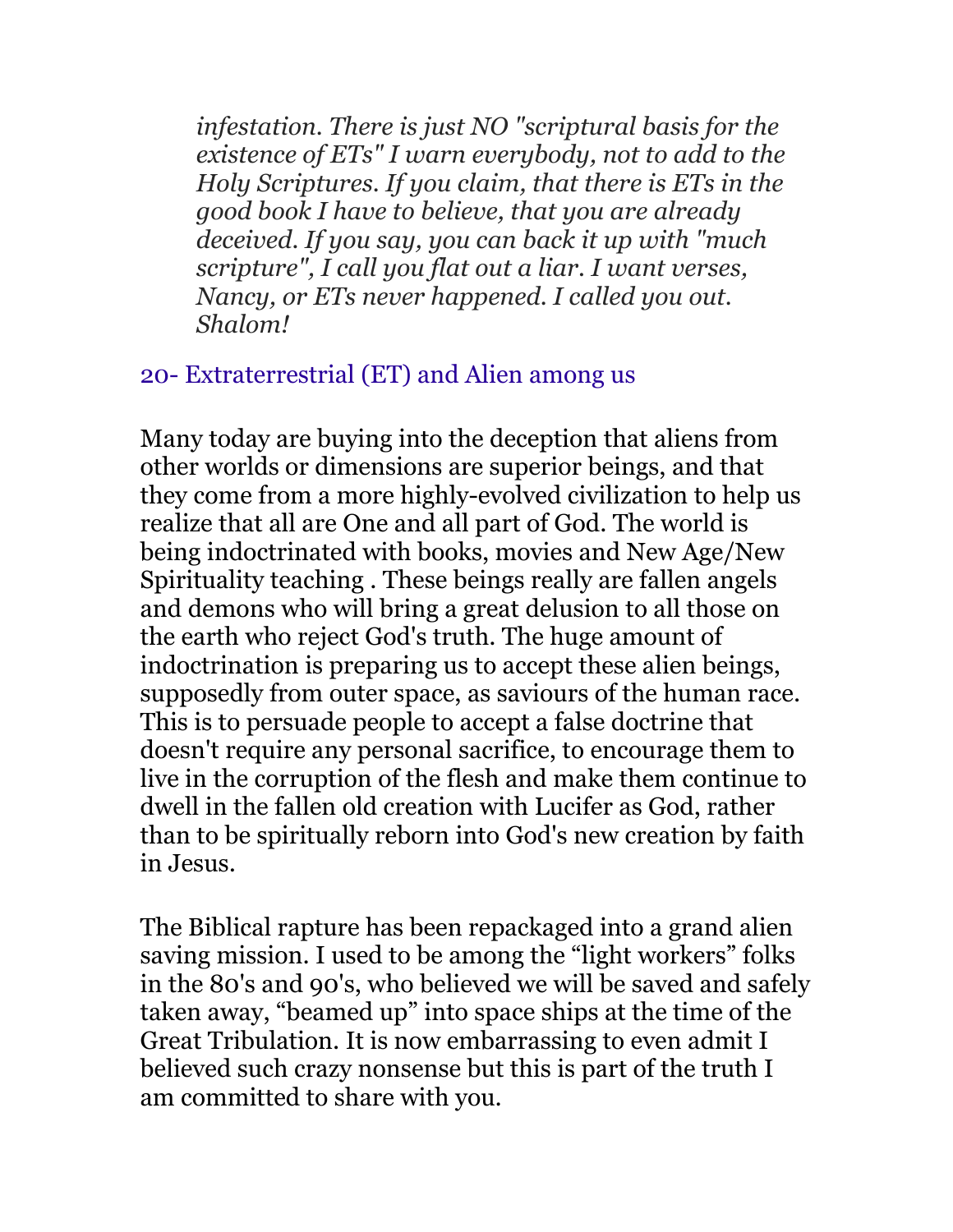The belief that spiritual power can come to an individual outside of the God of creation through self-effort, by forces in nature, from spirits, angels or aliens separated from the Biblical God, descends from the mystery religion of Babylonian paganism. The "New Age/New Spirituality" and Eastern polytheistic religions all came from the same root source. All these beliefs originated from the Babylonian mystery religion that goes back to the rebellion against God at the Tower of Babel over 4,000 years ago.

# 21- Channelling

I had a friend who was the secretary of a famous medium who was channeling a collective of "angels". I had many opportunities to be a part of public and private channeling sessions where I witnessed her receiving information in a semi-trance-like state. This lady was also teaching others to channel and, for a while, I was surrounded with people channelling everything they could get their hands on. This was quite funny and at time became quite a circus of various entities wanting to grab centre stage for adulation and attention. I was often told very personal things and flatteries of all kinds and I had the distinct feeling that these demons wanted my adoration. Instant business partnerships were created and the students were experiencing feelings of grandeur and sense of purpose.

Channeling is a widespread activity and an ever-increasing number of people are opening themselves up to supposed wise men and spirit guides who, we are told, have evolved through successive cycles of reincarnation to reach a state of divinity; they are also called Ascended Masters, Masters of Wisdom, Elder Brothers and The Great White Brotherhood.

Those interested in occult practices to develop powers of clairvoyance, mediumship and other extra-sensorial abilities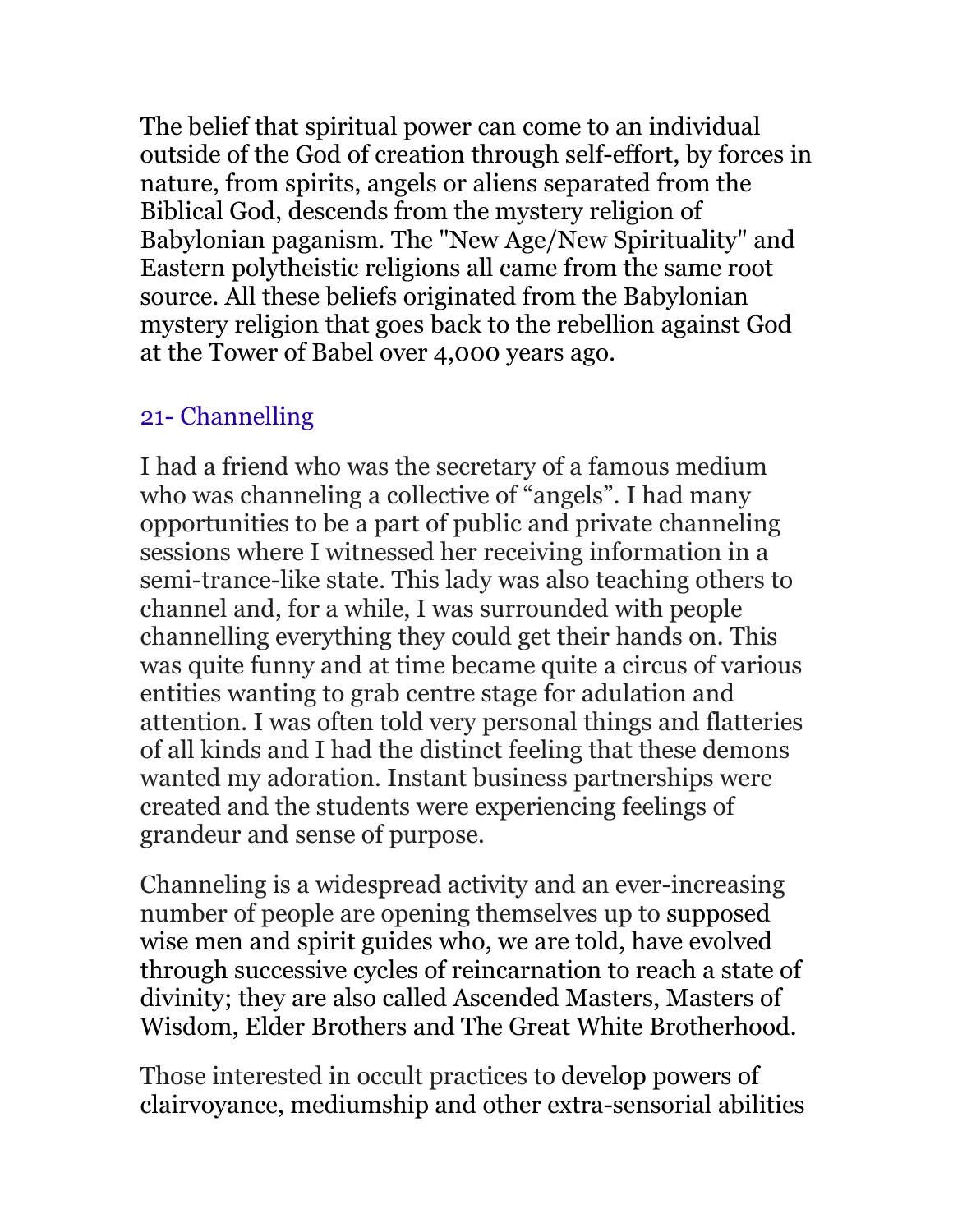open themselves to the transcendent spiritual realms that are closed to ordinary senses. The great confusion here, and ultimate deliberate deception, is that the so-called higher worlds beyond this one are not the Kingdom of God, the Third Heaven, but, in fact, the realm of Lucifer and his legions of Demons, the Second Heaven.

### 22- The worship of Nature and the revival of Native spirituality

The foundational teaching of the New Age/New Spirituality/New World Religion is that God is "in" everything, and since God's presence is in everyone and everywhere, therefore we are gods and goddesses. This teaching also tells us planet earth is a highly-evolved sentient spiritual being. This belief fosters the worshipping of the earth, the natural world, along with the revival and the edification of the native cultures of the world. People are embracing various spiritual practices and rituals of native tribes and are worshipping trees, plants, rocks, lakes, rivers, mountains, valley and animals.

I was born in Paris, France and the streets of the city were my playground. I had never known as a child that Paris was considered to be one of the most beautiful cities in the world. All I was seeing and experiencing with the eye of a child was the ugliness of the concrete, the dirty stones everywhere, the frantic pace of people and cars, and the overwhelming noise and pollution. In my late teens, I moved to the countryside in Brittany and I experienced for the first time the peace and the exquisite beauty of nature.

I fell in love with the huge centennial oak tree and the equally ancient beech tree in front of my house. Later, when I emigrated to the wild north American continent, in Canada,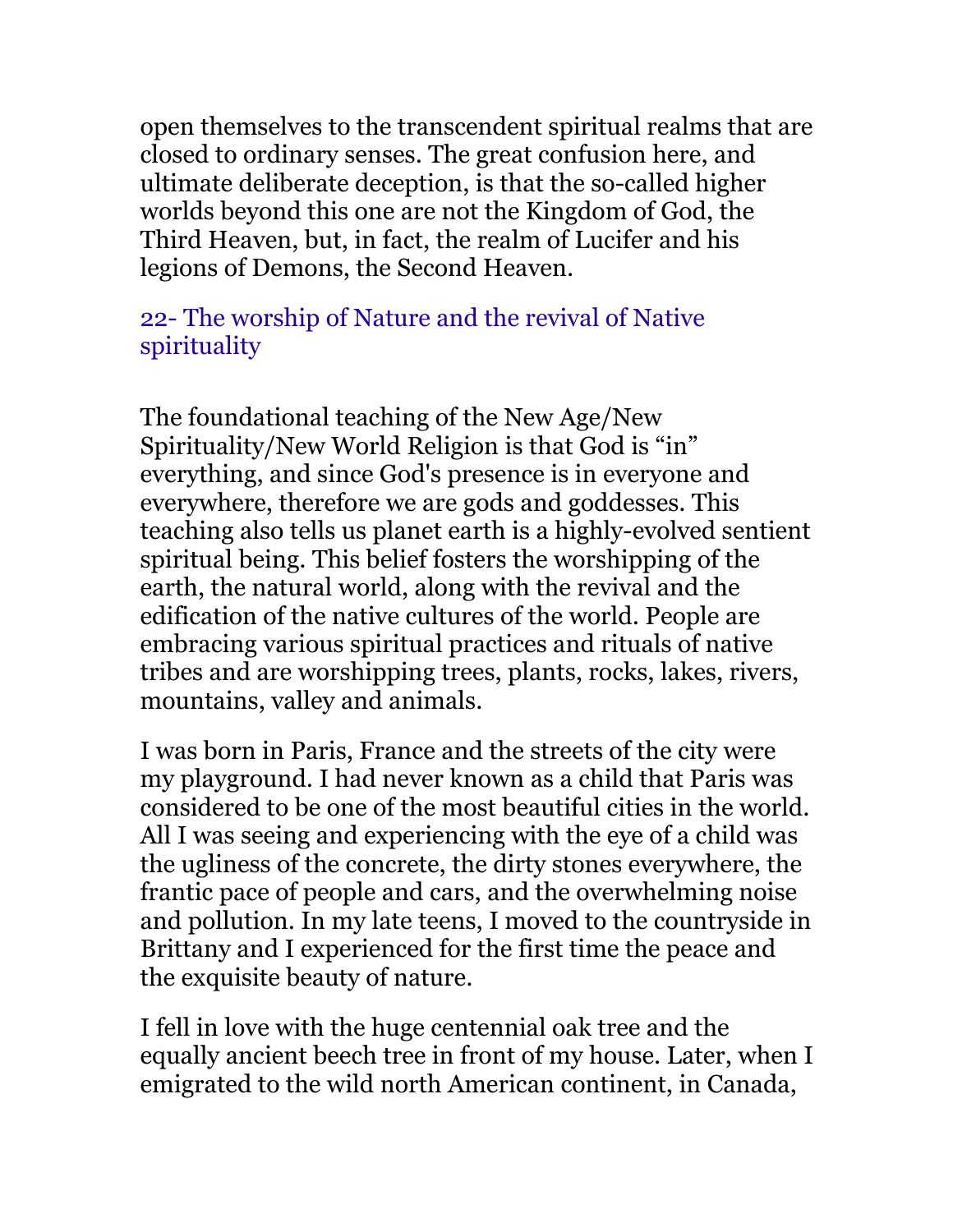my appreciation and delight for this pristine, untamed wilderness grew very much. I began to spend a lot of time everyday in the woods, walking , climbing, watching wild life and sitting quietly for many hours in deep contemplation. I felt this beautiful, serene world is the creation of God, and I found there much comfort and nurturing.

With the influence of this growing new concept of worshipping nature, the creation instead of worshipping God the Creator, I was tempted to embrace this prevailing New-Age idea. I taught, along with many others, about the ancient pagan name "Gaia", one of the many deities of the Greek pantheon, which is seen as the goddess embodying the earth. I called the earth Gaia, Mother Nature, and I felt this reverence was an extension of my love, admiration and respect for the women of this world.

I believed in the existence of benevolent nature spirits. I was proud of the fact that my totem animals were a family of beavers and a hawk, and that a shaman told me my spirit guide was an Indian man called "Fleche Blanche". I participated in sweat lodges, medicine wheel circles, Powwow native American celebrations and Hawaiian Kahuna Kava tea ceremonies. I collected feathers, stones, pieces of wood, sea shells, and animal bones, which became "sacred objects" on my altar.

My beloved Jesus had to share space with these alien icons. Despite my explorations and many encounters with the "gods" of the natural world, my child-like awe and simple love of nature never really became worship and I retained over the years a deep love of the one and only God, the Creator of all natural things.

*For the time will come when they will not endure sound doctrine; but wanting to* have *their ears tickled, they will*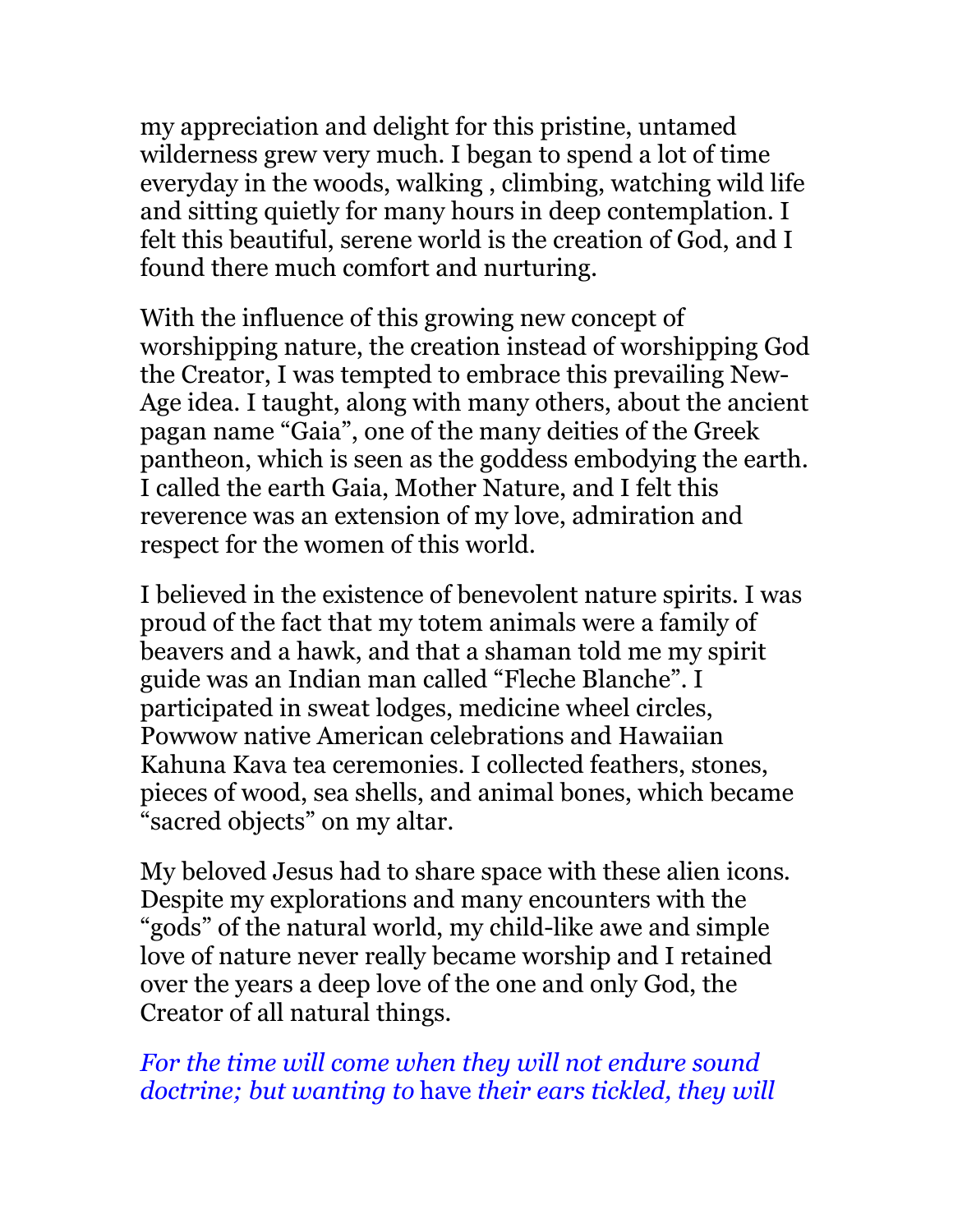*accumulate for themselves teachers in accordance to their own desires, and will turn away their ears from the truth and will turn aside to myths. (2 Timothy 4:3-4)*

Because of the many hours I spent exploring and being in nature, I became aware of areas that felt good, light and peaceful while others felt heavy, dark and dreary. I realized that, much like people, mountains, forests, valleys, rivers, lakes and oceans also had a polarity of good and evil. If there is evil present in nature, how can this be the Garden of Eden? How can we worship this created world as a divinity?

If nature and people have darkness, and, as we saw earlier, God has no darkness, then we fall very short of the perfection of God, and the very popular New-Age "as above, so below" claiming to convey the "fundamental truth about the universe" is, indeed, false. Planet earth, despite its beauty and despite the fact it is created by God, is nothing like the Kingdom of God. Therefore, the created universe is not the same as God and God is not the same as man.

# 23- Are we a god in the making?

## *Behold, as the clay in the potter's hand, so are ye in my hand, Jeremiah 18:6*

As I was writing and reflecting on these experiences and pondering the belief of "God is in everything", I asked God to reveal the truth to me. I felt uncertain because I reasoned, if God created everything, isn't it reasonable to believe He must be in everything? If God created all human beings made into His image, isn't it reasonable to believe all people are god-like? I felt perhaps in all this there was hiding a nugget of truth buried into many layers of lies. I received a very simple answer to my query.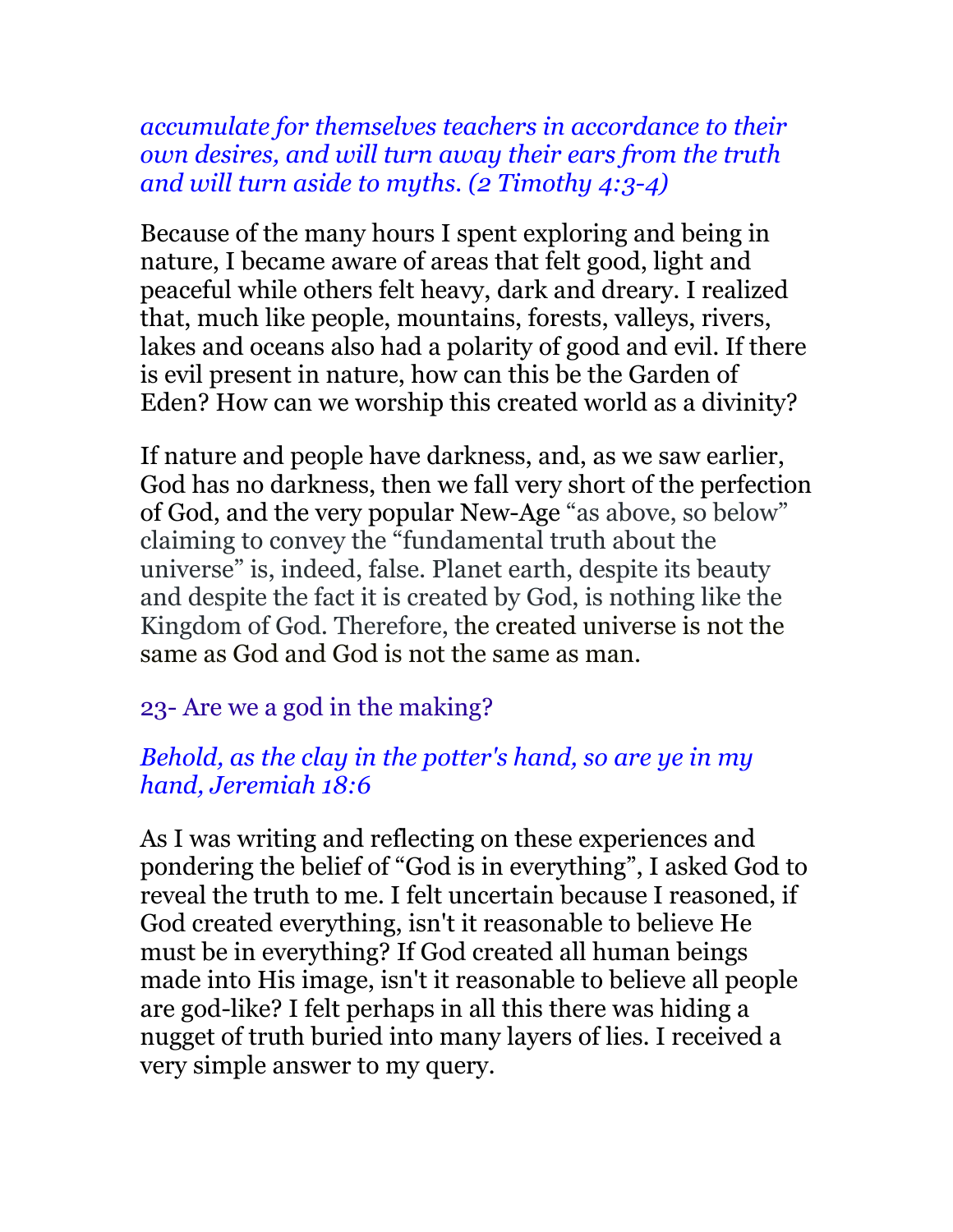The first world created by God, the Garden of Eden, was probably close to a perfect world, where God was perhaps a lot closer to His creation than He is now. However, even in that state of purity and perfection, we were never equal to God. I believe Adam and Eve, the first humans walked and lived on earth as pure, undefiled beings. They had direct communication, fellowship, communion and intimacy with God and were abundantly blessed and provided with everything they needed. God, however, gave them only one restriction: *And the Lord God commanded the man, saying, Of every tree of the garden thou mayest freely eat: but of the tree of the knowledge of good and evil, thou shalt not eat of it: for in the day that thou eatest thereof thou shalt surely die. genesis 2:16-17* 

This one restriction placed upon us is clearly showing we are not God. If we were, there would be no limitation imposed on us because God is limitless. God is not saying: "thou shall be as I am and thou shall do as I do", instead He is saying to us: *I will be their God, and they will be my people. [Jeremiah](http://www.biblegateway.com/passage/?search=Jeremiah+31:33&version=NIV) [31](http://www.biblegateway.com/passage/?search=Jeremiah+31:33&version=NIV)*

But Satan, who had rebelled against God before we were ever created, tempted Eve:

*Now the serpent was more subtle than any beast of the field which the Lord God had made. And he said unto the woman, Yea, hath God said, Ye shall not eat of any tree of the garden? And the woman said unto the serpent, Of the fruit of the trees of the garden we may eat: but of the fruit of the tree which is in the midst of the garden, God hath said, Ye shall not eat of it, neither shall ye touch it, lest ye die. And the serpent said unto the woman, Ye shall not surely die: for God doth know that in the day ye eat thereof, then your eyes shall be opened,* and ye shall be as God, *knowing good and evil. Genesis 3*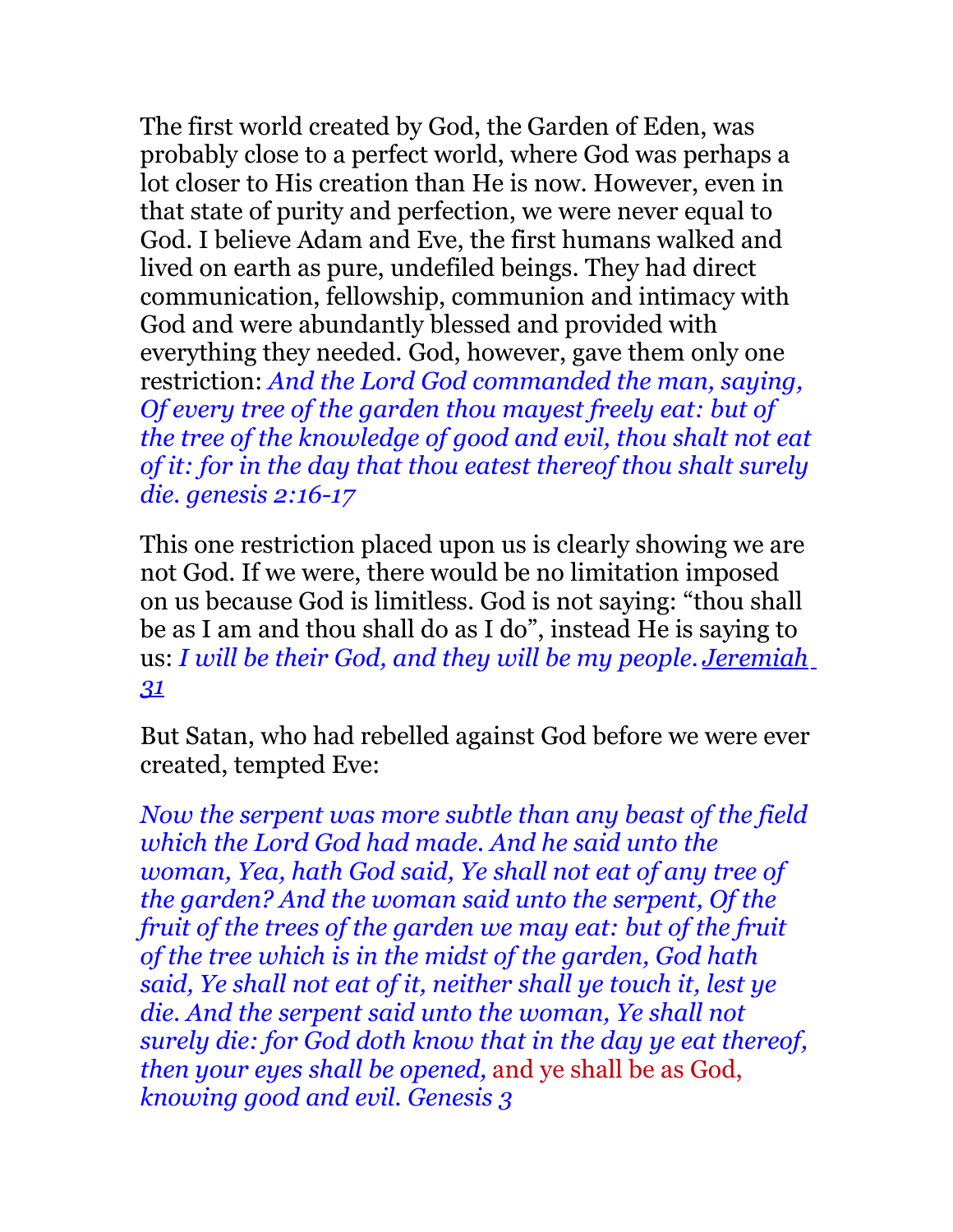"[A] nd ye shall be as God" Does that sound familiar? The same deception prevails today in the New Age. Because we insist on wanting to be equal to God, we separate ourselves from His Sovereignty and we reject His tender loving care and protection. There is in these two verses a clear distinction between God and man: *That which is born of the flesh is flesh; and that which is born of the Spirit is spirit. John3:6*

*He that cometh from above is above all: he that is of the earth is of the earth, and of the earth he speaketh: he that cometh from heaven is above all." John3:31.*

Adam and Eve only knew good, they only knew God, they were naked and were not ashamed, they didn't know Evil, they didn't know death. God forbade them to even try to know Evil because God knew they were no match for the Devil. Only eternal God could know Evil. Because death is part of Evil, Adam and Eve, in tasting of that fruit, became mortal beings. *for in the day that thou eatest thereof thou shalt surely die. Genesis 2:17 .* In knowing Evil they became ashamed and covered themselves with fig leaves. As a result of this rebellion, we were driven out of the Garden of Eden, so that we may experience first hand the knowledge of Evil and discover over millennia of earth life that the only way to fight Lucifer is to obey God's commandments and to abide in Him.

This duality of good and evil, God and Lucifer has become the reality of man's everyday life and is now manifested in everything. The earth is no longer the perfect expression of the Love of God but has become the battleground between two opposing forces. We lost the purity and the beauty of the Garden of Eden but God, in His infinite mercy and absolute divine Justice, sent His Son Jesus to bear the curse and the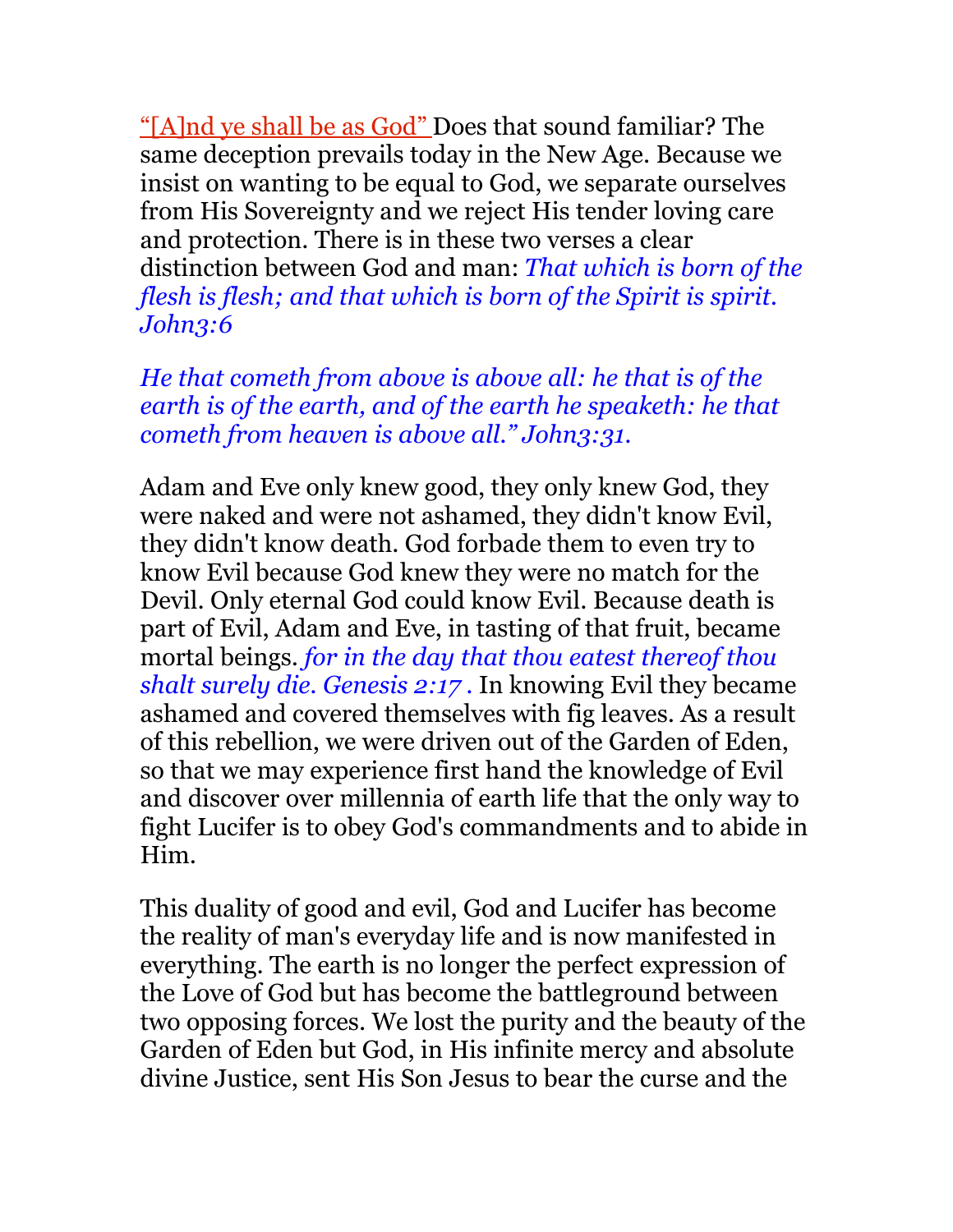punishment of that original transgression for us. Jesus willingly took our place of punishment and through His sacrifice gave us eternal life.

*Psalm 82:16, "I said, 'You are gods;* is often quoted by New-Agers to back up their pantheistic belief that we are all god. But the next verse reads: *"And all of you sons of the Most High"* being a son is not like being the Father. And the next verse is: *"Nevertheless ye shall die like men, And fall like one of the princes. (Ps. 82:7).* If we die and fall, we are not like God and we see here God is not teaching the inner divinity of all men. The Bible from Genesis 1 :1 on does not teach pantheism and is clear on the fact there is only one God.

*Ye are my witnesses, saith the Lord, and my servant whom I have chosen; that ye may know and believe me, and understand that I am he: before me there was no God formed, neither shall there be after me. Isaiah* 43:10

*Fear ye not, neither be afraid: have I not declared unto thee of old, and showed it? and ye are my witnesses. Is there a God besides me? yea, there is no Rock; I know not any. Isaiah 44:8*

*Thou shalt have no other gods before me. Thou shalt not make unto thee a graven image, nor any likeness of any thing that is in heaven above, or that is in the earth beneath, or that is in the water under the earth. Exodus 20:3-4*

Comments from readers:

*John says: This is very good, and I believe God is helping me accept the truth concerning Tina Turner, the singer I used to be a gigantic fan of. She is into the New Age through Nichiren Shoshu Buddhism and chanting, and has been into*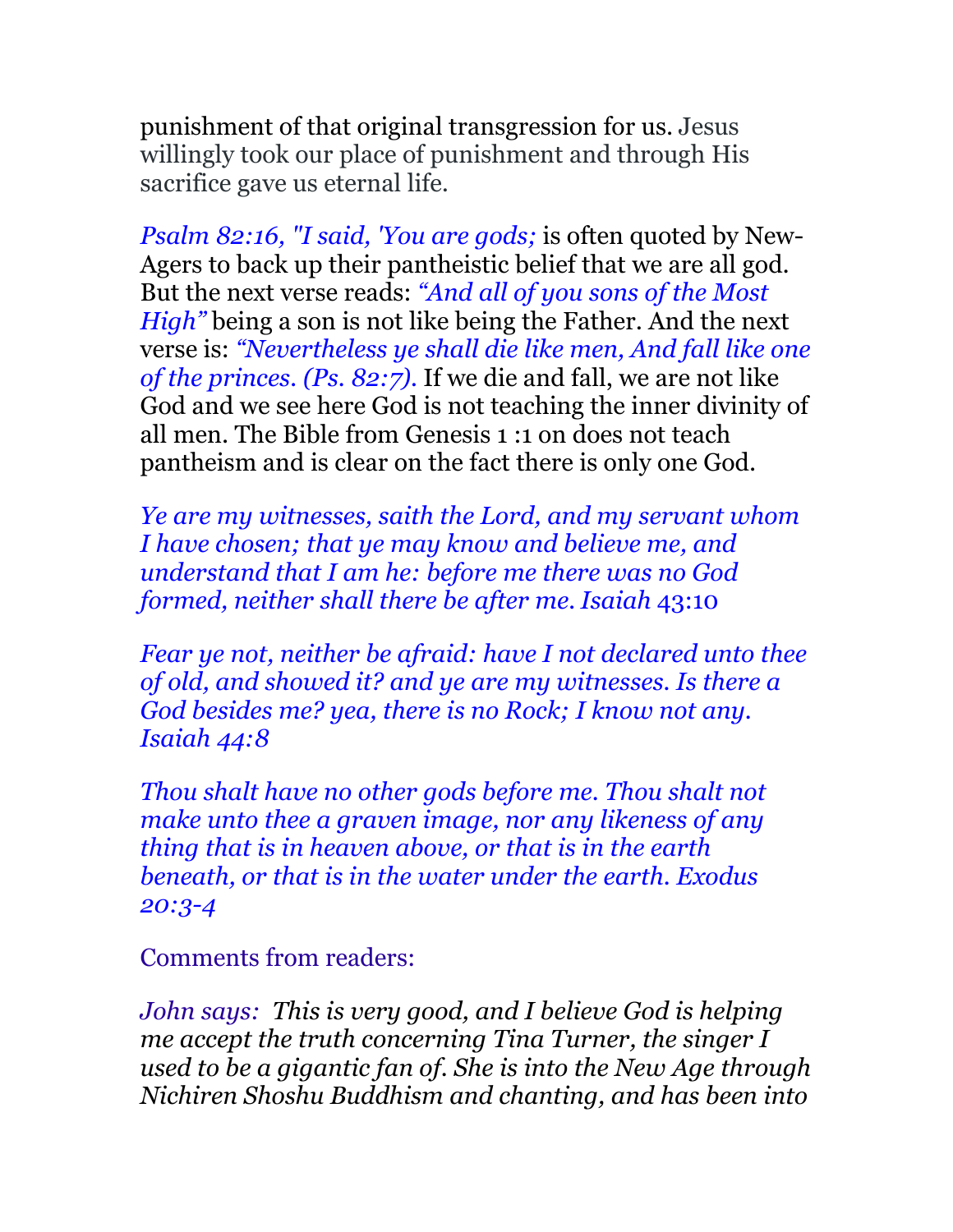*that since the mid 1970′s. I thought about how if I was like Tina, and became a Buddhist, I would be more successful and possibly very wealthy now. However, I am sure the Holy Spirit used what I just read to remind me of what a Christian woman told me back in 1988, when she told me Buddhism and chanting will lead me to a miserable eternity in hell. I am renouncing even thoughts of becoming a Buddhist, Jesus Christ is the only Way!!* 

*Liz48 says: You rightly quoted Psalm 82. It is the same Psalm the Lord quoted when He said that they were gods to whom the Word came See John 10:34-35, and we know that the Word of God is true. The difference is that under the Lordship of Jesus we are not gods on our own but through His Blood we were redeemed to be restored to our Sonship in The Father. Jesus was submitted to The Father; does that mean He was not God because He could not do anything He wanted? So the restriction on Adam and Eve is not proof they are not in God's class. In John 10:38, the Lord told the people that they should know The Father was in Him because of the miracles He did; He also said He and The Father were one. He told us we would do greater miracles than He did, because He went back to The Father!* 

 *Peter says: @ Liz48: Your Question was: "Does that mean He was not God because He could not do anything He wanted?" Listen, to what Jesus said about himself:* 

 *Even as the Father hath loved me, I also have loved you: abide ye in :my :love. If ye keep my :commandments, ye shall abide in my :love; even as I*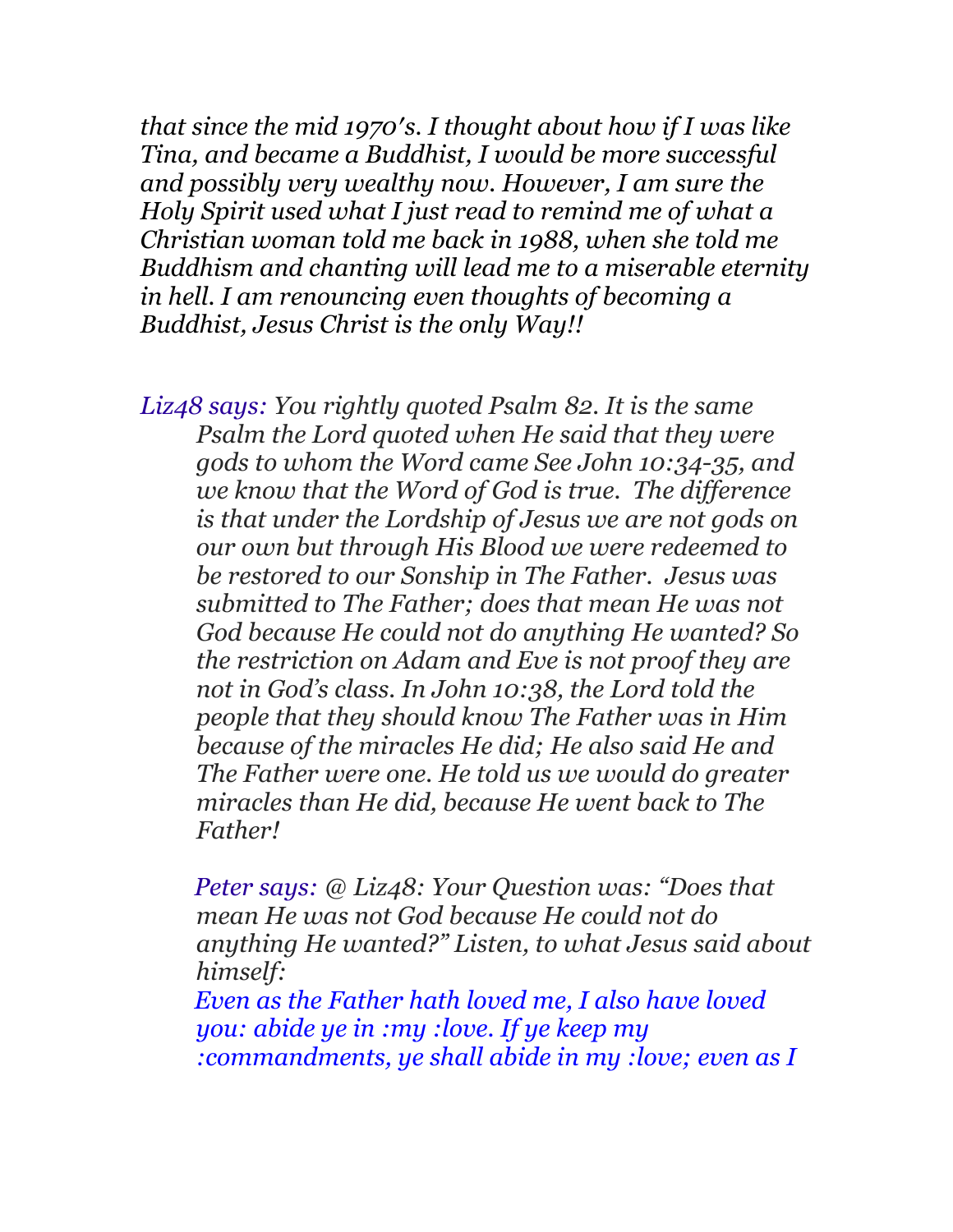*have kept the commandments of my :Father, and abide in his :love. (Joh 15:9-10)*

 *Who loveth me not keepeth not my :words: and the word which ye hear is not mine, but the Father's who sent me. These things have I spoken to you, while abiding with you. But the Comforter, the Holy :Spirit, whom the Father will send in my name, HE shall teach you all things, and bring to your remembrance all that I said to you. (Joh 14:24-26)* 

*I will no more speak many words with you, for the prince of the world cometh: and he hath nothing in me; but that the world may know that I love the Father, and as the Father gave me commandment, thus I do. Arise, let us go hence. (Joh 14:30-31) These things spake Jesus; and lifting up his :eyes to :heaven, he said, Father, the hour is come; glorify thy :Son, that the Son may glorify thee: even as thou gavest him authority over all flesh, that whatever thou hast given him, to them he should give eternal life. And this is the eternal life, to know thee the only true God, and whom thou didst send, Jesus Christ. I glorified thee on :earth, having accomplished the work which thou hast given me to do. And now glorify THOU me with thyself, Father, with the glory which I had with thee before the world was. I manifested thy :name to the men whom thou gavest me out of the world: thine they were, and thou gavest them to me; and they have kept thy :word. Now they know that all things whatsoever thou hast given me are from thee: because the words which thou gavest me I have given to them; and they received them, and truly knew that I came forth from thee, and they believed that THOU didst send me. (Joh 17:1-8)*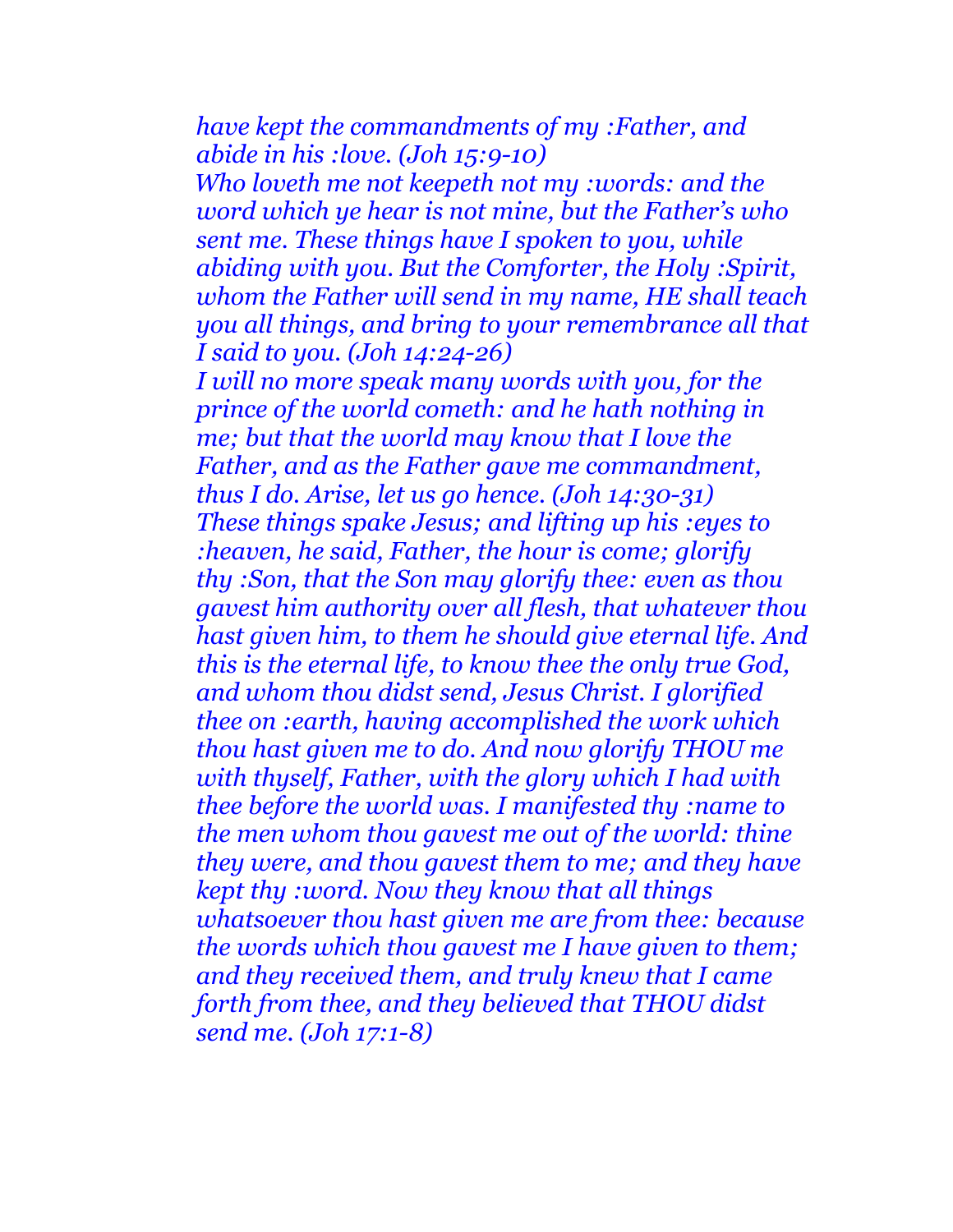See how obedient Jesus was: *Have this mind in you, which was also in Christ Jesus: who, existing in the form of God, counted not the being on an equality with God a thing to be grasped, but emptied himself, taking the form of a servant, being made in the likeness of men; and being found in fashion as a man, he humbled himself, becoming obedient even unto death, yea, the death of the cross. Wherefore also God highly exalted him, and gave unto him the name which is above every name; that in the name of Jesus every knee should bow, of things in heaven and things on earth and things under the earth, and that every tongue should confess that Jesus Christ is Lord, to the glory of God the Father. So then, my beloved, even as ye have always obeyed, not as in my presence only, but now much more in my absence, work out your own salvation with fear and trembling; for it is God who worketh in you both to will and to work, for his good pleasure. (Php 2:5-13)* 

*Then saith he unto them, My soul is exceeding sorrowful, even unto death: abide ye here, and watch with me. And he went forward a little, and fell on his face, and prayed, saying, My Father, if it be possible, let this cup pass away from me: nevertheless, not as I will, but as thou wilt. And he cometh unto the disciples, and findeth them sleeping, and saith unto Peter, What, could ye not watch with me one hour? Watch and pray, that ye enter not into temptation: the spirit indeed is willing, but the flesh is weak. Again a second time he went away, and prayed, saying, My Father, if this cannot pass away, except I drink it, thy will be done. (Mat 26:38-42)*

 *We will do greater miracles because of Jesus walking in us. It will be world wide this time, but we do nothing*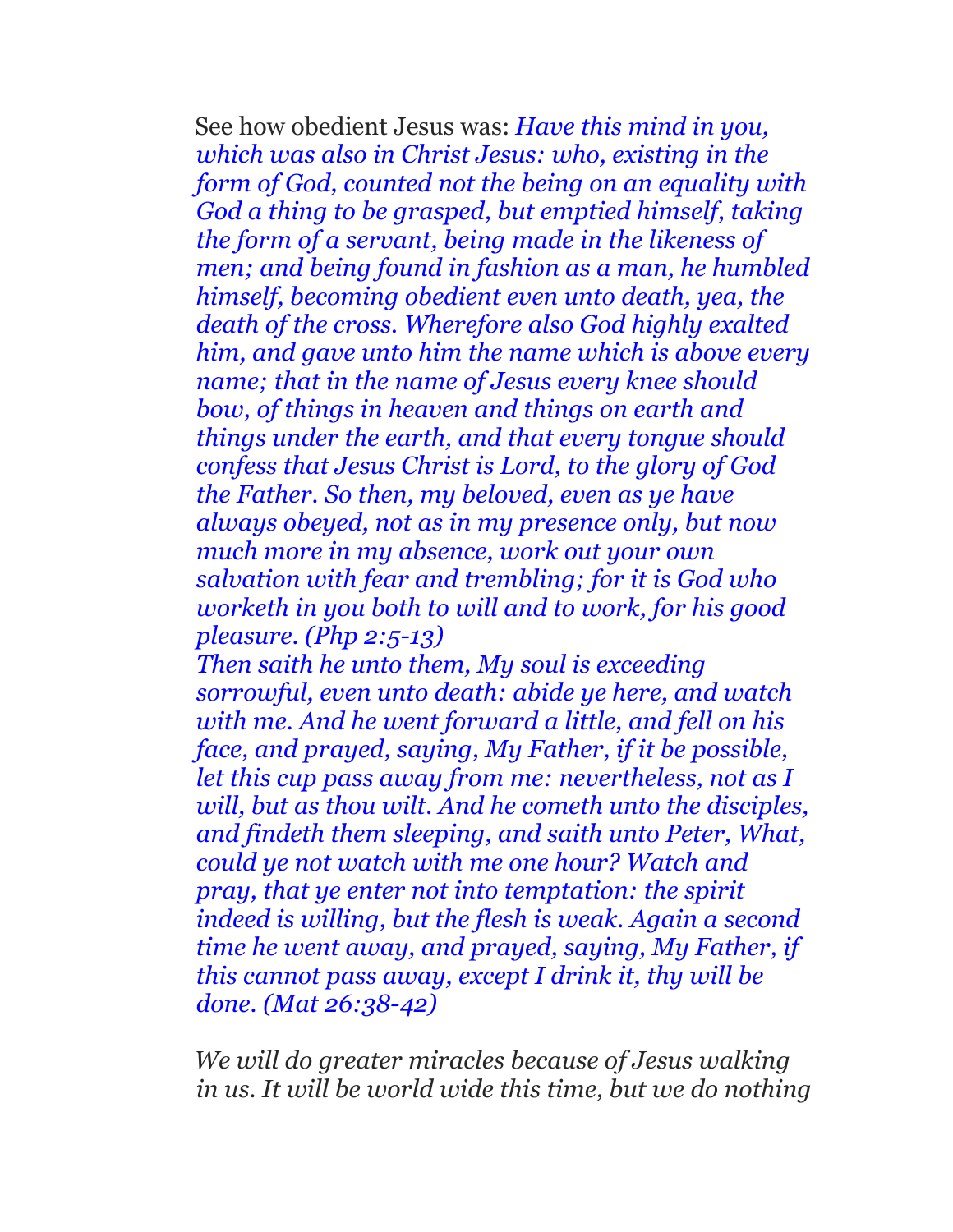*out of our own, just as Jesus did nothing out of him self. but :God, being rich in mercy, for his great :love wherewith he loved us, even when we were dead through the trespasses made us alive together with the Christ (by grace have ye been saved), and raised us up with him, and made us to sit with him in the heavenlies, in Christ Jesus: that in the ages :to come he might show the exceeding riches of his :grace in kindness toward us in Christ Jesus: for by :grace have ye been saved through faith; and this not of yourselves, it is the gift of God; not of works, that no one should glory. For we are his workmanship, created in Christ Jesus upon good works, which :God afore prepared that we should walk in them. (Eph 2:4- 10)*

 *It is all a repetition of history: That which hath been is that which shall be; and that which hath been done is that which shall be done: and there is no new thing under the sun. (Ecc 1:9)* 

 *We are manifesting Jesus Christ. The old man is dead, together with his pride. There is just no room, to believe, that we are gods, because we are doing nothing out of our own. We are dead, but Christ lives in us. How could we have our own ideas? Or are ye ignorant that all we who were baptized into Christ Jesus were baptized into his death?* 

*We were buried therefore with him through :baptism into :death: that just as Christ was raised from the dead through the glory of the Father, thus we also might walk in newness of life. For if we have become like-natured with him in the likeness of his :death, we shall yet be also in the likeness of the resurrection; knowing this, that our old :man was crucified with him, that the body of :sin be done away, that we no longer be in bondage to :sin; for who*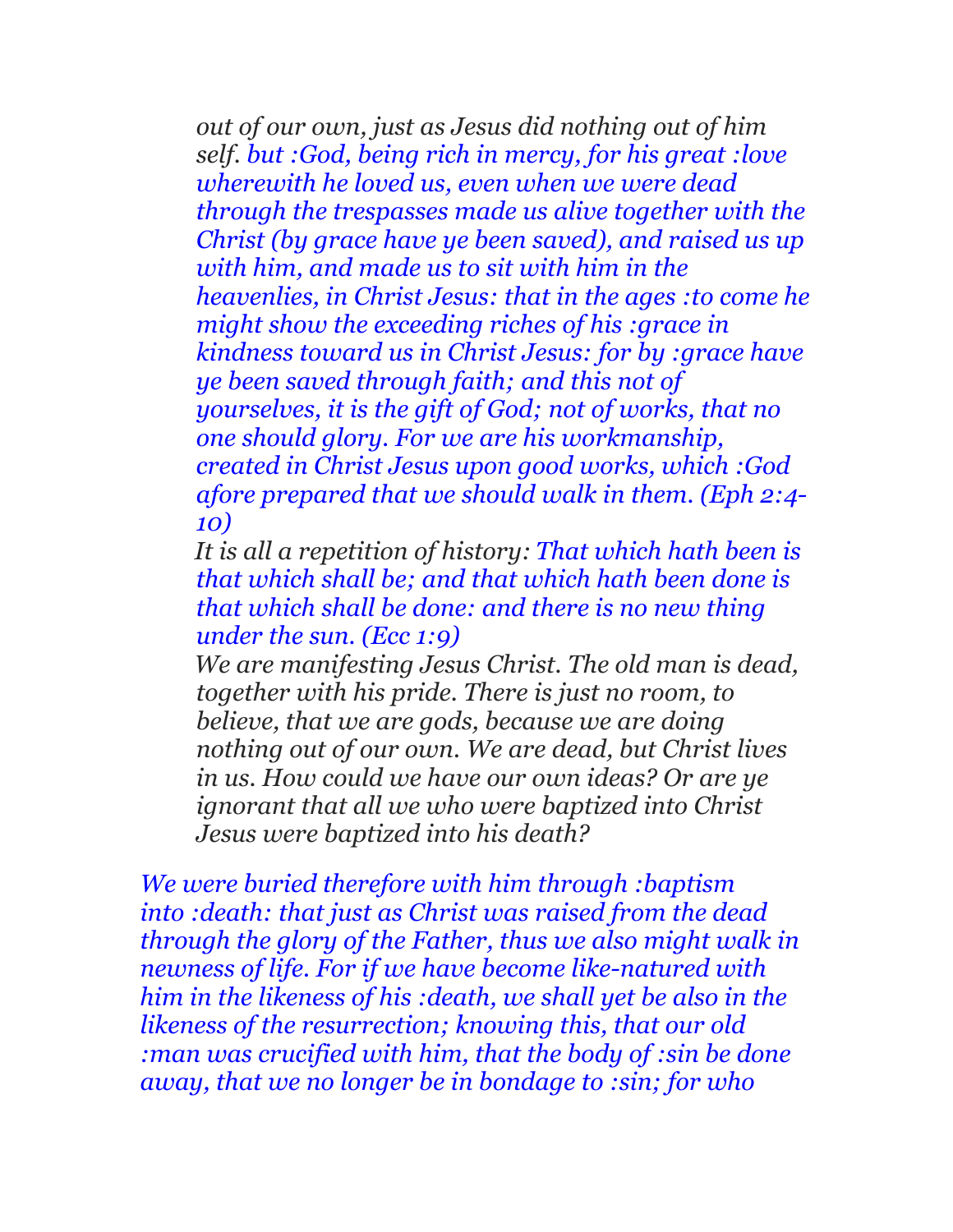*hath died is justified from :sin. But if we died with Christ, we believe that we shall also live with him; knowing that Christ raised from the dead dieth no more; death no more lords it over him. For in that he died, he died unto sin once for all: but in that he liveth, he liveth to :God. Thus ye also reckon yourselves to be dead indeed to sin, but alive to :God in Christ Jesus. Let not :sin therefore reign in your mortal :body, that ye should obey the lusts thereof: neither be presenting your :members to sin as weapons of unrighteousness; but present yourselves to :God, as alive from the dead, and your :members as weapons of righteousness to :God. For sin shall not lord it over you: for ye are not under law, but under grace. (Rom 6:3-14) There is therefore now no condemnation to those in Christ Jesus. For the law of the Spirit of the life in Christ Jesus hath freed thee from the law of :sin and of :death. For what the law could not do, wherein it was weak through the flesh, :God, sending his own :Son in likeness of flesh of sin and for sin, condemned :sin in the flesh: that the ordinance of the law be fulfilled in us, who walk not after the flesh, but after the Spirit. For they that are after the flesh mind the things of the flesh; but they that are after the Spirit, those of the Spirit. For the mind of the flesh is death; but the mind of the Spirit is life and peace: because the mind of the flesh is enmity unto :God; for it is not subject to the law of :God, neither indeed can it be: and they that are in the flesh cannot please God. But YE are not in the flesh but in the Spirit, if so be that God's Spirit dwelleth in you. But if any hath not Christ's Spirit he is none of his. And if Christ is in you, the body is indeed dead because of sin; but the spirit is life because of righteousness. But if the Spirit of him that raised :Jesus from the dead dwelleth in you, who raised Christ Jesus from the dead shall make alive also your mortal :bodies through his :Spirit that dwelleth in you. So then, brethren, we are debtors, not to the flesh, to live after*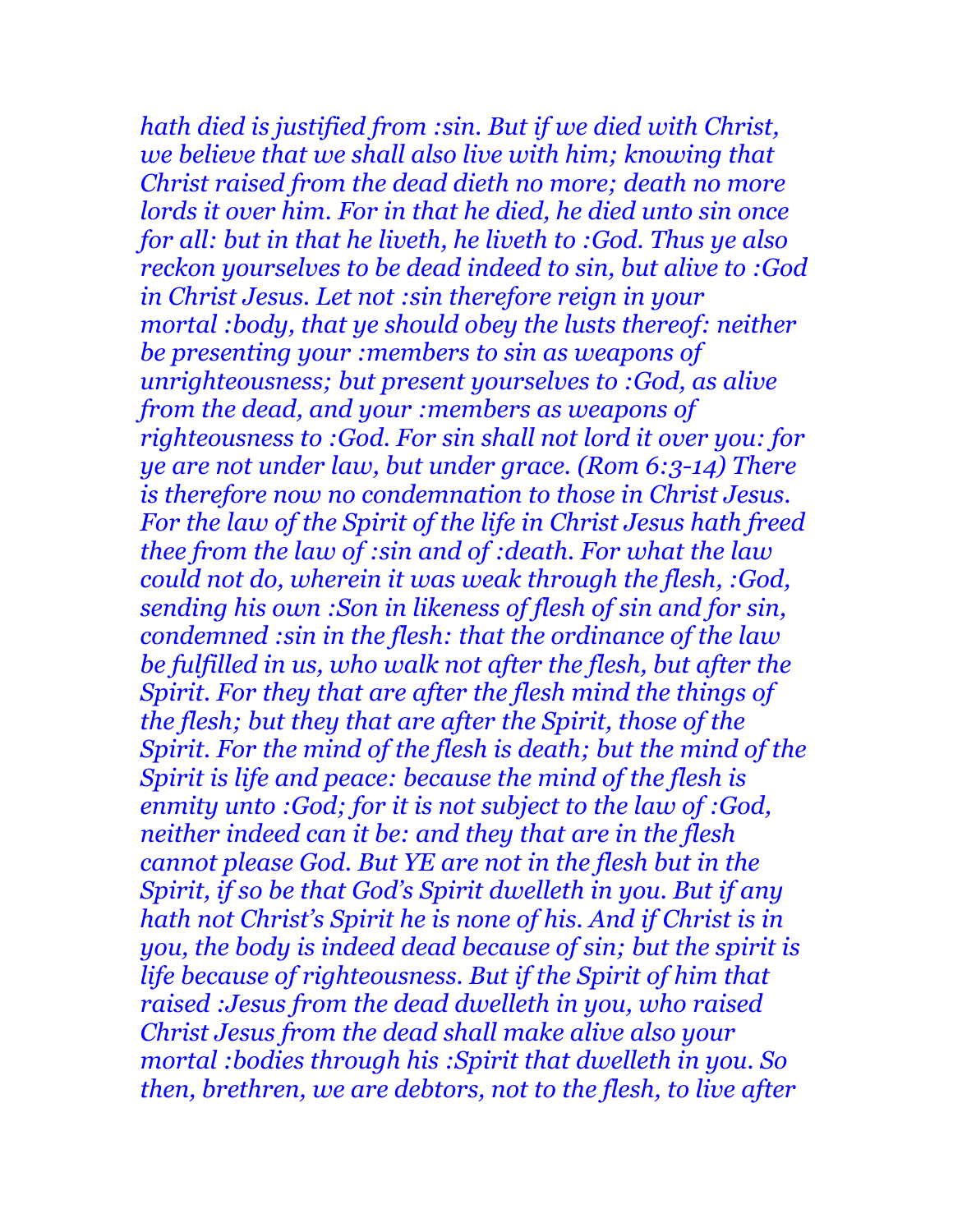*the flesh: for if ye live after the flesh, ye shall die; but if by the Spirit ye put to death the doings of the body, ye shall live. For as many as are led by God's Spirit, these are God's sons. (Rom 8:1-14) the mystery :hid from the ages and from the generations: but now hath it been manifested to his :saints, to whom :God was pleased to make known what is the riches of the glory of this :mystery among the nations, which is Christ in you, the hope of :glory: whom we proclaim, admonishing every man and teaching every man in all wisdom, that we may present every man perfect in Christ; whereunto I also toil, striving according to his :working, which worketh in me with power. (Col 1:26-29)*

 *We are alive in Christ. He lives in us. Why would we think, that we be anything? Christ is my hope of Glory. I want nothing and do not want to do anything other, than to see Christ glorified in this body. I want nothing of myself left. I hate free will. I want the will of Christ only. Thank you for reading! You are blessed!* 

### 24- The spiritual stretch of Yoga

In my thirties I had a girlfriend I loved dearly, who was a successful and accomplished yoga teacher. She was a wellmeaning, loving lady with a heart of gold, always ready to serve others. She had built a yoga centre on her land and I practised yoga with her regularly for many years, as well as meditation and chanting.

Over the years, I have participated in many different yoga modalities all over North America, everything from very physical sweaty yoga, such as Bikram Yoga, to very meditative and flowing yoga, such as Kripalu Yoga, as well as many other types in-between, such as Kundalini yoga and Iyengar yoga. I had been taught that the physical and mental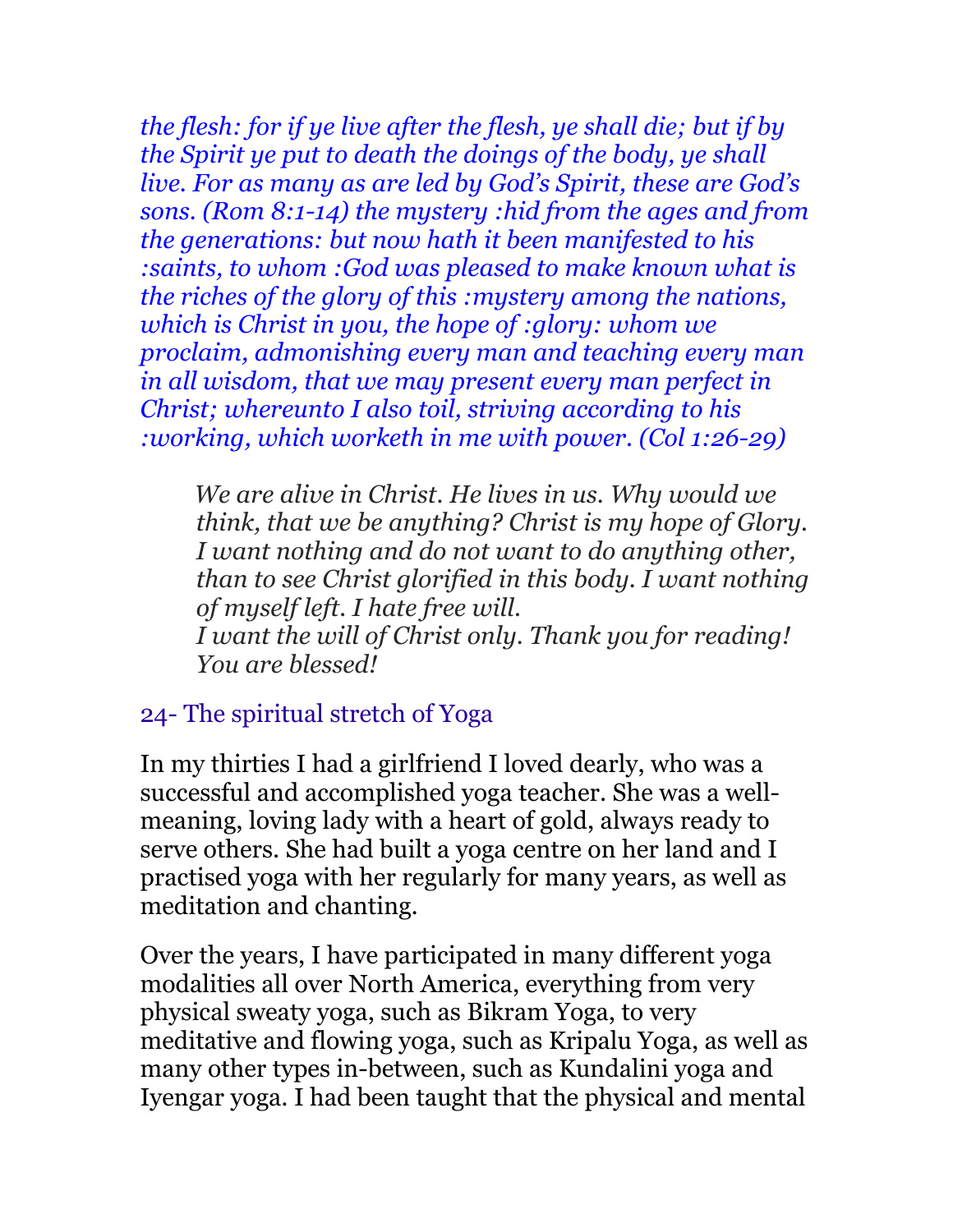disciplines of yoga were a powerful method to attain union with the divine. Its techniques and discipline were a means of reaching higher states of consciousness and eventually, with enough practice, become enlightened. I was struggling even to achieve a slight change in consciousness and rise above my everyday confusion.

I was painfully aware of my limitation to reach the bliss of enlightenment and I believed that I had to first pay-off my karmic debt and endure many more years of suffering before I could enter the ecstatic union with the gods. But I was told not to worry because Yoga is the supreme highway leading to self-realization. Self-realization is, unfortunately, nothing more than a self-worship and a self-idolatry.

I studied the ancient Hindu writings, the *Yoga Sutras* of Pantajali (150 B.C.), an Indian teacher who is credited with developing yoga, one of the six systems of Hindu philosophy and from which the modern practice of yoga is derived. The Yoga Sutras is a complex, rigorous religious system involving asana (yoga poses also called Hatha yoga), breath-control, sense-withdrawal, inner contemplation, concentration, meditation, ethics, ascetism, metaphysics, and samadhi (oneness with the Hindu god Brahman).

The Yoga tradition is referenced in the ancient Hindu texts of Mahabharata, and the Bhagavad Gita, as well as in the later Upanishad, Yogatattva. Early in the twentieth century, Hatha yoga, the physical aspect of the Hindu teachings devoted to postures, the yoga we know today, was exported to the West and ironically actually enjoyed a greater popularity in non-Indian cultures than in the land of its birth.

The yoga of the West has become trendy, glamorous and highly fashionable. Thirty million people are practicing yoga in the United States alone. Yoga studios are popping out like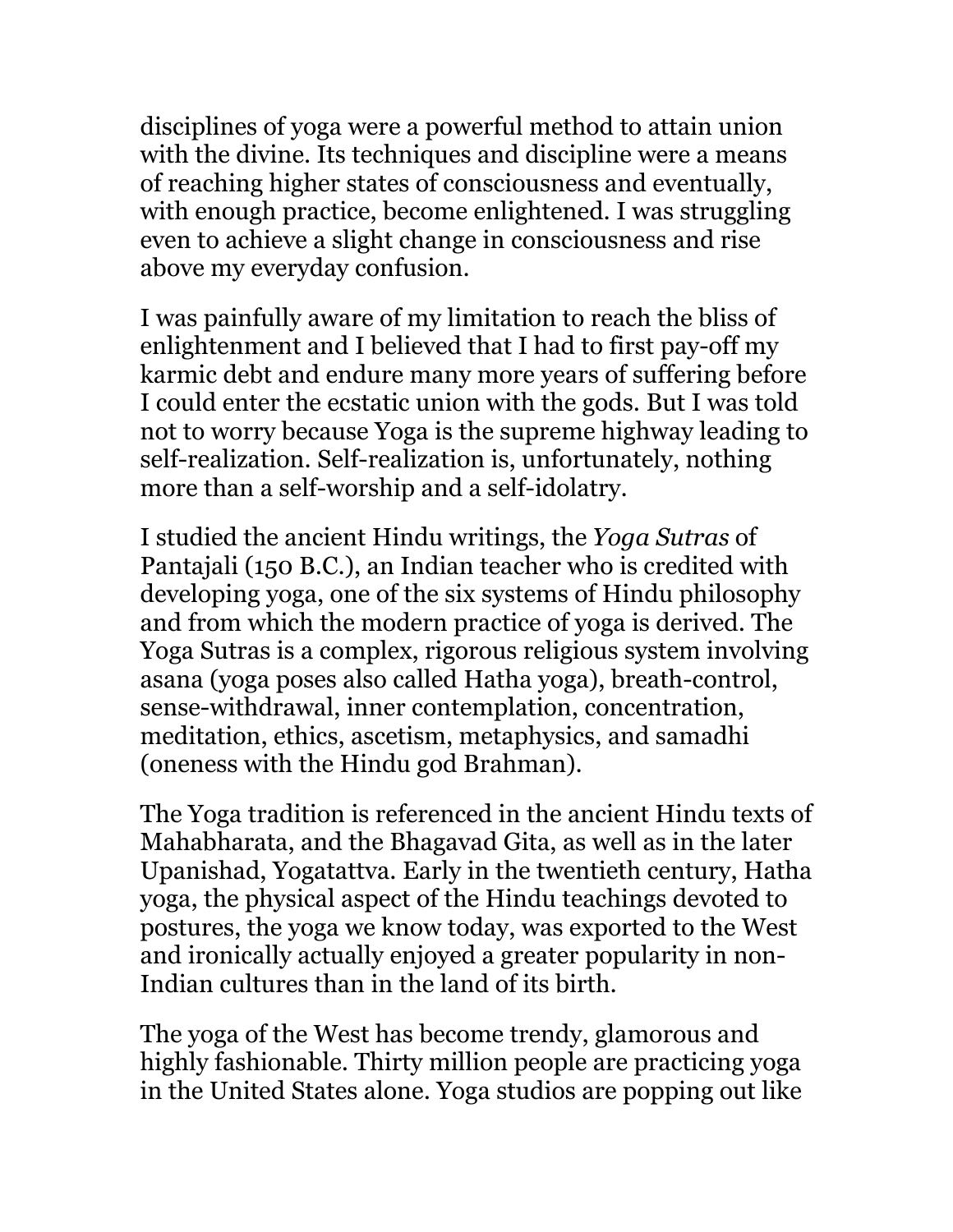mushrooms all over the landscape. Despite the fact that much of the emphasis of Western yoga is on the beauty of the form and the perfection of the pose, the philosophy and meaning of yoga is taught in most classes.

However, the tendency in the West has been to dissociate Hatha yoga from its source, which is an intimate part of the whole Hindu religious system. As a result, many practitioners see yoga primarily as a technique for improving fitness and flexibility or reducing stress, and don't recognize Yoga is not just merely an exercise but, indeed, a religious practice. The purpose of Yoga is to awaken the Kundalini spirit to move into your being and take possession of your body. There is no denying yoga exercises have clear physical benefits, but do people really know what they are getting themselves into? Can yoga be separated from its religious ancestral roots?

In many of the yoga studios I visited, I found altars made of statues, posters and images of Ganesh, the elephant god, Hanuman, the monkey god, Shiva, Krishna, Kali, Durga, shakti, Buddha, etc.

In many classes, a ritual bow in front of the altar is a routine practice before and/or after the session. Often one or two Sanskrit mantras (repeating the name of gods) will be chanted and incense burned as part of the ritual and worship of yoga. I was eager to stretch and release the stress of my body but I often felt uncomfortable with the display of worship to Hindu deities. In most cases, the class ends with the greeting "Namaste", meaning I bow to the divine within you, which is another way of saying: I am god and you are god. *There is a way which seemeth right unto a man, But the end thereof are the ways of death. Proverbs 16:25*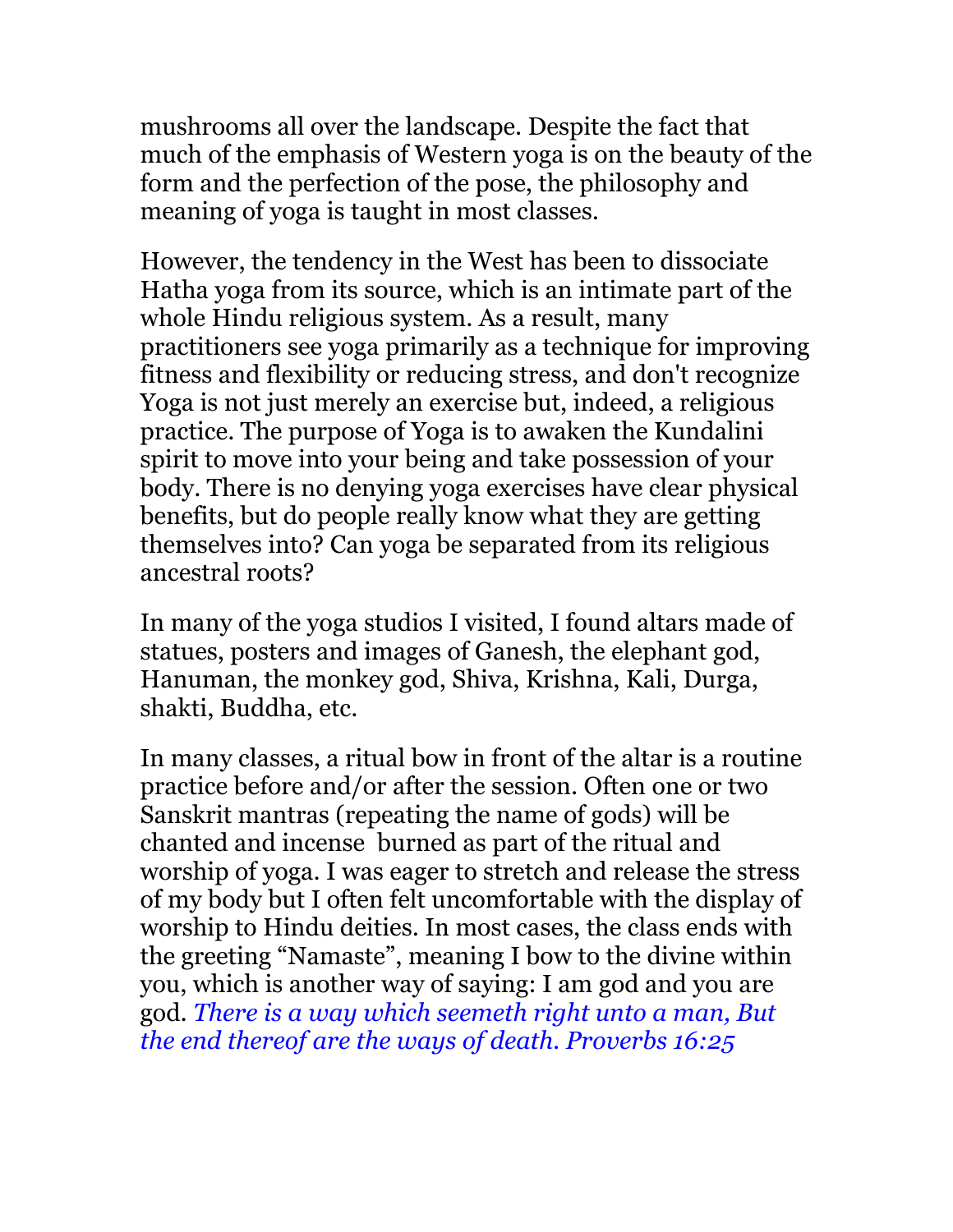The term yoga comes from a Sanskrit word which means "yoke" or "union". Practicing Yoga is yoking yourself to the Hindu gods. The series of yoga poses called "salutation to the sun" are a bowing down and a worship of the sun. The sun worship is a pagan practice common to many ancient civilizations. Yoga asana are prayer movements to the many gods of the polytheistic Hindu religious system; they are offerings to the 330 million Hindu gods.

Most people would agree that entering a yoga class is not like walking into a fitness gym for a stretching class. Why is yoga so appealing to the western crowd?

There is in most yoga space a mystical atmosphere appeasing the overstimulated nervous system of the average westerner. This appealing ambience created with encens, soft music, dim lighting and repetition of mantra quiet the mind and provide a refuge from the outside world. It is clear yoga reach far beyond mere physical exercise and is indeed a religious practise. Hindu devotees are offended to witness westerners separate yoga from its source and purpose. The sacred space of yoga is a devotional religious practice even if most yogi and yogini don't consciously recognize it.

Yoga exercises copy nature. Many yoga poses can be traced to the shapes of animal creatures, such as the cobra, cat, dog, tortoise, crab and eagle. I remembered a teacher in the cobra pose, who was encouraging the class to ask what would it feel like to be a cobra. And she said: "Become the cobra"...!! Looking back at this moment, I recognize the deceptive work of the serpent...!! Here I was in the cobra pose trying to become a cobra....!! What an embarrassing, pathetic episode....!!

The implication of yoga is that God is to be found in and through the mortal body instead of through the eternal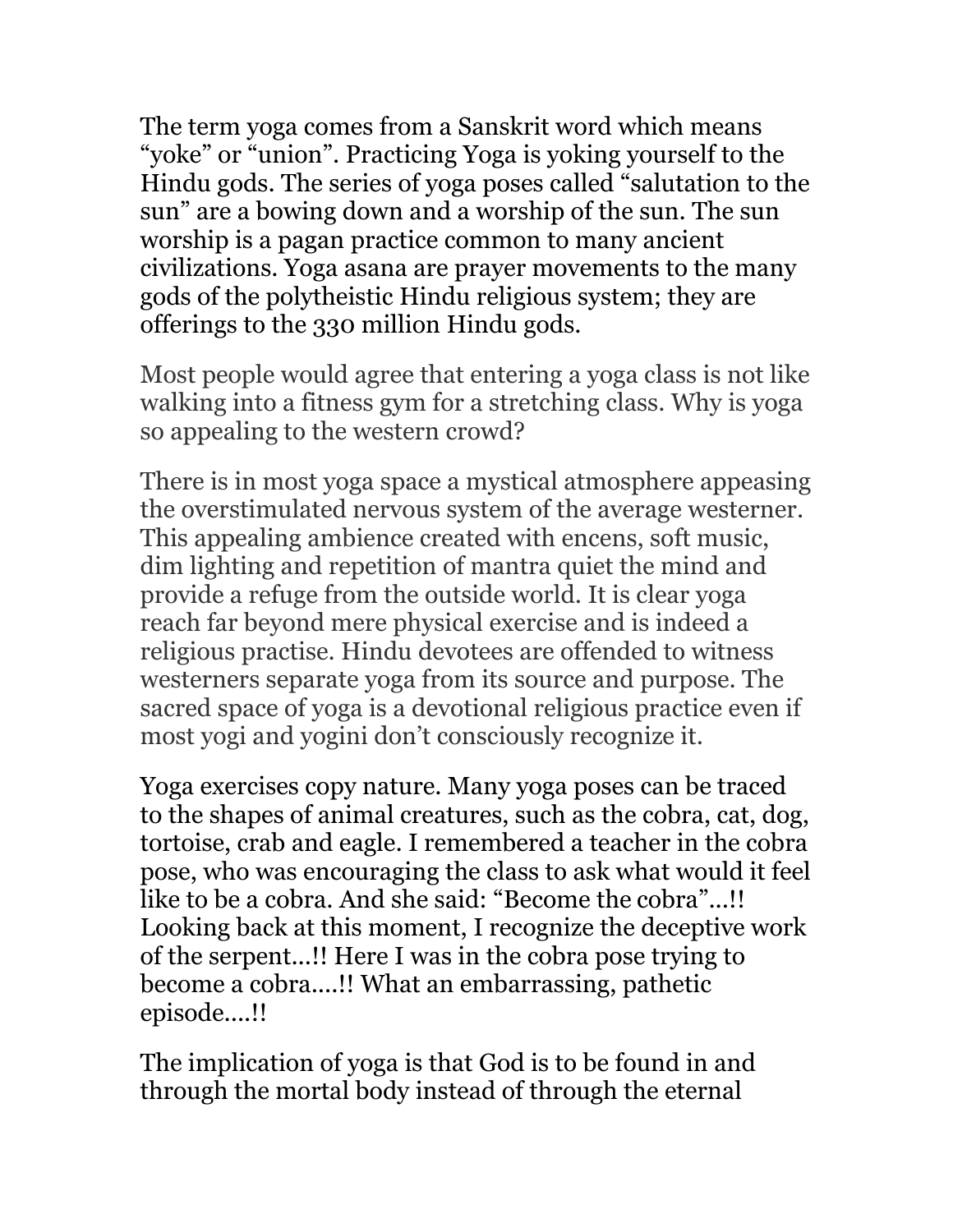spiritual soul. *Now this I say, brethren, that flesh and blood cannot inherit the kingdom of God; neither doth corruption inherit incorruption.1 Corinthians 15:50* 

Pantheism is a belief shared by many of the New-Age belief systems. Pantheism also happens to be a core belief of Hinduism. Pantheism is a belief which identifies God with the universe, or regards the universe as a manifestation of God. This concept holds that the creator and the creation are one and the same, and that the creator is not separate from the creation, and that the creator did not precede the creation.

The truth is, God lives in a different dimension that has nothing to do with the universe He created. The concept of pantheism is consistent with the core beliefs of Hinduism and most New Age practices. *Therefore, my beloved, flee from idolatry (1 Corinthians 10:14); Little children, guard yourselves from idols (1 John 5:21).*

*Remember the former things of old: for I am God, and there is none else; I am God, and there is none like me; declaring the end from the beginning, and from ancient times things that are not yet done; saying, My counsel shall stand, and I will do all my pleasure; Isaiah 46:9-10*

Comments from readers:

sheila says: I practiced yoga for a short period of time and found that the breathing and the exercising (stretching) helped me. How do you do you separate the physical benefits from the evil spiritual manipulations?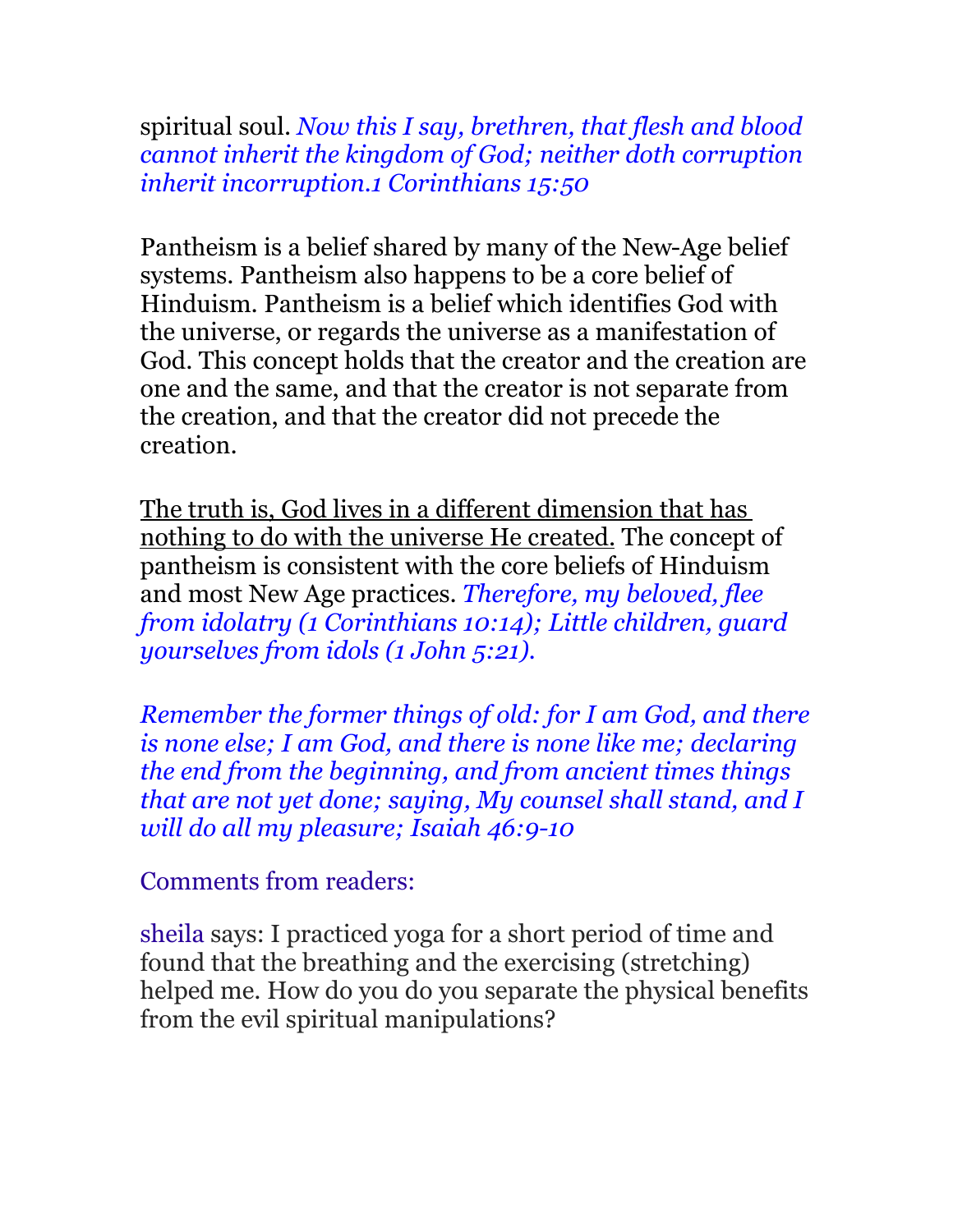*Philippe says:* Dear Sheila There is no way you can separate Yoga from its source. The moment you walk into a yoga studio, you submit yourself and are affected in subtle ways by dark ancestral spirits responsible for Yoga. As you stretch your body into yoga poses, you open yourself, you create opening for theses forces to move into your body. That is what Yoga is designed for, to open you up to facilitate the movement of Kundalini in your body. Breathing and stretching doesn't belong to Yoga. There are many quality stretching classes available. I recommend Pilates or/and good old cardiovascular exercise such as jogging, swimming, bicycling, kayaking, anything in the great God outdoor is good for the soul and good for the body…..! God bless you with healthy exercises…..

## 25- The Torments of my meditation

At seventeen I started studying the books of Krishnamurti , an Indian sage and scholar, and kept trying very hard for several years to apply his teaching of emptying the mind. I had such a difficult time in my meditation trying to cease all mental activities and wandering thoughts. It seems the more I tried to quiet the mind, the more agitated and rebellious my thoughts would become. The goal of meditation seemed very elusive and I kept failing miserably. Later I would become very uncomfortable every time I meditated with a group of people. I could feel everyone's struggle to "get it" and the heaviness of endless repression of thought. I practiced Vipassana meditation and followed the teachings of Goenka, a teacher from Burma, who introduced Vipassana to the West.

The Vipassana week-long course I attended were torturous exercises where I forced myself to sit for hours without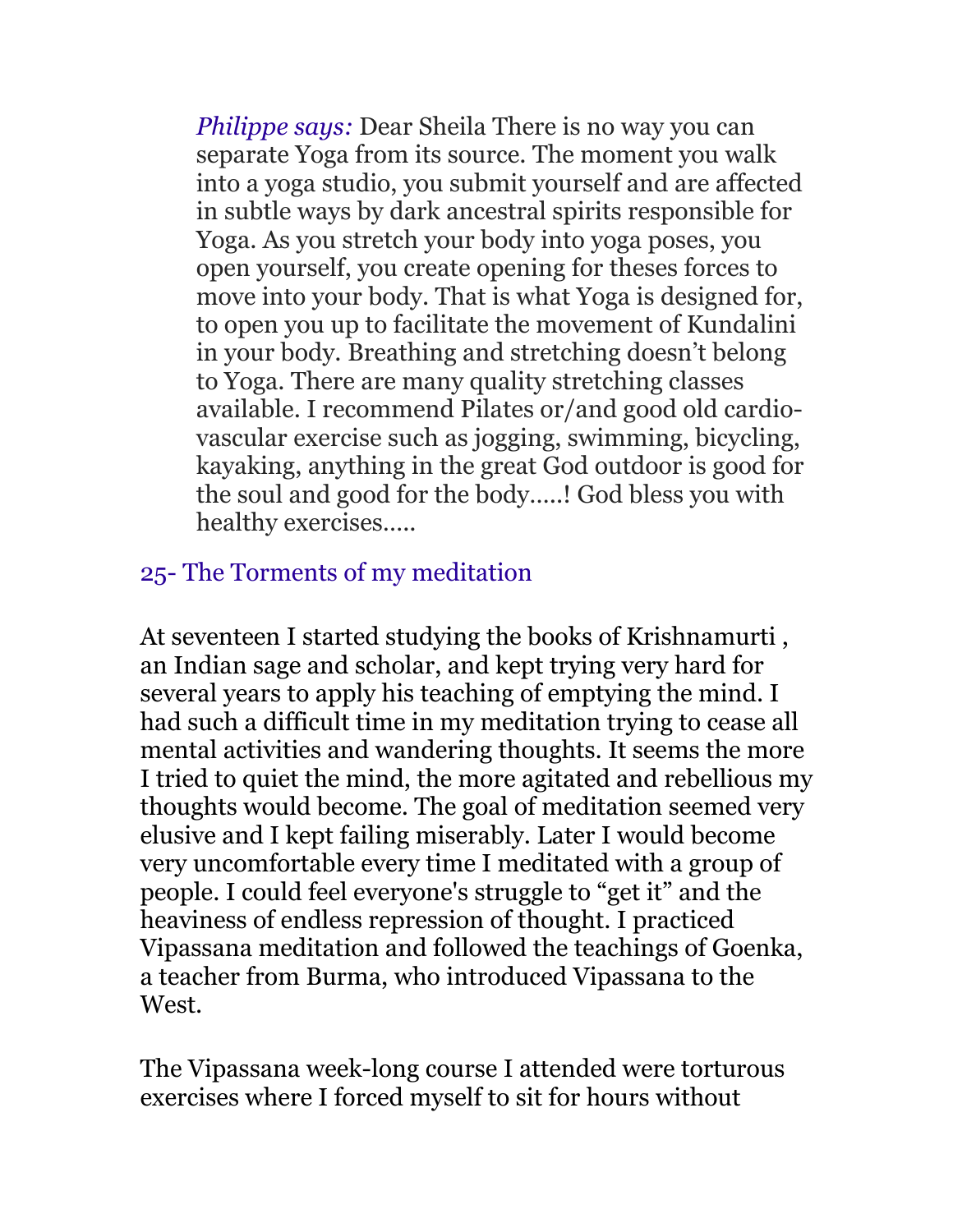moving, denying the extreme pain and discomfort of my body. I thought, "Surely this will do me good and will get me closer to spiritual liberation"....!! Eventually, after a few days of this gruesome regimen, I could not stand this torment any longer and I sneaked out of the centre discreetly without telling anyone. I had been smart enough not to give my wallet to the front desk at my arrival, as required by the Vipassana management! Oh Lord what do we have to endure to find You?

The emptying of the mind is one more deception that puts us in a vulnerable position. It can be peaceful but it is a dead, neutral state. I have known good friends who have been practising meditation for decades and are no closer to God than when they first started. It is true, meditation sometimes brings release from anxiety and stress, however true spirituality and transformation doesn't occur in the blank state of meditation but through a renewal of the mind. It is a dynamic process that involves pure devotion and genuine love of God. It is a fullness, not an emptiness.

When I am full of the exquisite presence of God, I delight in His Grace and I am constantly thinking of Him as well as feeling His love. Suppressing the mind is like removing the wheels of your car to make it work better....!! We need to use our mind to commune with God and to study His Word, and, in so doing, we are reaching into the Great Mind of God. It is a doorway, a tool to draw closer to Him and to love Him. *Do not conform any longer to the pattern of this world, but be transformed by the renewing of your mind. Then you will be able to test and approve what God's will is—his good, pleasing and perfect will. Romans 12:2*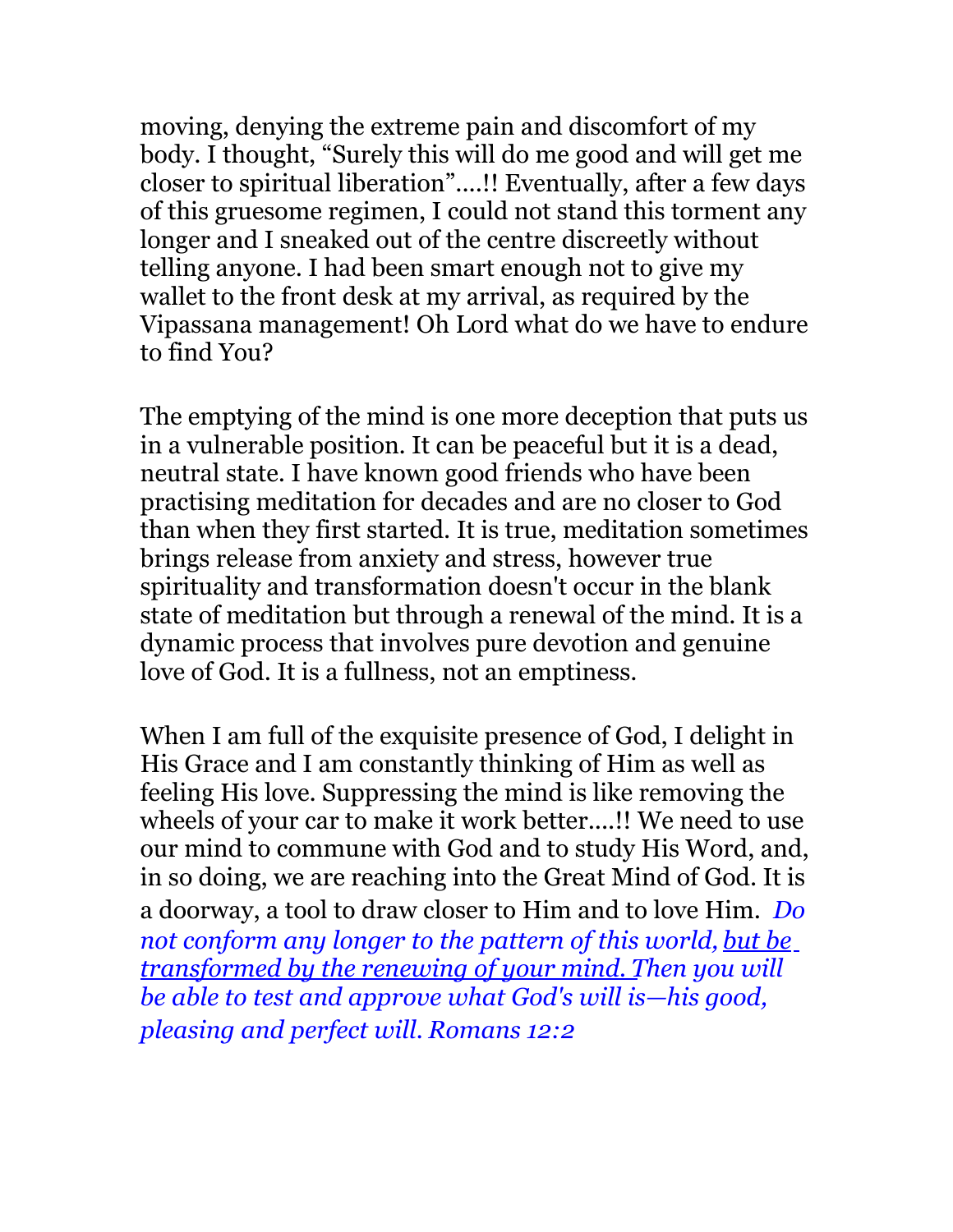*and thou shalt love the Lord thy God with all thy heart, and with all thy soul, and with all thy mind, and with all thy strength. Mark 12:30*

### 26- Healing and Miracle

As a massage therapist since 1983 I have used and learned many healing modalities. Early on into my professional practice, I had a natural disposition for energy healing and I routinely used it as a part of my massage work. Because of my interest and studies of all form of healing, I also received treatments from other practitioners using different techniques of energy healing. From this in-depth study and from experiencing all energy healing modalities available today, I recognize only two kinds of energy healing.

One kind of energy healing is using and directing the natural electro-magnetic energy flow of the body through the hands of the practitioner into the recipient, the person lying on the massage table. The feeling of love for the person in my heart is what would trigger this flow of energy through my hands. I could also direct that flow with the mind. The feeling I had when I was in this mode of giving, was a mild sensation of electricity moving through my hands. There is nothing weird or magical about this process and I don't believe it is dark.

The body is like an electrical circuit and with some practise everyone can feel that electrical sensation in the hands. In its most simple form, we all use this hands-on healing when we hurt ourselves, having the instinctual reflex to place our hands on the injury. The more healthy, strong and vital one is, the more powerful this flow of energy will be. People respond very well to this treatment; they feel rejuvenated, relaxed, and often all stress-related malfunction of the body disappears. In my eagerness to help and give to people, I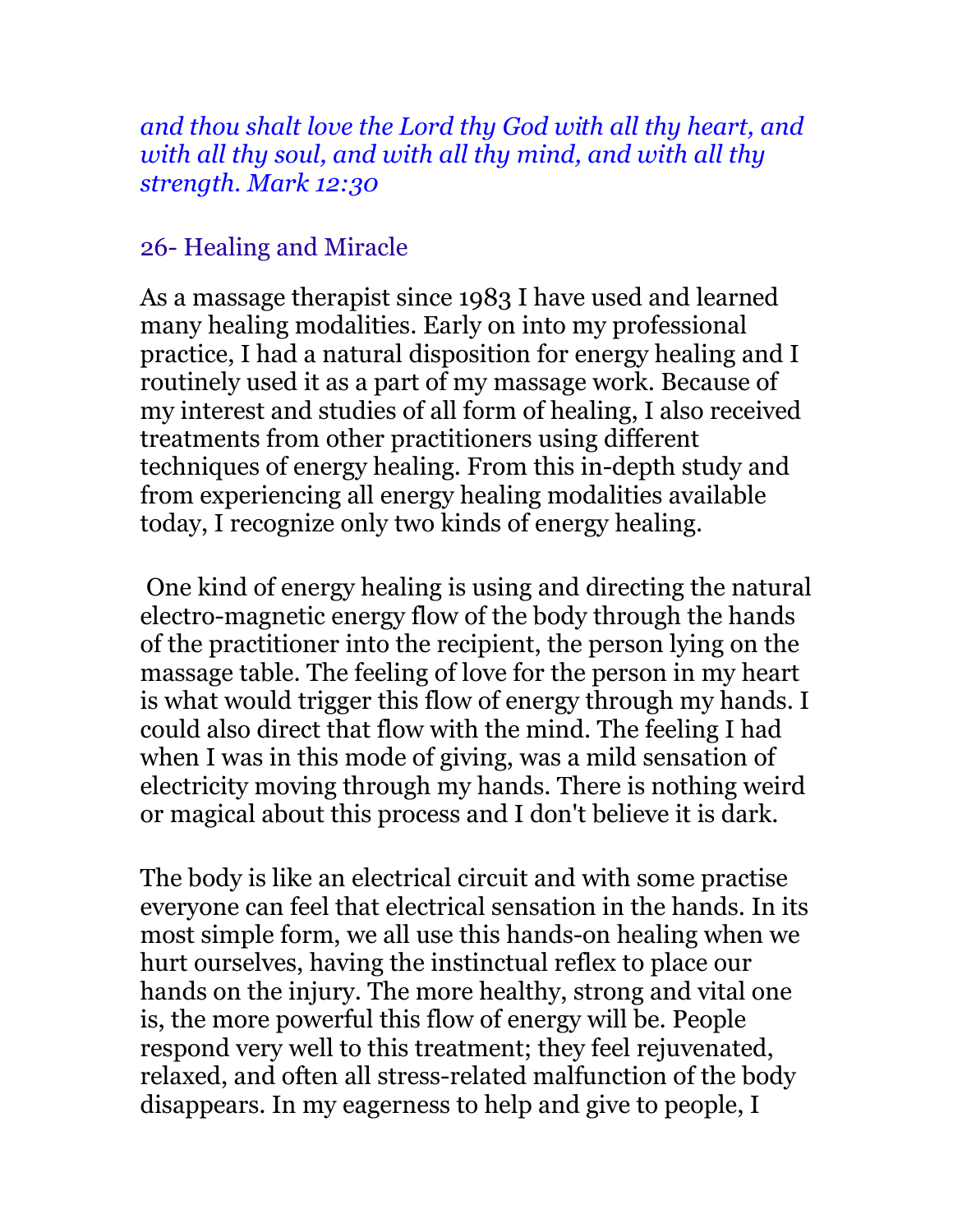often overdid it. I would get carried away and find myself afterward drained and burned out.

The other kind of energy healing is using a different source of energy for the treatment. This kind is the one that most energy healing modalities use. Practitioners open themselves to "universal energy" and through the top of the head let "divine energy" descend though the hands into the recipient. There are many different terminologies to describe this process but they all have in common the opening and the receiving of an outside source of energy. Because of this, practitioners don't usually get depleted and drained. They are not using their own energy supply but simply are allowing the "universal current" to move through their body.

This process is similar to channeling, and a medium uses it to "download" information from the spirit realm. Treatment of this kind sometimes offers peace of mind, releases the recipient from aches and pains, and even produces apparent and temporary healing miracles of chronic conditions. They are sometimes effective in providing solutions to apparently insurmountable problems.

There is, however, an invisible fee to be paid besides money upon receiving such a treatment. The price to pay when one receives "healing" from this kind of "energy transfer" is the real possibility of an invasion of demons, that take up residence in the unsuspecting patient. I am not saying it will automatically happen, because there is much variation and individual differences with practitioners and patients. It depends on where your heart is and what is the motivation for giving or receiving a healing.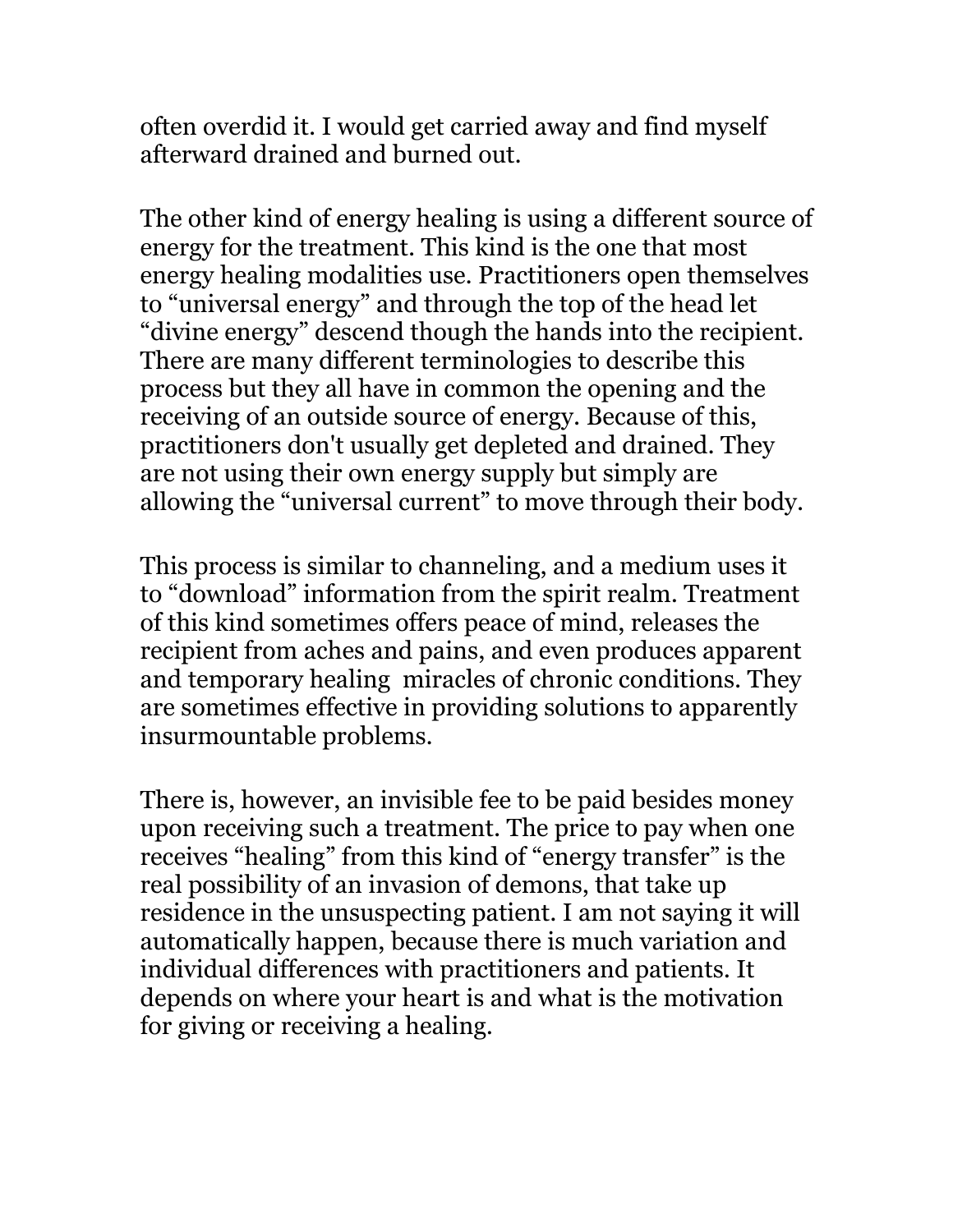I practiced this kind of energy healing calling on God, Jesus, Archangel Michael, and Mother Mary to move through me for the benefit of my patient. In my case, I don't think there was much space for demons to move in, because the minute you utter the Name of Jesus, the demons fly away. They have no choice, it's a universal law: they can't coexist with the Name of Jesus. Also, my motivation for imparting healing was pure, selfless, and my heart was filled with love and compassion for my clients.

In my ignorance I was protected and surrounded by God's grace and compassion for my transgression of "playing witch doctor", because I didn't have yet the authority to speak in the Name of Jesus. When we are reborn in Him, when we have a true intimate relationship with Him and we abide in His Words and Commandments, then and only then can we speak in the Name of Jesus. Speaking in the Name of Jesus without the authority is a dangerous practice that may backfire on us.

*13 Some Jews who went around driving out evil spirits tried to invoke the name of the Lord Jesus over those who were demon-possessed. They would say, "In the name of Jesus, whom Paul preaches, I command you to come out." 14 Seven sons of Sceva, a Jewish chief priest, were doing this. 15 (One day) the evil spirit answered them, "Jesus I know, and I know about Paul, but who are you?" Acts 19:13-15*

True, permanent healing only happens with the grace of the Lord. The Christian laying-on of hands with devotion, prayers, supplication and petition will bring healing from God's mercy. Unbeknownst to New-Agers, Christians often experience miraculous healing and it is easy to find countless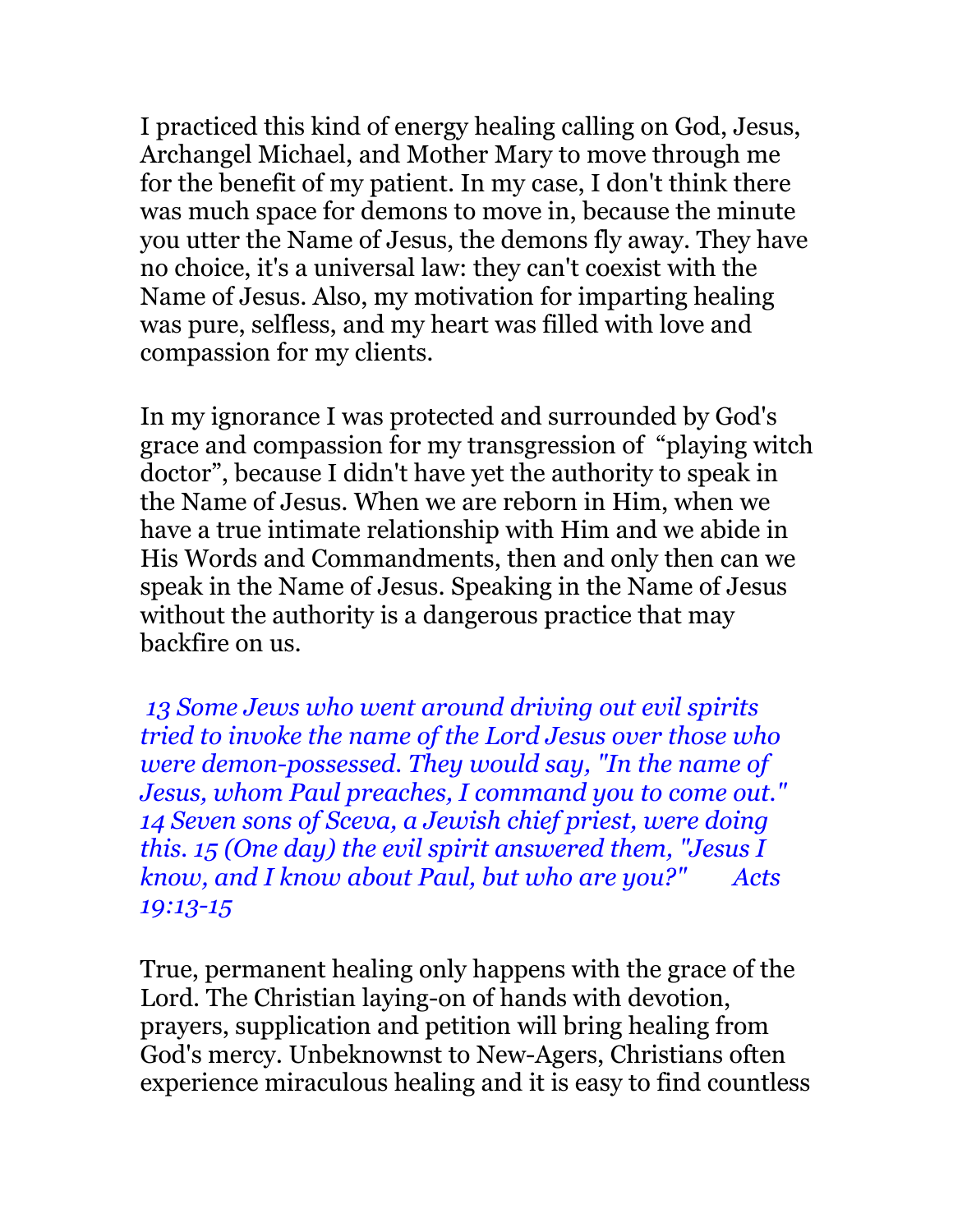testimonies of these divine occurrences ( see Miraculous Healing at [http://www.unleavenedbreadministries.org/?](http://www.unleavenedbreadministries.org/?page=testimonies) [page=testimonies\)](http://www.unleavenedbreadministries.org/?page=testimonies) God is well and alive in the faith of many true Christians today and miraculous healings are not just a thing of the past, when Jesus walked the earth, but are occurring today.

Popular energy healing modalities such as Reiki, Pranic healing, etc., are all under the dominance of dark forces. I didn't know the dark has the power to perform some temporary healings and apparent miracles. João Teixeira de Faria, who calls himself "John of God", has been one of the more popular faith healers in Brazil for the past thirty-five years. Teixeira de Faria claims that he channels more than thirty "doctor entities" (including Dr. Fritz). He is big business for tour operators around the world.

*There shall not be found among you anyone who passes his son or his daughter through fire, or one who practices witchcraft, or an observer of times, or a fortune teller, or a sorcerer, or one who conjures spells, or one consulting spirits, or a wizard, or one who calls up the dead. For all who do these things are an abomination to the Lord, and because of these abominations the Lord your God drives them out from before you." Deuteronomy 18:9-12*

27- Dalai Lama, prince of peace?

Spiritual leaders of other faiths, such as countless Indian gurus, Buddhist Lamas, and in particular the famous Dalai Lama, have been funded by non-profit corporations of the West and have received, since the early 1900's, a wide coverage and marketing through the Media.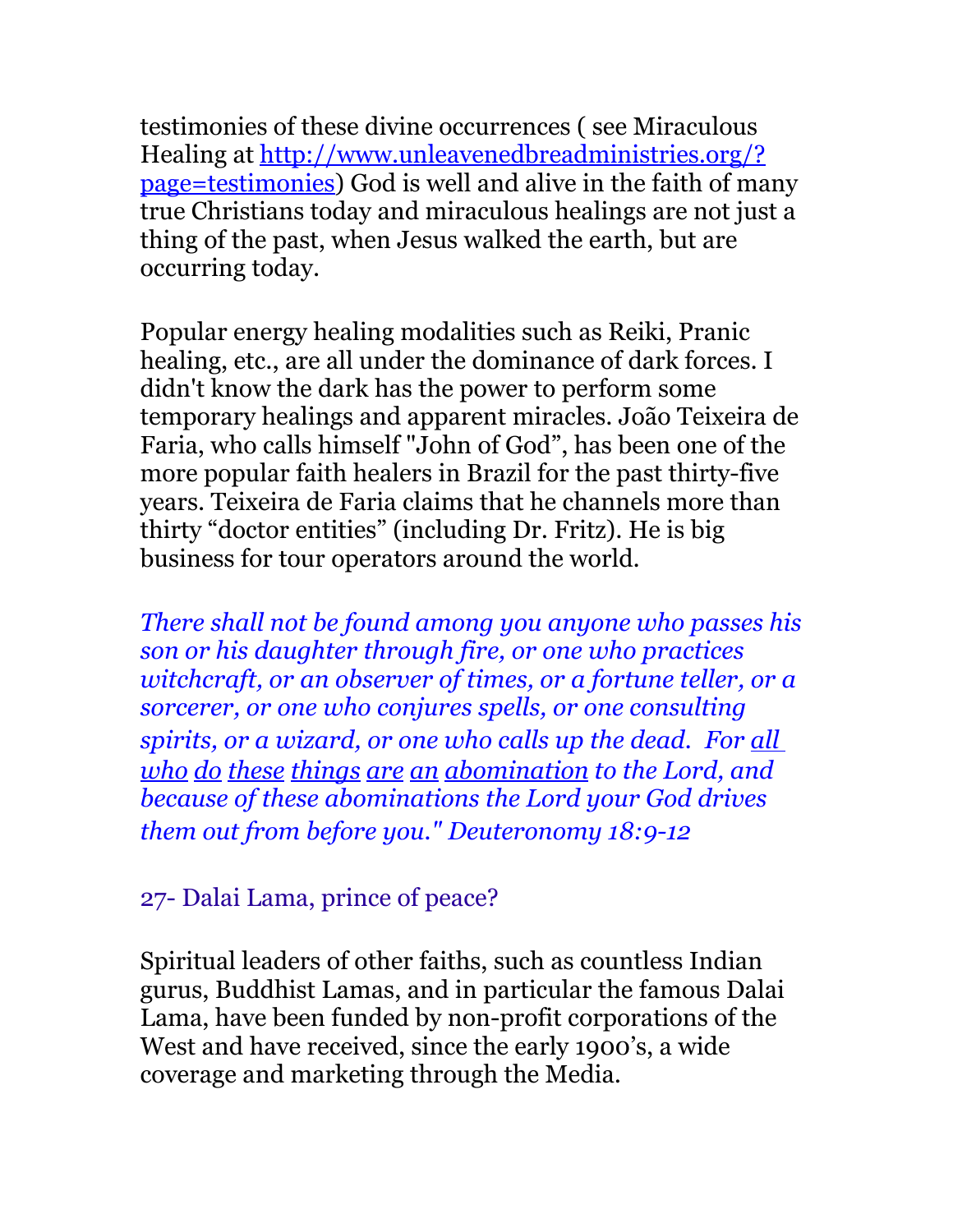Buddhist temples, Stupas and Dharma centres, as well as Indian Ashrams and Yoga studios are rapidly spreading everywhere. These organizations seem to have an endless supply of money. It would take a lot more funds than just donations from devotees to build such an amazing network of Centres in such a short time. The hidden agenda of such a promotion is to weaken the foundation of the Christian stronghold of the Western world.

I have discovered that the "humble man of Peace", the Dalai Lama, is actually very wealthy and paid by the CIA. In fact, this non-materialist holy man is he biggest serf owner in Tibet. (Yes, Tibet is a feudal society ruled by the Lamas). Legally, he owned the whole country and everyone in it. In practice, his family directly controlled 27 manors, 36 pastures, 6,170 field serfs and 102 house slaves.

The first time he fled to India in 1950, the Dalai Lama's advisors sent several hundred mule-loads of gold and silver bars ahead to secure his comfort in exile. After the second time he fled, in 1959, Peking Review reported that his family left lots of gold and silver behind, plus 20,331 pieces of jewelry and 14,676 pieces of clothing.

During the fighting, the Dalai Lama fled into exile. This flight is portrayed by lamaists as a heroic, even mystical, event. But it is now well-documented that the Dalai Lama was whisked away by a CIA covert operation. The Dalai Lama's own autobiography admits that his cook and radio operator on that trip were CIA agents. The CIA wanted him outside of Tibet as a symbol for a contra-style war against the Maoist revolution.

28- Mayan calender and 2012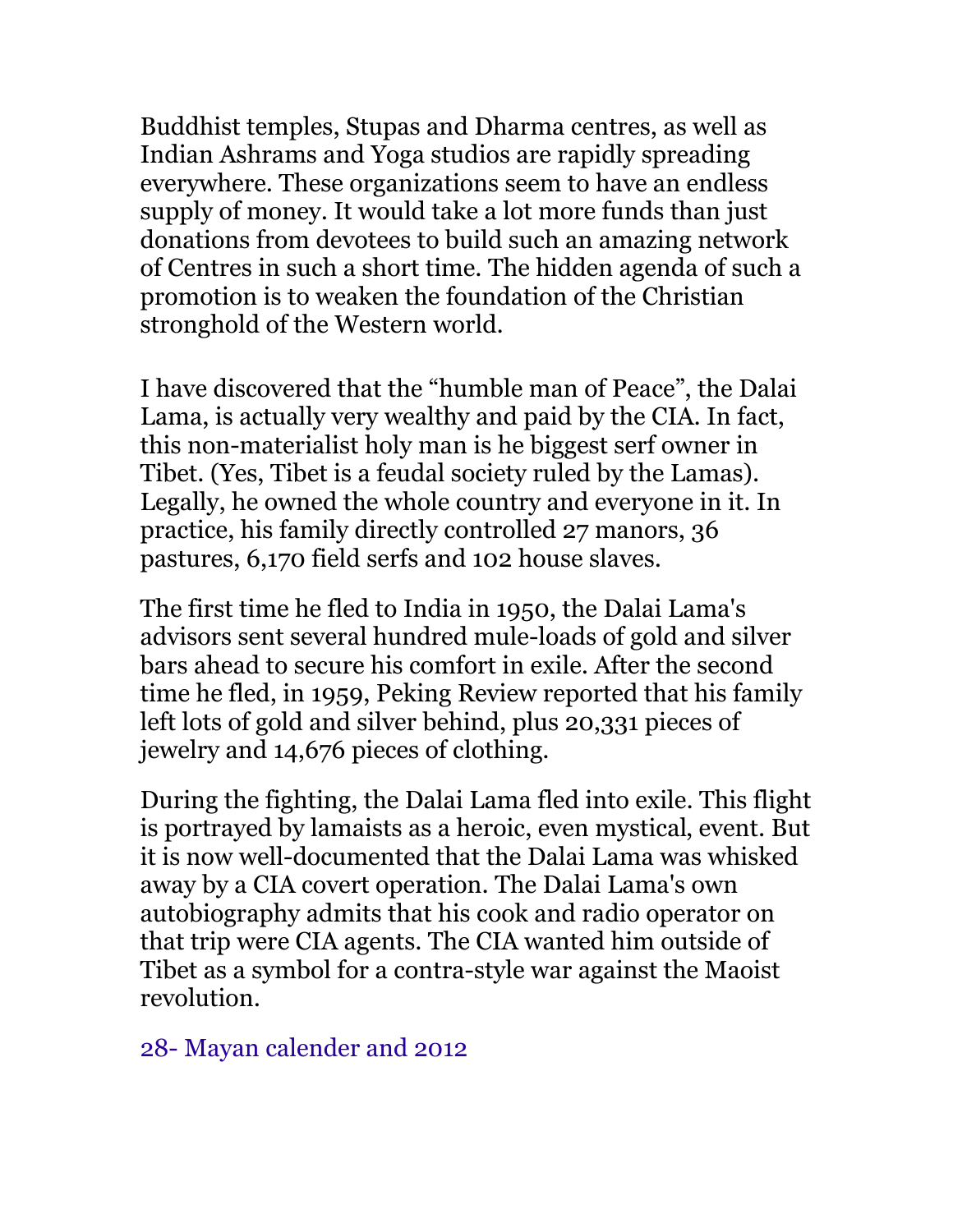There is a massive propaganda regarding the Mayan calendar and the so-called 2012 end time. No doubt 2012 is going to be a year of intense turmoil and upheaval, and I believe we will be by then in the end time, experiencing the seven years of the Great Tribulation. But this 2012 end time deadline is a date set-up by corrupted men and is not of God's timing. The Tribulation will continue well over 2012, just as the year 2000 was not the end of the world. The New Age portrayed the Mayan as a very advanced civilization with knowledge of mathematics and astronomy. We are told the Mayan understood the "science of cycles", which has been passed down for centuries of generations through ancient texts and knowledge of the "ancient ones". It is a fact that the Mayan knew the ancient mysteries and much of who they were has been glorified.

There have been a lot of stories and myths told about the Mayan to make them look as if they were highly spiritually evolved. I don't think it is true. One of the stories is that, as a people, they eventually vanished without a trace. The implication is that the Mayan, as a group entity, have been translated into a higher dimension/heaven. They have experienced the rapture and have ascended .....!!! Yet archeologists have recently discovered a cache of idols and statues that date back to 300 B.C. of the Mayan period in the Yucatan Peninsula. These figures depict monsters, demons and serpents. All have a reptilian demeanour and represent what they worshiped and what they saw.

It is known that the Mayans prayed to reptilian gods and worshiped the reptilian form ("the ancient ones"). Quetzalcoatl ("feathered snake") is the Aztec name for the Feathered-Serpent deity of ancient Meso-america, Civilizations worshiping the Feathered Serpent included the Olmec, the Mixtec, the Toltec, the Aztec, and the Maya. The Maya knew him as Kukulkan. The worship of Quetzalcoatl/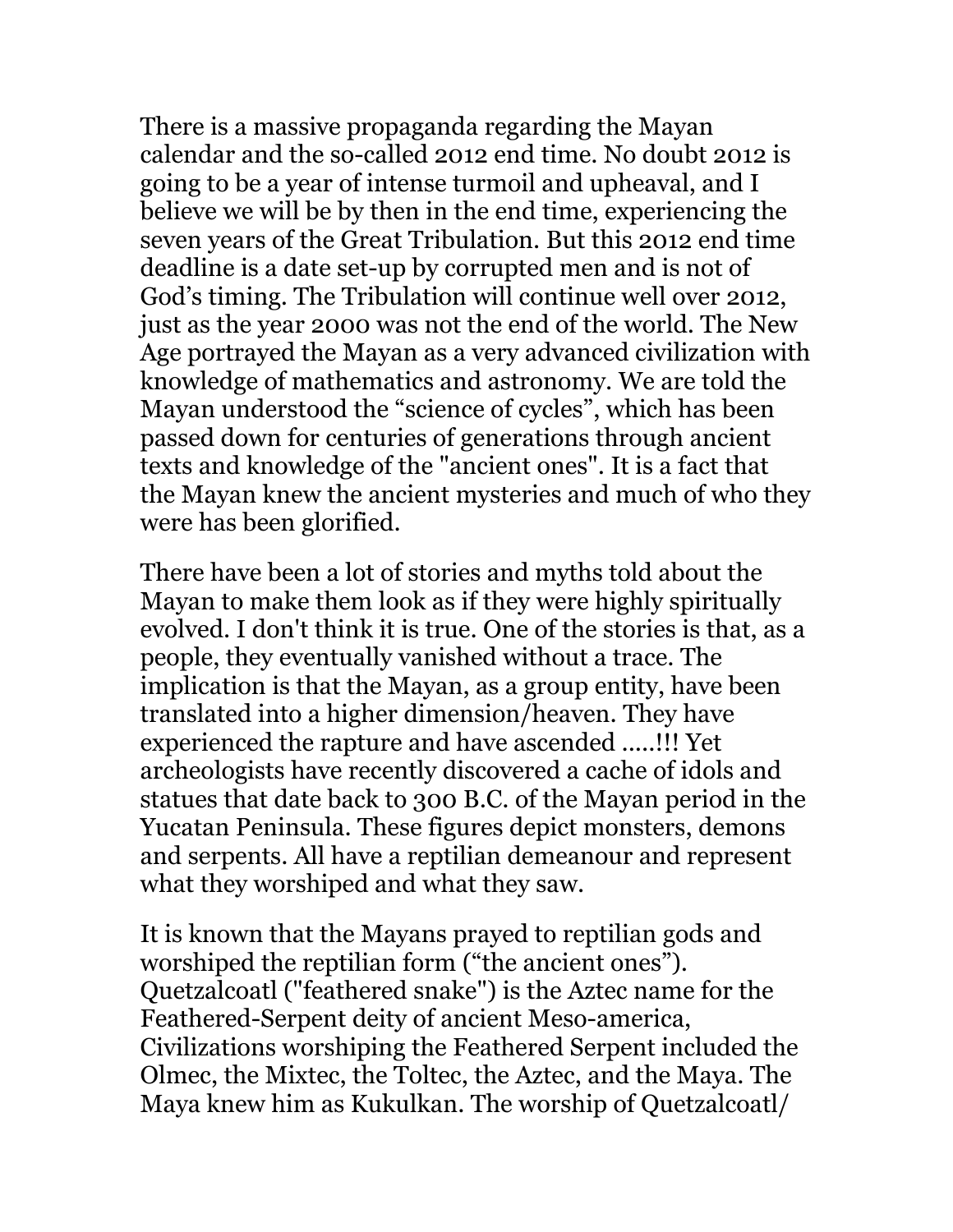Kukulkan sometimes included human sacrifices. They had sacrificial altars on top of pyramids found in the Yucatan and all over Central/South America. One of the rituals was to slice open the chest of the living sacrificial victim and pull out the heart.

Now I am sure you will agree with me that these people were completely barbaric and demonic.....!!! Like many ancient civilizations and native tribes, they were worshiping Satan, the serpent. Yet we are told all these fantastic, flattering, unreal stories about them for the purpose of selling the agenda of the Illuminati. They are the ones I believe who set the date 2012 for their own nefarious purpose. It is a "code date", meaning it is loaded with programming and mind control. The year 2012 is for the Dark Power a deadline to achieve ultimate control of humanity through a one-world government and one-world religion. In this context, the Mayan are being used as a convenient revival of some "ancient mystery", which is yet another part of the master plan to deceive humanity and confuse people away from the truth of Jesus.

The New-Age is a revival of Babylonian pagan religions passed down to us through the Egyptians, Aztecs, Incas, Mayans, Hindus, Buddhists, Chinese (Taoism), and American Indians. The hidden religion carefully concealed from public eyes behind the multiplicity of New-Age cults and practices is Freemasonry.

## 29- Freemasonry is truly the worship of Lucifer

Those who are being initiated in esoteric knowledge are gaining access to Lucifer, who is represented in esoteric language as being the universe's deep secrets. Secrets will remain locked unless a person is worthy. The requirement for being granted entrance into the occult inner circle is the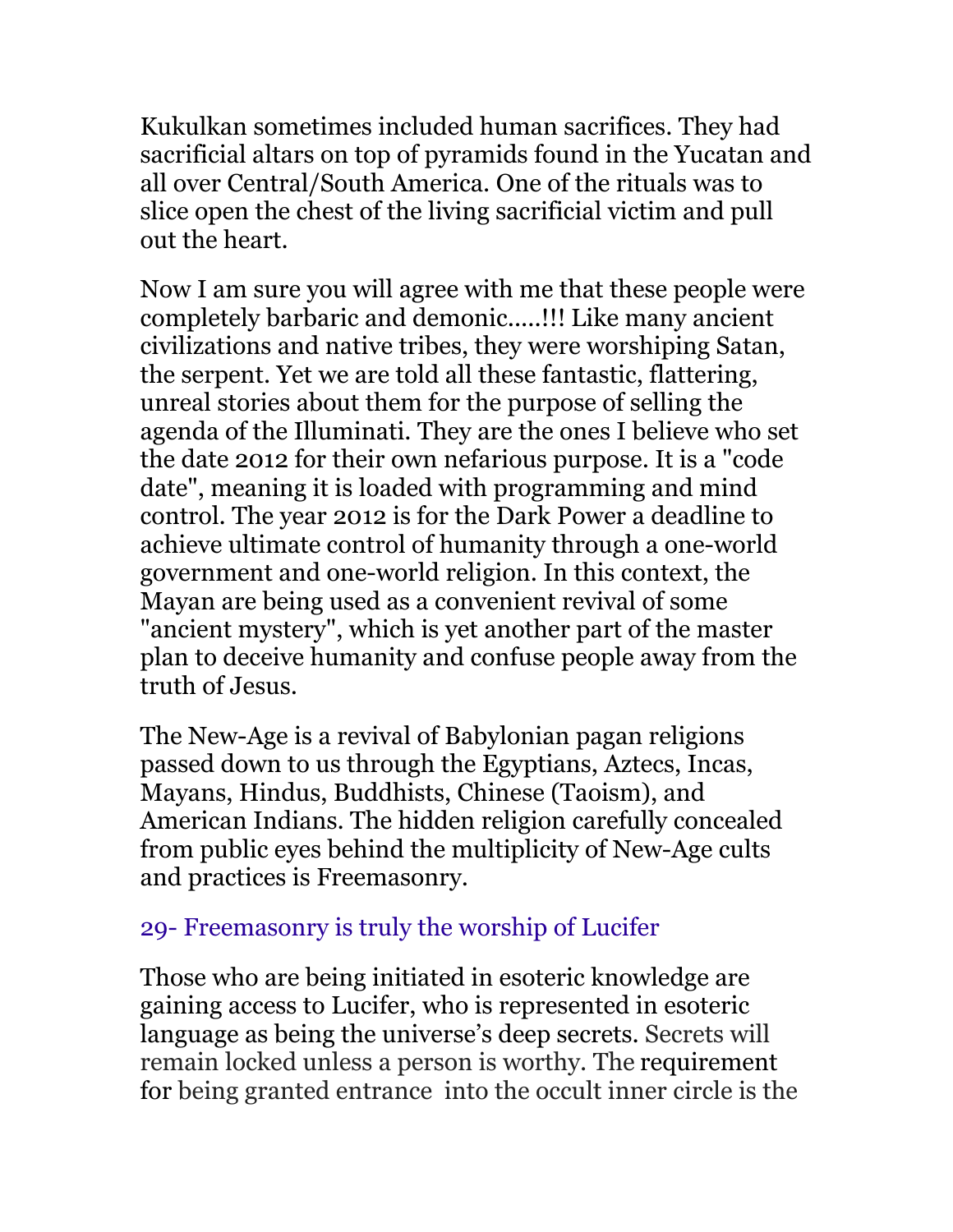worship of Lucifer. Of course, in most cases, this is not clearly stated but carefully hidden in a symbolic language.

The rewards for selling your soul to the Devil are fame, power, money, prestige….etc…… I believe, lest I have too high of an opinion for humanity, that most people who take initiation through the many rituals of a secret society such as Freemasonry are led to believe they are pledging obedience to the only one true God. Only the leaders at the top of the pyramid of the organization know the real truth. How many people will consciously, deliberately, openly choose to worship Lucifer? Perhaps more than I think! I used to honestly believe in the natural goodness of mankind, but this is not what God reveals in his Bible :

*" And the Lord saw that the wickedness of man was great in the earth, and that every imagination of the thoughts of his heart was only evil continually. Genesis 6:5*

*"as it is written, There is none righteous, no, not one;"*

*" They have all turned aside, they are together become unprofitable; There is none that doeth good, no, not, so much as one*

 *"for all have sinned, and fall short of the glory of God;" Romans 3:10-12-23*

What is happening now through the many practices of the New Age is that this occult knowledge and invitation for secret initiation has become widely available for anyone interested in "Spirituality". Of course, the word here designates the Dark magic arts. No need for secret societies anymore, the Devil is anxious to gather as many devotees as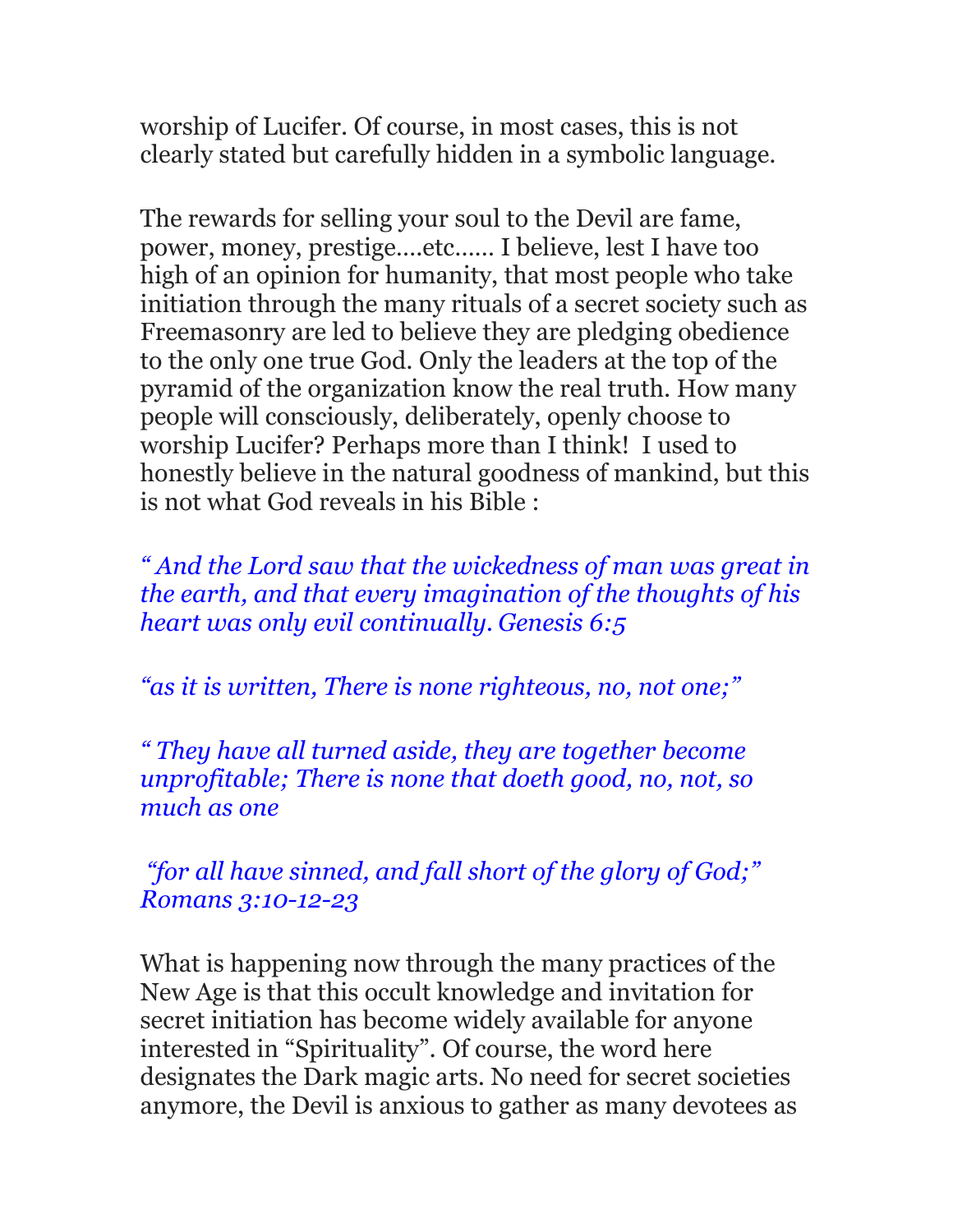possible. Time is running out and the "Mysteries" are more and more becoming common knowledge.

Perhaps if people really understood that Masonry is a worship of Lucifer, no one would join, and the citizens of most communities would rise up as one to demand that the organization be completely outlawed. According to Alice Bailey, the Masonic movement will be the religion of the New System. Benjamin Creme, a Theosophist who promotes the coming of the New-Age Messiah, Maitraya, also believes Freemasonry will be the religion of the New Age. Freemasons claim to be the keepers of the Ancient Mysteries, known only to its Illuminati, but derived from Egyptian and Babylonian Mystery Cults, the Kaballah, and Gnostic cults.

Albert Pike (Dec 29, 1809-Apr 2, 1891) whose statue stands in Judiciary Park, Washington D.C., was a Luciferian who confessed Lucifer as his own god (see below quote). He was the former Sovereign General of The Supreme Council of Grand Sovereign Inspectors, General of the 33rd Degree of The Freemason Scottish Rite. How is that for a grand title ?! Is this ridiculous enough for you? He is most definitely not one of the meek who shall inherit the earth…! He wrote in his 1872 book, *Morals and Dogma of the Ancient and Accepted Scottish Rite of Freemasonry*:

"Lucifer, the Light-bearer! Strange and mysterious name to give to the Spirit of Darkness! Lucifer, the Son of the Morning! Is it he who bears the Light, and with its splendors intolerable blinds feeble, sensual or selfish Souls? Doubt it not!"

There is also compelling evidence that he founded the Ku Klux Klan. Pike can be justifiably regarded as the most influential Freemason who ever lived. In his book "Morals and Dogma", Pike confirmed that the god of the Illuminati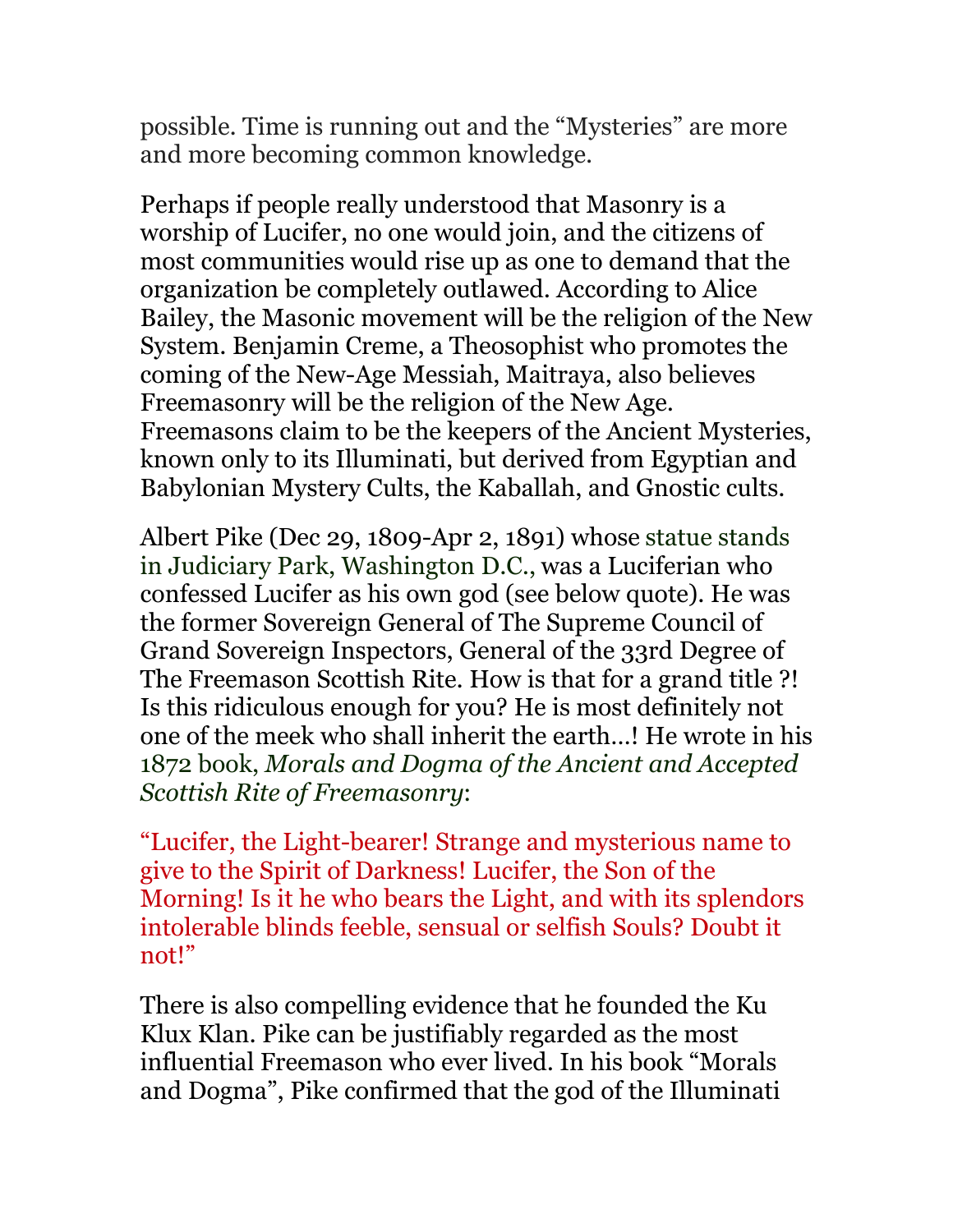and the New World Order is Lucifer. He wrote; "The Masonic religion should be, by all of us initiates of the high degrees, maintained in the purity of the Luciferian doctrine."

"Yes, Lucifer is God, and unfortunately Adonay (Jesus) is also God. For the eternal law is that there is no light without shade, no beauty without ugliness, no white without black, for the absolute can only exist as two Gods: darkness being necessary to light to serve as its foil as the pedestal is necessary to the statue, and the brake to the locomotive."

Pike asserted in his book that Freemasonry is identical to the ancient mysteries, which clearly means that all their teachings in all their books are precisely the same as the ancient, pagan, Satanic mysteries! Pike continues in Morals and Dogma "The true and pure philosophic religion is the belief in Lucifer, the equal of Adonay (Jesus); but Lucifer, God of Light and God of Good, is struggling for humanity against Adonay, the God of darkness and evil."

Once we know the true nature of the New Age and Freemasonry, and the true agenda of the United Nations, it becomes clear why they have been so anxious all these centuries to keep the lid of secrecy tightly screwed down. Thus, we have on one hand "the all seeing eye" at the top of the pyramid, the very few Luciferian selected elite guarding secrets within secrets and wheels within wheels, and the remainder of humanity making up the rest of the pyramid sitting below, manipulated and clueless about the real agenda of the elite.

David Spangler, Director of Planetary Initiative, United Nations, wrote: "No one will enter the New World Order unless he or she will make a pledge to worship Lucifer. No one will enter the New Age unless he will take a Luciferian Initiation."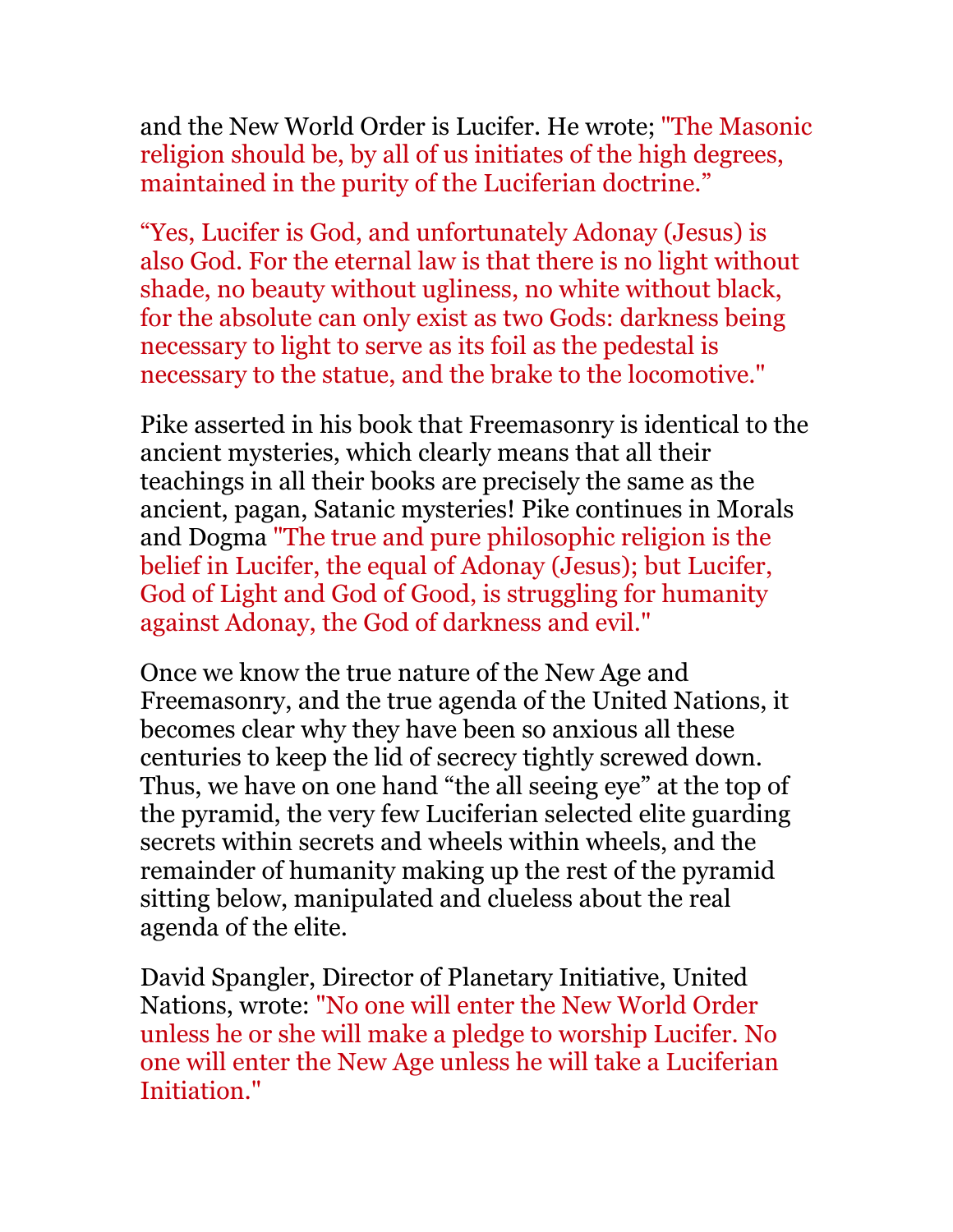However, we may be clueless and manipulated but we are not powerless. The success of Lucifer and his elite, can only be achieved if his agenda is kept secret and if we remain ignorant of our God-given right. Jesus says as Christians, we have been given authority and power over the devil in His name. We can take away the dominion of Lucifer in believing what God says. We are ordained to rule over him. *Behold, I have given you authority to tread upon serpents and scorpions, and over all the power of the enemy: and nothing shall in any wise hurt you."(Lk.10:19)*

"*Ephesians 6:11-13: Put on the whole armor of God, that you may be able to stand against the schemes of the devil. For we do not wrestle against flesh and blood, but against the rulers, against the authorities, against the cosmic powers over this present darkness, against the spiritual forces of evil in the heavenly places. Therefore take up the whole armor of God, that you may be able to withstand in the evil day, and having done all, to stand firm.*

*For our wrestling is not against flesh and blood, but against the principalities, against the powers, against the worldrulers of this darkness, against the spiritual hosts of wickedness in the heavenly places."* 

### 30- History repeats itself

The Bible says history repeats itself: *"That which hath been is that which shall be; and that which hath been done is that which shall be done: and there is no new thing under the sun" Eccl.1:9-11.* 

The Nazi leaders, Hitler, Himmler, Rahn, Rosenberg, Hess, Feder, Sebot were all ardent Theosophists, and their esoteric societies, The Thule, Vril, Seekers of the Grail, etc., were steeped in the same occultism and pantheism so prevalent in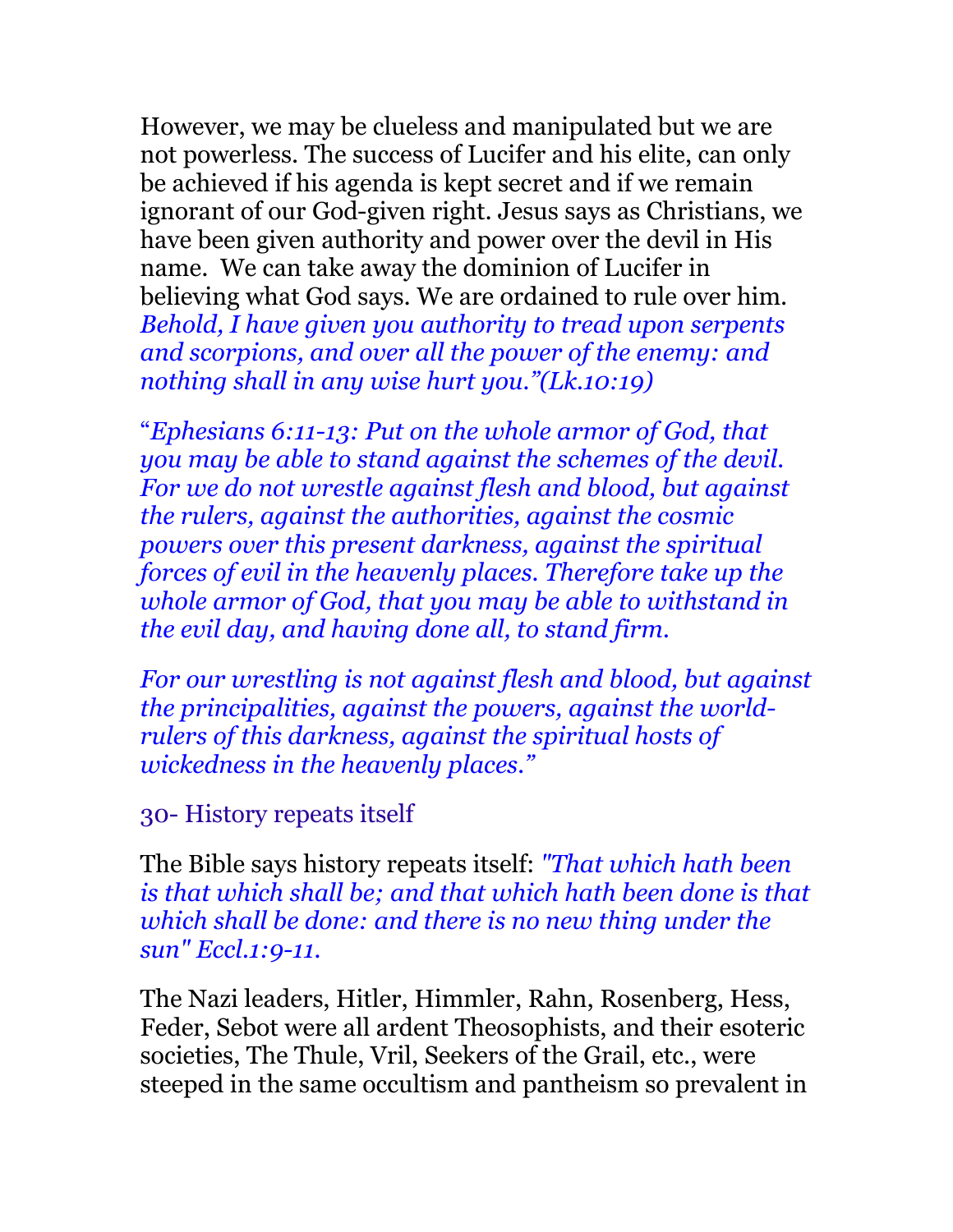today's New Age and environmental movements. Hitler and the whole Nazi Regime were deeply involved in the occult and he believed that his leadership was a divine mission on behalf of what he termed the "Ancient Aryan Masters".

The Nazis believed in the arcane doctrine known as the "Macrocosm/Microcosm" theory of the universe. This is also an intrinsic aspect of New Age belief, "As above, so below". The New Age acknowledges the existence of "ascended masters", who are organized into a "hierarchy" headed by a New-Age Messiah, Maitraya. The Nazis similarly believed in the existence of a hierarchy of "masters" headed by a New-Age Christ, whom they believed to be Adolf Hitler.

Nazism was a synthesis of occultism and gnosticism, based on "The Secret Doctrine" and a synthesis of the old Babylonian Mystery teachings and Eastern religions such as Hinduism and Buddhism. Nazi adepts believed the gods lived in mythical Shamballa. The New Age Movement is a synthesis of occultism and gnosticism, based on "The Secret Doctrine," and a synthesis of Eastern religions with the Babylonian Mysteries. Just as with National Socialism, New Age initiates believe the gods are established in Shamballa.

The New Age Movement is openly hostile to Christianity. The New Age is the Church of Lucifer, and the Christian believers are considered the undesirables in need of cleansing.

#### 31- Maitreya, the counterfeit Messiah is coming

In the early eighties I heard about Maitreya, who is called " the World Teacher". I researched who he was and discovered he was described as being the present head of the spiritual hierarchy, "the Christ". I did not understand how a Buddhist name could be used for the Christ, neither did I know how the Christ became a "spiritual hierarchy"?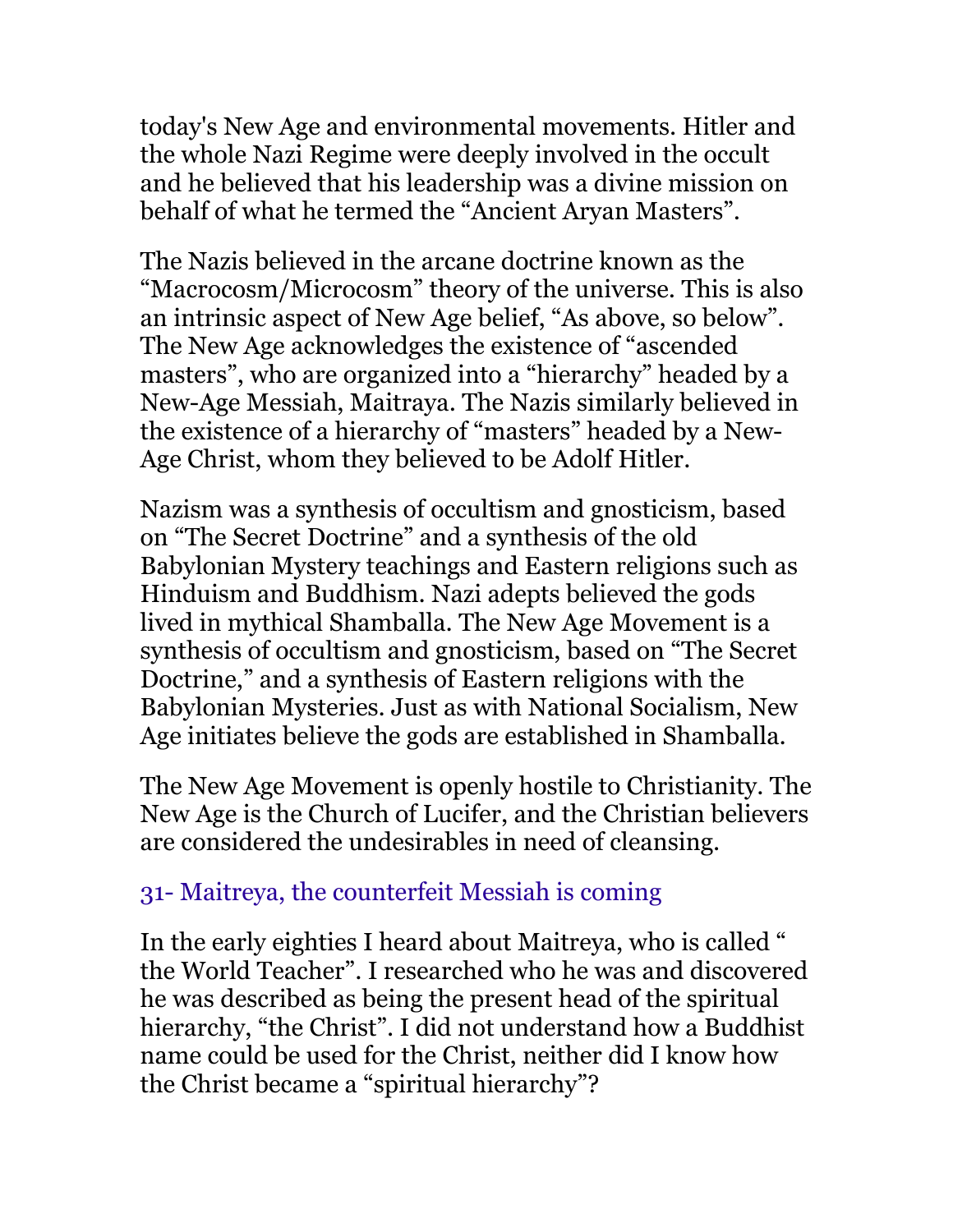Maitreya has been groomed for more than three decades by the Theosophist Benjamin Creme to fulfill his grand mission as "the New Age Messiah". We are told Maitreya descended in July 1977 from his ancient retreat in the Himalayas and took up residence in the Indian-Pakistani community of London. He has been living there, seemingly as an ordinary man, working on many levels to prepare humanity for his outward presence, when he will publicly appear, presented by the world medias to declare a new world religion.

### *Then if any man shall say unto you, Lo, here is the Christ, or, Here; believe it not.*

Maitreya, which means "The Loving One", is the name of the being whom Buddhists believe will come soon to aid humanity to take a step closer to enlightenment and salvation. Maitreya is believed by many Buddhists to be approaching and very near to appearing amongst men. His objective is to save all beings by leading them into the light, releasing them from their suffering, and guiding them to everlasting happiness. In many circles it is understood that Maitreya is simply another name by which "the Christ" is known in the East.

He might appear in different places under different names so as to best serve those to whom he comes. The fact that all major religions expect some Teacher to appear soon to lead them into light, love and truth, indicates the possibility that all people will recognize the same being under different names. *For there shall arise false Christs, and false prophets, and shall show great signs and wonders; so as to lead astray, if possible, even the elect. Matthew 24:23*

"Share International", is the United Nations sponsored Organization Founded by Benjamin Creme. He published "Share Magazine" in which he claims to be "telepathically"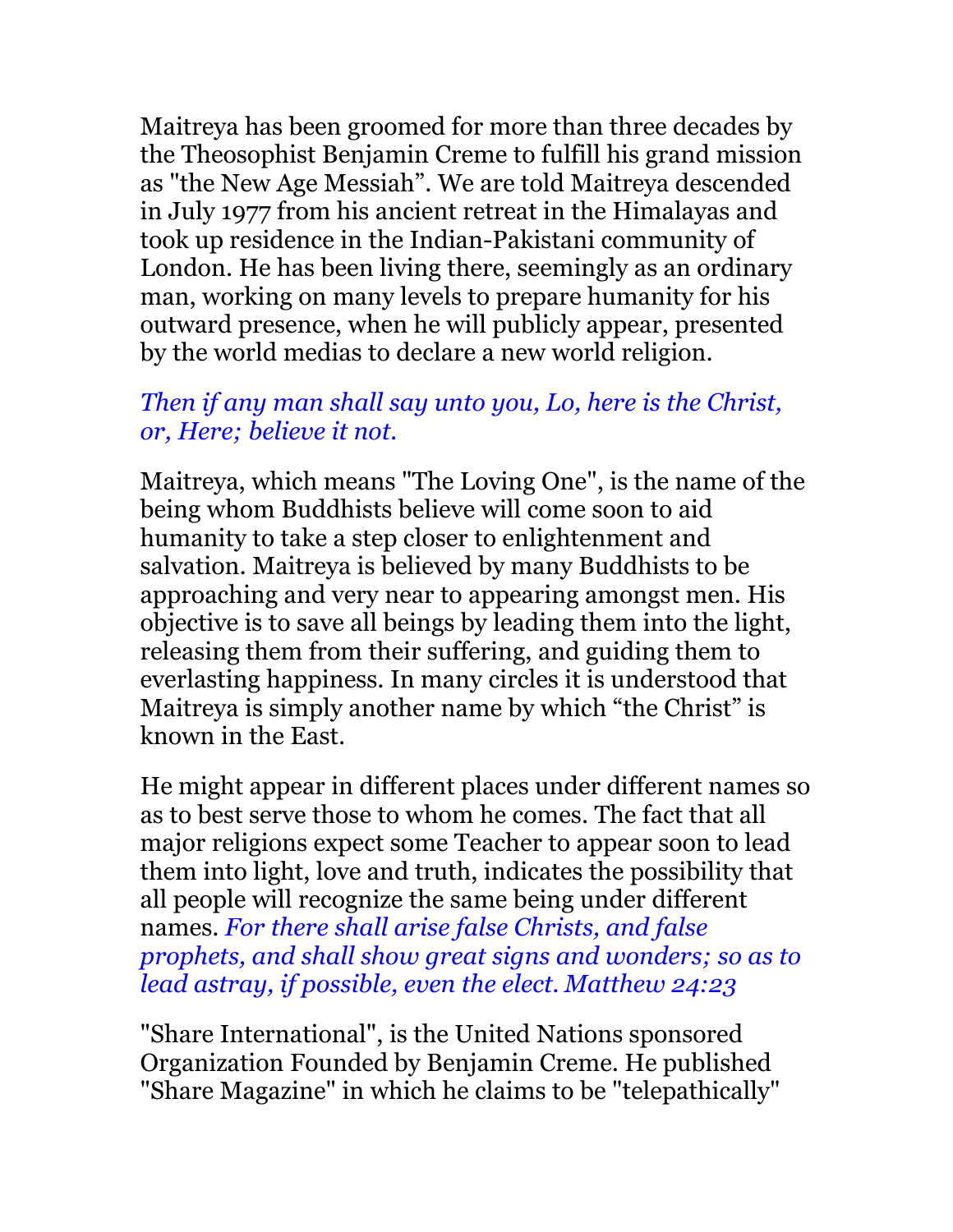connected to the World Teacher, Maitreya. Benjamin Crème, who openly worships Lucifer, stated that when the "Day of Declaration" occurs, "The Christ" will come on the world's television channels, linked together by satellite. All those with access to television will see his face. He will establish a telepathic rapport with all humanity simultaneously.

Creme continue saying that "while the Christ is speaking, everyone will feel far more love than they've ever felt before, that massive outpouring of love will cause hundreds of thousands of 'miracle' cures to take place simultaneously." According to Maitreya: "Without sharing there can be no justice; without justice there can be no peace; without peace, there can be no future". At this time of great political, economic and social crisis, Maitreya will inspire humanity to see itself as one family, and create a civilization based on sharing, economic and social justice, and global cooperation."

[http://en.wikipedia.org/wiki/Benjamin\\_Creme](http://en.wikipedia.org/wiki/Benjamin_Creme)

The other sign that will come with Maitreya is a bright star that is visible everywhere in the world. This commercial appeared on CNN in early 2009.

<http://www.youtube.com/watch?v=rjwdFkapK1w>

The fact that anti-Christ Maitreya is to be the head of a global religion that will combine elements from all religions in order to be accepted worldwide, remain to be seen. But whether it is Maitreya or another, the anti-Christ will imitate displays of signs and wonders and will perform "miracles". He will deceived the whole world and appeared to be the saviour of humanity.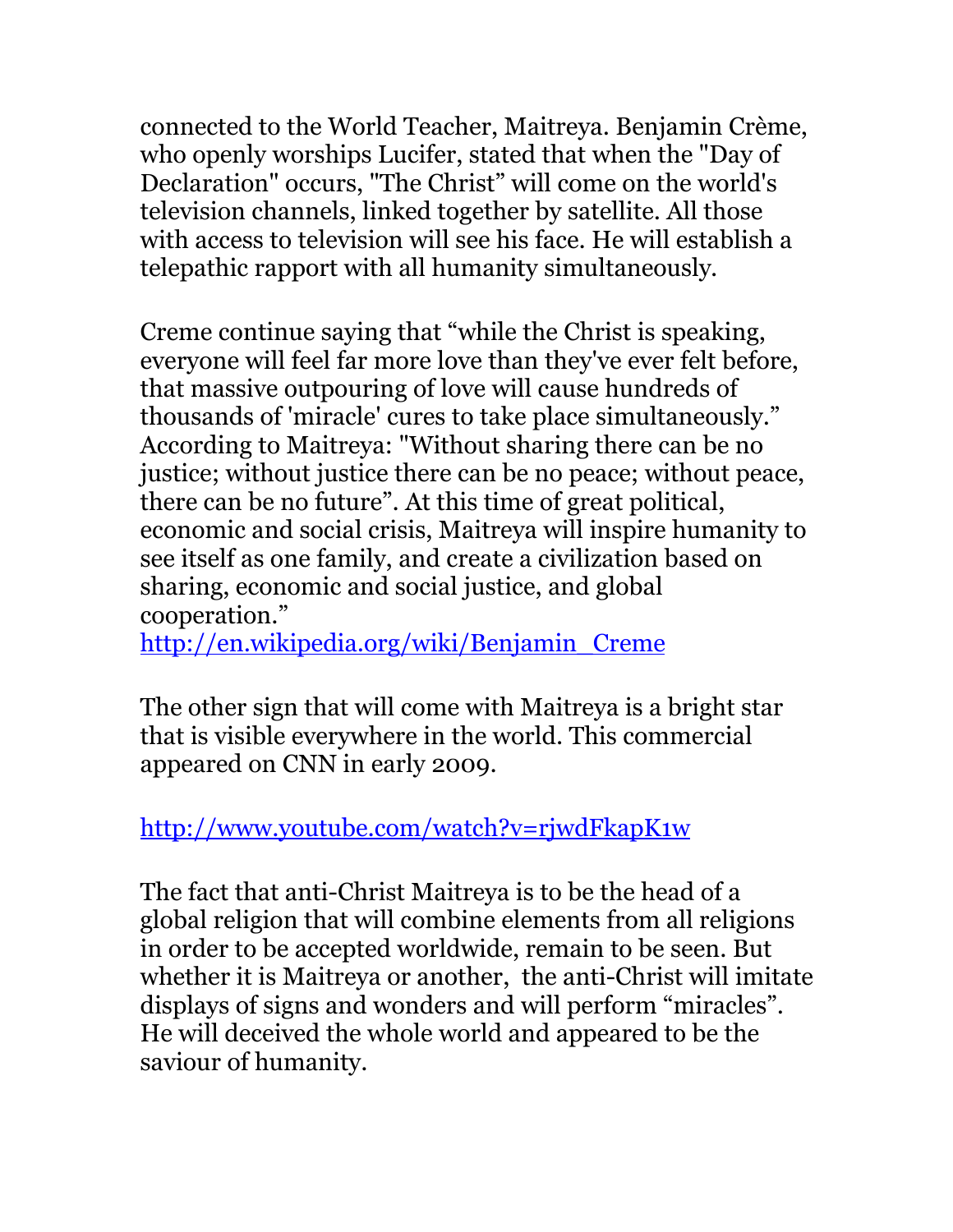*" Therefore rejoice, ye heavens, and ye that dwell in them. Woe to the inhabiter's of the earth and of the sea, for the devil is come down unto you, having great wrath, because he knoweth that he hath but a short time "Revelation 12:12*

### 32- My daughter in a Waldorf school.

A lot of new-age parents are sending their kids to be educated in the Waldorf school system. It is renown for its unconventional teachings. My daughter attended her seventh grade school year at a private Waldorf school. I rejoiced that she was receiving "an alternative education" and that she was out of the public school system. I had been studying the work of Rudolf Steiner (1861–1925). He was the head of the German Theosophical Society until 1912, when he broke away to form his own spiritual philosophy call Anthroposophy. As a highly developed clairvoyant and "spiritual initiate", he spoke from his direct communication with the spirit world. (See chapter 6 on Theosophy).

He defined Anthroposophy as 'the consciousness of one's humanity', and the disciplined methods of studying this he termed 'spiritual science'. Steiner describes Anthroposophy as a path of knowledge, to guide the Spiritual in the human being to the Spiritual in the universe. (Anthroposophical Leading Thoughts, Rudolf Steiner)

Steiner's objections with the Theosophists were mainly that they didn't revere Jesus and Christianity as special. However, he had no problem incorporating reincarnation and karma into his beliefs and used clairvoyant research to develop his own unique "Christology". Some of the required reading for acquiring a Waldorf teaching credential is : "*A Western Approach to Reincarnation and Karma."* Every Waldorf teacher reads and studies this book. Reincarnation and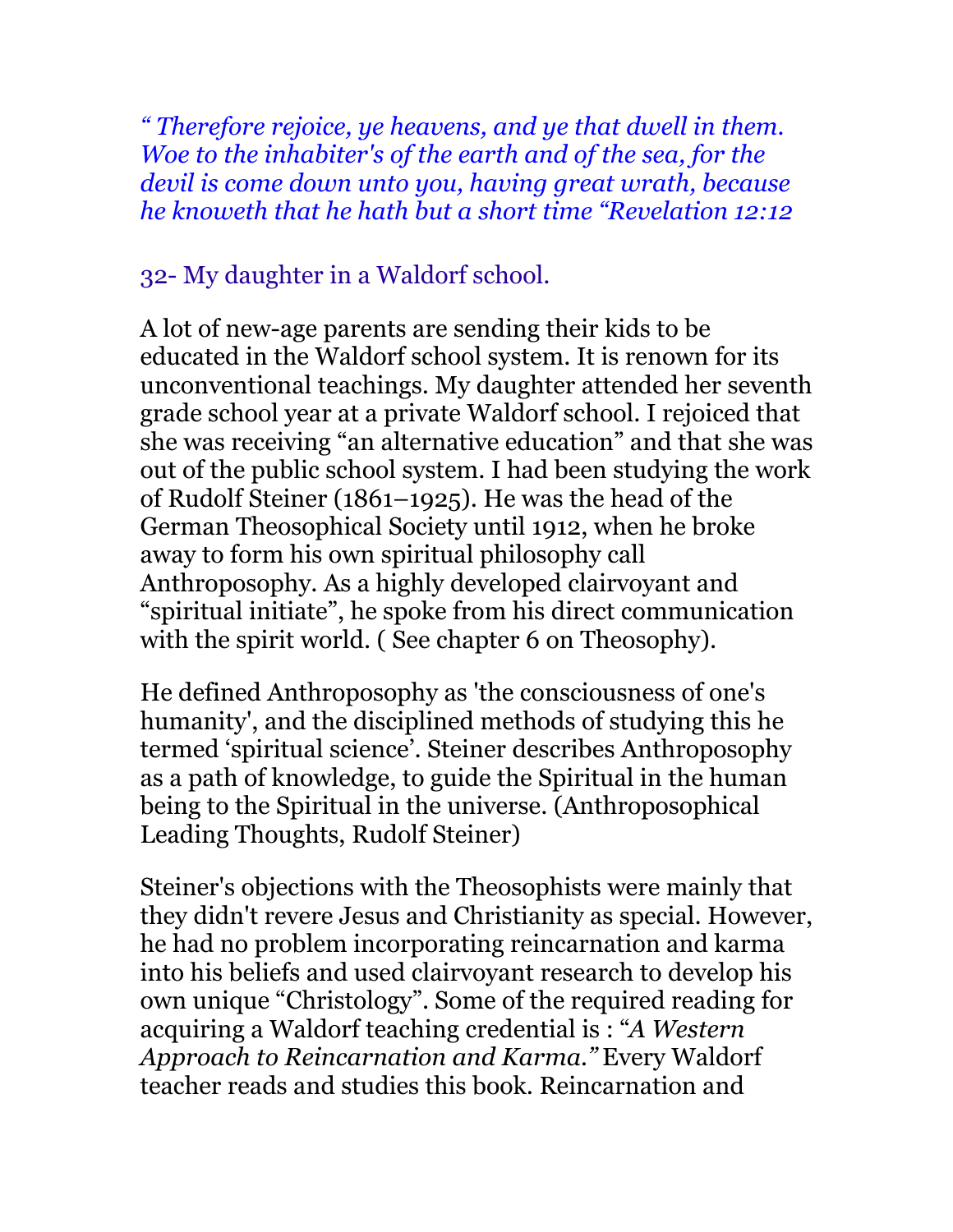karma are core teachings of Rudolf Steiner's Anthroposophy, it is an essential subject. At the time of my daughter's involvement in Waldorf education, there were a few fundamental truths of anthroposophy that had escaped my attention.

Waldorf students usually say "grace" before eating lunch. Here is an example of grace from the Waldorf journal "Education as an Art": "Sun who makes it ripe and good, dear earth, dear Sun, by you we live, Our loving thanks to you we give." This seemingly innocent pagan prayer is loaded with esoteric occult truth and represents the essence of Anthroposophy and the teaching of Steiner. The sun and the earth are god and goddess to be worshipped and prayed for, and they are substituted for God and His Son Jesus. In this quote from Steiner, Son Jesus is replaced with Sun Lucifer: "The Christos [Christ] is the Sun Hero who has transplanted all the strength of the Sun upon the Earth. Now you will be able to understand with what deep intuition esoteric Christianity conceived of the fish form, because it signifies the outer symbol of the Sun power, of the forces of the Christ. Steiner, Rudolf. *Occult Signs and Symbols.*

The ancient pagan belief of the sun as a deity, which in Theosophy, is Lucifer, the *Solar Logos*, (i.e., *the consciousness of the sun*.) is also a core belief of Anthroposophy. Schwartz, Eugene in "The Waldorf Teachers Survival Guide" states:

Most of that which contributes to our work as teachers, preparation work, artistic work, even meditative work is under the guidance of Lucifer. We can become great teachers under his supervision, for he is responsible for much of what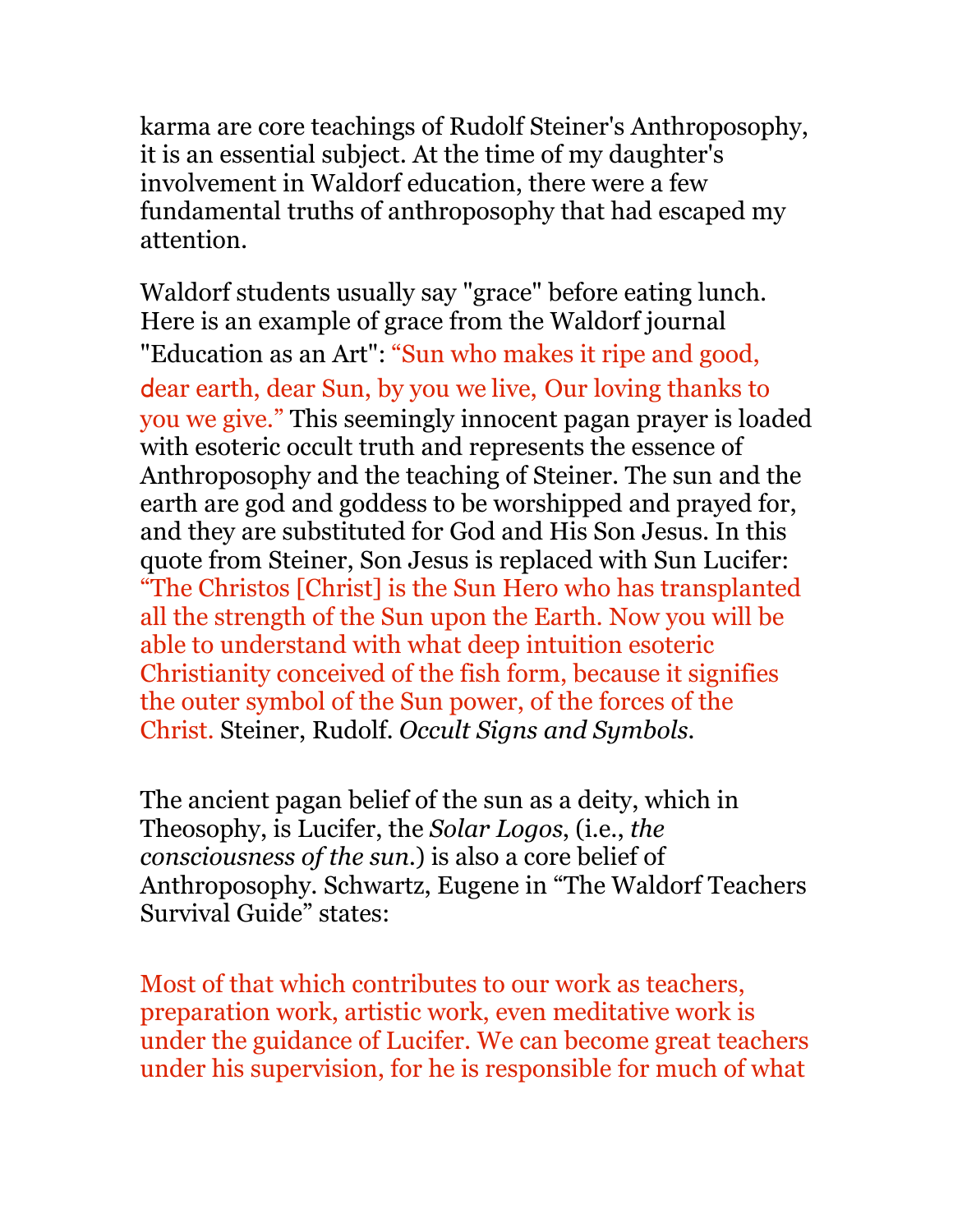has blossomed in the unfolding of civilization and culture in the past.

There is an ambivalent quote from the Research Institute for Waldorf Education which acknowledges Lucifer a an "educational force" and at the same time warns of his negative influence: *"Because class teachers work so intensively in the artistic realm, transforming the mundane into the extraordinary, infusing the material with the spiritual, they are subject to the influence of Luciferic beings who work through the imagination, inspiring flights of creativity and fantasy, bringing warmth and light to the art of teaching. Although some of our work takes place in Lucifer's domain, we must be careful not to succumb to his temptations, and we must take active steps to combat his influence. (*From Roberto Trostli, Director of the Research Institute for Waldorf Education).

Anthroposophy believes that Lucifer is a being of light who incarnated as a human being three thousand years before Christ. Steiner says: "It is revealed to the retrospective clairvoyant gaze that this was an actual human incarnation of the Luciferic Power. And this incarnation of Lucifer in humanity, which in a certain way has been achieved, was the origin of the widely extended ancient wisdom based on the Third Post-Atlantean civilization. Steiner, Rudolf. *The Ahrimanic Deception*

The brilliant deception of Steiner is the creation of Lucifer's polar opposite, a being called Ahriman, who will incarnate sometime in the third millenium A.D. (any time now). Steiner says: ...[T]he Ahrimanic influence has been at work since the middle of the fifteenth century and will increase in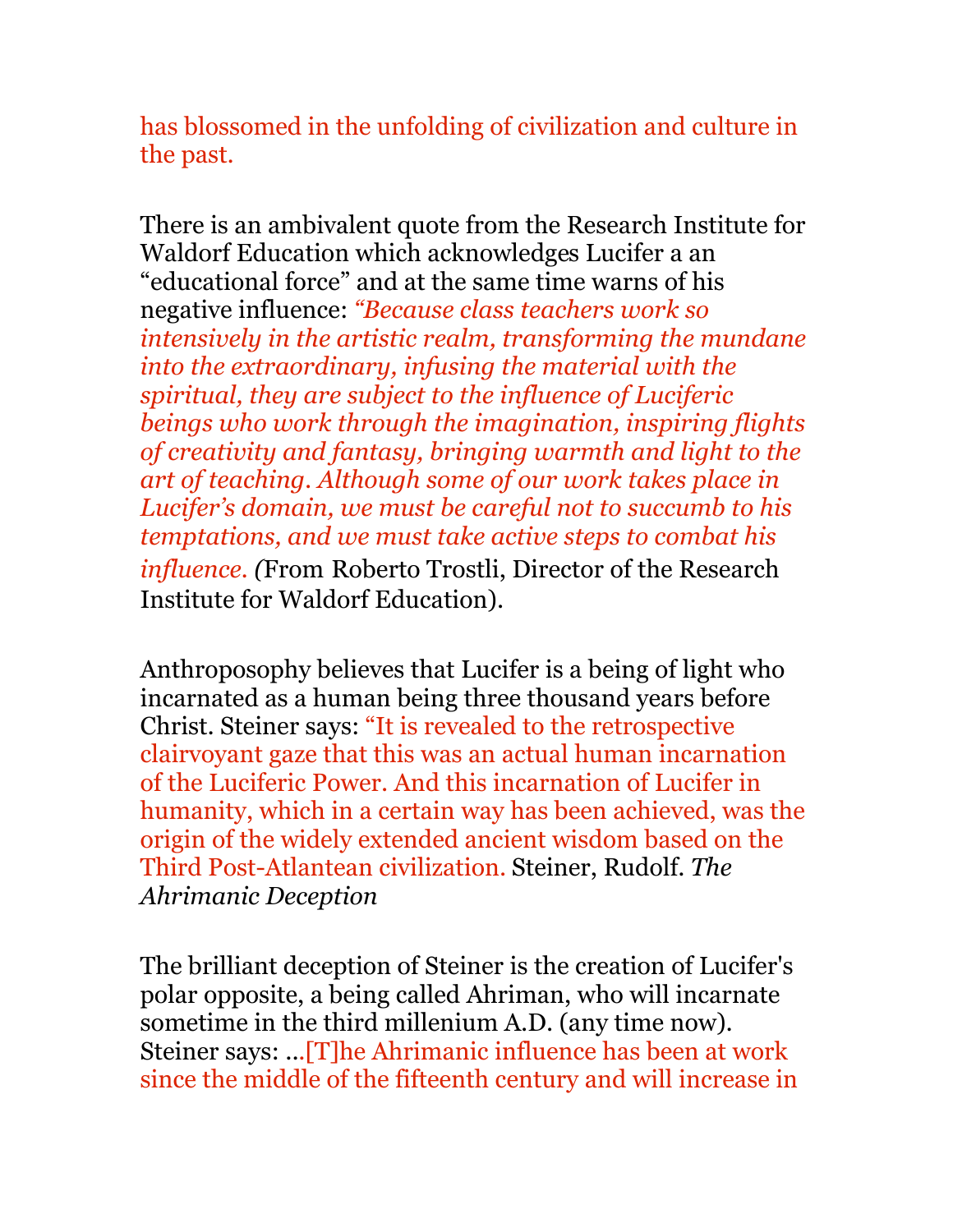strength until an actual incarnation of Ahriman takes place among Western humanity. Ahriman, in the ancient Persian religion Zoroastrianism, is the Devil. Steiner divides the devil into two beings, Lucifer representing light and civilization and Ahriman, representing all the forces of darkness and excessive materialism .

Steiner teaches and shows us how neither is bad per se, each provides gifts to human beings that further our evolution, and that it is us who must learn to balance these gifts in our individual lives. Steiner contradicts himself, sometimes denying that either Lucifer or Ahriman is evil, and other times asserting they are the downfall of humanity.

## 33- Encounter with 12<sup>th</sup> century Gnostic French Cathar

I was once told by a medium that I had been, in a past life, a Cathar in twelfth century France. This lady told me I died burned alive in the siege of the castle of Monsegur in 1243. This was the last stronghold of the Cathars in the Pyrenees, and held out for ten months before they were exterminated by the Catholic Church. The Albigensians is another name for the gnostic sect of the Cathars. They were named after the town "Albi", which was one of their early centers. They lived in the general area of Languedoc and the mountains of the Pyrenees in south France where still remained a lot of ancient ruins and vestiges.

During the later years of my involvement with the New Age, I was coming closer to Christianity and started feeling I would find many unanswered questions in the Christian traditions. The misleading "reading" given by this psychic sparked my interest to study Gnosticism. In my longing to find my spiritual family, as well as being a native of France, I easily identified with the "French gnostic rebels".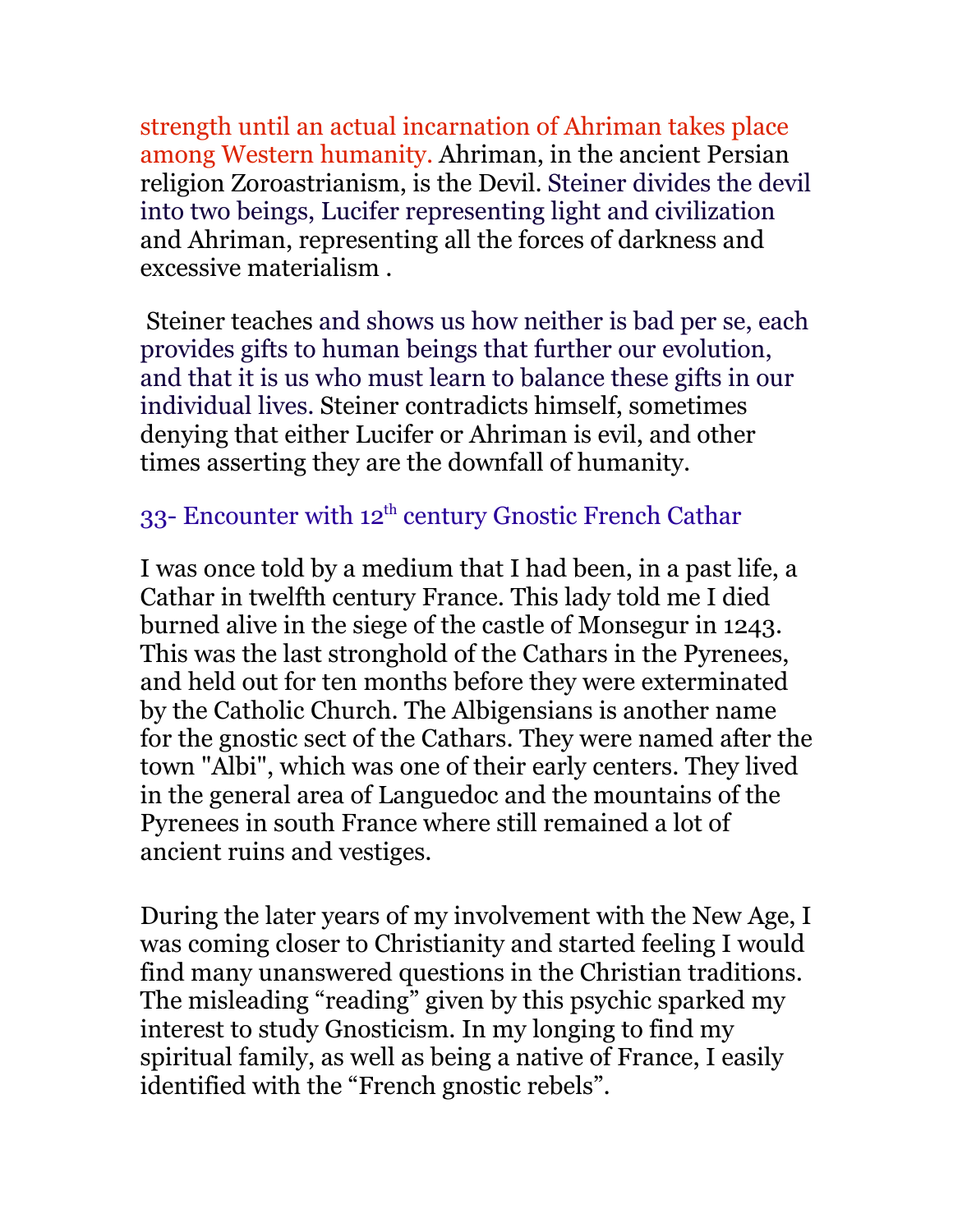Gnosticism has been presented as some kind of "long-lost Christianity" or "original Christianity". In fact, some of the various beliefs of these groups are clearly opposite to the teaching of Jesus. These beliefs included: a belief in reincarnation; that Lucifer and Christ are brothers; that Jesus and Christ are two separate beings; that salvation come through good works alone, and not grace; that the Creator God of the Old Testament is evil; that the Serpent of the Garden of Eden is actually good; and that God is evil. Gnosticism encompasses many different heretical religious sects. To support their ideas, various Gnostic sects wrote their own gospels. Some of these gospels claim to contain "secret teachings" Jesus gave to the apostles. These secret teachings were known as "gnosis".

I discovered God has no "secret teaching", everything that God wants us to know is all out in the open, written in the Bible and accessible to all who search the truth.

 *But the Spirit saith expressly, that in later times some shall fall away from the faith, giving heed to seducing spirits and doctrines of demons, 1 Timothy 4: 1* 

There is another sect whose name in Revelation is "the Great Harlot", which is the Catholic Church along with many other Christian church denominations. Many people are turned-off with Christianity and are throwing out the baby Jesus with the dirty bath water of the Catholic Church. Being brought up as a Catholic I know the Catholic doctrine is manmade and has very little to do with the teachings of Christ.

The gnostic belief in reincarnation was a threat to the Catholic Church, not so much because reincarnation is a pagan belief not found in Biblical teaching, but because the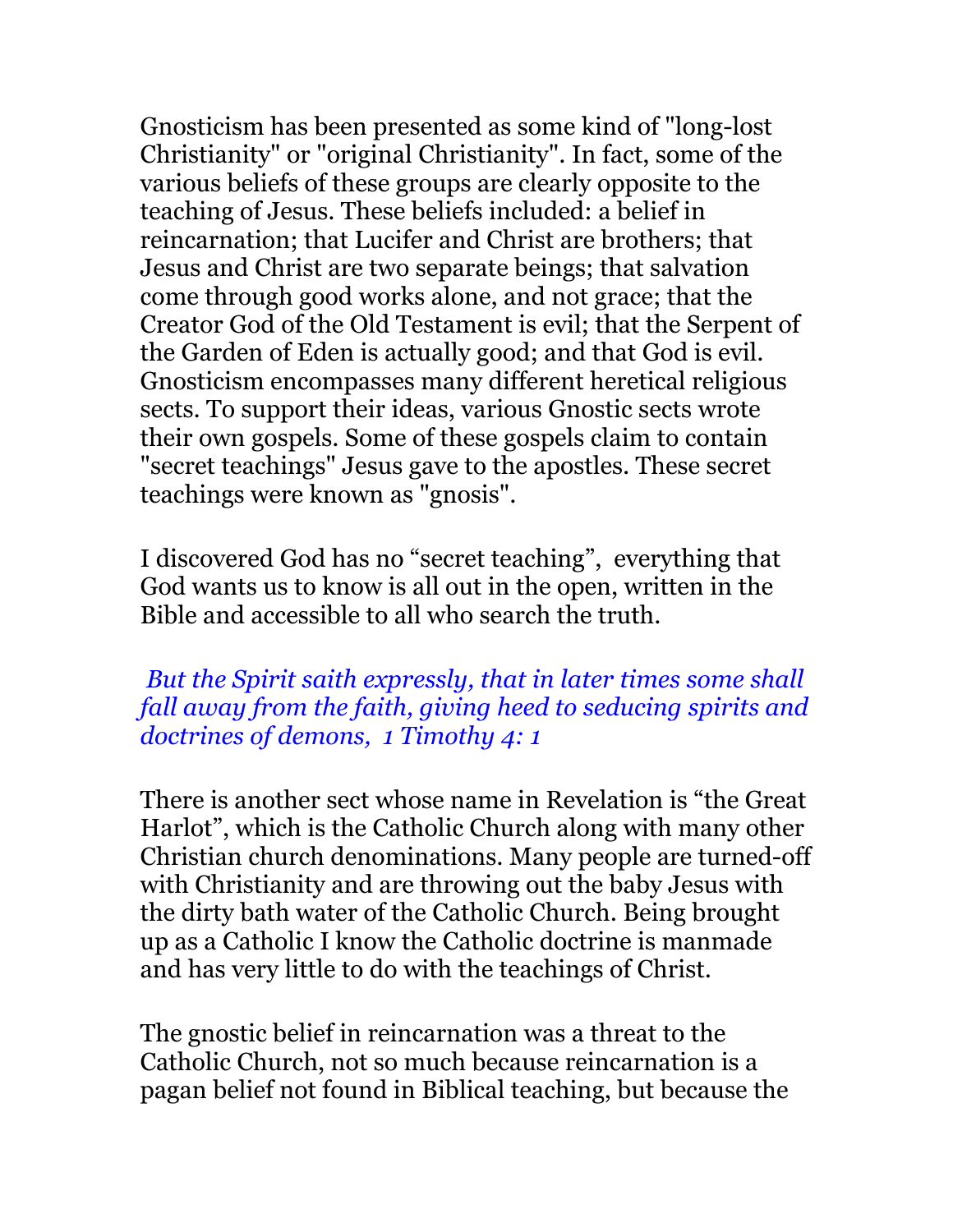believer in evolution through rebirth, tends to hold himself responsible for his own progress and salvation. Such a person has no need of priests and little regard for external dead-letter observances, rites, confession and conformity to institutional authority, hence their persecution over the many centuries while dogmatic religion remains in power.

Some of the Gnostic gospels I studied claim to be records of teachings Jesus gave to people other than the twelve apostles when He appeared to them in visions. They are also the Gospels attributed to some of the apostles and Mary such as: *The Gospel of Thomas*, *The Gospel of Philip*, *The Gospel of Mary, The Gospel of Truth, the gospel of Mary Magdalena.* 

These Gnostic gospels are part of what is known as the Apocrypha of the New Testament. The Apocrypha, which is included in some Bibles, contain no God-inspired numerical pattern like the sixty-six original books of the Old and the New Testament. The Gnostic gospels are books dating from the second century and later, which, being judged by the church to be spurious, were not accepted into the canon of the New Testament. Gnosticism existed in the pagan religions of Persia around the First Century B.C. Since Gnosticism was a pagan religion that existed a century before Christ, it is impossible it was somehow the "original" Christianity.

Gnosticism was a rebellion against traditional Christian beliefs and an attempt to combine Paganism with Christianity.

Gnosticism was the first major heresy Christianity had to combat. It began in the First Century. Paul's letter to the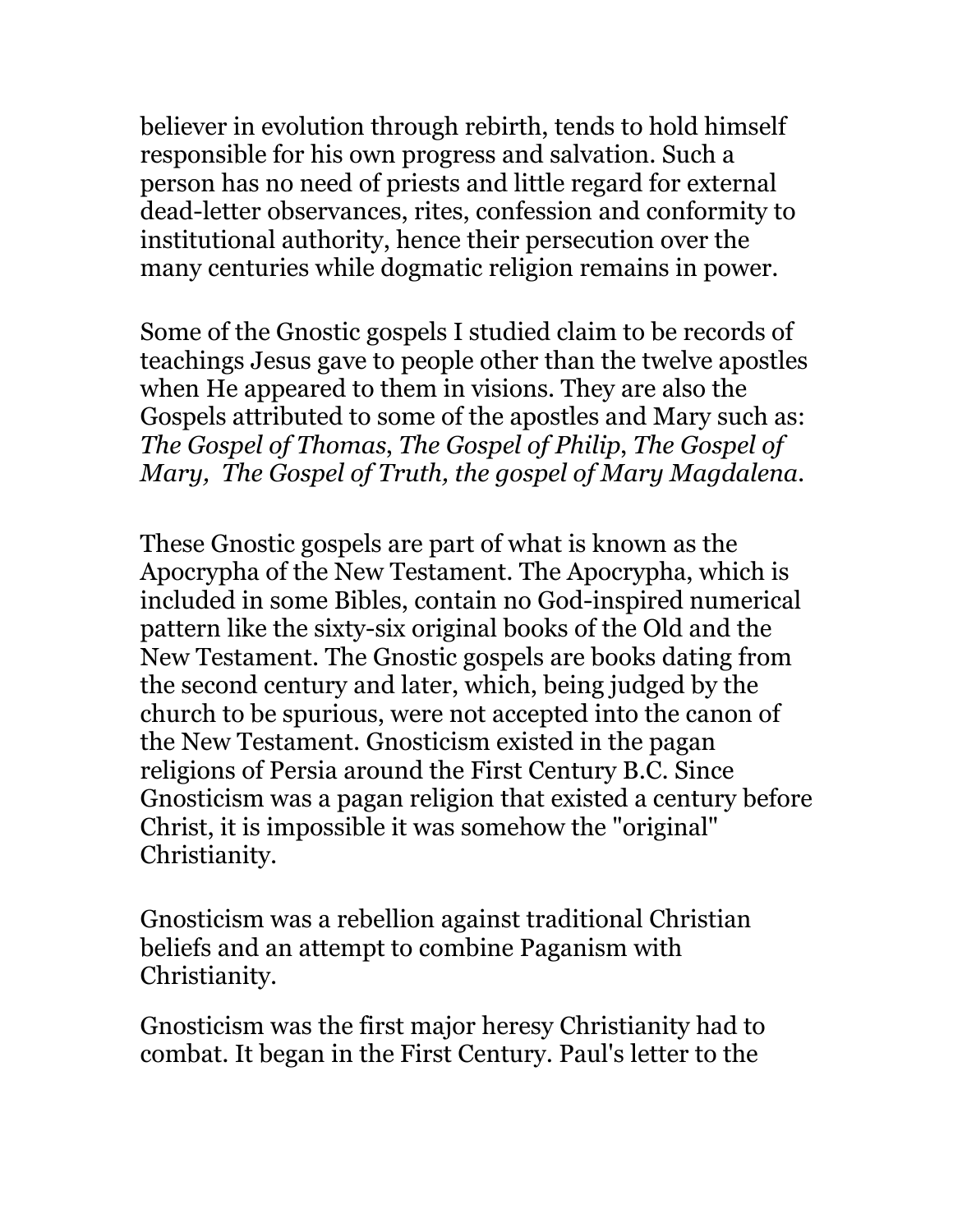Colossians and the epistles of John reflect the struggles these apostles had with "incipient gnosticism."

Comments from readers:

*Mariel says: Very interesting to learn what were the specific non-Christian beliefs of the Gnostics. I have never heard this clearly presented as you have done. Usually they are portrayed as just another mistaken creed like Catholicism (that is, portrayed by secular humanist historians). Or they are eulogized as mistaken but heroic resisters against the dictatorship of Catholicism. How is it, Philippe, that you and I and many others found our way to the truth of the Bible? Must be the Holy Spirit, but why others do not follow the Spirit I do not know. My son does not follow Him and it is sad for me; he is a scientist.*

*Philippe says: Dear Mariel Yes I believe it is the Holy Spirit touching us and revealing the Lord to us. If others do not follow the Holy Spirit, it is because they haven't been call by God yet. I am like you, I do not know why this is so, I only know it is in God's hand. My children are like your son, they are not following Him and I pray for them all the time. I know the Lord is touching them and will eventually reveal Himself to them. Have faith your son will also be saved and ask the Lord to reveal Himself to him and it will be done in*

*the name of Jesus. Amen!* 

# 34- Renaissance

"Amazing Grace, how sweet the sound, That saved a wretch like me -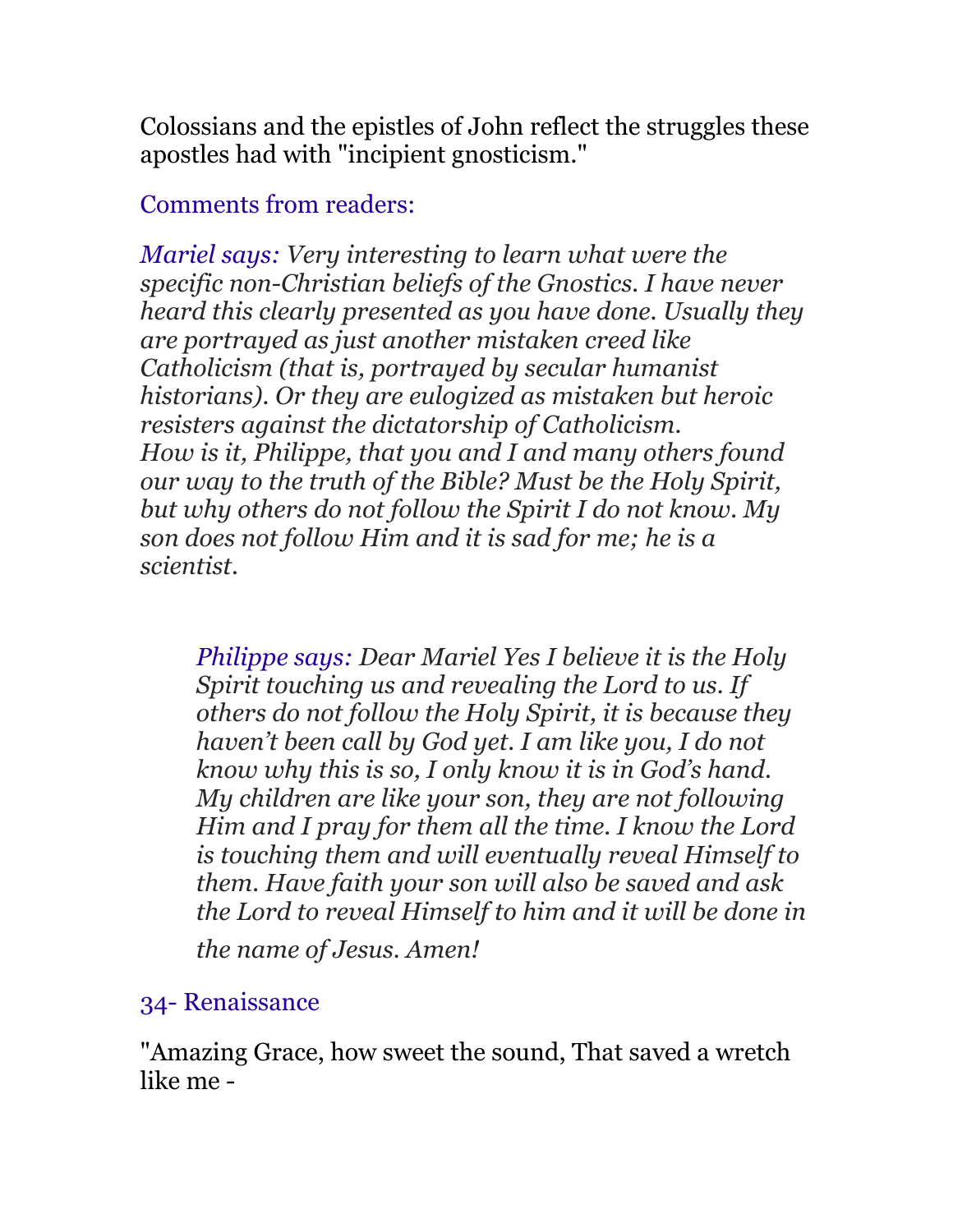I once was lost but now am found, Was blind, but now, I see."

Despite this endless searching and constant confusion, I have always strongly felt the presence and the protection of God in me. As you can see by reading my story, He has saved me from big trouble and destruction more than once!

As I was more and more uncovering the deception of the New Age, I came across an article on the Christian website Unleavened Bread Ministries, explaining the true nature of the Bible (reproduce here in the appendix). In reading, I discovered the supernatural mathematical complexities the bible contained and I became completely, absolutely convinced, this most sacred book is indeed the Word of God. I believed that all Scripture is God-breathed (2 Tim 3:16). I know the article was a trigger for God's grace to pour into me, because we can read or hear the truth many times without it ever registering in us or touching us, unless, of course, God has decided it is time for us to come out of the darkness.

Even though I had heard about the Bible codes before in New Age circles, I was deeply moved to read and learn of the incredibly complex Numeric pattern contained in the Bible. Those articles were a turning point for me and I became very motivated to read everything on the site from the ministry of David Eells, and his books, as well as the many dreams. Prophetic words and articles of other people contained on the website became a source of inspiration and true spiritual food. I discovered the truth and came to faith in Jesus Christ through His Gospel. *For I am not ashamed of the gospel: for it is the power of God unto salvation to every one that believeth; Rom. 1:16*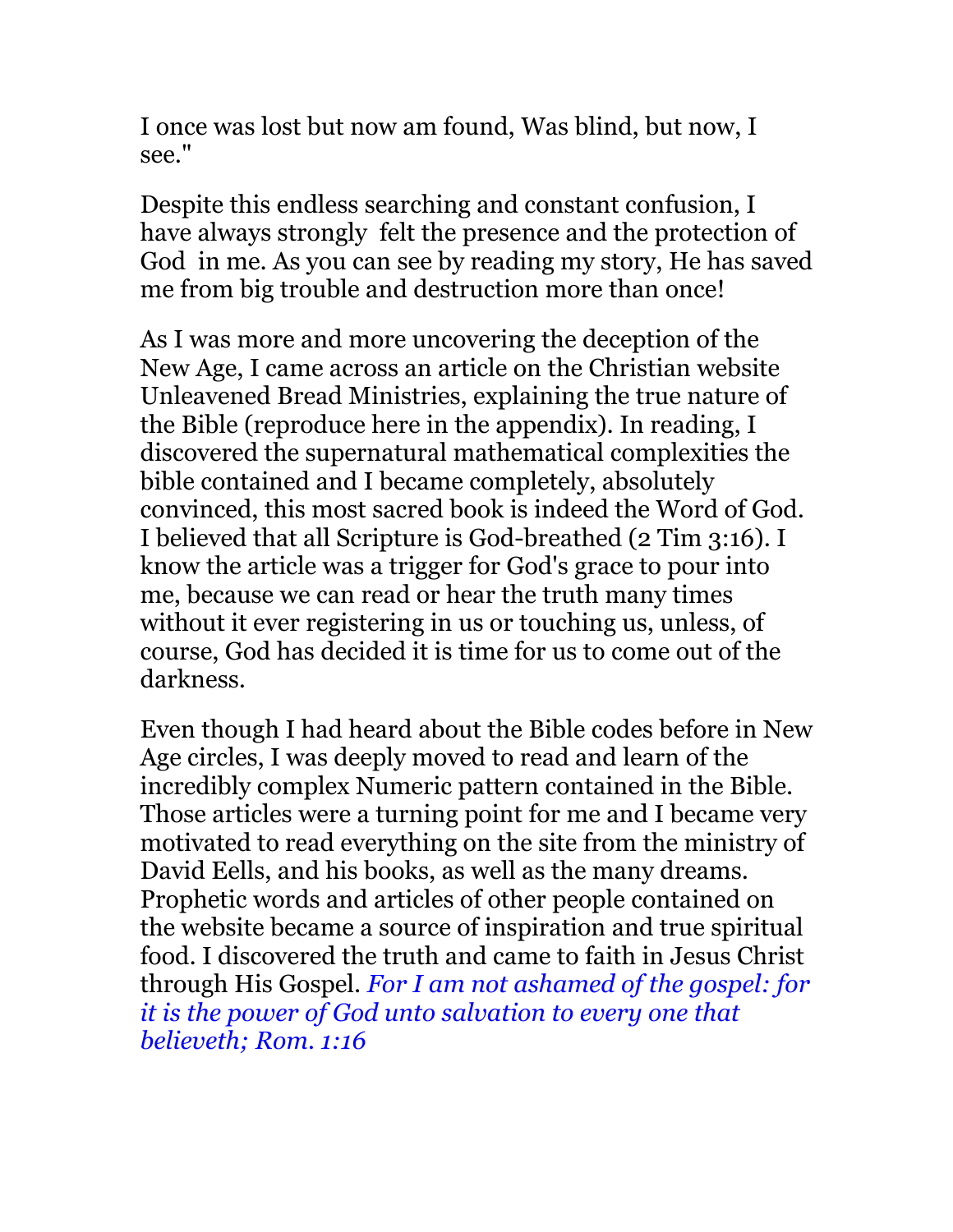I experience a tremendous sadness realizing how much I have been deceived and how I had completely missed the boat all these years. I wept for several days, my heart filled with grief and sorrow. In that moment perhaps I had a glimpse of what Jesus felt in His isolation, when he cried aloud, "Father, why have You forsaken me?" after all those long years of searching in the dark, I felt I had completely wasted my life, missed my purpose, and there was no more time for me to catch up.

The godly pain I was feeling was tremendous and overwhelming and I repented and asked God's forgiveness for all my sins. I reviewed all the things I had done in rebellion against God's commandment and resolved from then on to follow His will and be faithful to His Word.

I had never studied the Bible but instead studied the many "bibles" of the New Age. I feel God had ordained me to be lost and He has now decided it is time for me to be reborn in His True Spirit. I can only guess that the purpose of this trial is to be better equipped and able to help other New-Agers like myself to discover the beautiful incredible Truth of the Gospel. I have heard the call of God to bring the truth to my dear New-Age friends and this book is God's labor of love through me for all the good New-Age folks who are also caught in the great deception. *"Therefore come out from them and be separate, says the Lord. Touch no unclean thing, and I will receive you." [2 Corinthians 6:17](http://www.biblegateway.com/passage/?search=2%20Corinthians+6:17&version=NIV)*

Through this rebirth, I am dying while I am still alive, dying to my old self, my old ways of being, my personality, my identification to who I think I am, my cherished belief system and habitual emotional responses. There is much sorrow in letting go of all the things I perceived as being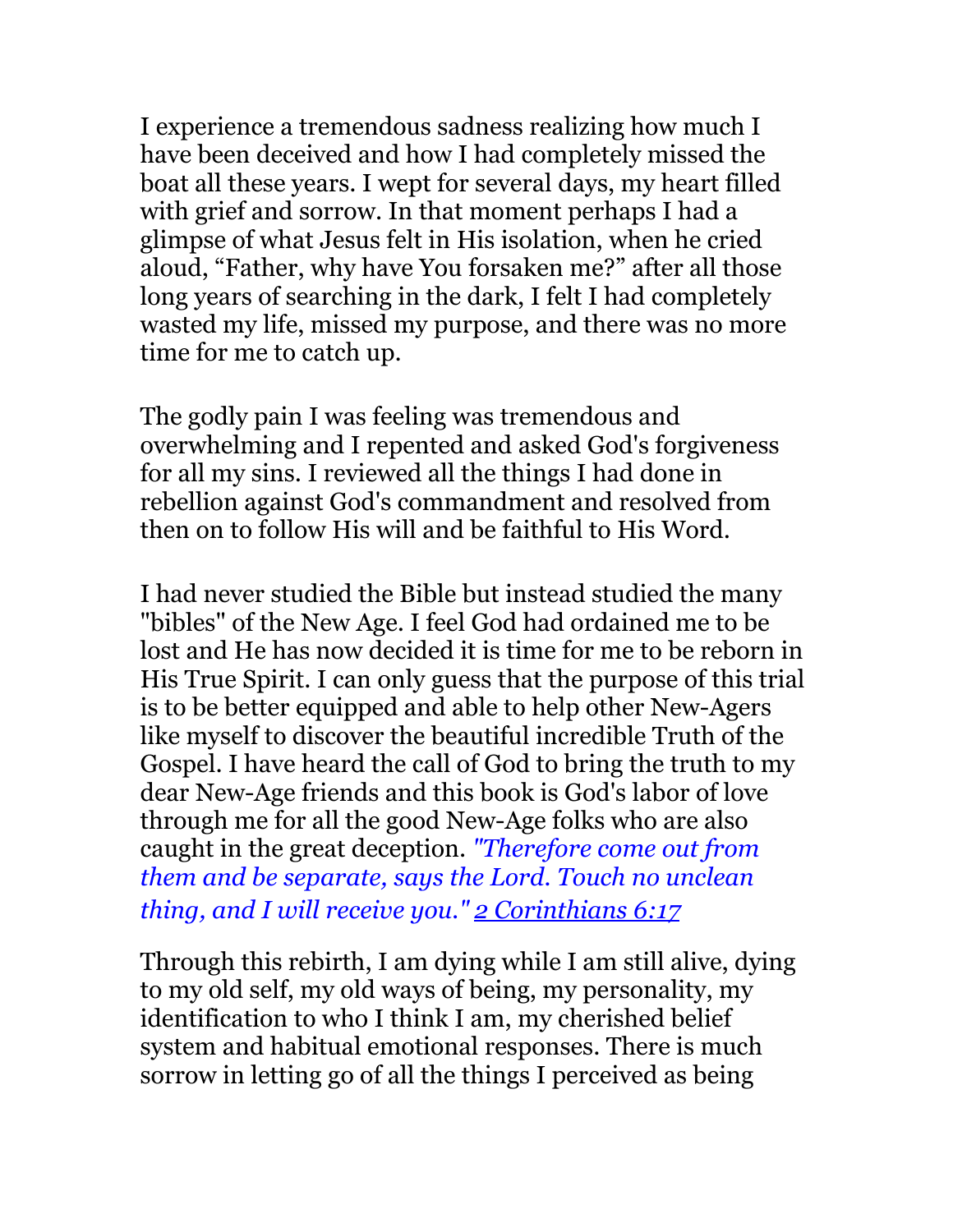"me". It is painful because there is much love I have invested in keeping myself alive.

But this old self is very much like an addiction, even though I know he has to go and I need to lose my old life to gain eternal life. Radical change is scary because I don't really know what will replace this old persona and every fibre of my being is conditioned to resist this death. It is a natural response to resist destruction and to survive at all cost. Yet, I know the only way to a new birth is to die first. The only way to be truly reborn in Christ is to fist die to all my false identities. To die to myself while my body is alive, healthy, and functioning in the world as if nothing inside is happening is a strange experience. The world and my old self seem unreal and I am going back and forth with this illusion of me doing something for me and for the world, and me not being me anymore but an empty vessel filled with the Holy Spirit. *And they that are of Christ Jesus have crucified the flesh with the passions and the lusts thereof. Gal. 5:24*

I have to replace "the I want", "I need", "I desire", the Me, Myself and I, this relentless tyrant which is the embodiment of Lucifer – I have to replace it with You Lord, what You want, need and desire, the embodiment of which is Jesus Christ. This is my aim and my understanding of the process. But this also has to go, I can't be holding on to it because my concept of being filled with the Holy Spirit is not the real thing. It is only an idea or a "vague anticipation" that comes from having experienced glimpses of it. I only trust and have faith that eventually I will be filled with the Spirit of Christ Jesus.

The one Bible quote I relate to the most at the moment and keep in my mind as a guidance is, *"I have been crucified with Christ; and it is no longer I that live, but Christ living in me" ( Gal. 2:20).* This is not new. I feel my all life has been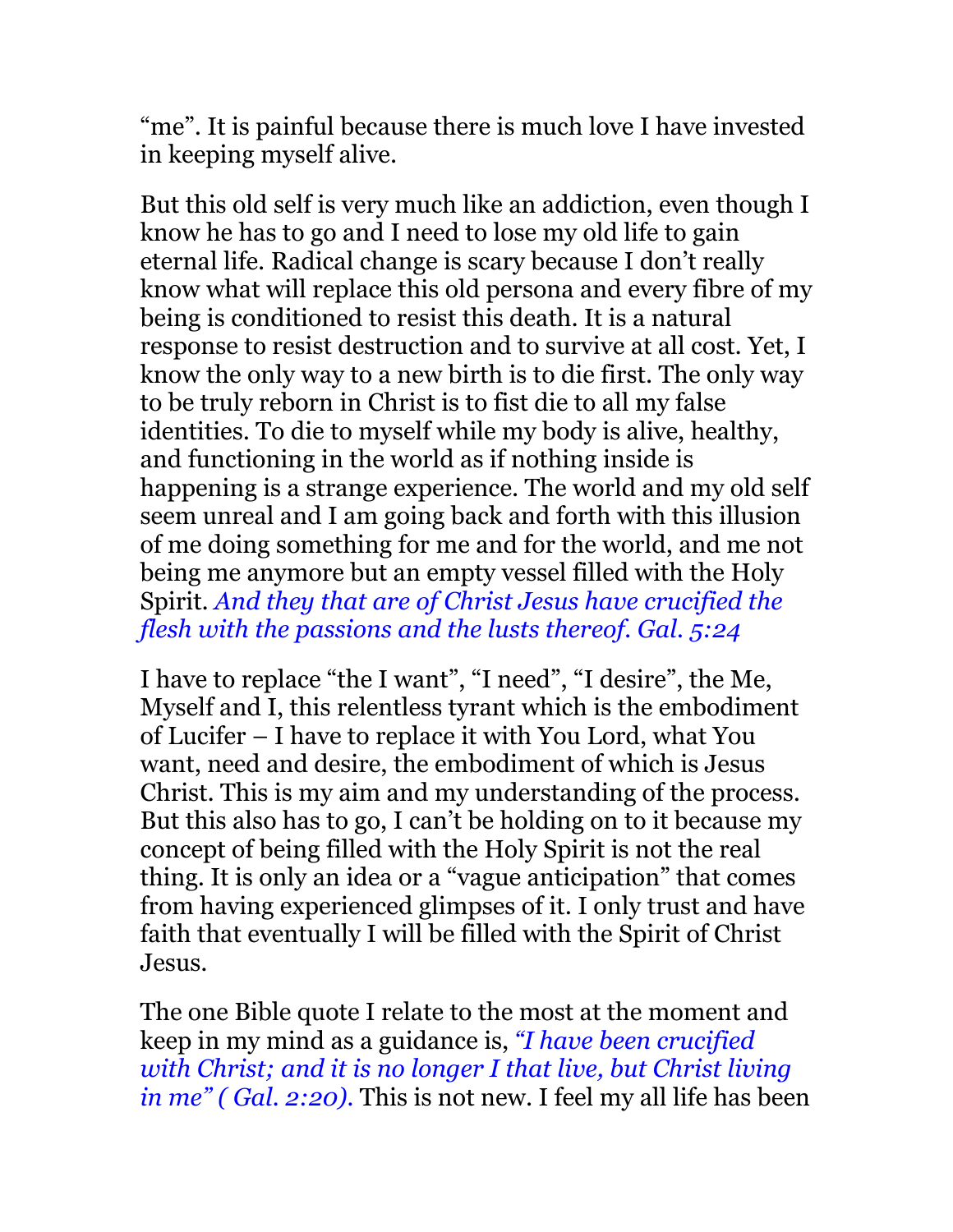a long, endless crucifixion. This is quite a statement to acknowledge that, even to myself. Aren't happiness, joy, abundance, partnership, success, career, health and beauty synonymous of spiritual achievement? Aren't we constantly being told that these achievements are the fruit of true communion with spirit? That they are a sign of spiritual maturity and enlightenment?

What spirit are we talking about here? And what kind of "enlightenment" is this? This is not the narrow way of Jesus Christ but the advertising promotion of the New Age. This is a world where we are supposed to be on top of things, a world that makes you feel a total failure if you are any less than a shining embodiment of Lucifer.

I feel, as a true Christian, I need to follow Jesus on the Cross. Jesus came and let Himself be crucified on a cross as an example. It is telling me: If you want to follow me and be a true disciple, let yourself be crucified; let your preconceived, conditioned images, attachment and love of yourself die. I am dying while I am alive, yet my body is healthy, feels vibrant and at times full of energy. This is making the dying process more difficult and more intense. I am intensely alive and I am intensely dying at the same time. How could this be?

Over half a century of living I have been pretending and believing I had achieved something, but what had I done, really? At first I felt, in the eyes of God, most probably nothing!, but now I know this is not so. I know I have fulfilled God's purpose for my humble life. Other times I have no illusion about myself, having no choice but feeling the constant pain of being alive in this body. Dying alive is a skill. The tendency to self-destruction, body and all, is very strong. Many times I have wished to disappear. It is like walking on a tiny, narrow bridge with no ramp on the side,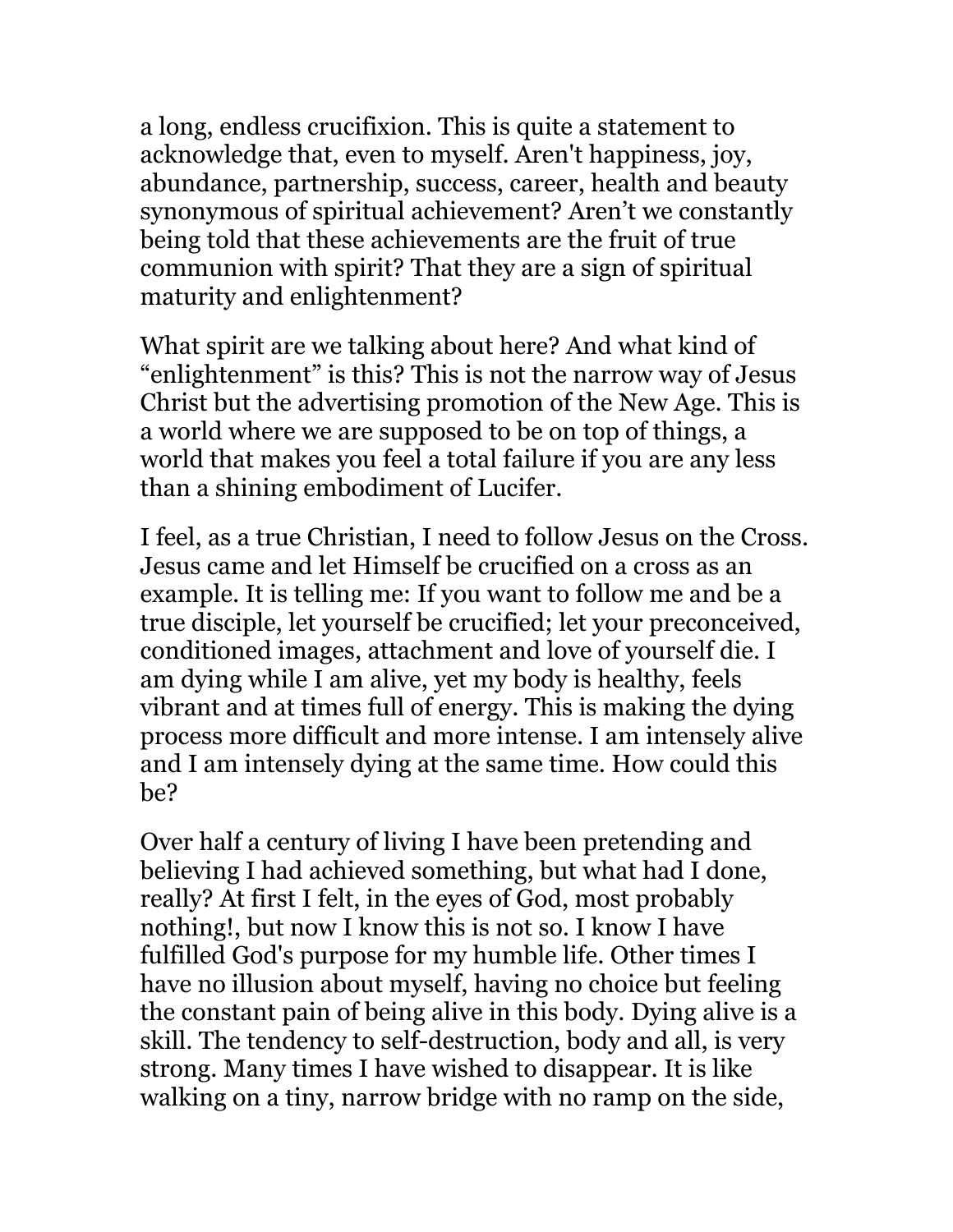over a bottomless precipice. This surely must be what Jesus called "the narrow way"!!

How many of us actually have the guts to cross over?

In order to survive I have faked Life, I have told myself convenient lies, such as believing I was really making progress in spiritual evolution, going somewhere, some place of achievement called Enlightenment. This is such a monumental deception. There is no end to this striving. I know this to be a "cul de sac" which means in French "the bottom of the bag" or a "dead end street".

There is no way out of this pursuit, nor is there any outcome besides being permanently lost. Its very nature makes you keep going in endless spirals. Once you get to the top of the spiral, you are re-cycled at the bottom of it and the process starts all over again. This movement gives the illusion of achievement but in paying close attention, I discovered over the years, I was going nowhere. It is like entering one of those Chartres Cathedral labyrinths (which ironically have become a New Age symbol) and never finding the way out. The interesting, most revealing thing about those labyrinths people walk, is that you have to come out the way you came in! Once you get to the centre of it, you have to turn and walk all the way back to the entrance. There is no other way to get out!

Don't you think it is an appropriate metaphor that describes perfectly the very nature of the new-age deception?

The New Age is like a great, big, huge labyrinth: you will never find the truth, never find God in remaining inside of it. You need to walk out of it completely and ask God through His Grace to cleanse you of all the darkness and deception you gathered up there along the way.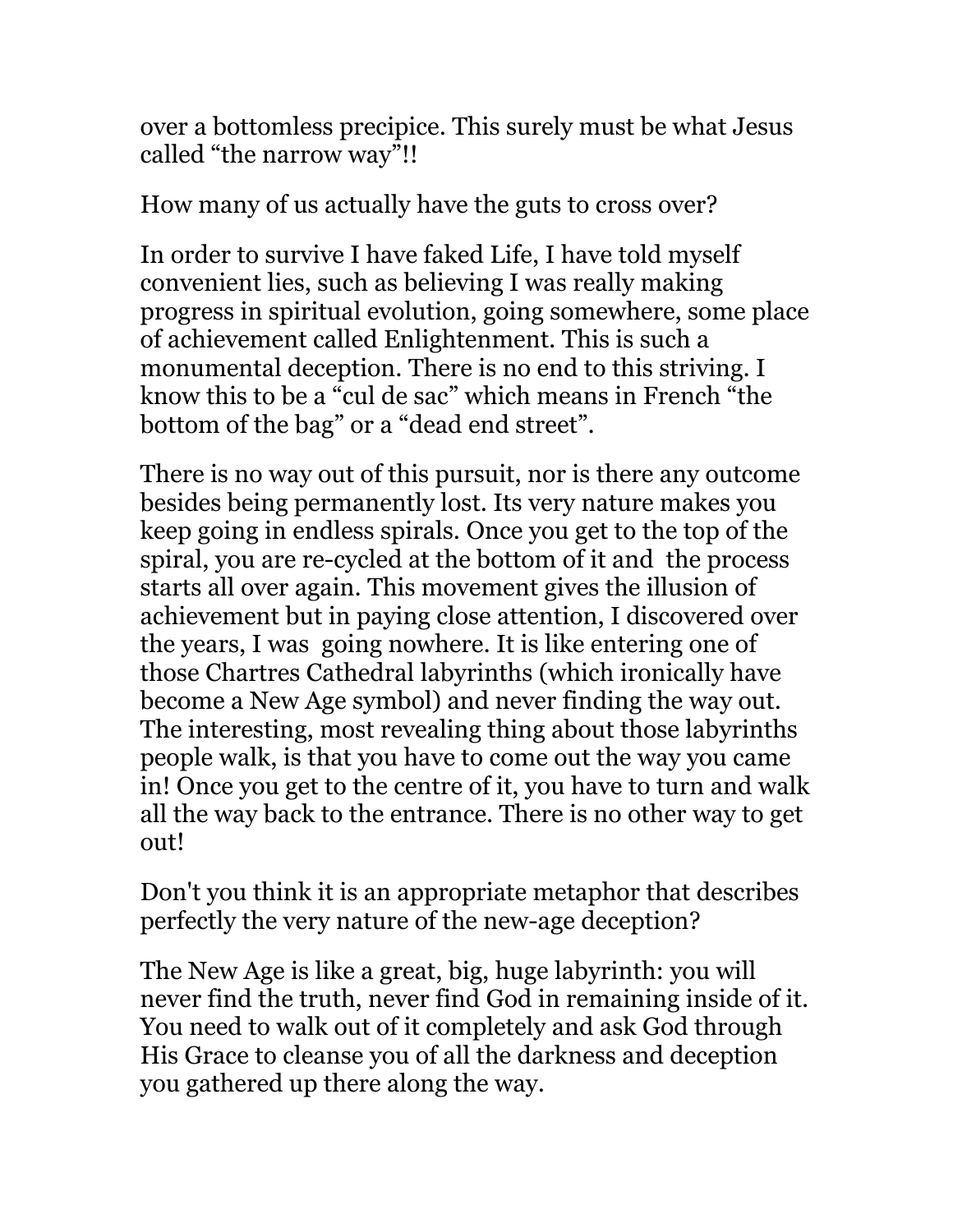Throughout Scripture, from Genesis to Revelation, God tells us that there is but one God: Father, Son, Holy Spirit. Three Essences, one God. The fundamental truth of this Biblical revelation that has brought much persecution of Christians since the time of Jesus is simply this: God Almighty, the Maker of heaven and earth, and of all things visible and invisible, is exclusive. All other "gods" are man-made and counterfeit. While men and women claim they are "gods" and "goddesses," in reality they are blaspheming the One and only true God. *I am the LORD; there is no other God. I have prepared you, even though you do not know me, so all the world from east to west will know there is no other God. I am the LORD, and there is no other. I am the one who creates the light and makes the darkness. I am the one who sends good times and bad times. I, the LORD, am the one who does these things. Open up, O heavens, and pour out your righteousness. Let the earth open wide so salvation and righteousness can sprout up together. I, the LORD, created them." Isaiah 45:5-8*

The human race in its present condition is ever more falling away from this simple truth and is in a state of degeneration removed from true spirituality and true Salvation.

### 35- A True Believer who has met the Devil

Greetings and Blessings upon you, Mr. Besnard

I have read your e-book as posted online and found it . . . well, a validation of that which I, myself, have come to believe. I will attempt to be brief. I am 55 years old. Until 11/06 I was a plain, unflavored Lutheran divorcee, disabled, living alone in poverty. I knew exactly Zilch about New Age belief systems, considering them flaky, fringe-y, Shirley Maclaine goofiness. My simple faith sufficed me, and have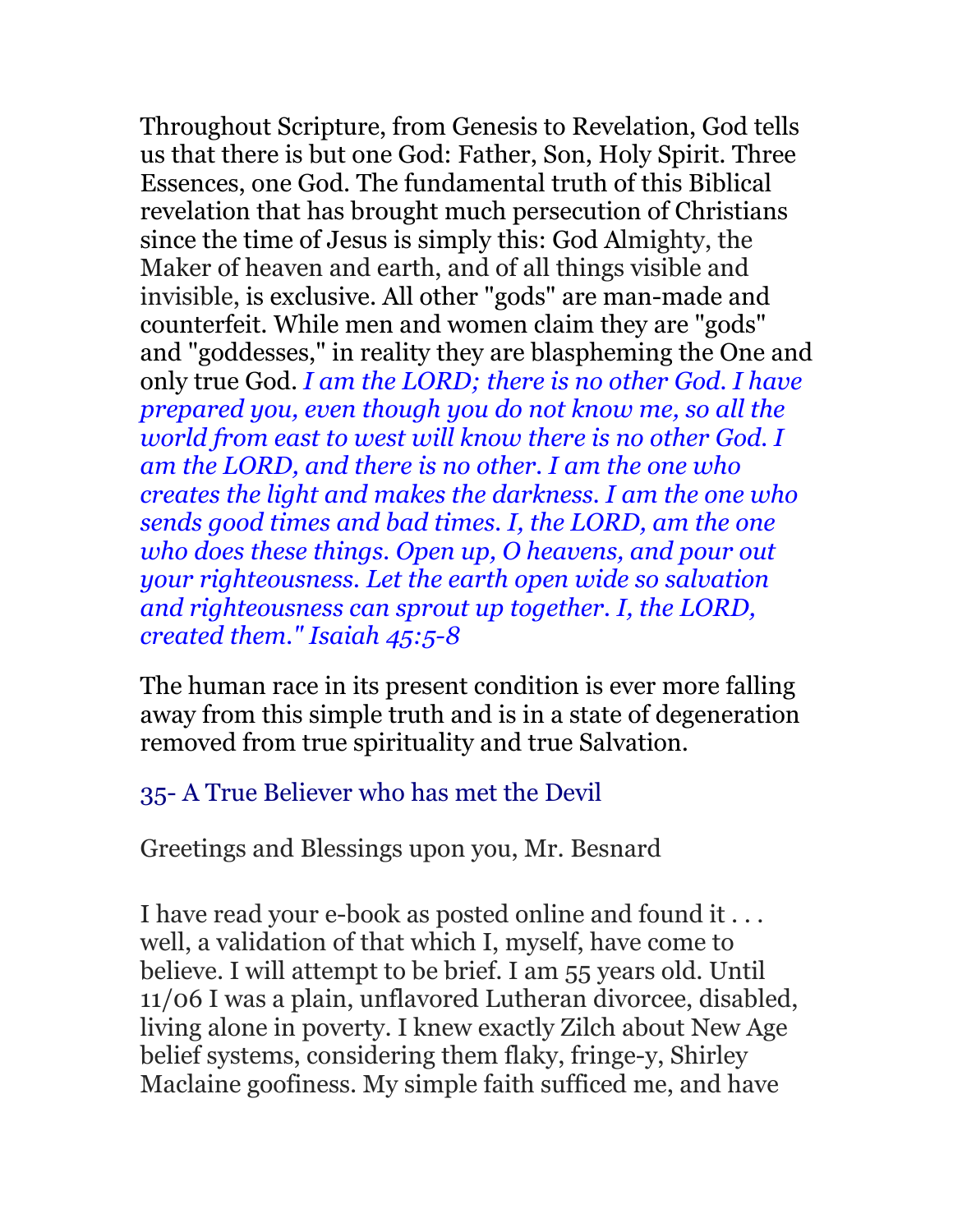(for whatever it is worth) a "genius" I.Q. "God" was somewhere – out THERE – and there were Angels living in His Realm. End of Investigation – the rest was unknowable and unknown, save what the Bible reveals to us.

I attended Bible Study once per week – was quite devout – still am. On November 9th, 2006. a Spirit appeared to me in the form of a man I have LONG admired, a man of ancient history and enduring legend. I was completely shocked, utterly deceived, and learned how to be a medium SOLELY to speak with this "Soul" I believed to be the Spirit of this person. I knew absolutely nada about Reincarnation at the time, could not have defined it for you, found it a repulsive concept. Never heard of all those traditions/healing modalities/New Age/New Earth/ New Thought belief systems which for 30 years you learned and practiced most intimately.

Well, I searched everywhere for information, so excited was I to see a "Spirit From Heaven." Ignorant, naive, trusting, ill, isolated, abandoned and alone, desperately lonely, depressed – the perfect dupe. I promised to keep this short – so email me if you'd like information. In essence I saturated myself in New Age lore, but due to poverty and illness, could not join Spiritual groups, or train properly as a medium, or associate with New Age believers in any form or fashion. I fully accepted the "real truth" – and was as shocked as Edgar Cayce was (he was once a Sunday School Teacher) and read every book, article, website, NDE testimony, Past Life Regression testimonies/books (Weiss, Newton, Cannon), learned to go out of body, etc., etc. – just as you report of your own experiences.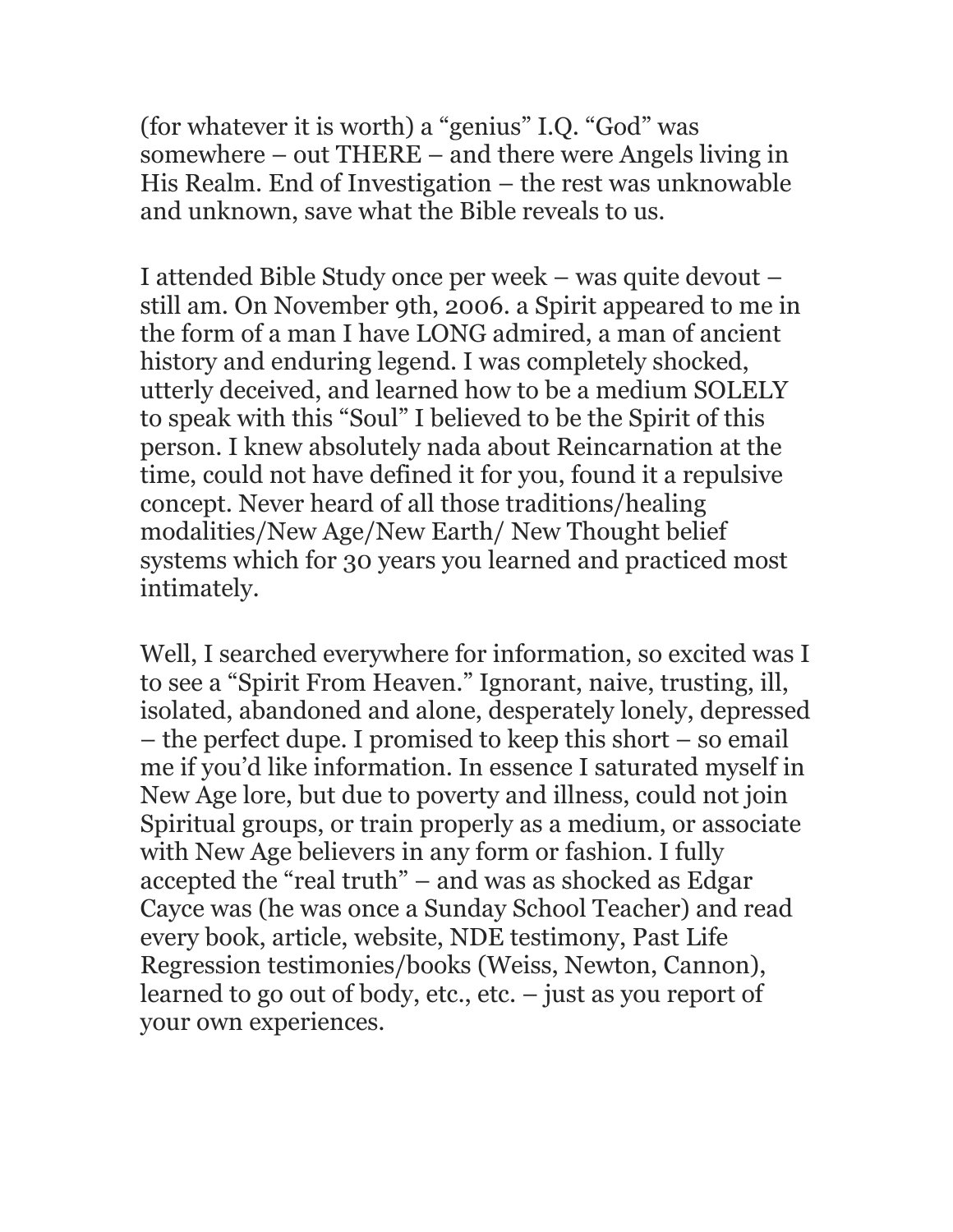My Kundalini was activated by Spirits – a horrifying and explosive fire snake of energy which indeed "nearly ripped my head clean off" and felt independent of my own reason and determination, and after this "energy" was stimulated I was used as a "gas station" (as I term it) for numerous dark entities who are (according to what I believe were at least sympathetic good spirits),  $\overline{\ }$  . . . starving in a cold Maine winter. Don't build a fire in a cold Maine winter or the Devil will come and eat your food." Food = frequencies. I read Lynn Grabhorn's book "Dear God! What's Happening To Us? Ending Eons of Manipulation," and her story closely mirrors my own.

You might also gain some insights from Dr. Kay Turner's "Masquerade of Angels" (and others) which is a free download, as well. "Spirit Guides" are often E.T. (I suspect they all are, to be honest) and not benevolent ones. I was led into/seduced into allowing an event so terror-filled, sadistic and pain-wracked, under the belief (often touted on New Age sites) that I was having my "etheric body upgraded" so they could mint out a New Young, Perfected Me, then to be joined to my "Twin Soul" in the New Earth and of course, this Twin Soul was the famous man of antiquity. I am an intelligent woman, but ill, nearly bedridden and deeply depressed. That is my only defense – and i am embarrassed to tell my tale, because it renders me as a complete FOOL and shame-faced stupid. These lower vibrational Beings know exactly what will attract "victims" for their medical experiments, studies, and preparations for raising Kundalini, the powerful energy to be "eaten" by God Alone Knows how many dark entities/beings in need of such energy. I am not claiming to be an Alien Abductee –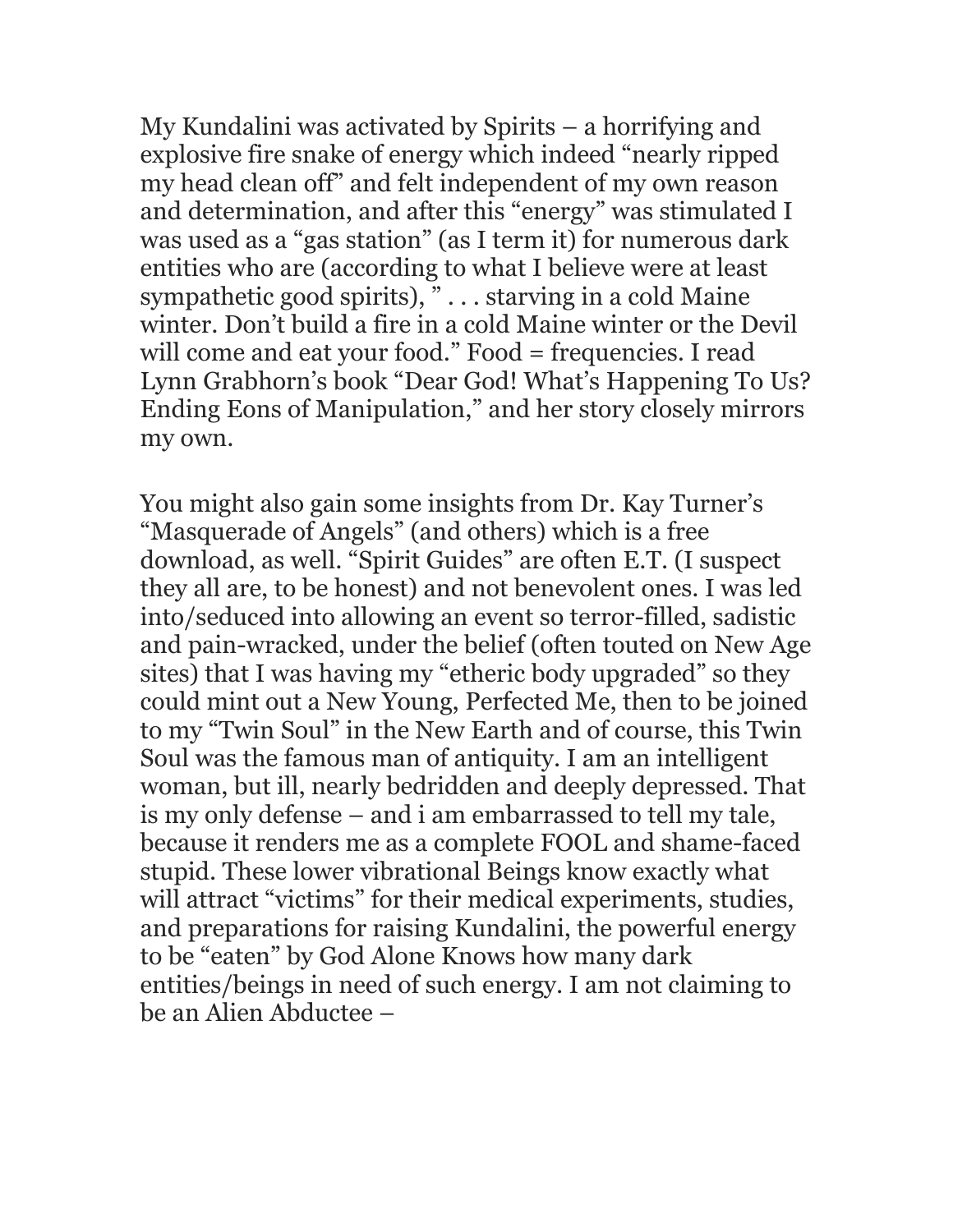It is my firm belief, after nearly four years, that the Being you call Lucifer and his highly technically skilled legions can create any image they like, and Near Death Experiences and Alien Abductions ALL fall under that category. I became suspicious when the frequent Kundalini experiences did NOT raise my consciousness, awareness or advance me spiritually, and that NDErs claim Jesus did not die on the cross, and clients in Past Life regression report that Reincarnation is real and that everyone goes back to "source God" no matter what they have done and so on – Jesus is no one Special, just another Ascended Master. More pointedly, I noted most NDErs and persons in Past Life regression INSIST there is no "Devil, Satan or Hell." That is very amusing, in a sick sort of way, because Satan HIMSELF tricked me into summoning him and made NO secret of who he was.

I have spoken with him a number of times. He told me HIS story, or what little of it he was willing to share. THAT is the (THE) most powerful Being I have ever spoken to as a medium, the most fantastically brilliant mind with which I have ever interacted. He did NOT deny his identity – he made it plain. He is extremely seductive, and it is up to you if you wish to hear of those experiences or not. I came to believe all New Age, all NDE and Alien Abduction experiences are fabricated, since they insist he does not exist.

He EXISTS. I had NO doubt to whom I was speaking. I've been an active medium for four years – I've met every sort of Spirit imaginable and some beyond the imagination. His clever craftiness and military strategy awes me, I admit to that. Endless Spirits warned me repeatedly NOT to talk to him. I receive message dreams which are like little videos, downloads which in no way could be misperceived as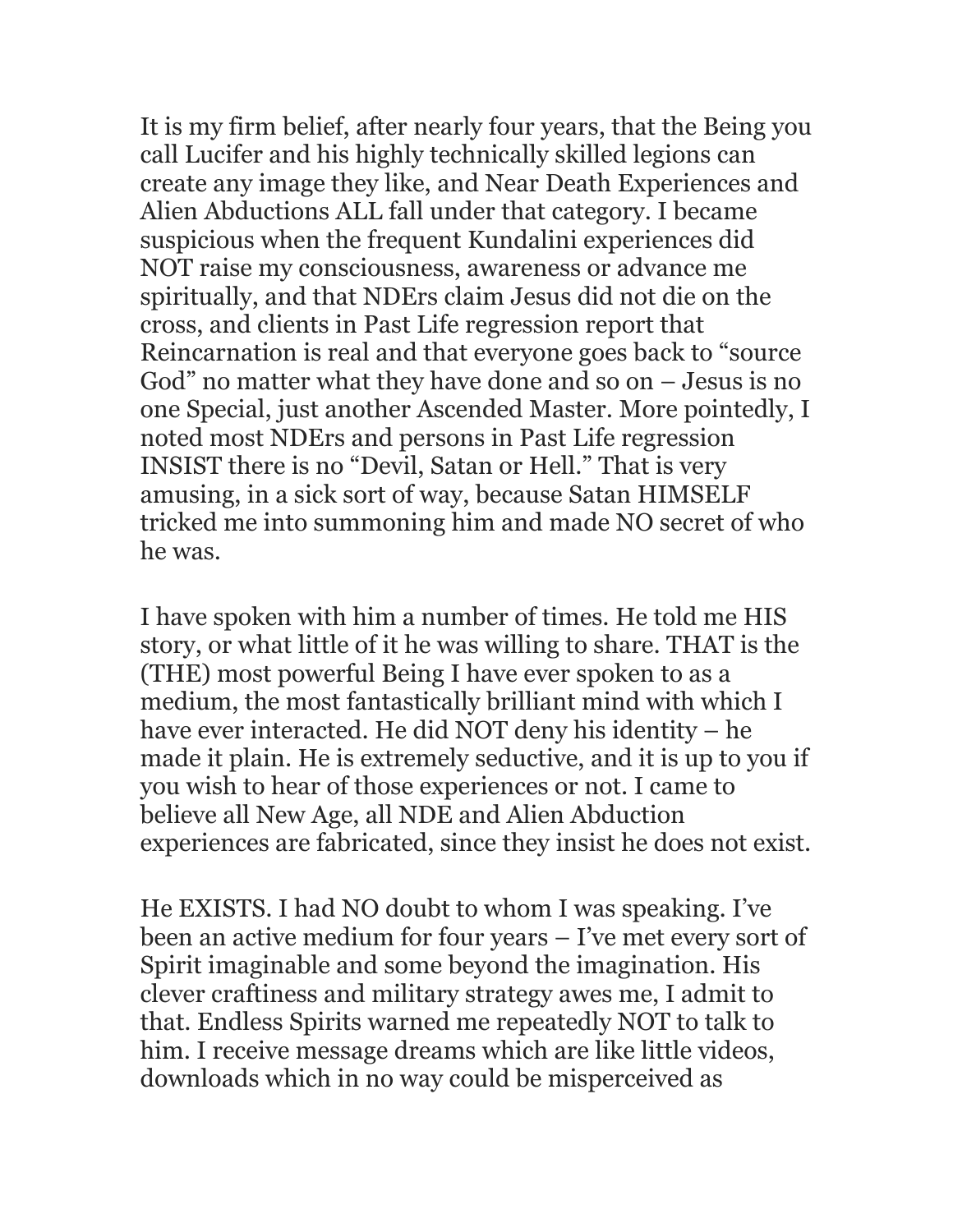"dreams." Ultimately I came to the same conclusions you did, but by a different path. I am fortunate I was not killed in one of those "experiments" – it was a close call and to this day I still cannot speak of what I "allowed" in order to become young, healthy and lovely again and joined to my "Hero." What an idiot I was! Of course, he was never my husband and 99% of the promises made to me were false – nothing happened as I was told it would happen, as MANY New Agers still continue to believe will occur.

SOMETHING is happening on this planet, and it is a very spiritually active time, for certain. And Satan exists, period. I stopped mediumship and all other psychic activities two days ago. I shall salute him as "god of this world," for he can only be. Perhaps you might like to read David Icke's "Children of the Matrix" because I suspect he is very close to the truth, except even HE denies Christ ever lived. There is much truth in all of our stories and interpretations of our experiences. Btw, after Satan appeared to ME, I even engaged a High Priestess of Satanism to find out if others of her "faith" had ever seen him. We have ALL seen the Same Being. I'm a novice painter, so I tried to paint our first Interaction. He's remarkable, and I am not sure "evil" is the proper word for him. I think he is just, well, himself. And very likely what Icke claims is true, he is trying to hold onto this planet for reasons of survival of HIS people, plain and simple.

I believe he IS a Genetic Engineer, and Scientist, etc. Have you read The Book of Enki? Any more info you desire, I will share with you. I am writing my own story during NaNoWriMo next month – you're welcome to read it if you like. But you are a better Witness, in my opinion – with your vast and varied background in the New Age movement. He almost got me, Sir, and you know what? He never asked me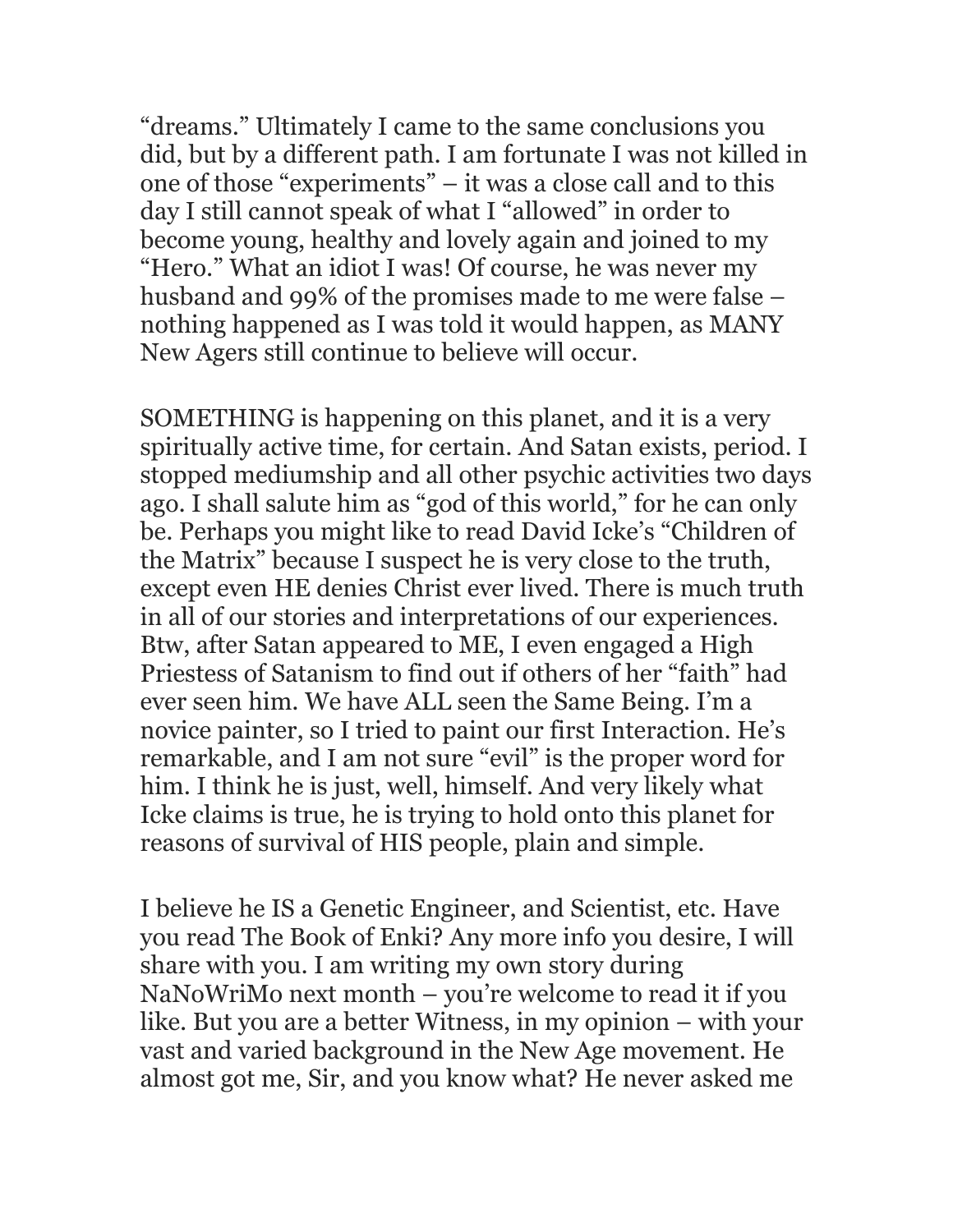to worship him, or give him anything, or sell my Soul to him – nothing. It's what sort of Entities one gets once one is talking TO him, bands upon bands of "Ghost Dogs" most of whom are hilarious, and many of which seem to despise humanity and loved to torment me with nasty, sadistic "spirit contact dreams."

I learned to be telepathic easily. A benevolent Being told me he is aghast Satan did not kill me. I cannot answer as to why he did not. He told himself, "Because you believe me (in his sorcery skills and other abilities) you are the one I will never hurt." That is a true miracle; if David Icke is to be believed, Satan and Satanists are guilty of appalling murders, sacrifices, child abduction and torture, etc., because those Fourth Density "demons" NEED human blood and flesh to eat, to help maintain a DNA overcoat of a 3D human body so they CAN walk the Earth in disguise. They walk among us, to put it bluntly.

You are incredibly brave, Sir. Satanas does NOT like people such as yourself. Be careful. I could never even have apprehended, nor imagined such things could have happened to a middle-aged, crazy cat lady artist in Baltimore City, MD. However they DID happen, and here I am to bear witness to it all. Unless I use a "Spiritual Warfare" prayer every night, I will get Spirit contact messages, still. Love, Guinevere

Dear Philippe,

Greetings once again, Brother in Christ!

I must tell you that a worker in a Maryland Energy Assistance Office gave me a copy of her Spiritual Warfare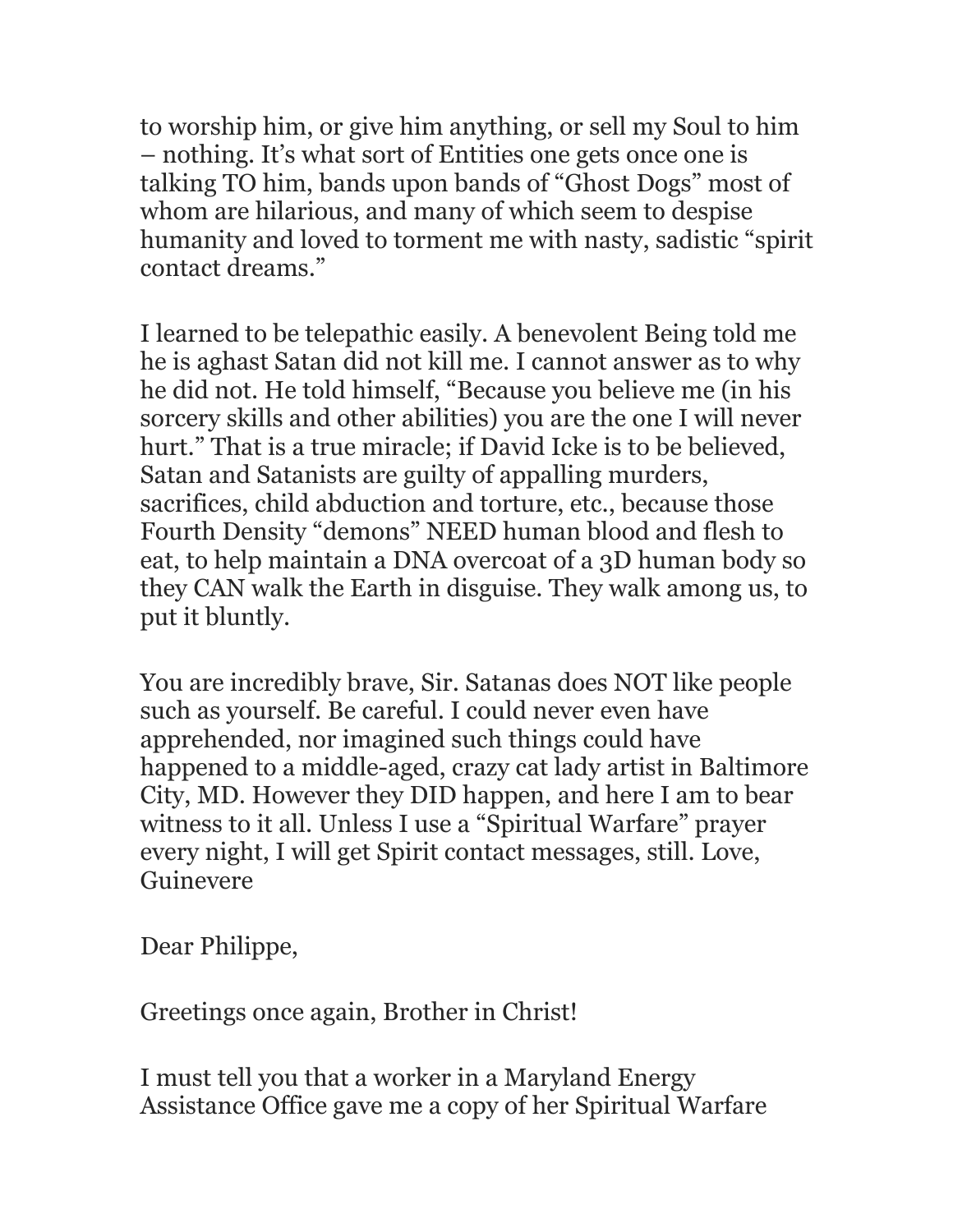prayers, and once I began to say them each day and each evening, the Beings who were "tormenting" me with these "studies and experiments" immediately vanished! Then I knew I'd been taken in by negative entities, bent on harming, if not killing me! I'm So blindly naive I really thought, "Oh, Angels from Heaven will never harm me!" After four years I also noted that \*every word\* Christ spoke was TRUE. I had experienced it all myself! There is FAITH, and that is marvelous, but as one Sufi poet once said, "If you have not lived it, it isn't true." Now I KNOW he spoke Truth, so I have no choice but to accept that there is a Day of Reckoning and a New Heaven and New Earth as He promised.

Satan gave me his name in Hebrew (I think): "Call me: al-Qarnayn al-Hatan al-Satan." In the Old Testament, the ancient Jews thought and spoke of him as "Ha'Satan" – a sort of prosecuting attorney FOR God. I cannot say. Christ says otherwise. It means, "I am the Horned One, The Hated, The Adversary." I have had experiences which will be challenging to reveal and describe for my readers, so frightful and awful were they – so inane was I to believe what I was told. This pursuit is really going to pain me emotionally, please pray for me that I tell it straight, fairly and without bias.

As you will read (I will post my work for all to peruse, and you may certainly publish it yourself on your page) – I was even approached by a living, human MAN who I suspect was Satan in the flesh, if you will. That encounter was so ODD I drove home and told my Church Lady Friends about it at once. I have never forgotten him, nor what he said to me – and this was a year before the Index Spirit Visitation. I have heard that voice since, many times. NO person has that Abyss voice, flat, LOUD, without emotion . . . no one else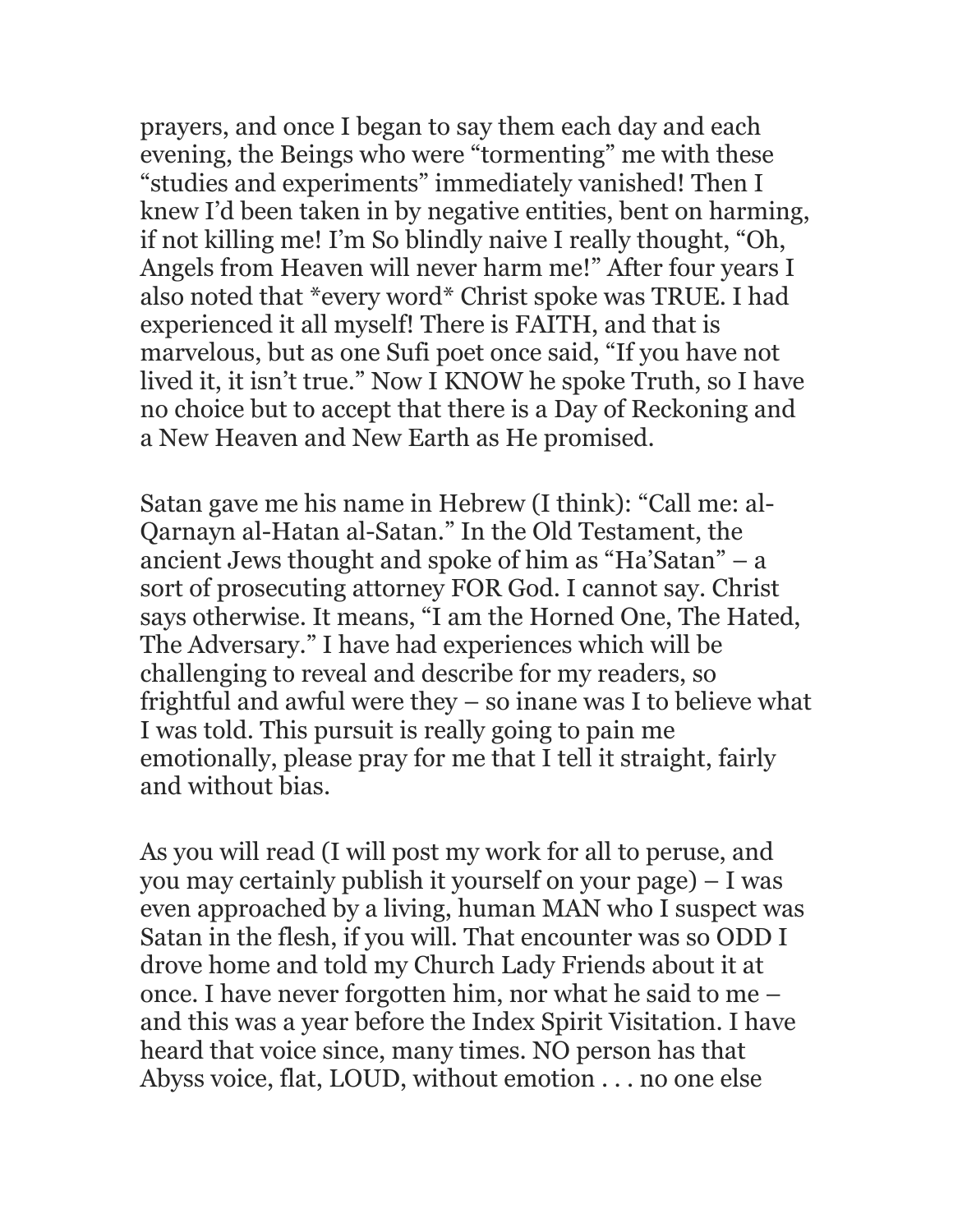except perhaps Clint Eastwood but darker, deeper, LOUDER and more commanding. Satan never uses profanity, he just issues orders in that terse, high octane tone.

I had never presumed God permitted this Intersection with him as you suggest – now I believe you are possibly correct, for he never caused me injury. My Interactions with him were OB and Astral, also pronounced message "dreams" in the Alpha state. Again, no mistaking that voice. I think this is Marduk, Amun-Ra, Noloch, the Horned God of the Pagans, etc. Btw, I asked him what he had against Christ and he answered me, "Because God is in every man. Jesus was not God." So much for David Icke and those who believe Jesus was not a historical figure, a true living man! Even the Devil admits to him – indeed, they met, as you know.

I admit to being a peculiar artistic gal. Even Spirits are afraid of Satan and exclaimed, "Guinevere, you are a strange lady!" Well, Philippe, I had nothing left to live FOR – and I've a bit of Jack Sparrow in me, "Heyyyy, thaaaaat's interesting!" Imagine all those New Agers ardently raising their Kundalini deliberately, meditating for that purpose, not realizing that Negative Beings are no doubt consuming it – as Lynn Grabhorn rightly says, "We all gotta eat." Ach, he is devilishly clever. I cannot lie and say I hate or resent him. I cannot. He treated me well and answered my questions and did not deny anything. One kind Guardian type Soul said, "Guinevere, this is like Hannibal LECTOR and Clarise!" Yes, it is. I don't believe he would ever hurt me and I believe he is a superb genetic engineer and scientist.

You should read the stories out there – read David Icke's book! In a way, he's too priceless a Being to destroy, but I leave all things to our Maker and Redeemer. I have let go and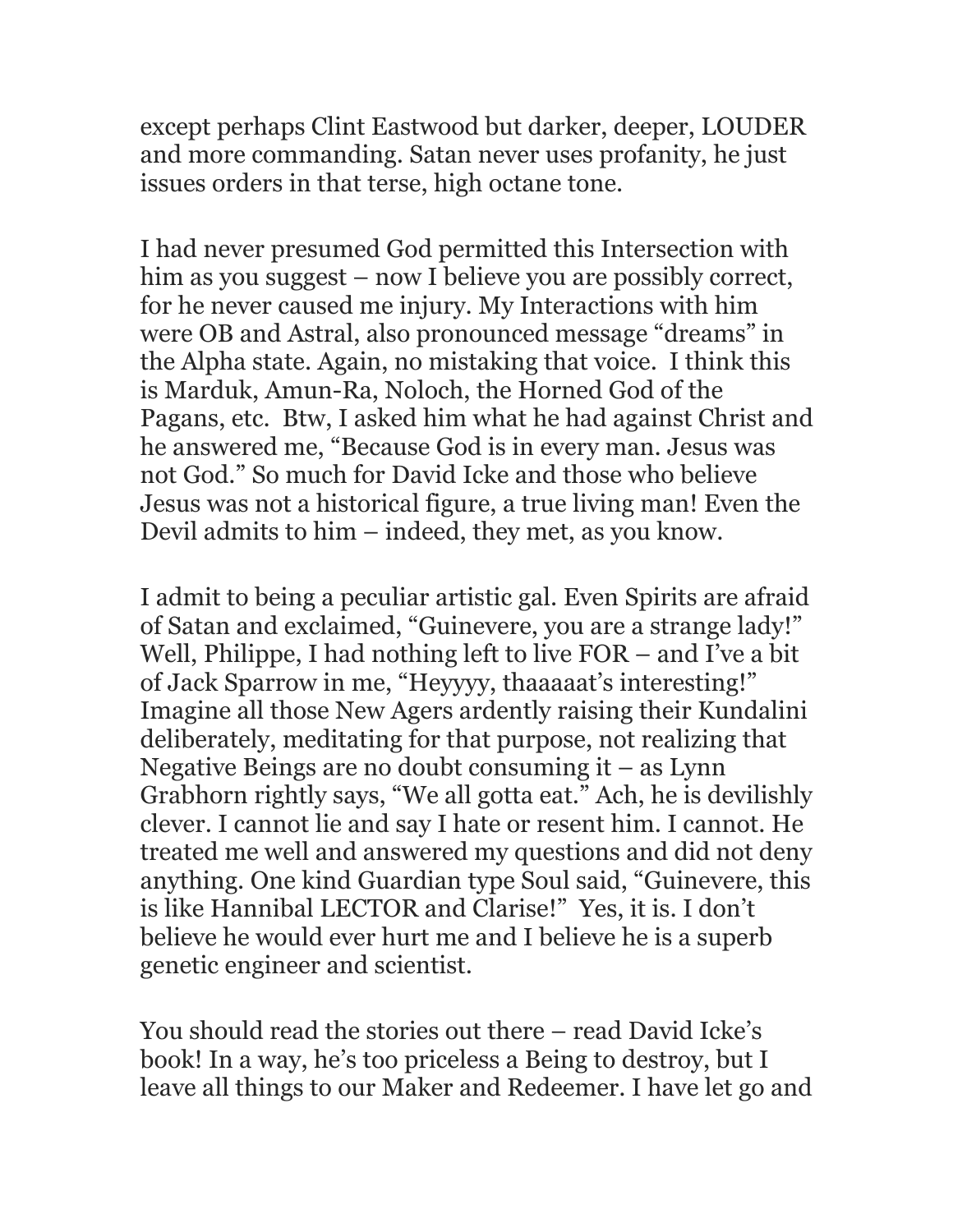let God now. I need to forgive myself, though. Man, he is tricksy, tricksy, as I like to say.

Indeed, your writing is engaging, cogent and clear and your cred impeccable. Again, I say beware – he can be ruthless to those who oppose him. Thankfully, you can just say, "Get lost" and he HAS to leave you alone. Like I mentioned he TRICKED me (cleverly) into asking for him. I still have to laugh at my ignorance!

You have truly helped me begin to recover, regain my sense of Self, and integrate my experiences in a healthy manner, (Lord, is that possible???) and hopefully incorporate them into a book which will serve as a warning, from a True Believer who has met The Devil (Spirits do call him The Devil) and lived to tell the tale!

In Grace and Peace,

#### Guinevere

The greatest trick the Devil ever pulled was convincing the world he didn't exist.

#### Dear sister Guinevere

Thank you for the extraordinary sharing of your experience with Lucifer. I believe your testimony will help many to better understand the very nature of the Devil. I have read most of David Ickes's books and even tough there is probably much truth in his writing, I don't recommend anyone to read his books. There is much darkness and deception to behold in his work. His insight and revelation of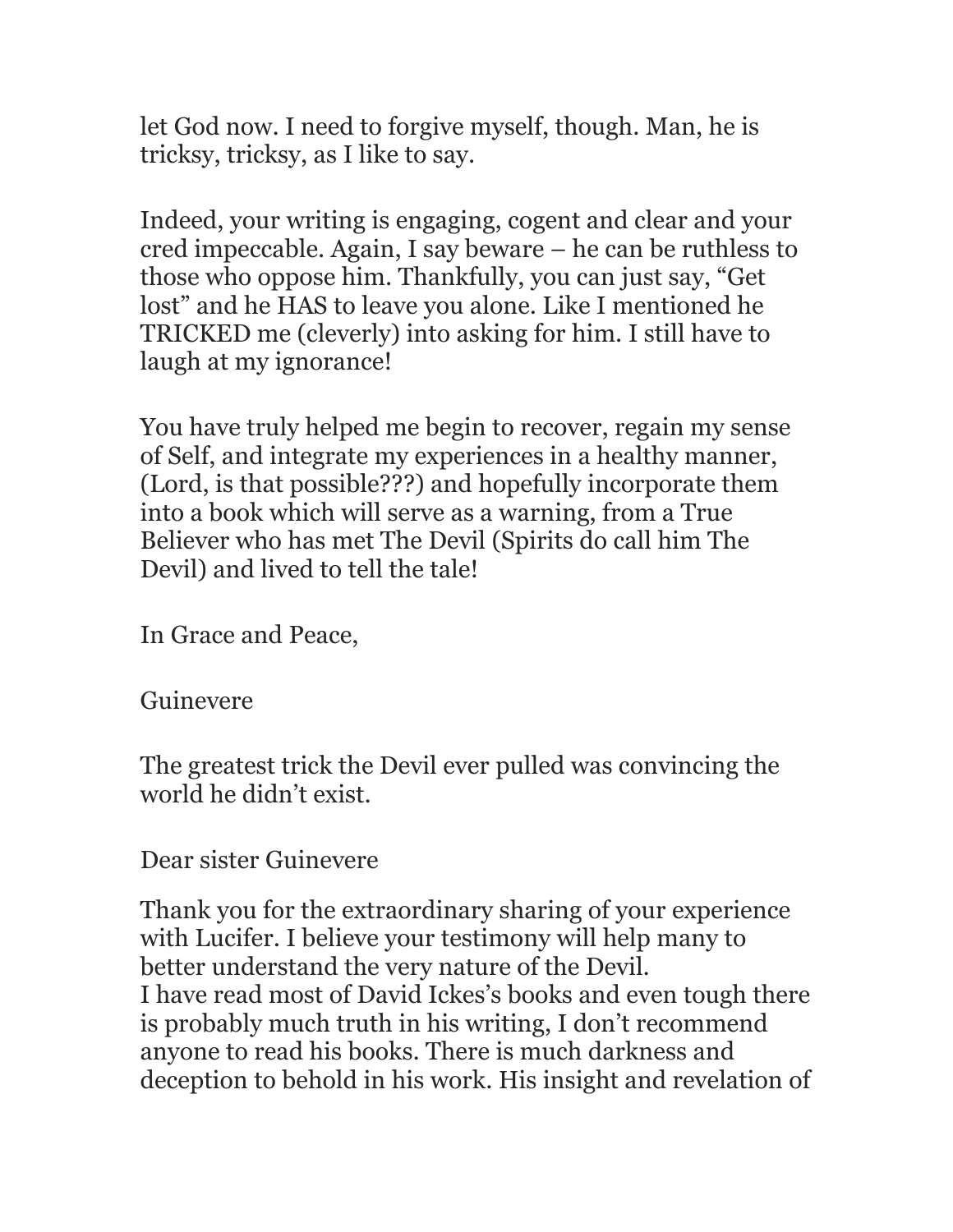the nature of darkness is "an inside work". I mean he knows the intricacies and inner working of the dark establishment so well, this can only come from one that is an intimate part of it.

One has to ask the question : How is he able to be privy to such an in depth information? This is serving a specific purpose, the purpose of revealing a little to control much. In short, the agenda is to make you believe in the power of Darkness. If you don't know the power of Jesus's blood covering , then you are susceptible to believe Lucifer has power over you. Most new age people reading David Ickes's book and believing it, empower and feed the Darkness. Like you I was such a one. I know better now and I don't fear the mighty power of the Devil. In the name of Jesus I cast him out…..!!!! As you said "get lost" is all that is needed when Jesus is with you. God bless you

Philippe

# 36- Living among Wolves

A wolf story in Canada and the dream parable of the White Wolf.

I live on a remote island off the coast of BC, Canada. There is a large wolf population dwelling here divided in two packs between the north and the south side of the island. We have a peculiar situation with the wolves getting closer and interacting more and more with the human population as their numbers are increasing. My own encounters with the wolves and the recent dream I had about them made me reflect on what is happening here locally as a metaphor for what is happening in the world.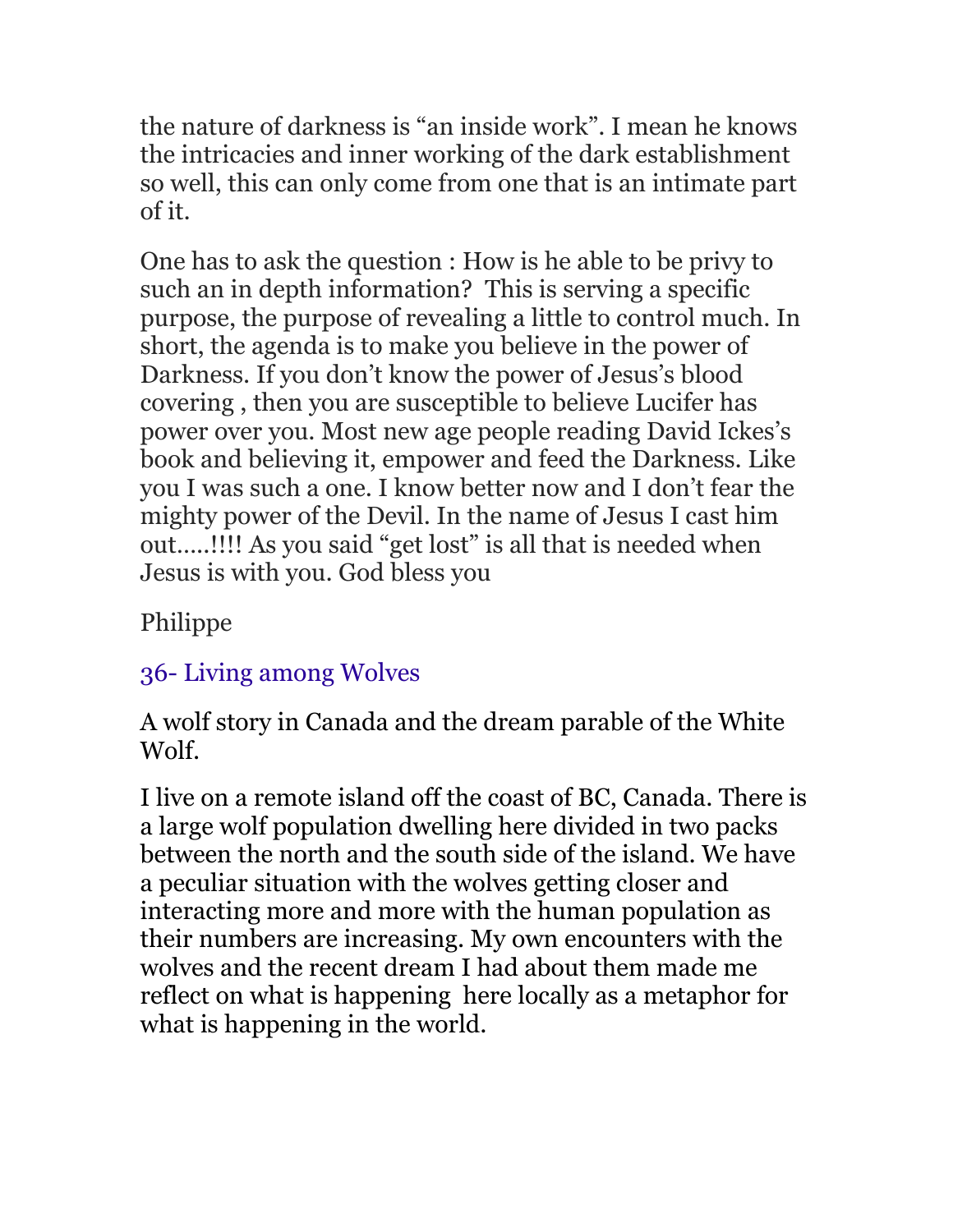As Christians we are surrounded by wolves and their numbers and boldness are increasing daily. The wolf story I am telling is the story of what is unfolding in each and everyone of us in our life. It is bearing resemblance of what we will all soon be confronted with in the trials of the Tribulation in a very near future.

Wildlife is abundant on the island, especially deer. They are often seen grazing in meadows and lawns around human habitation. They feel safer close to people and are quite unafraid of them. Everyday I walk close to them just a few feet away and they usually just stare at me with unconcerned curiosity. They know the real treat is in the wood where the wolves sustain their numbers feeding mostly on deers. The wolf population is growing and more and more people are telling stories of seeing them as well as being confronted with bold and aggressive behavior. They are also cougars and the occasional bear who has swam across from the main land or a nearby island. Wolves also are known to swim across, they have been spotted swimming large distance to settle on new land rich in wildlife.

Two years ago a deer was killed right in the driveway of the property where I live. Last spring we found one morning, on the lawn in front of the house, the remaining leg of a young deer. Wolves are attacking pets, livestock and even on some rare occurrence human. As their numbers increases and encounters are more frequent, they are loosing fear of human and are even attacking dogs on leash while they are being walked in the forest. Some small dogs have been snatched right off the leash and taken away while owner of larger dogs have been able to fight the wolves back with sticks and various improvised weapons.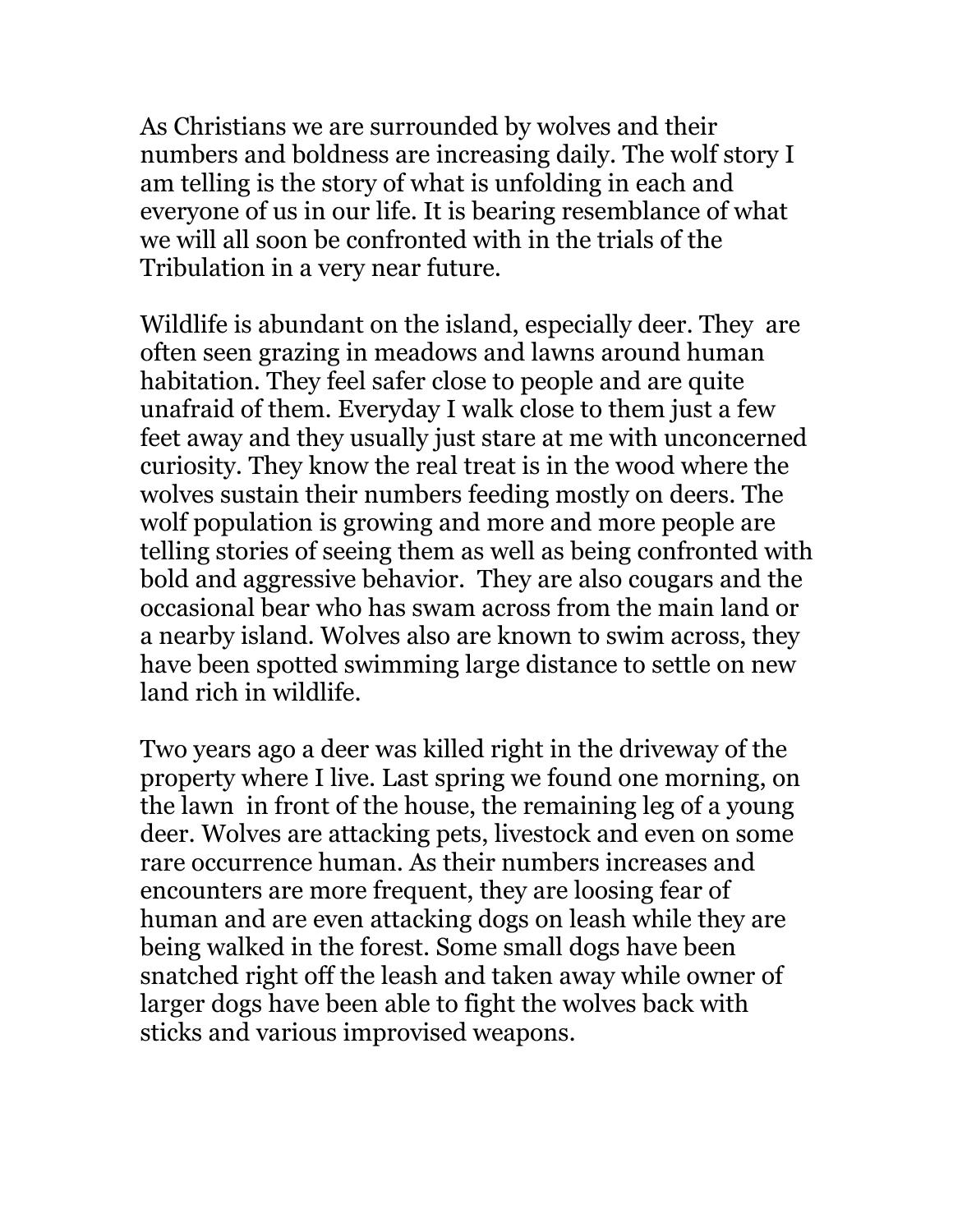A neighbor friend who has a sheep farm was telling me her story a few weeks ago. Wolves jumped over the fences and attacked her sheep in broad day light. One was killed and two others were seriously wounded. Her son left the dead sheep out in the meadows as a bait and waited for them to come back with three loaded guns. He hasn't killed any yet, wolves are smart and they know when it is safe to come feed on the dead sheep in the meadow.

Another story from another island came to us about a man in a kayak coming to the beach of a deserted island somewhere on an isolated stretch of the northern coast of BC. He was attacked by a female wolf who had her teeth clenched into his leg. He dragged himself and the wolf back to the kayak, managed to extract a knife out of his bag and stabbed the wolf killing it and saving his life. There are reports of increase bear attacks in Canada, even coming from the black bear who is usually seen not as threatening or dangerous as the Grizzly bear. What is happening? In Hawaii and other parts of the world, they have been reports of uncreased shark attacks. Could it be that we are seeing the fulfillment of this verse in Revelation?

*And I saw, and behold, a pale horse: and he that sat upon him, his name was Death; and Hades followed with him. And there was given unto them authority over the fourth part of the earth, to kill with sword, and with famine, and with death, and by the wild beasts of the earth. Revelation 6:8*

They are biologists in the Canadian rockies who have spent a life time studying wolves in their natural habitat without ever experiencing a close encounters. The wolves we have here on the island are of a different genetic breed. They have some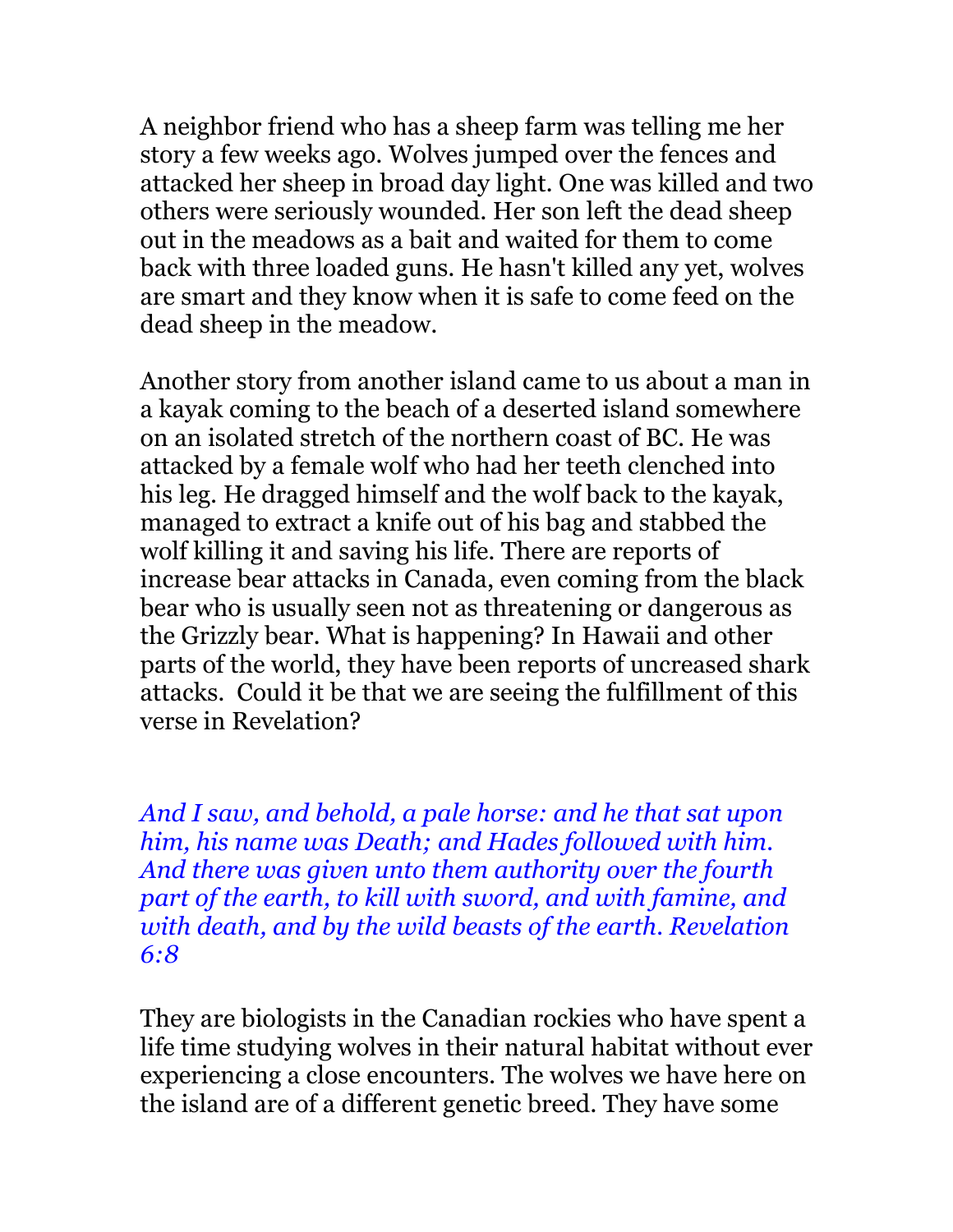dog genes mix into them which makes them not as afraid of human and thereby more dangerous. A pack of stray dogs running wild in the wood is more dangerous to human than a pack of wolves. The reason is because they are not afraid of human as wolves do. Females Dogs running in wolf territory sometime surviving their escapade, will be spared and occasionally mate with wolves while male dogs are systematically killed by the pack. This seems to happen only on a smaller wolf territory such as an island. Perhaps the wolves intuitively know they need an outside gene pool to prevent degeneration in inbreeding.

I live very close to the south side wolf pack and I have a friend who live in a yurt right next to a wolf den, on an Indian reservation. His meadows right in front of his dwelling is their play ground and in the spring, it is a sight to behold, watching the exuberance of the pups running, jumping and chewing each others.

I often hear early in the morning the wolves howling and I have a routine walk every day of about one hour that takes me deep into wolf territory. I love the peace of the deep wood and I refuse to be intimidated by the presence of the wolves. I see their fresh scats often in the morning on the trail, they are all around, I can sometime hear them moving about and on three occasion I have run into them. I used to carry a large hunting knife with me and I was quite confident I could fight a wolf back if attacked but a few months ago I asked myself: "where is your faith?" I realized I was trusting in my own strength, power and provision and I knew that sooner or later this self confidence will failed me as revealed in a dream. I knew the Lord is in command of the wild beast and nothing will happen to me unless it is ordained from above. Furthermore the Lord gave me dominion over the beast of the earth so I figured I should just assume this mastery over the wolves in the name of Jesus.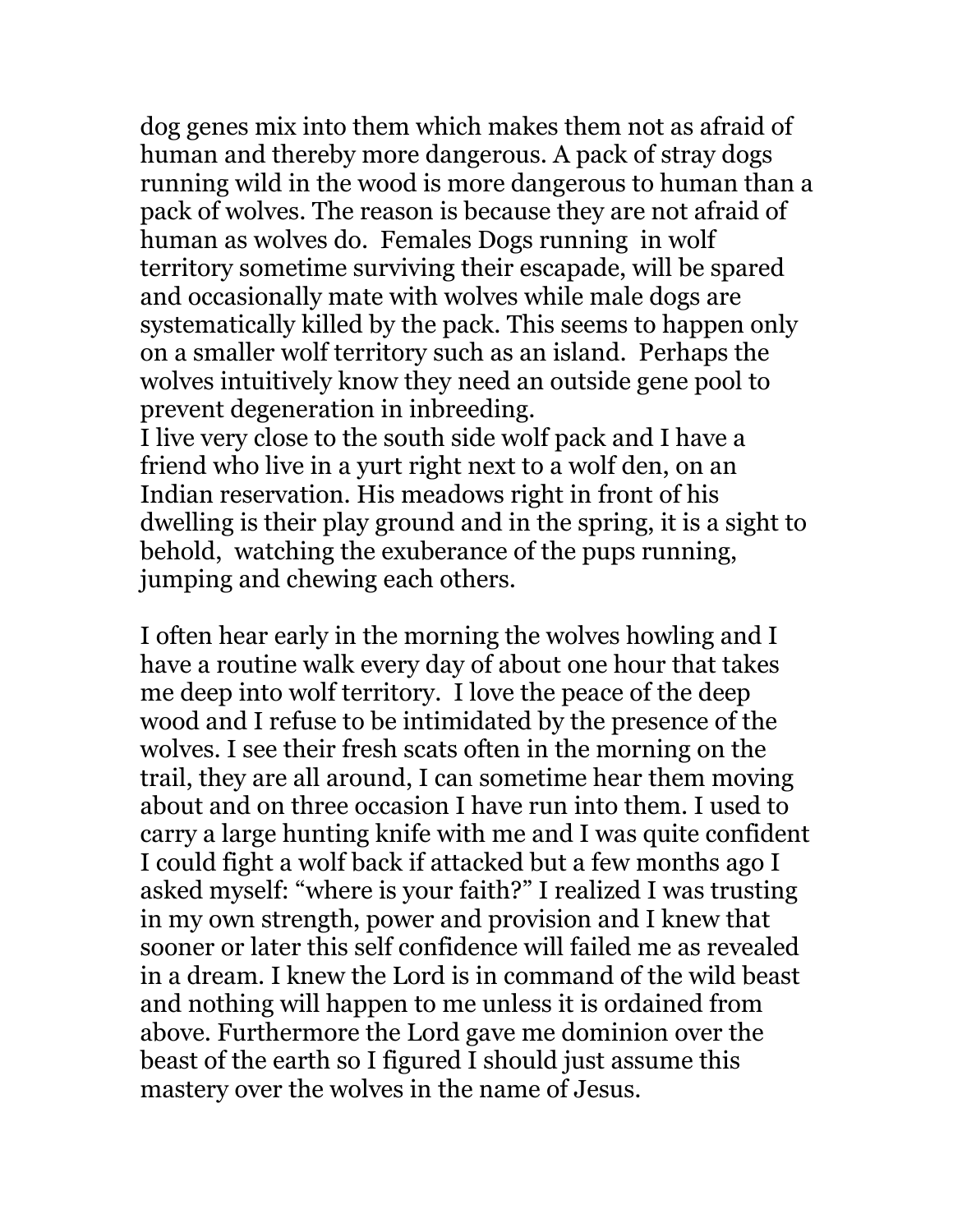So I decided to walk in the wood unarmed and trust I will be safe. It sounded great in my mind and the idea was grand and noble but to actually put it into practice and do it, was another step of faith all together. It was easier said than done and even tough I was determined to walk by faith and not by sight, the challenge was to actually experience the trial and come out victorious.

Sure enough I was tested. One morning as I was walking on the trail, a black wolf was standing there a few feet away starring at me. I thought : "oh boy here we go....!!" I continued to walk calmly towards him strengthening myself in faith and taking mental dominion over him. In that moment there was nothing but total focus of intent in my mind. He jumped over behind a bush and stood there staring at me and yelping. Wolves don't bark, they yelp and they howl. This very strange behavior was concerning me because a wolf alone in the wild should be afraid of you and run away. This one did not, he was just stalking me. I didn't want to be seen or act like a prey so I decided to assert myself as the alpha male and I charged him making myself as big as I could with stretched out arms and yelling like a wild man.

This must have been quite a funny sight to witness and according to biologists the correct behavior to have in such an encounter. I felt powerful and I scared him off. He ran for a little while and then stopped and resumed staring at me. I could not believe he was stalking me again and instead of letting fear taking hold of me, I charged him through the wood one more time making a lot of noise. This time he ran away out of sight and I resumed my walk as if nothing had happened, feeling victorious and grateful in the Lord for giving me strength and faith.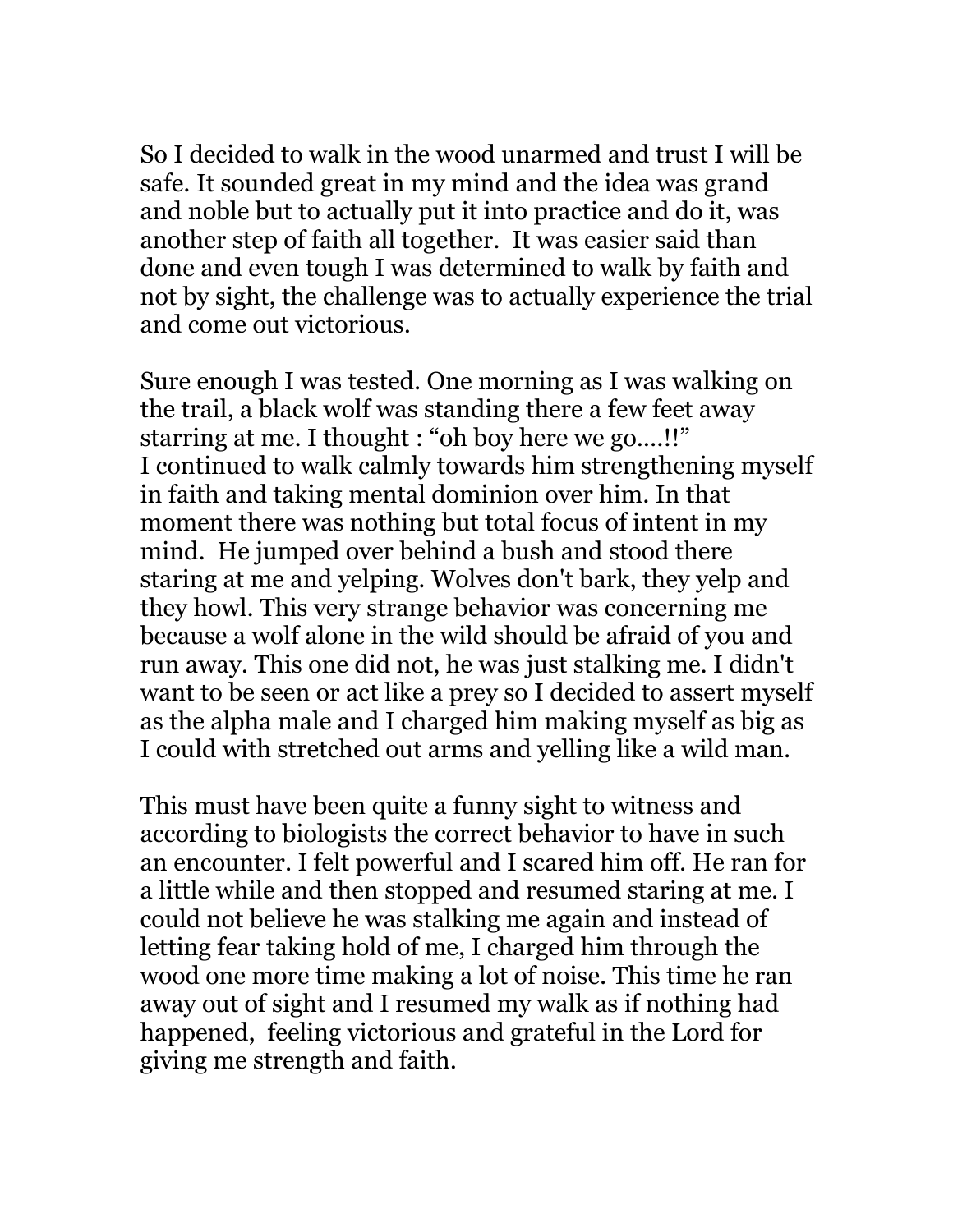Last night I had a dream I was walking on that same trail and this time there was a whole pack of white wolves standing in and around the trail and watching me come closer. In my dream I could not gather enough courage to face the all pack and I ran away in fear. Oh ye of little faith......! The dream was clearly showing the limitation of my faith in the Lord to protect me. I realized how much more I needed to ask God for additional strength and faith so that I may be able to face the wolves of this world that will surely come against me in the troubled times ahead. How many of us will actually be able to stand firm and confident in the tribulation soon upon us, facing a pack of wolves without fear? Are you ready for this? Will your faith be strong and unshakable? Will your feet firmly planted on the rock of Jesus?

The white wolves of my dream I felt were a representation of a new breed of false prophets, deceitful teachers and public speakers who have successfully mingled with the body of Christ and are increasingly becoming an intimate part of gathering of true believers. Like the wolves of the island mixed in with some dog, they are more dangerous and it is more difficult to recognize their true nature.

I believe the white wolf is a new level of deception. He has taken on a more refine camouflage. He is not grey or black anymore and his sheep clothing is not so easily noticed. His blending is more sophisticated. White wolf people have taken on an appearance of purity and holiness. They act and talk like true people of God, they look like genuine Christians. Their fruits looks good on the outside because it is not ripen yet. Their selfish self centered motivations hasn't been discovered yet. Their thirst for personal power and recognition hasn't been revealed.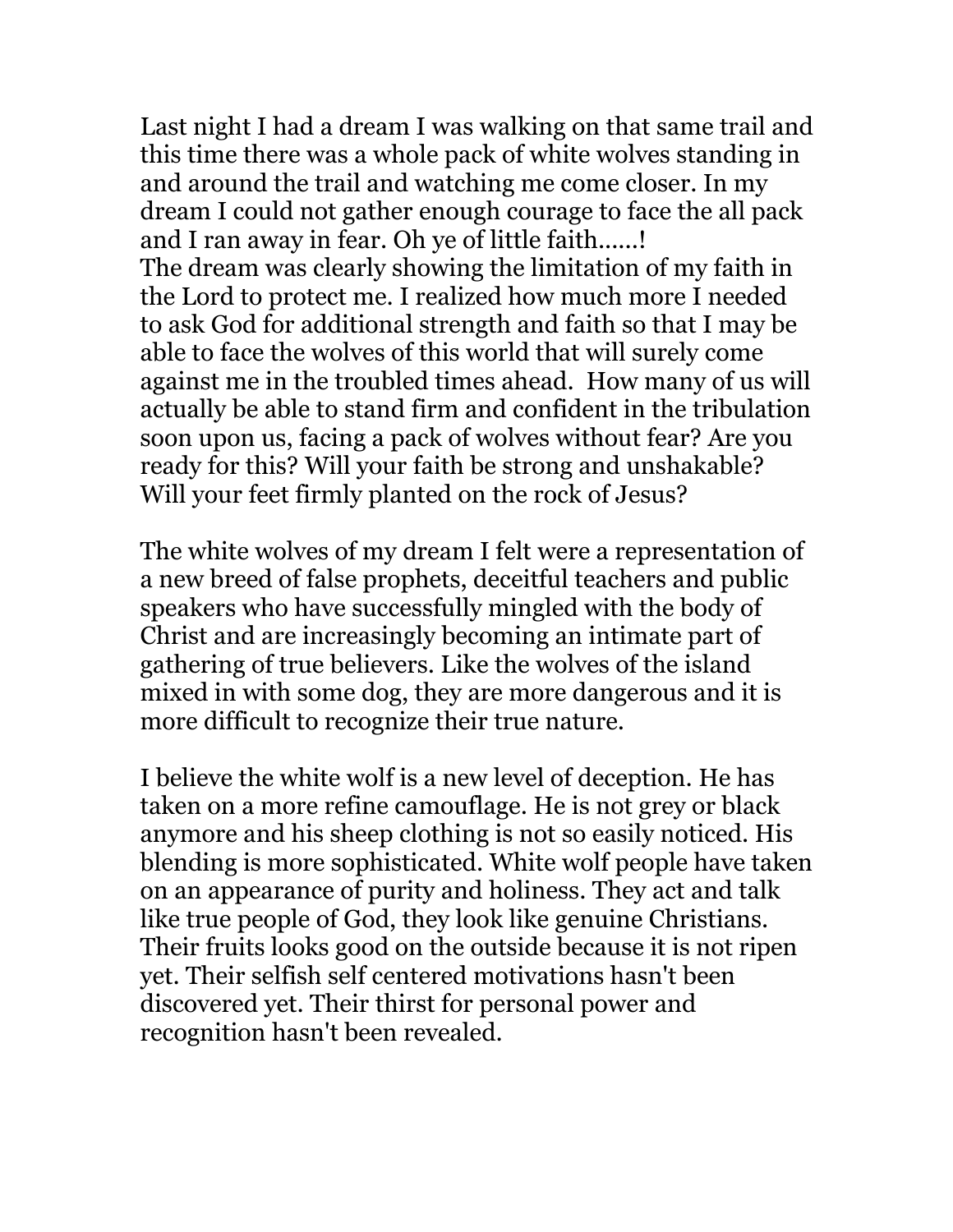On the other hand most of the fruit of God 's people is still small, hard and green in the process of ripening and in various stage of development. This holy fruit in comparison may be slower to emerge but is coming into maturity in God's own timing through the grace, the gift and the power of the Holy Spirit. The two are walking side by side and it takes a great deal of discernment to distinguish them apart.

In the great tree of life, lots of fruits will fall to the ground shaken by the mighty storm of the ages. Other fruits will rot before reaching full maturity.

White wolf people have gained strategic position of influence. They teach and preach, they are loved and recognized as spiritual leaders. I believe they will deceive until the very end when their true nature are finally exposed through the fire of Tribulation. There is a great spiritual awakening in process, a coming anointing of the later rain on the saints, the emergence of the Sons of God. How will we be able to know the good fruit from the bad? How will we recognize the anointing is from God and not from Lucifer? In Matthews we are told:

*For there shall arise false Christs, and false prophets, and shall show great signs and wonders; so as to lead astray, if possible, even the elect. Matthew 24:24*

This verse is clearly warning us that white wolf people also have a powerful anointing. They are already showing great signs and wonders and are leading many astray. They are displaying gifts of speech, speak in tongues, are eloquent, charismatic, have the abilities to convince and gather a fellowship around them. They are found everywhere in churches, christian organization, benevolent ministry and even home churches. The fruits of the mega church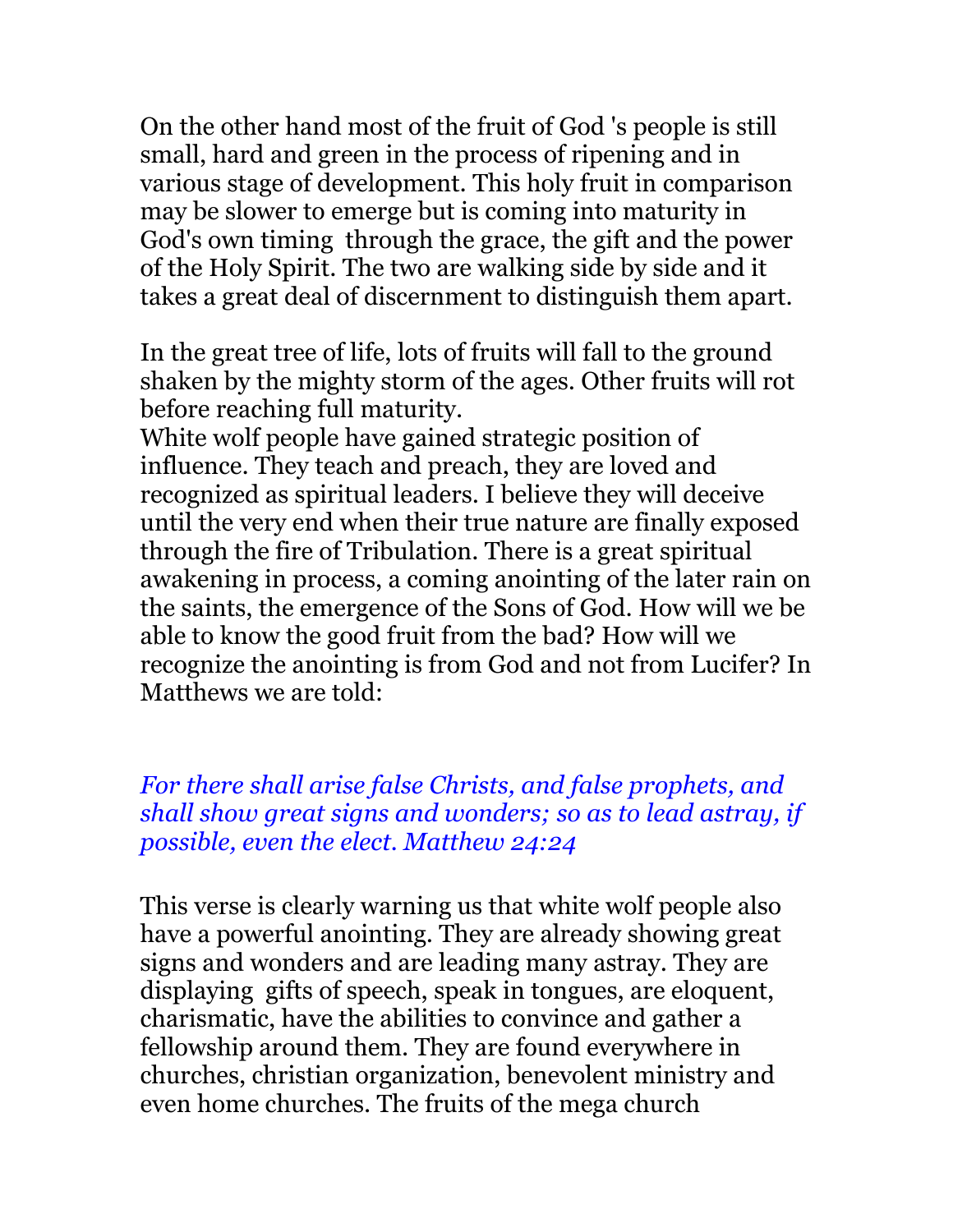preachers are easily recognizable, the prosperity gospel they preach and the display of their great material wealth is a far cry from the simple life and teachings of Jesus. But there are many teachers and little prophets found in every communities who are not so easily recognizable. Their increasing sphere of influence is to be found on the internet, in the many forums and online social networks.

I find many such a spiritual teacher are confusing righteousness with self-righteousness. Instead of following a calling from God, they have appointed themselves with various titles and attributes attached to their name. No doubt the Lord is raising an army and there are a lot of talented devoted men and women of God doing the work of the Kingdom. But some feel empower to reprove, admonish and condemn while they themselves refuse to take any correction from the brethren. If anyone attempt to challenge their authority, instead of listening and quietly pondering in self introspection and true humility, they will quickly fight back vehemently and fiercely defend themselves. How is this resembling in any ways the teaching of Jesus and his admonition not to fight back and turn the other cheek? Are they defending a position among men or are they truly fighting for the Word of God? In short are they defending their own ideas , their personal power and ego or are they truly selflessly standing up for Christ?

#### *And if thou say in thy heart, How shall we know the word which the Lord hath not spoken?*

 *when a prophet speaketh in the name of the LOrd, if the thing follow not, nor come to pass, that is the thing which the Lord hath not spoken: the prophet hath spoken it presumptuously, thou shalt not be afraid of him. Deuteronomy 18:21-22*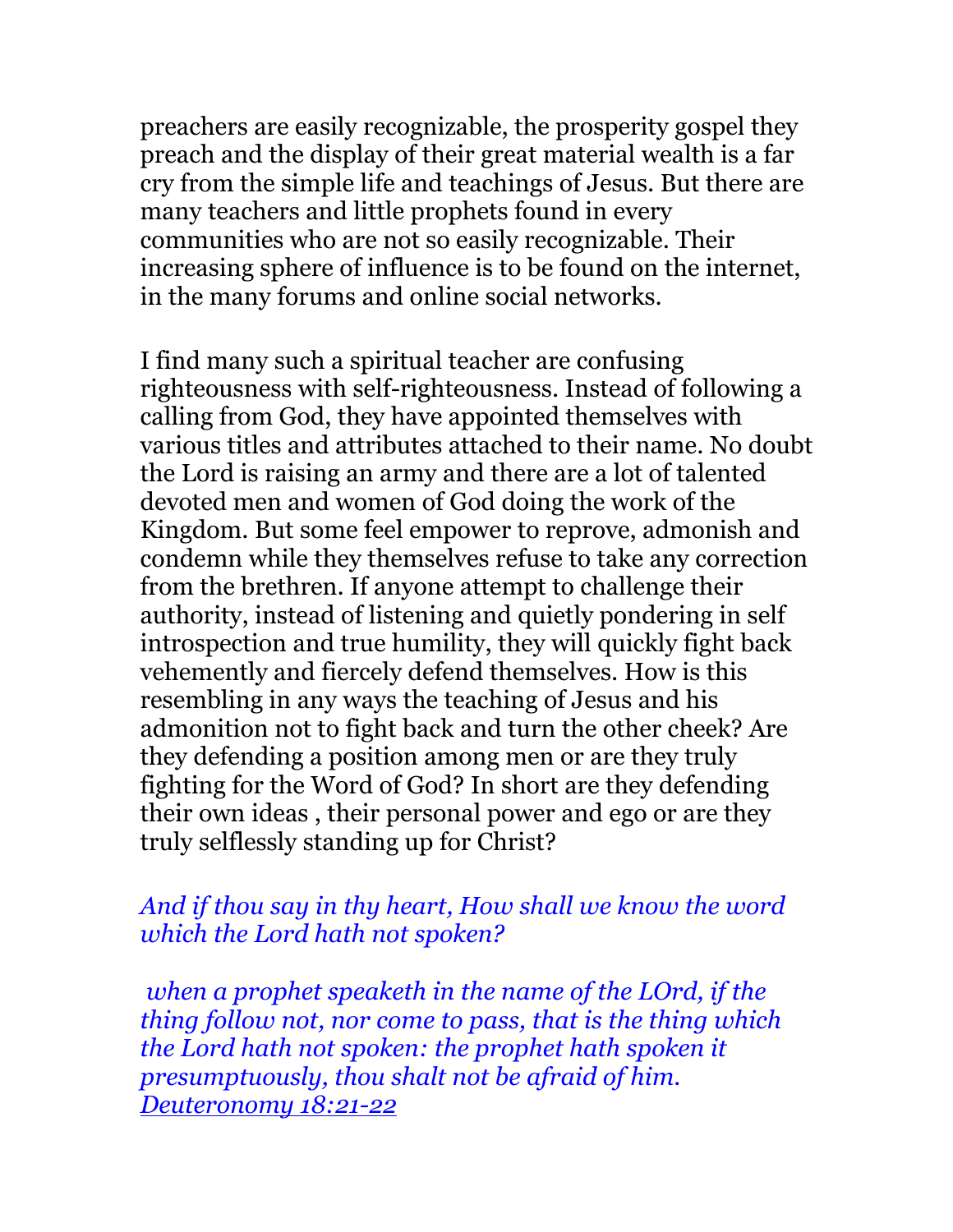I have left the vanity of the new age to find a similar pride among the leaders of Christian groups and Christian fellowship. Of course those in teaching position are like everyone one else, in the process of learning and mistakes is an intimate part of that process. The need to be loved and recognized is a powerful drive, a part of human nature but some people have a disproportionate need to be adored and worshiped. We all have at one time or another displayed pride and arrogance. I confess I have been guilty of such, so we need to forgive, keep each others accountable and graciously move on with a compassionate heart, knowing the imperfection of being human.

What I am talking about here is not the occasional falling but a consistent chronic display of pride, obvious lack of humility and refusal to accept the authority and input of other brethren. I find this power driven attitude very appalling and reminiscent of the ways of the world, the way of Lucifer. These teachers uses the Gospel for their own end and I often wonder witnessing such pride what exactly are they promoting? Their sounding brass and clanging cymbal is so loud and their preaching so flamboyant that I cannot hear the message. I cannot see Jesus in their walk because all I behold is a messenger full of himself usurping the place of Christ, the One they are supposed to witness for. These people are not decreasing, quite the opposite.

How is this resembling in any way the humble teacher, our Lord Jesus? How is such preaching wining souls to deny themselves, picking up their cross and following Christ?

White wolf people are saying to you : "follow me" do as I say, not as I do and don't question my authority because I am above the flock, I am the alpha male.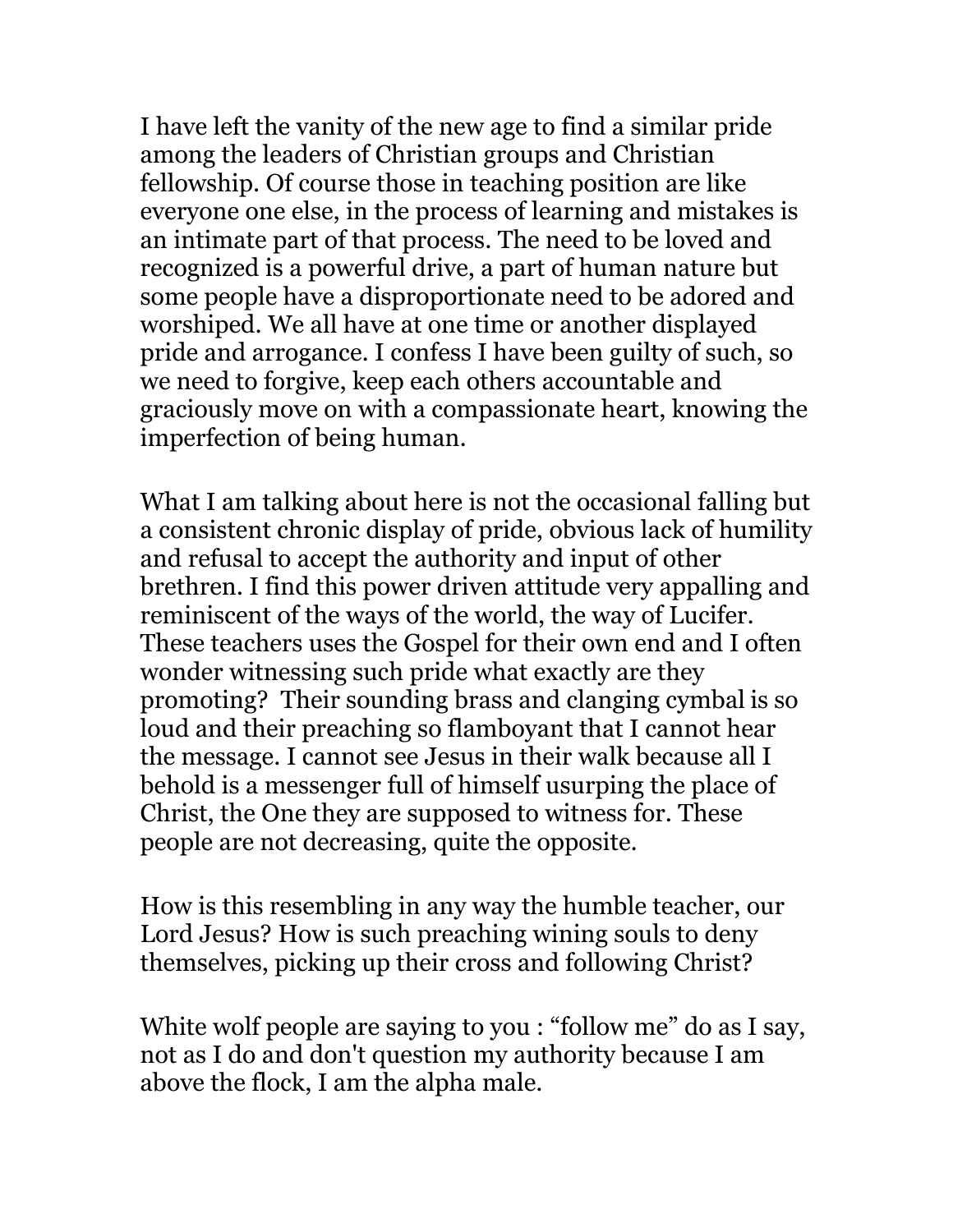*Then the LOrd said unto me, The prophets prophesy lies in my name; I sent them not, neither have I commanded them, neither spake I unto them: they prophesy unto you a lying vision, and divination, and a thing of nought, and the deceit of their own heart. Jeremiah 14:14*

When we pay close attention and we read all the signs carefully, such false prophet are recognizable. We need to pray to receive true discernment and the ability to discriminate. We need to ask the Lord to give us : *"Ears that hear and eyes that see" Proverbs 20:12*

Pride, vanity and a smooth tongue of serpent are the trademarks of self-appointed false teacher. The knowledge of the Gospel is no guarantee the talk is being walked. Bible verses are being thrown around like frisbee in your face. As much as I love reading verses, sometime I feel they are being used too lightly. They are not being truly lived and applied. It is more effective and appropriate to demonstrate bible truth and the Lord's commandment with one's own life than having empty lip service constantly reciting bible verses without true meaning .

*Thus saith the LOrd of hosts, Hearken not unto the words of the prophets that prophesy unto you: they teach you vanity; they speak a vision of their own heart, and not out of the mouth of the LOrd. Jeremiah 23:16*

The wolves are retrieving closer to the den for the winter. They are not so visible anymore, they are preparing for the cold months ahead but they will come back in greater number next spring . Will you be ready?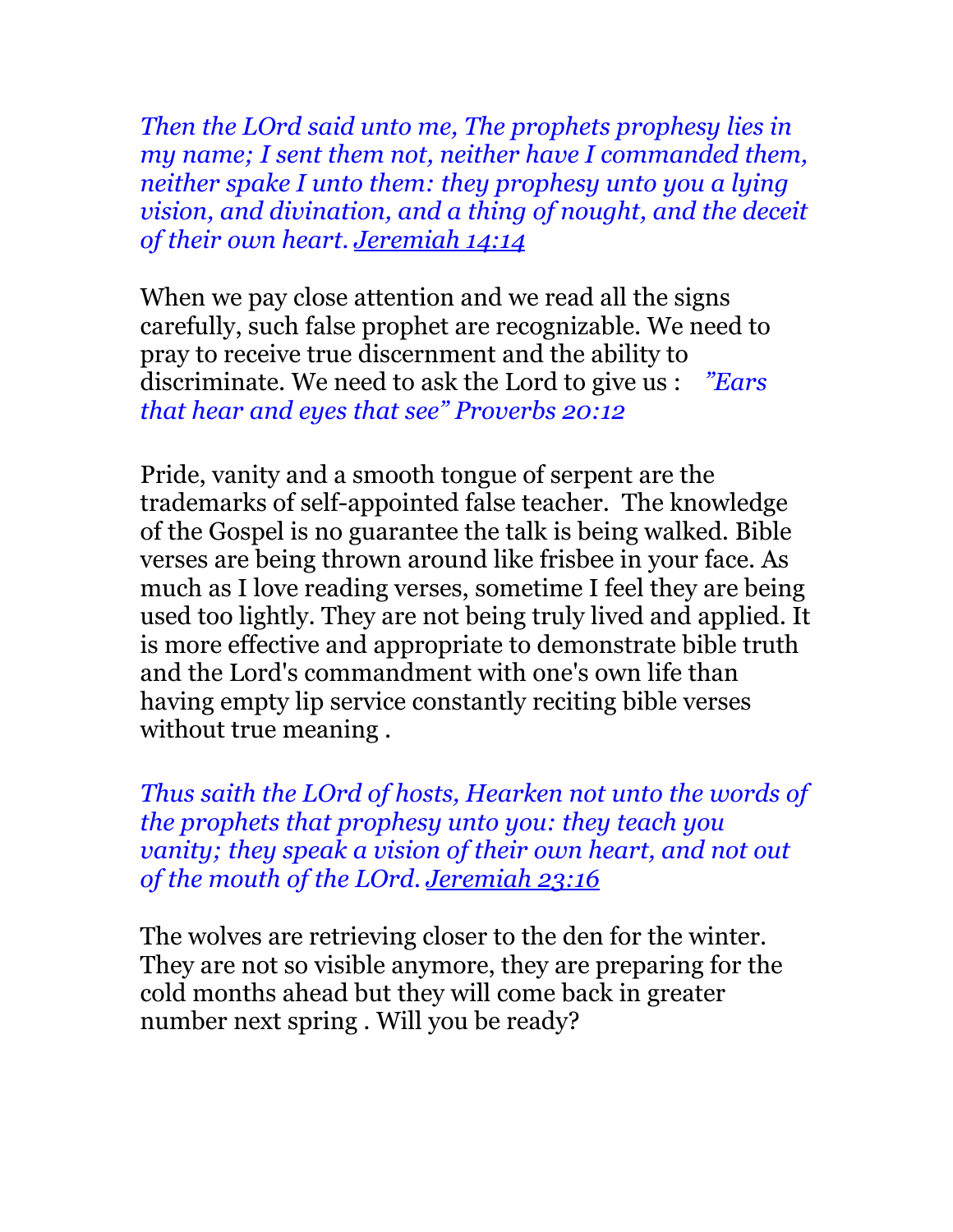*But the prophet, that shall speak a word presumptuously in my name, which I have not commanded him to speak, or that shall speak in the name of other gods, that same prophet shall die. Deuteronomy 18:20*

# 37- Transitioning from the New Age

This chapter is the communication I had with Rob, a reader.

### Rob wrote:

I read through you book last night and was very struck by your experience, and your willingness to be so candid about it. Though I did not travel as widely as you did in that world, I immediately recognized some of the traps and hooks you identified which I had only partially recognized on my own.

I want to know more about how you have been able to leave the illusions behind about your prior new age practices and return to your faith. I think this is very important in this time. You obviously invested a lot of time, attention, and effort in pursuing these new age paths. You experienced the hook of thinking you could become perfect and that you could reside in bliss. You came to know spiritual pride and arrogance, and built a lot of your identity around acquiring and manifesting powers and states of enlightenment. I recognize all of this from my own experience with that world. You kept a connection to Christ all along the way. I did not. Somehow you were able to rekindle that connection. Yet this is not an easy turn to make, as you describe so clearly in the latter parts of the book.

A section of the book tells of the pain of your disillusionment. I know something of this pain, having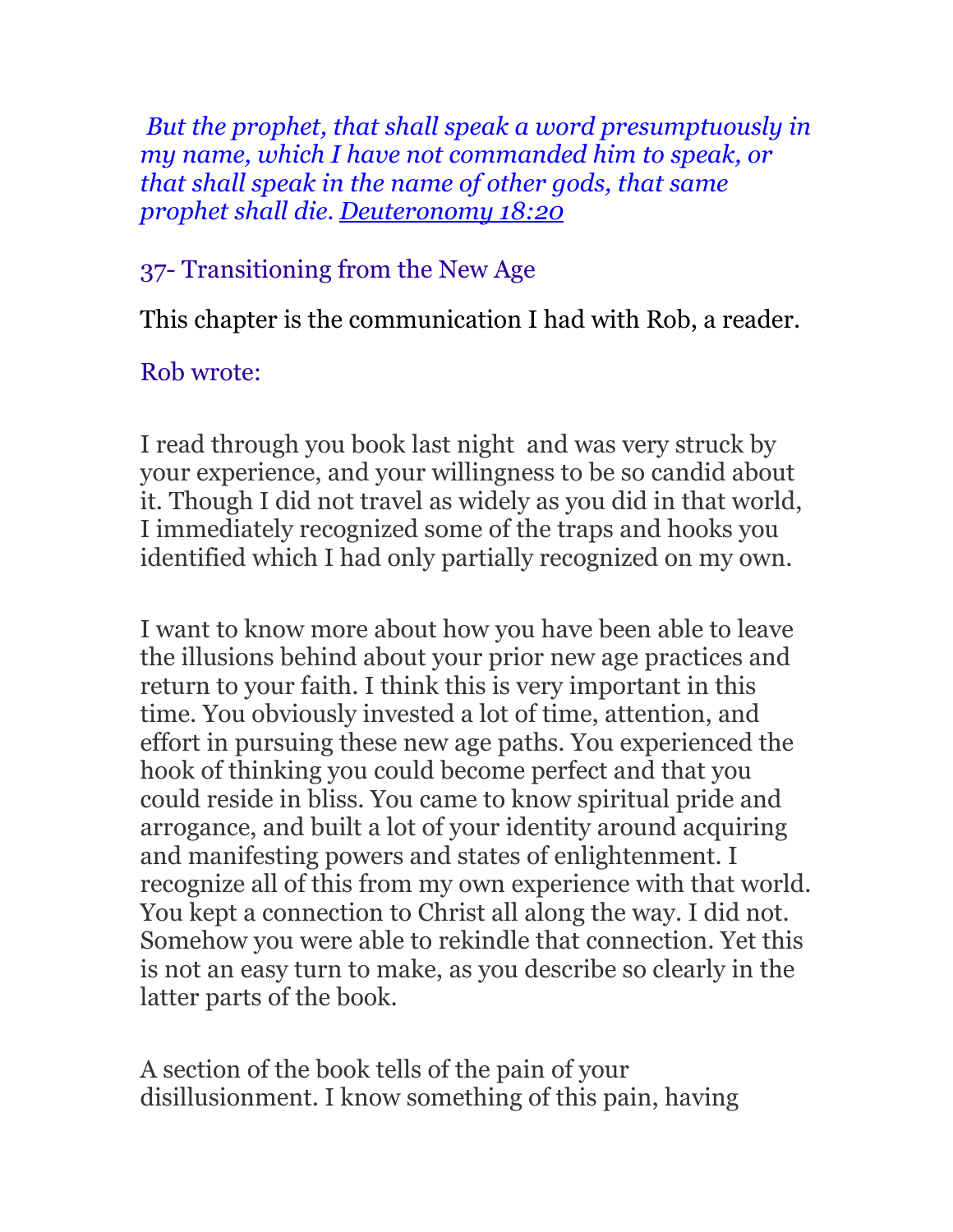crossed into the territory of clinical depression twice in the last three years after journeying too far into yoga, reiki, and Tibetan Buddhist practices. As you have experienced, once you let go of these illusions about purifying and perfecting and residing in bliss, the world goes very dim. One can see the suffering, disappointment, and frustration all around you and within you that you were blocking out or denying before. They you also feel the weight of the time and effort you have wasted pursuing outright deceptions and you begin to really question your mind and its capacity for denial and deception. That which made you and your life seem special, unique, and magical is erased when the games and deceptions become apparent. There is a disorientation and a horrible void. It feels like this is a dangerous traverse, like one is walking through hell. It is very difficult to keep walking, because as you say, this new age path can become an addiction of the mind, the imagination, and the spirit.

I wonder how you have managed to keep walking. The process you describe toward the end of the book is one of dying to your old self, but can you feel or say yet what is being born anew? You mention you are surrendering to God's will, but how are you able to feel or identify what that is, especially with all the white wolves around that you describe? Is there more you can tell me and your readers about how you were able to turn and embrace God after putting down your illusions - the techniques or tactics or prayers or changes of heart and mind you managed to find that helped you most, that helped you kick the addiction? Having seen the deception of the new age, many of us no longer trust our own judgment. We also are desperate not to simply replace one set of deceptions with another.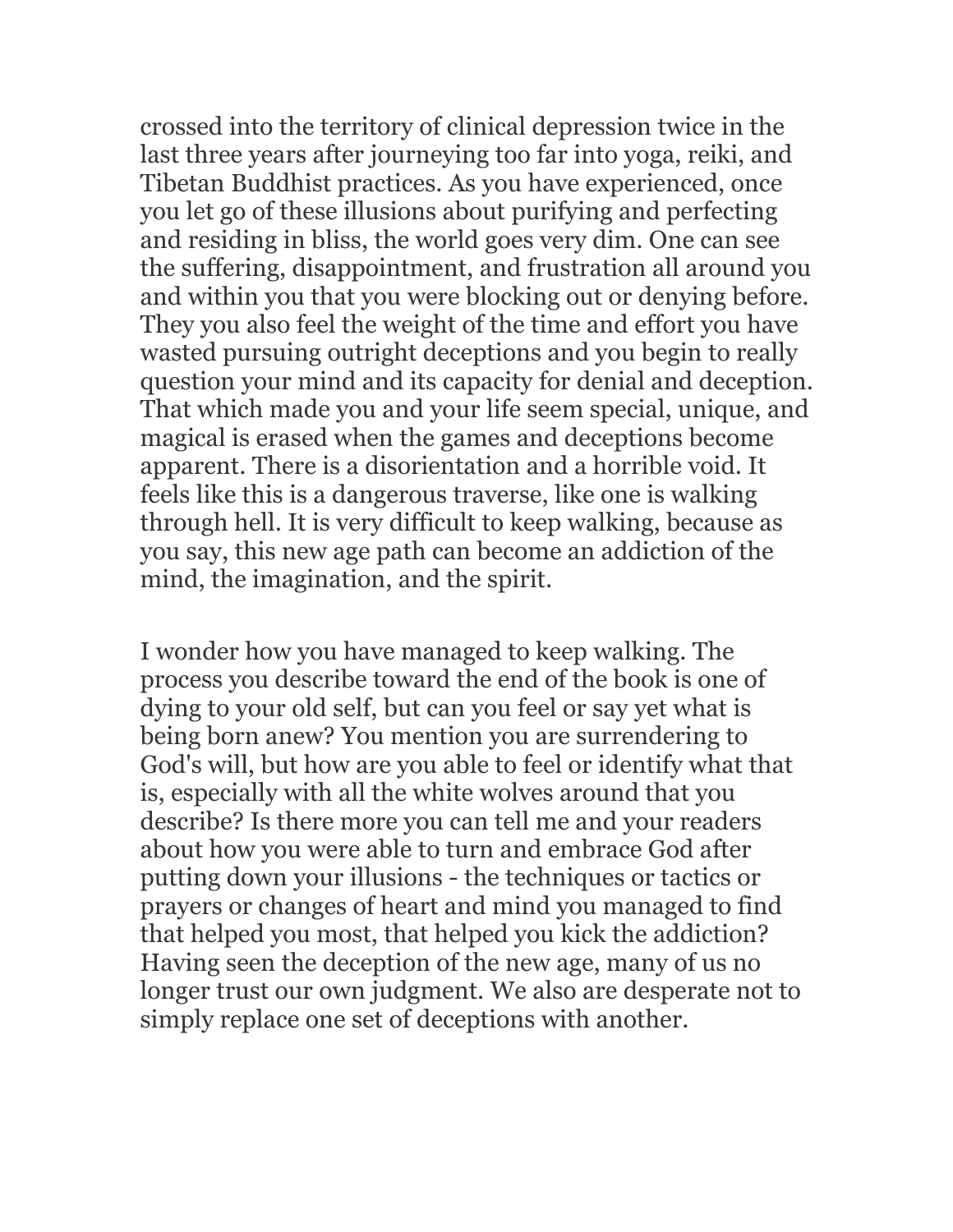I ask out of sincere interest because I have come to end of this new age road as well. I did not have the Christian faith alongside me through that journey but I am trying to turn toward it. I can now see much of what you have seen and shared about the dangers and seductions of that road. Walking down that road brought much pain to my wife and three children. I do not want to wander back down that road again, but having put these practices down, I am left in a bleak wasteland that I do not wish to traverse either. It is empty and at times I pray that God would simply take me away. I want to know more about how you were able to let God back into your heart. I need to know what you found that worked best to protect you in your return to faith and help you in that turn. I need to know how you make it through each day now, because putting the esoteric stuff down and turning your back on it can leave you in a place of devastation. I do not understand how people are able to survive following Christian principles in a world so based on greed and deception. How do you do it? How do you remain humble in a world where the arrogant dominate? What do you live for now that you have put the magic away? How does one invite Christ in to begin the necessary healing? How do you figure out who can really help you and which ones are the white wolves?

If you hear a sense of urgency in my questions, it is because I too am in the thick of it like you, but perhaps several steps behind you and lacking the lifelong relationship with Christ. I am not finding much of a way forward, though I am praying it can be found through Christ. And I suspect there are others in a position similar to mine, or soon will be, if you are correct about the time of tribulation we have entered. If there are other resources you have found helpful along the way, I would be much obliged if you could mention those. My gratitude for your honesty.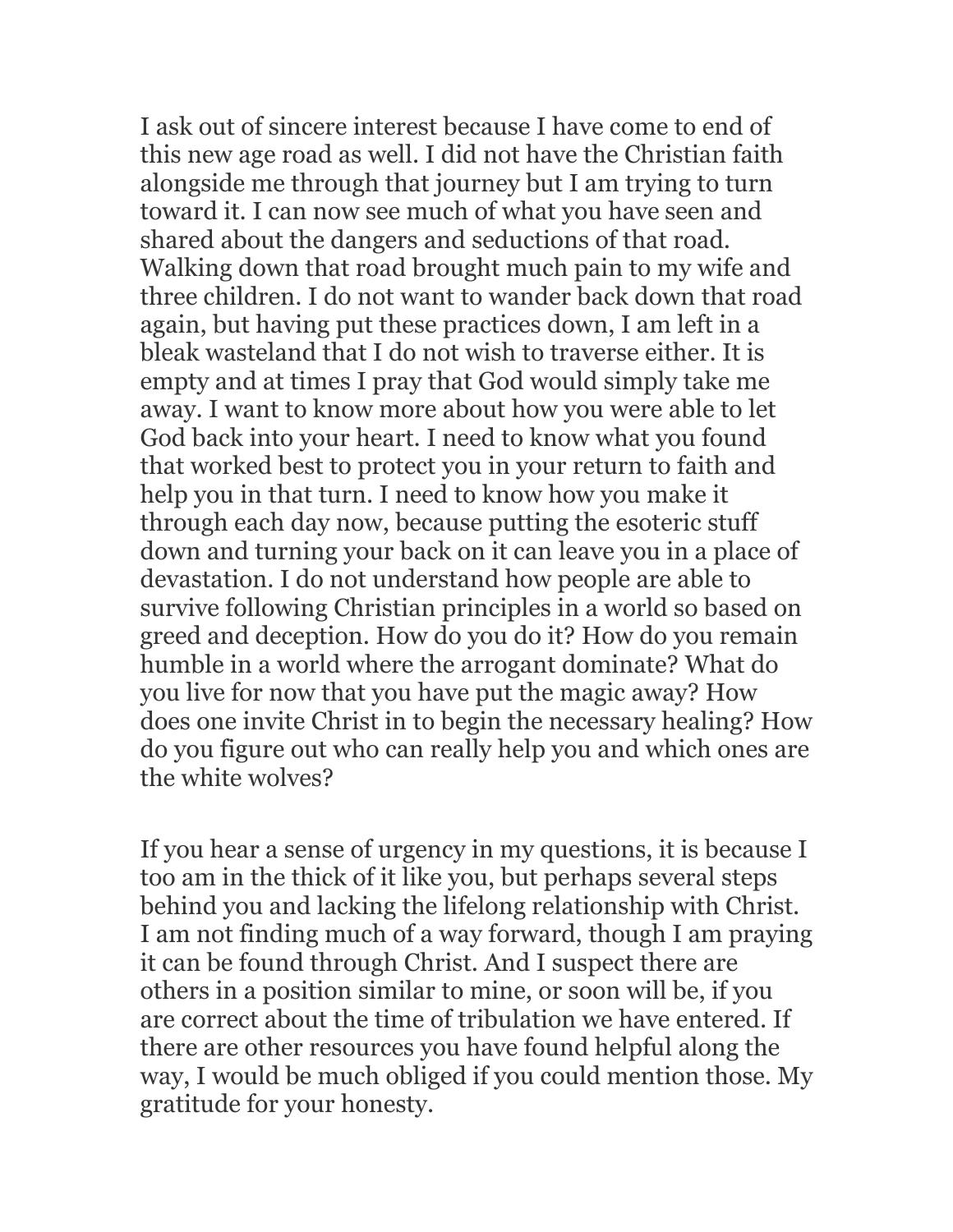### Philippe wrote:

Thank you for your message and your sharing. I am happy that you find the book useful. I will do my best to address your questions and answer your concerns. In the many years of my involvement with the new age all along I had faith in God but this faith was diluted and lost in the many dark practices of the new age. Yes Jesus was in my heart but He was one of the many other "ascended masters" on my list. I did not return to any original faith because my spiritual belief was perverted from the very beginning. I was like so many other people, convinced I was following and worshiping a being whose name is Jesus, Yeshua or Sananda and seeking the bliss of the "Christ consciousness" . The name of Jesus who probably is the most misused name in the history of man, doesn't guaranty His Nature, Life and Character. The real Jesus is to be found only in the Scripture. Only when we follow His commandment and abide in His words, can we partake of His nature and Character. So I didn't not manage to keep this alive all along because it was never there in the first place. Like you I was navigating the dark waters of a lost world praying to God to be rescued but being deceived as to His real nature and identity.

The transition out of the new age is difficult and I feel it is beneficial to let yourself feel the despair of loneliness and emptiness even though it is a scary place to be. Allowing feelings of grief in ourselves has a useful function, it is a bridge to the heart. The rebirth happen only when we let go and die to our old identification. That process is painful because the old carnal man identified to the material world and under the control of the dark forces doesn't want to let you go, he wants to keep you right where you are, in bondage even if you are miserable and lost. The ego has invested too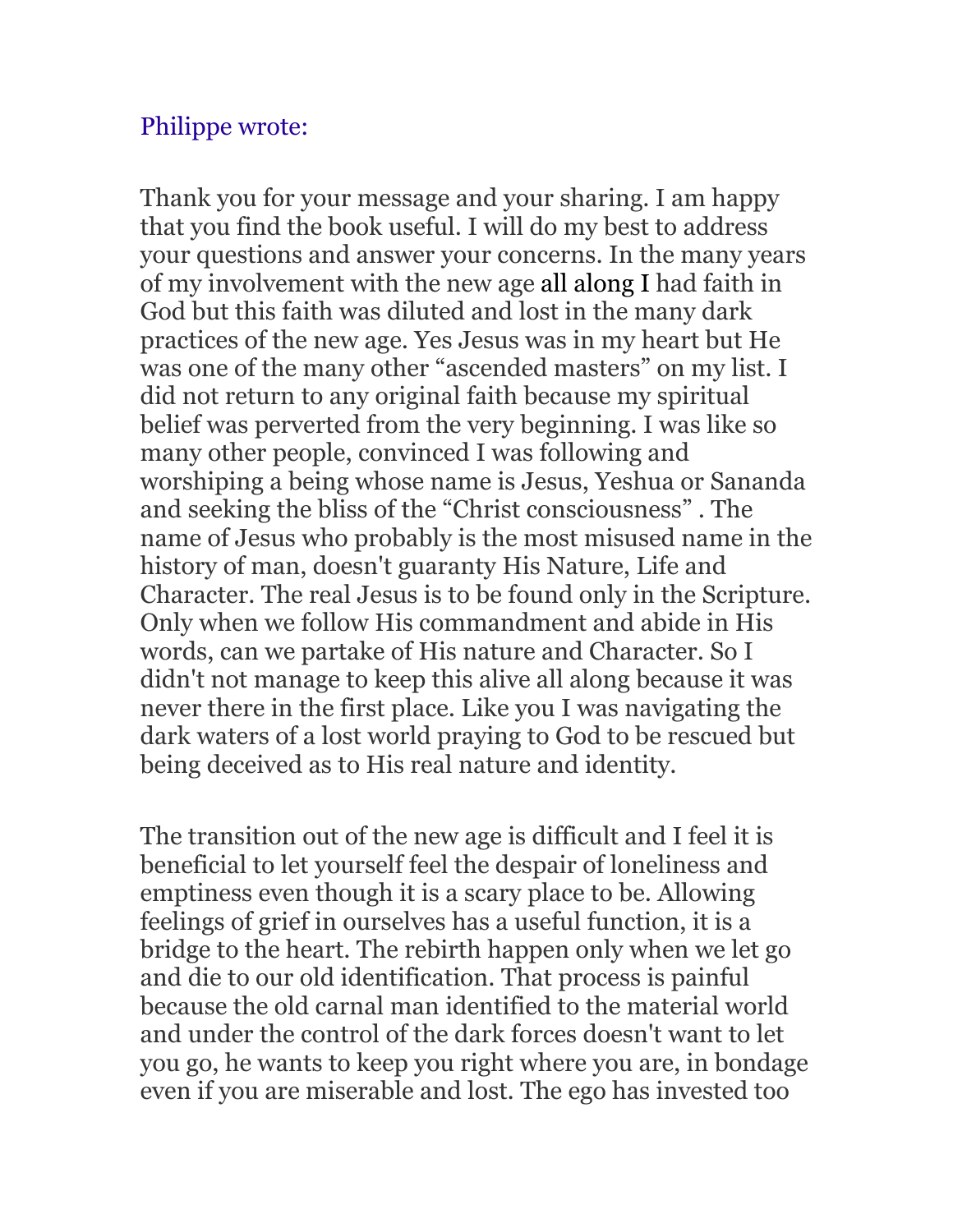much energy and attachment to its edification to easily let the spiritual man take precedence over himself.

So we need to feel the sorrow and free up the tights of attachments to the old self, the many fabrication of our personality. The feeling of the pain is the connection to the heart. The suffering bring us closer to what really matter, the Love of God and His Kingdom.

I have hit rock bottom many times and I allowed myself to completely feel the pain of being alive and completely lost, cut off from the presence of God. In these moments of being helpless and powerless I have asked God to come into my heart and deliver me from my suffering and desperation.

I truly was at the end of my rope, my life had come to a place of utter futility and emptiness. I had no will of my own left to live and continue, I wanted to die, I felt I had lived in pain for an eternity. My heart was broken in so many pieces, I had experienced so many deceptions and so many disappointments.

Eventually in that place of intense sorrow I asked Jesus to come to me and to save me and He did....!! *Jesus answered, "I am the way and the truth and the life. No one comes to the Father except through me. [John 14:6](http://www.biblegateway.com/passage/?search=John+14:6&version=NIV)*

He came to me with infinite love and tenderness. I felt His marvelous gentle presence, His nurturing embrace, His uplifting Spirit.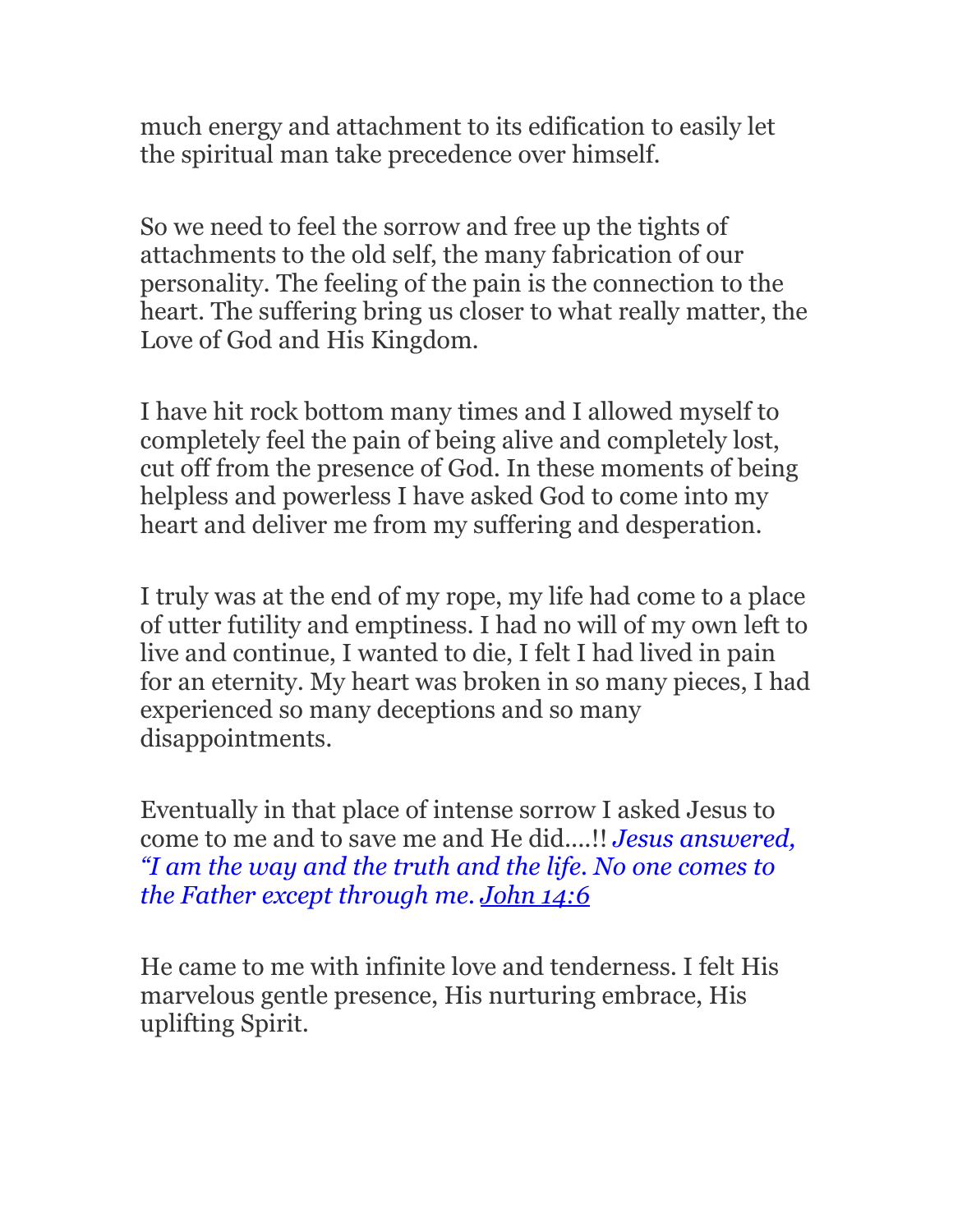It is so simple, and yet not so easy to do, if you humble yourself to Him, let him know you are nothing and you need Him to save you, He will come to you. This is why I say we need to let ourselves feel deeply the pain of being lost because this feeling in our heart is what makes us genuinely call out to Him and what makes Him hear us and respond to us.

It is not a mental exercise but a complete surrender of the heart, a deep knowing and realization that God is the only answer to our trouble and our misery. God is faithful, if you come to that place of total surrender to Him, He will come to you, no matter what you past is or how seemingly bad you have been.

The discovery of the new age deception made me very humble and I realize what a fool I have been, how little I know and how very incapable and unreliable I am to discover the truth on my own. This is what it means to be reborn in Christ, you acknowledge your weakness, your short coming, your imperfection and you let God take over and be in the driver seat of your life.

How refreshing, how good, how joyful it is to let God take you by the hand and allow Him to guide you. Being born anew feels like you have a new life, you are a new creature, you think and act differently. As the Spirit of God is transforming me from the inside out, my personality changes and my priorities in life also are moving in a new direction. I am letting go of the work that sustained me financially for so long, I am moving away from where I live not knowing for sure where I will end up, being very content and knowing the LOrd will provide and guide me where I need to go.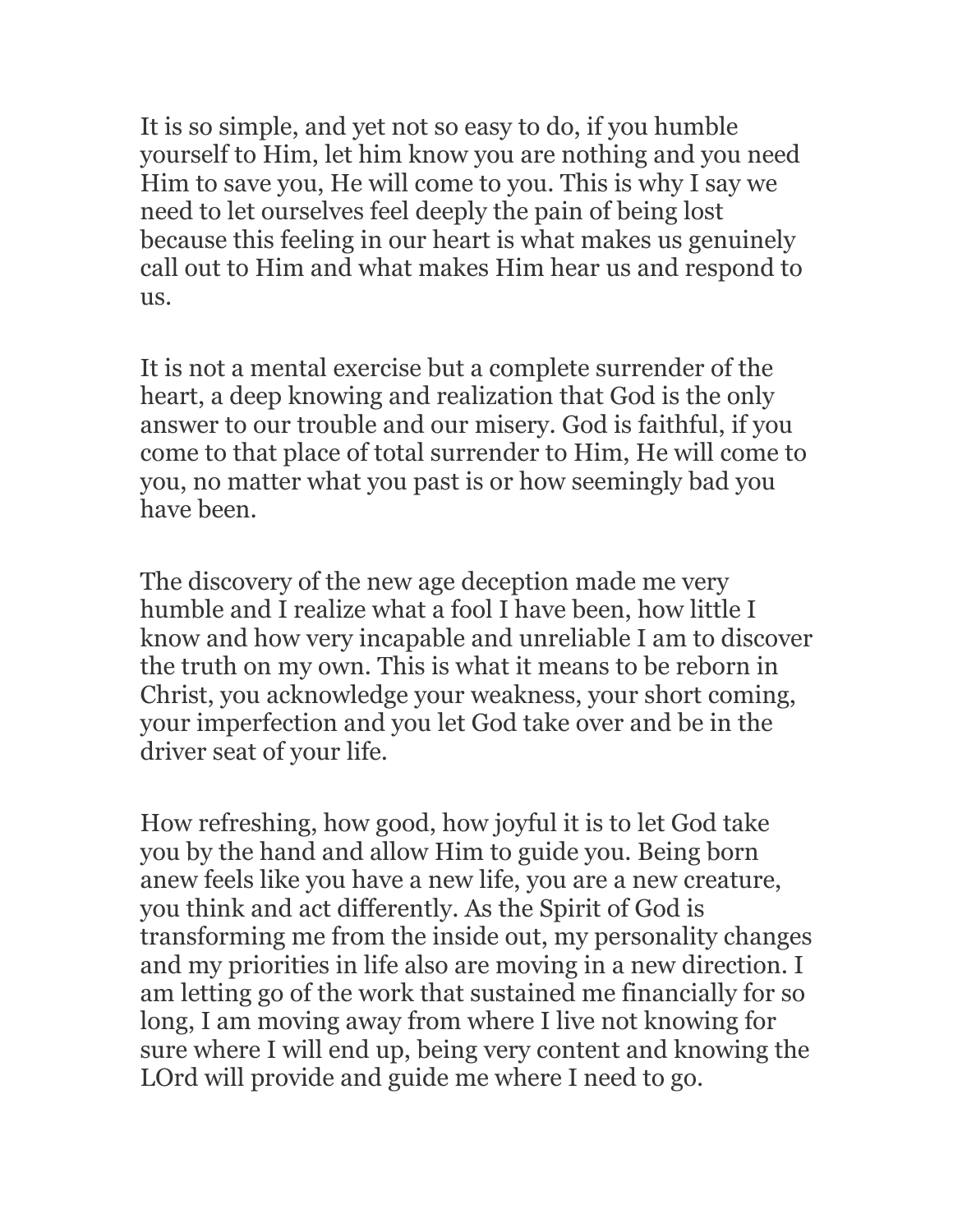Surrendering to God's will is the outcome of an intimate relationship with Him. It is an experience. a living interaction, an everyday communion.

What will sustain and nurture such a relationship is the daily study of the bible. What brought about my experience of being reborn is the sudden realization that the Bible is indeed the true Word of God. It is God speaking to you and teaching you how He wants you to behave in this life. In Chapter 5 of the book : "Is the bible the Word of God?", I describe this realization and there is also reprinted in Apendix1 the article that triggered this awakening.

Yes the White Wolves of Christianity are alI around us but I wouldn't worry about it right now. A lot of reborn Christian are not part of any churches and their fellowship happened on the Internet or locally in small group meeting in people 's houses. The true church of Christ is not a building, a congregation or a denomination but a body of believers like you and I.

Reading the bible is the most important practice to make the transition from the new age to a state of rebirth in Christ. You can pray God to speak to you and reveal His truth in His Word. Starting with the new Testament, it is the Covenant Jesus made with you, so you need to find out what that covenant is. There is no techniques or tactics that will changes your heart and mind or helped you kick the old addiction. You are not the one doing the work, God is, through His grace changing you and all you need to do here is pray and ask Him to deliver you.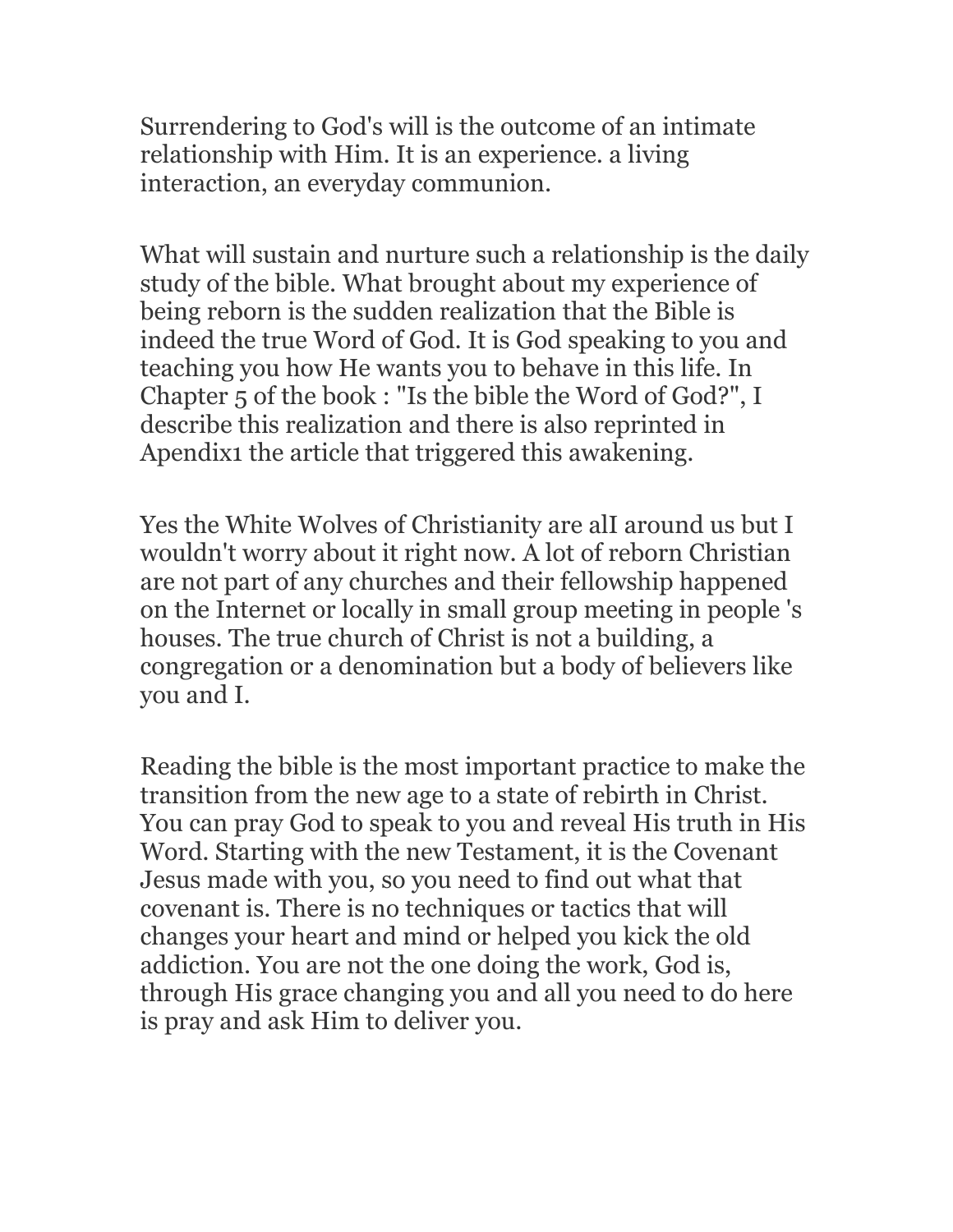There is no deception in the Bible, you can trust the Holly book with all your heart and mind. When you do that, it will completely change you, God will speak to you personally through His verses and you will start to understand the truth, it is like switching the light on.

If you seek God diligently, ardently, relentlessly, you will find Him. If your heart is sincere, He will reveal Himself to you. The love of God is your best protection and your faith in Him a shield against your enemies.*\* "As for God, his way is perfect; the word of the Lord is tried; he is a buckler [shield of protection] to all them that trust in him..." (2 Samuel 22:31).*

Each and everyday I pray and talk to my Lord. I have conversation with Him and I tell him about what it is like to be down here in this dark fallen world and what it feels like to be in a human body. God is that close to you, He knows you well, even better than yourself. Talk to him and share your struggles and your difficulties, ask Him for His help and do not doubt, you shall receive it .

People are able to survive and strive following Christian principles in a world so based on greed and deception because it is not them doing anything but Jesus is doing it in them.

Remaining humble in a world where the arrogant dominate is easy, Jesus keeps you and makes you humble. Humility is His very nature and when you abide in Him, you will become like Him. I live for Jesus and Jesus in me is a miracle that replace the fake magic of the new age. There is no comparison. To invite Christ in yourself to begin the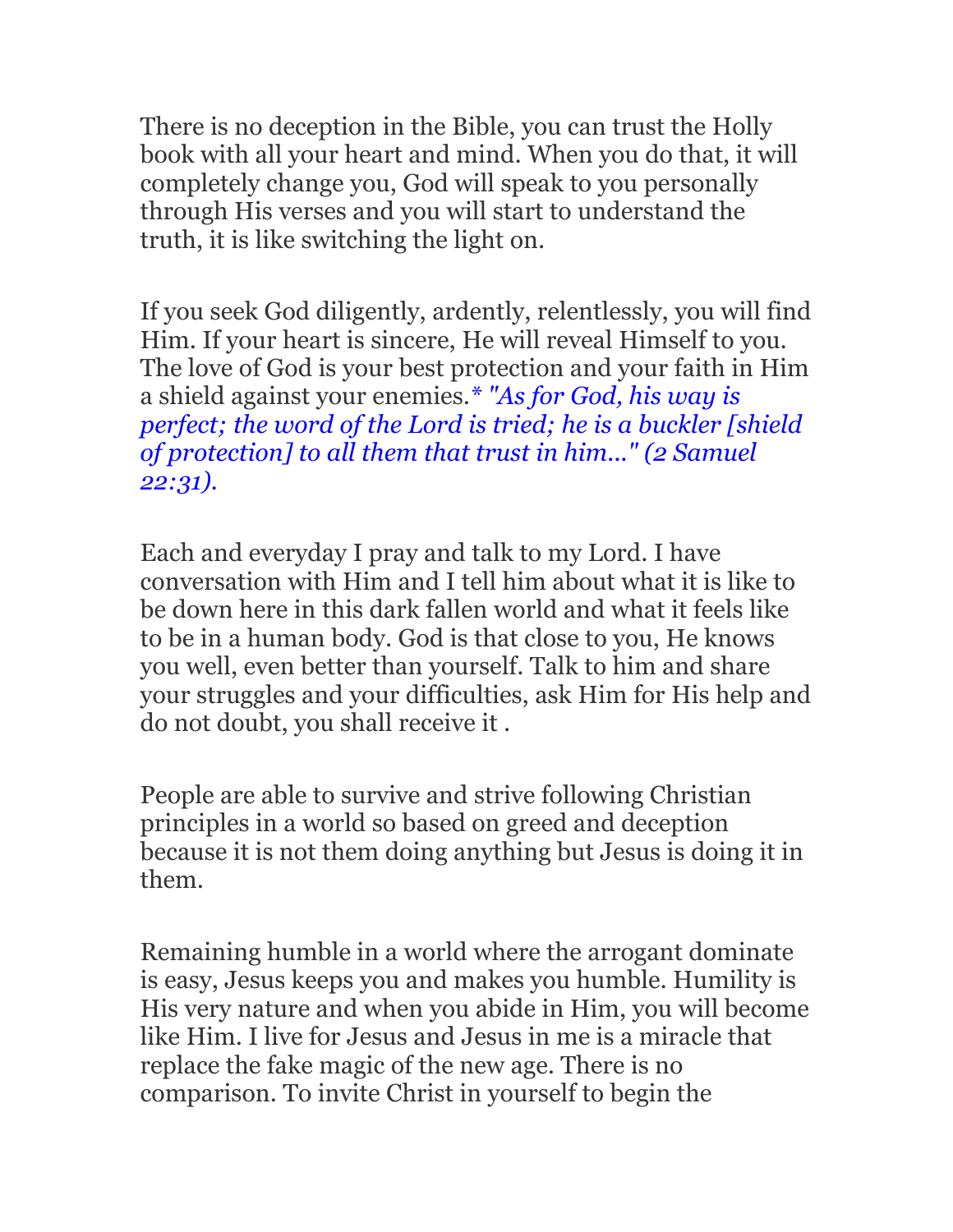necessary healing, you simply ask Him with an open heart. The ministry I recommend that has nurtured me is: <http://www.unleavenedbreadministries.org/>

Every Wednesday and Sunday, there is a bible study mix in with some news of the world and prophetic words from the many brethren connected to the ministry. The website contains enormous amount of teaching material, useful to learn and be nurtured in your faith.

# Rob wrote:

I have walked into that dark night you describe, and I have felt how the despair and sorrow can break open the heart. I also feel like I have put down the new age practices, though from my dreams I can see there is still a part of me yearning for that false sense of mastery and superiority that you so clearly captured in your book - and it does hook new age practicioners so easily. I have been to the place where the will to live is broken. I have heard the suicidal voices. I have prayed to Christ to show me the way, and yet I still cannot feel his presence. When I cannot sleep, I pray constantly through the night.

Perhaps I have not surrendered enough. There is something about giving up responsibility for my life, for my children, and trusting God to provide that feels reckless or an invitation to disaster and hardship. Do you ever feel this at all about giving up your home and your work? If so, how do you manage the fear or the hesitancy of giving everything up to God?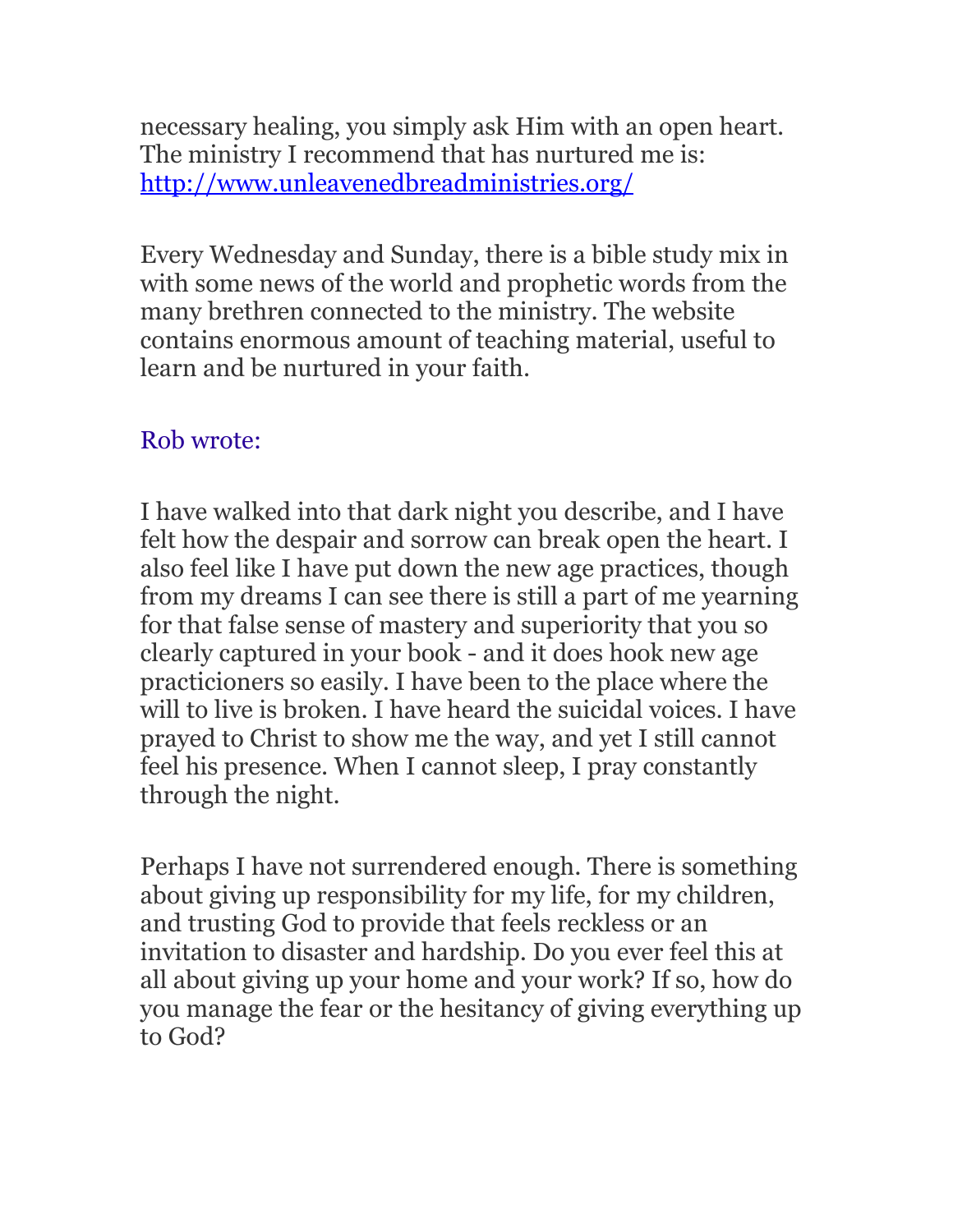Is there anything more you can tell me about how you invited Christ into your heart, the moments before he entered, what you were allowing yourself to feel then, because it is this step I feel I am missing but need very much in this time, and it is also the key step that others will need who leave behind the new age deception.

I am grateful you have taken the time to respond to me and appreciate what you are trying to share with others who have been so wrongly deceived. This work needs to be done now. I will keep trying to let Christ in with the help of the experiences you have been kind enough to share.

# Philippe wrote:

I am not encouraging anyone to give up earthly responsibilities of providing and protecting wife and children. The family environment offers much opportunity to learn unconditional love and service to others. I do believe that asking God to provide for our families instead of fulfilling our duty is a recipe for disaster and hardship.

I gave up my home and my work because I was living in a new age environment and I had no other familial responsibilities. My children are grown up and independent, so I am free to move and go wherever God is leading me.

True repentance is what might be missing in your walk with God. Repentance is a change of mind. You are changing your habitual ways of being and thinking. When you seat down and read the New Testament with an open heart, a willingness to learn and be guided from the Lord, you will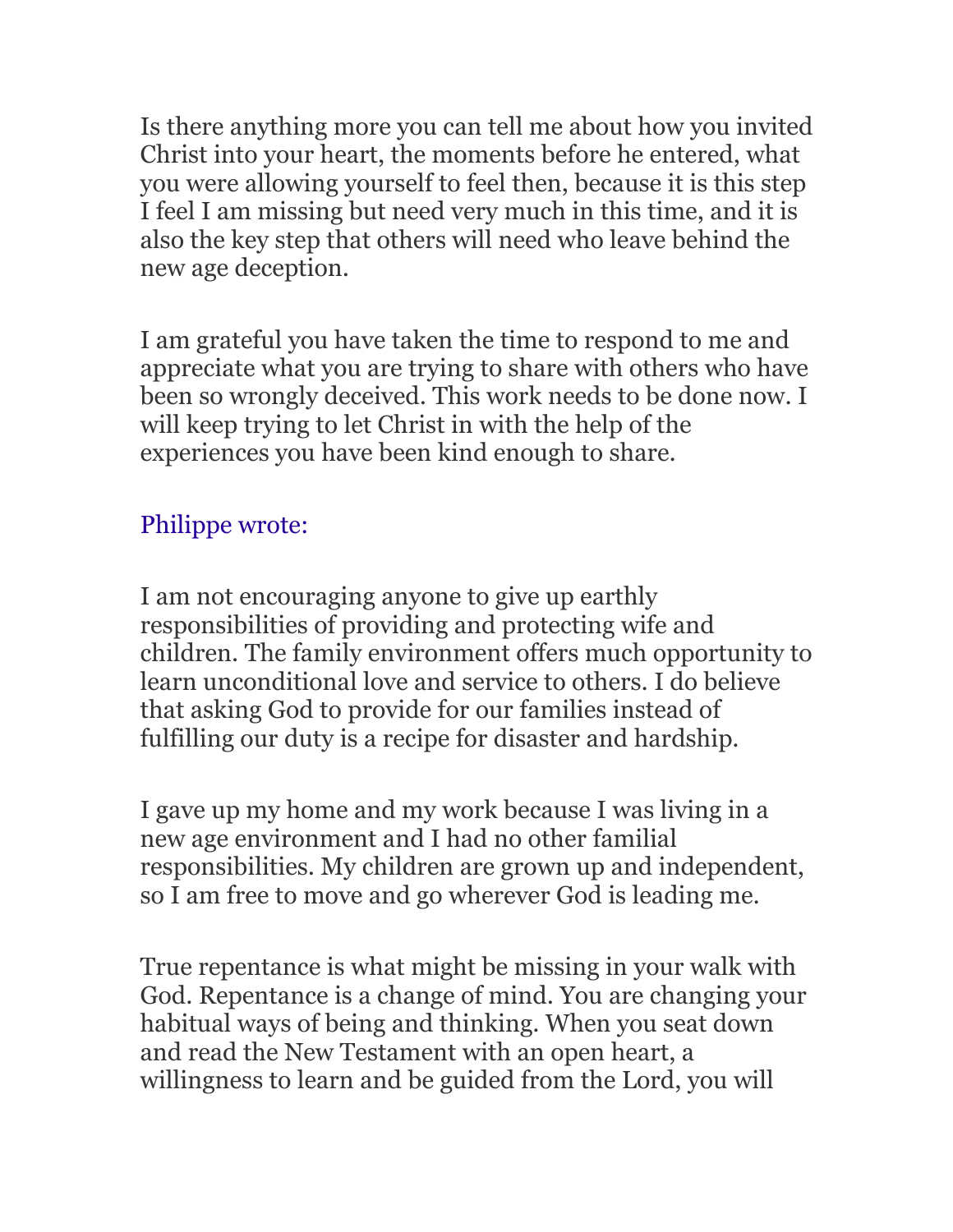clearly see God's commandments and what you need to repent about in your life. God will come to you only when you truly repent. That is what happen to me when I wept for several days, my heart was heavy with conviction and regrets. I saw how filthy, unholy and unrighteous I have been and how ignorant I was of God's law. I was sorry I didn't know of God's holy ways and I understood the true meaning of sin. I was guilty and I ask God to forgive me. I begged Him with all my heart to forgive all my sinful ways and that is when He came to me.

Have you done that? do you really know all of God's commandments, what it means to be righteous and holy ? have you truly repented of breaking God's law? have you acknowledge to God you are a sinner? Have you ask for His forgiveness?

You can use your own word to express repentance to God, as long as it is spoken with all of your heart. I am posting here the "sinner's prayer" in case you need a little inspiration. It is not so much the words of the prayer that God will hear but the intent of your heart. This prayer alone is not enough to be saved and reborn. For this grace to happen to us we have to follow Jesus's steps and become Holy like He was. We need to obey all His Commandment and abide in Him every day in every ways.

"Dear Father,

I now believe that Jesus Christ is Your only begotten Son, that He came to our earth in the flesh and died on the cross to take away all of my sins and the sins of this world. I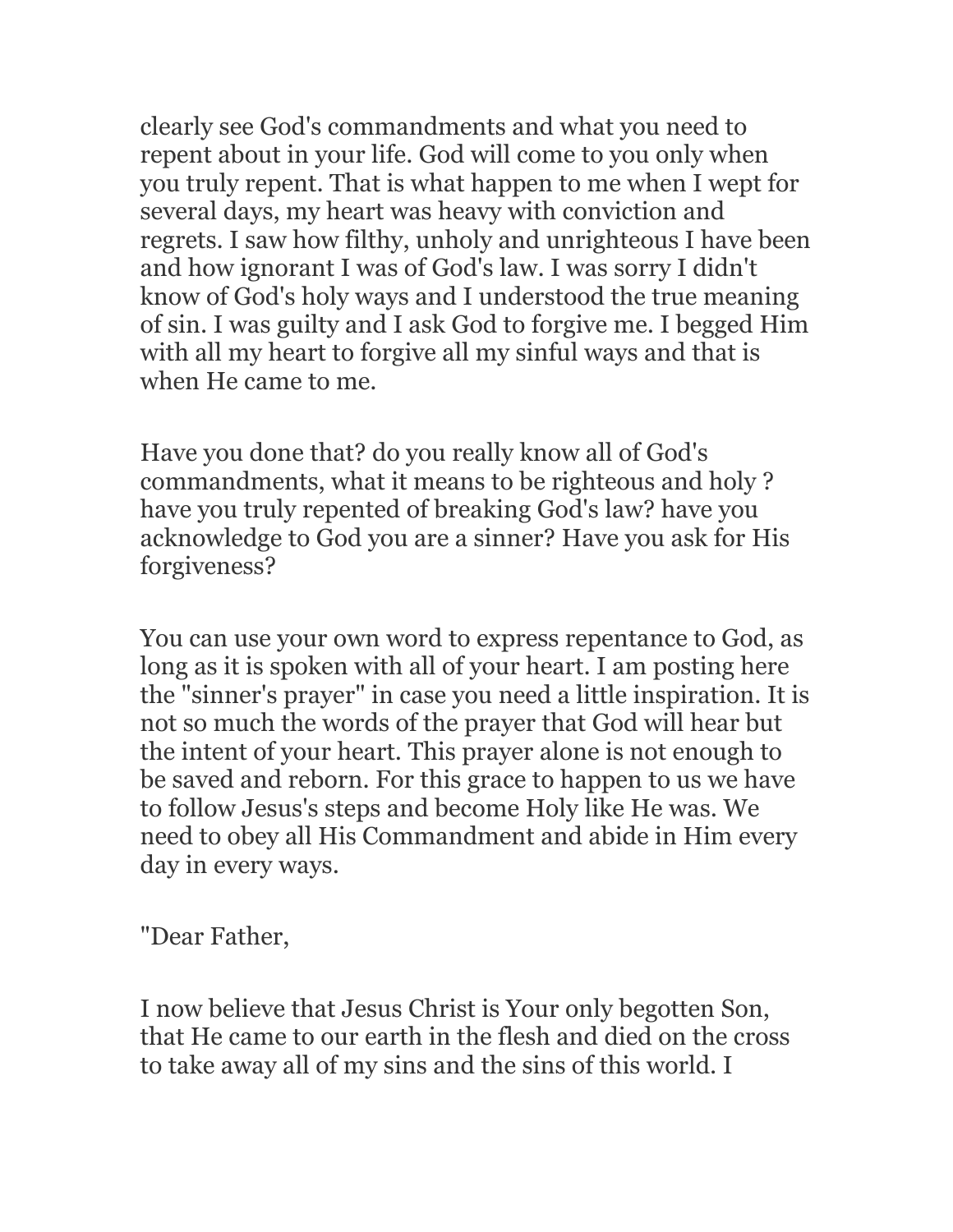believe that Jesus Christ then rose from the dead on the third day to give all of us eternal life.

## Lord Jesus,

I now confess to You all of the wrong and sinful things that I have ever done in my life. I ask that You please forgive me and wash away all of my sins by the blood that You have personally shed for me on the cross. I am now ready to accept You as my personal Lord and Savior. I now ask that You come into my life and live with me for all of eternity."

# Rob wrote:

Yes, I have seen how far I strayed, I have felt the full weight of guilt and remorse, and cried out and confessed before God that I have sinned and am broken and imperfect before him. I have prayed prayers of thanks that Christ was willing to die for my sins, and begged the Lord to find forgiveness for me and all my arrogance, all my lies, all my misdirection, and all the pain I have caused others. So I will do this again, and again, though I think what is missing is not so much my repentance as my true and full belief that I can be and have been forgiven by the Lord, as the remorse for my actions is still in me. I will also turn to his words in the New Testament for direction on his laws. I thank you for the sinner's prayer and I pray that I can also find my way out of the deception and the darkness which we both have known. Please spread your experience and your message - there are so many others who have no idea what kind of trap they are caught in now.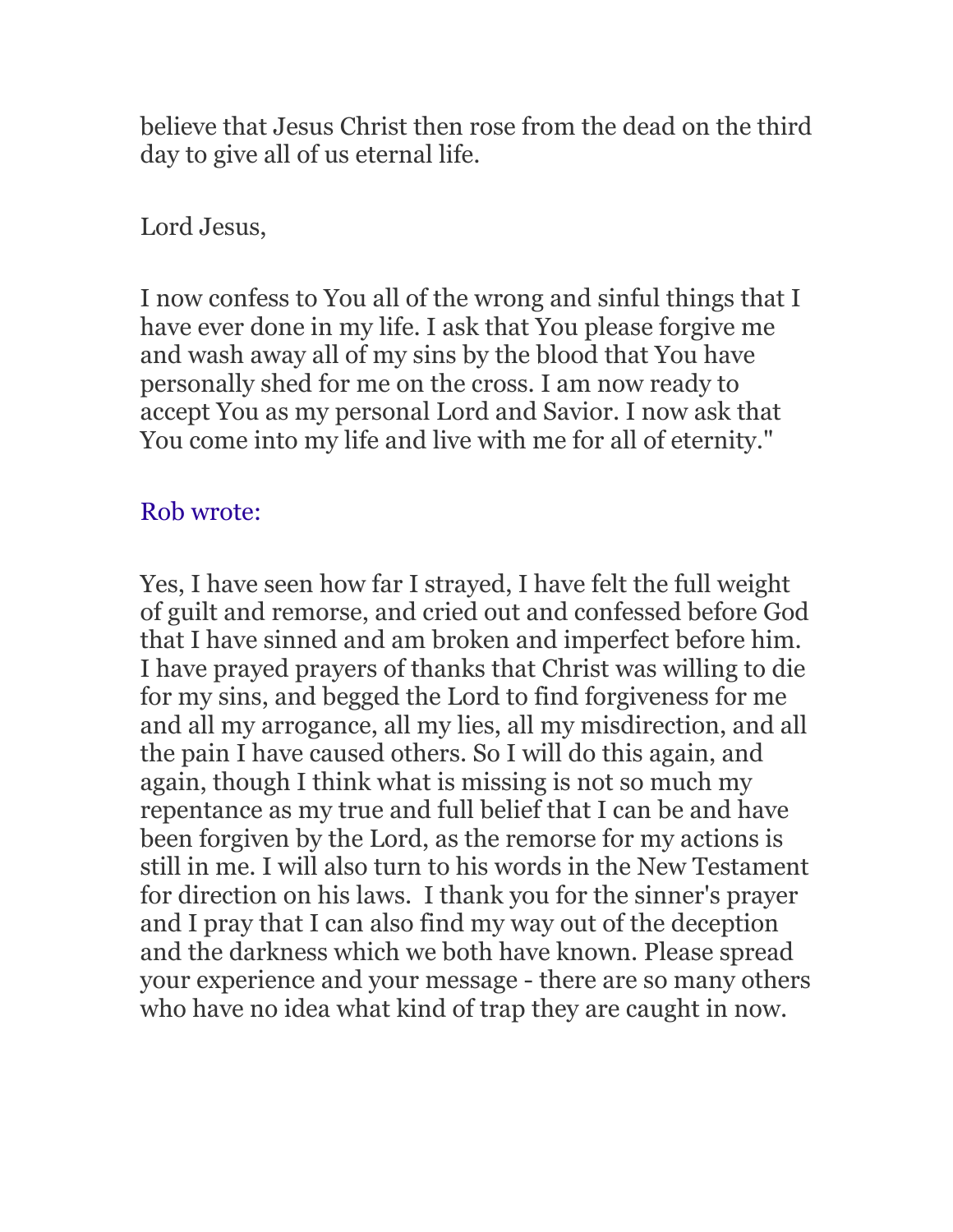Again, please know my gratitude for your willingness to share so candidly such a painful journey,

# Philippe wrote:

I am trying to understand what is missing in your life. You said:"I will also turn to his words in the New Testament for direction on his laws." Does that mean that up to now you haven't been reading the bible?

If so this might be why you feel: " I think what is missing is not so much my repentance as my true and full belief that I can be and have been forgiven by the Lord, as the remorse for my actions is still in me."

This true and full belief that we are forgiven by the LOrd is revealed in the bible and this assurance of love from God needs to be nurtured daily in communion with Him through His words.

The good incredible news of the new testament is that Jesus already saved us, we were forgiven and made holy at the cross, He sacrificed Himself in bearing the weight of our fallen nature. in paying the debt of our sins in the eyes of God. This salvation, this love of God is so present in every word of the bible. This is truly mana from Heaven, a healing balm on your heart, an ever unfolding miracle waiting to be embraced and partake of by each one of us, each of God's children.

The more you read the Word, the more your partake of the flesh and blood of Jesus, the more you become like Him. In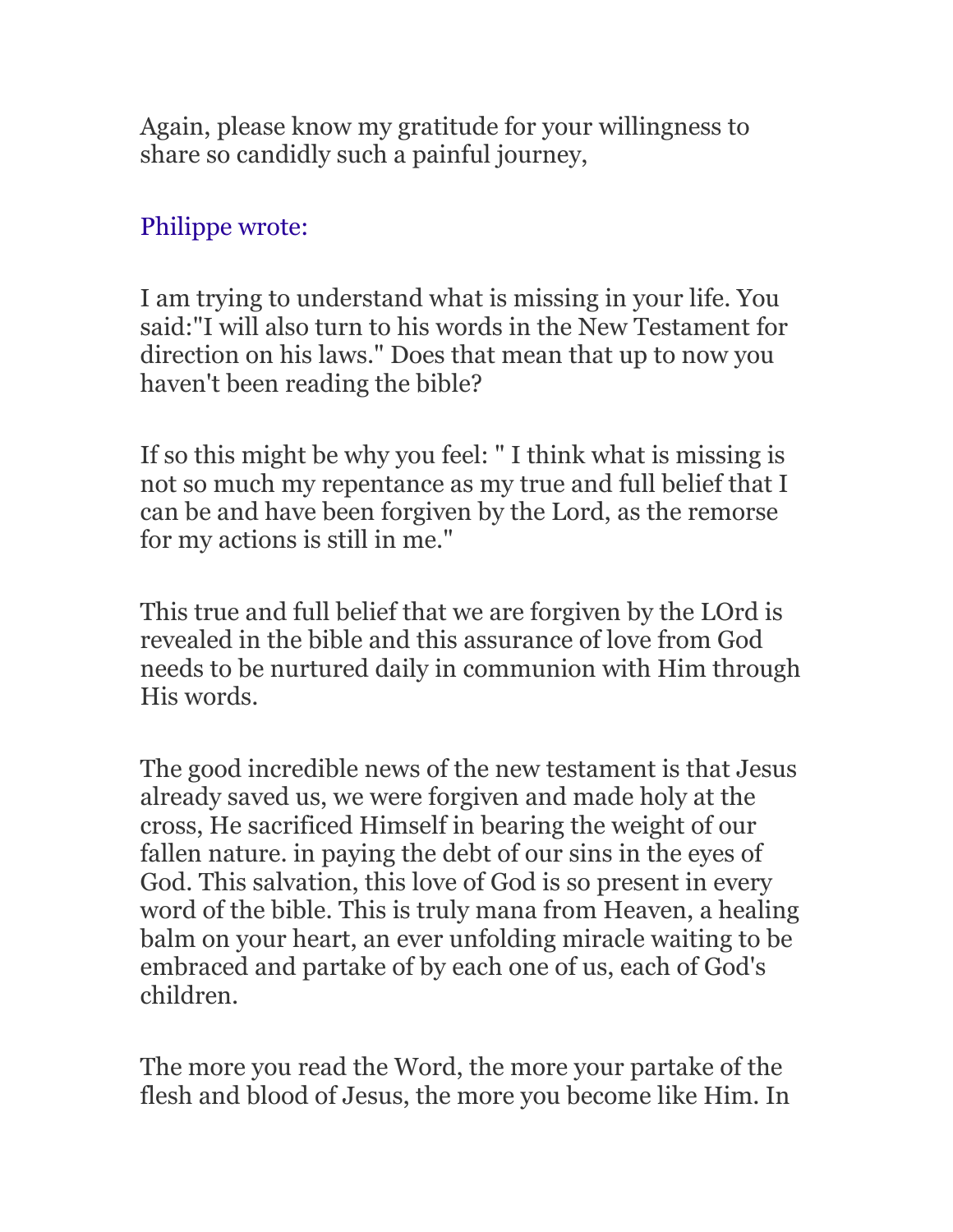that state there is no space left for the memories of the past, you become a new creature, a Son of God.

### Rob wrote:

I have always had a hard time connecting with the Bible. As a child I would fight going to Sunday School, although maybe that had more to do with my insecurity. Each time I have tried to read it, I have not found much to work with, and so I will try again, with the help of others like my brother this time. Part of the resistance of reading it comes because, as you know, the new age literature is all about how we can perfect ourselves or perfect the world around us, wielding all kinds of magic, and there is much conflict and strife and suffering in the Bible. I was trying to find, with the new age practices, a way to reduce or remove suffering in myself and in the world around me. For example, you will find this aspiration to transcend suffering in the Four Noble Truths of Buddhism.

Some people attracted to new age paths are seeking to find a permanent state of bliss. I did not go that far, but I did want to be able to access states of mind where I felt in communion with the divine and part of some larger whole. So I did not want to read about betrayal and murder and all the other brokenness of this world mentioned in the Bible. I wanted to believe all this conflict and strife could be resolved somehow, maybe simply by prayer or ritual in some cases. You are telling me there are words reinforcing God's love in the Bible too, and so now I will go looking again. Perhaps there is a good place you can recommend going first in the Bible based on your experience retrieving yourself from new age beliefs.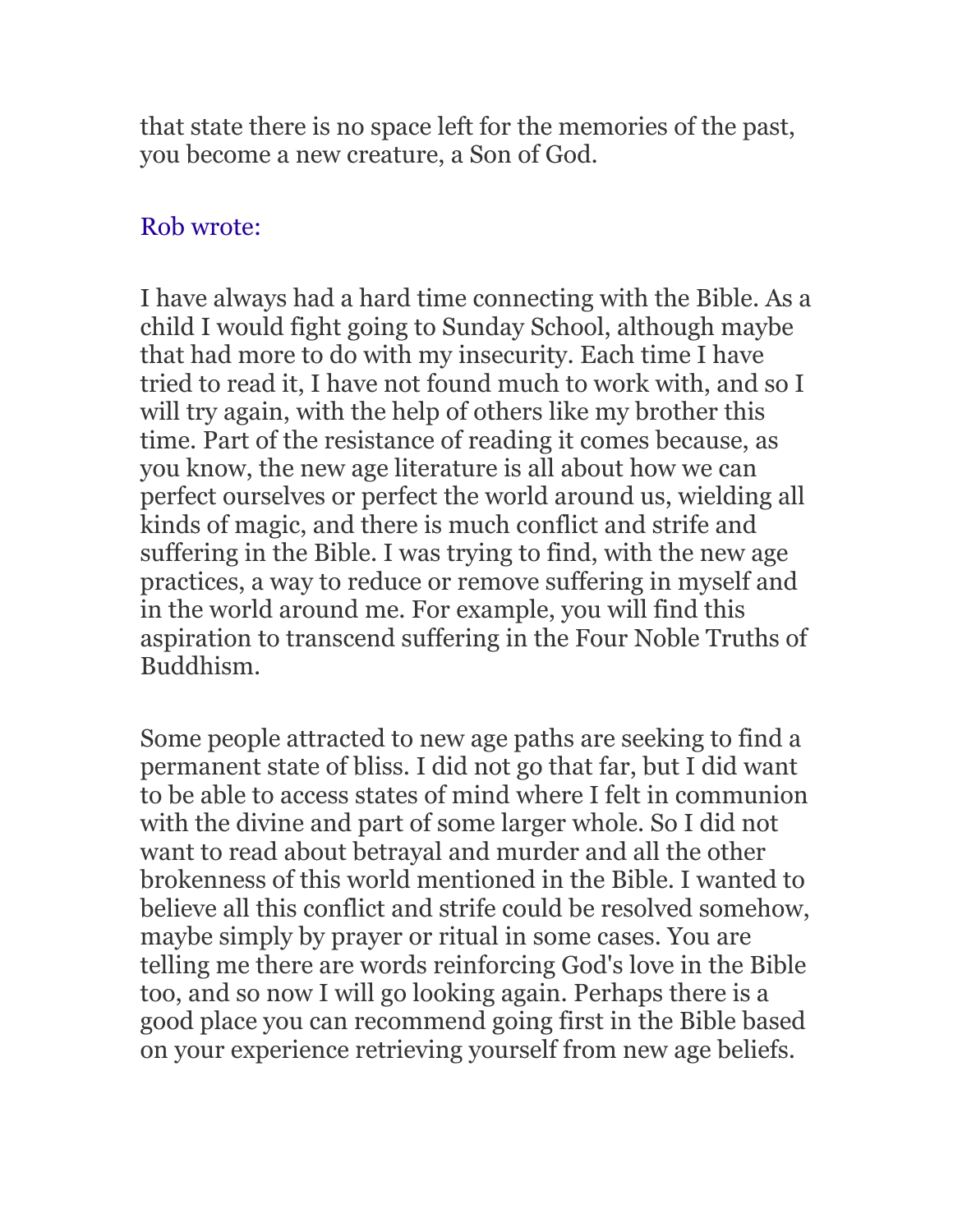I am wanting to know more about how your feelings and perceptions changed in the moments as you were finding Christ, and after you were able to find Christ. Something convinced you Christ loves you unconditionally. Something convinced you to surrender and trust God. I am not sure what that was. Maybe you simply let yourself, at last, believe? And maybe that is what I am missing. Even though I have been knocked to my knees like you, completely lost, in the darkest desolation, have repudiated my prior path in new age deception, and begged for Christ to forgive me and accept me and heal me, perhaps I have not believed enough that he could love me unconditionally, that he could except even one who had been so successfully deceived as myself.

I do not know how long ago you had your conversion experience. It sounds like it was in the last 2-3 years. What happens now when you experience a great loss? Or when you see others in tremendous suffering? Or when you feel your own vulnerability in the world? Does it simply feel like that is God's will and you must accept it, not knowing the larger plan he has for you? Do you find comfort in knowing regardless of what happens in this life, you will have eternity after death with the Lord? How do you strengthen your faith when adversity arises? How do you find protection when Lucifer feels like he is tempting you again, if that ever happens?

There is something here about getting to other side of the utter and total disillusionment one feels (as well as disgust) once the new age deception becomes apparent. It is very easy to then fall into depression and conclude the world is a wretched mess, there is nothing left to live for, and to decide it is time to go. Some of us will know to call out for Christ when he hit that point. I get at least that far. And some like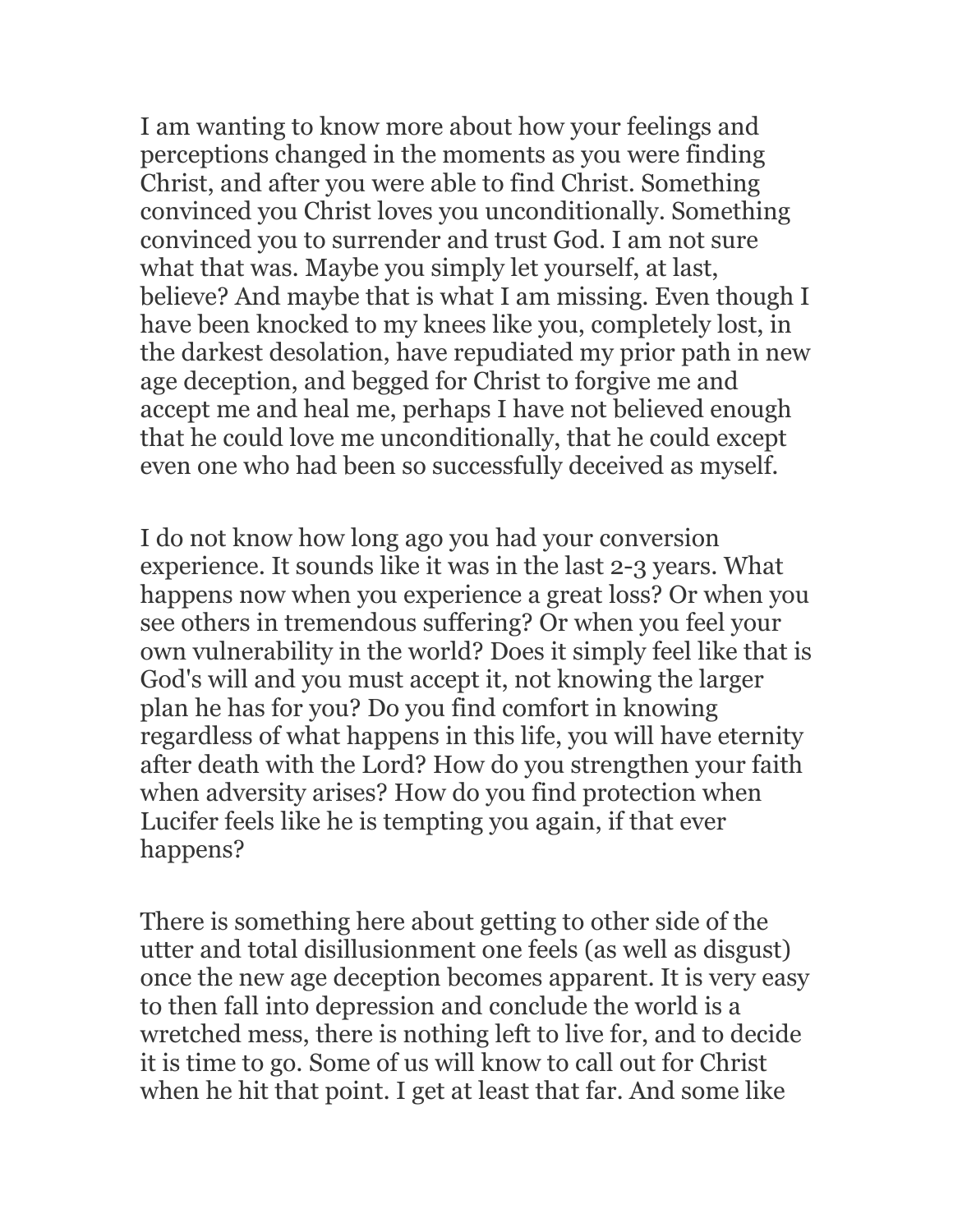you, will then feel Christ 's loving presence and know from then on there is no question about his power, and that you are protected, and that whatever happens, no matter how painful it is for you to experience or witness from then on out, is to be accepted as God's will.

Maybe I am off the mark. I am trying to learn how to make the next step, and hoping there is something from your experience that can shed that light for me and others who have been deceived by new age trickery. There is a step from utter disillusionment with the new age to faith in Christ that you accomplished. That is a big step. Part of it may be you kept some relationship to Christ even through your wandering through the new age, and so you had a different foundation than I have had. Though I was baptized, I did not carry Christ with me on my new age wandering. Part of it may be you have read deeply in the Bible, and I have yet to do that. And on some level, it feels like I have to go to Christ, rather than expecting him to come to me. It feels like I have to make the leap of faith, I have to let Christ be in my heart, rather than just pleading for his help and mercy.

### Philippe wrote:

Thank you for your message , I appreciate your honest sharing. We are given in the new age teaching an unrealistic idealistic view of the world. The new age always reverse the truth, so the world is presented as a heavenly place in evolution towards perfection and we human being are becoming god-like and perfect as we move and work through "spiritual practices".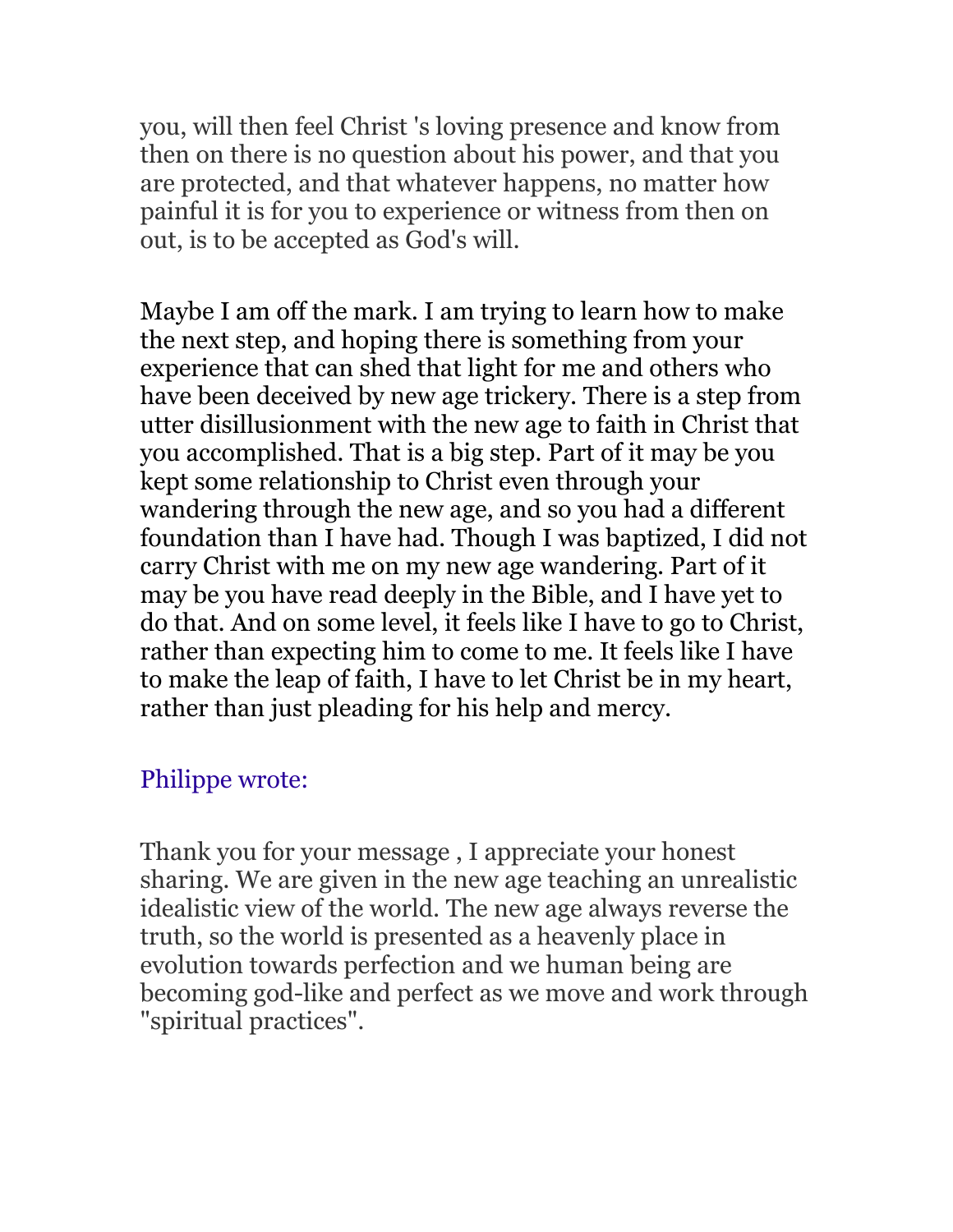The bible on the other hand is giving us a true honest representation of the state of the world. As you say there is much conflict and strife and suffering found in its pages and that is because the world is such. The events related in the Old Testament described what happened in ancient time and it is also a parable in type of what is happening in our time on the spiritual level. So there is a double meaning found in there, relating the physical events in bible time as well as revealing what is and will happen in our time. The bible say there is nothing new under the sun, what has happen will happen again. We are living in a fallen world and we are rapidly approaching the End Time as described in the book of Revelation.

This is a painful situation for any sentient being and there is much suffering for us as human being. The new age is about escaping this suffering here on earth while the bible is teaching us to pick up our cross and follow Jesus to be crucify. Quite an opposition. I have never succeeded escaping suffering and the misery of my human condition following the many new age falsehood, I don't believe nobody ever has. On the other hand I have found much peace in embracing the crucifixion which is the dying of the old man, the end of ambition, attachments, wants and desire to become anything in the world. Crucifixion is the death of the carnal man so that the spiritual man is reborn in the image of Jesus.

So trying to find, through the new age practices, a way to reduce or remove suffering in oneself and in the world around us is trying to escape the truth of what the world really is and denies the sacrifice of Jesus on the cross. This only brings eternal damnation because we are missing our opportunity while on earth to receive salvation.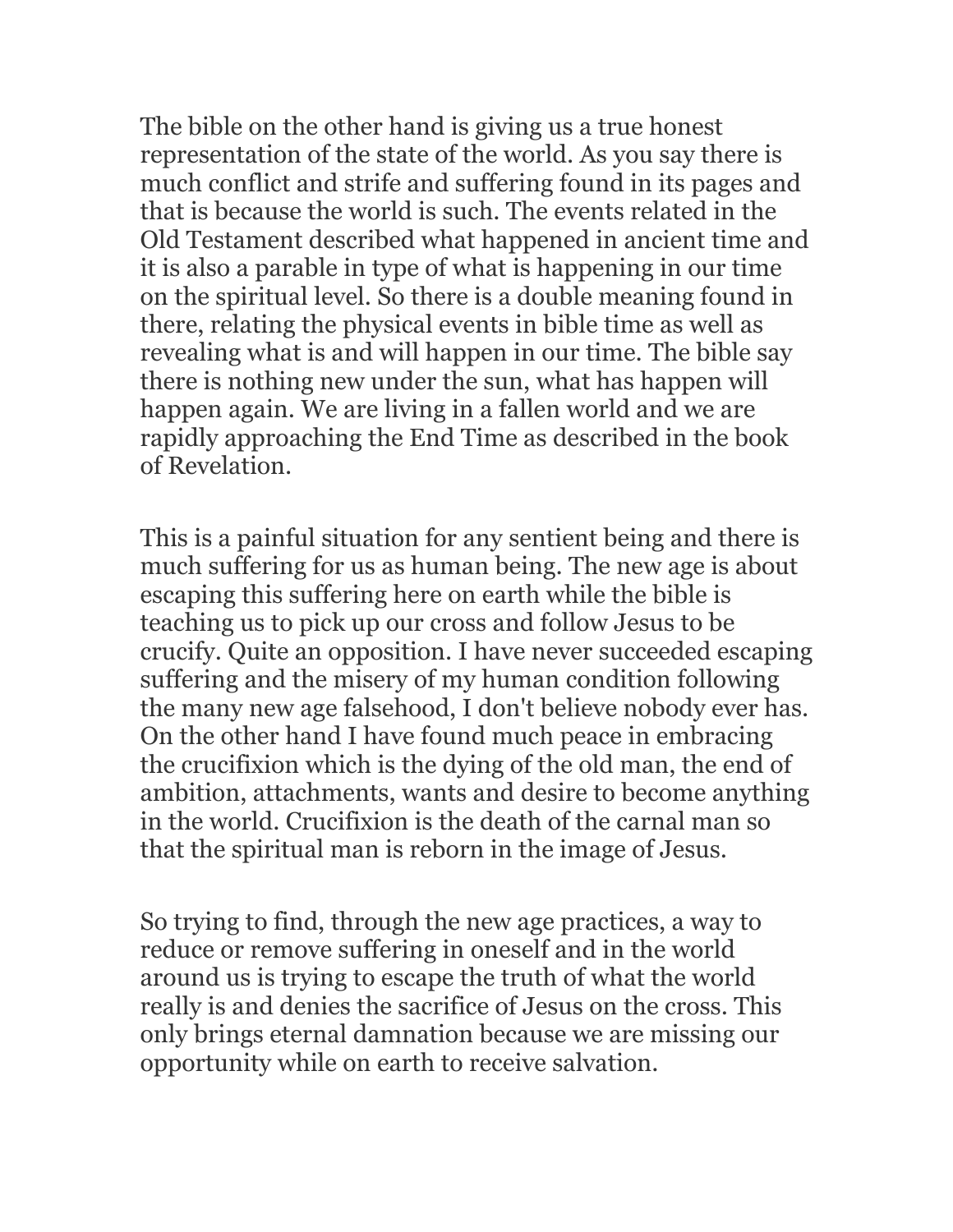The servant is no greater than his master. *John 13:16 "Verily, verily, I say unto you, a servant is not greater than his lord; neither one that is sent greater than he that sent him."*

If Jesus died for us in this world, how can we possibly escape that suffering even if the dying is a symbolic parable, a letting go of the fleshy desires. The aspiration to transcend suffering in the Four Noble Truths of Buddhism brings you to a state of dullness and stagnation. If you refuse to feel your pain, you will not feel your joy, you are as good as dead...!!!

My own brother is an ordained Zen monk living in the world and has been following Buddhist teaching all his life. I can tell you witnessing his life and belief that after 30 years of following the Buddha, he is no closer to "liberation and enlightenment" than he was when he first started. This of course has been designed as a dead end street on purpose. All along he had been relying on alcohol and cigarette to dull the ever present unresolved pain in his life. Quite a burden to carry a pain without ever finding the courage to actually feel it.

Christ on the other hand is saying to you: pick up your cross and follow me" meaning let yourself feel the pain of the world and die to that part of you, the carnal material man, that is making that pain seems unbearable. Once the carnal man is dead, there is no grip for the pain to hold on to you and what replace it is joy, pure love, gratitude, compassion......etc. These are the fruits of the Spirit of God that brings a true permanent state of bliss bringing us to the eternal Kingdom of God.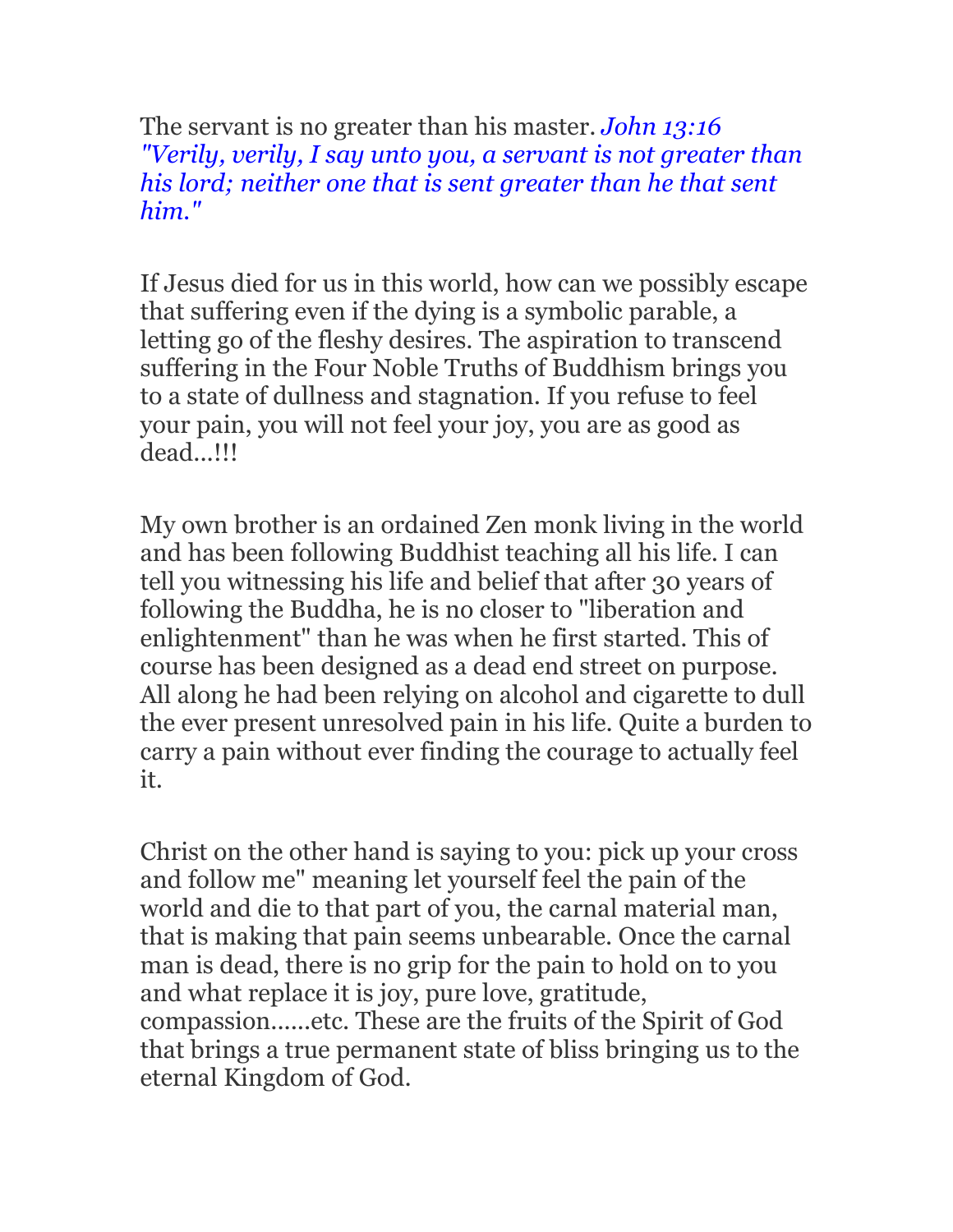The new age is selling and packaging a "quick fix" telling you, bliss comes effortlessly if you could just allow it in yourself or if you could just sit long enough in meditation. True bliss is a union with God the Father trough His precious son Jesus. It is a communion that happen, not because of any work or merit on our part but because of the Grace of God bestowed upon us through our faith and love.

You said: "I am wanting to know more about how your feelings and perceptions changed in the moments as you were finding Christ, and after you were able to find Christ. Something convinced you Christ loves you unconditionally. Something convinced you to surrender and trust God. I am not sure what that was"

What convinced me to surrender and trust God, is the love I have felt and received from Him. I have faith but my love is stronger than my faith. I know Jesus loves me, and I respond in loving Him back. This love brings tears to my eyes, it is so precious, so beautiful, so profound, how can this be expressed in words? the apostle Paul say that Love is greater than any other godly virtues. I know it is true for me. *"Jesus answered and said to him, "If anyone loves Me, he will keep My word; and My Father will love him, and We will come to him and make Our abode with him. John 14:23.*

I don't take credit for loving God, everything that we have is given to us by God, so how can I brag about my love for God? you can pray and ask God to give you the love for Him. If you love God, everything will fall into place, you will become one with Him. I feel we need to give to God instead of just expecting blessings from Him.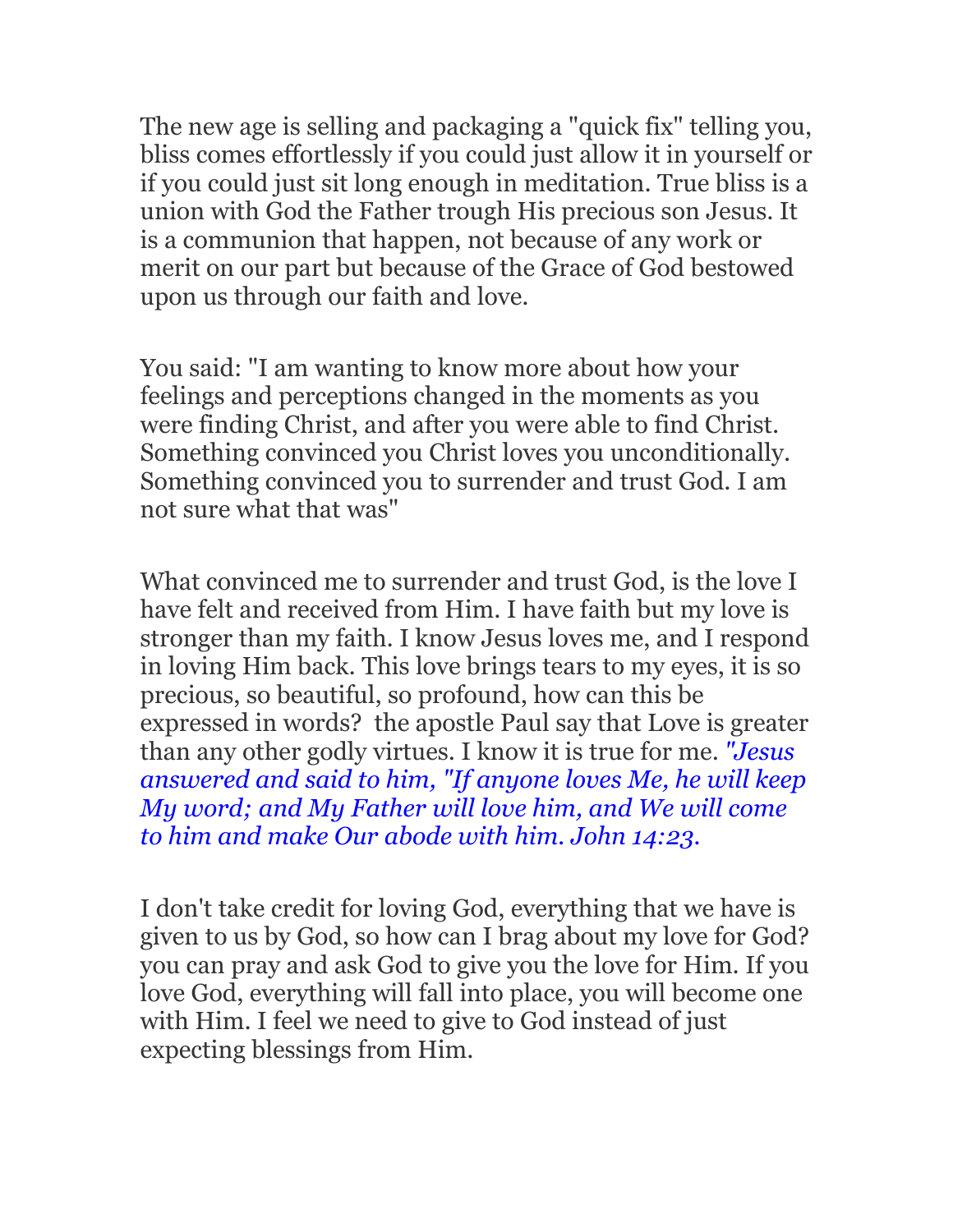The world is a wretched mess as you say and the challenge is to be in the world but not of the world. The one true thing worth living for is God, and His Kingdom. *"In God I have put my trust; I will not fear what flesh can do unto me" (Psalm 56:4).*

It seems reading your spiritual account that you may be enduring a trial of faith. Faith is also a gift from God and you can pray to receive it. I have prayed so many times to have my faith increases a thousand fold.....We need not be cheap in our prayers, nothing is impossible for God...!!

### *"Trust in him at all times; ye people, pour out your heart before him; God is a refuge for us" (Psalm 62:8).*

You are enduring a trial of patience with your faith. Hold on to it brother knowing that we are justified by faith in the eyes of God. I do feel the only thing greater than faith is the love of God. When you have faith you are accounted righteous by God and to see if you are righteous, God will test you and will make you cross a desert, like the one you are in right now.

#### *But my righteous one shall live by faith: And if he shrink back, my soul hath no pleasure in him. Hebrews 10:38*

*"The salvation of the righteous is of the Lord: he is their strength in time of trouble. And the Lord shall help them, and deliver them: he shall deliver them from the wicked, and save them, because they trust in him" (Psalm 37:39-40).*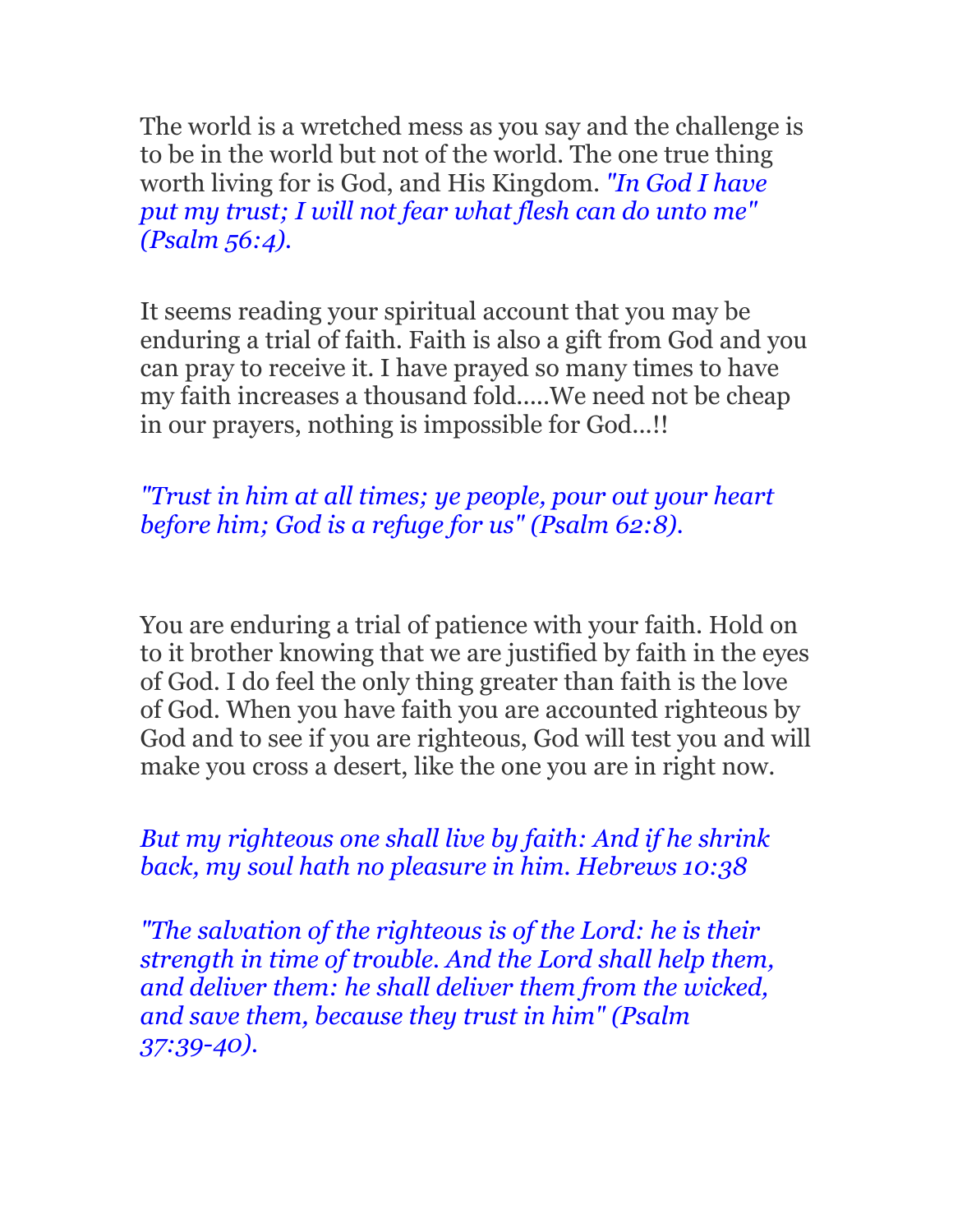## Rob wrote:

You wrote in your last response to me (and again, I am grateful for your willingness to take the time to help me understand your experience better) the Bible is parable in type of what is happening in our time on the spiritual level. What helped you learn how to unlock or interpret these parables in a way that made sense to you? This matters to me because I think I have a difficult time seeing the lessons of the parables amidst the details of the ancient stories of conflict and deception and suffering.

You also wrote you have found much peace in embracing the crucifixion which is the dying of the old man, the end of ambition, attachments, wants and desire to become anything in the world, and you recommended that you let yourself feel the pain of the world and die to that part of you, the carnal material man, that is making that pain seems unbearable.

Like me, you probably could see how broken this world is once you woke up from the new age illusions. This is a profoundly painful awakening, and it can take you to the edge of madness when you realize the world we live in is not evolving towards perfection and these new age practices have not made you more god-like and part of some spiritually advanced wing of humanity. Instead, the world is a mess and you realize you have been hooked by deceptions.

I can understand putting down the ambitions you cultivated in all your new age pursuits to become something in this world. I feel like I have reached a similar point, though this leaves me in a place that feels bleak and without purpose or meaning. I wonder, now what keeps you going? What do you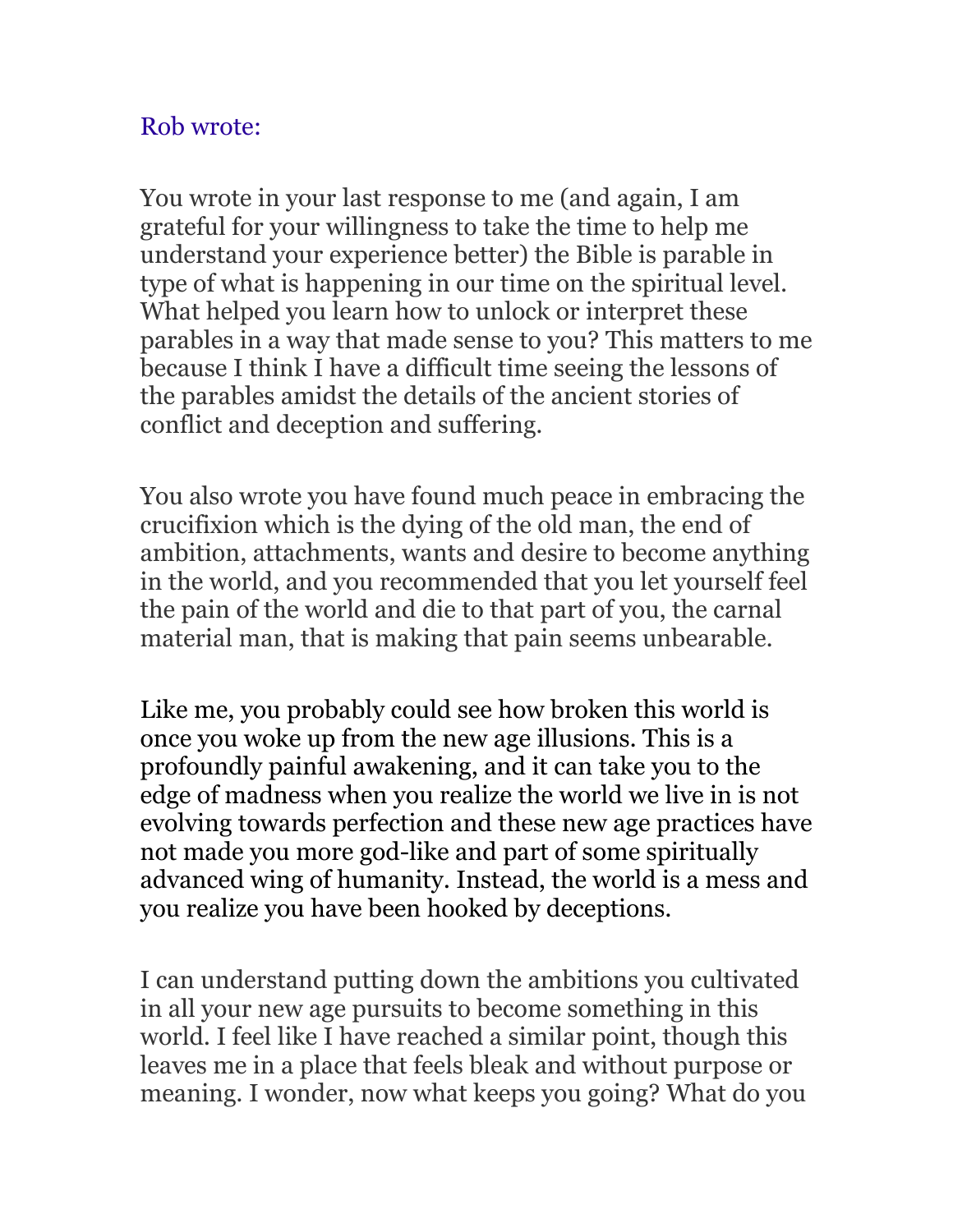live for? What do you get out bed in the morning for? How do you use your day? How are you going to take care of the minimal material needs you have as a human being if you have let everything go?

If we walked similar paths through the new age practices, as I feel we did, your ambition was to gather spiritual powers and insights and use them to heal or advance yourself and to heal others, perhaps heal this world. Those things had less to do with carnal or material advancement, although they may have been twisted along the way in that direction, as appears to be the case with tantra for example.

So now, as a man who loves God, and who is loved by God, and has dropped all ambitions, what do you do with each day? How do you live for God and his Kingdom while still living in a body in this world? Or maybe that is something you are still learning how to do. Maybe it is made clear in the Bible how to do that.

I am grateful for the various prayer suggestions you left at the end of your last note. My faith and trust in Christ is not so much being tested as it is trying to put down roots in the desert that is left once you see the new age deception and put all of those practices and beliefs down. Because I can see others like you have made it through this desert, I hold hope that it will be possible for me, but this is very treacherous terrain and I appreciate your willingness to share your experience in passing through it. May the love of Christ prevail.

## Philippe wrote: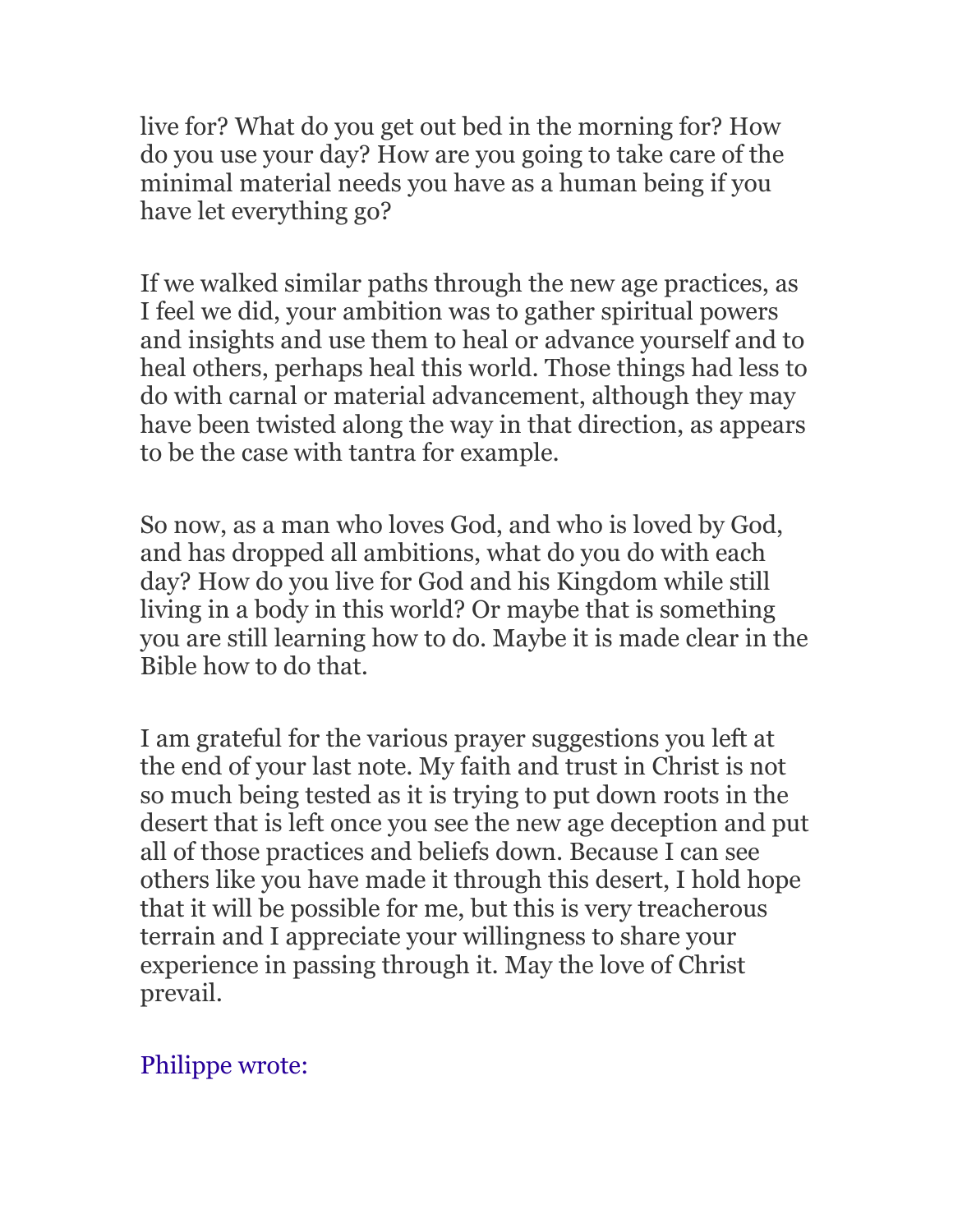Because I still have a limited knowledge of the Bible, I rely on others more experienced students of the Word of God like David Eells of UBM. I have seen and experienced so much deception in the new age that I have developed a keen sense of knowing what is true and what is fake, even in the Christian world.

When I found the UBM website on the internet, that triggered a series of events that was to change me forever. I had no prior experience or knowledge of Christian ministries whatsoever. Out of the hundreds ministries found on the internet, God lead me to UBM.

You see I had served my time for being lost. I knew God finally answered my prayers. I had prayed and begged to God to rescue me for so long and to reveal the truth to me. As I was discovering the UBM website, God clearly and loudly revealed to me that this was the REAL THING.

I was so used of the fake, so familiar with the counterfeit that I knew with all my heart without the shadow of a doubt that UBM was a true messenger of God. It is like being used to fake gold jewelry, you are wearing it all your life because you don't know any better. But one day someone gift you with gold jewelry, the real thing. You take it in your hand and you can hardly believe it. You feel the weight of the gold, you see its beauty and its rich colour. You put it on you and it is shimmering a golden glow. You are in awe because you realize how precious this is.....!! you realize you have been deceived with the cheap metal of fake gold....!!!

This is how I felt when I discovered UBM after 30 years of darkness.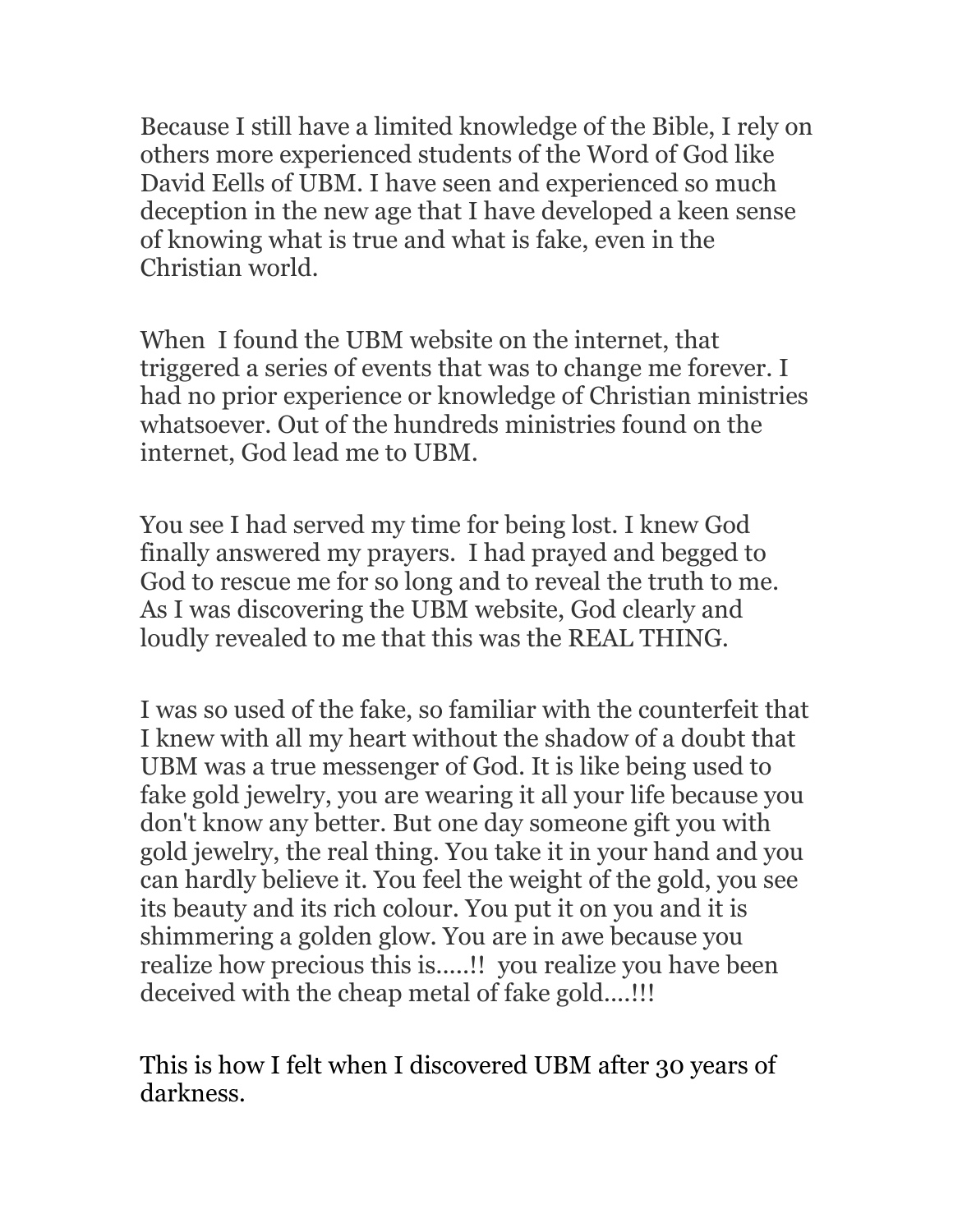So I know in my heart that UBM is like or is the Philadelphia church, a 5 fold ministry, a faithful replica of the early church. Please understand I am not worshiping UBM, but I am simply stating, it is a genuine ministry, a vehicle for God to reveal Himself to the saints.

So to answer your question, what helped me learn how to unlock or interpret bible parables in a way that made sense to me is the reading of the many books of David Eells. I feel this humble man of God is a true modern prophet. His 40 years in depth study of the bible has given him tremendous insight and personal revelation from God.

I never had much illusions regarding the state of the world. Yes the new age fantasies kept me to some extent from total despair but I felt much of the time like a fish out of water. My interests and pursuits were altruistic but that often came with desires of personal gain and recognition which are part of the carnal nature.

What keeps me going, what I live for, what I get out of bed in the morning for and how I use my day is all center around God. It is a work in progress. I am learning everyday to walk closer to God, to hear His voice and feel His presence. The question I keep asking Him in my prayers is : " How do you want me to serve you Lord?" " What can I do for you today?"

*"Be of good courage, and he shall strengthen your heart, all ye that hope in the Lord" (Psalm 31:24).*

 *"Commit thy way unto the Lord; trust also in him; and he shall bring it*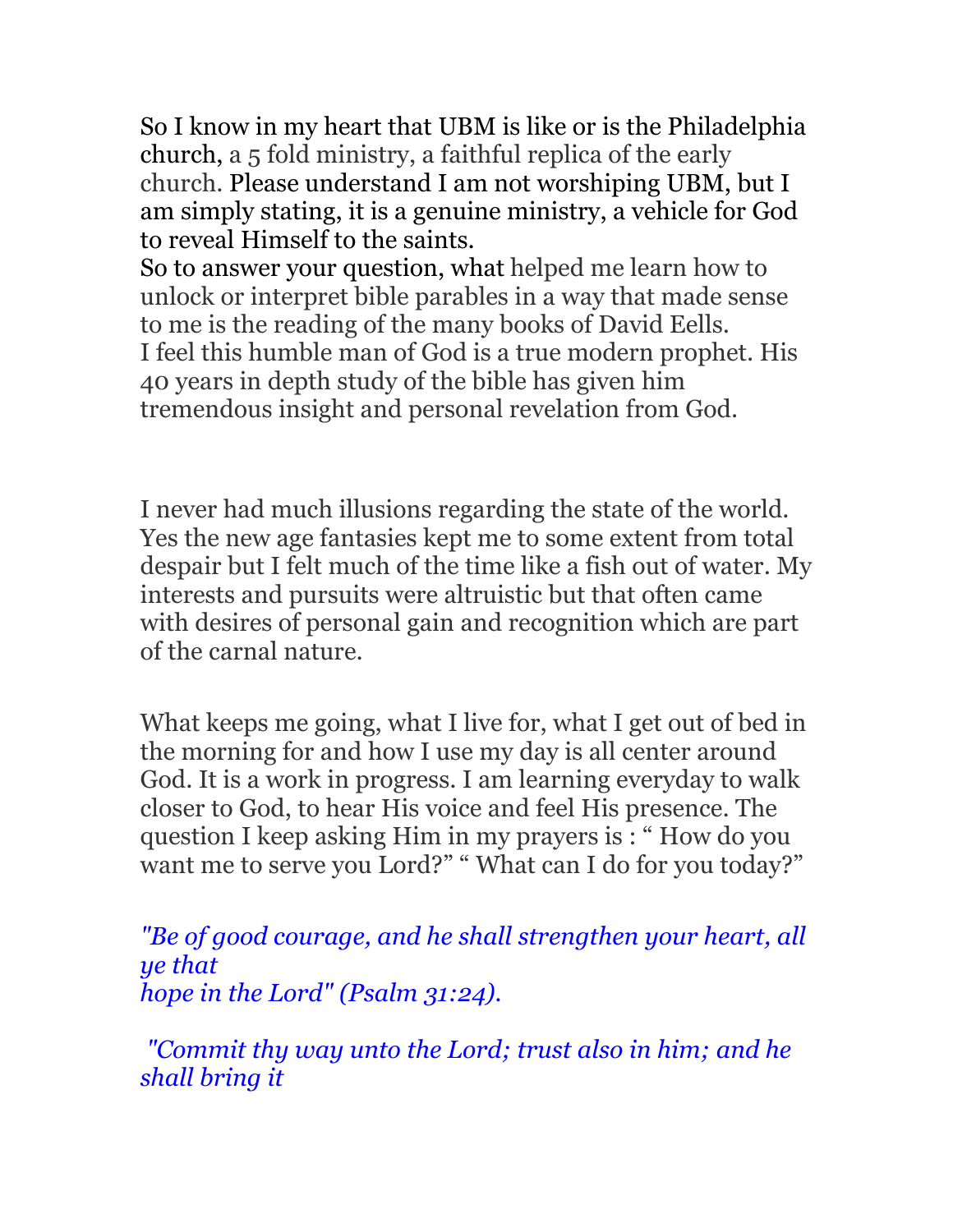# *to pass" (Psalm 37:5).*

The key to a fulfilling spiritual life is to allow more of God in us and less of ourselves. I trust God will take care of the minimal material needs I have as a human being.

# Rob wrote:

I spent years and days and hours searching for solutions. I have analyzed numbers and read words and thought big thoughts for thousands of days. I believed I could figure out the solutions to the economic problems of this world. I believed I could crack the codes of financial markets.

I thought I could find ways to lift people out of their poverty and drudgery by learning about how the system worked and identifying what could be done to change it. I believed there were ways we could find to change the rules of the game so people could lead richer, more connected, more creative lives. It wasn't just about figuring out how people could have better material standards of living. There was a better quality of life I believed we could find.

And I hoped even if I could not find the solutions, I would eventually be able to buy my way out of the rat race through by saving out of my income and investing wisely. I believed I could find an enclave somewhere, a place where many people were already living the way I envisioned was possible. Or at least the money I earned and saved would, I hoped, buy me the protection from the decay of the mainstream culture.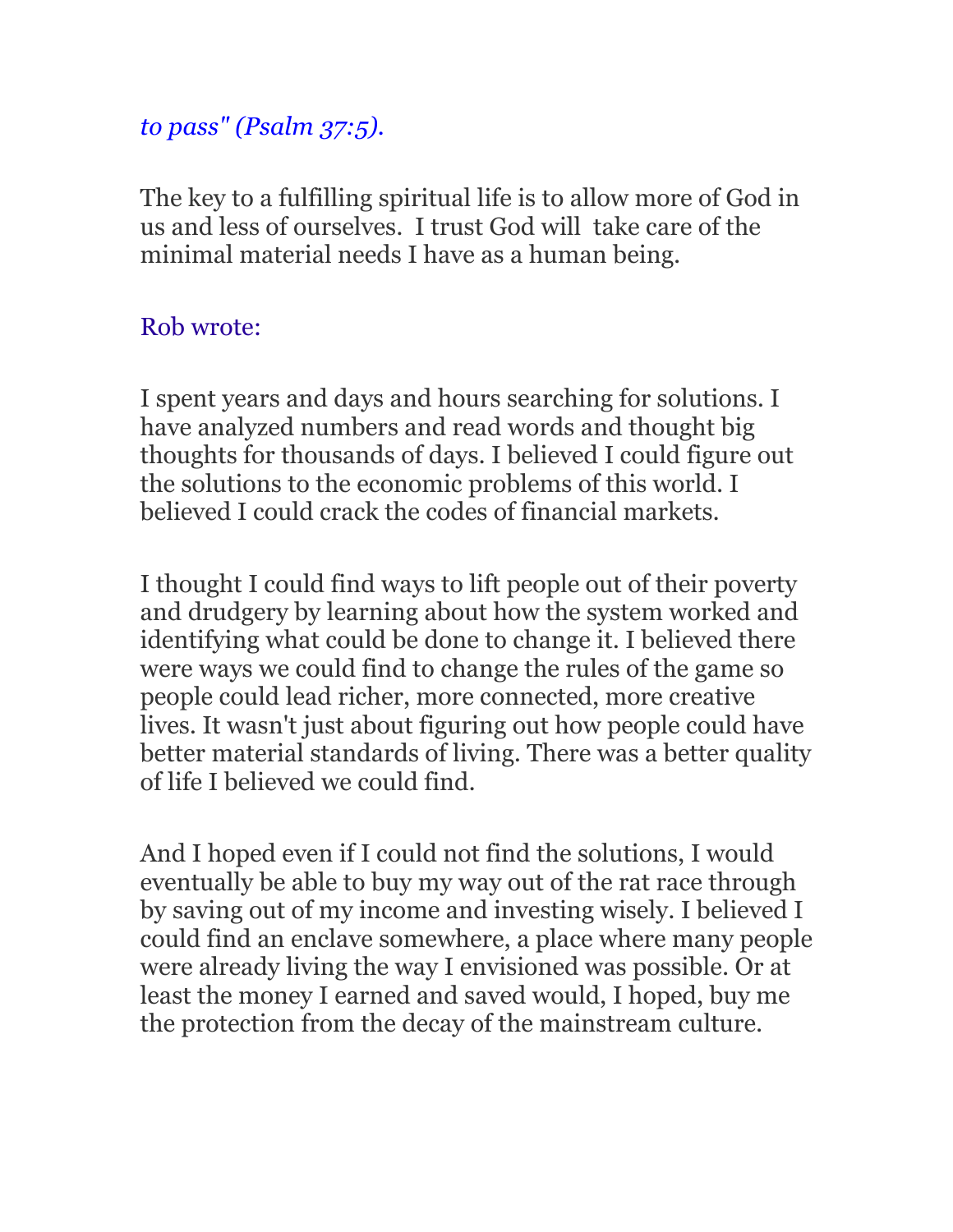So much of this lies like a smoldering heap before my eyes now. These things I constructed my life around were abstractions, vague visions, mostly just intellectual games, though well intentioned. I barricaded myself in the world of ideas. And I used much of this quest simply to keep my attention off the mess building up around me, and to keep my mind off the horror of human, spiritual, social, and natural destruction going on in the world around me. In many ways, though the quest was sincere, it was a deception I used to protect myself from feeling the full suffering and horror in this world. It was too much too feel, too dark.

Though I tried to warn others of the things I did see coming, of the excesses and the dangers, this did not make much of a difference. People did not want to hear about why and how their dreams of making quick money in the financial markets or in the housing market might be derailed or shattered. That was their ticket to freedom I was criticizing. What did I expect - that they would welcome my warnings? After all, part of me was seeking the same thing - a ticket that could buy my way out of the mess of this world.

The new age stuff took on a bigger role some 5-6 years ago as I burnt out on my work. There I thought I could find a connection to the divine, I could feel its presence in the world, and somehow begin to work with it, and this would keep the burnt out feeling at bay. This would cure my feeling of disconnection and disenchantment from my work long enough for me to eventually buy my freedom.

I experienced and then learned Reiki, and believed I could heal others by the laying on of hands. I deepened my yoga practice thinking this would increase my sensitivity to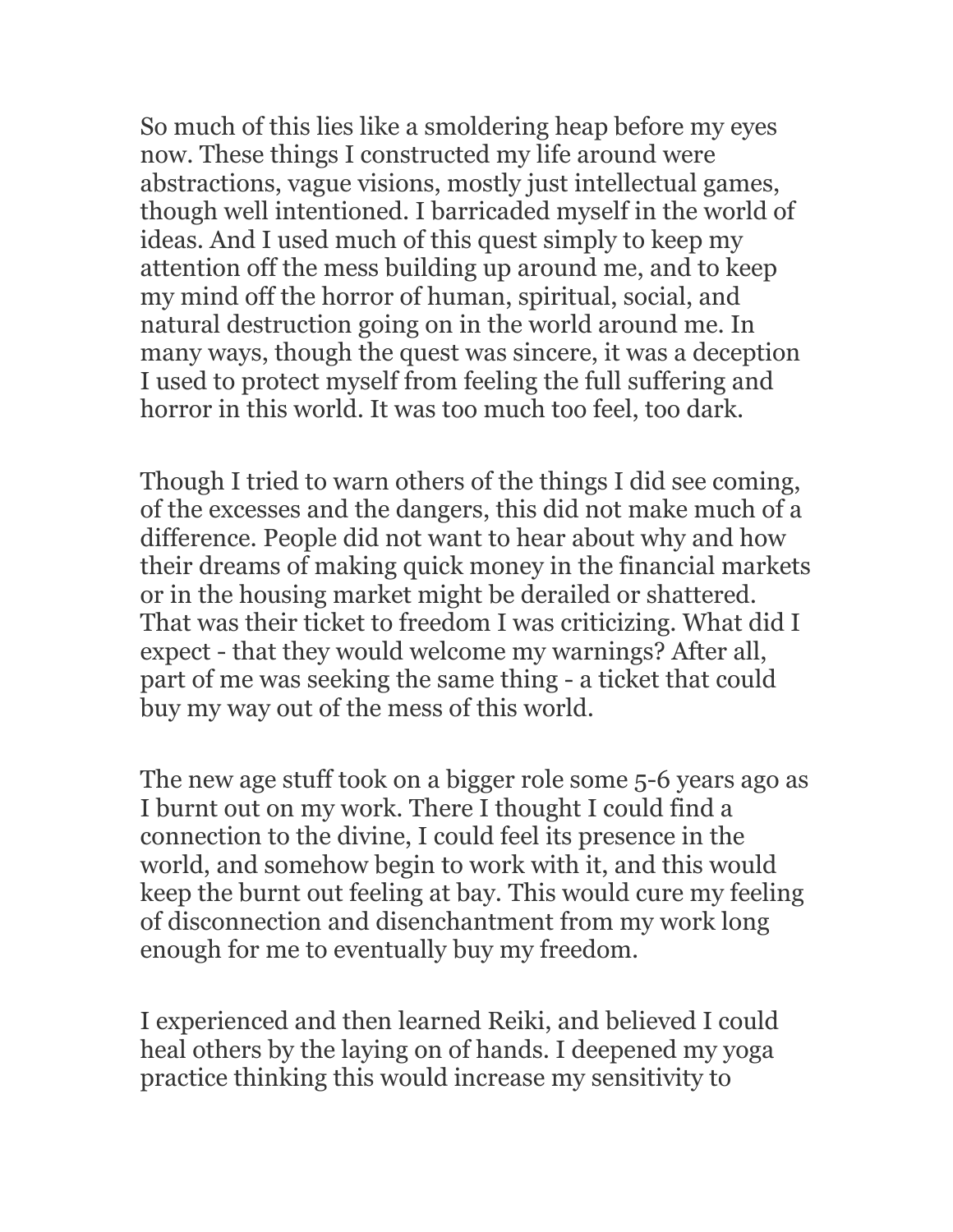energy, and that it would increase my power to work with it. I adopted Tibetan Buddhist prayers and practices, worshipping a myriad of deities while muttering their mantras. I envisioned becoming some sort of healer or spiritual guide.

The people involved with these things seemed kind and caring, especially relative to the ones I had met in the investing world. These people seemed to share some of my vision of a better world, one where hearts could be open and spirit could grow and where freedom from the constrictions of mainstream society was available. I thought they were building a new world out of the ashes of the old one. But most of this too now looks like a deception.

So I have hit two dead ends, running at full speed. These are paths I deeply believed could save me and help the world around me. They were my reasons to keep going. I pursued these paths to what I thought would be freedom and fulfillment with such focus that I ignored my family or treated them with contempt.The people who's lives I could most directly influence, I did not guide or lead very well, while I was off exploring my ideas and visions of how to make the world a better place.I am now paying the price for that mistake.

I pray to Christ to help me find a better path. I pray to Christ to help show me what I can do to help this broken world and take care of my family and lead a life that is real and fulfilling, not imaginary and enticing. Hours and hours of thinking and daydreaming and searching over many months have left me with no solutions. I am deeply disillusioned with the prior paths I believed in so strongly, yet I have not been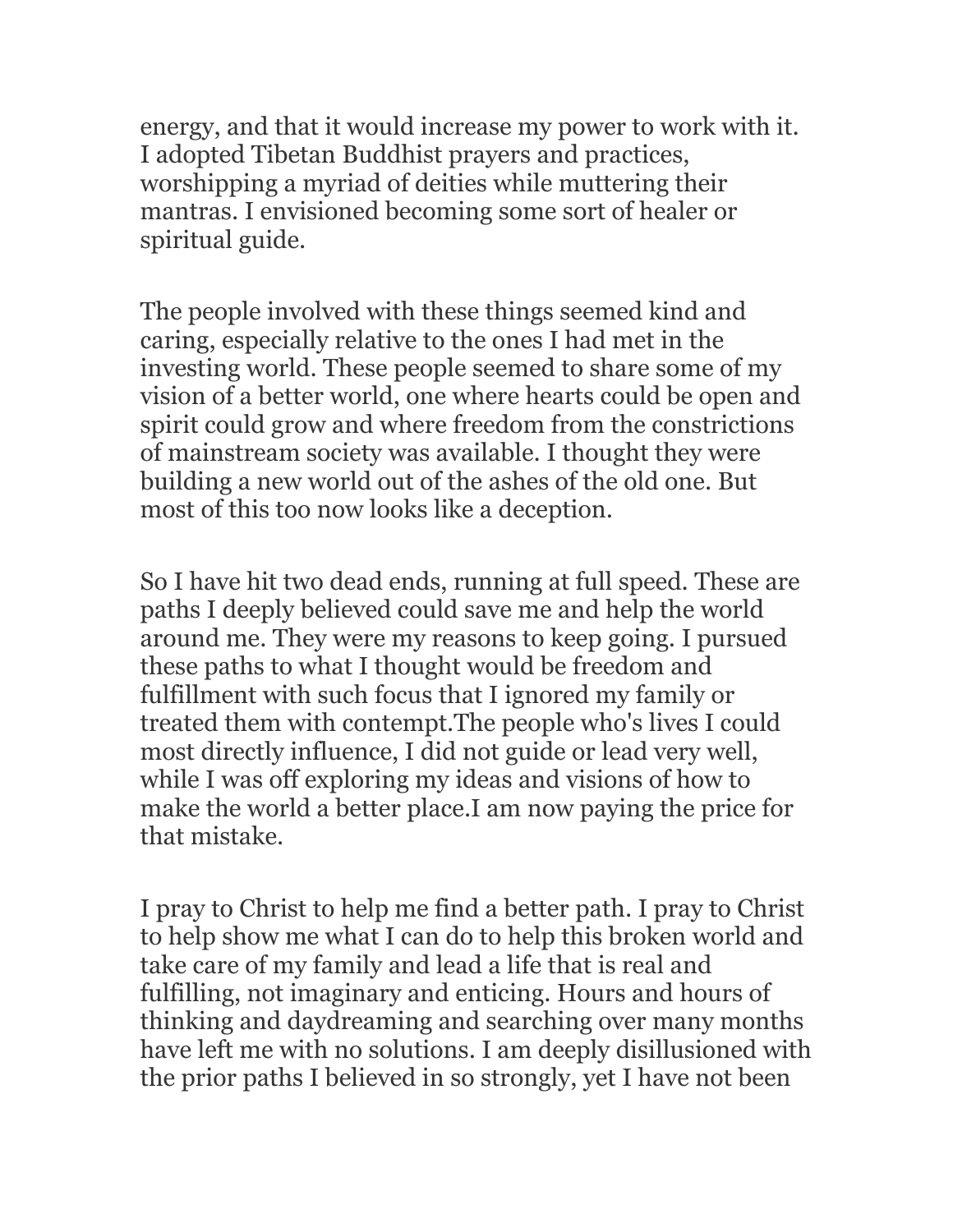able to discover a new calling that is achievable and not just another delusion.

The Lord wants us to persevere, I understand. He wants to build our faith and character through these trials. He wants us to learn from the mistakes our pride and arrogance can lead us to make. But we are human, and we do break, and sometimes the breaking we do is irreversible. I pray for Christ's grace, so that I may see clearly what I am to do in this world with the time I have left, and so that I may have the courage and wisdom to carry out the Lord's will. I pray that Christ can hear my pleas and recognize my remorse.I confess these things to you because maybe you can understand them a little better than others. Maybe you walked to your own dead ends along the way. And somehow you found a way to keep going even when your prayers appeared to go unanswered.

# Philippe wrote:

You have invested much time and energy in the things of the world, money, financial gain, investment.....etc.....as you probably know by now the financial world system is a scam. It is illegal and meant to enslave humanity and enrich the elite of the world, Rothschild bankers, Zionist, Illuminati......whatever their name, there are in fact faithful servants of Lucifer. The simple truth is there is more than enough in the world to meet the need of EVERYONE on the planet. God has provided, there is no shortage of anything. So in a real sense you have joined force with the devil in perpetrating with your work the great deception. You are discovering it is not so easy to cut free from the clutches of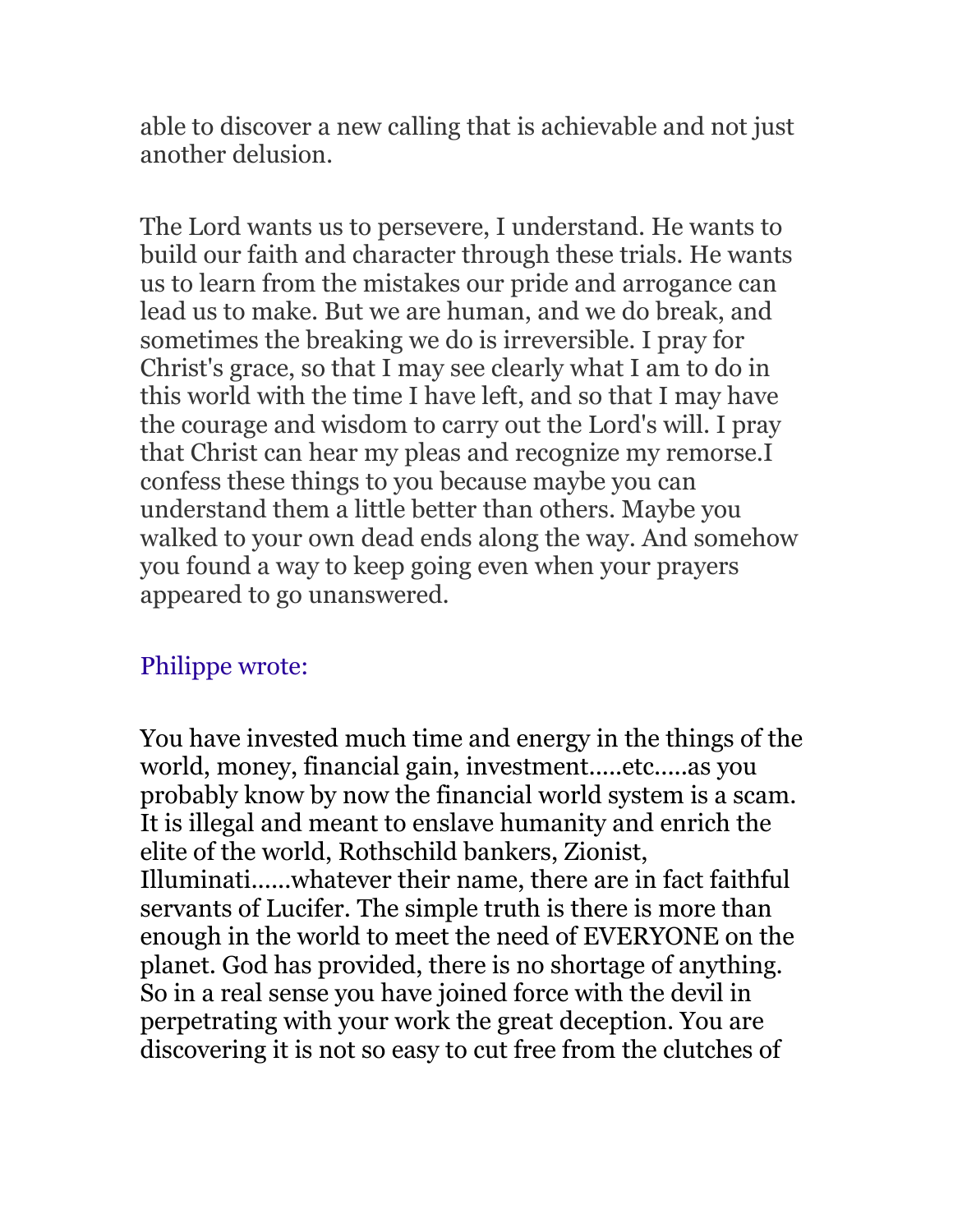the Dark one. You see in his eyes, you belong to him, he is not letting you go.

In order to be victorious, You need to understand the nature of the battle you are fighting, you need to be smart and have a plan of action, a strategy to fight. This is a real spiritual battle you are involved in, a battle you can only win with Christ on your side.

I feel there is specific actions you need to take in your life to set yourself free from this bondage. You are not under the curse unless you believe you are and unless you are ignorant that Jesus already delivered you on the cross. Claiming this saving grace for yourself and standing in the Promises of the Gospel is the first step towards freedom. As a spiritual warrior, you need to discover your own blueprint for winning the battle.

I am sure this, you are doing not just for yourself but for other people like you who will follow your example. They will be inspired to also engaged in spiritual warfare and cast out the curse out of their live in the name of jesus. It is good to keep a diary and write down the specifics of the battle. No doubt as a result when it is over and you are free, you will be writing a book, you are a good writer.

So be of good sheer brother, God is watching you and see everything you do and hear every thoughts you have. Keep asking Him what needs to be done to be victorious, have faith and perseverance, You need to prove yourself to Him first, to show God you are on His side ready to forsake your old allegiance with the Evil one.

As I said before I feel Love is the key, love God with all your heart and sooner or later, He will crush the evil one in you..... Make a list of all the things you need to change in your life and check them out one by one.

Rob wrote: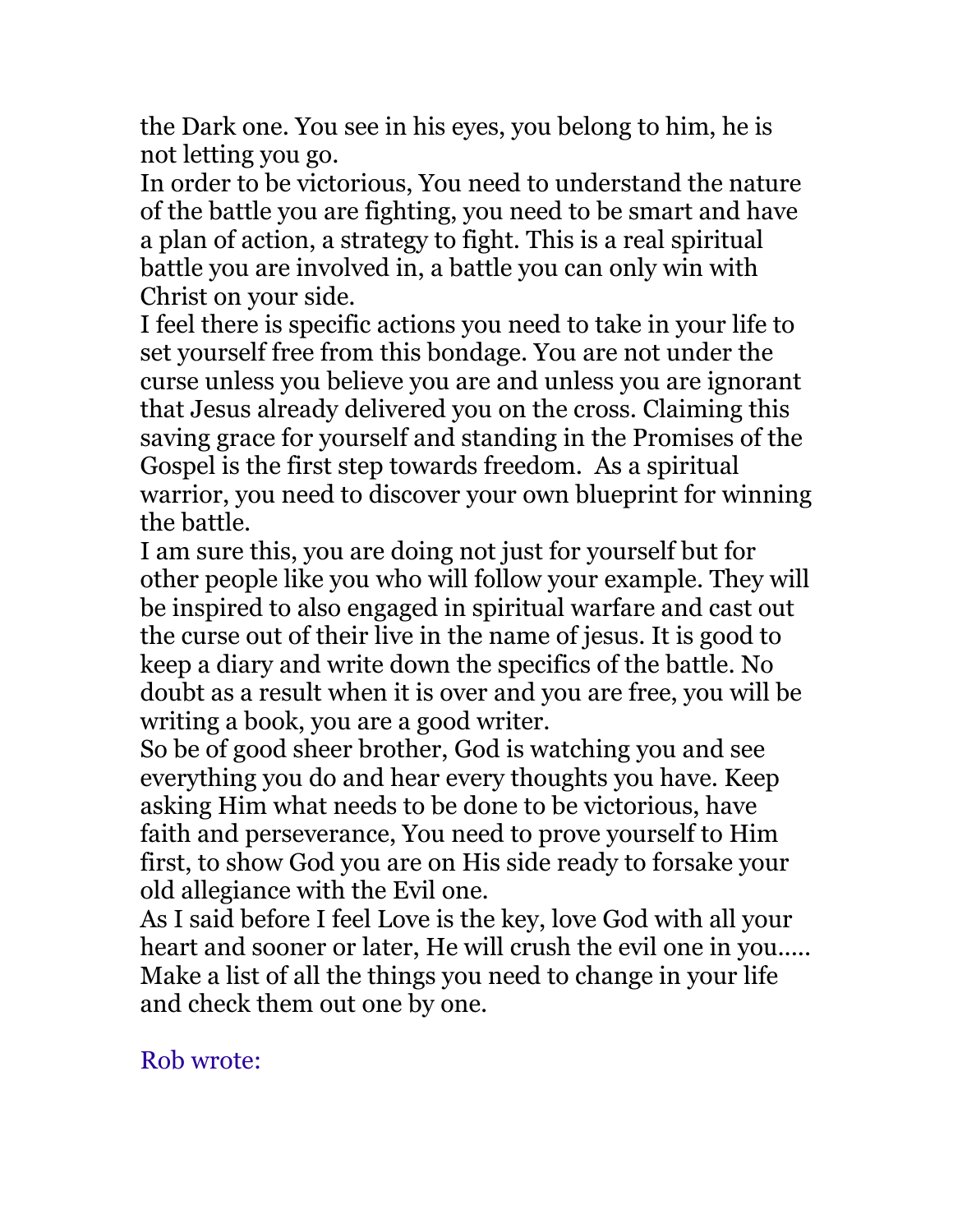Thank you for this Philippe. I have tried to be aware of the tendency to transfer magical thinking from my new age practices onto my prayers for Christ. I always ask for help, not for Christ to do it for me - I just ask for help in seeing what needs to be done, and in finding the strength and the ways to do it.

I am not always successful in keeping it that clean. The magical thinking wants to intrude again. For example, I find myself reciting the Lord's Prayer over and over again as if it will somehow protect me, like a mantra.

I suppose those who have the strength of faith in the afterlife, and in Christ's redemption of their sins on the cross are prepared to suffer through anything. Against eternity, any period of time seems short. You said you've worked with depression for over 30 years. I cannot imagine how you did that. This is my third patch of depression in four years. After the first one I though I was done with it. After the second I though I had learned all the lessons. Now I wonder, will this ever end?

These are dark nights, as you know from your own experience. During these dark nights, we can hear more clearly the howling of others suffering in this broken world. It can lead us to more compassion. It can also lead to such despair. As much as I try to understand it as God's will, for larger purposes than I can perceive, it is hard to accept the bleak reality of what is going on in this world once you allow the lies and deceptions to fall away.

One day this fall, after feeling the suffering in the world all through another sleepless night, I considered dropping everything and going into nursing. Or becoming a chaplain for a hospital or for a prison. I thought what better way to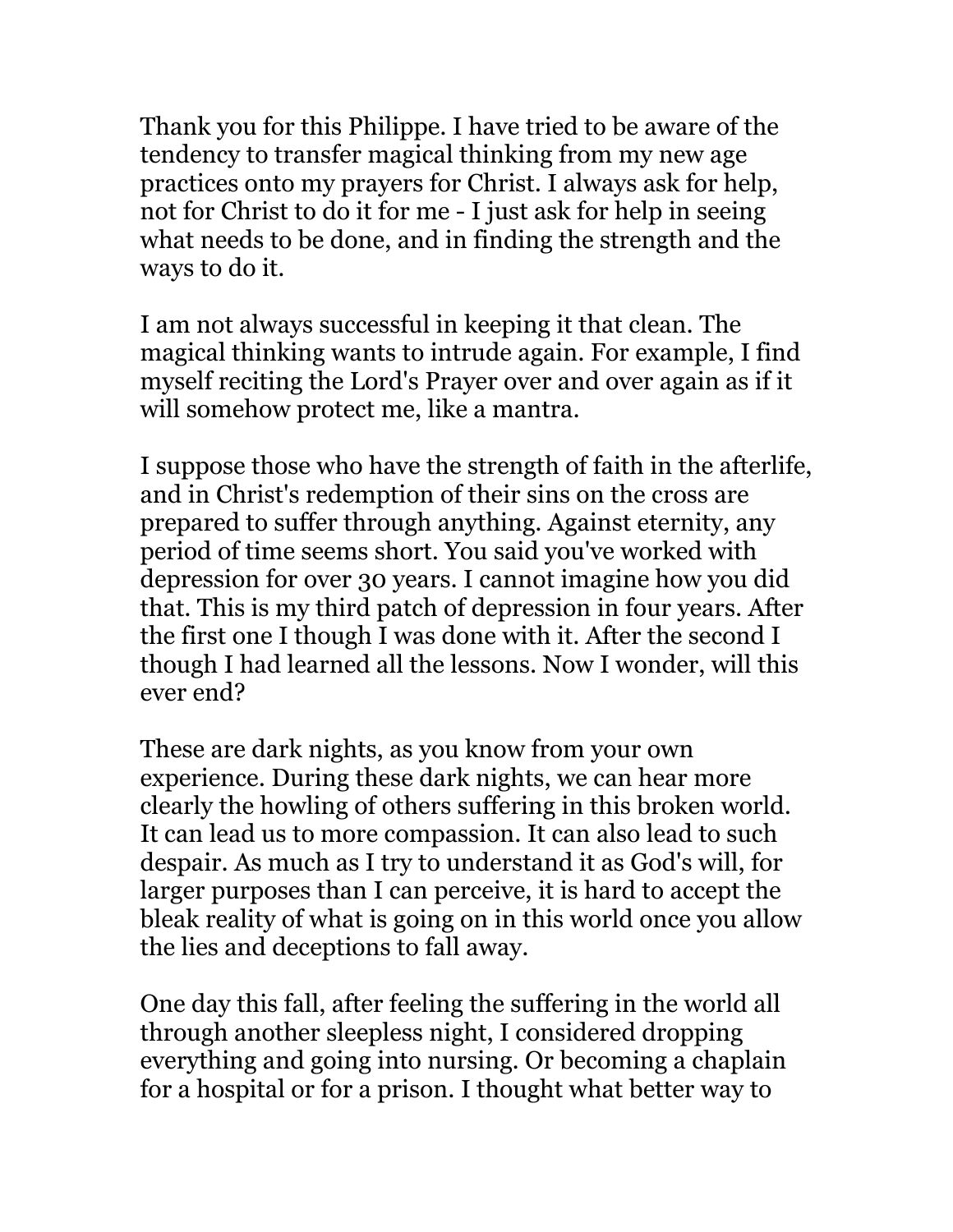show my compassion for the suffering? What better way to offer direct relief?

Yesterday, I went into an intensive care unit to visit my wife's half brother, who is likely to die very soon from pneumonia. Facing the reality in the hospital, I realized I did not have what it takes to be a nurse. To be amidst that suffering each day felt like it would kill me. All I could do was pray to Christ to take mercy on this man, to accept him in death, and to ease his pain.

I spent all that time playing with Reiki in order to heal others and heal myself. Yet placed into a situation where people were really suffering, in an intensive care unit in a hospital, rather than in someone's living room with other new age followers, I could see I was not strong enough to even be in such a place, never mind work there day in and day out. What had I been thinking to believe I could become a nurse? How could I have held such a false perception of what it takes to be a nurse in a hospital? I will not look at nurses and doctors the same way again. Their ability to walk through the battlefield of human suffering amazes me now

Sometimes I ask the same question about becoming a true Christian. They are prepared to suffer. They are prepared to sacrifice. They can be in the intensive care unit and still help the patients rather than be paralyzed with a desire to get out of there, or be filled with a compulsion to make themselves more comfortable in some way as others suffer around them. They can do that even as the hospital itself is falling apart and the world around the hospital is filled with greed, deception, corruption, and more desperation and suffering.

That is a place so far away from the distorted way I can see I was using the new age ideas to make myself feel invincible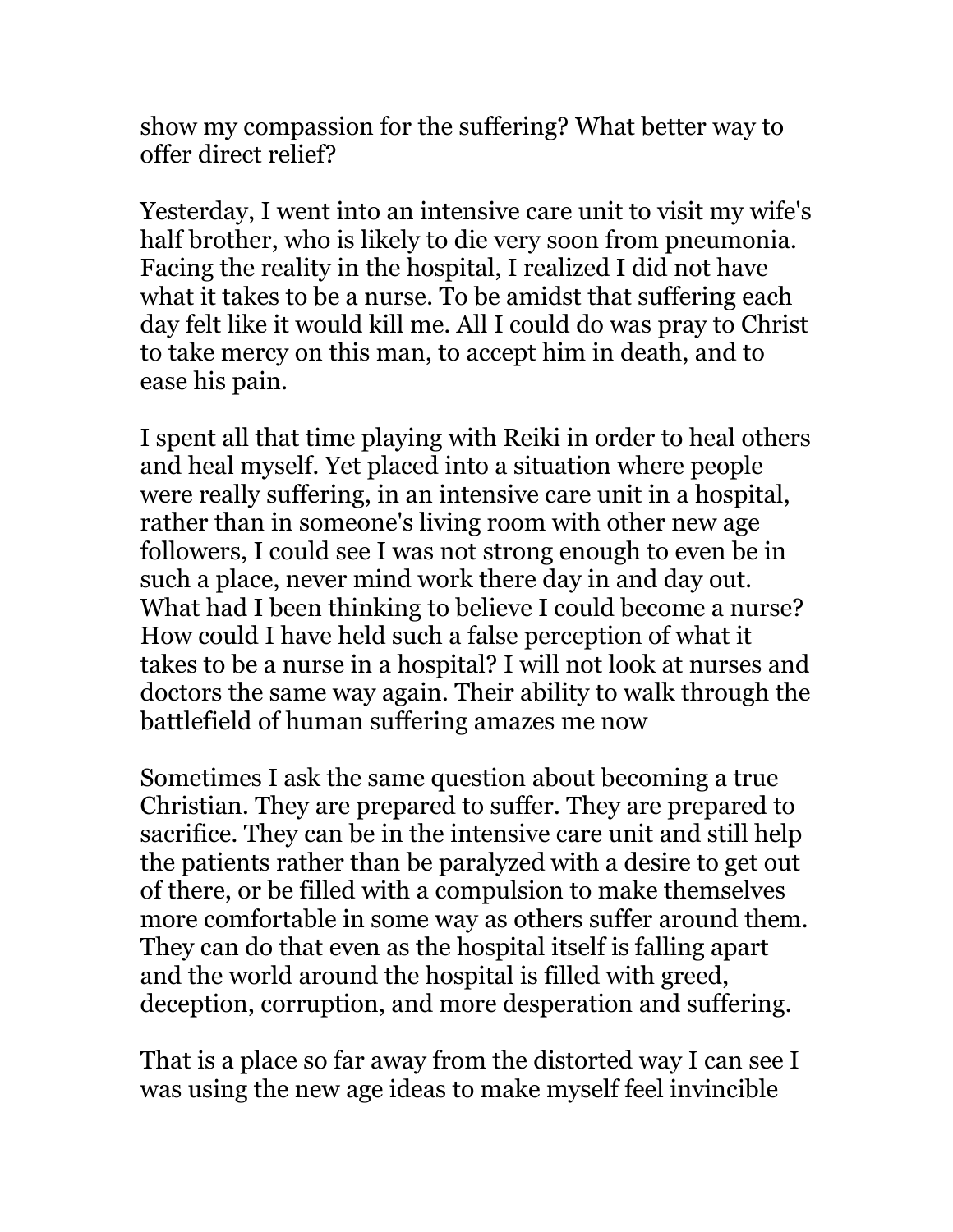and superior. Even though there were practices connected to compassion and reducing self importance, I can see it was mostly about finding my own happiness or fulfillment.

Yet I need God to know I am not ready for to be in the intensive care unit yet. I get that I am not invincible. I feel my vulnerability and the vulnerability of those around me. I imagine and feel the vulnerability and suffering of others in the world. I realize I cannot fix it all at once. I realize I may not be able to fix any of it. I realize everything we have in this world can be taken away in the blink of an eye, including our life or our minds. I realize I can only do so much to protect myself and others.

All suffering on this earth may seem like a little suffering to those who can feel or see the eternal suffering of hell, or feel the eternal promise of heaven. I suppose that is what it takes to put it into perspective. When you are in the middle of depression, it does have the feeling that it is never going to stop, that there is no way to just put it down and move on with the new lessons it may have offered up. This can bring us to defeat, not victory.

These trials can destroy people, Philippe. God seems to be saying it will only destroy you if you don't deepen your faith in his promises, and you must do that when you are in the midst of these trials in order to survive them.

I have deceived myself over and over again in this life. I have sought to make myself feel special, superior, unique and above this world. I thought I could master this life, find some sort of invincibility. I thought I could find the ideas and the methods that would fix this broken world. I thought I could protect myself and my family with money.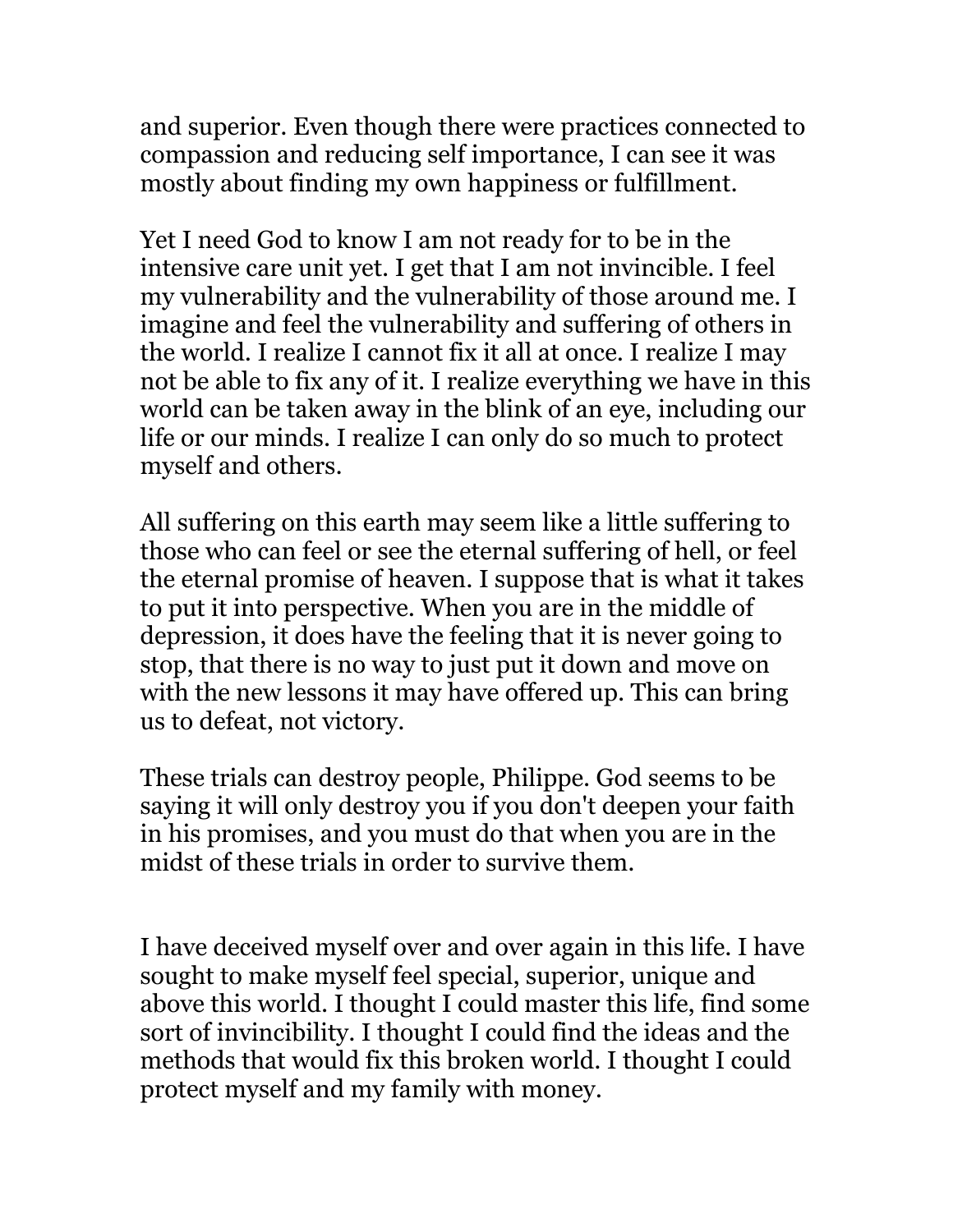Christ has shown me my arrogance. He has shown me how exposed and vulnerable I truly am, and how exposed and vulnerable others are. He has shown me how my mind tricks me. He has shown me how I have closed off my heart to protect myself and drive myself. He has shown me how I have dodged my responsibilities to my children and my wife as I sought my own comfort. He has shown me how my defiance and arrogance has led me to walk down evil paths.

I am grateful for that Christ has shown me these things, as painful as they are to see.

Yet I search and find nothing beyond this place of despair and desolation. What does Christ want from me? What can I do here in this world as it falls apart? What have I been placed here, in this time, to do?

Nothing draws me. Nothing seems effective or important enough. My skills seem inadequate. My old vague dreams lie shattered. Perhaps I have seen too much deception and destruction and have become too cynical now that even new age lies I once clung to have been revealed. Perhaps I am still not willing to make the sacrifices required in this world in order to make a difference. Perhaps I still want my privilege, my comfort, my freedom even as the world falls apart. Perhaps Christ is here to crush these out of me with the depression.

But Christ must also know for me to be this lost, with no plan, is not helping anyone. Time is slipping away. What do I have left to give? What can I give that will not murder my soul any further than I already have with all those years working in an office in the financial district? What can I give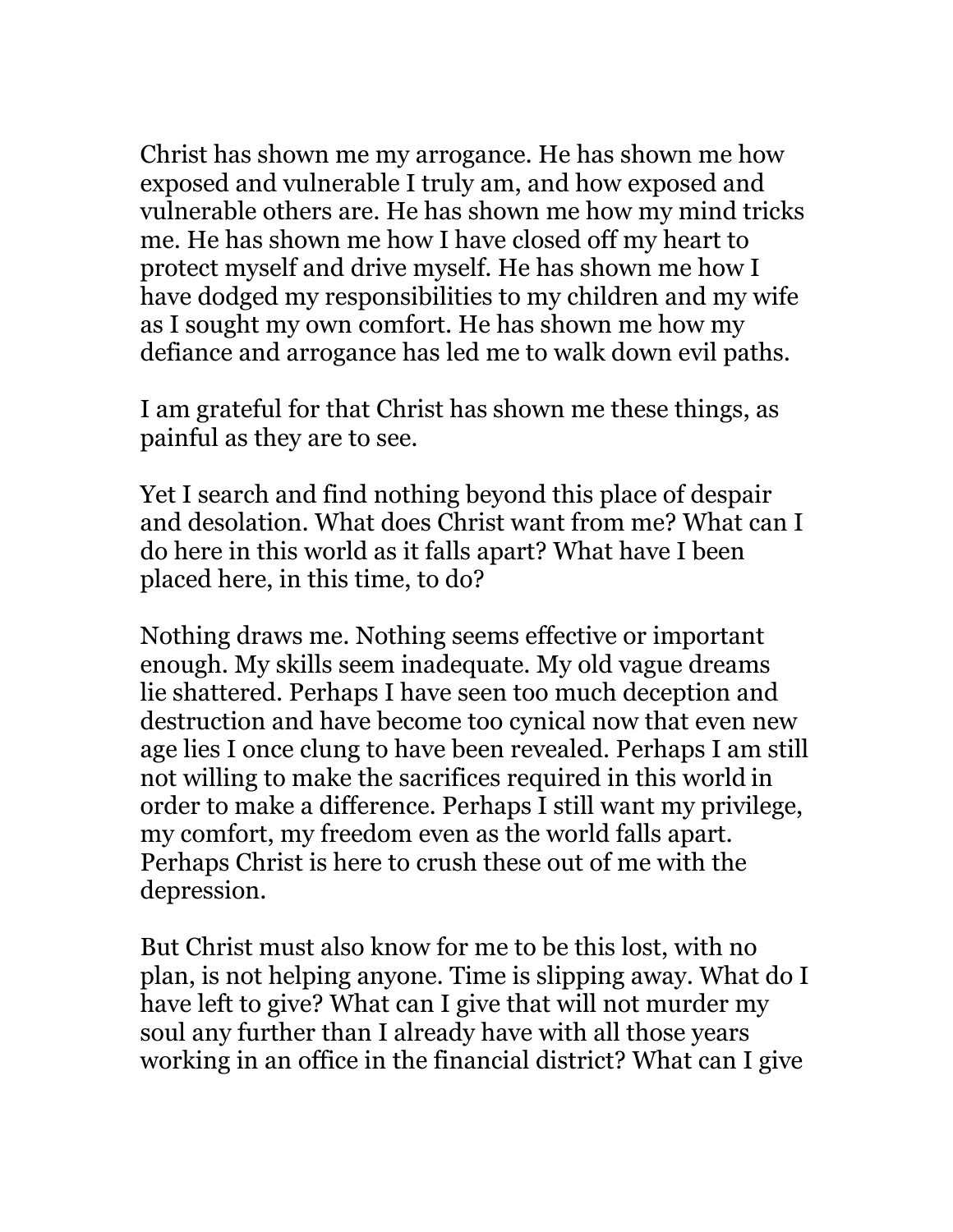to others that will bring in the money I need to take care of my family?

My attention is diverted with worry and fear and disorientation. The black rain of sorrow in my heart does little more than corrode me from the inside out. There is not much room for faith in there. I pray for Christ's mercy, I pray for a new path to become clear, and yet there is nothing I can see in front of me, no new purpose. I realize this may be part of the price I must pay for having stepped down wrong paths.

Why do I feel like there is no place left for me in this world? Is this just the spirit of rejection in me, the arrogance and self-cherishing part speaking lies? What does Christ require in order to cast out this spirit of rejection which is so deep within me? Why do I feel like this world is not good enough for me, and yet I am not good enough for this world? How can I accept or even love a world and work in a world that has gone so wrong, and that God is due to eventually destroy?

I try to understand these things, so I can change. I confess not much makes sense. I pray for insight and a vision of a future for me and my family that is true and can be made real in this world without ruining us. Still, I see nothing ahead. Christ must know this is only bleeding me, and I cannot understand how that serves his purposes.

### Philippe wrote:

I have nothing to offer that will cheer you up because I am in the same place as you are, dying to my old self, my ideas and attachment. Maybe we are at a different loop in the cycle of letting go but it is still dying and it is painful. My children are independent and gone so I can't undo or change the things I wished I had done differently.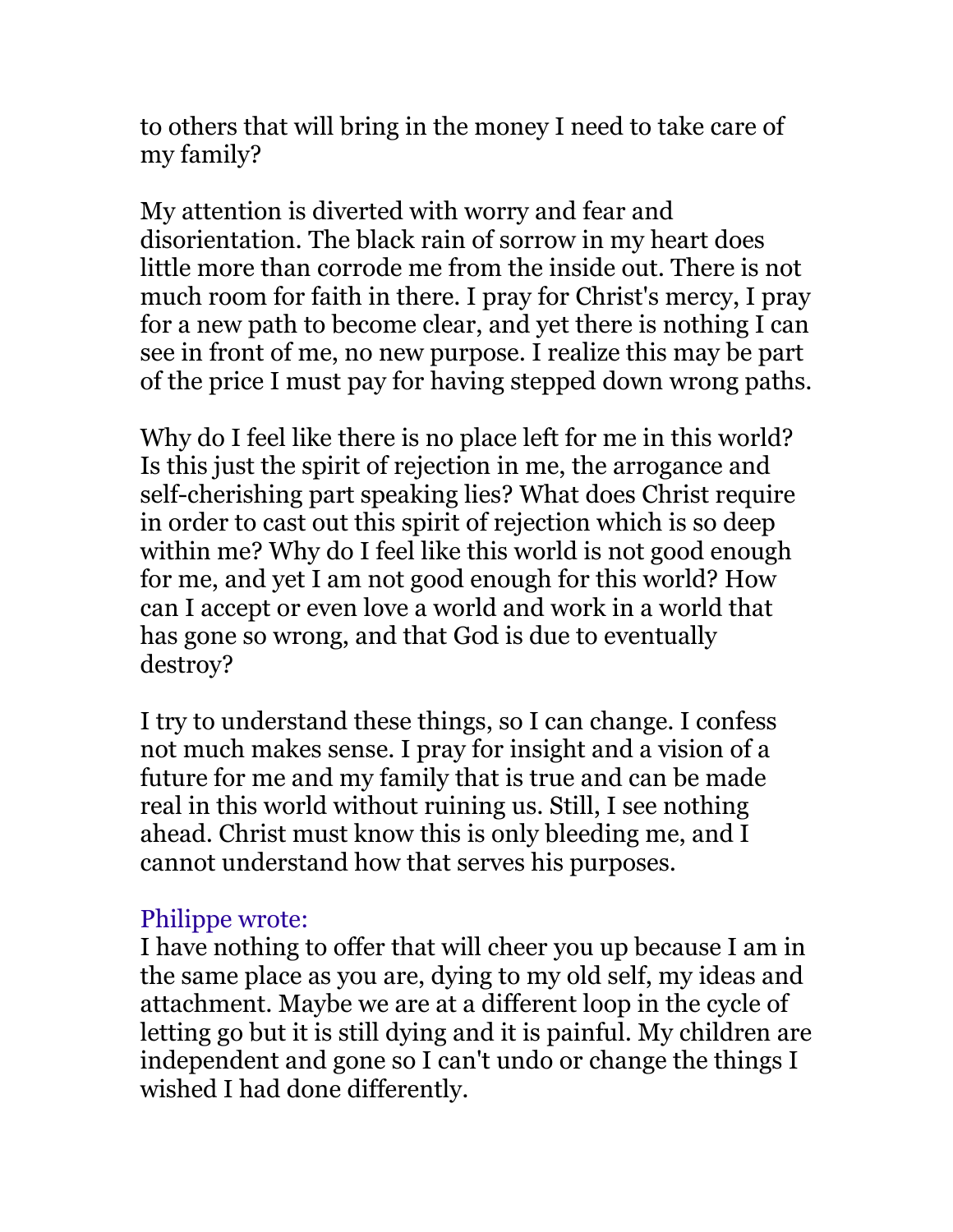You still have your wife and children with you......there is much you can do to lift you up out of this negative state. LOve them and serve them with all your heart and forget about yourself. This is what I wished I still could do but it is too late for that. I mean I love them at a distance and send my daughter money but I don't have any more impact on their life.

You on the other hand still have that opportunity. You wonder what you could do for the world.......well everything that need most your love and attention is right under your roof at home........this is the world, your family is your world.......you know the saying: " oh I love humanity but I can't stand people....." it is like that, we want to save the world but we don't see the ones that need to be saved and are in most need of us are right there under our noses.....we can't do anything meaningful for the world until we have put our own house in order. This is first you and then your family. You are the leader of your household and as such you must be an example to them, an inspiration, a role model. Your children must be looking up to you and say: " I want to be like my dad"

God is love so if you love your family with all your heart and you do for them what you have never done before, you go out of your comfort zone, out of your comfortable ways, to serve them and love them. If you do that I am pretty sure you will find God. Love is action, selfless service......the more we take care of others the more we forget about ourselves, the less "self" there is and the more peace we find in God.

You are blessed to come to this realization at this time, most people will find out when it is too late.......so God is with you, no doubt......change is painful and change we must ......but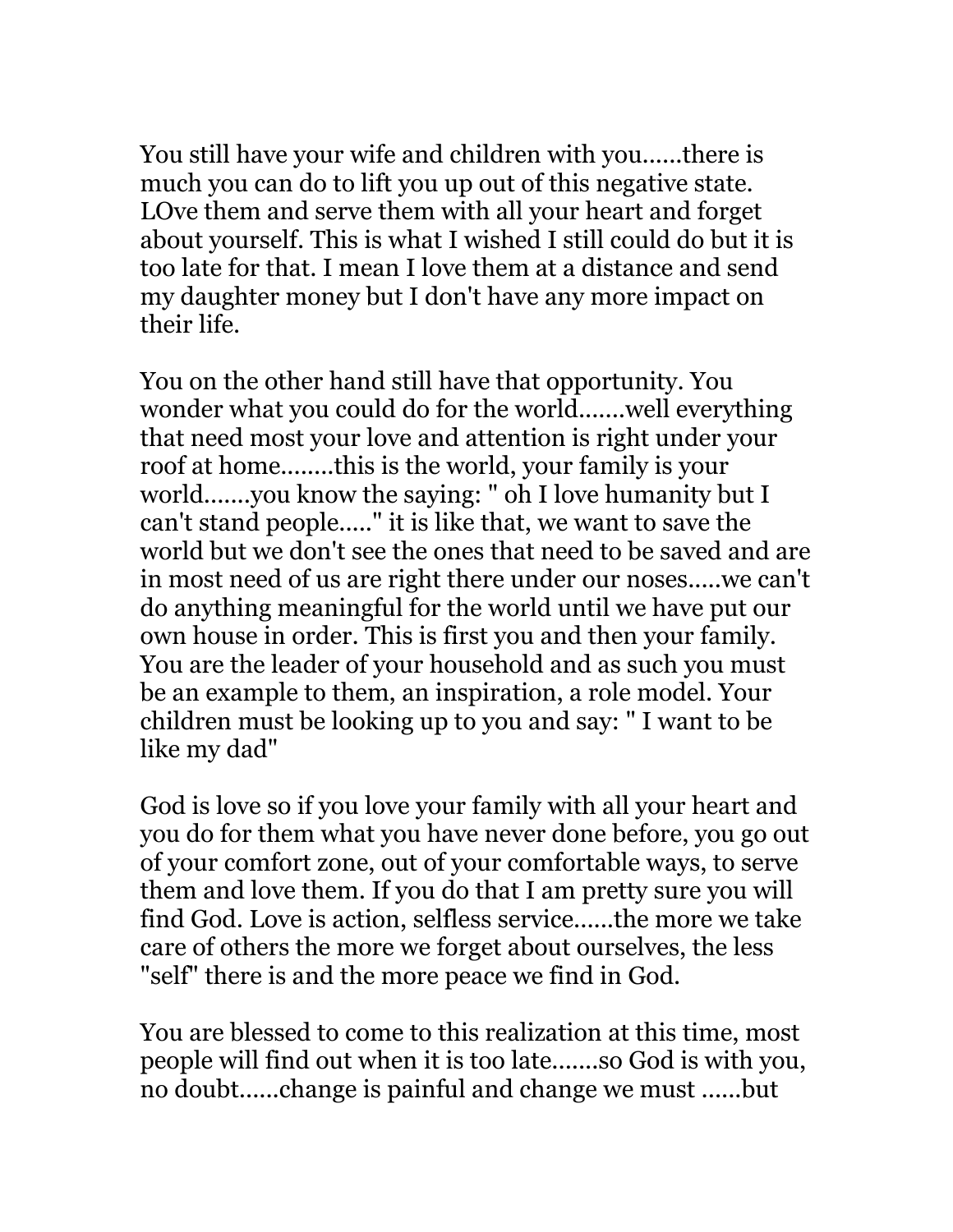the more you die to your old man the more of your spiritual man is being reborn and renewed, day by day, moment to moment......

this is the meaning of this verse: *"I have been crucified with Christ; and it is no longer I that live, but Christ living in me" ( Gal. 2:20).*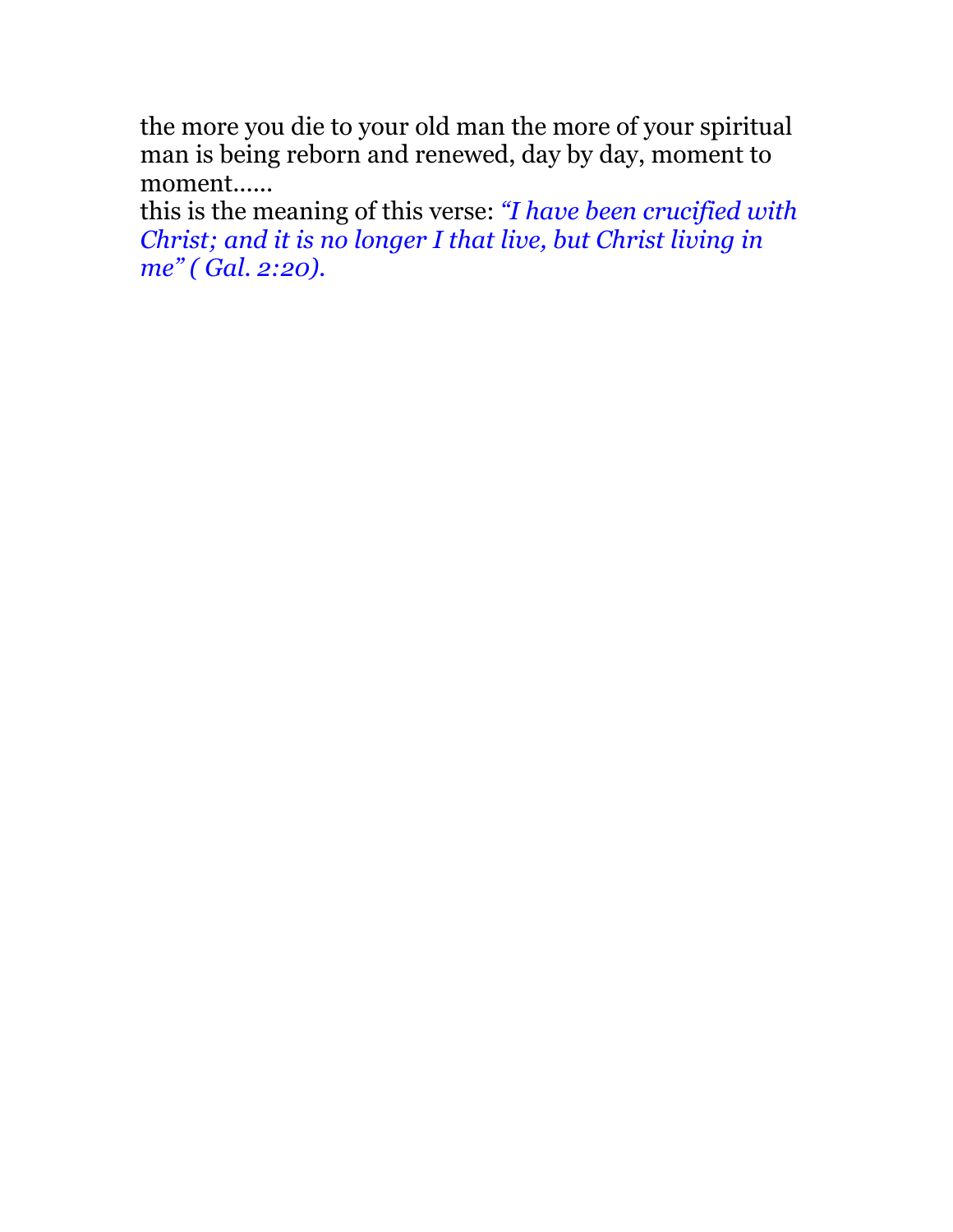Appendix 1

The Holy Bible, Wholly True

http://www.unleavenedbreadministries.org/? page=whollyholy

by Winkie Pratney

The Bible isn't like any other book that has been written. The claims of the Bible are unlike any other book --it's not a human book! Unless you have a rock solid commitment to the truth, it will not change your life --it will only be so many words in a sea of words. God called His Word living. You can't mess with it, it's too heavy!

You know many of the Eastern thought forms use Scripture. That's because the book is so powerful --you can't ignore it. If you don't use it, you can't capture people's hearts. God has built life into His Word, and all of the strong cults rip it off --steal bites out of the Bible and use it. They use the truth of it to try to justify the lies that they are talking about. Just the fact that the pieces taken out of context are powerful enough to draw men's hearts should tell you that the whole Word, used under the inspiration of the Holy Spirit, can do!

#### C R E D E N T I A L S

So what are this book's credentials? I could say to you, "I have just written a book, and it is the Word of God. It's a great book, took me a year to write it." And you would have every right to say, "Prove it!" There are 30-40 books in the various world religions, each one claiming to be a superior revelation. Jesus said, "Heaven and Earth will pass away, but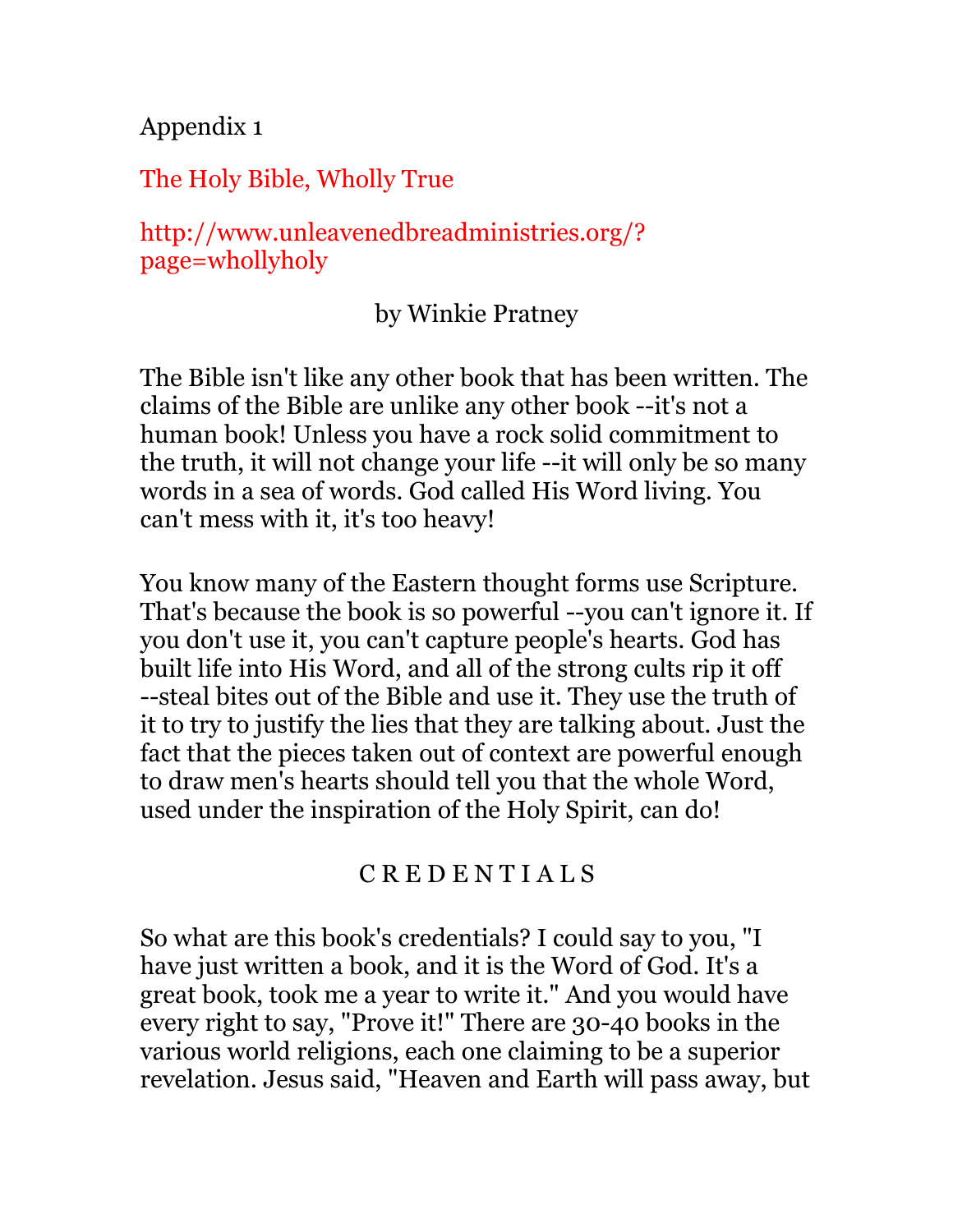my words shall not pass away" (Matt. 24:35). How important do you think the earth is? Well, Jesus says, "Heaven and earth will pass away..."

The Bible does not attempt to defend its inspiration. You will not find any verse that says, "This book is really true, so you better believe it!!" But here is an interesting thing, Genesis opens with the words, "God said," 9 times in the first chapter. The statement, "Thus says the Lord" appear 23 times in the last book of the Old Testament -Malachi. "The Lord Spoke" appears 560 times in the first five books of the Bible alone. Isaiah claims at least 40 times that his message came directly from the Lord; Ezekiel, 60 times, and Jeremiah, 100 times! And at least 3800 times in the Old Testament, "The Lord spoke" appears. And the Lord Jesus quoted from at least 24 different Old Testament books -that's right, He just quoted.

These are facts that will be valuable for a person with an open heart --not that you have to throw your head away in order to believe these facts; but if you do not want to believe, NOTHING will convince you. Voltaire, 250 years ago, held a copy of the Bible in one hand and said, "In 100 years this book will be forgotten, eliminated." What is hilarious is that 100 years later, to the day, his house was made the headquarters of the Geneva Bible Society, and they were distributing Bibles out of his house! God has an incredible sense of humor!

Say you were going to write a book, and this is how you had to write it: Take 40 different writers for a start, totally different writers –some highly educated, even doctors. Then get some farmers. Go and dig a guy out of a ranch and say, "I would like you to help me write a book." Then you find some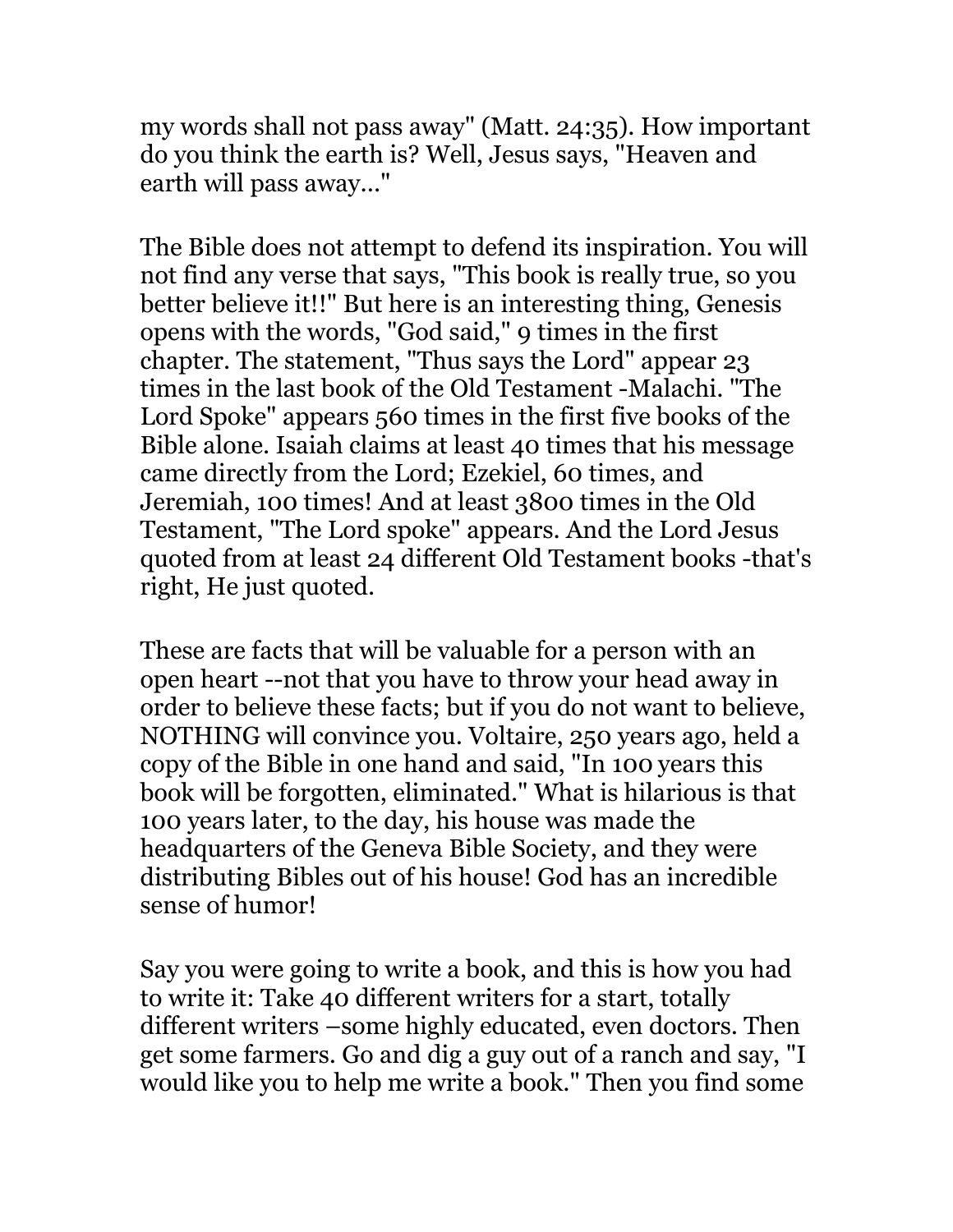fishermen --you go down to the wharf --a couple of guys from San Francisco, and say, "Hey! listen, help us write a book." And they say, "Sure, fine...we will help you." And then you get them to write on the following things: religious themes, poetry, ethics, science, philosophy, the creation of the Universe and where it's going (throw in a few things about where they think it will all end.) You collect all that, and then...oh, by the way, you have to separate these people so they can't communicate by phone or telegram... only possibly by word of mouth, passed down over the years. Ah, yes, years... you collect all this stuff over about one and a half thousand years, and compile the whole thing in one book. What would you have? I suggest that you take a biology textbook from 60 years ago, and compare it with one today. And that is just 60 years! I know what you would have, you would have the most motley junk you have ever seen in your whole life --with people totally contradicting each other! But that is not what you have when you read your Bible. The more you read this book, the more incredible the unity of it. Because the more you get into it, the more incredibly detailed it is, and you find out there are not forty people who wrote it, but one person.

# THE BIBLE AS A SCIENCE BOOK

The Bible is scientifically accurate. The same God who created the universe wrote it. (No statement in the Scriptures is scientifically incorrect). At the time that the Bible was written, they thought that the world was flat and held up by three elephants. Big elephants. Someone asked, "What holds the world up?" Another said, "Three elephants." Then someone ventured to ask, "And what holds up the elephants??" It was answered, "A big tortoise." And so the early sciences grew.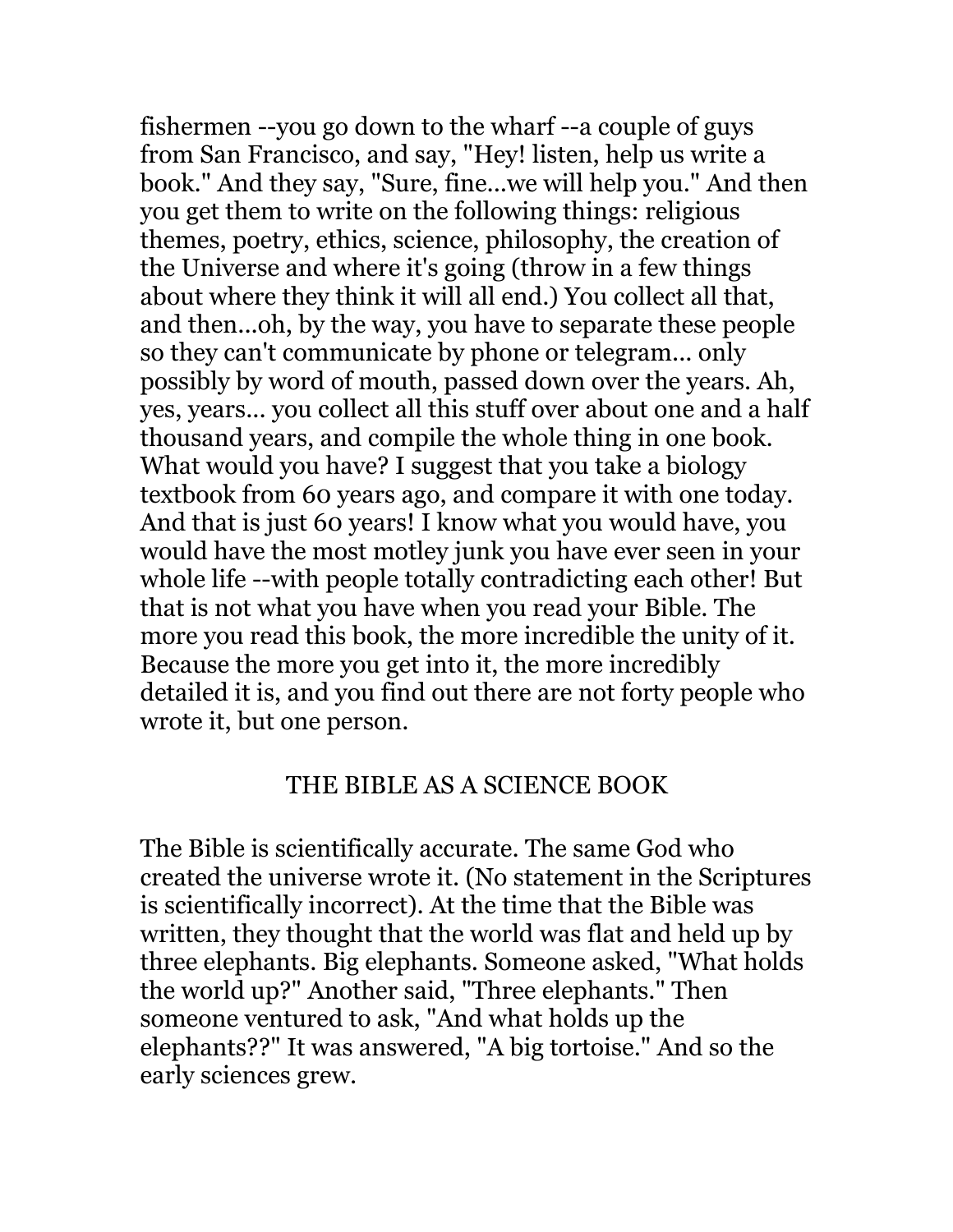Now, listen to what God said. Remember, this wasn't written in the last hundred years, or even the last thousand. This comes from over 2500 years ago... "Have ye not known? Have ye not heard?...Have ye not understood from the foundations of the earth? It is He that sitteth upon the circle of the earth" (Isaiah 40:21,22). The word "circle" is the word "sphere" in Hebrew. Also, "He stretcheth out the north over the empty place, and hangeth the earth upon nothing" (Job 26:7). (So much for the elephants!)

There are many other astounding scientific facts in the Scripture, presented centuries before it became man's "knowledge." Such as this..."Canst thou bring forth Mazzaroth in his season? Or canst thou guide Arcturus with his sons?" (Job 38:32). Arcturus is a run-away star system. It moves at 257 million miles a second (our sun moves at about  $12 \frac{1}{2}$  miles a second).

"The day of the Lord will come as a thief in the night in which the heavens will pass away with a great noise and the elements shall melt with fervent heat, the earth also and the works that are therein shall be burned up" (2 Peter 3:10). This very verse was used 90 years ago to prove that the Bible could not have been divinely inspired because, "How could there be a fire big enough to burn the whole world? Silly fisherman!" It took over two more generations for science to catch up to what God had spoken to Peter; that an atomic reaction could actually melt the basic building blocks of matter itself, and God was prophesying how the world would end. In fact, two verses later we find these words, "The heavens being on fire shall be dissolved and the elements shall melt with fervent heat" (vs.12). Do you know what the world "dissolve" is? It's a Greek word that literally means to untie. That is an atomic physics statement from a fisherman! These and countless other examples can show you how the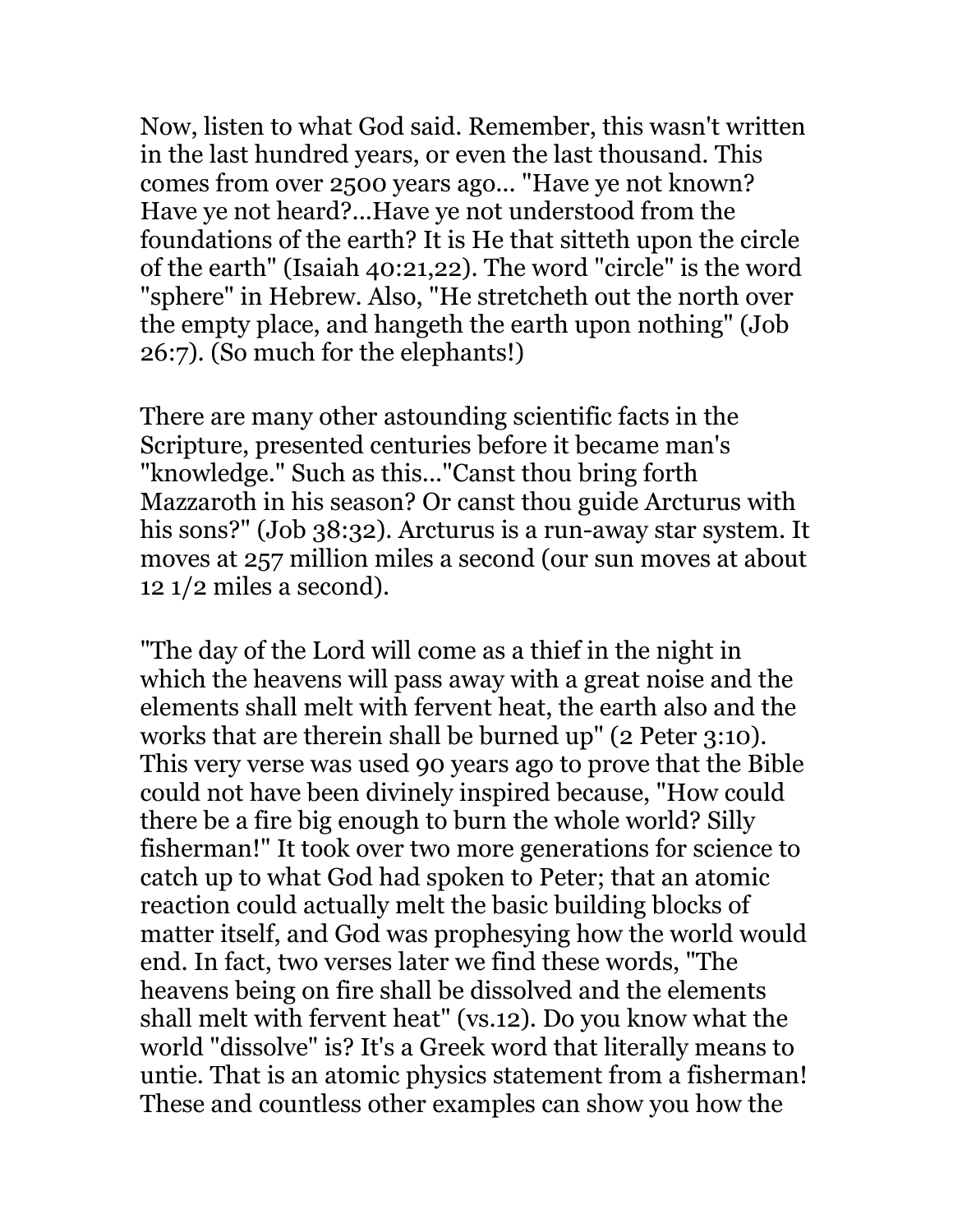Lord had hidden unsurpassed knowledge and wisdom in His Word. But wait until you see what unfathomable genius lies beneath, woven within the Word itself.

## IVAN PANIN

In 1882, a young immigrant from Russia was just graduating from Harvard. He had a wonderful conversion to Christ, after traveling as an agnostic who often lectured on atheism! A brilliant mathematician, multi-lingual scholar and a literary figure, Panin began to study the Scriptures as a Christian. Knowing Hebrew, Aramaic and Greek, he began reading them in the original languages. Now both Hebrew and Greek are unique in that they do not have separate characters for numbers. In other words, they do not use special symbols for their numbers (like our Arabic numerals 1,2,3,etc.) but use instead the letters of their alphabets to represent numbers.

Aware of the numerical values of the Greek and Hebrew alphabets, Panin experimented one day by replacing the letters with their corresponding numbers in Scripture. Here is Panin...a mathematical genius, a Hebrew and Greek scholar, and he loves playing with numbers. Suddenly, his trained mind saw a mathematical pattern! As he studied more intensely, his excitement grew. A few short hours of work had him utterly amazed. The verses he had studied bore unmistakable evidence of an elaborate mathematical pattern, far beyond random chance, or human ability to construct. This discovery marked the turning point in his career, and from that time until his death in 1942, he devoted his entire life to the study of Bible numerics.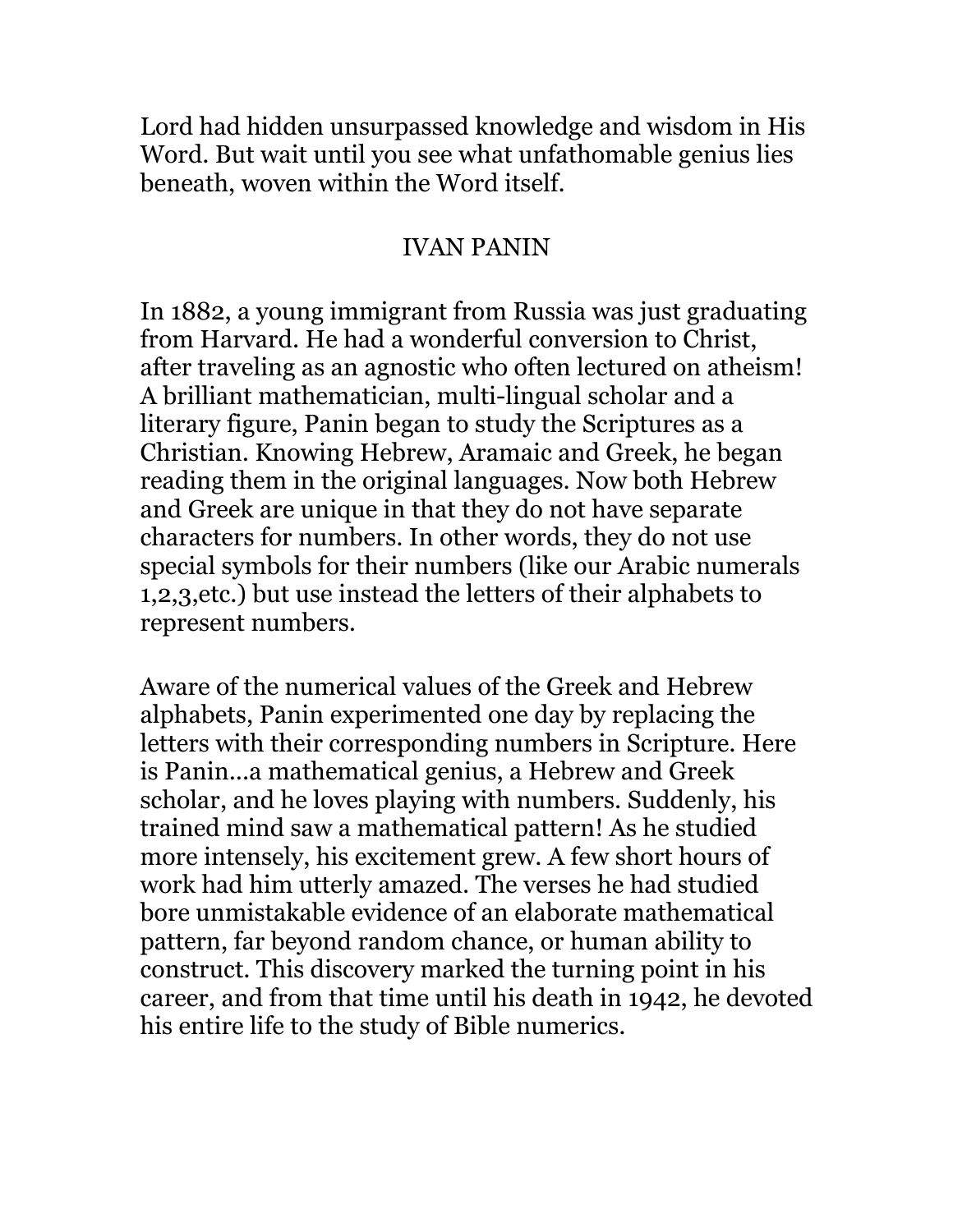He showed, first of all, that the Bible, in its original language, is a skillfully designed product of a mathematical mastermind --far beyond any possibility of deliberate structuring. He later supplied a representative of the Nobel Research Foundation with over 43,000 sheets of his studies accompanied by his statement that this was his evidence that the Bible was the Word of God. Their reply was, "As far as our investigation has proceeded...we find the evidence overwhelmingly in favor of such a statement." He then issued a challenge throughout leading newspapers of the world to offer a "natural explanation" or refute the facts; not a single person was able to do so.

# WHAT HE FOUND

"The words of the Lord are pure words; as silver tried in a furnace of the earth, refined 7 times." -- Psalm 12:6

Panin found that patterns of prime numbers, such as 11, 13, 17 and 23, but especially 7, were found in great clusters. He would add up the sum of all the numeric values for different words, sentences, paragraphs, passages, and whole books, and he found the same patterns in each of these forms! He found that the number of WORDS in a vocabulary divides by 7. The number of proper names, both male and female, divides by 7. The number of words that begin with a vowel divides by 7, likewise the number of words that begin with a consonant. The number of LETTERS in a vocabulary divides by 7, and those letters, those that are vowels and those that are consonants also divide by 7. Words that occurred more than once divide by 7, and also words that appeared only once! The number of nouns is divisible by 7, also the words that are not. Even the number of words beginning with each letter of the alphabet! And on and on... Panin only stayed on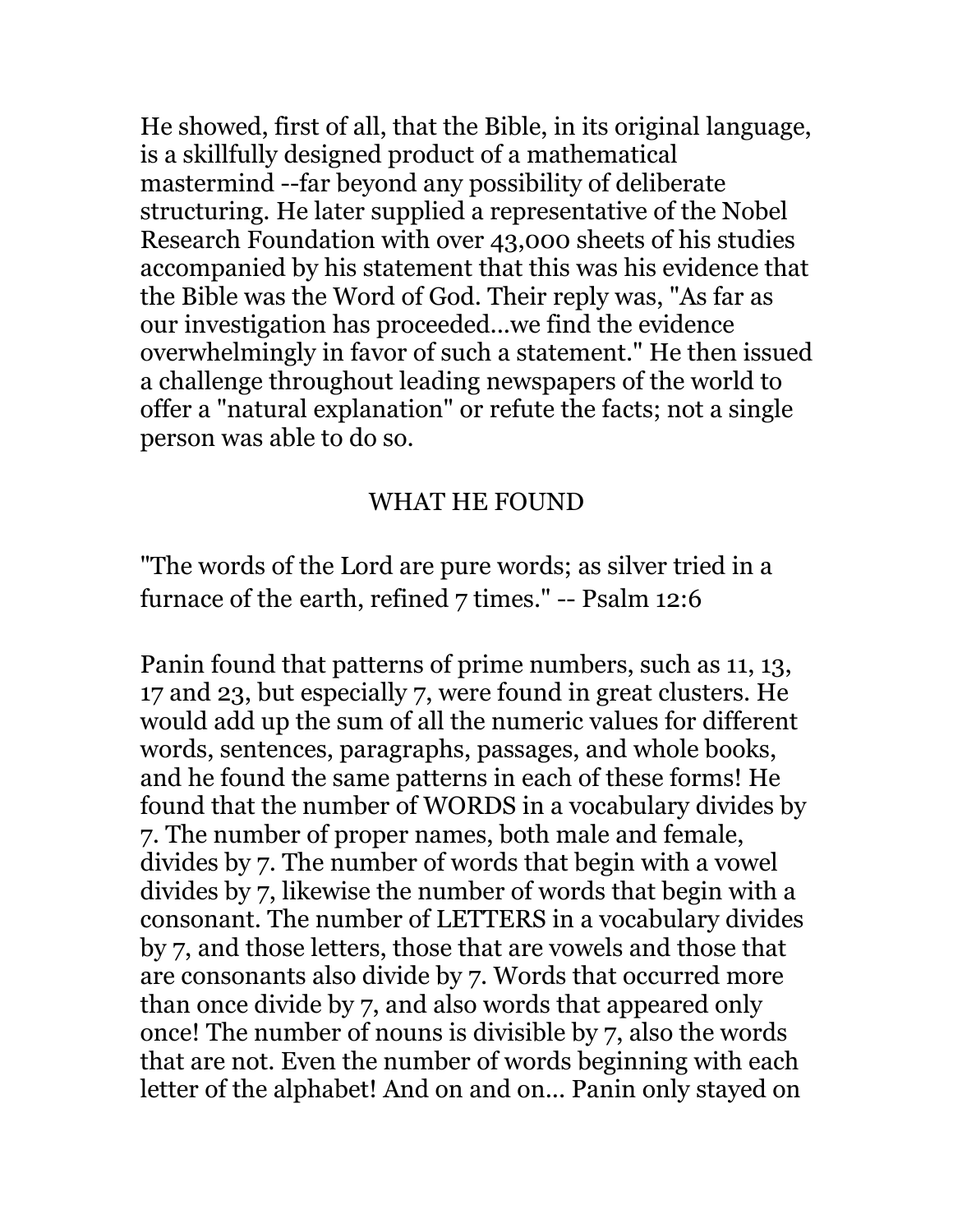a passage long enough to confirm beyond reasonable doubt the statistical evidence for supernatural design. But he stated that the longer you stayed on one, it would continue to yield further and further evidences of pattern within patterns until the mind reeled!!

#### SOME EXAMPLES

Here is an example from the Old Testament. Just the very first sentence in the Bible. "In the beginning God created the heavens and the earth" (Genesis 1:1). That's the way that it comes out in English. In Hebrew it's exactly 7 words. The seven words have exactly 28 (4x7) letters. There are three nouns (God, heavens and earth). Taking the letters of these, substituting their number equivalents and adding them up, you get a combined total of 777 (111x7)! There is on Hebrew verb -- created. It's total numerical value is 203 (29x7). The first three words contain the subject with exactly 14 (2x7) letters, likewise the other four are the object with exactly 14 letters. The Hebrew words for the two objects (heaven and earth) each have 7 letters. The value for the first, middle, and last letters in the sentence is 133 (19x7). The numeric value of the first and last letters of all the words is 1393 (199x7); the value of the first and last letters of the first and last words of the verse is 497 (71x7). The value of the first and last letters of each of the words between is 896 (128x7). And so on, and so on...in this verse alone there are 30 different features of 7. I have listed only 11 of them!! The chance of this happening accidentally is 1 in 33 trillion.

And now an example from the New Testament: Matthew 1:1- 11. The vocabulary has 49 words (7x7). 28 words begin with a vowel  $(4x7)$ , the remaining 21 with a consonant  $(3x7)$ . 7 end with a vowel, 42 with a consonant (6x7). The 49 words have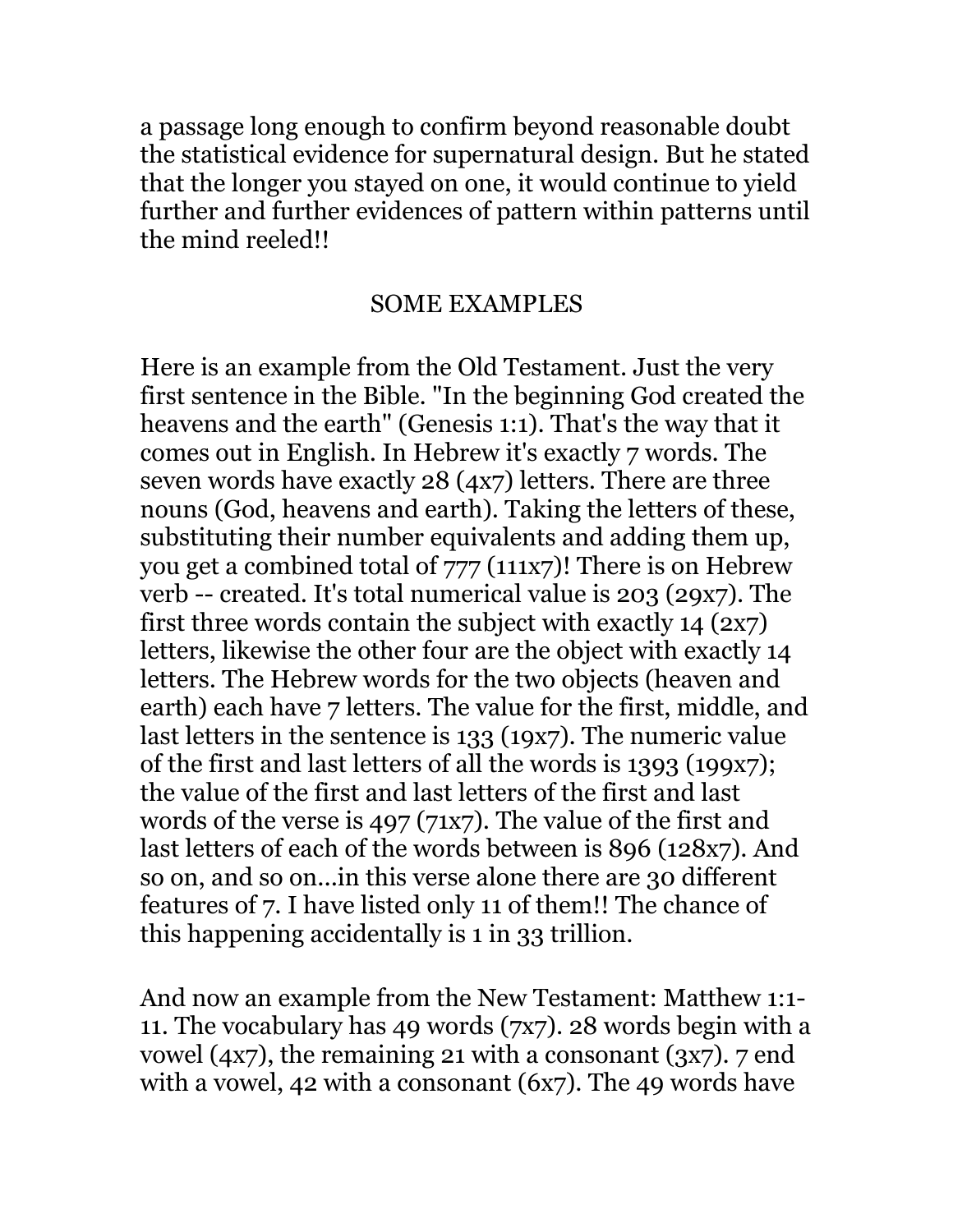266 letters (38x7). Out of the 266 letters, 140 are vowels  $(20x7)$ , 126 are consonants  $(18x7)$ . Also, of these 49 words, 14 occur only once (2x7), 35 occur more than once (5x7), 42 (6x7) are nouns, 7 are not. These remaining common nouns have exactly 49 letters (7x7). Male names occur in all 56 times (8x7). The names of only three women appear in the passage, and the Greek letters of their names add up to 14 exactly!

Panin said that it would have taken Matthew several months, working 8 hours a day to construct the genealogy, even if it were possible. But the names were chosen BEFORE MATTHEW WAS BORN!

### ONE AUTHOR

The whole Bible is like this. I am just taking one small chunk of it and doing it in detail. Every paragraph, passage and book in the Bible can be shown to be constructed in the same marvelous way. What kind of fantastic collaboration between the disciples could have produced this structure without computers? How could mere fisherman and tax-collectors produce this kind of incredible structuring and design? What is crazy is that Mark is a Roman, Luke a Greek, and Matthew a Jew, but they all wrote with the same pattern. Each one wrote with their own unique flavor. Mark's style is different, but the pattern is the same right through! So who wrote it? One Mind, one Author -- One God -- many different writers, but One Writer. Can you imagine what kind of Mind would do this and not even care if you ever found out?! What I want you to see is how smart God is! These are not just words, it's an incredible mathematical pattern. It dances with its own poetry in mathematics. A computer would go into raptures over this! It's like a building where every piece joins perfectly